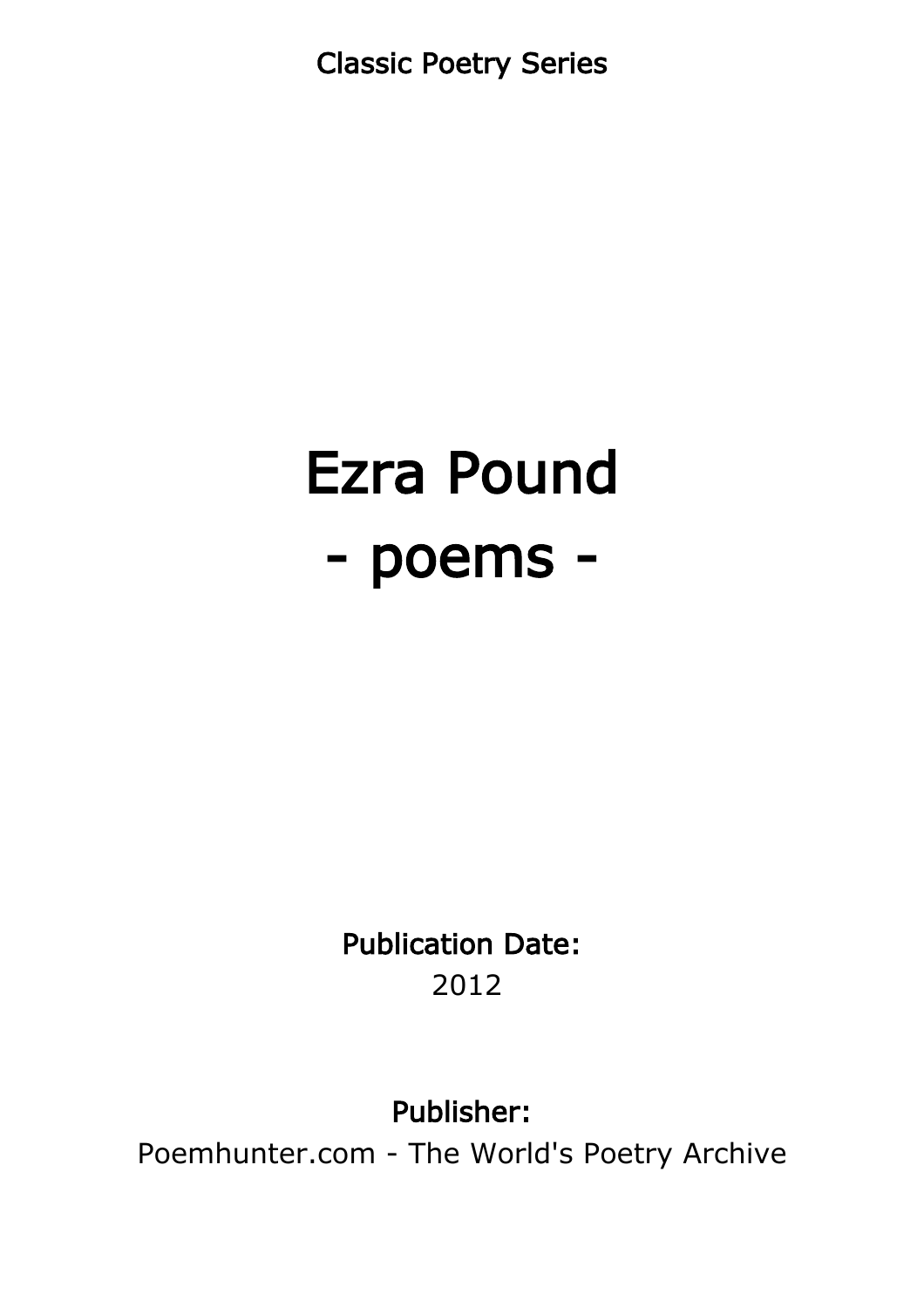# Ezra Pound(30 October 1885 – 1 November 1972)

Ezra Weston Loomis Pound was an American expatriate poet and critic and a major figure in the early modernist movement in poetry. He became known for his role in developing Imagism, which, in reaction to the Victorian and Georgian poets, favored tight language, unadorned imagery, and a strong correspondence between the verbal and musical qualities of the verse and the mood it expressed. His best-known works include Ripostes (1912), Hugh Selwyn Mauberley (1920), and his unfinished 120-section epic, The Cantos, which consumed his middle and late career, and was published between 1917 and 1969.

#### <b>Early Life</b>

Pound was born in Hailey, Idaho Territory, the only child of Homer Loomis Pound (1858–1942) and Isabel Weston (1860–1948). Both parents' ancestors had emigrated from England in the 17th century. On his father's side, John Pound, a Quaker, sailed from England around 1650. His grandfather, Thaddeus Coleman Pound (1832–1914), was a retired Republican Congressman for north-west Wisconsin who had made and lost a fortune in the lumber business. His son Homer, Pound's father, had worked for Thaddeus until Thaddeus secured him an appointment as Register of the Government Land Office in Hailey.

On his mother's side Pound was descended from William Wadsworth, a Puritan who emigrated from England to Boston on the Lion in 1632. The Wadsworths married into the Westons of New York, and Harding Weston and Mary Parker produced Isabel Weston, Pound's mother. Harding apparently spent most of his life without work, so his brother, Ezra Weston and his wife, Frances, looked after Mary and Isabel.

Isabel was unhappy living in Hailey, and when her son was 18 months old she left with him to go back East. Homer followed them, and in 1889 Homer took a job as an assayer at the Philadelphia Mint. The family moved to 417 Walnut Street in Jenkintown, Pennsylvania, then in July 1893 bought a six-bedroom house at 166 Fernbrook Avenue in the town of Wyncote, Pennsylvania.

#### <b>Education</b>

Pound's early education took place in a series of so-called dame schools, some of them run by Quakers: Miss Elliott's school in Jenkintown in 1892; the Misses Heacock's Chelten Hills school in Wyncote in 1893; and the Florence Ridpath school from 1894, which became the Wyncote Public School a year later. From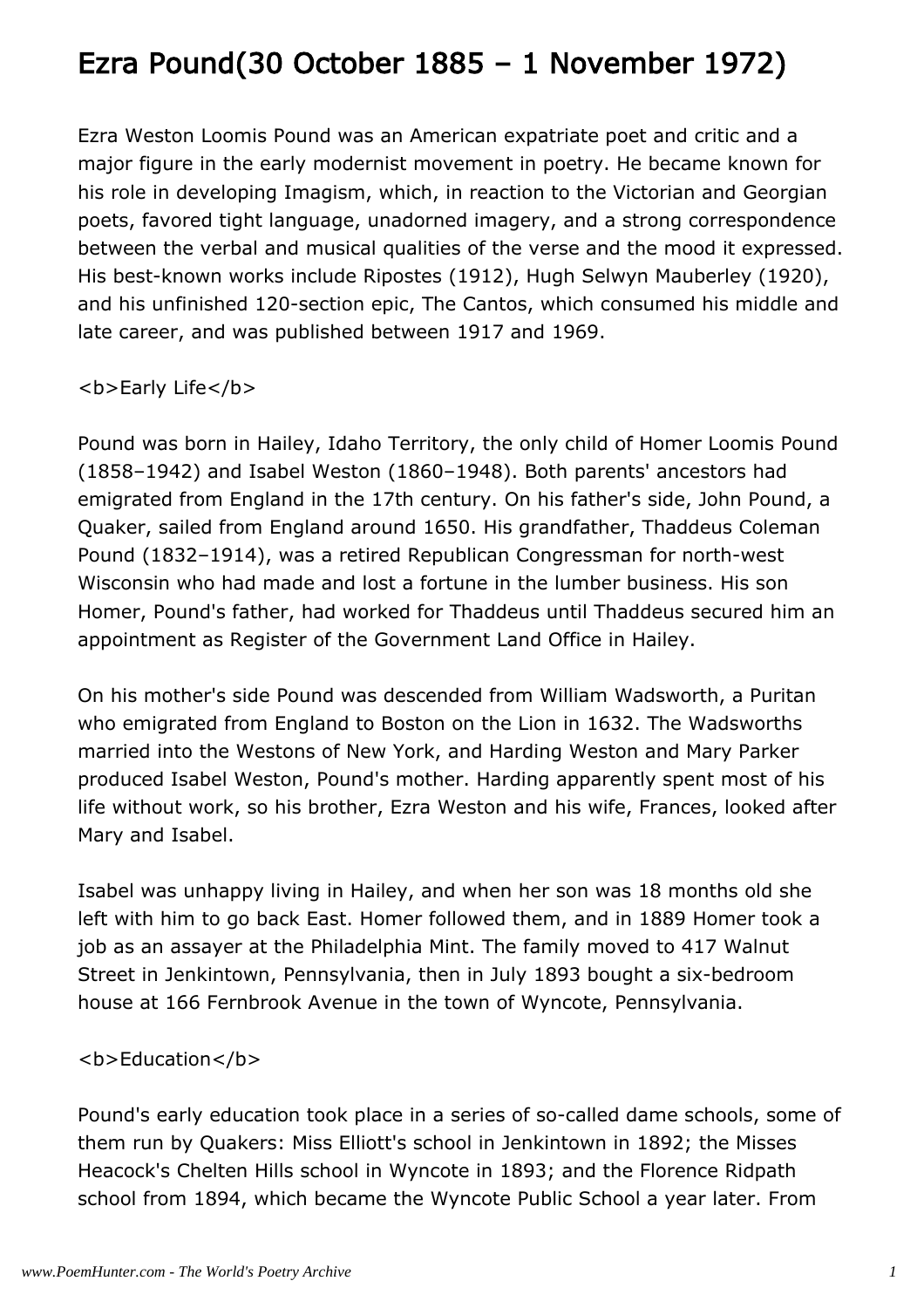1898 until 1900 he attended the Cheltenham Military Academy, where the boys wore Civil War-style uniforms, and were taught military drilling, how to shoot, and the importance of submitting to authority. Pound was clever, independentminded, conceited, and unpopular.

He knew early on that he wanted to be a poet. His first publication was on 7 November 1896 in the Jenkintown Times-Chronicle, a limerick about an American politician, William Jennings Bryan—by E.L. Pound, Wyncote, Aged 11 years: "There was a young man from the West, / He did what he could for what he thought best." His first trip overseas came two years later when he was 13, a three-month tour of Europe with his mother and Aunt Frances, who took him to England, Belgium, Germany, Switzerland, and Italy. He was admitted to the University of Pennsylvania's College of Liberal Arts in 1901 at the age of 15:

 I resolved that at 30 I would know more about poetry than any man living, that I would know what was accounted poetry everywhere, what part of poetry was "indestructible," what part could not be lost by translation and—scarcely less important—what effects were obtainable in one language only and were utterly incapable of being translated.

 In this search I learned more or less of nine foreign languages, I read Oriental stuff in translations, I fought every University regulation and every professor who tried to make me learn anything except this, or who bothered me with "requirements for degrees."

He met Hilda Doolittle at the University of Pennsylvania. She was the daughter of the professor of astronomy, and later became known as the poet H.D. Doolittle wrote that she felt her life was irrevocably intertwined with Pound's; she followed him to Europe in 1908, leaving her family, friends, and country for little benefit to herself, and became involved with Pound in developing the "Imagisme" movement in London. He asked her to marry him in the summer of 1907, though her father refused permission, and wrote several poems for her between 1905 and 1907, 25 of which he hand-bound and called "Hilda's Book". He was seeing two other women at the same time—Viola Baxter and Mary Moore—later dedicating a book of poetry, Personae (1909), to the latter. He asked Mary to marry him that summer too, but she turned him down

His parents and Frances Weston took him on another three-month European tour in 1902, after which he transferred to Hamilton College in Clinton, New York—possibly because of poor grades—where he studied the Provençal dialect with William Pierce Shephard, and Old English with Joseph D. Ibbotson. David Moody writes that it was at Hamilton with Shephard that he read Dante, and out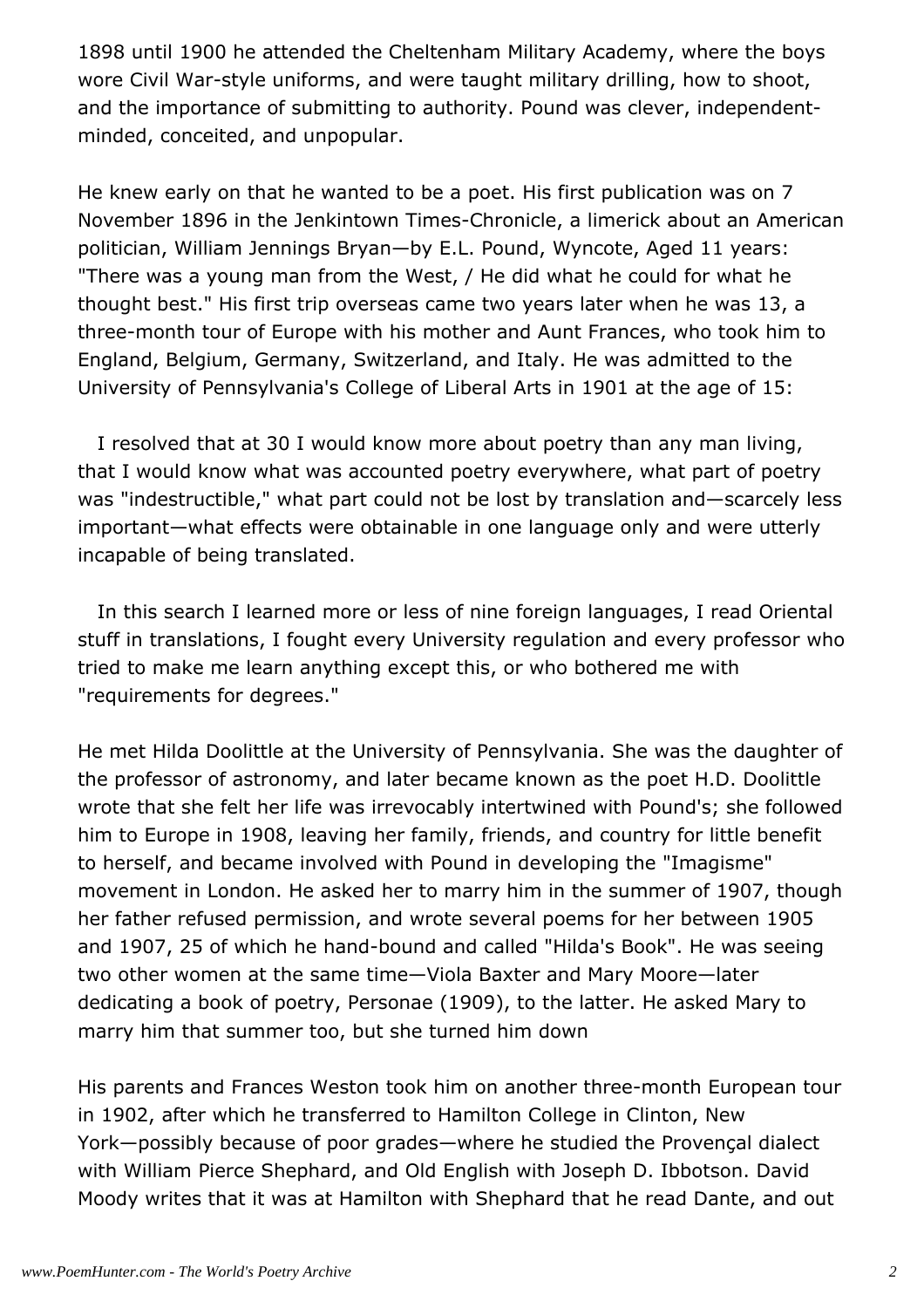of the discussions emerged the idea for a long poem in three parts—dealing with emotion, instruction, and contemplation—which planted the seed for The Cantos. He graduated with a BPhil in 1905, then studied Romance languages under Hugo A. Rennert at the University of Pennsylvania, obtaining his MA in the spring of 1906. He registered as a PhD student to write a thesis on the jesters in Lope de Vega's plays, and was awarded a Harrison fellowship and a travel grant of \$500, which he used to visit Europe again. He spent three weeks in Madrid in various libraries, including one in the royal palace; he was actually standing outside the palace during the attempted assassination on 31 May 1906 by anarchists of King Alfonso, and left the country for fear he would be identified with them. He moved on to Paris, spending two weeks in lectures at the Sorbonne, followed by a week in London.

He returned to the U.S. in July, and his first essay, Raphaelite Latin, was published in Book News Monthly in September. In 1907, at the university he apparently annoyed Felix Schelling, the head of English, with silly remarks during lectures—which included insisting that George Bernard Shaw was better than Shakespeare, and taking out an enormous tin watch and winding it with slow precision—and his fellowship was not renewed at the end of the year. Moreover Schelling told Pound he was wasting his own time and that of the institution; Pound abandoned his dissertation and left without finishing his doctorate.

#### <b>Teaching</b>

In the fall of 1907 he took a job as a teacher of Romance languages at Wabash College in Crawfordsville, Indiana, a conservative town that he called the sixth circle of hell, with an equally conservative college from which he was dismissed after deliberately provoking the college authorities. Smoking was forbidden, so he would smoke cigarillos in his office down the corridor from the President's. He annoyed his landlords by entertaining friends, including women, and was forced to move from one house after "[t]wo stewdents found me sharing my meagre repast with a lady gent impersonator in my privut apartments," as he told a friend. He was eventually caught in flagrante, although the details remain unclear and he denied any wrongdoing. The incident involved a stranded chorus girl to whom he offered tea and his bed for the night when she was caught in a snowstorm; when she was discovered the next morning by the landladies, Misses Ida and Belle Hall, his insistence that he had slept on the floor was met with disbelief, and he was asked to leave the college. Glad to be free of the place he left for Europe soon after.

<b>London (1908-1920)</b>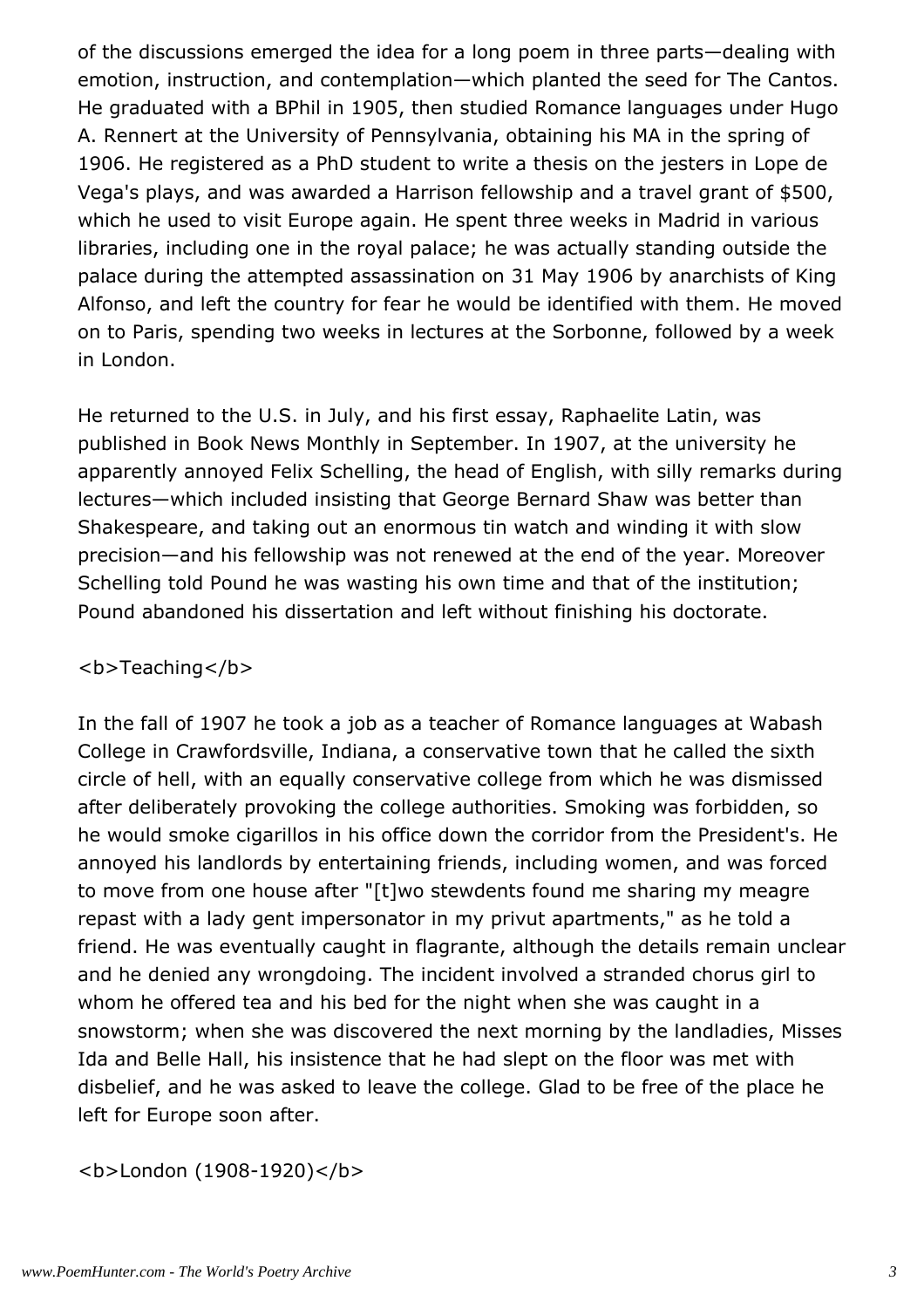He returned to Europe in the spring, arriving in Gibraltar in April with \$80 in his pocket, but during the next few months earned money as a guide to American tourists. He sent poems to Harper's Magazine and began writing fiction that he hoped he could sell, and by the summer was in Venice, living over a bakery near the San Vio bridge. In July he self-published his first book of poetry, the 72-page A Lume Spento (With Tapers Spent), which sold 100 copies at six cents each. The London Evening Standard called it "wild and haunting stuff, absolutely poetic, original, imaginative." The title was from the third canto of Dante's Purgatorio, alluding to both the excommunicate Manfred's death, and to that of his friend, the Philadelphia artist William Brooke Smith, who died of consumption in his 20s.

In August he moved to London, where he ended up staying almost continuously for 12 years. He wanted to meet W.B. Yeats, the greatest living poet in Pound's view, and they became close friends, although Yeats was older by 20 years. He had sent Yeats a copy of A Lume Spento, and Yeats had replied that he found it charming. Pound told William Carlos Williams, a friend from university: "London, deah old Lundon, is the place for poesy." English poets such as Maurice Hewlett, Rudyard Kipling, and Alfred Lord Tennyson had made a particular kind of Victorian verse—stirring, pompous, and propagandistic—popular with the public. James Knapp writes that Pound wanted to focus on the individual experience, the particular, the concrete, and rejected the idea of poetry as versified moral essay.

Arriving in the city with £3, he rented a room at 8 Duchess Street in the West End, then at 48 Langham Street, near Great Titchfield Street, just a penny busride from the British Museum. The house (see right) sat across an alley from the Yorkshire Grey pub, which made an appearance decades later in the Pisan Cantos, "concerning the landlady's doings / with a lodger unnamed / az waz near Gt Titchfield St. next door to the pub".

He persuaded the bookseller Elkin Mathews—publisher of Yeats's Wind Among the Reeds and the Book of the Rhymer's Club—to display A Lume Spento, and by October 1908 he was being discussed around town. In December he published a second collection, A Quinzaine for This Yule, and after the death of a lecturer at the Regent Street Polytechnic he managed to acquire a position lecturing in the evenings from January to February 1909 on "The Development of Literature in Southern Europe".

He would spend his mornings in the British Museum Reading Room, followed by lunch at the Vienna Café on Oxford Street. Ford Madox Ford described him, apparently tongue-in-cheek, as "approach[ with the step of a dancer, making passes with a cane at an imaginary opponent. He would wear trousers made of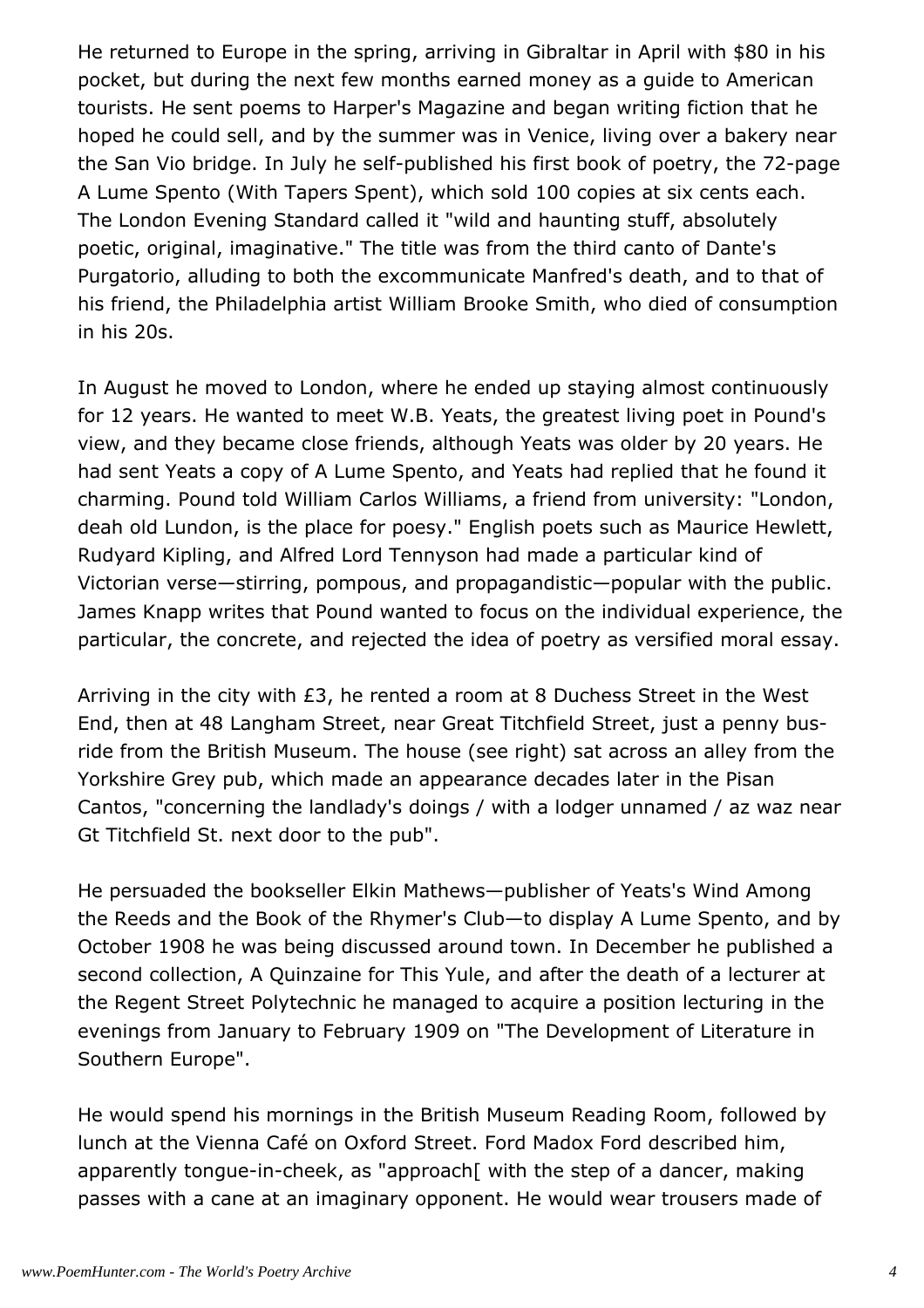green billiard cloth, a pink coat, a blue shirt, a tie hand-painted by a Japanese friend, an immense sombrero, a flaming beard cut to a point, and a single, large blue earring."

<b>Meeting Dorothy Shakespear, Personae</b>

He met the novelist Olivia Shakespear—Yeats's former lover and the subject of his The Lover Mourns for the Loss of Love—at a literary salon in January 1909, and was invited to attend her Tuesday salons where he was introduced to Dorothy, Olivia's daughter, who became his wife in 1914. Through Olivia Shakespear he was introduced to Yeats, the artist Henri Gaudier-Brzeska, Wyndham Lewis, and the rest of London's literary circle. Another patron was the American heiress Margaret Lanier Cravens (1881–1912), who after knowing him a short time offered him a large annual sum to allow him to focus on his work. Cravens killed herself in 1912, probably because the pianist Walter Rummel, long the object of her affection, married someone else, but possibly also because she learned of Pound's engagement to Dorothy.

In June 1909 another collection, Personae, was published by Mathews, his first publication to have any commercial success. It was reviewed by The Daily Telegraph and the Times Literary Supplement among others; they said it was full of passion and magic. Rupert Brooke gave a negative review in The Cambridge Review, complaining that Pound had fallen under the influence of Walt Whitman by writing in "unmetrical sprawling lengths". In September another 27 poems appeared as Exultations, dedicated to Carlos Tracey Chester who had published his essay in Book News Monthly in 1906.

Around the same time he moved into new rooms at Church Walk, off Kensington High Street, where he lived most of the time until 1914. His first book of literary criticism, The Spirit of Romance, was published in 1910, based on his lectures at the polytechnic; others included Instigations (1920), Indiscretions (1923), "How to Read" (1931), The ABC of Reading (1934), Make It New (1934), Polite Essays (1937), and Guide to Kulchur (1938).

In June 1910 he returned to the United States for eight months, in part to persuade the New York Public Library, then being built, to change its design. The New York Times wrote that he almost daily visited the architects' offices to shout at them.

His essays on America were written during this period, and were compiled as Patria Mia, published in 1950. He loved New York but no longer felt at home there. He felt the city was threatened by commercialism and vulgarity. He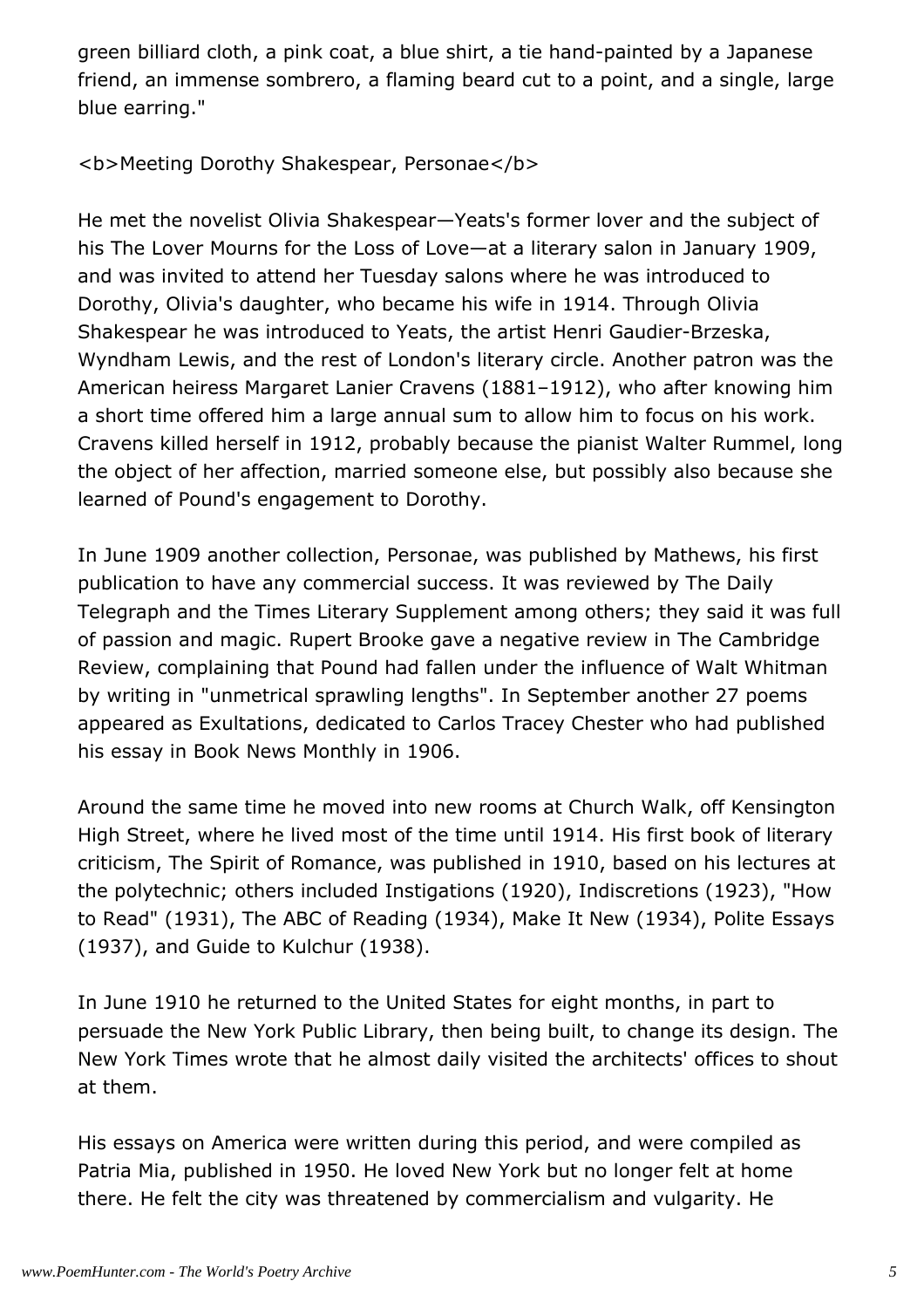suffered jaundice but nevertheless persuaded his parents to finance his passage back to Europe. It was nearly 30 years before he visited the United States again. On 22 February 1911 he sailed from New York on the R.M.S. Mauretania, arriving in Southampton six days later. After a few days in London, he visited Paris again, where he worked on a new collection of poetry, Canzoni (1911), panned by the Westminster Gazette as a "medley of pretension", and spent time with Margaret Cravens. When he returned to London in August 1911, A.R. Orage, editor of the socialist journal The New Age, hired him to write a weekly column, giving him a steadier income.

#### <b>Imagism</b>

Hilda Doolittle arrived in London from Philadelphia in May 1911 with the poet Frances Gregg and Gregg's mother; when they returned in September she decided to stay on. Pound introduced her to his friends, including the poet Richard Aldington, whom she fell in love with and married in 1913. Before then, the three of them lived in Church Walk—Pound at no. 10, Doolittle at no. 6, and Aldington at no. 8—and worked daily in the British Museum Reading Room.

At the museum he also met regularly with the curator and poet Laurence Binyon, who introduced him to the East Asian artistic and literary concepts that would become so vital to the imagery and technique of his later poetry. The museum's visitors' books show that Pound was often to be found during 1912 and 1913 in the Print Room examining Japanese Nishiki-e inscribed with traditional Japanese waka verse, a 10th century genre of poetry whose economy and strict conventions undoubtedly contributed to Imagist techniques of composition.

Pound was at that time working on the poems that became Ripostes (1912), trying to move away from his earlier work, which he wrote later had reduced Ford Madox Ford in 1911 to rolling on the floor laughing at Pound's stilted language. He realized with his translation work that the problem lay not in his knowledge of the other languages, but in his use of English:

 What obfuscated me was not the Italian but the crust of dead English, the sediment present in my own available vocabulary ... You can't go round this sort of thing. It takes six or eight years to get educated in one's art, and another ten to get rid of that education.

 Neither can anyone learn English, one can only learn a series of Englishes. Rossetti made his own language. I hadn't in 1910 made a language, I don't mean a language to use, but even a language to think in.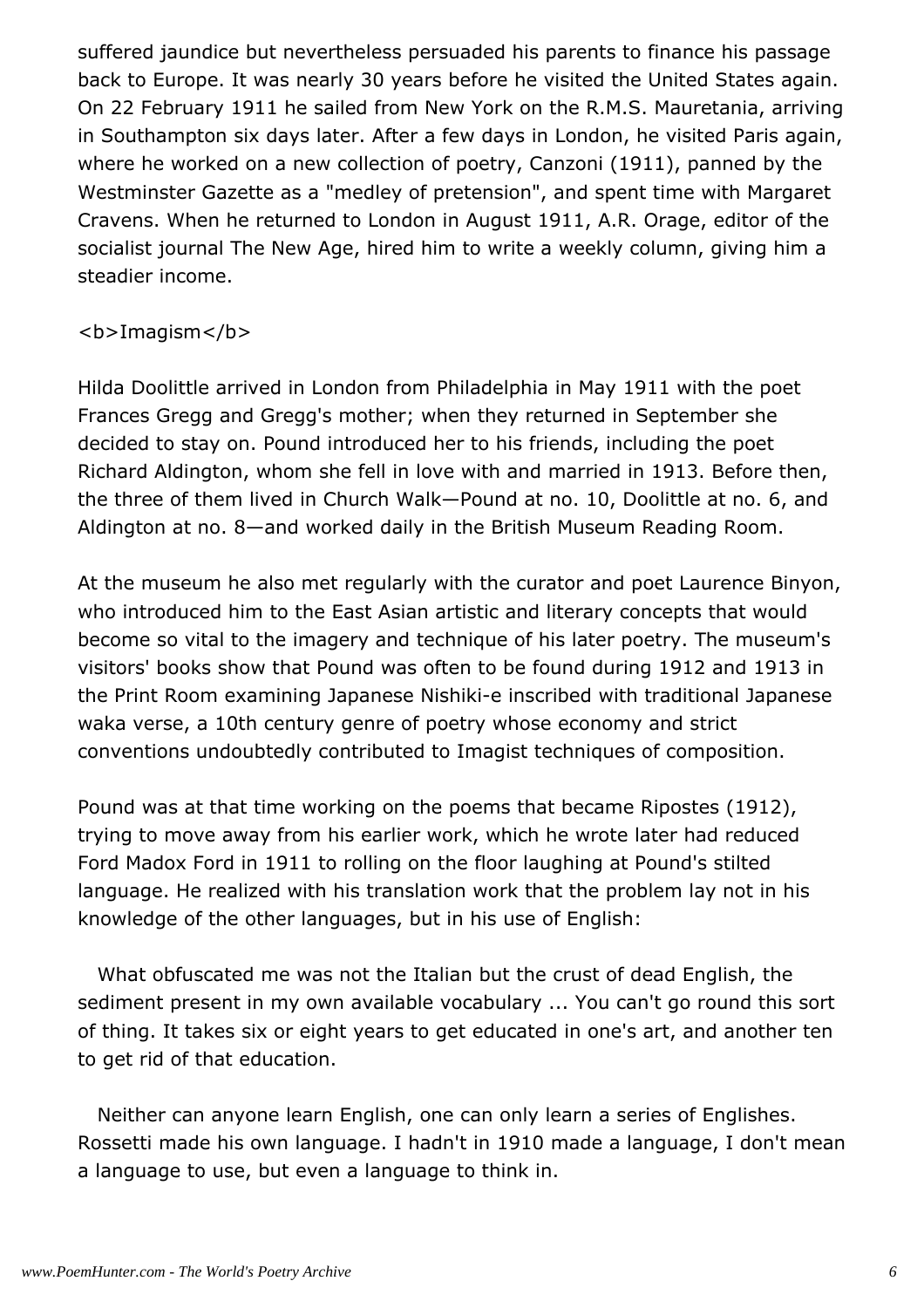He understood that to change the structure of your language is to change the way you think and see the world. While living at Church Walk in 1912, Pound, Aldington, and Doolittle started working on ideas about language that became the Imagism movement. The aim was clarity: a fight against abstraction, romanticism, rhetoric, inversion of word order, and over-use of adjectives. Pound later said they agreed in the spring or early summer of 1912 on three principles:

- 1. Direct treatment of the "thing" whether subjective or objective.
- 2. To use absolutely no word that does not contribute to the presentation.

3. As regarding rhythm: to compose in the sequence of the musical phrase, not in sequence of a metronome.

Superfluous words, particularly adjectives, were to be avoided, as were expressions like "dim lands of peace," which he said dulled the image by mixing the abstract with the concrete. He wrote that the natural object was always the "adequate symbol." Poets should "go in fear of abstractions," and should not retell in mediocre verse what has already been told in good prose. A classic example of the style is Pound's "In a Station of the Metro" (1913), inspired by an experience on the Paris Underground. "I got out of a train at, I think, La Concorde, and in the jostle I saw a beautiful face, and then, turning suddenly, another and another, and then a beautiful child's face, and then another beautiful face. All that day I tried to find words for what this made me feel."

<b>Ripostes and Translation Work</b>

It was in Ripostes, submitted to Swift & Co in February 1912 and published by them that October, that Pound moved toward more minimalist language, though Knapp writes that it is an uncertain volume, published when Pound had only begun his move toward Imagism; his first use of the word "Imagiste" was in Ripostes.

Michael Alexander writes that the poems show a greater concentration of meaning and economy of rhythm than his earlier work. The collection includes five poems by the British poet T.E. Hulme, killed in Flanders in 1917 during the First World War to Pound's great distress. It also includes his translation of the eighth-century Old English poem "The Seafarer", not a literal translation, but a personal interpretation intended for readers with no Old English, a poem in its own right.

It upset scholars, as did his other translations from Latin, Italian, French, and Chinese, either because of errors or because he lacked familiarity with the cultural context. Alexander writes that in some circles his translations made him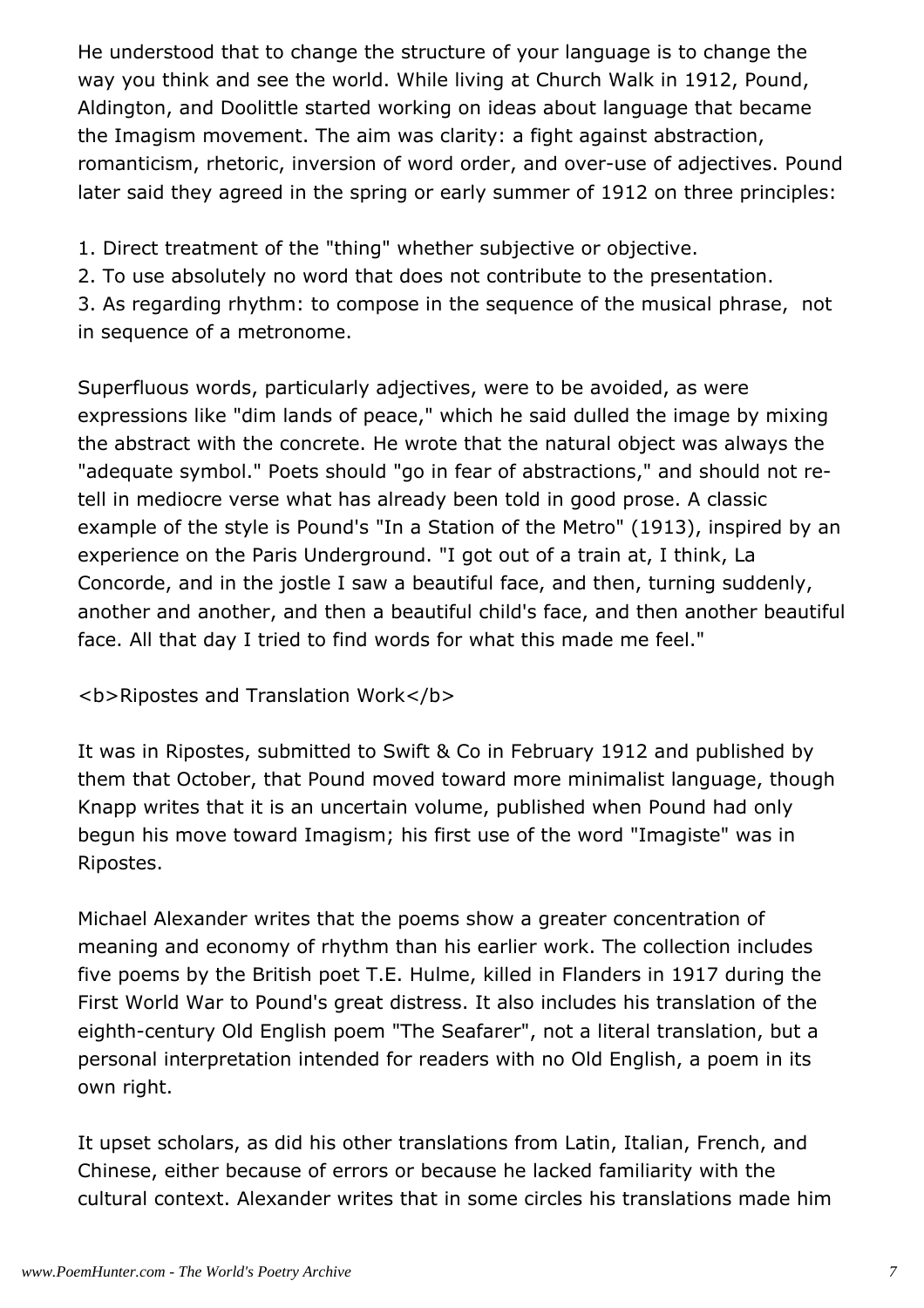more unpopular than the treason charge, and the reaction to The Seafarer was a rehearsal for the response to Homage to Sextus Propertius in 1919. His translation from the Italian of Sonnets and ballate of Guido Cavalcanti was also published in 1912.

Of great importance too was his work on the papers of Ernest Fenollosa (1853–1908), an American professor who had taught in Japan, and who had started translations of Japanese poetry and Noh plays, with which Pound became fascinated. Pound used Fenollosa's work as a starting point for what he called the ideogrammic method. Fenollosa had studied Chinese poetry under a Japanese scholar, and in 1913 his widow, Mary McNeil Fenollosa, decided to give his unpublished notes to Pound after seeing his work; she said she was looking for someone who cared about the poetry, rather than the philology.

Pound knew no Chinese himself, and was working from the posthumous notes of an American who had studied Chinese under a Japanese teacher. Nevertheless, Michael Alexander writes that there are competent judges of Chinese and English poetry who see Pound's work as the best translations of Chinese to English poetry ever made, though scholars have complained that it contains many mistakes, even more than The Seafarer. The result, the collection Cathay (1915), is in Alexander's view the most attractive volume of Pound's work. Wai-lim Yip of the Chinese University of Hong Kong writes: "One can easily excommunicate Pound from the Forbidden City of Chinese studies, but it seems clear that in his dealings with Cathay, even when he is given only the barest details, he is able to get into the central concerns of the original author by what we may perhaps call a kind of clairvoyance."

<b>Marriage, BLAST</b>

He was hired in August 1912 by Harriet Monroe as a regular contributor to Poetry, and started submitting poems by himself, James Joyce, Robert Frost, D. H. Lawrence, Yeats, H.D., and Aldington, as well as collecting material for a 64 page anthology, Des Imagistes (1914), which included Joyce's "I Hear an Army Charging Upon the Land." The Imagist movement began to attract attention from critics. In November 1913 Yeats took Pound to stay with him in rooms he rented in Stone Cottage in Coleman's Hatch, Sussex, to act as his secretary—Yeats's eyesight was failing—and they stayed there for 10 weeks, reading and writing, walking in the woods, and fencing for exercise. It was the first of three winters they spent there together, including two with Dorothy after she and Pound were married on 20 April 1914.

The marriage proceeded despite initial opposition from her parents, who were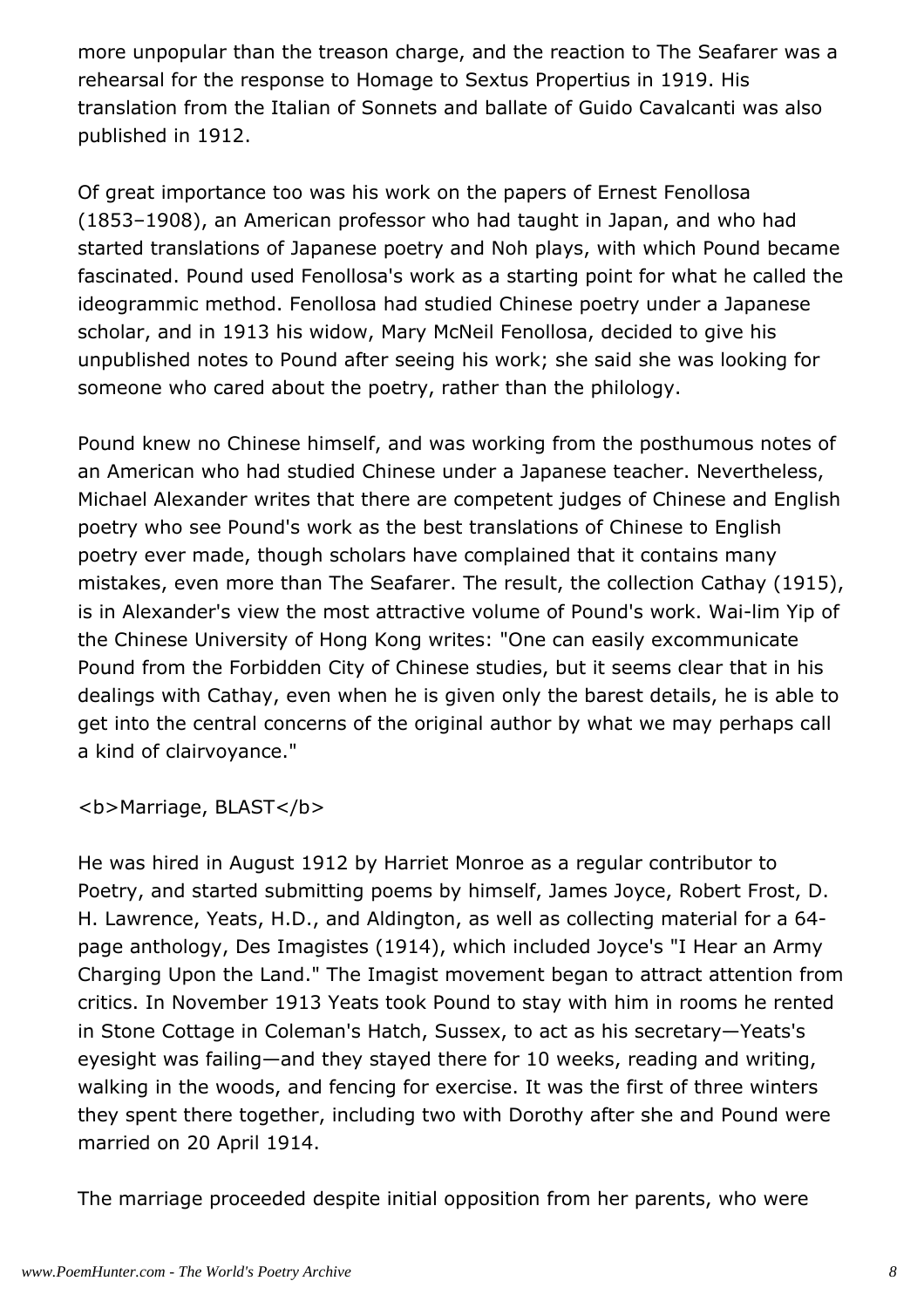concerned about Pound's lack of income. He had only his earnings from literary magazines, particularly Poetry, The New Freewoman, and The Egoist, and was probably earning considerably less than £300 a year. Dorothy's income was £50 of her own and £150 from her family. Her parents eventually consented, perhaps out of fear that she was getting older and no other suitor was in sight. Pound's concession to marry in church helped. Afterwards he and Dorothy moved into a large—famously triangular—room with no bathroom at 5 Holland Place Chambers, near Church Walk, with the newly wed Hilda and Richard Aldington living next door.

Pound began writing for Wyndham Lewis's literary magazine BLAST; only two issues ever appeared, the first in June 1914 and the second a year later. An advertisement in The Egoist said it would discuss "Cubism, Futurism, Imagisme and all Vital Forms of Modern Art." Pound took the opportunity to extend the definition of Imagisme to art, naming it Vorticism: "The image is a radiant node or cluster; it is ... a VORTEX, from which, and through which, and into which, ideas are constantly rushing." When in reaction to the magazine, Lascelles Abercrombie called for the rejection of Imagism and a return to the traditionalism of William Wordsworth, Pound challenged him to a duel on the basis that, "Stupidity carried beyond a certain point becomes a public menace."

Abercrombie suggested as their choice of weapon unsold copies of their own books. The publication of BLAST was celebrated at a dinner attended by New England poet Amy Lowell, who came to London to meet the Imagists, but Hilda and Richard were already moving away from Pound's understanding of the movement, as he moved closer to Wyndham Lewis's ideas. When Lowell agreed to finance an anthology of Imagist poets, Pound's work was not included. He began to call Imagisme "Amygism," and in July 1914 declared it dead, asking only that the term be preserved, although Lowell eventually Anglicized it.

<b>First World War, Disillusionment</b>

Between 1914 and 1916 he helped to have James Joyce's A Portrait of the Artist as a Young Man serialized in The Egoist then published in book form, and he persuaded Poetry to publish T. S. Eliot's The Love Song of J. Alfred Prufrock in June 1915. Conrad Aiken writes that he had shown Prufrock to every conceivable editor in England, but it was dismissed as crazy. He eventually sent it to Pound who, Aiken writes, instantly saw that it was a work of genius and sent it to Poetry."[Eliot] has actually trained himself AND modernized himself ON HIS OWN," Pound wrote to Monroe in October 1914. "The rest of the promising young have done one or the other but never both. Most of the swine have done neither."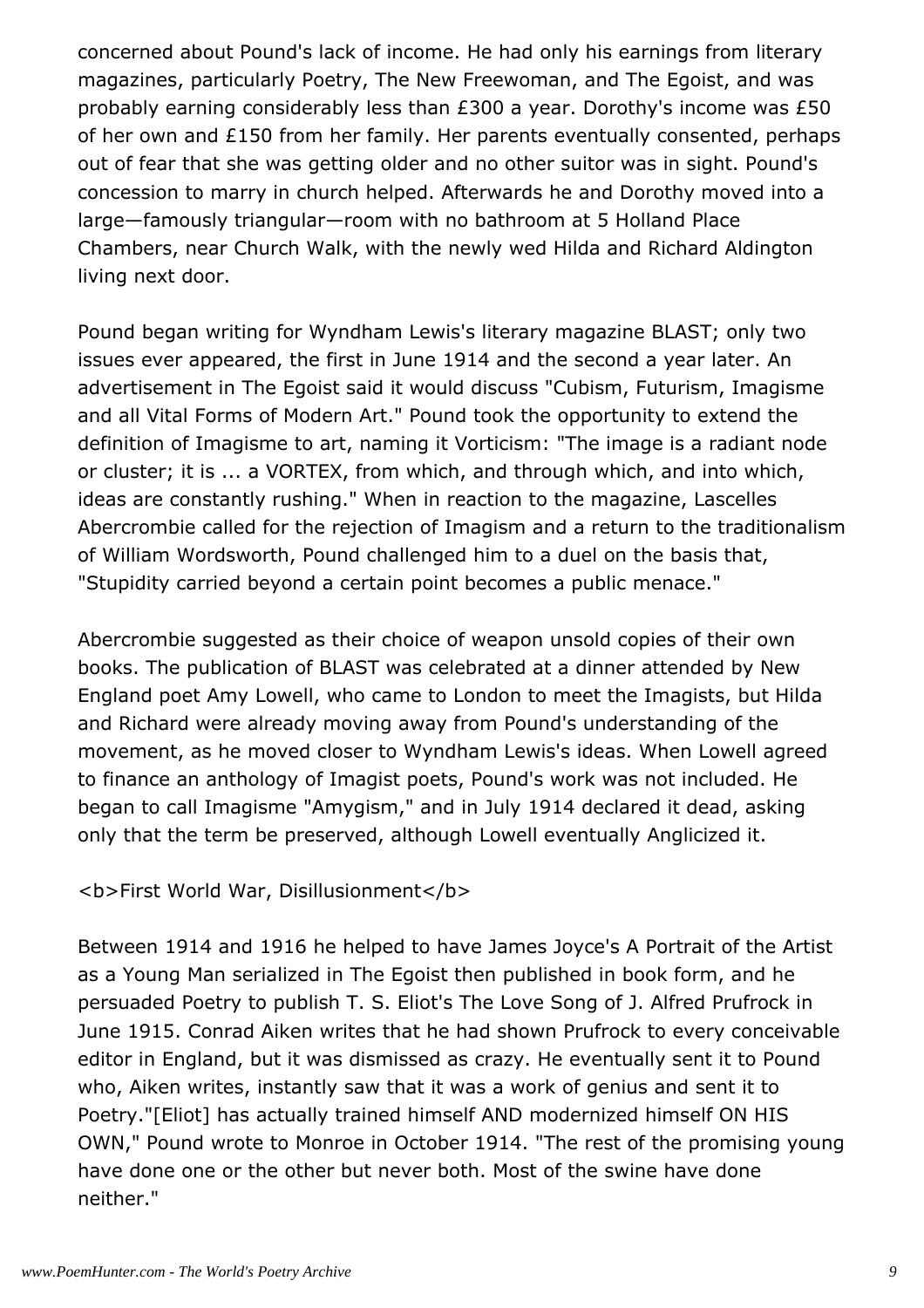After the publication in 1915 of Cathay, Pound began to speak of working on his long poem. He told a friend in August: "It is a huge, I was going to say, gamble, but shan't," and in September told another that it was a "cryselephantine poem of immeasurable length which will occupy me for the next four decades unless it becomes a bore." About a year later, he had the form of the first three attempts at Canto I, published in Poetry in January 1917. He was now a regular contributor to three literary magazines. From 1917 he wrote music reviews for The New Age under the pen name William Atheling, and weekly pieces for The Little Review and The Egoist. The volume of writing exhausted him, and he began to believe he was wasting his time with prose.

In 1919 he collected and published his essays for The Little Review into a volume called Instigations, and published "Homage to Sextus Propertius" in Poetry. "Homage" is not a strict translation; Moody describes it as "the refraction of an ancient poet through a modern intelligence". Harriet Monroe, editor of Poetry, published a letter from a professor of Latin, W.G. Hale, saying that Pound was "incredibly ignorant" of the language, and alluded to "about three-score errors" in Homage. Harriet did not publish Pound's response, which began "Cat-piss and porcupines!!" and continued, "The thing is no more a translation than my 'Altaforte' is a translation, or than Fitzgerald's Omar is a translation ..." But she interpreted his silence after that as his resignation as foreign editor.

#### **<b>Hugh Selwyn Mauberley</b>**

Hugh Selwyn Mauberley—about a poet whose life, like Pound's, has become sterile and meaningless—was published in June 1920, marking his farewell to London. He was disgusted by the lives lost during the war and could not reconcile himself with it. Stephen Adams writes that, just as T. S. Eliot denied he was Prufrock, so Pound denied he was Mauberley, but the poem—made up of 18 short poems—is nevertheless read as autobiographical. It begins with a satirical analysis of the London literary scene, then turns to social criticism and economics, and an attack on the causes of the war, the word "usury" appearing in his work for the first time. The critic F.R. Leavis saw it as Pound's major achievement.

The war had shattered his belief in modern western civilization. He saw the Vorticist movement as finished and doubted his own future as a poet. He had only the New Age to write for, with other magazines ignoring his submissions or not reviewing his work. Toward the end of 1920 he and Dorothy decided their time in London was over, and resolved to move to Paris. A. R. Orage wrote in the January 1921 issue of The New Age: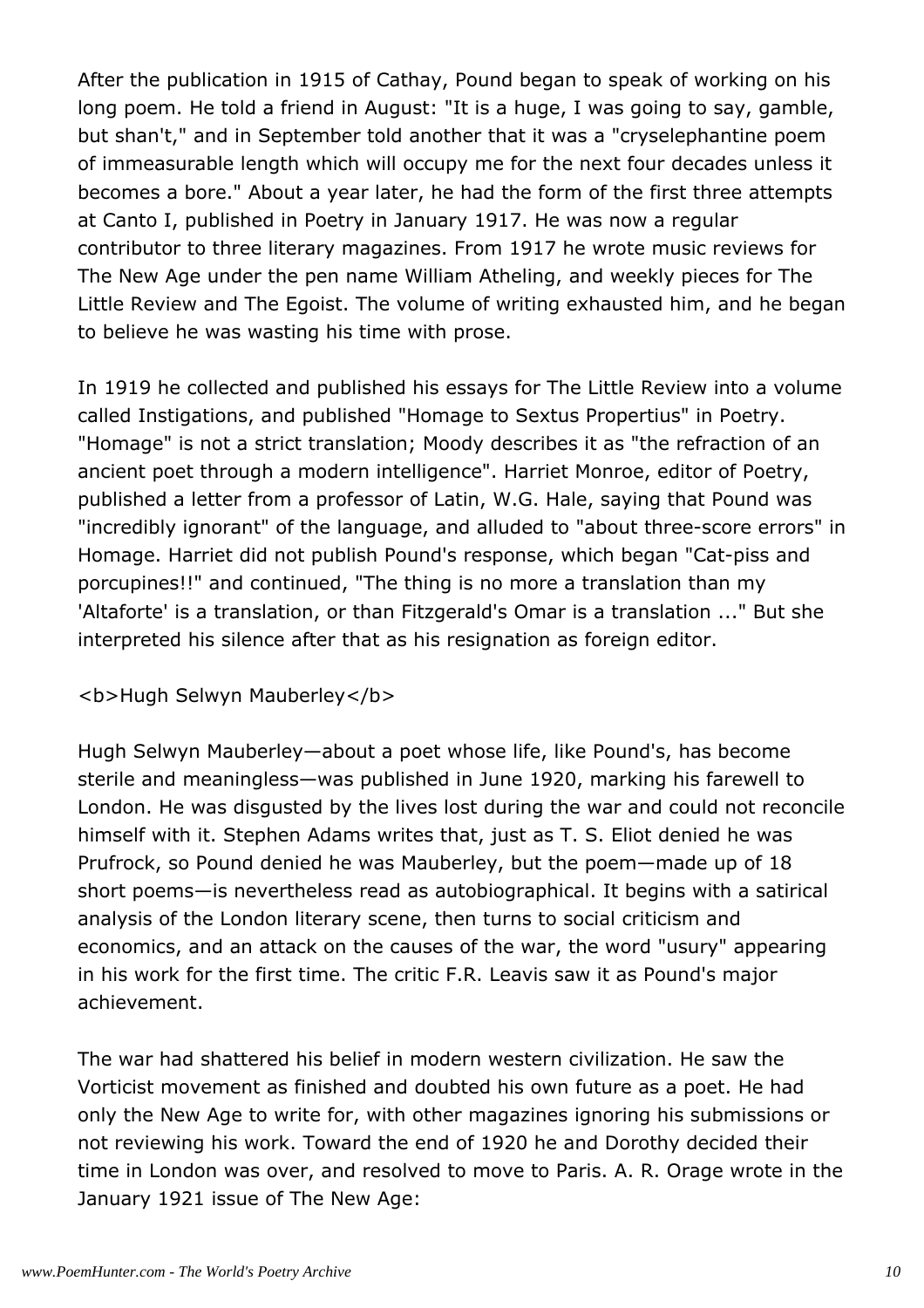Mr. Pound has shaken the dust of London from his feet with not too emphatic a gesture of disgust, but, at least, without gratitude to this country .... Mr. Pound has been an exhilarating influence for culture in England ... however, Mr. Pound ... has made more enemies than friends. Much of the Press has been deliberately closed by cabal to him; his books have for some time been ignored or written down; and he himself has been compelled to live on much less than would support a navvy.

#### <b>Paris (1921-24)</b>

The Pounds settled in Paris in January 1921 in an inexpensive apartment at 70 bis, rue Notre Dame des Champs. He became friendly with Marcel Duchamp, Tristan Tzara, Fernand Léger and others of the Dada and Surrealist movements, as well as Basil Bunting, Ernest Hemingway, and his wife Hadley. He spent most of his time building furniture for his apartment and bookshelves for the bookstore Shakespeare and Company, and in 1921 his Poems 1918–1921 was published. In 1922 Eliot sent him the manuscript of "The Waste Land", then arrived in Paris to edit it with Pound, who blue-inked it with comments like "make up yr. mind ..." and "georgian." Eliot wrote of it: "I should like to think that the manuscript, with the suppressed passages, had disappeared irrecoverably; yet, on the other hand, I should wish the blue pencilling on it to be preserved as irrefutable evidence of Pound's critical genius."

In 1924 Pound secured funding for Ford Madox Ford's transatlantic review from American attorney John Quinn, and in it were published works by Pound, Hemingway, and Gertrude Stein, as well as extracts from Joyce's Finnegans Wake, before the money ran out in 1925. Pound wrote music reviews for it that were later collected into Antheil and the Treatise on Harmony.

Hemingway turned to Pound, who had gained a reputation as "an unofficial minister of culture who acted as mid-wife for new literary talent", to blue-ink his short stories. Although 14 years younger than Pound, the two forged a relationship of mutual respect and friendship, living on the same street for a time, and touring Italy together in 1923; as Hemingway biographer Jeffrey Meyers writes, "They liked each other personally, shared the same aesthetic aims, and admired each other's work", with Hemingway assuming the status of pupil to Pound's teaching. Pound introduced Hemingway to Lewis, Ford, and Joyce, while Hemingway in turn tried to teach Pound to box, but as he told Sherwood Anderson, "[Ezra] habitually leads with his chin and has the general grace of a crayfish of crawfish".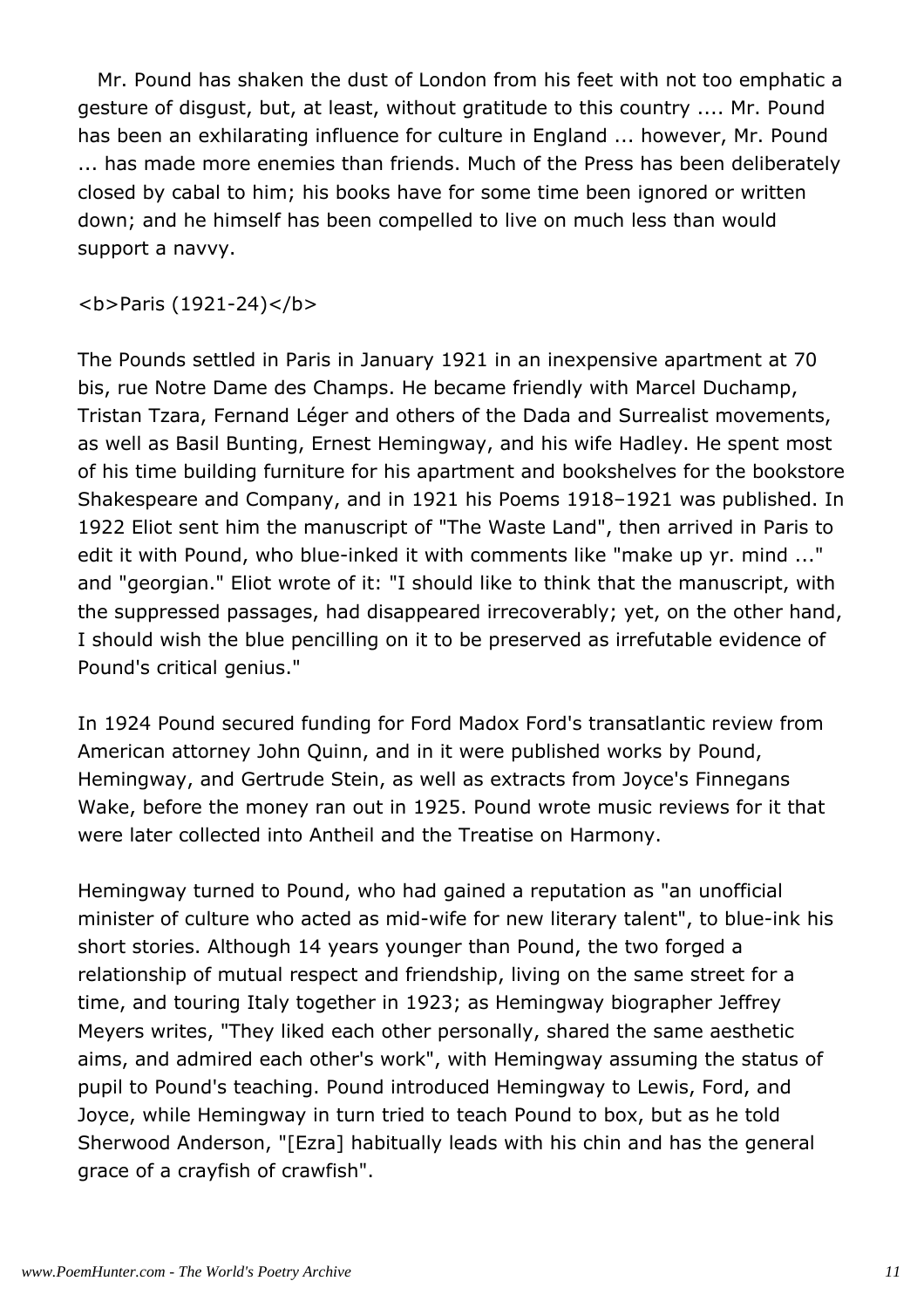Pound was 36 when he met the American violinist Olga Rudge in Paris in the fall of 1922, beginning a love affair that lasted 50 years. John Tytell writes that Pound had always felt there was a link between his creativity and his ability to seduce women, something Dorothy had turned a blind eye to over the years. He complained shortly after arriving in Paris that he had been there for three months without having managed to find a mistress. He was introduced to Olga, then 26, at a musical salon hosted by American heiress Natalie Barney in her home at 20 rue Jacob, near the Boulevard Saint-Germain.

The two moved in different social circles: she was the daughter of a wealthy Youngstown, Ohio steel family, living in her mother's Parisian apartment on the Right Bank, socializing with aristocrats, while his friends were mostly impoverished writers of the Left Bank. They spent the following summer in the south of France, where he worked with George Antheil to apply the concept of Vorticism to music, and managed to write two operas, including Le Testament de Villon. He also wrote pieces for solo violin, which Olga performed.

#### <b>Italy (1924-45)</b>

Pounds were unhappy in Paris. Dorothy was complaining about the winters, and Pound's health was poor. Hemingway wrote that Pound "indulged in a small nervous breakdown necessitating spending two days in the Am. Hospital (American Hospital). They decided to move to a quieter place, and chose Rapallo, Italy, a town with a population of 15,000. "Italy is my place for starting things," he told a friend. Olga Rudge followed them there, carrying Pound's child. She apparently had no interest in raising a child, but Tytell writes that she felt having one would keep her connected to him. She gave birth to a daughter, Mary, on 9 July 1925 in Brixen, and the baby was handed over to a German-speaking peasant woman whose own child had died, and who agreed to raise Mary (later de Rachewiltz) for 200 lire a month.

Pound told Dorothy about the birth, and in March 1926—after returning from a three-month visit to Egypt—she announced that she too was pregnant. She and Pound left Rapallo for Paris for the premiere of Le Testament de Villon, without mentioning the pregnancy to Pound's friends or parents, and on 10 September 1926 Hemingway drove her to the American Hospital of Paris for the birth of a son, Omar.

In a letter to his parents in October Pound wrote, "next generation (male) arrived. Both D & it appear to be doing well." Dorothy handed the baby over to her mother, Olivia, who raised him in London until he was old enough to go to boarding school. When Dorothy went to England each summer to see Omar,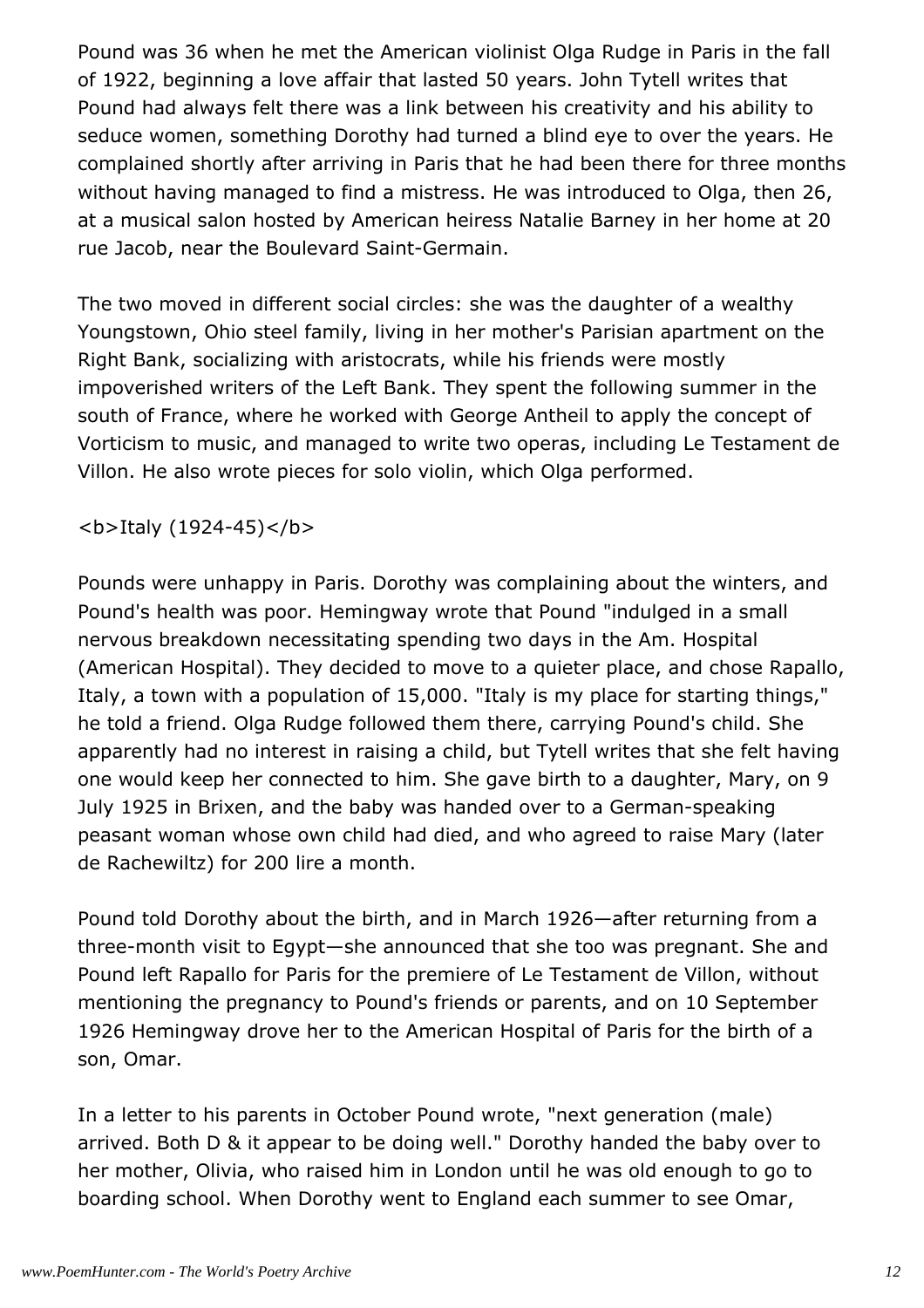Pound would spend the time with Olga, whose father had bought her a house in Venice. The arrangement meant his children were raised very differently. Mary had one pair of shoes and books about Jesus and the saints, while Omar was raised as an English gentleman in Kensington by his sophisticated grandmother.

In 1925 the literary magazine This Quarter dedicated its first issue to Pound, including tributes from Hemingway and Joyce. Pound published Cantos 17–19 in the winter editions. In March 1927 he launched his own literary magazine, The Exile, but only four issues were published. It did well in the first year, with contributions from Hemingway, E. E. Cummings, Basil Bunting, Yeats, William Carlos Williams and Robert McAlmon. J.J. Wilhelm argues that some of the worst work came from Pound himself in the form of rambling editorials about Confucianism and praise of Lenin. He continued to work on Fenollosa's manuscripts, and in 1928 won the Dial poetry award for his translation of Confucius's poem Ta Hio. That year Homer and Isabel visited him in Rapallo. They had not seen him since 1914, and by then Homer had retired so they decided to move to Rapallo themselves, taking a small house, Villa Raggio, on a hill above the town.

#### **<b>The Cantos</b>**

The bulk of Pound's work on The Cantos began after his move to Italy. Like all the other great epics, it is the story of good and evil, a descent into hell and progress to paradise. Its hundreds of characters fall into three groups: those who enjoy hell and stay there; those who experience a metamorphosis and want to leave; and a few who lead the rest to paradiso terrestre. He began work on it in 1915, but there were several false starts and he abandoned most of his earlier drafts, beginning again in 1922. The subject matter ranges from Odysseus, Troy, Dionysus, Malatesta, Confucius, and Napoleon, to Jefferson and Mussolini, Chinese history, Pisa, and usury, relying on memories, diaries, jokes, hymns, anecdotes, ideogrammic translation, and up to 15 different languages. Allen Tate, who supported Pound for the Bollingen Prize for the sections of The Cantos known as the Pisan Cantos, writes that the poem is not about anything, and has no beginning, middle, or end. He argues that Pound was incapable of sustained thought and was "at the mercy of random flights of 'angelic insight,' Icarian selfindulgences of prejudices."

The first three cantos—now known as the ur-Cantos—appeared in Poetry in June–August 1917. The Malatesta Cantos (Cantos VIII, IX, X, and XI of a Long Poem) appeared in The Criterion in July 1923, and two further cantos were published in the transatlantic review in January 1924. Pound published 90 copies in Paris in 1925 A Draft of XVI. Cantos of Ezra Pound for the Beginning of a Poem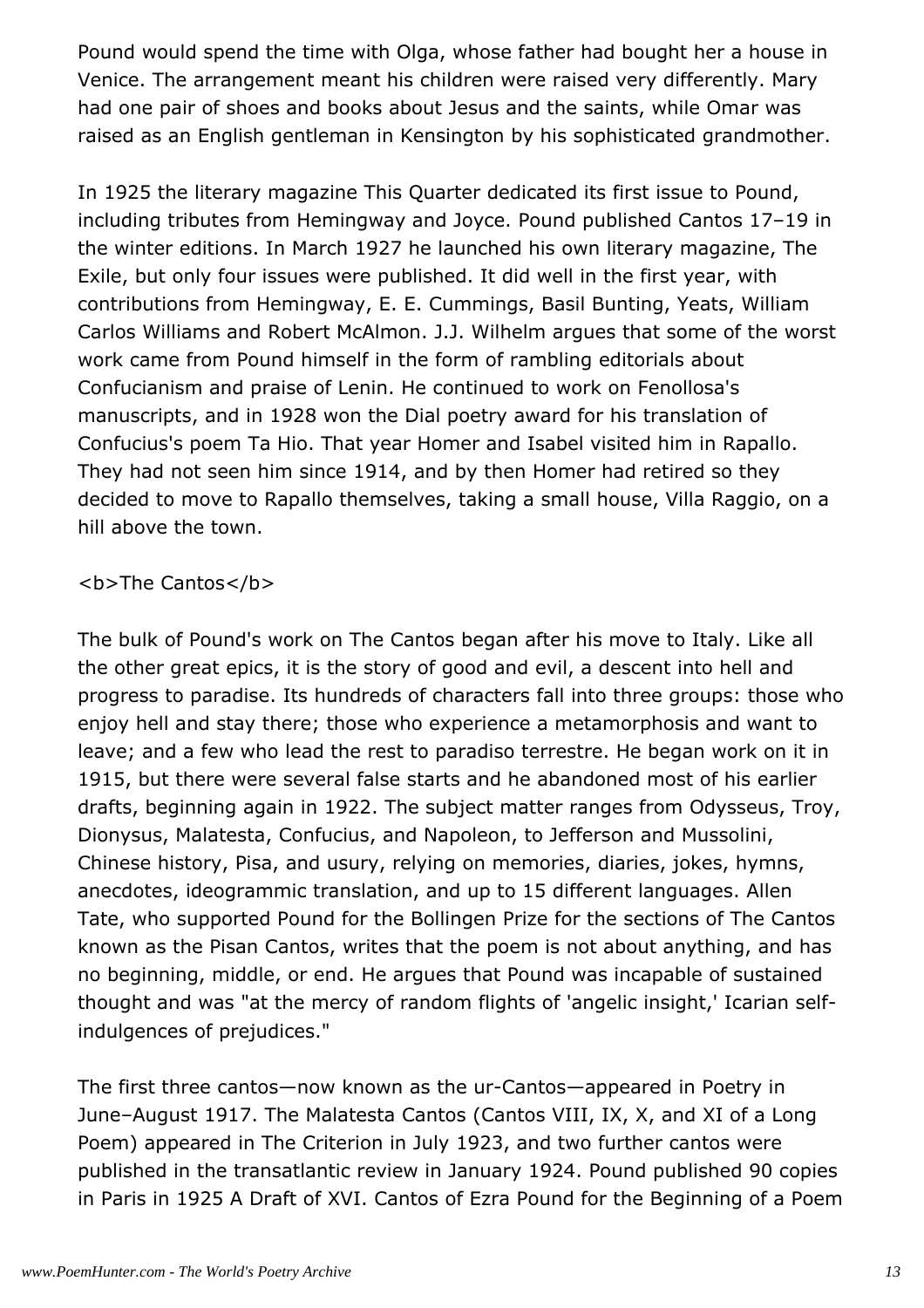of some Length now first made into a Book. It was followed by A Draft of XXX Cantos (1930), Eleven New Cantos XXI–XLI (1934), The Fifth Decade of Cantos (1937), Cantos LII–LXXI (1940), The Pisan Cantos (1948), written while in custody in Pisa, and Seventy Cantos (1950). The first complete edition was published in 1964 as The Cantos (1–109), followed by Drafts and Fragments: Cantos CX-CXVII (1968).

<b>Turn to Fascism, Second World War</b>

Pound came to believe during the 1920s that the cause of the First World War was finance capitalism, which he called "usury," and that the solution was C.H. Douglas's idea of social credit, with fascism as the vehicle for reform; he had met Douglas in The New Age offices and had been impressed by his ideas.

He presented a series of lectures on economics, and made contact with politicians in the United States about education, interstate commerce and international affairs. Although Hemingway advised against it, on 30 January 1933 Pound met Mussolini himself. Olga Rudge had played for Mussolini and had told him about Pound; Pound had already sent him a copy of Cantos XXX. During the meeting he tried to present Mussolini with a digest of his economic ideas, but Tytell writes that Mussolini brushed them aside, though he called the Cantos "divertente" (entertaining). The meeting was recorded in Canto 41: "'Ma questo' / said the boss, 'è divertente.'". Pound told Douglas that he had "never met anyone who seemed to GET my ideas so quickly as the boss."

A number of Pound's books were published in the 1930s, including ABC of Economics (1933), ABC of Reading (1934), Social Credit: An Impact (1935), Jefferson and/or Mussolini (1936), and A Guide to Kulchur (1938). In 1936 James Laughlin—who had visited him in Rapallo in 1933 as a 20-year-old student—set up New Directions Publishing, and acted as Pound's agent, finding publications to accept his work and writing reviews.

When Dorothy's mother died in October 1938 in London, Dorothy asked Pound to organize the funeral, where he met their 12-year-old son Omar for the first time in eight years. He visited T. S. Eliot and Wyndham Lewis, who produced a nowfamous portrait of Pound reclining. In April 1939 he sailed for New York, believing he could stop America from involvement in the Second World War, happy to answer reporters' questions about Mussolini while he lounged on the deck of the ship in a tweed jacket. He traveled to Washington, D.C. where he met senators and congressmen.

Mary said he did it out of a sense of responsibility, rather than megalomania; he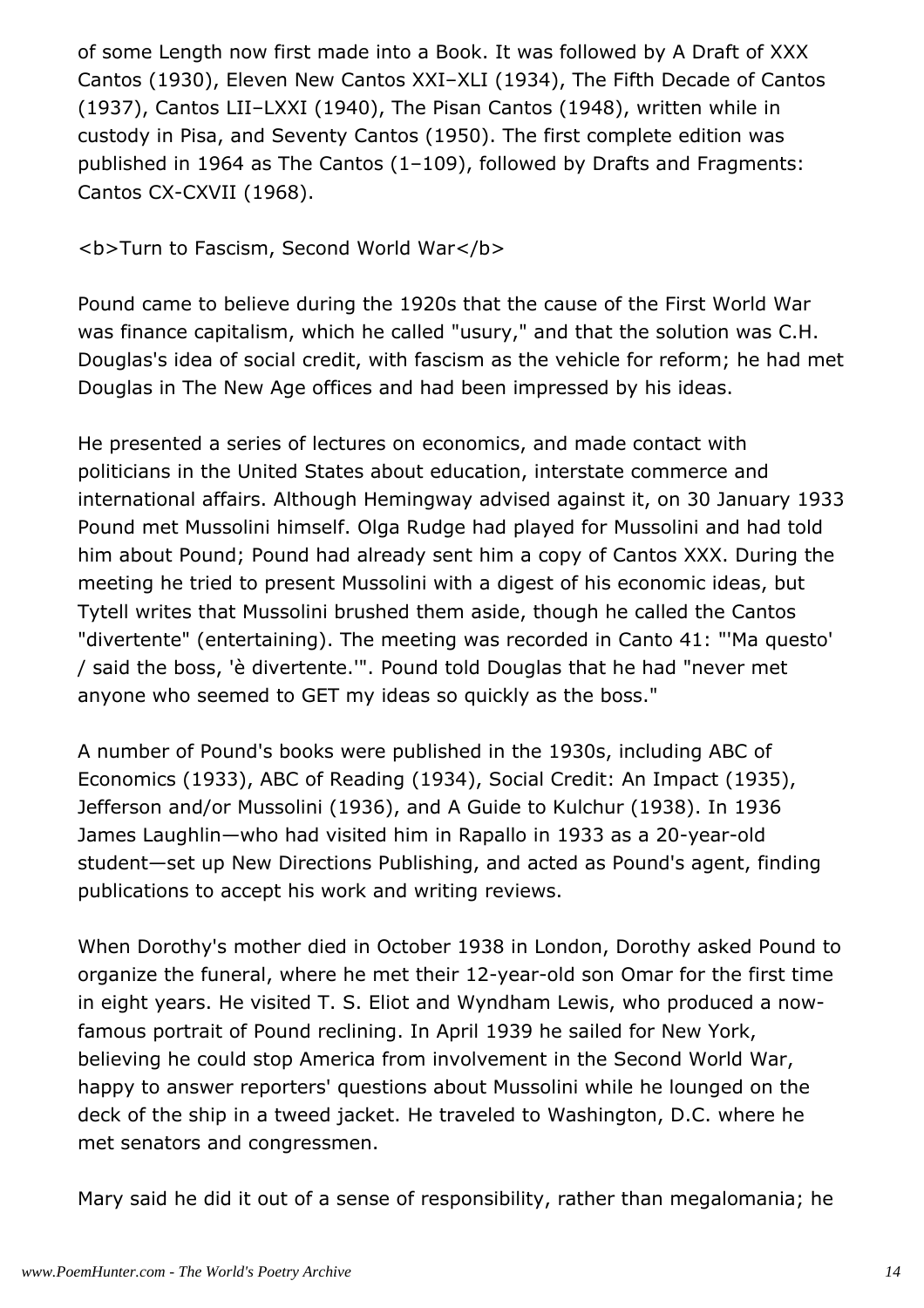was offered no encouragement, and left depressed and frustrated. He received an honorary doctorate from Hamilton College on 12 June, and a week later returned to Italy. He began writing antisemitic material for Italian newspapers, including one entitled "The Jews, Disease Incarnate." He wrote to James Laughlin that Roosevelt represented Jewry, and signed the letter "Heil Hitler." He started writing for Action, a newspaper owned by the British fascist, Sir Oswald Mosley, arguing that the Third Reich was the "natural civilizer of Russia." After war broke out in September 1939, he began a furious letter-writing campaign to the politicians he had petitioned six months earlier, arguing that the war was the result of an international banking conspiracy, and that the United States should keep out of it.

<b>Radio Broadcasts</b>

Tytell writes that by the 1940s no American or English poet had been so active politically since William Blake. Pound had written over a thousand letters a year during the previous decade, and had presented his ideas in hundreds of articles, as well as in The Cantos. According to Tytell, Pound's fear was an economic structure that depended on the armaments industry, where the profit motive alone would govern war and peace. He started reading George Santayana, and The Law of Civilization and Decay by Brooks Adams, finding confirmation of the danger of the capitalist and usurer becoming dominant. He wrote in The Japan Times that "Democracy is now currently defined in Europe as a 'country run by Jews,'" and told Oswald Mosley's newspaper the English were a slave race governed by the Rothschilds since Waterloo.

He broadcast over Rome Radio, though the Italian government was at first reluctant, concerned he might be a double agent. He told a friend: "It took me, I think it was, TWO years, insistence and wrangling etc., to GET HOLD of their microphone." He recorded just over a hundred broadcasts, and traveled to Rome one week a month to pre-record the 10-minute broadcasts, for which he was paid around \$17. The broadcasts required the Italian government's approval in advance—though he often changed the text in the studio. The politics apart, he needed the money. Tytell writes that his voice had assumed a "rasping, buzzing quality like the sound of a hornet stuck in a jar." He continued to occasionally broadcast, and writing under pseudonyms until about April 1945, shortly before his arrest.

**<b>Arrest for Treason</b>** 

A few weeks later he returned south via Milan to Olga and Dorothy. They had been living in Isabel's apartment, but it was small so they decided to move in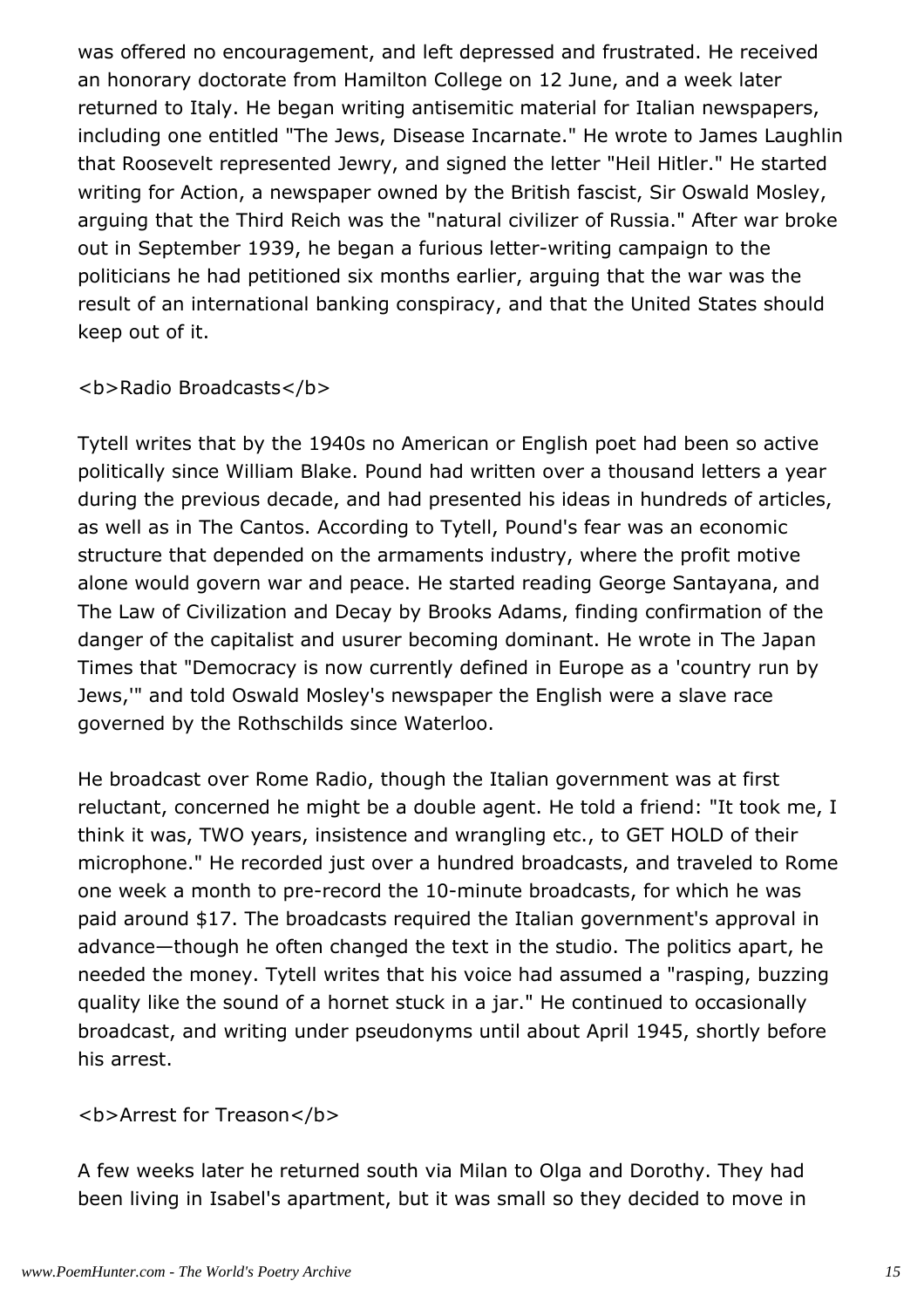with Olga at Sant' Ambrogio. His daughter Mary, then 19, was sent to Gais in Switzerland, leaving Pound, as she wrote, "pent up with two women who loved him, whom he loved, and who coldly hated each other." He was in Rome when the Allies landed in Sicily in July 1943. Pound borrowed a pair of hiking boots and a knapsack and left the city, having finally decided to tell Mary about his wife and son. He traveled 450 miles north, spending a night in an air raid shelter in Bologna, and taking a train part of the way to Verona.

She almost failed to recognize him when he arrived, he was so dirty and tired. He told her everything about his other family; she later said she felt more pity than anger.

He returned to Rapallo, where on 2 May 1945, four days after Mussolini was shot, armed partisans arrived at the house while Pound was there alone. He stuffed a copy of Confucius and a Chinese dictionary in his pocket, and was taken to their HQ in Chiavari, although he was released shortly afterwards. He and Olga gave themselves up to an American military post in the nearby town of Lavagna.

It was decided that Pound should be transported to U.S. Counter Intelligence Corps headquarters in Genoa, where he was interrogated by Frank L. Amprin, the FBI agent assigned by J. Edgar Hoover to gather evidence following the 1943 indictment. Pound asked permission to send a cable to President Truman to offer to help negotiate peace with Japan. He also asked to deliver a final broadcast from a script called "Ashes of Europe Calling," in which he recommended peace with Japan, American management of Italy, the establishment of a Jewish state in Palestine, and leniency toward Germany. His requests were denied and the script forwarded to Hoover.

On 8 May, the day Germany surrendered, he told a reporter from the Philadelphia Record who had managed to get into the compound for an interview that Hitler was "a Jeanne d'Arc, a saint," and that Mussolini was an "imperfect character who lost his head." On 24 May he was transferred to the United States Army Disciplinary Training Center north of Pisa, used to house military personnel awaiting court martial. The temporary commander placed him in one of the camp's "death cells"—a series of six-by-six-foot outdoor steel cages lit up all night by floodlights.

He was left for three weeks in isolation in the heat, denied exercise, eyes inflamed by dust, no bed, no belt, no shoelaces, and no communication with the guards, except for the chaplain. After two and a half weeks he began to break down under the strain. Richard Sieburth writes that he recorded it in Canto 80, where Odysseus is saved from drowning by Leucothea: "hast'ou swum in a sea of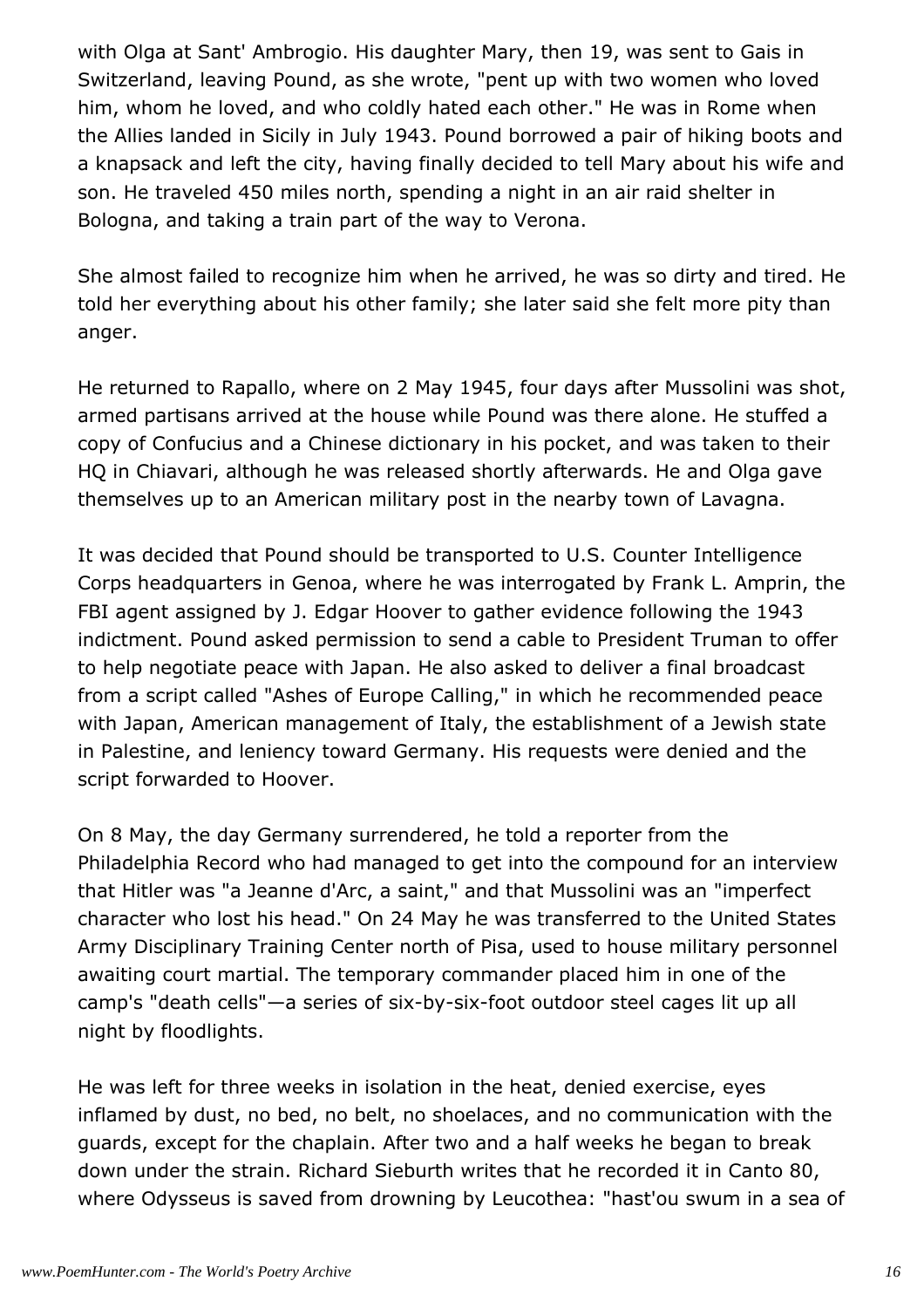air strip / through an aeon of nothingness, / when the raft broke and the waters went over me." Medical staff moved him out of the cage the following week. On 14 and 15 June he was examined by psychiatrists, one of whom found symptoms of a mental breakdown, and he was transferred to his own officer's tent and allowed reading material. He began to write, and drafted what became known as The Pisan Cantos; the existence of a few sheets of toilet paper showing the beginning of Canto LXXXIV suggests he started it while in the cage.

#### <b>United States (1945-58)</b>

He was transferred to the United States on 15 November, 1945. An escorting officer's impression was that "he is an intellectual 'crackpot' who imagined that he could correct all the economic ills of the world and who resented the fact that ordinary mortals were not sufficiently intelligent to understand his aims and motives." On 25 November he was arraigned in Washington D.C. on charges of treason. The charges included broadcasting for the enemy, attempting to persuade American citizens to undermine government support of the war, and strengthening morale in Italy against the United States.

He was admitted to St. Elizabeths Hospital, where in June 1946 Dorothy was declared his legal guardian. He was held for a time in the hospital's prison ward, Howard's Hall, known as the "hell-hole," a building without windows in a room with a thick steel door and nine peepholes, which allowed the psychiatrists to observe him while they tried to agree on a ors were allowed only for 15 minutes at a time, while other patients wandered around outside the room screaming and frothing at the mouth, according to T. S. Eliot.

Pound's lawyer, Julien Cornell – whose efforts to have him declared insane are credited with having saved him from life imprisonment— requested his release at a bail hearing in January 1947. The hospital's superintendent, Winfred Overholser, agreed instead to move him to the more pleasant surroundings of Chestnut Ward, close to Overholser's private quarters, which is where he spent the next 12 years.

The historian Stanley Kutler was given access in the 1980s to military intelligence and other government documents about Pound, including his hospital records. He wrote that the psychiatrists believed Pound had a narcissistic personality, but they considered him sane. Kutler said that Overholser protected Pound from the criminal justice system because he was fascinated by him.

Tytell argues that Pound was in his element in Chestnut Ward. He was at last provided for, and was allowed to read, write, and receive visitors, including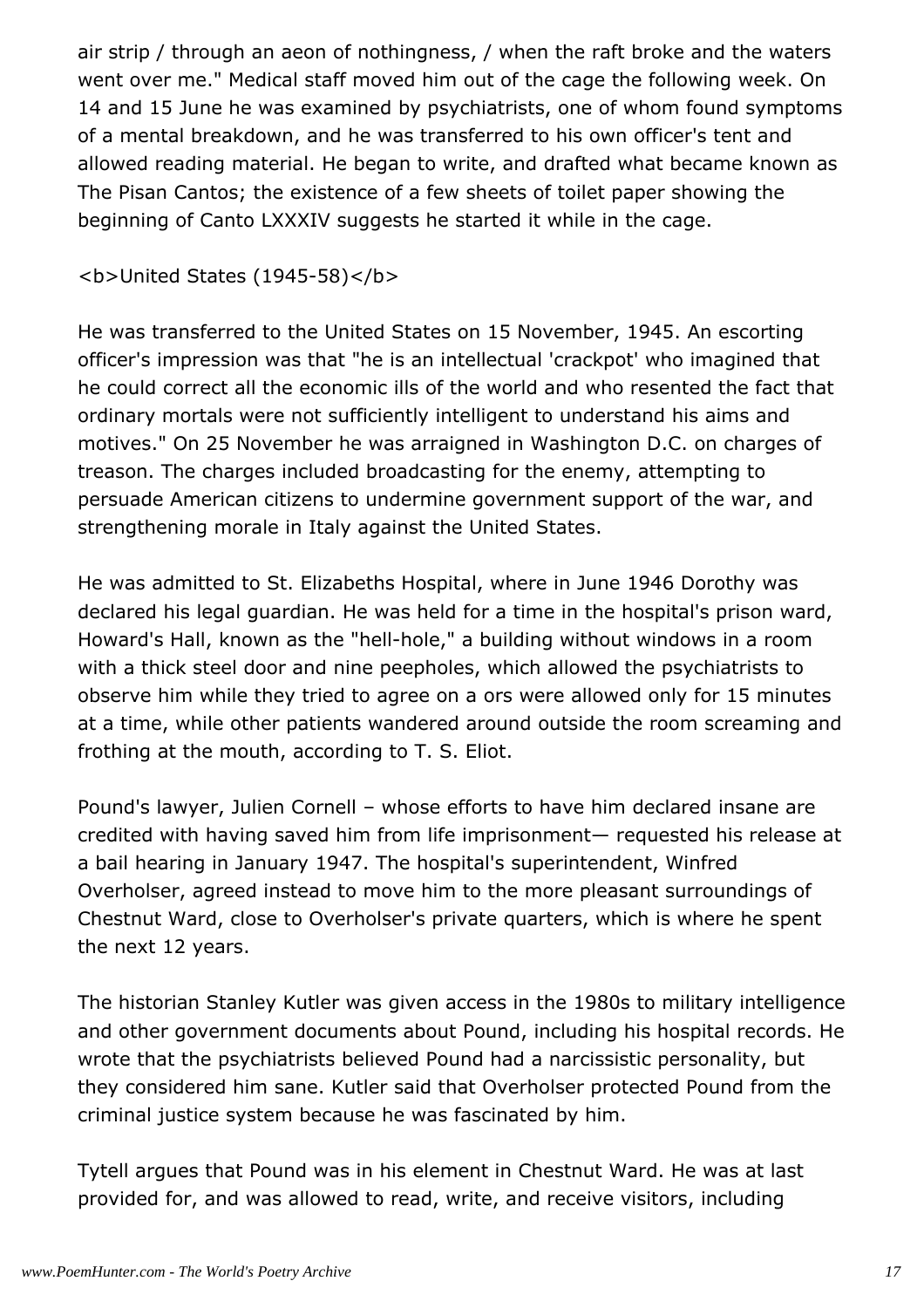Dorothy for several hours a day. He took over a small alcove with wicker chairs just outside his room, and turned it into his private living room, where he entertained his friends and important literary figures. He began work on his translation of Sophocles's Women of Trachis and Electra, and continued work on The Cantos. It reached the point where he refused to discuss any attempt to have him released. Olga Rudge visited him twice, once in 1952 and again in 1955, and was unable to convince him to be more assertive about his release. She wrote to a friend: "E.P. has ... bats in the belfry but it strikes me that he has fewer not more than before his incarceration."

<b>The Pisan Cantos</b>

His publisher, James Laughlin, had Cantos 74–84 ready for publication in 1946 under the title The Pisan Cantos, and even gave Pound an advance copy, but he had held it back, waiting for an appropriate time to publish. Tytell writes that in June 1948 a group of Pound's friends—Eliot, Cummings, W. H. Auden, Allen Tate, and Joseph Cornell—met Laughlin to discuss how to have him released. According to the poet Archibald MacLeish, the men conceived a plan to have Pound awarded the first Bollingen Prize, a new national poetry award just announced by the Library of Congress, with \$1,000 prize money donated by the Mellon family.

The awards committee consisted of 15 fellows of the Library of Congress, including several of Pound's supporters, such as Eliot, Tate, Conrad Aiken, Amy Lowell, Katherine Anne Porter, and Theodore Spencer. The idea was that the Justice Department would be placed in an untenable position if Pound won a major award and was not released. Laughlin published The Pisan Cantos on 30 July 1948, and the following year the prize went to Pound. There were two dissenting voices, Katherine Garrison Chapin, the wife of Francis Biddle, the Attorney General who had indicted Pound for treason, and Karl Shapiro, who said that he could not vote for an antisemite because he was Jewish himself. Pound's response to the news of the award was, "No comment from the bughouse."

There was uproar. The Pittsburgh Post-Gazette quoted critics who said "poetry [cannot] convert words into maggots that eat at human dignity and still be good poetry." Robert Hillyer, a Pulitzer Prize winner and president of the Poetry Society of America, attacked the committee in The Saturday Review of Literature, telling journalists that he "never saw anything to admire in Pound, not one line." Congressman Jacob K. Javits demanded an investigation into the awards committee, and as a result it was the last time the prize was administered by the Library of Congress.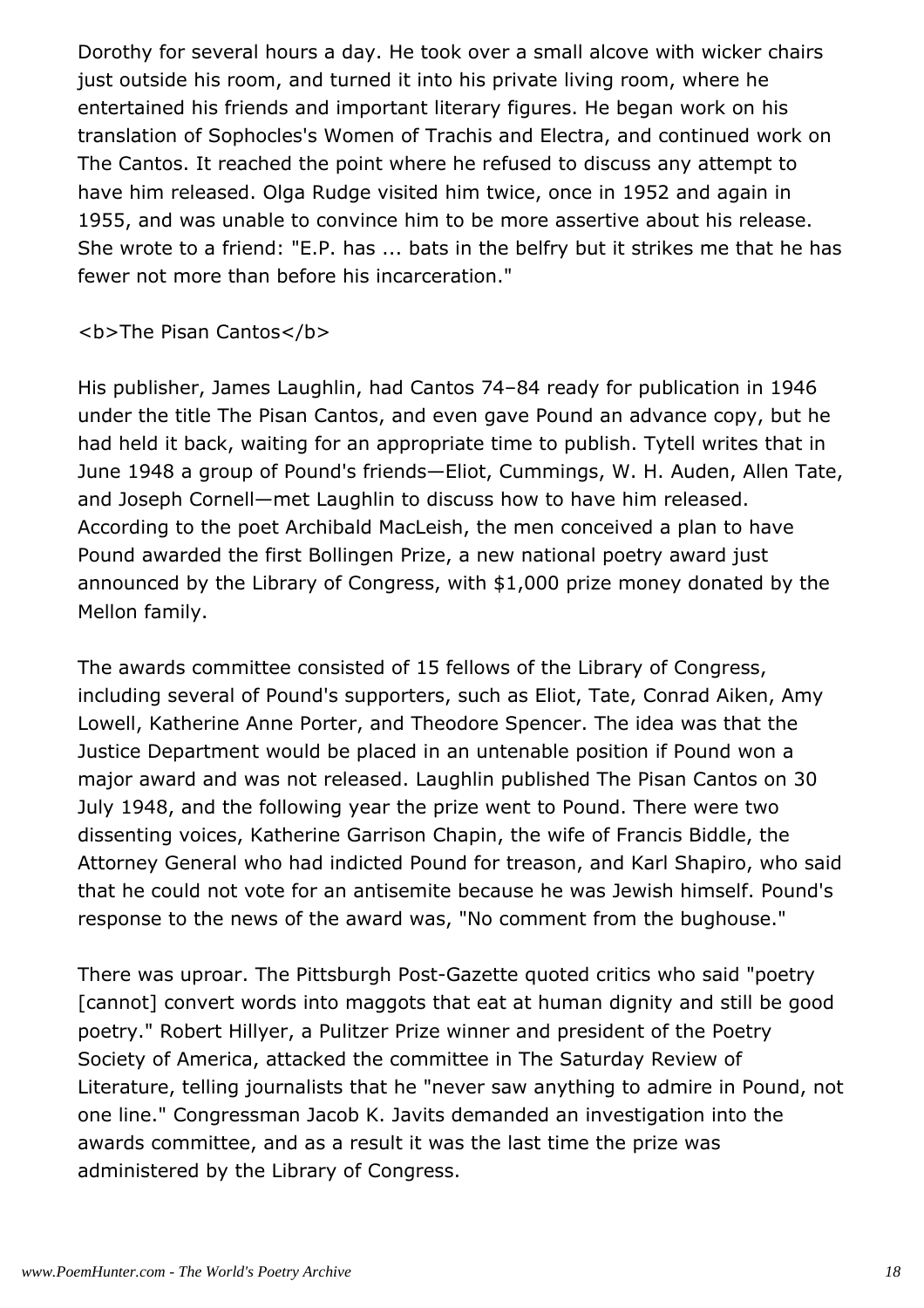#### <b>Controversial friendships, release</b>

Although Pound repudiated his antisemitism in public, Tytell writes that in private it continued. He often refused to talk to psychiatrists with Jewish-sounding names, would refer to people he disliked as Jews, and urged his visitors to read the Protocols of the Elders of Zion (1903), a forgery claiming to represent a Jewish plan for world domination. He struck up a friendship during the 1950s with the writer Eustace Mullins, believed to be associated with the Aryan League of America, who wrote a biography of Pound, This Difficult Individual, Ezra Pound (1961).

Even more damaging was his friendship with a far-right activist and member of the Ku Klux Klan, John Kasper. Kasper had come to admire Pound during some literature classes at university, and after he wrote to Pound in 1950 the two became friends. Kasper opened a bookstore in Greenwich Village in 1953 called "Make it New," reflecting his commitment to Pound's ideas; it specialized in farright material, including Nazi literature, and Pound's poetry and translations were displayed in the window. Kasper and another follower of Pound's, David Horton, set up a publishing imprint, Square Dollar Series, which Pound used as a vehicle for his tracts about economic reform. Kasper was eventually jailed for the 1957 bombing of the Hattie Cotton School in Nashville, targeted because a black girl had registered as a student. Wilhelm writes that there were a lot of perfectly respectable people visiting Pound too, such as the classicist J.P. Sullivan and the writer Guy Davenport, but it was the association with Mullins and Kasper that stood out, and it delayed his release from St Elizabeths. In an interview for the Paris Review in 1954, when asked by interviewer George Plimpton about Pound's relationship with Kaspar, Hemingway replied that Pound should be released and Kaspar jailed.

Eliot's friends continued to try to secure his release. MacLeish wrote to Hemingway in June 1957 asking him to write a letter on Pound's behalf. Hemingway believed Pound was unable to abstain from awkward political statements or from friendships with people like Kasper, but he signed the letters of support anyway, and pledged \$1,500 to be given to Pound when he was released. Shortly after Hemingway won the Nobel Prize in Literature in 1954, he told Time magazine that "this would be a good year to release poets."

In 1957 several publications began campaigning for his release. Le Figaro published an appeal entitled "The Lunatic at St Elizabeths." The New Republic, Esquire and The Nation followed suit; The Nation argued that Pound was a sick and vicious old man, but that he had rights too. In 1958 MacLeish hired Thurman Arnold, a prestigious lawyer who ended up charging no fee, to file a motion to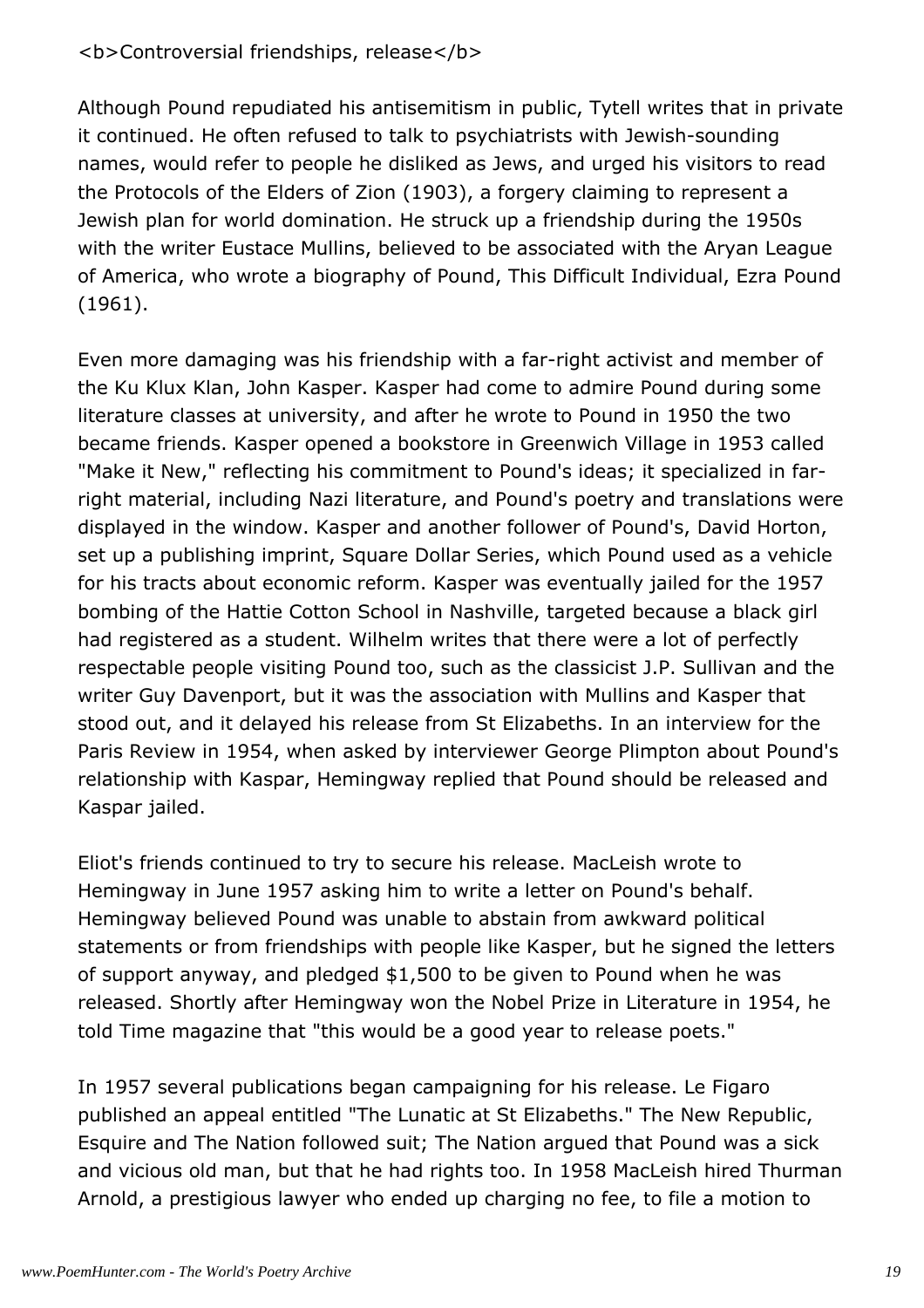dismiss the 1945 indictment. Overholser, the hospital's superintendent, supported the application with an affidavit saying Pound was permanently and incurably insane, and that confinement served no therapeutic purpose. The motion was heard on 18 April by the same judge who had committed him to St Elizabeths. The Department of Justice did not oppose the motion, and Pound was free.

#### <b>Italy (1958-72)</b>

Pound arrived in Naples in July, where he was photographed giving a fascist salute by the waiting press. When asked by the press when he had been released from the mental hospital, he replied: "I never was. When I left the hospital I was still in America, and all America is an insane asylum." He and Dorothy went to live with Mary at Castle Brunnenburg near Merano in the Province of South Tyrol, where he met his grandson, Walter, and his granddaughter, Patrizia, for the first time—then returned to Rapallo, where Olga Rudge was waiting to join them. They were accompanied by a teacher Pound had met in hospital, Marcella Spann, 40 years younger than he was, who was now ostensibly acting as his secretary, collecting poems for an anthology. The four women soon fell out, vying for control over him; Canto 113 alluded to it: "Pride, jealousy and possessiveness / 3 pains of hell." Pound was in love with Marcella, seeing in her his last chance for love and youth. He wrote about her in Canto CXIII: "The long flank, the firm breast / and to know beauty and death and despair / And to think that what has been shall be, / flowing, ever unstill." Dorothy had usually ignored his affairs, but she used her legal power over his royalties to make sure Marcella was seen off, sent back to America. Pound wrote to Hemingway: "Old man him tired."

By December 1959 he had fallen into a depression, insisting his work was worthless and The Cantos were botched. In a 1960 interview given in Rome to Donald Hall for Paris Review, he said: "You—find me—in fragments." Hall wrote that he seemed in an "abject despair, accidie, meaninglessness, abulia, waste." He paced up and down during the three days it took to complete the interview, never finishing a sentence, bursting with energy one minute, then suddenly sagging, and at one point seemed about to collapse. Hall said it was clear that he "doubted the value of everything he had done in his life." Those close to him thought he was suffering from dementia, and in the summer of 1960 Mary placed him in a clinic near Merano when his weight dropped. He picked up again, but by the spring of 1961 he had a urinary infection.

Dorothy felt unable to look after him, so he went that summer to live with Olga in Rapallo, then Venice; Dorothy mostly stayed in London after that with Omar. He attended a neo-Fascist May Day parade in 1962, but his health continued to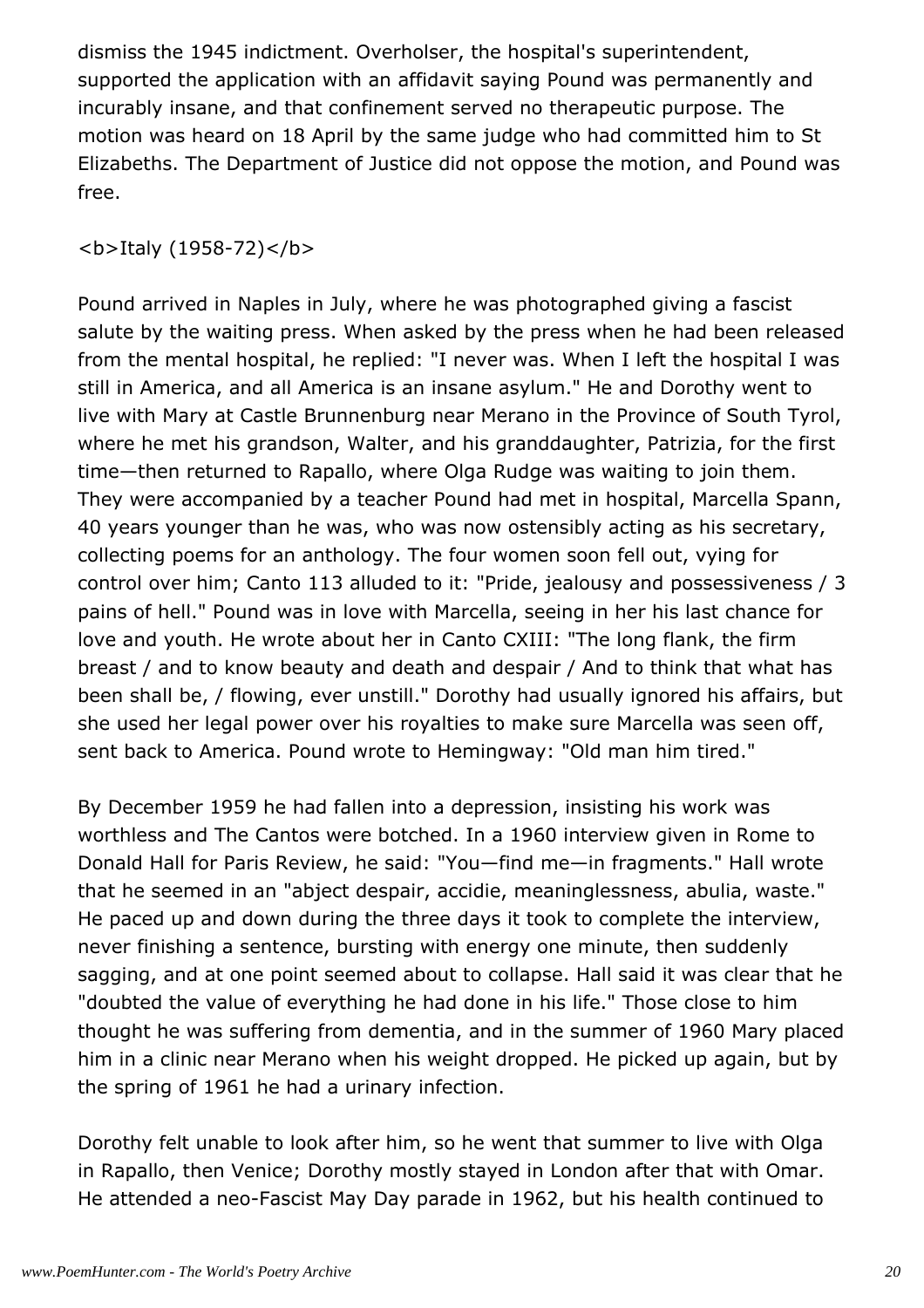decline. The next year he told an interviewer, Grazia Levi, "I spoil everything I touch. I have always blundered. ... All my life I believed I knew nothing, yes, knew nothing. And so words became devoid of meaning."

William Carlos Williams died in 1963, followed two years later by T. S. Eliot. Pound attended Eliot's funeral in London and traveled to Dublin to visit Yeats's widow. Allen Ginsberg visited him in Rapallo in October 1967. He described his work to Ginsberg as: "A mess ... my writing, stupidity and ignorance all the way through," and in the Pensione Alle Salute da Cici restaurant in Venice, he told Ginsberg, Peter Russell, and Michael Reck: "... but my worst mistake was the stupid suburban anti-Semitic prejudice, all along that spoiled everything ... I found after seventy years that I was not a lunatic but a moron ... I should have been able to do better ..."

He traveled to New York two years later for the opening of an exhibition that featured his blue-inked version of Eliot's The Waste Land, and received a standing ovation at Hamilton College when he accompanied Laughlin who was receiving an honorary doctorate. Shortly before his death in 1972 it was proposed he be awarded the Emerson-Thoreau Medal of the American Academy of Arts and Sciences, but after a storm of protest the academy's council opposed it by 13 to 9. The sociologist Daniel Bell, who was on the committee, argued that it was important to distinguish between those who explore hate and those who approve it.

Two weeks before his 87th birthday he read for a gathering of friends at a café: "re USURY / I was out of focus, taking a symptom for a cause. / The cause is AVARICE."

On his birthday he was too weak to leave his bedroom at his home on the Piazza San Marco, and the following night he was admitted to the Civil Hospital of Venice, where he died in his sleep of an intestinal blockage on 1 November, aged 87, with Olga at his side. Dorothy was unable to travel to the funeral. Four gondoliers dressed in black rowed the body to the island cemetery, Isola di San Michele, where he was buried near Diaghilev and Stravinsky. Dorothy died in England the following year. Olga died in 1996 and was buried next to Pound.

#### <b>Reception</b>

Opinion varies about the nature of Pound's writing style. Critics generally agree that he was a strong lyricist, particularly in his early work. Scholars such as Ira Nadel see evidence of modernism in his poetry before he began the Cantos, and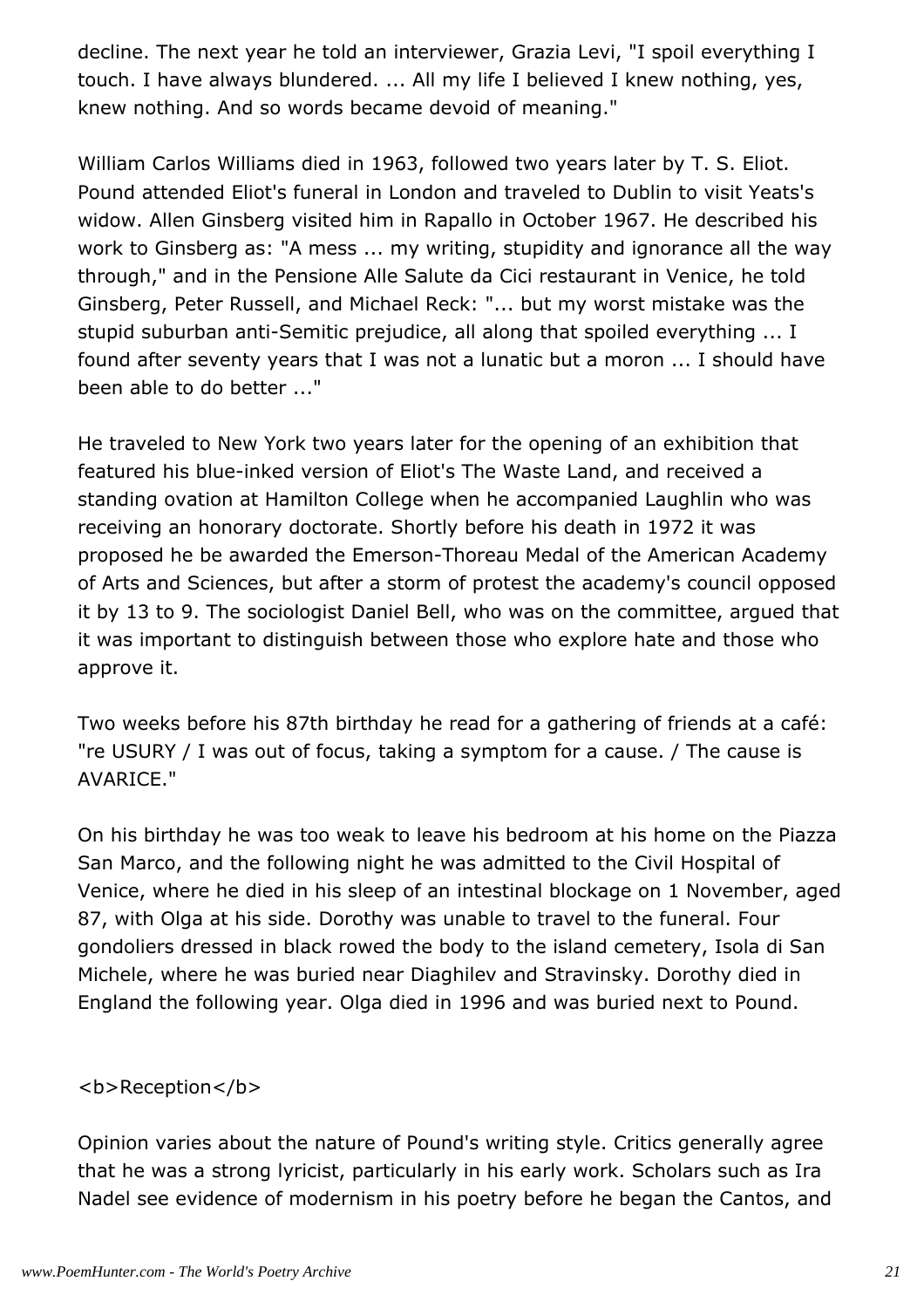Witmeyer argues that, as early as Ripostes, a modern style is evident. His style drew on literature from a variety of disciplines. Nadel writes that he wanted his poetry to represent an "objective presentation of material which he believed could stand on its own," without use of symbolism or romanticism. The Chinese writing system most closely met his ideals. He used Chinese ideograms to represent "the thing in pictures," and from Noh theater learned that plot could be replaced by a single image.

Nadel argues that imagism was to change Pound's poetry. He explains, "Imagism evolved as a reaction against abstraction ... replacing Victorian generalities with the clarity in Japanese haiku and ancient Greek lyrics." Imagism, to Pound, was a form of minimalism, as represented by the two-line poem "In a Station of the Metro". However, minimalism didn't lend itself to the writing of an epic such as the Cantos, and so Pound turned to the more dynamic structure of what he considered Vorticism for the Cantos.

#### <b>Translations</b>

In his Fenollosa translations, unlike previous American translators of Chinese poetry, who tended to work with strict metrical and stanzaic patterns, Pound created free verse translations. Whether the poems are valuable as translations continues to be a source of controversy. Pound scholar Ming Xie explains that the use of language in Pound's translation of the Old English poem "The Seafarer" is deliberate, avoiding merely "trying to assimilate the original into contemporary language". After his work with The Seafarer, it was in the Japanese Noh plays that he found an answer to his search for anti-naturalist minimalism which occurred just prior to his initial work with Fenellosa's papers, leading to the translation of 14 Chinese poems in Cathay, published in 1915.

Neither Pound nor Fenollosa spoke or read Chinese proficiently, and Pound has been criticized for omitting or adding sections to his poems which have no basis in the original texts, though critics argue that the fidelity of Cathay to the original Chinese is beside the point. Hugh Kenner, in a chapter "The Invention of China" from The Pound Era, contends that Cathay should be read primarily as a work about World War I, not as an attempt at accurately translating ancient Eastern poems. The real achievement of the book, Kenner argues, is in how it combines meditations on violence and friendship with an effort to "rethink the nature of an English poem". These ostensible translations of ancient Eastern texts, Kenner argues, are actually experiments in English poetics and compelling elegies for a warring West.

Michael Alexander writes that, as a translator, Pound was a pioneer with a great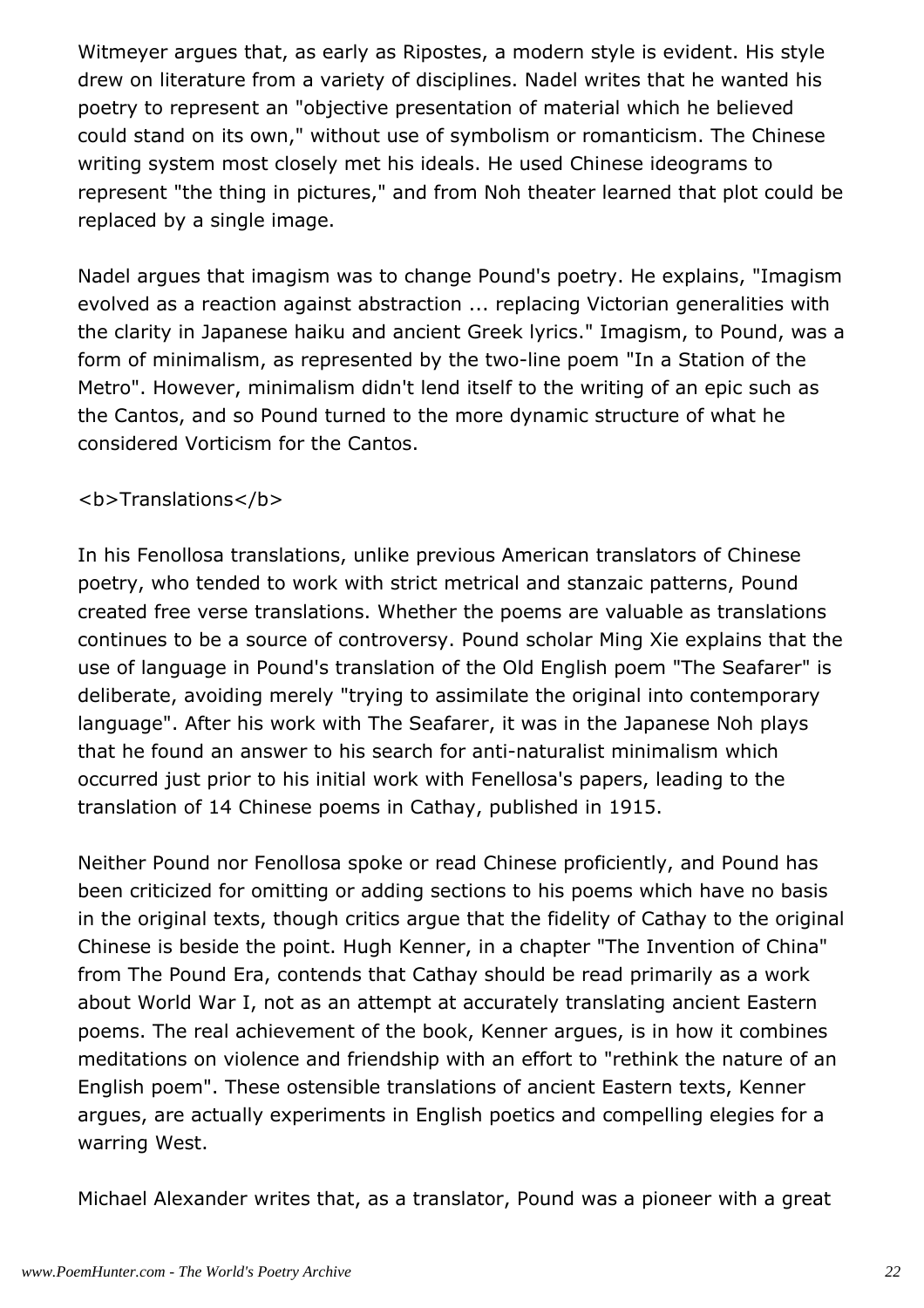gift of language and an incisive intelligence. He helped popularize major poets such as Guido Cavalcanti and Du Fu and brought Provençal and Chinese poetry to English-speaking audiences. He revived interest in the Confucian classics and introduced the west to classical Japanese poetry and drama. He translated and championed Greek, Latin and Anglo-Saxon classics, and helped keep them alive at a time when classical education was in decline, and poets no longer considered translations central to their craft.

#### $$

His own work apart, he was responsible for advancing the careers of some of the best-known modernist writers of the early 20th century. In addition to Eliot, Joyce, Lewis, Frost, Williams, and Hemingway, he befriended and helped Marianne Moore, Louis Zukofsky, Jacob Epstein, Basil Bunting, E.E. Cummings, Margaret Anderson, George Oppen, and Charles Olson. Hugh Witemeyer argues that the Imagist movement was the most important in 20th-century English language poetry because hardly any prominent poet of Pound's generation and the two generations after him was untouched by it.

As early as 1917 Carl Sandburg wrote in Poetry: "All talk on modern poetry, by people who know, ends with dragging in Ezra Pound somewhere. He may be named only to be cursed as wanton and mocker, poseur, trifler and vagrant. Or he may be classed as filling a niche today like that of Keats in a preceding epoch. The point is, he will be mentioned."

Beyond this, his legacy is mixed. Hugh Kenner wrote in 1951 that there was no great contemporary writer less read than Pound, though he added that there was also no one who could appeal through "sheer beauty of language" to people who would rather read poets than talk about them. The British poet Philip Larkin criticized him, "for being literary, which to me is the foundation of his feebleness, thinking that poetry is made out of poetry and not out of being alive."

His antisemitism became central to an evaluation of his poetry, including whether it was read at all. Wendy Stallard Flory argues that the best approach to The Cantos—separating the poetry from the antisemitism—is perceived as apologetic. Her view is that the establishment of Pound as "National Monster" and "designated fascist intellectual" made him a stand-in for the silent majority in Germany, occupied France and Belgium, as well as Britain and the United States who, she argues, made the Holocaust possible by aiding or standing quietly by. The outrage after the treason charge was so deep that the imagined method of his execution dominated the discussion.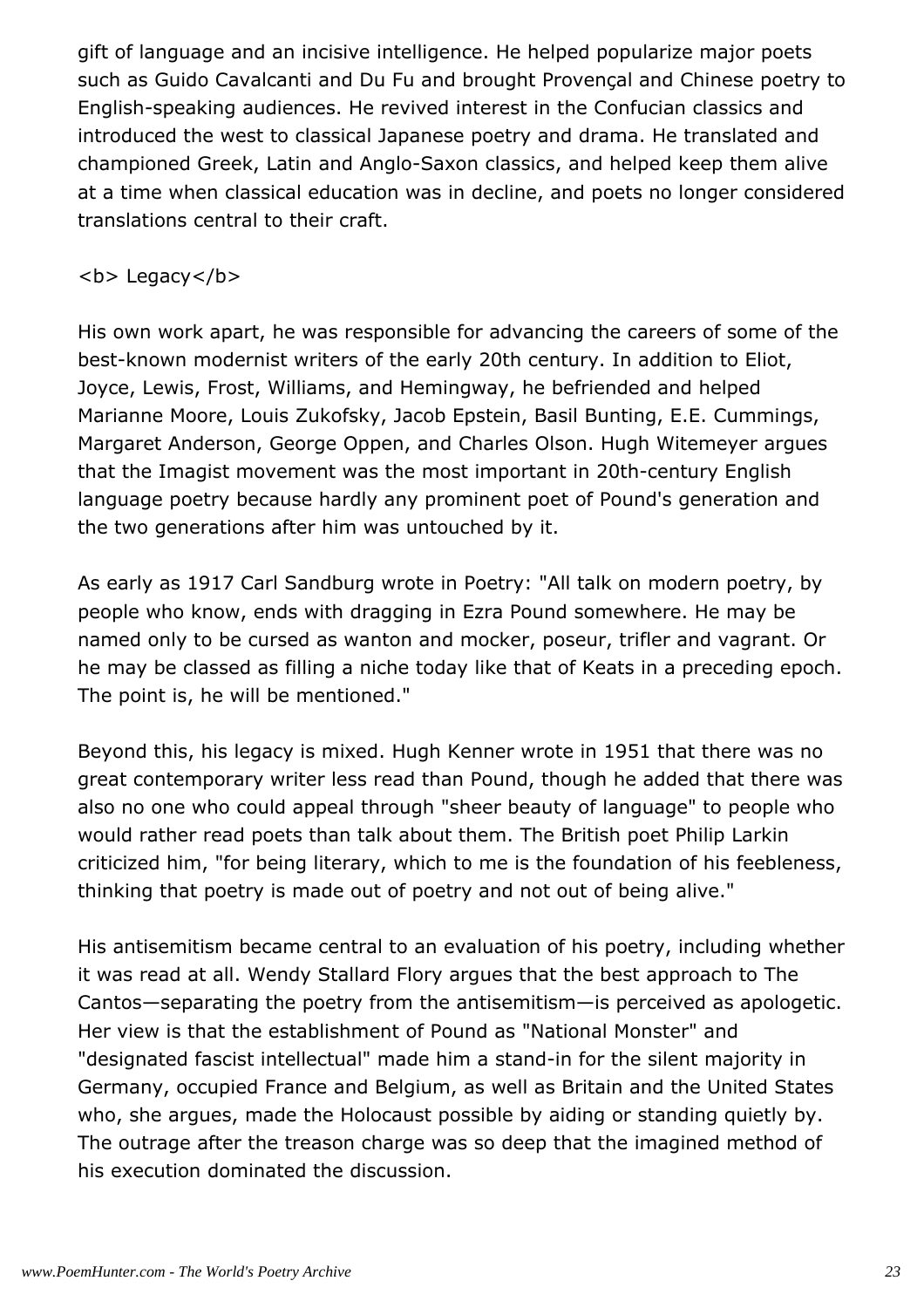Arthur Miller considered him worse than Hitler: "In his wildest moments of human vilification Hitler never approached our Ezra ...he knew all America's weaknesses and he played them as expertly as Goebbels ever did". The response went so far as to denounce all modernists as fascists, and it was only in the 1980s that critics began a re-evaluation. The critic Macha Rosenthal wrote that it was "as if all the beautiful vitality and all the brilliant rottenness of our heritage in its luxuriant variety were both at once made manifest" in Ezra Pound.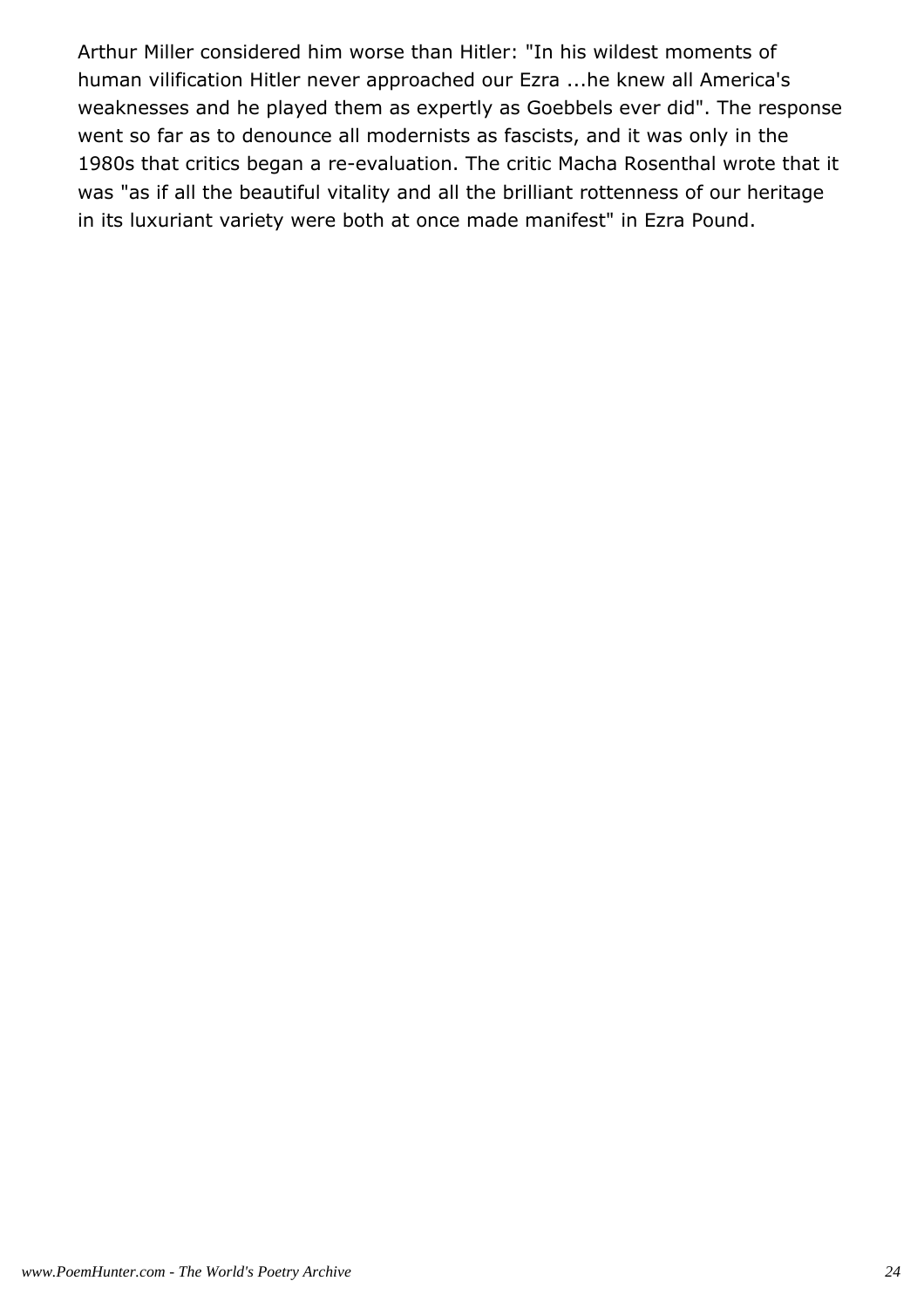# [greek]

Be in me as the eternal moods of the bleak wind, and not As transient things are gaiety of flowers. Have me in the strong loneliness of sunless cliffs And of gray waters. Let the gods speak softly of us In days hereafter, the shadowy flowers of Orcus Remember thee.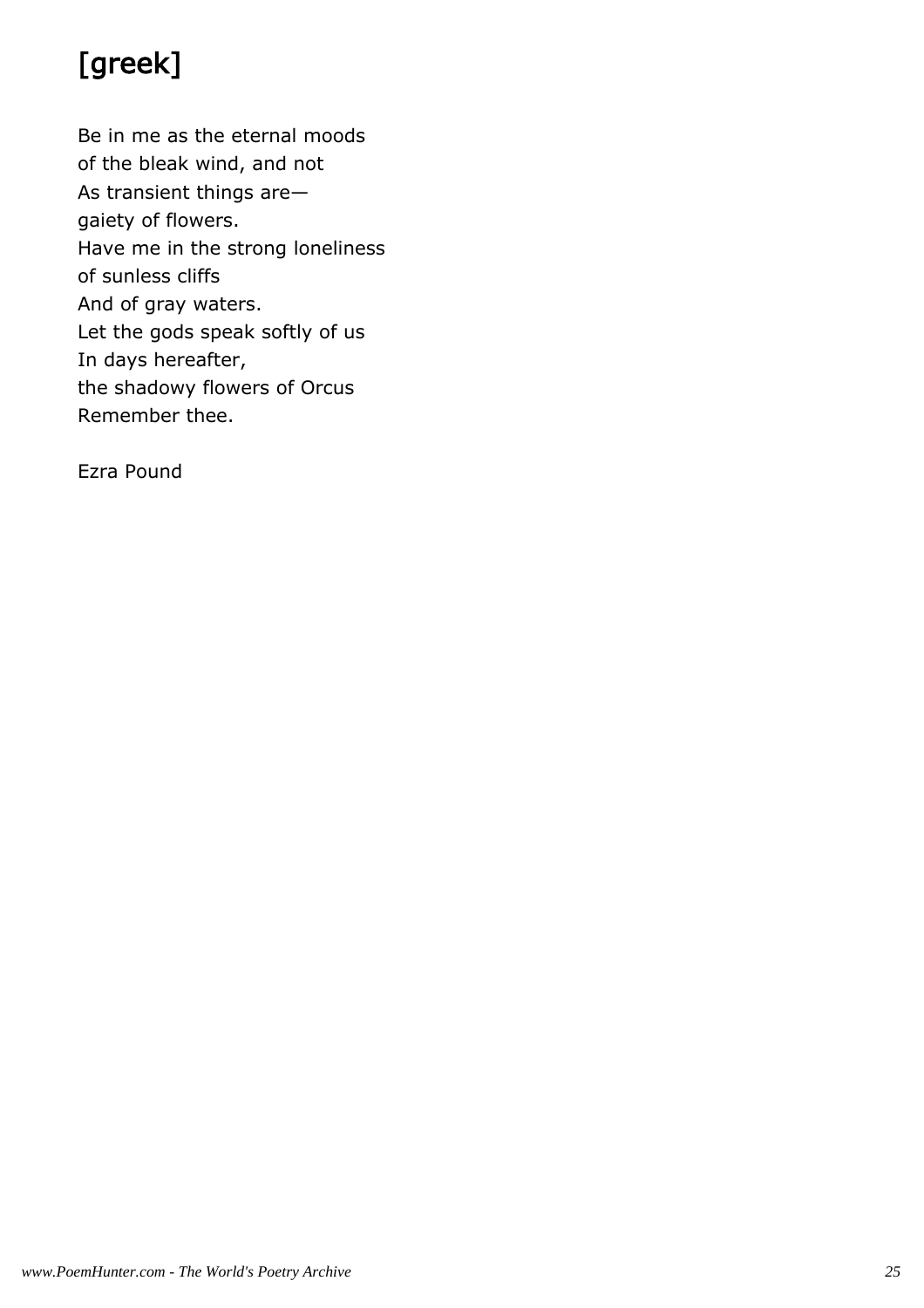## 'phasellus Ille'

1 his papier-mâché, which you see, my friends, Saith 'twas the worthiest of editors. Its mind was made up in 'the seventies', Nor hath it ever since changed that concoction. It works to represent that school of thought Which brought the hair-cloth chair to such perfection, Nor will the horrid threats of Bernard Shaw Shake up the stagnant pool of its convictions; Nay, should the deathless voice of all the world Speak once again for its sole stimulation, Twould not move it one jot from left to right.

Come Beauty barefoot from the Cyclades, She'd find a model for St. Anthony In this thing's sure decorum and behaviour.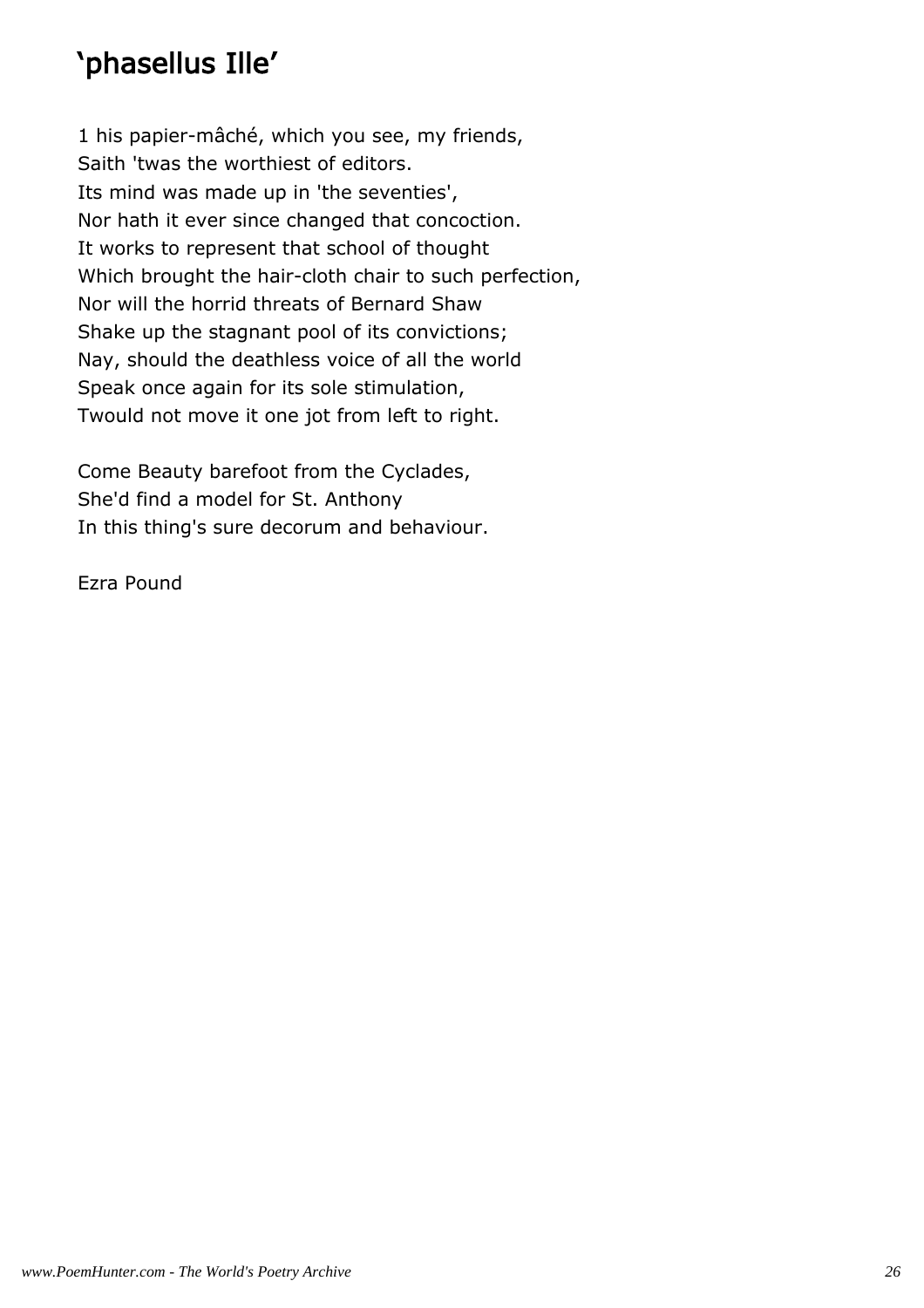# A Ballad Of The Mulberry Road

The sun rises in south east corner of things To look on the tall house of the Shin For they have a daughter named Rafu, (pretty girl) She made the name for herself: 'Gauze Veil,' For she feeds mulberries to silkworms. She gets them by the south wall of the town. With green strings she makes the warp of her basket, She makes the shoulder-straps of her basket from the boughs of Katsura, And she piles her hair up on the left side of her headpiece.

Her earrings are made of pearl, Her underskirt is of green pattern-silk, Her overskirt is the same silk dyed in purple, And when men going by look on Rafu They set down their burdens, They stand and twirl their moustaches.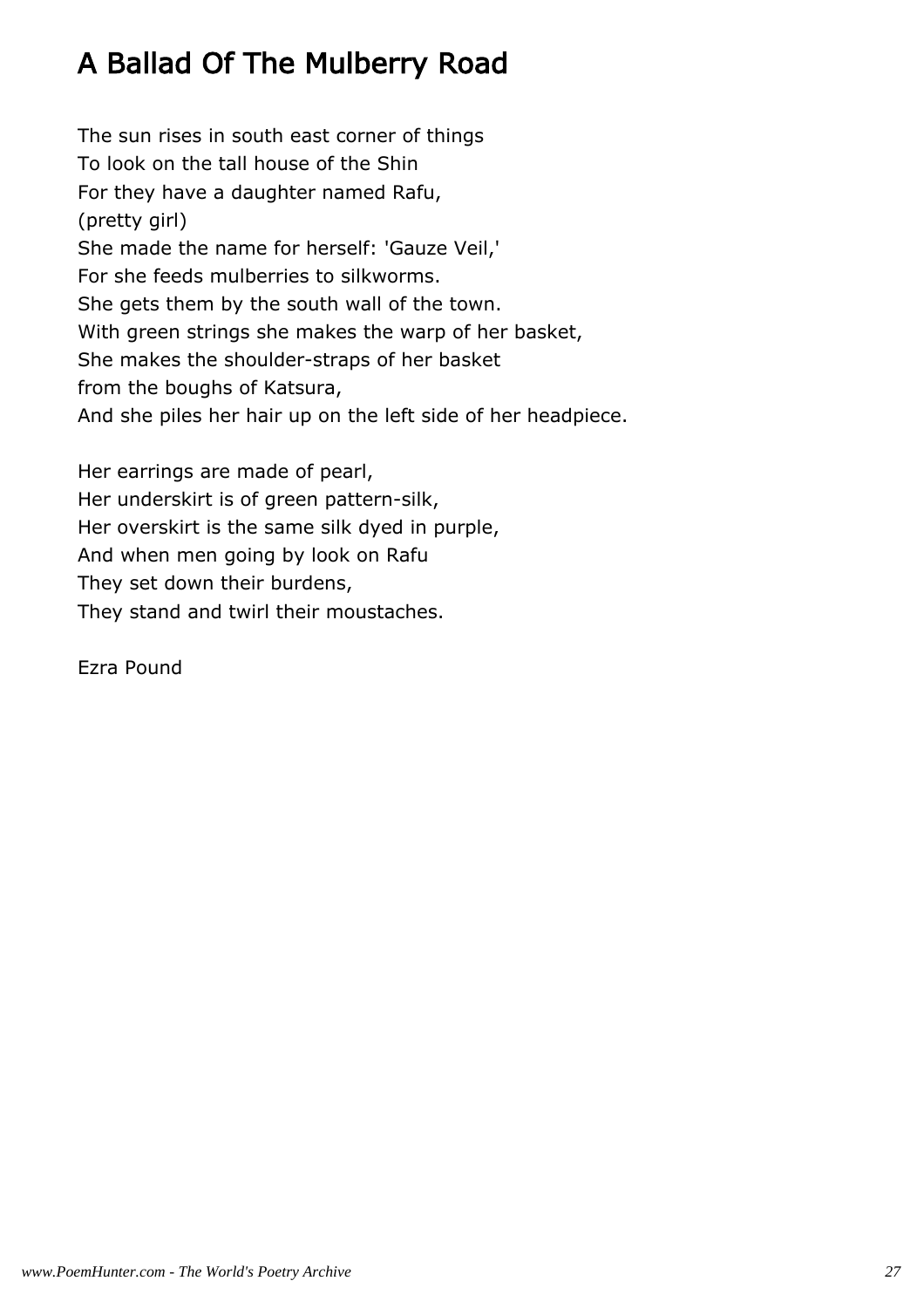# A Girl

The tree has entered my hands, The sap has ascended my arms, The tree has grown in my breast - Downward, The branches grow out of me, like arms.

Tree you are, Moss you are, You are violets with wind above them. A child - so high - you are, And all this is folly to the world.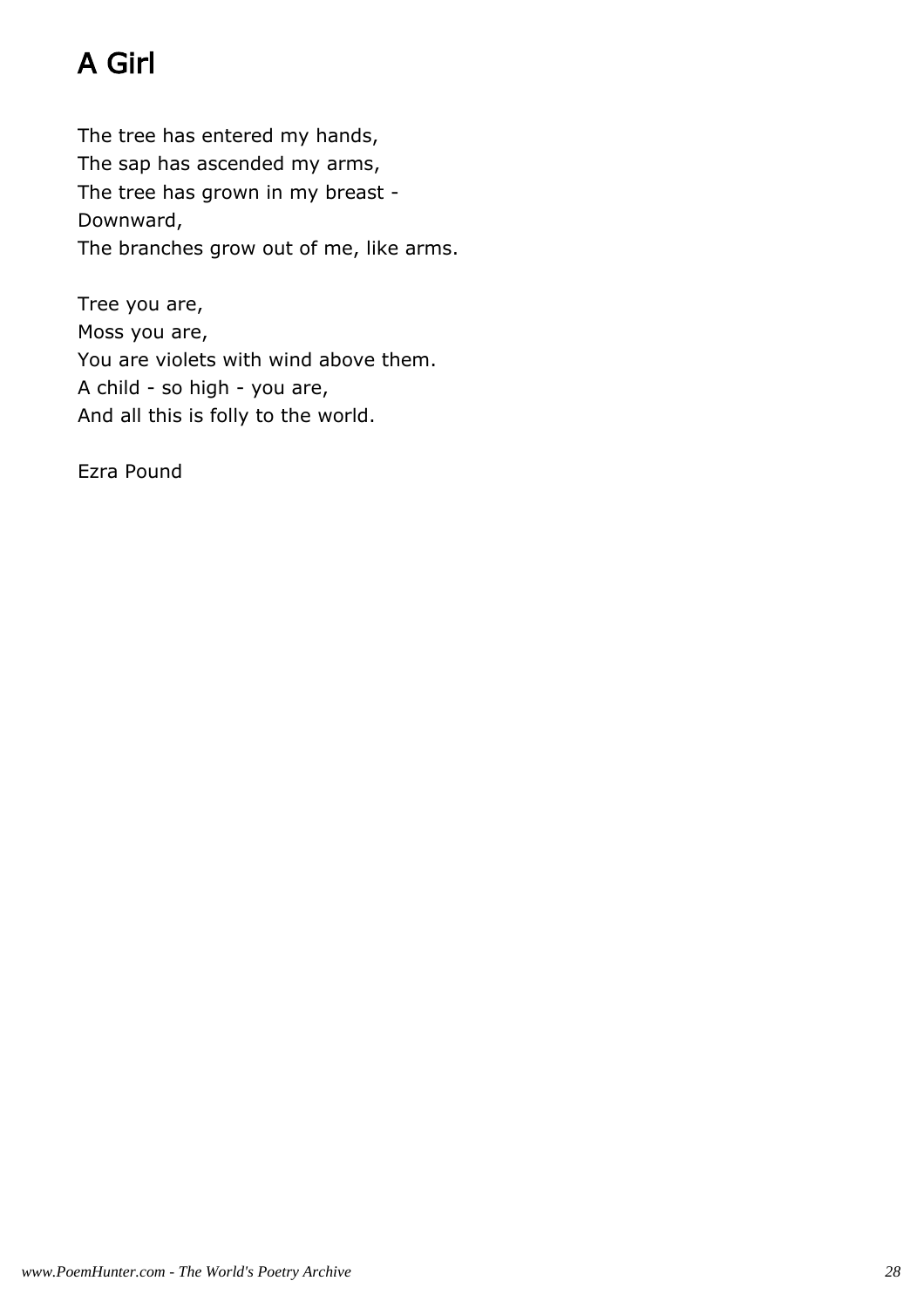# A Pact

I make a pact with you, Walt Whitman - I have detested you long enough. I come to you as a grown child Who has had a pig-headed father; I am old enough now to make friends. It was you that broke the new wood, Now is a time for carving. We have one sap and one root -Let there be commerce between us.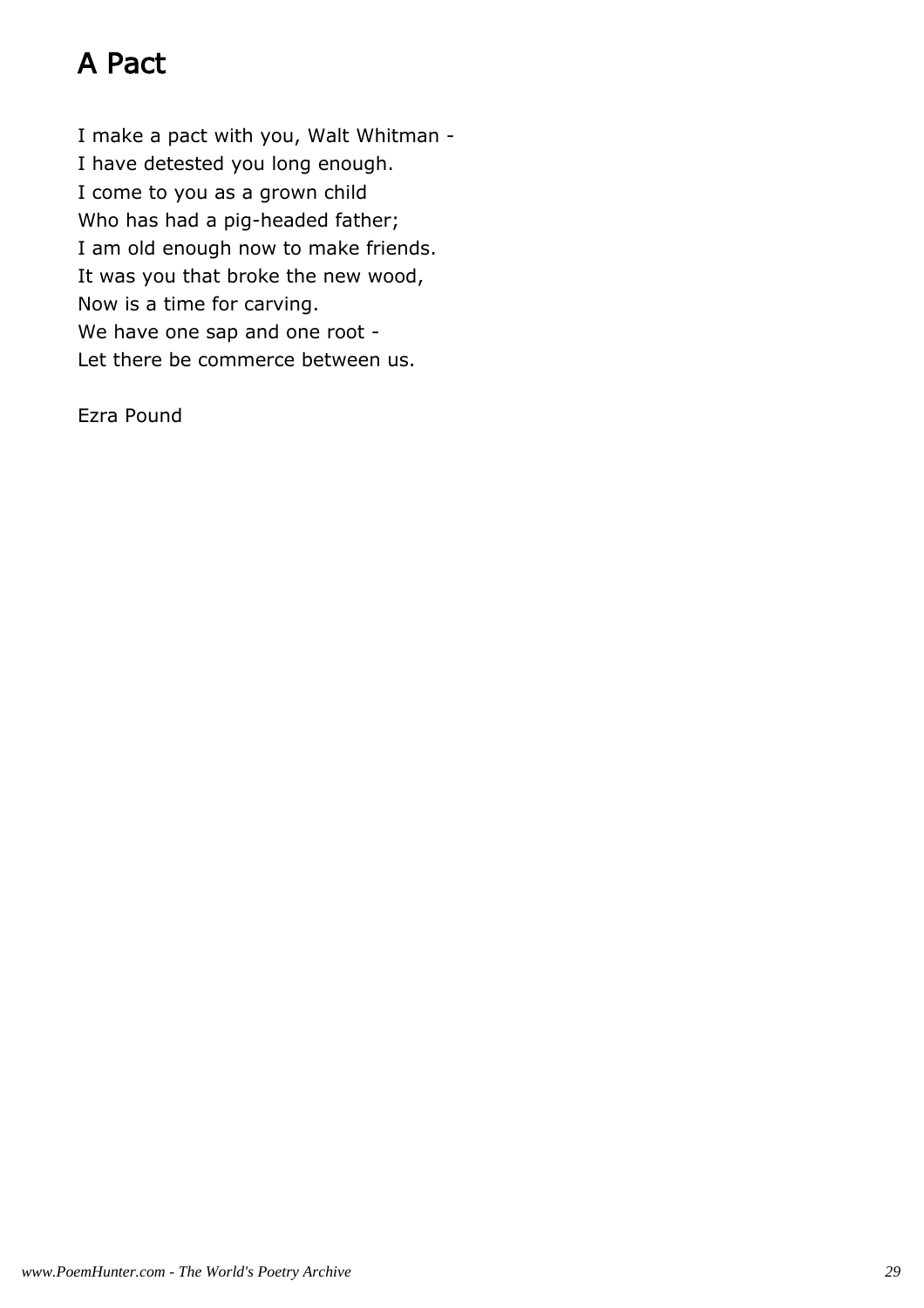# A Song Of The Degrees

#### I

Rest me with Chinese colours, For I think the glass is evil.

#### II

The wind moves above the wheat-With a silver crashing, A thin war of metal.

I have known the golden disc, I have seen it melting above me. I have known the stone-bright place, The hall of clear colours.

#### III

O glass subtly evil, O confusion of colours ! O light bound and bent in, soul of the captive, Why am I warned? Why am I sent away? Why is your glitter full of curious mistrust? O glass subtle and cunning, O powdery gold! O filaments of amber, two-faced iridescence!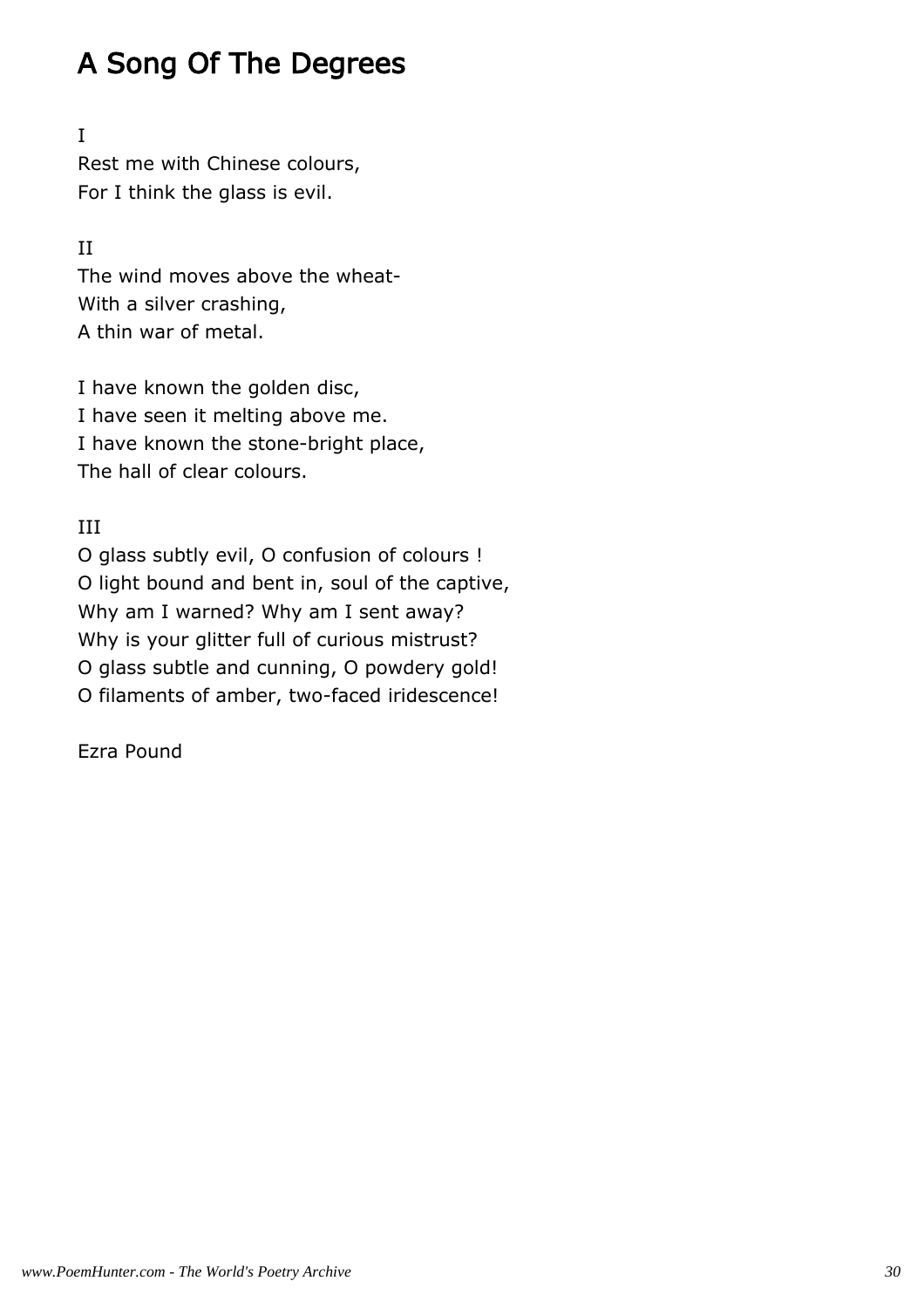### A Villonaud: Ballad Of The Gibbet

SCENE: 'En ce bourdel ou tenons nostre estat.'

It being remembered that there were six of us with Master Villon, when that expecting presently lo be hanged he writ a ballad whereof ye know:

'Freres humains qui apres nous vivez.'

Drink ye a skoal for the gallows tree! Francois and Margot and thee and me, Drink we the comrades merrily That said us, 'Till then' for the gallows tree!

Fat Pierre with the hook gauche-main, Thomas Larron 'Ear-the-less', Tybalde and that armouress Who gave this poignard its premier stain Pinning the Guise that had been fain To make him a mate of the 'Haulte Noblesse' And bade her be out with ill address As a fool that mocketh his drue's disdeign.

Drink we a skoal for the gallows tree! Francois and Margot and thee and me, Drink we to Marienne Ydole, That hell brenn not her o'er cruelly.

Drink we the lusty robbers twain, Black is the pitch o' their wedding dress, Lips shrunk back for the wind's caress As lips shrink back when we feel the strain

Of love that loveth in hell's disdeign, And sense the teeth through the lips that press 'Gainst our lips for the soul's distress That striveth to ours across the pain.

Drink we skoal to the gallows tree! Francois and Margot and thee and me, For Jehan and Raoul de Vallerie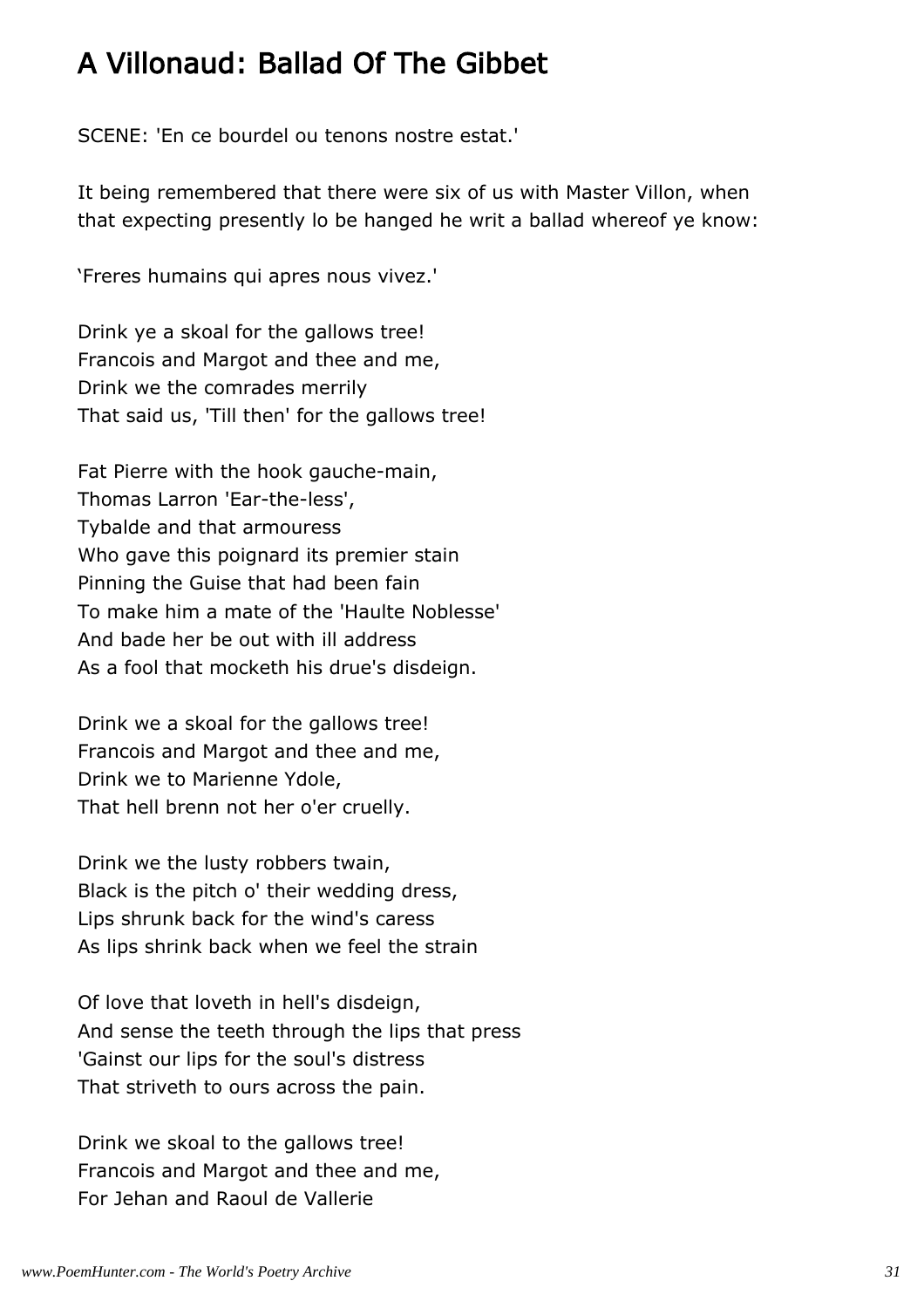Whose frames have the night and its winds in fee.

Maturin, Guillaume, Jacques d'Allmain, Culdou lacking a coat to bless One lean moiety of his nakedness That plundered St. Hubert back o' the fane: Aie! the lean bare tree is widowed again For Michault le Borgne that would confess In 'faith and troth' to a traitoress, 'Which of his brothers had he slain?'

But drink we skoal to the gallows tree! Francois and Margot and thee and me:

These that we loved shall God love less And smite always at their faibleness?

Skoal!! to the gallows! and then pray we: God damn his hell out speedily And bring their souls to his 'Haulte Citee'.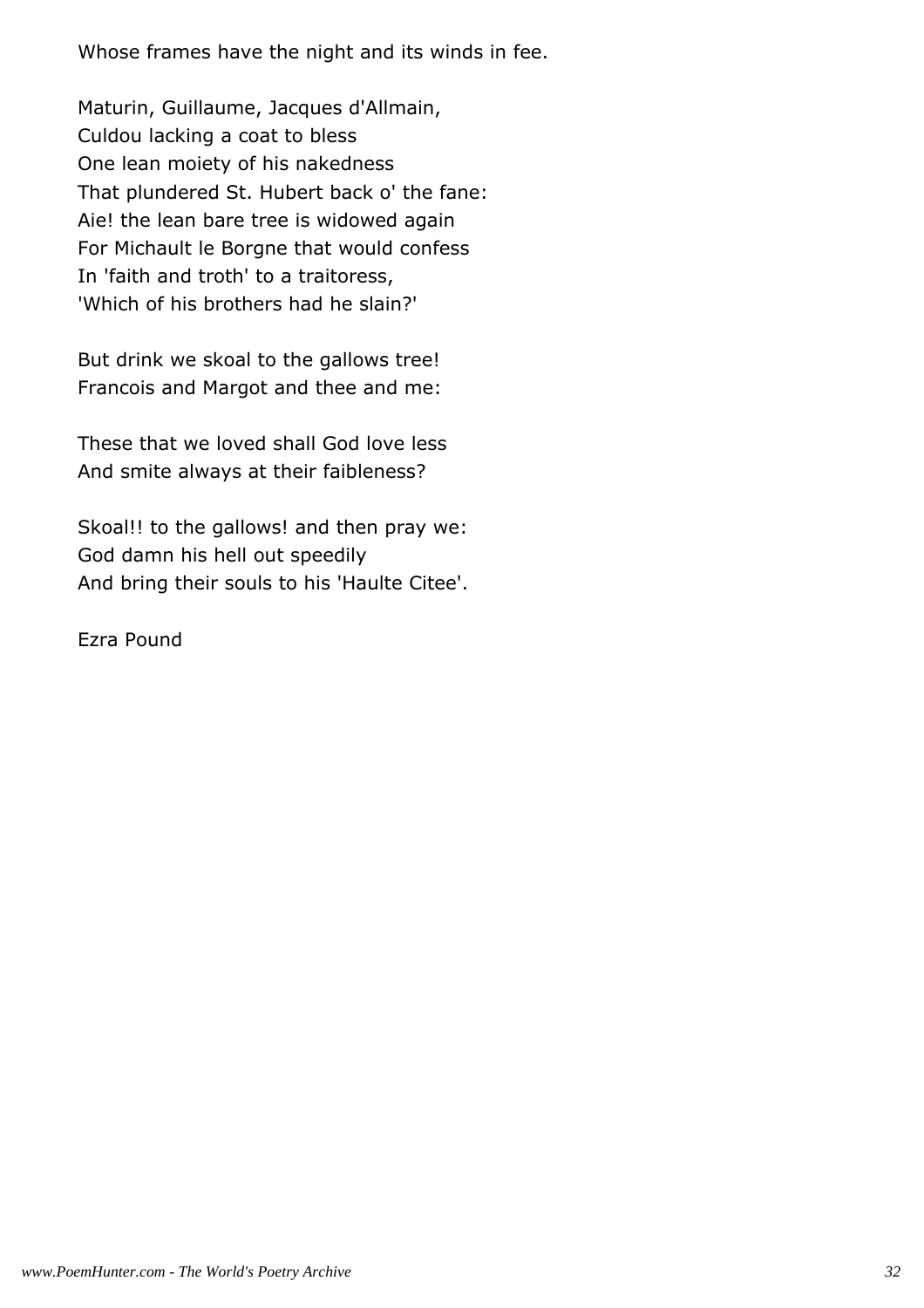# A Virginal

No, no! Go from me. I have left her lately. I will not spoil my sheath with lesser brightness, For my surrounding air hath a new lightness; Slight are her arms, yet they have bound me straitly And left me cloaked as with a gauze of aether; As with sweet leaves; as with subtle clearness. Oh, I have picked up magic in her nearness To sheathe me half in half the things that sheathe her. No, no! Go from me. I have still the flavour, Soft as spring wind that's come from birchen bowers. Green come the shoots, aye April in the branches, As winter's wound with her sleight hand she staunches, Hath of the trees a likeness of the savour: As white their bark, so white this lady's hours.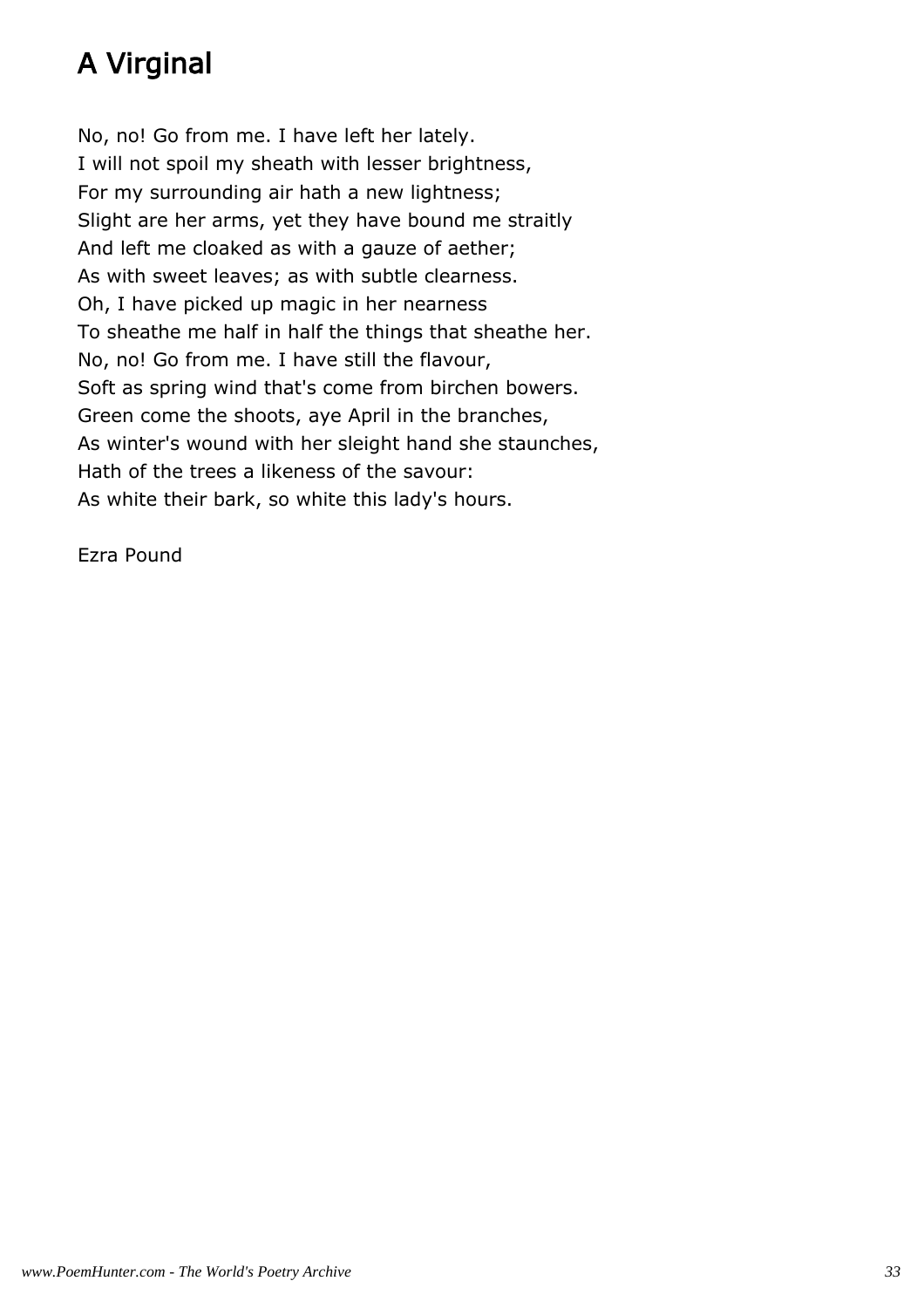# Alba

As cool as the pale wet leaves of lily-of-the-valley She lay beside me in the dawn.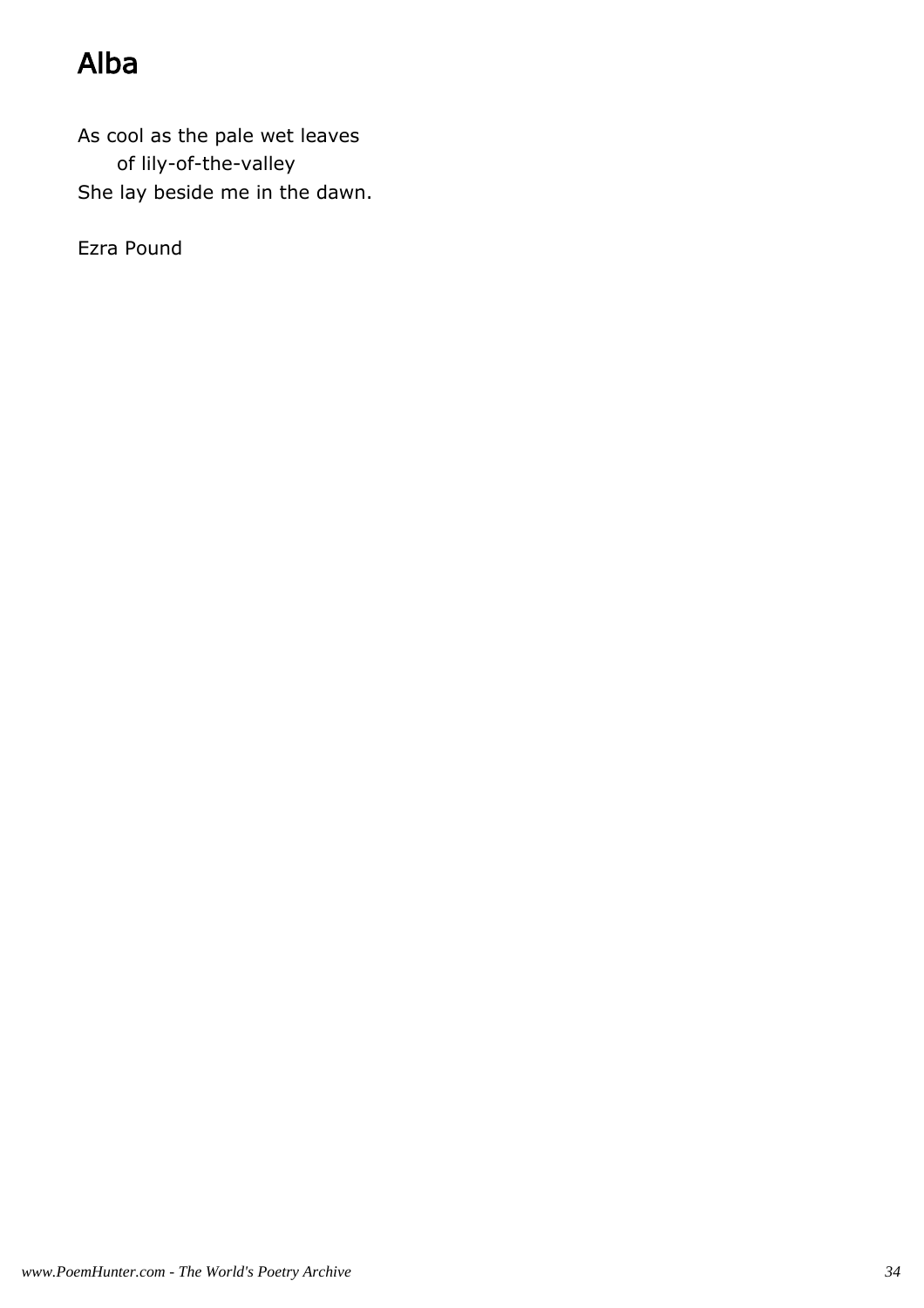# Albatre

This lady in the white bath-robe which she calls a peignoir, Is, for the time being, the mistress of my friend, And the delicate white feet of her little white dog Are not more delicate than she is, Nor would Gautier himself have despised their contrasts in whiteness As she sits in the great chair Between the two indolent candles.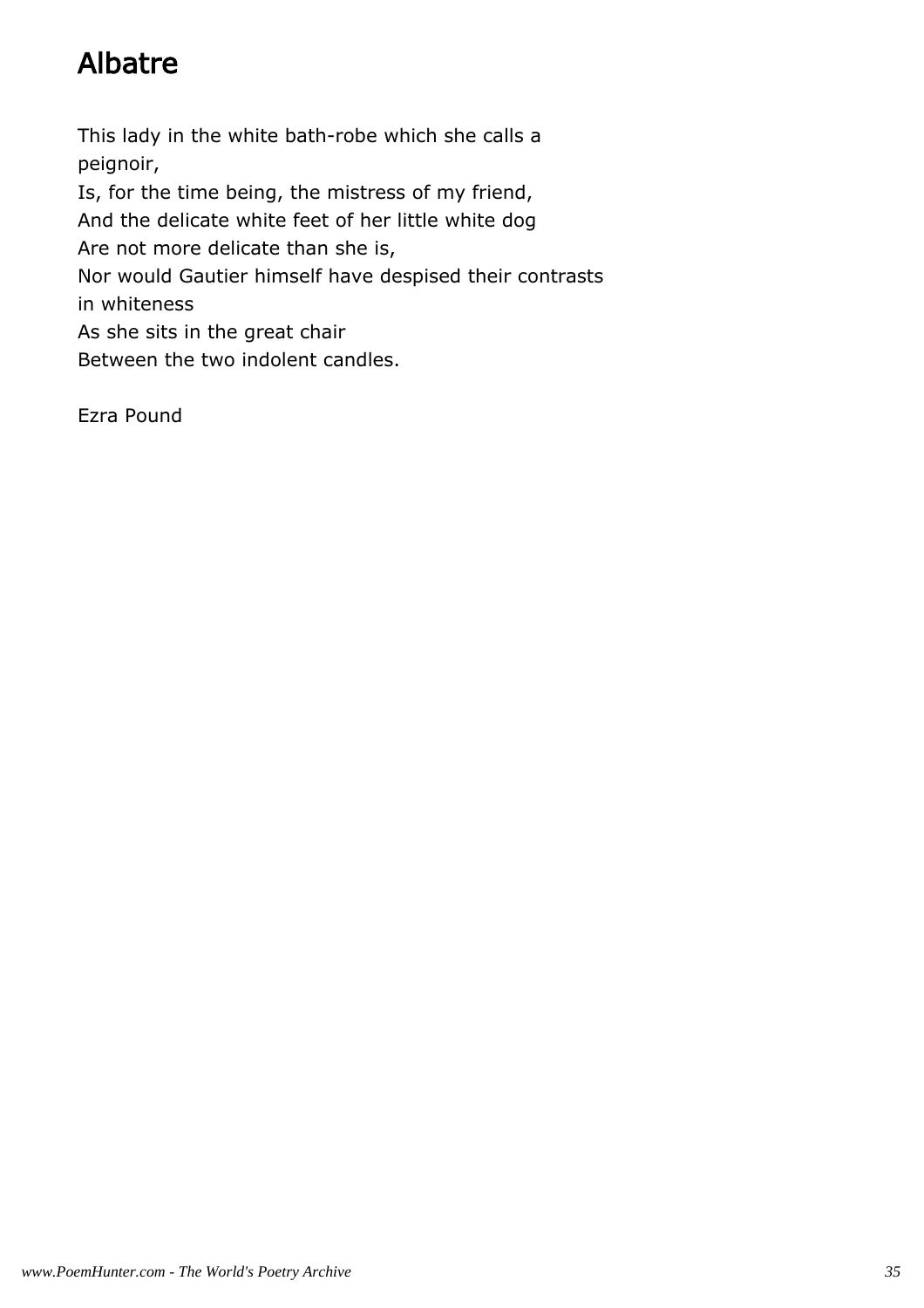## Alf's Eighth Bit

Vex not thou the banker's mind (His what?) with a show of sense, Vex it not, Willie, his mind, Or pierce its pretence On the supposition that it ever Was other, or that this cheerful giver Will give, save to the blind.

Come not anear the dark-browed sophist Who on the so well-paid ground Will cheerfully tell you a fist is no fist, Come not here With 2 and 2 making 4 in reason, Knowest thou not the truth is never in season In these quarters or Fleet St.?

In his eye there is death, I mean the banker's, In his purse there is deceit, It is he who buys gold-braid for the swankers And gives you Australian iced rabbits' meat In place of the roast beef of Britain, And leaves you a park bench to sit on If you git off the Embankment.

This is the kind of tone and Solemnity That used to be used on the young, My old man got no indemnity But he swaller'd his tongue. Like all his class was told to hold it in those days, To mind their 'p's' and their 'q's' and their ways An' be thankful for occasional holidays.

I don't quite see the joke any more, Or why we should stand to attention And lick the dirt off the floor In the hope of honourable mention From a great employer like Selfridge Or a buyer of space in the papers. I'm getting too old for such capers.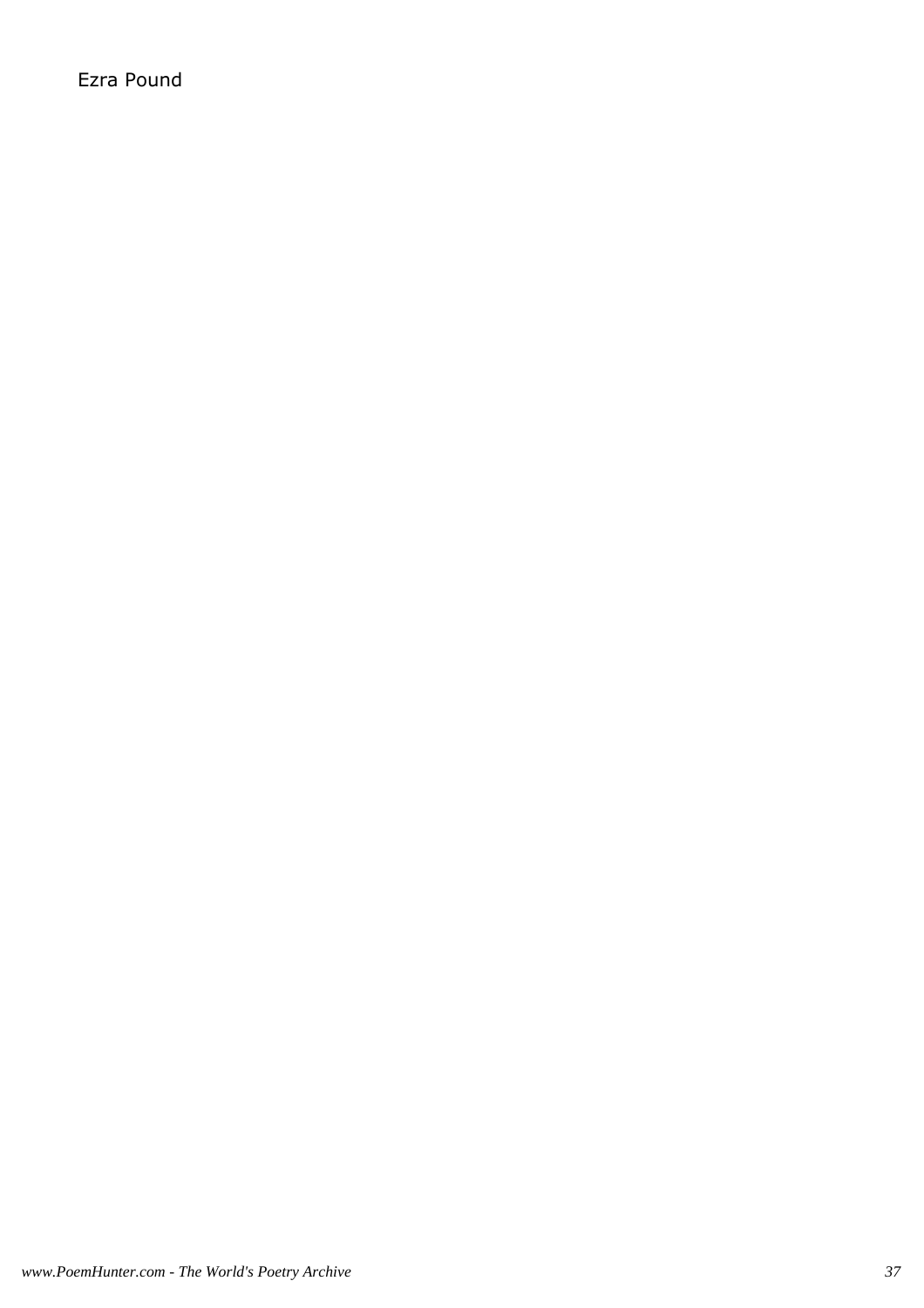## Alf's Fifth Bit

The pomps of butchery, financial power, Told 'em to die in war, and then to save, Then cut their saving to the half or lower; When will this system lie down in its grave?

The pomps of Fleet St., festering year on year, Hid truth and lied, and lied and hid the facts. The pimps of Whitehall ever more in fear, Hid health statistics, dodged the Labour Acts.

All drew their pay, and as the pay grew less, The money rotten and more rotten yet, Hid more statistics, more feared to confess C.3, C.4, 'twere better to forget

How many weak of mind, how much tuberculosis Filled the back alleys and the back to back houses. 'The medical report this week discloses . . .' 'Time for that question!' Front Bench interposes.

Time for that question? and the time is NOW. Who ate the profits, and who locked 'em in The unsafe safe, wherein all rots, and no man can say how What was the nation's, now by Norman's kin Is one day blown up large, the next, ducked in?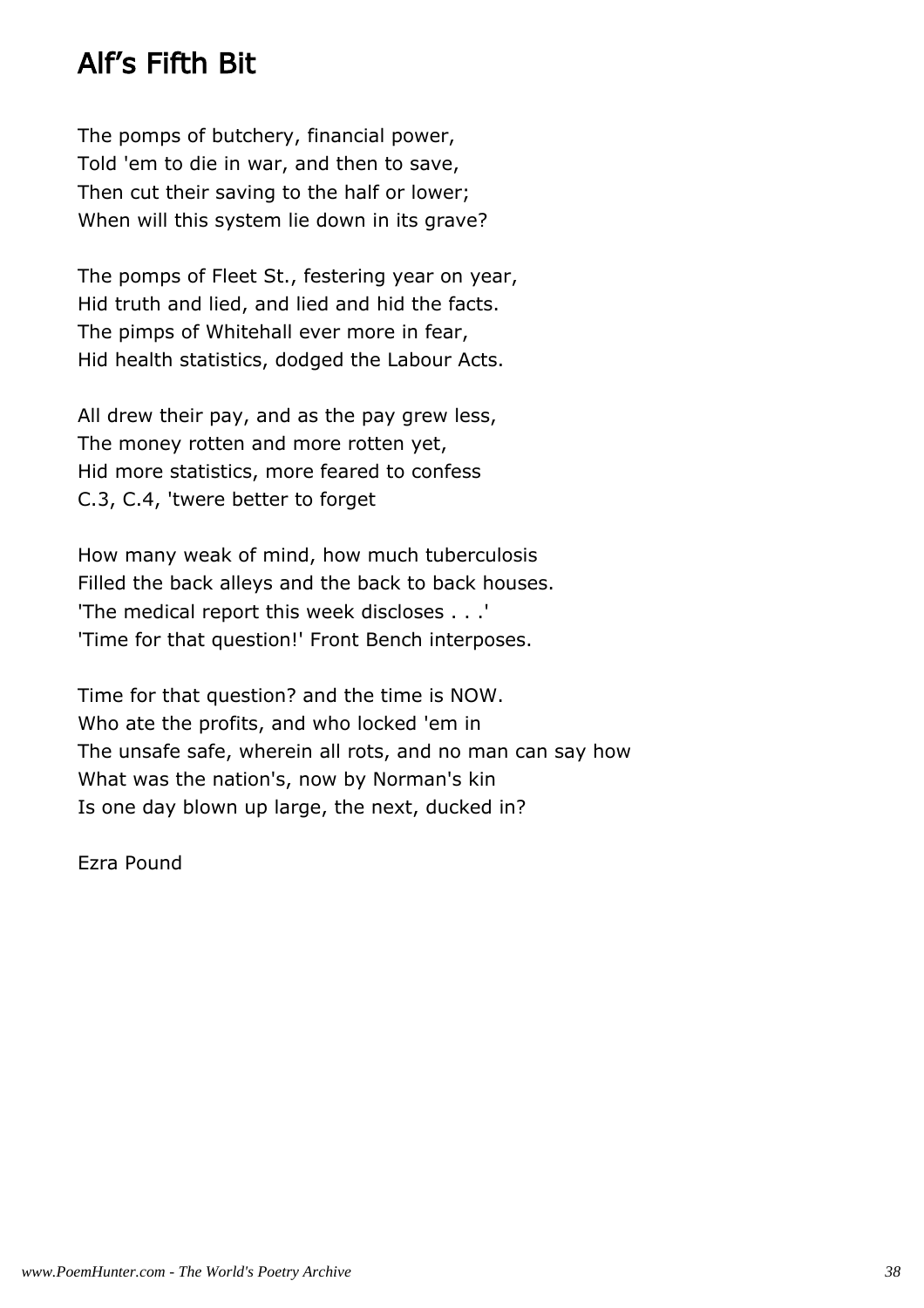## Alf's Fourth Bit

Rudyard the dud yard, Rudyard the false measure, Told 'em that glory Ain't always a pleasure, But said it wuz glorious nevertheless To lick the boots of the bloke That makes the worst mess.

Keep up the grand system Don't tell what you know, Your grandad got the rough edge. Ain't it always been so ? Your own ma' warn't no better Than the Duchess of Kaugh. My cousin's named Baldwin An' 'e looks like a tofft

You 'ark to the sargent, And don't read no books; Go to God like a sojer; What counts is the looks.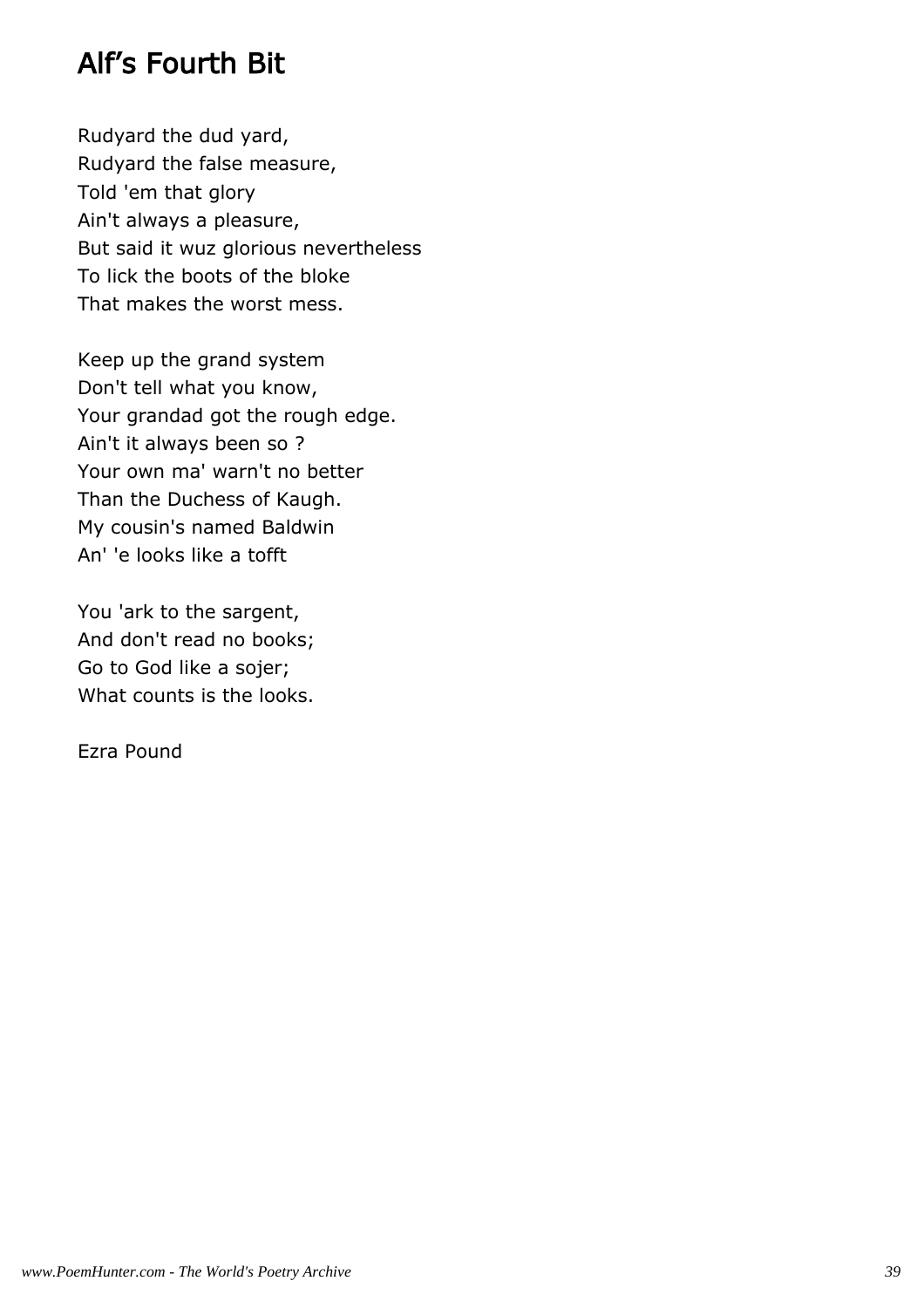### Alf's Ninth Bit

Listen, my children, and you shall hear The midnight activities of Whats-his Name, Scarcely a general now known to fame Can tell you of that famous day and year.

When feeble Mr. Asquith, getting old, The destinies of England were almost sold To a Welsh shifter with an ogling eye, And Whats-his-name attained nobility.

The Dashing Rupert of the pulping trade, Rough from the virgin forests inviolate, Thus rose in Albion, and tickled the State And where he once set foot, right there he stayed.

Old 'Erb was doting, so the rumour ran, Ahd Rupert ran the rumour round in wheels, And David's harp let out heart-rending squeals: 'Find us a harpist ! ! DAVID is the man!!'

Dave was the man to sell the shot and shell, And Basil was the Greek that rode around On sea and land, with all convenience found To sell, to sell, to sell, that's it, to SELL

Destroyers, bombs and spitting mitrailleuses. He used to lunch with Balfour in those days And if the papers seldom sang his praise, The simple Britons never knew he was,

Until a narsty German told them so. Listen, my children, and you shall hear Of things that happened very long ago, And scarcely heed one word of what you hear.

Bury it all, bury it all well deep, And let the blighters start it all over again. They'll trick you again and again, as you sleep; But you shall know that these were the men,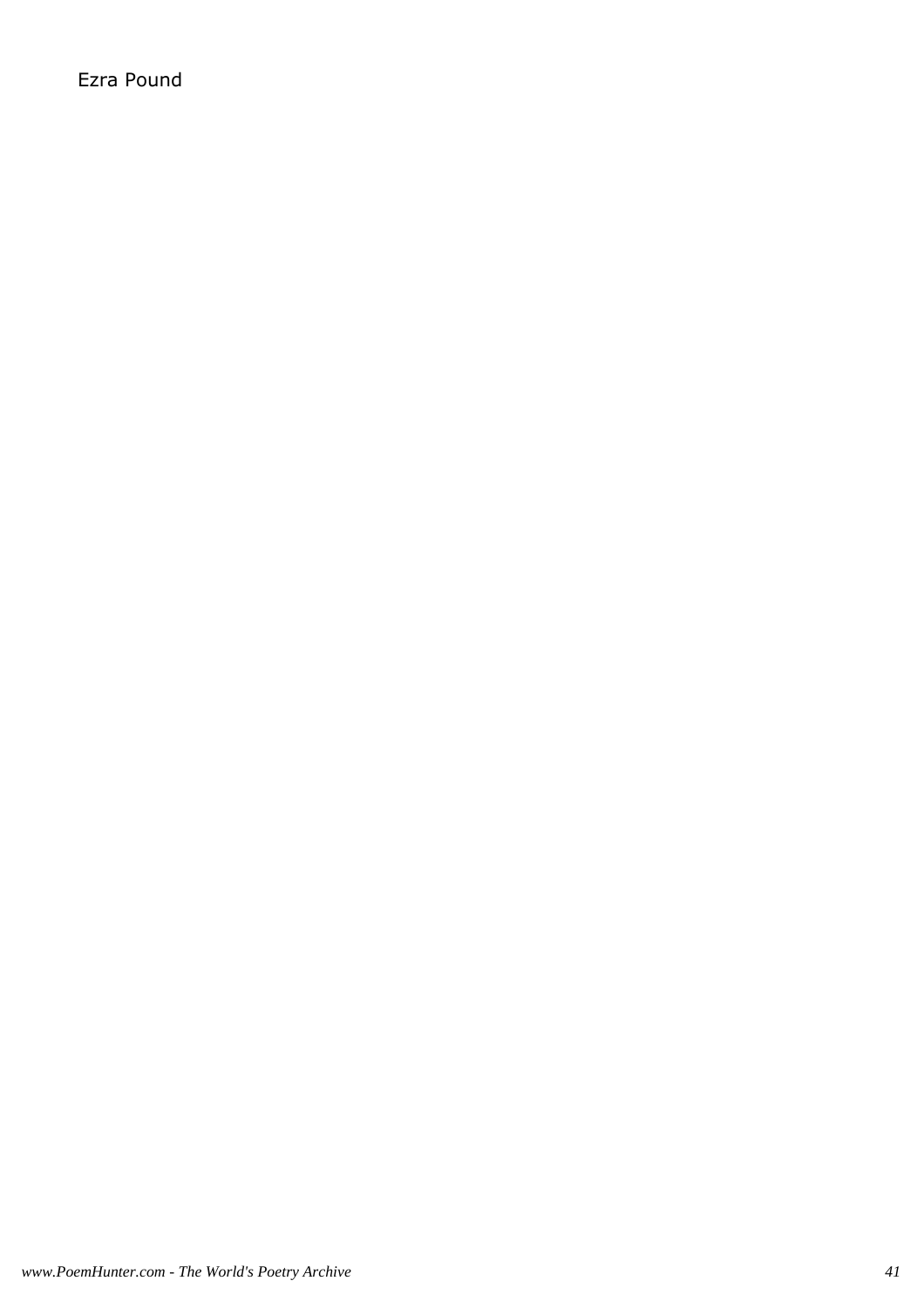## Alf's Second Bit

#### THE NEO-COMMUNE

Manhood of England, Dougth of the Shires, Want Russia to save 'em And answer their prayers. Want Russia to save 'em, Lenin to save 'em, Trotsky to save 'em (And valets to shave 'em) The youth of the Shires!

Down there in Cambridge Between auction and plain bridge, Romance, revolution 1918! An idea between 'em I says! 'ave you seen 'em? The flower of Cambridge, The youth of the Shires?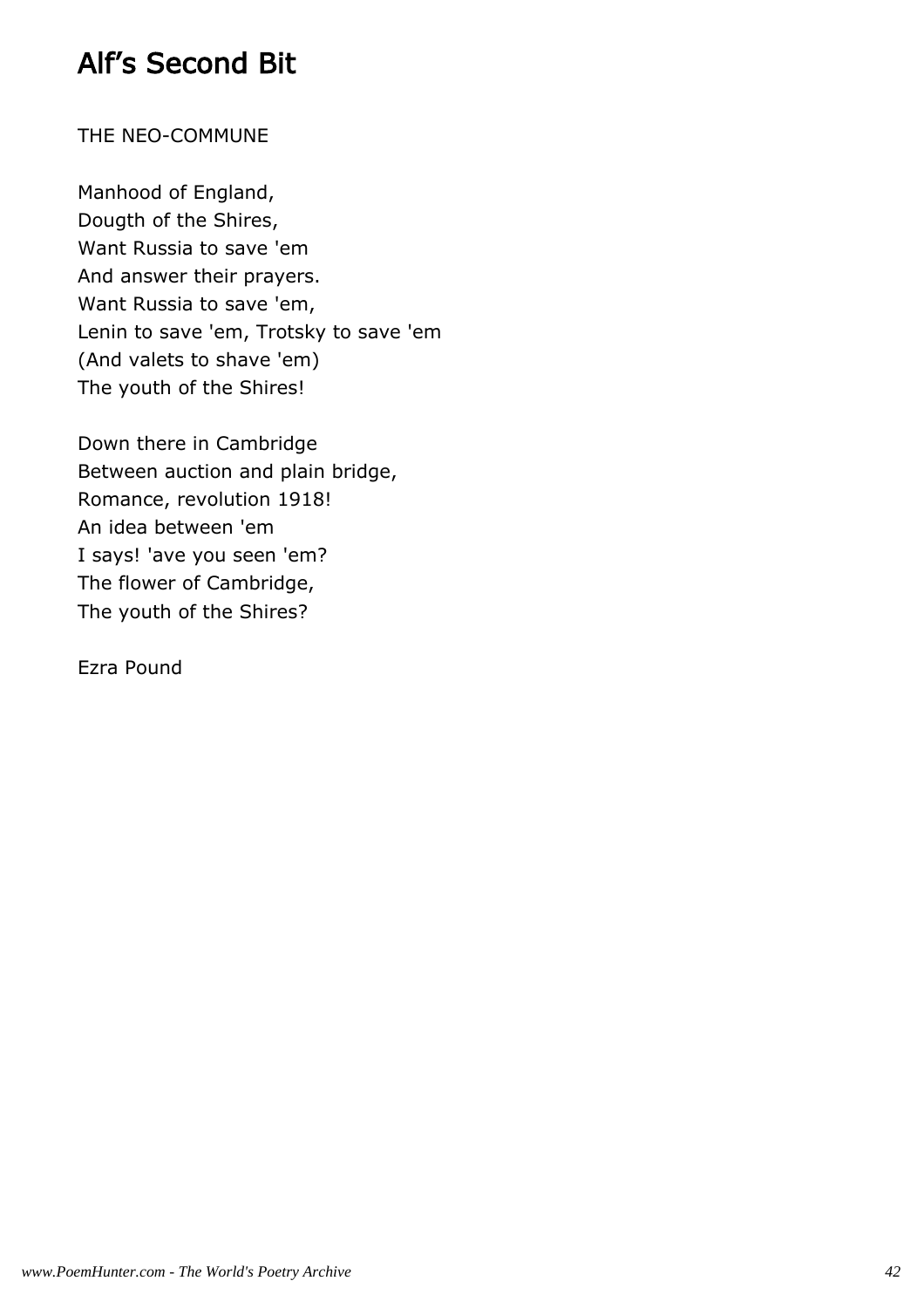#### Alf's Seventh Bit

Did I 'ear it 'arf in a doze: The Co-ops was a goin' somewhere, Did I 'ear it while pickin' 'ops; How they better start takin' care,

That the papers were gettin' together And the larger stores were likewise Considering something that would, as you Might say, be a surprise

To the Co-ops, a echo or somethin'? They tell me that branded goods Don't get a discount like Mr. Selfridge Of 25 per cent, on their ads., and the woods

Is where the Co-ops are goin' to, And that Oxford Street site Is not suited to co-operation A sort of'Arab's dream in the night.

''We have plenty, so let it be.' The example of these consumers in co-operation Might cause thought and be therefore A peril to Selfridge and the nation.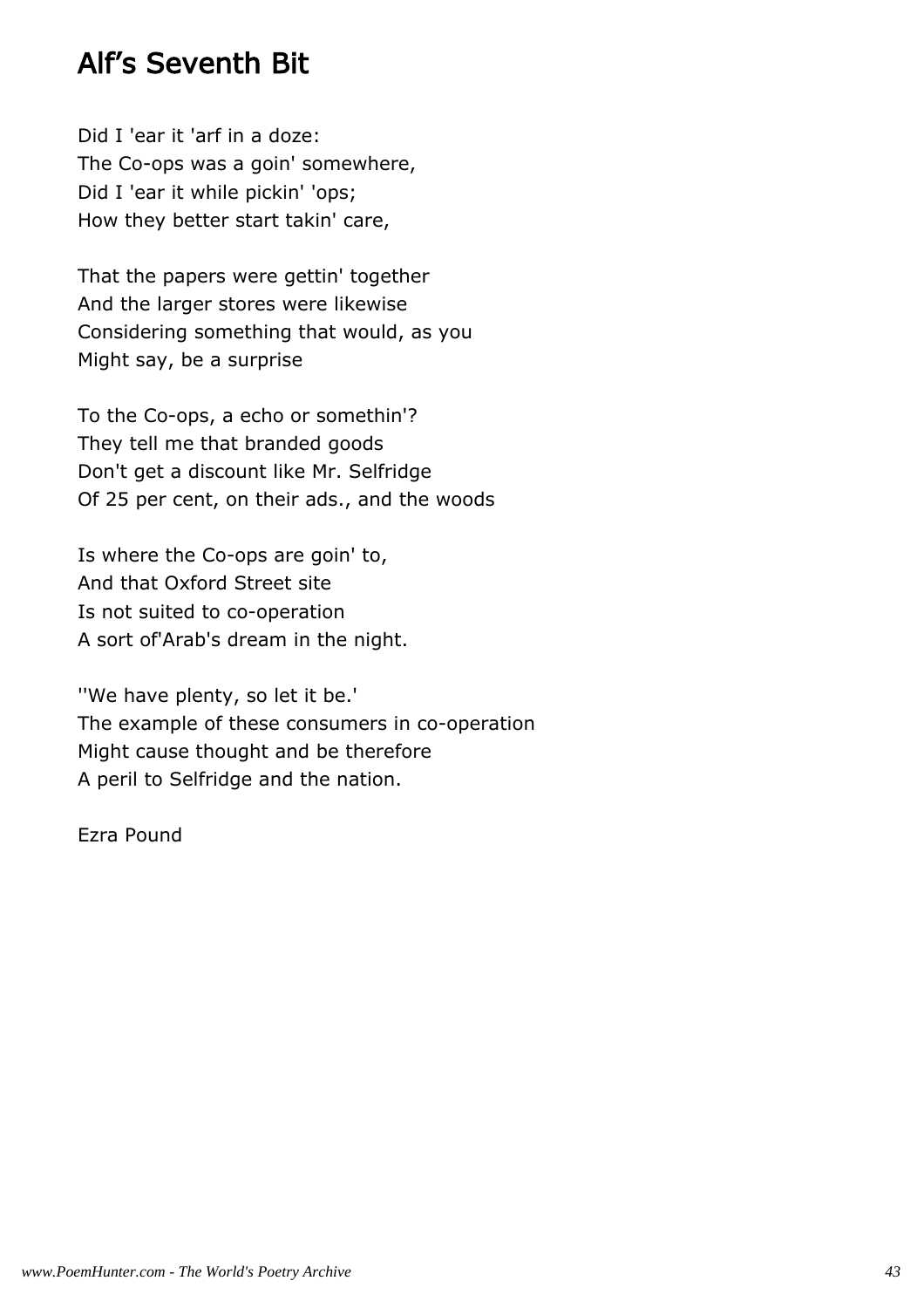## Alf's Sixth Bit

Let some new lying ass, Who knows not what is or was, Talk economics, Pay for his witless noise, Get the kid nice new toys, Call him 'professor'.

Lies from the specialist Give t'old ones a newer twist Harder to untie. Here comes the hired gang Blood on each tired fang Covered with lip-stick.

'Oh, what a charming man,' That's how the press blurb ran, 'Professor K s is.' Now they can't fire him. NO! they won't hire him. Still Dr. S 's Not tied to the ring around, Not quite snowed under.

Being a physicist They can't quite bribe him: Oh, what a noise they made Those parliamentarians.

Oh what a fuss they made Stirring the marmalade These parliamentarians Never an honest word In their dim halls was heard For more than a decade.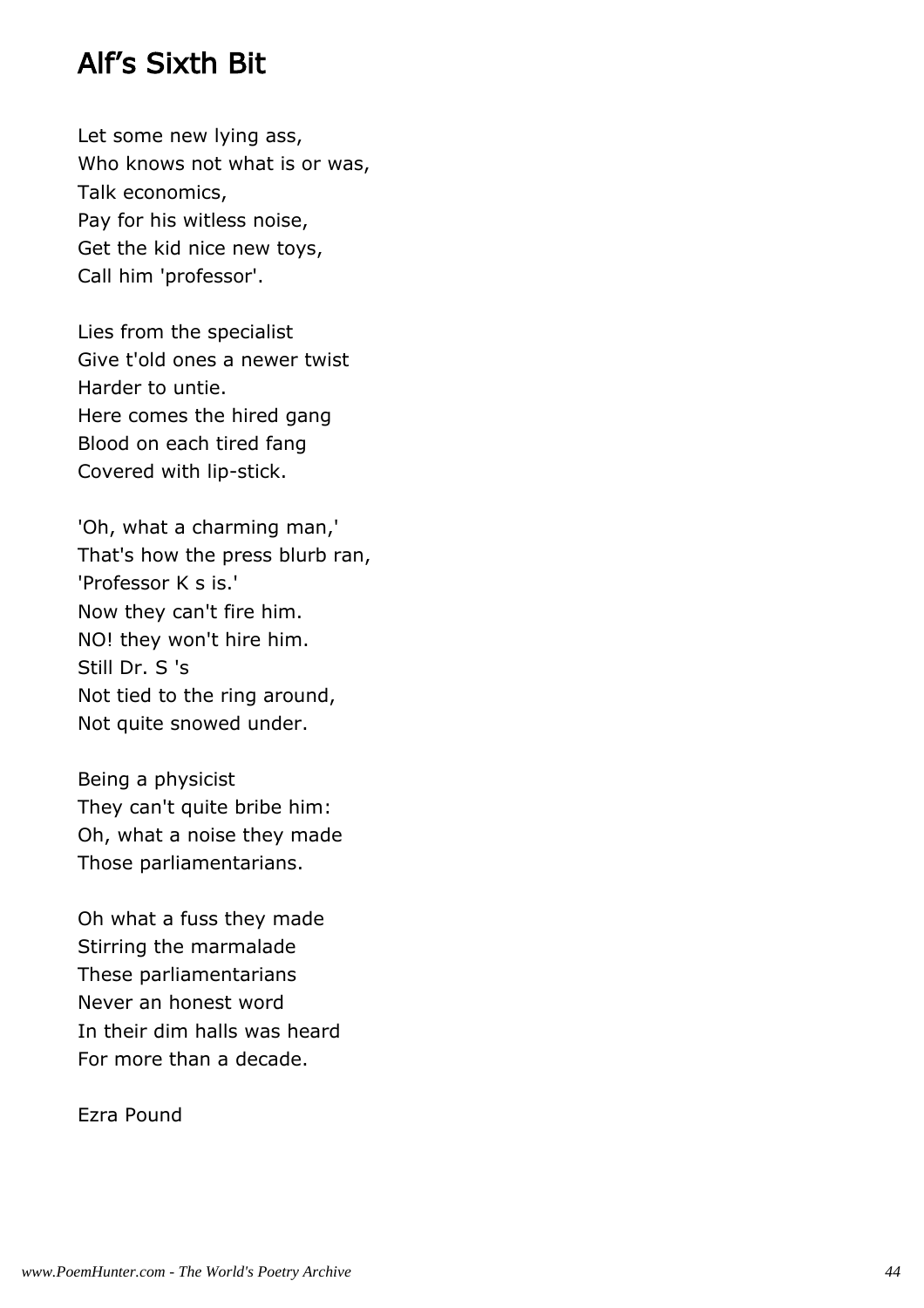## Alf's Tenth Bit

#### WIND

Scarce and thin, scarce and thin The government's excuse, Never at all will they do Aught of the slightest use. Over the dying half-wits blow, Over the empty-headed, and the slow Marchers, not getting forwarder, While Ramsay MacDonald sleeps, sleeps.

Fester and rot, fester and rot, And angle and tergiversate One thing among all things you will not Do, that is: think, before it's too late. Election will not come very soon, And those born with a silver spoon, Will keep it a little longer, Until the mind of the old nation gets a little stronger.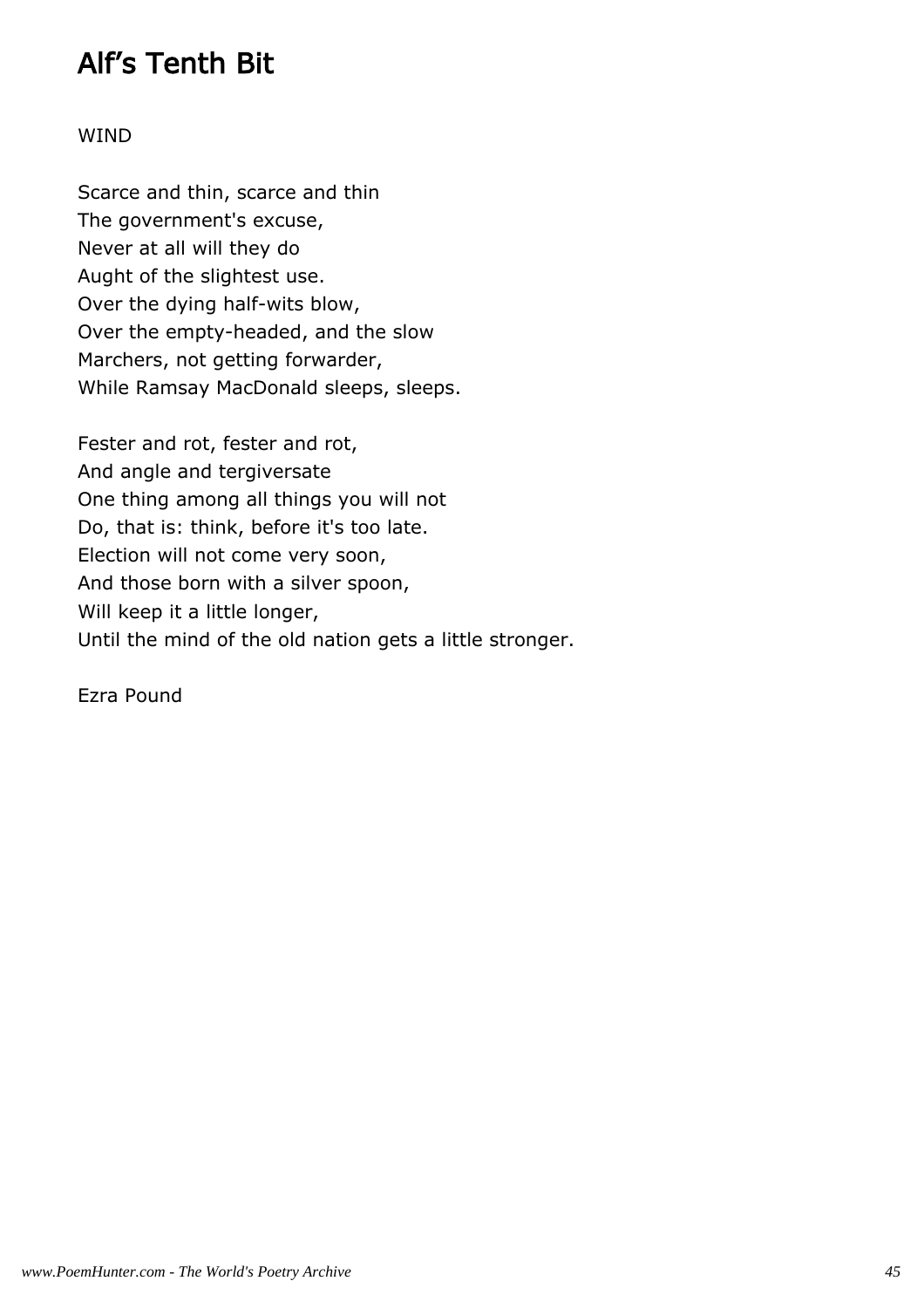## Alf's Third Bit

#### DOLE THE BELL! BELL THE DOLE!

Whom can these duds attack? Soapy Sime? Slipp'ry Mac? Naught but a shirt is there Such as the fascists wear, Never the man inside Moving a nation-wide Disgust with hokum.

Plenty to right of 'em, Plenty to left of 'em, Yeh! What is left of 'em, Boozy, uncertain. See how they take it all, . Down there in Clerkenwall Readin' th' pypers!

Syrup and soothing dope, Sure, they can live on hope, Ain't yeh got precedent ? Ten years and twelve years gone, Ten more and nothing done, GOD save Britannia!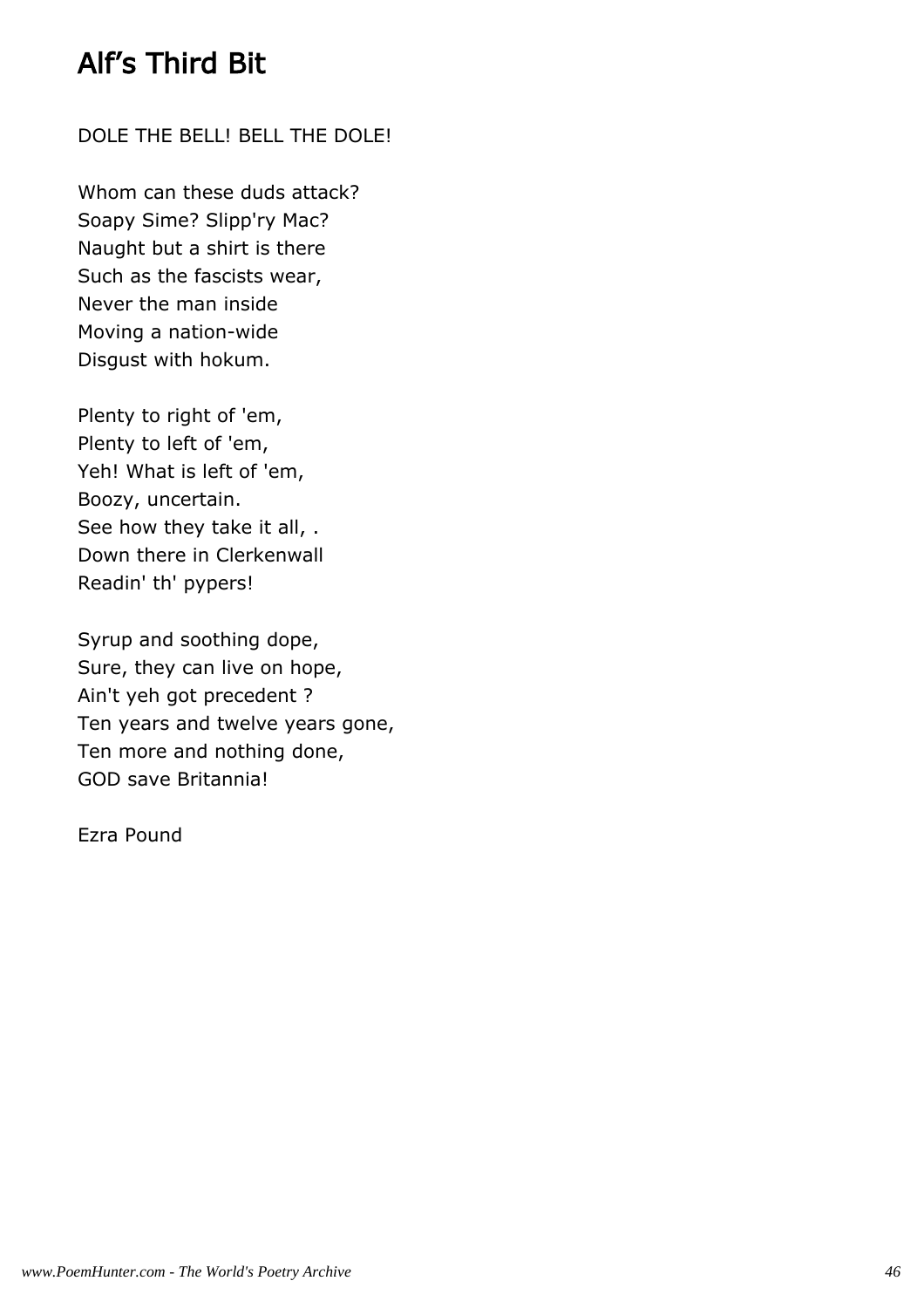## Alf's Twelfth Bit

#### BALLAD FOR THE TIMES' SPECIAL SILVER NUMBER

Sez the Times a silver lining Is what has set us pining, Montague, Montague!

In the season sad and weary When our minds are very bleary, Montague, Montague!

There is Sir Hen. Deterding His phrases interlarding, Montague, Montague!

With the this and that and what For putting silver on the spot, Montague, Montague!

Just drop it in the slot And it will surely boil the pot, Montague, Montague!

Gold, of course, is solid too, But some silver set to stew Might do, too. Montague! With a lively wood-pulp 'ad'.

To cheer the bad and sad, Montague, Montague!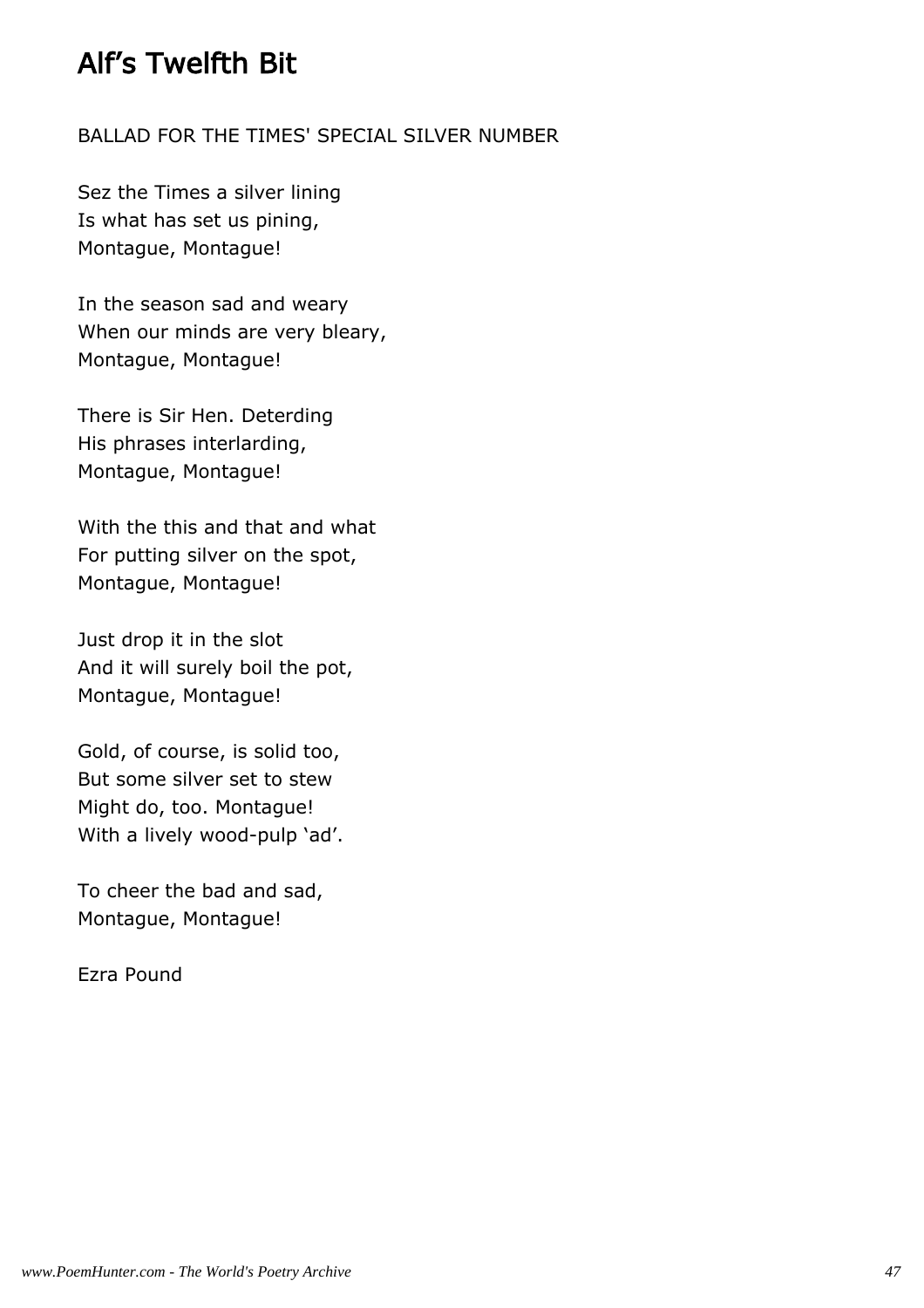## Amities

I

To one, on returning certain years after

You wore the same quite correct clothing, You took no pleasure at all in my triumphs, You had the same old air of condescension Mingled with a curious fear That I, myself, might have enjoyed them. Te Voilel, mon Bourrienne, you also shall be immortal.

II

To another

And we say good-bye to you also, For you seem never to have discovered That your relationship is wholly parasitic; Yet to our feasts you bring neither Wit, nor good spirits, nor the pleasing attitudes Of discipleship.

III

But you, bos amic, we keep on, For you we owe a real debt: In spite of your obvious flaws, You once discovered a moderate chop-house.

IV Iste fuit vir incultus, Deo Laus, quod est sepultus, Vermes habent eius vultum A-a-a-a –A-men. Ego autem jovialis Gaudero contubernalis Cum jocunda femina.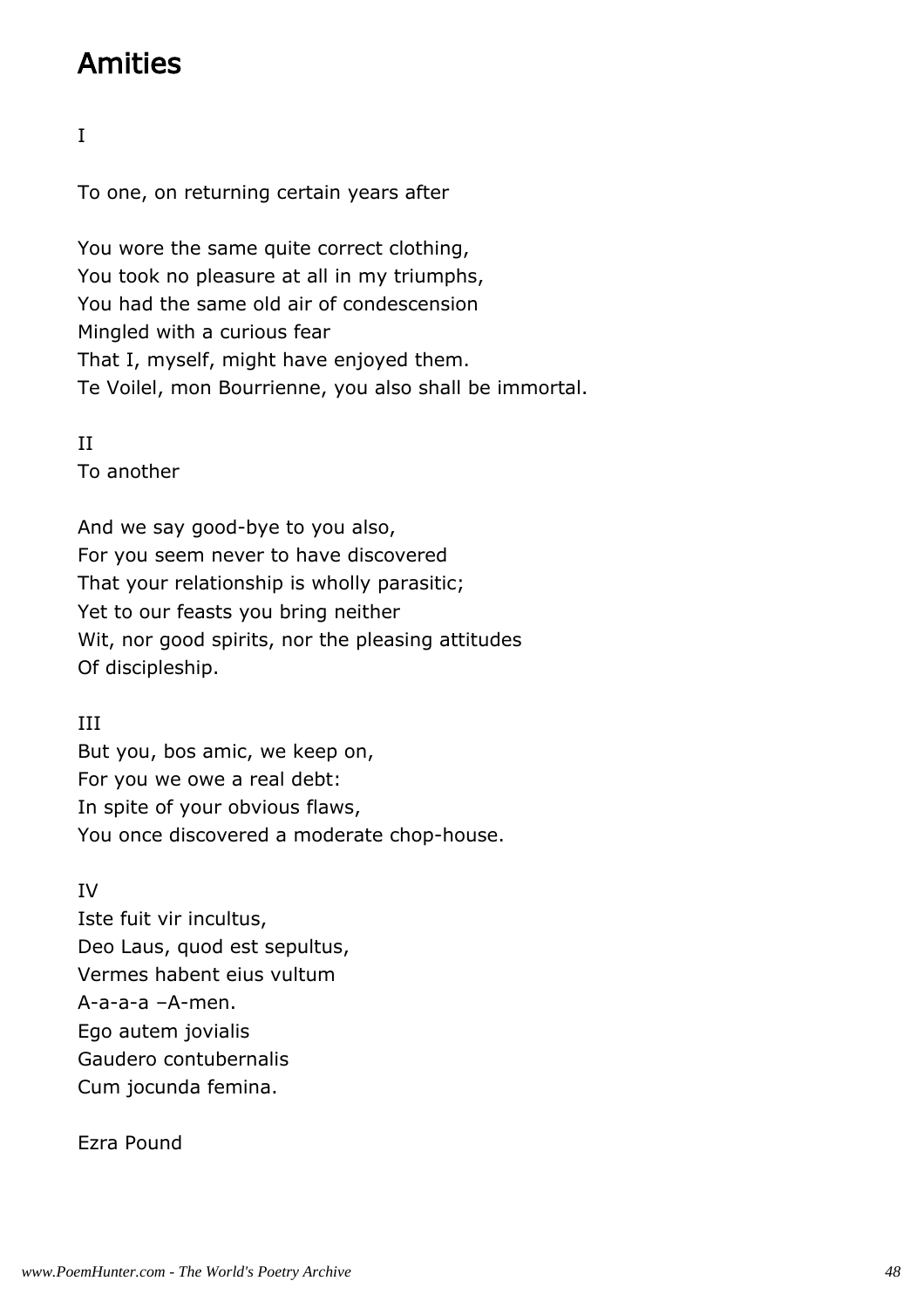## An Immorality

Sing we for love and idleness, Naught else is worth the having.

Though I have been in many a land, There is naught else in living.

And I would rather have my sweet, Though rose-leaves die of grieving,

Than do high deeds in Hungary To pass all men's believing.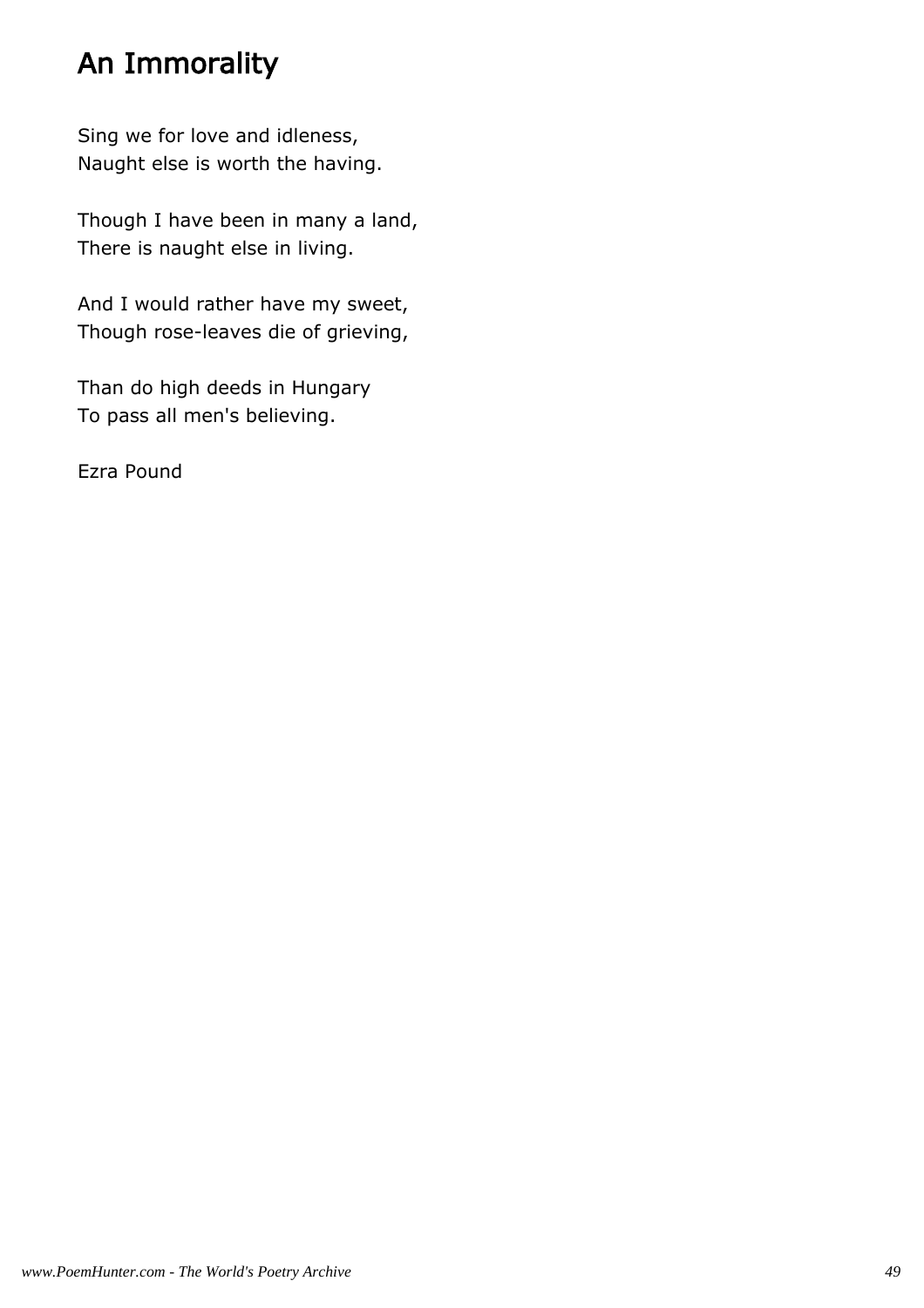## An Object

This thing, that hath a code and not a core, Hath set acquaintance where might be affections, And nothing now Disturbeth his reflections.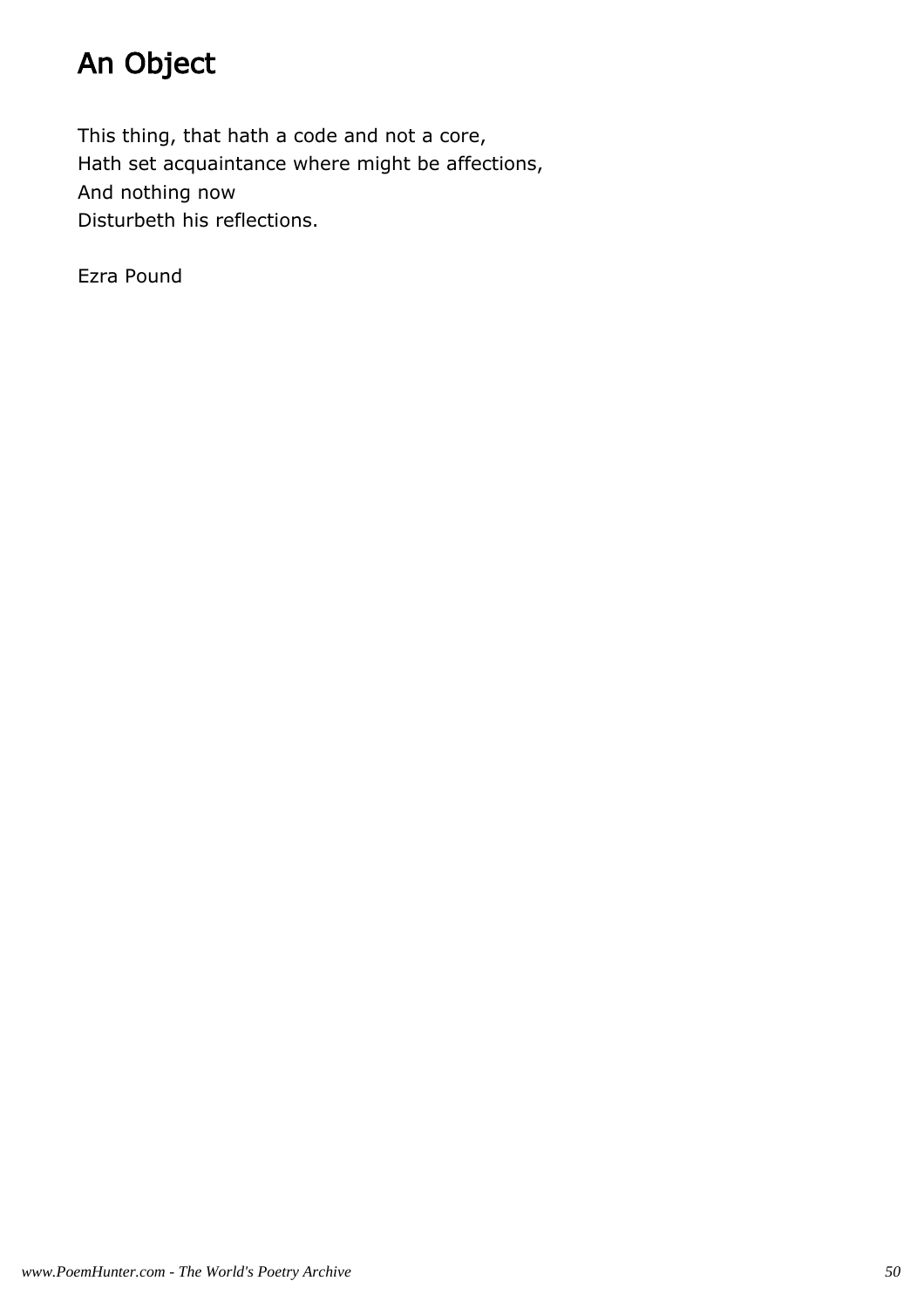## Ancient Music

Winter is icummen in, Lhude sing Goddamm. Raineth drop and staineth slop, And how the wind doth ramm! Sing: Goddamm.

Skiddeth bus and sloppeth us, An ague hath my ham. Freezeth river, turneth liver, Damn you, sing: Goddamm.

Goddamm, Goddamm, 'tis why I am, Goddamm, So 'gainst the winter's balm.

Sing goddamm, damm, sing Goddamm. Sing goddamm, sing goddamm, DAMM.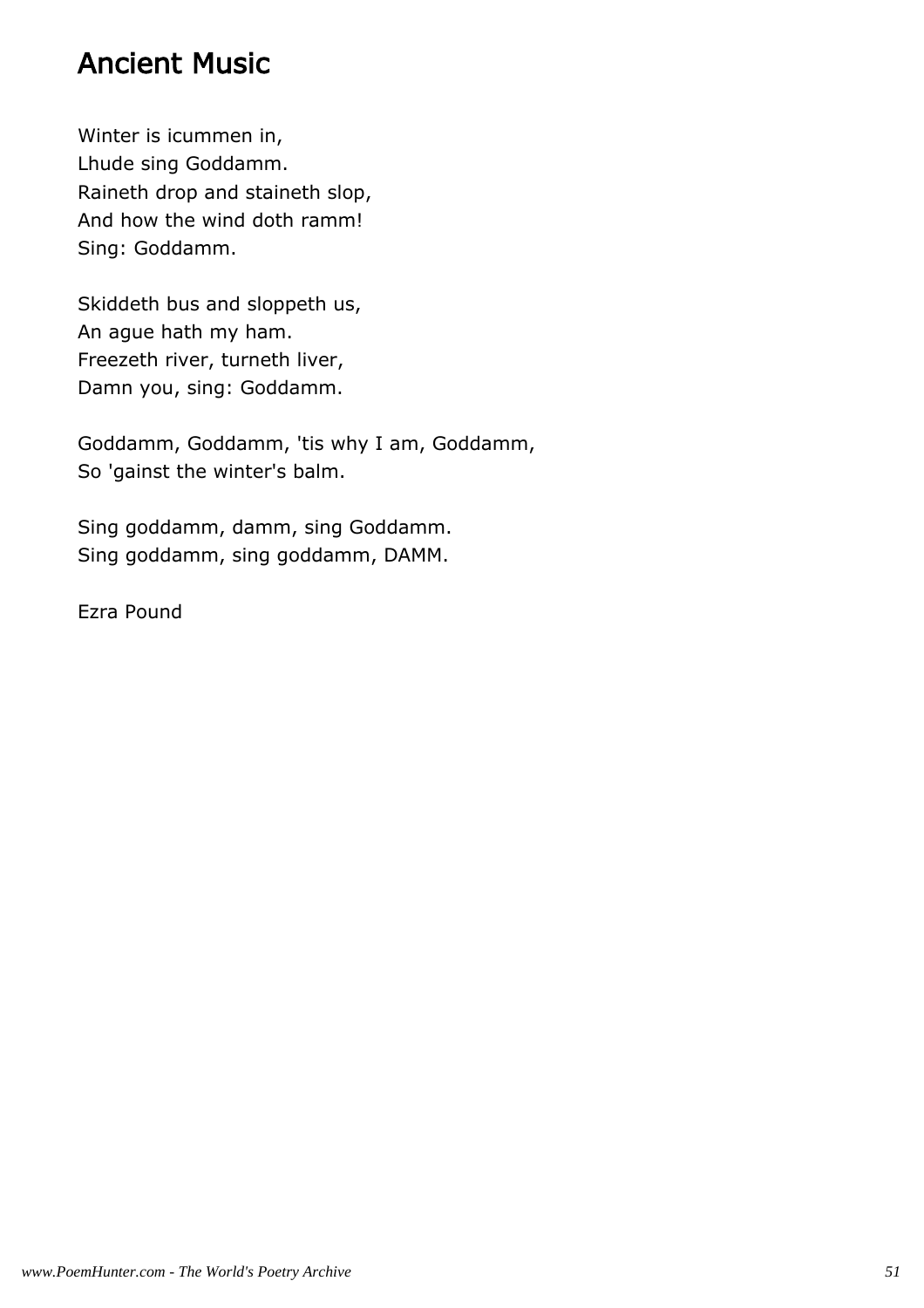## Ancient Wisdom, Rather Cosmic

So-shu dreamed,

And having dreamed that he was a bird, a bee, and a butterfly, He was uncertain why he should try to feel like anything else,

Hence his contentment.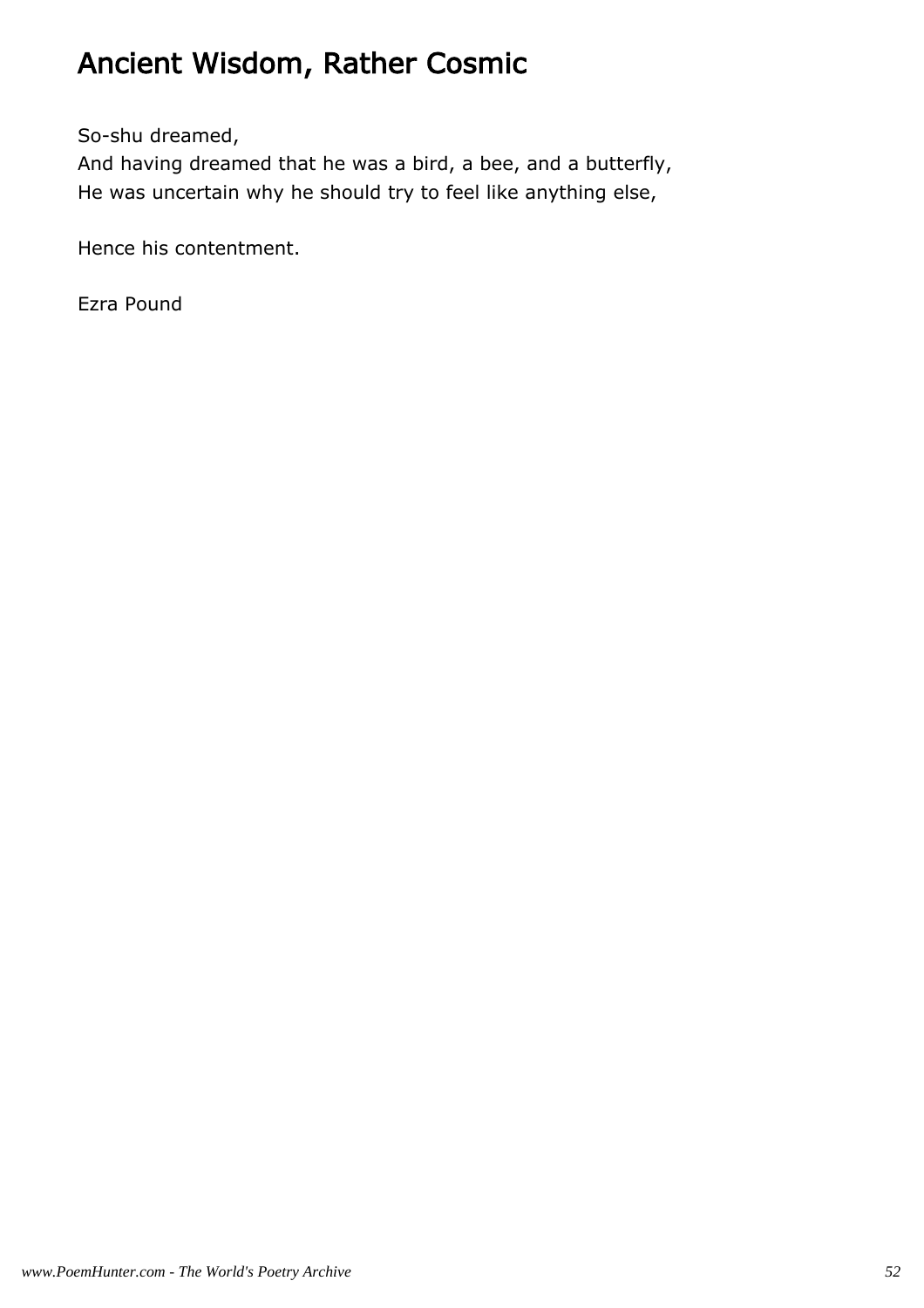## Ancora

Good God! They say you are risqué, O canzonetti! We who went out into the four A. M. of the world Composing our albas, We who shook off our dew with the rabbits, We who have seen even Artemis a-binding her sandals, Have we ever heard the like? O mountains of Hellas!! Gather about me, O Muses! When we sat upon the granite brink in Helicon Clothed in the tattered sunlight, Muses with delicate shins, O Muses with delectable knee-joints, When we splashed and were splashed with The lucid Castalian spray, Had we ever such an epithet cast upon us!!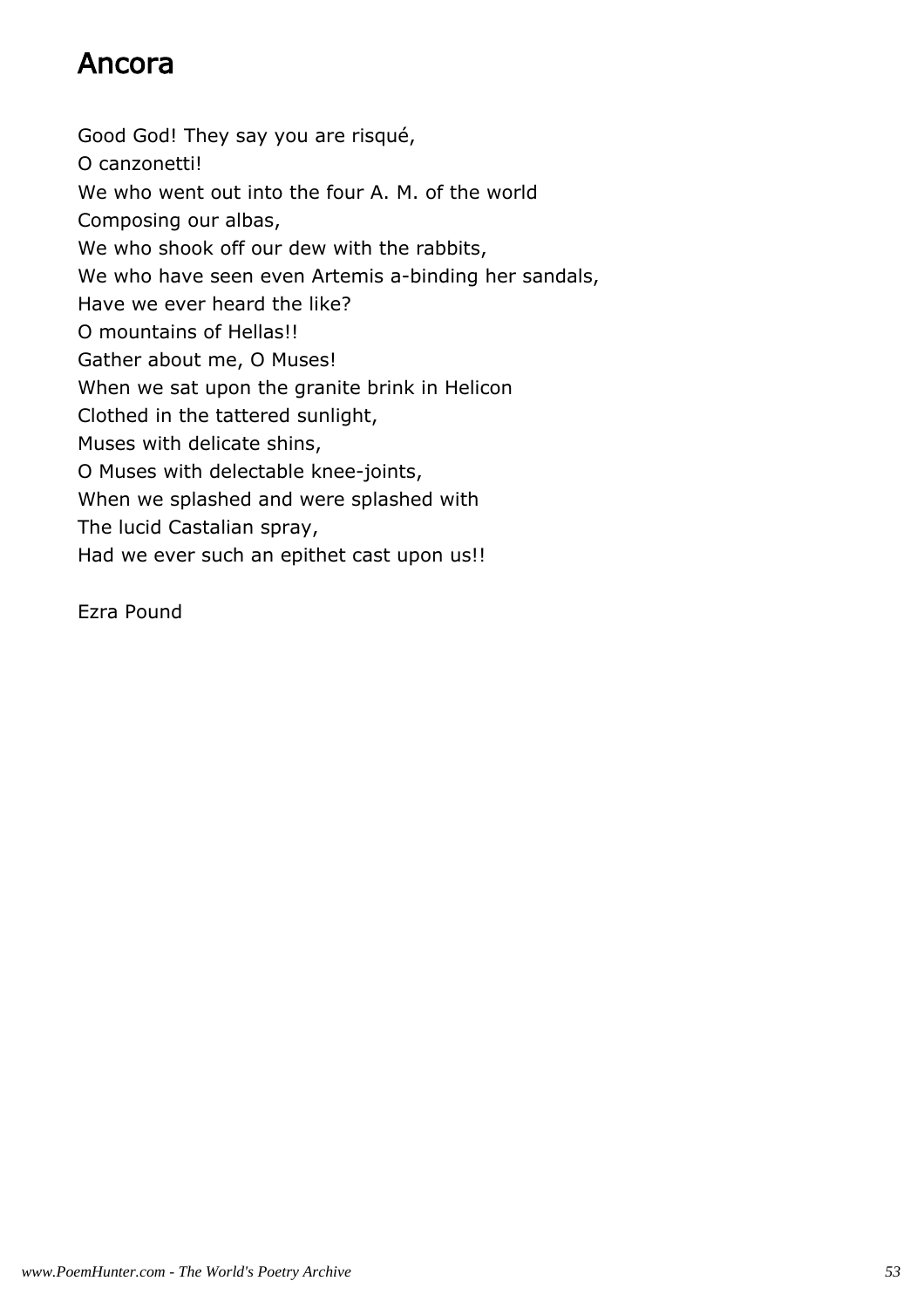## And The Days Are Not Full Enough

And the days are not full enough And the nights are not full enough And life slips by like a field mouse Not shaking the grass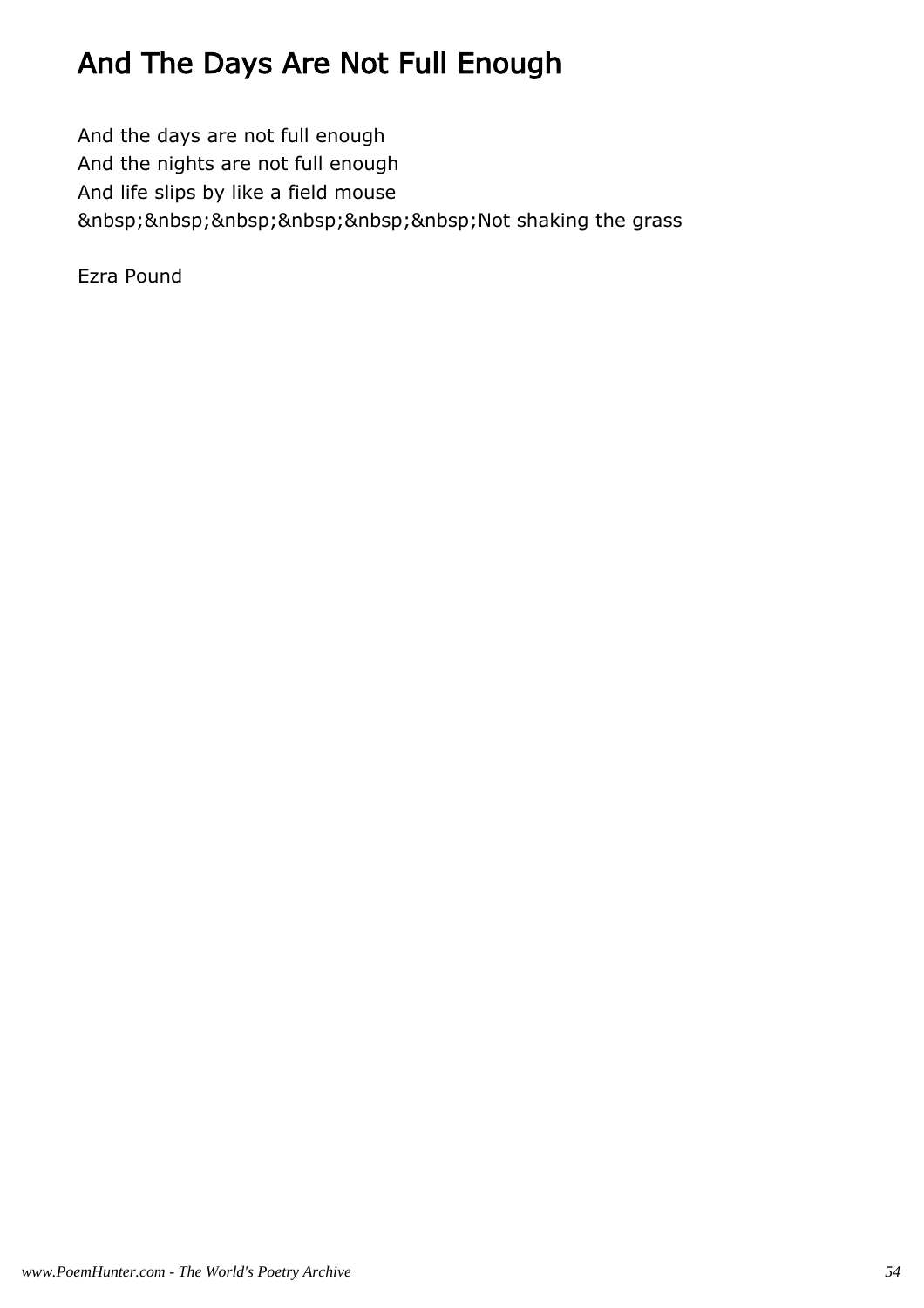## And Thus In Nineveh

Aye! I am a poet and upon my tomb Shall maidens scatter rose leaves And men myrtles, ere the night Slays day with her dark sword.

'Lo ! this thing is not mine Nor thine to hinder, For the custom is full old, And here in Nineveh have I beheld Many a singer pass and take his place In those dim halls where no man troubleth His sleep or song. And many a one hath sung his songs More craftily, more subtle-souled than I; And many a one now doth surpass My wave-worn beauty with his wind of flowers, Yet am I poet, and upon my tomb Shall all men scatter rose leaves Ere the night slay light With her blue sword.

'It is not, Raana, that my song rings highest Or more sweet in tone than any, but that I Am here a Poet, that doth drink of life As lesser men drink wine.'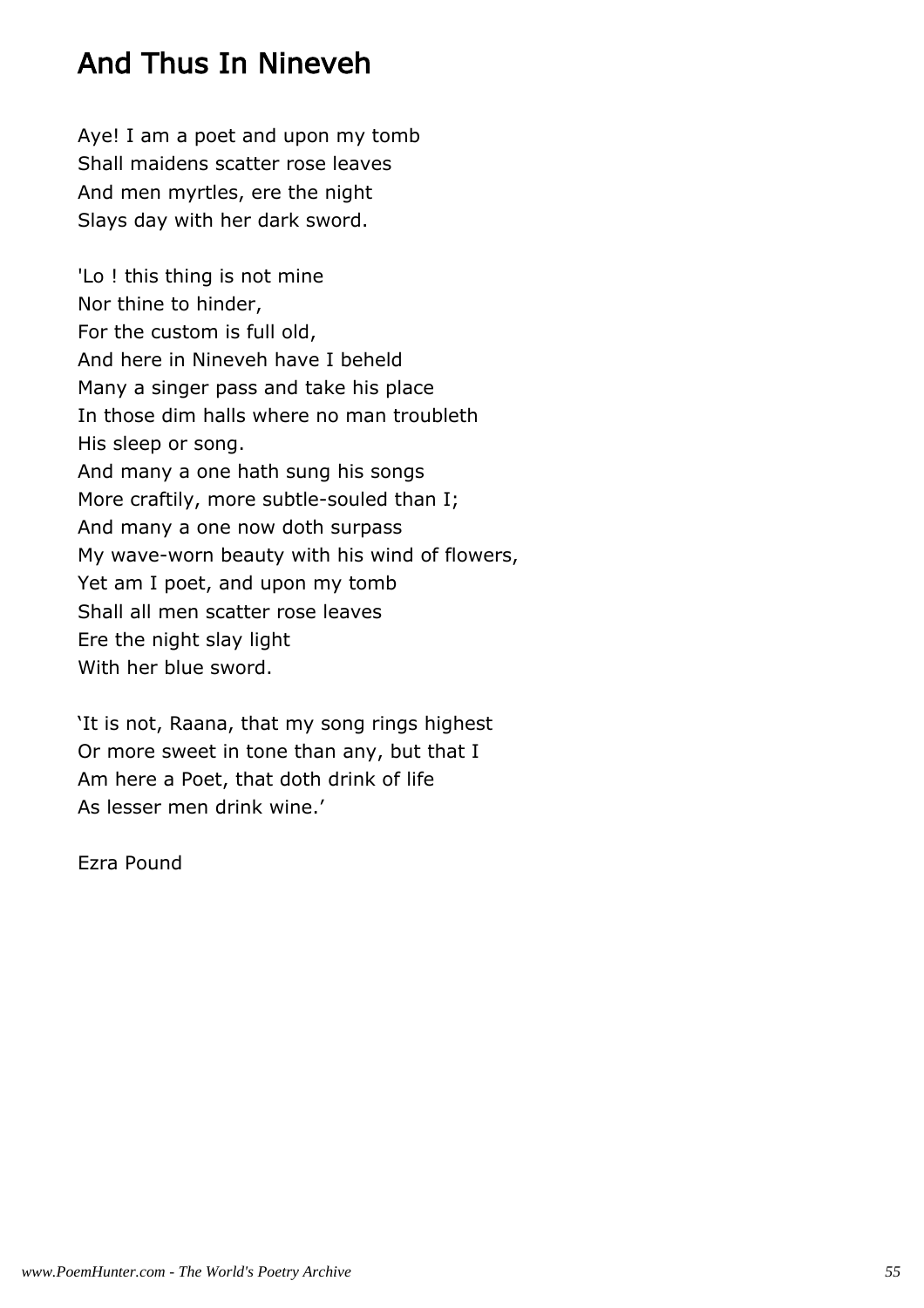## Another Bit And An Offer

I see by the morning papers That America's sturdy sons Have started a investigation Of the making of guns.

The morning paper tells me They have asked the senate to guess Whether Mr. Dupont and the gun-sharks Have influence with the press.

I sit alone in the twilight After my work is done And wonder if my day's three and eight-pence Would count on the price of a gun.

Was I started wrong as a kiddie, And would my old man have been smarter To send me to work in Vickers Instead of being a carter?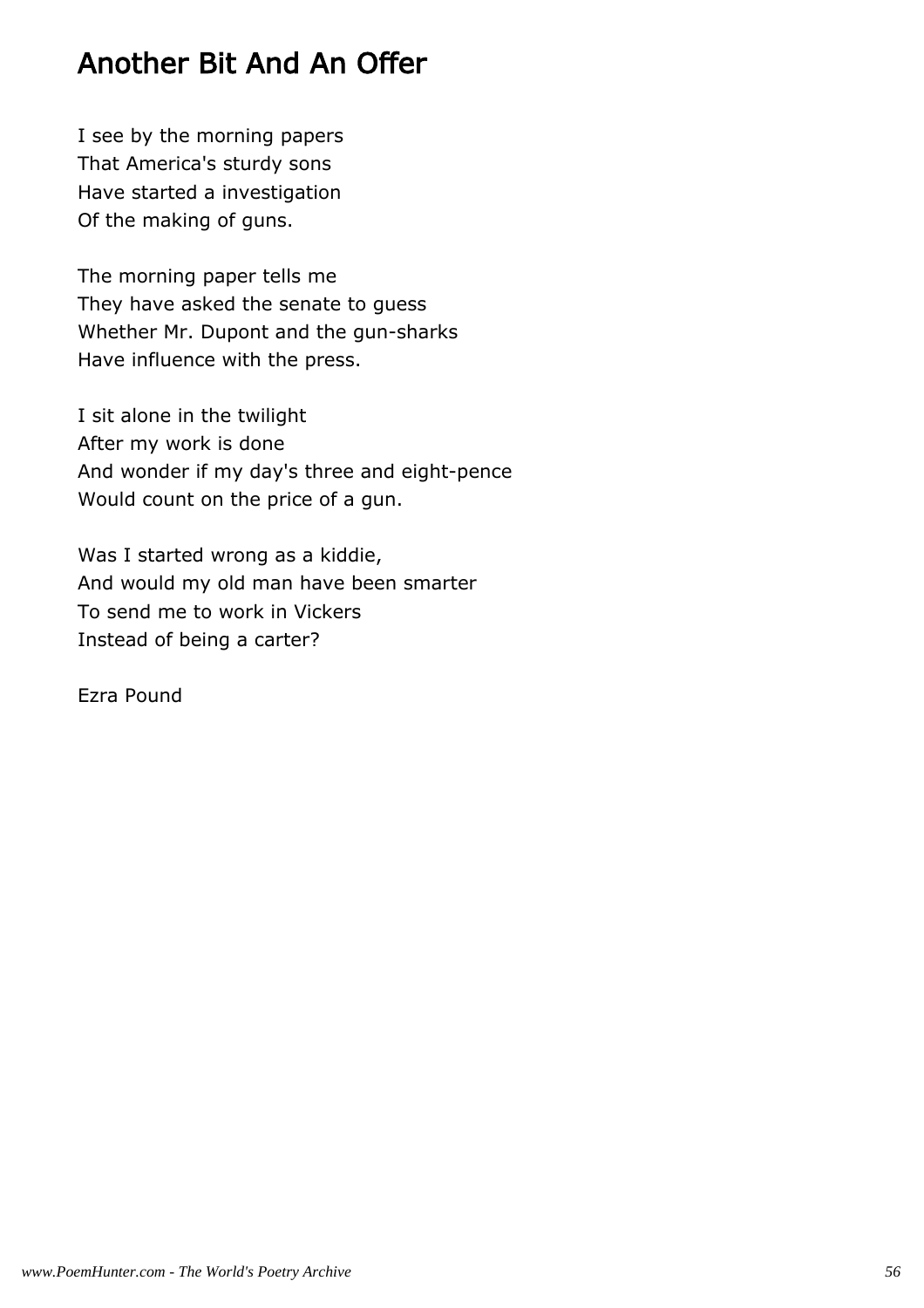## Apparuit

Golden rose the house, in the portal I saw thee, a marvel, carven in subtle stuff, a portent. Life died down in the lamp and flickered, caught at the wonder.

Crimson, frosty with dew, the roses bend where thou afar, moving in the glamorous sun, drinkst in life of earth, of the air, the tissue golden about thee.

Green the ways, the breath of the fields is thine there, open lies the land, yet the steely going darkly hast thou dared and the dreaded aether parted before thee.

Swift at courage thou in the shell of gold, casting a-loose the cloak of the body, earnest straight, then shone thine oriel and the stunned light faded about thee.

Half the graven shoulder, the throat aflash with strands of light inwoven about it, loveliest of all things, frail alabaster, ah me! swift in departing.

Clothed in goldish weft, delicately perfect, gone as wind ! The cloth of the magical hands! Thou a slight thing, thou in access of cunning dar'dst to assume this?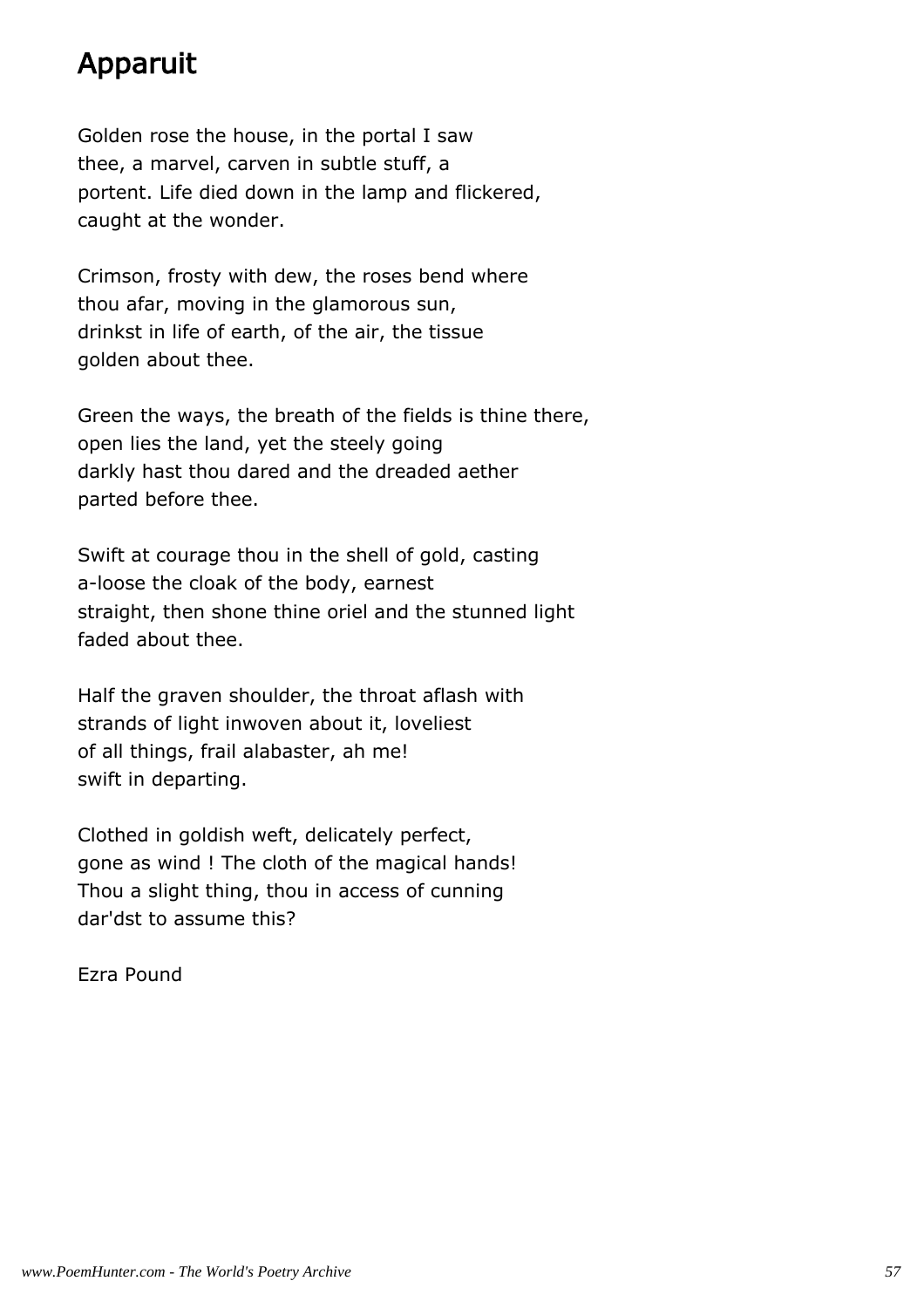## April

Three spirits came to me And drew me apart To where the olive boughs Lay stripped upon the ground: Pale carnage beneath bright mist.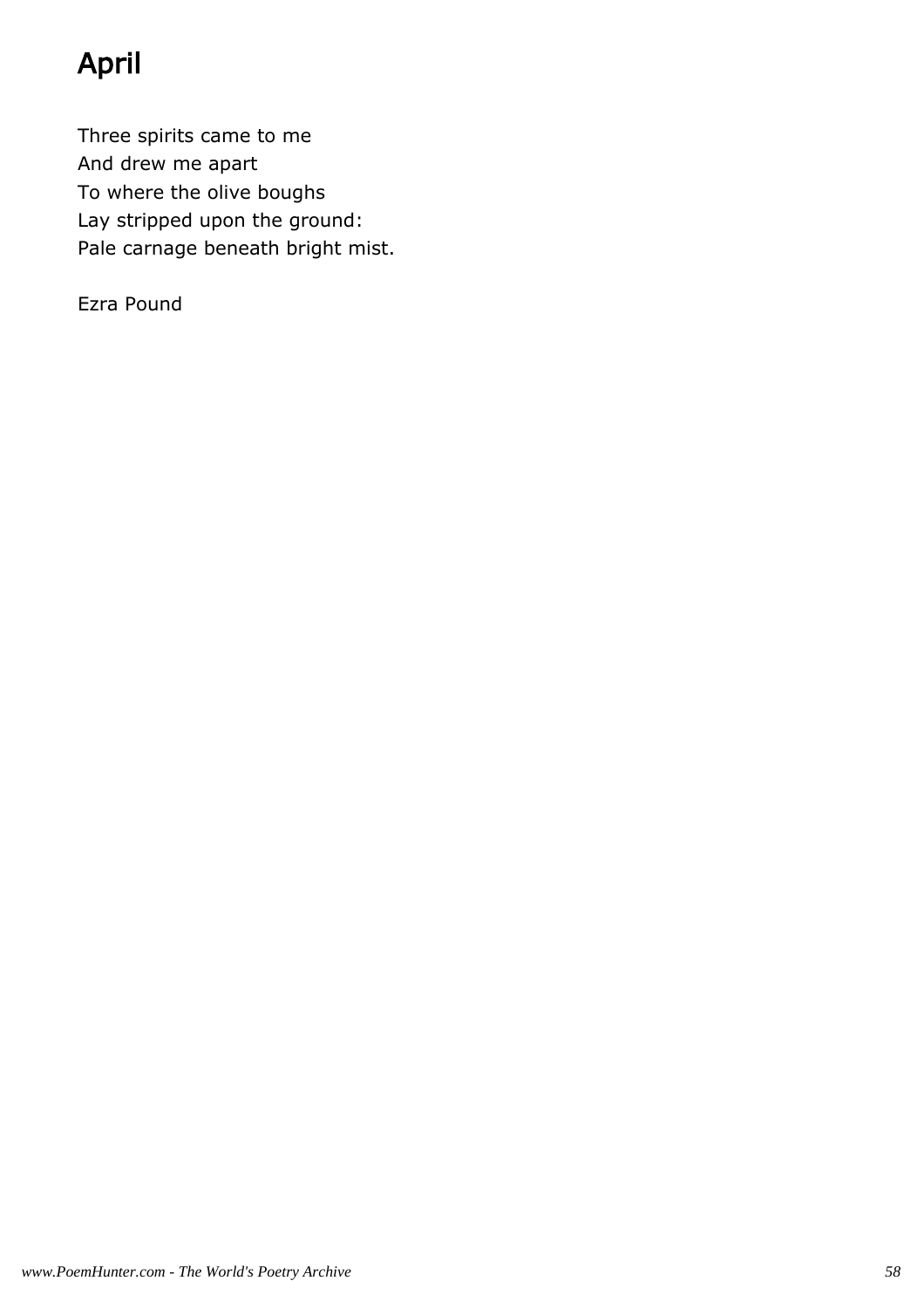## Arides

The bashful Arides Has married an ugly wife, He was bored with his manner of life, Indifferent and discouraged he thought he might as Well do this as anything else.

Saying within his heart,'I am no use to myself, 'Let her, if she wants me, take me.' He went to his doom.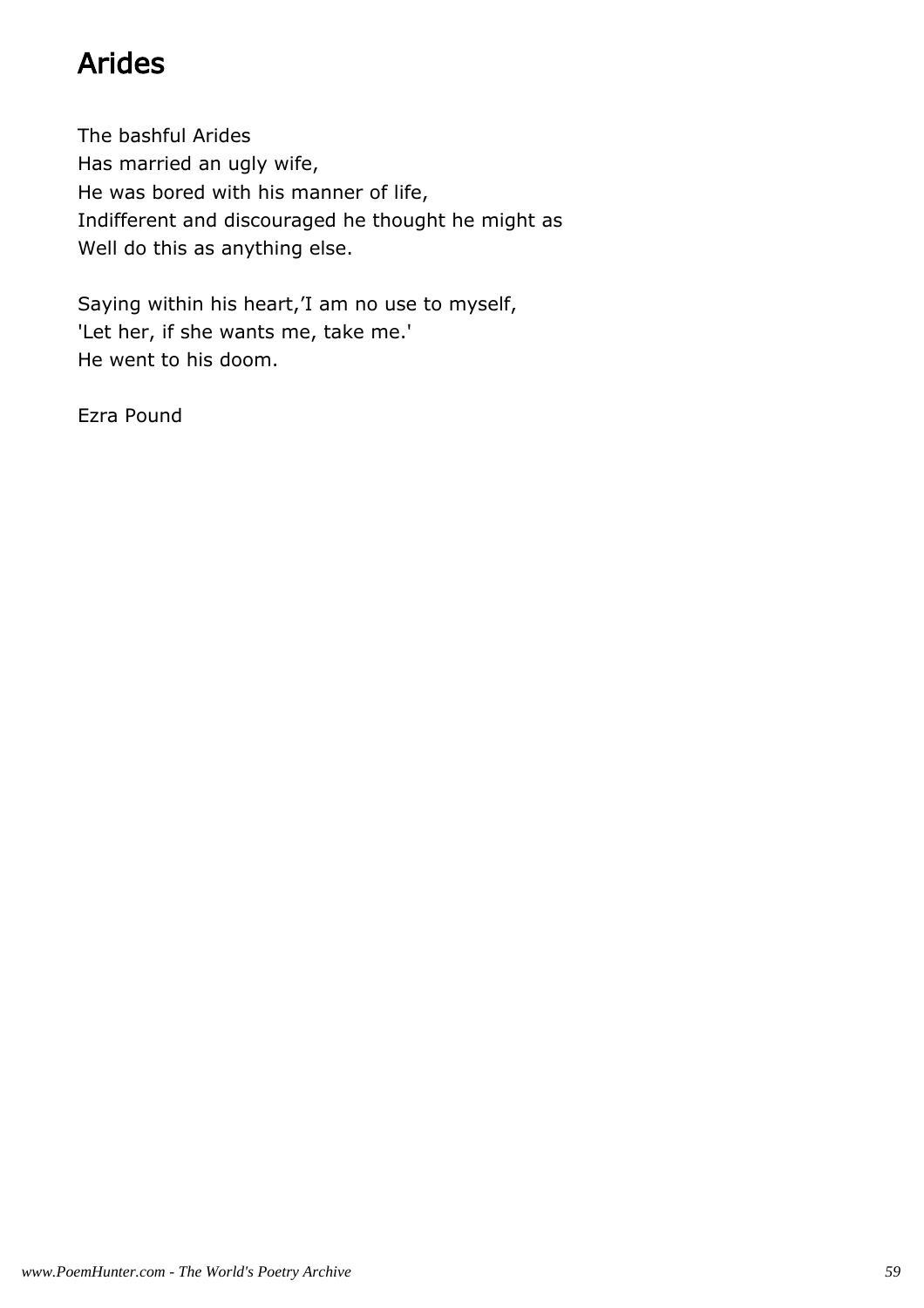# Ä?ñßá (Greek Title)

Be in me as the eternal moods of the bleak wind, and'not As transient things are gaiety of flowers. Have me in the strong loneliness of sunless cliffs And of grey waters. Let the gods speak softly of us In days hereafter, The shadowy flowers of Orcus Remember thee.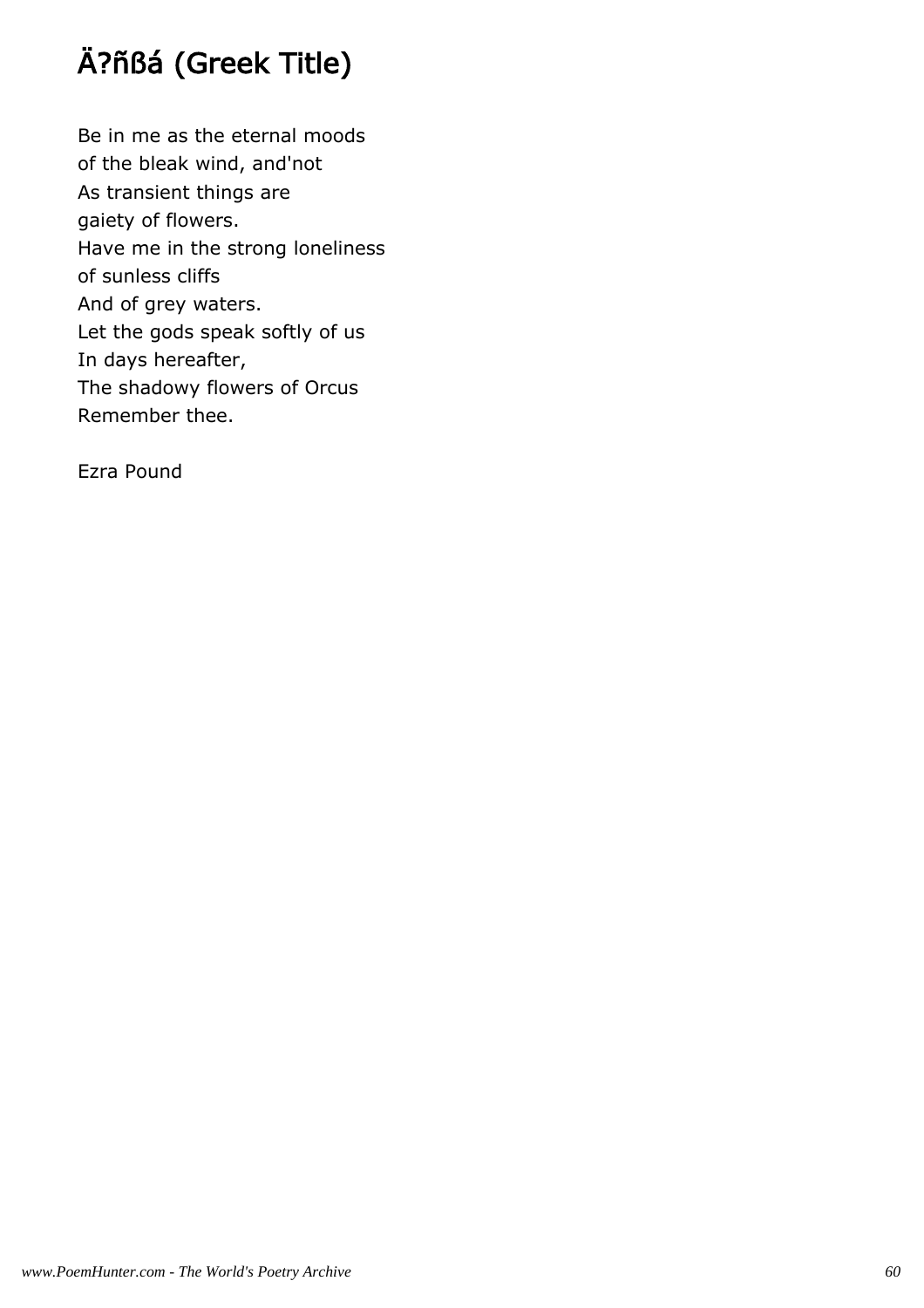## Au Jardin

O you away high there, you that lean From amber lattices upon the cobalt night, I am below amid the pine trees, Amid the little pine trees, hear me!

'The jester walked in the garden.' Did he so? Well, there's no use your loving me That way, Lady; For I've nothing but songs to give you.

I am set wide upon the world's ways To say that life is, some way, a gay thing, But you never string two days upon one wire But there'll come sorrow of it. And I loved a love once, Over beyond the moon there, I loved a love once, And, may be, more times,

But she danced like a pink moth in the shrubbery. Oh, I know you women from the 'other folk', And it'll all come right, O' Sundays.

'The jester walked in the garden.' Did he so?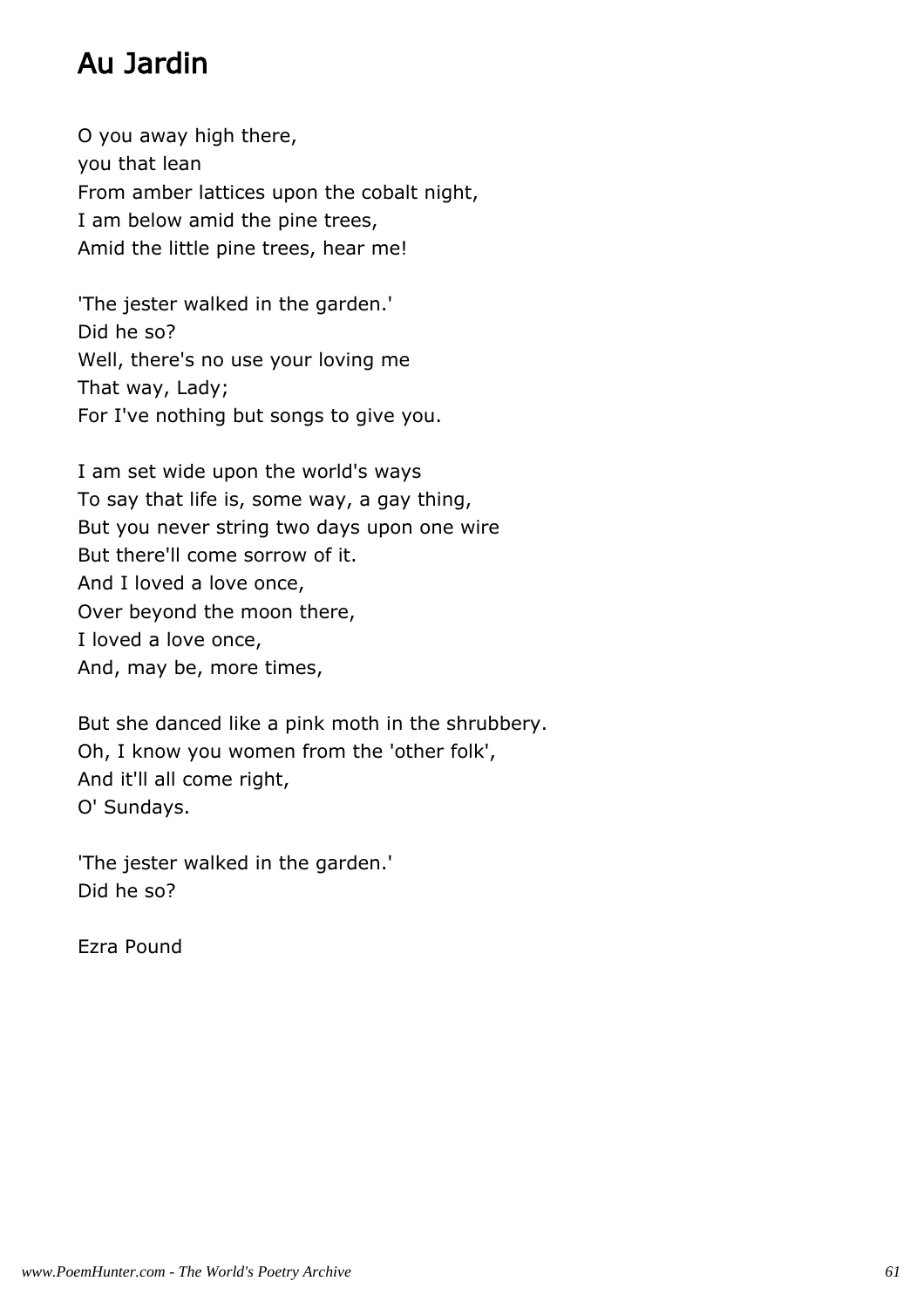## Au Salon

Her grave, sweet haughtiness Pleaseth me, and in like wise Her quiet ironies. Others are beautiful, none more, some less.

I suppose, when poetry comes down to facts, When our souls are returned to the gods And the spheres they belong in, Here in the every-day where our acts Rise up and judge us;

I suppose there are a few dozen verities That no shift of mood can shake from us:

One place where we'd rather have tea (Thus far hath modernity brought us) 'Tea' (Damn you!)

Have tea, damn the Caesars, Talk of the latest success, give wing to some scandal, Garble a name we detest, and for prejudice? Set loose the whole consummate pack to bay like Sir Roger de Coverley's This our reward for our works, sic crescit gloria mundi: Some circle of not more than three that we prefer to play up to, Some few whom we'd rather please than hear the whole aegrum vulgus Splitting its beery jowl a-meaowling our praises. Some certain peculiar things, cari laresque, penates, Some certain accustomed forms, the absolute unimportant.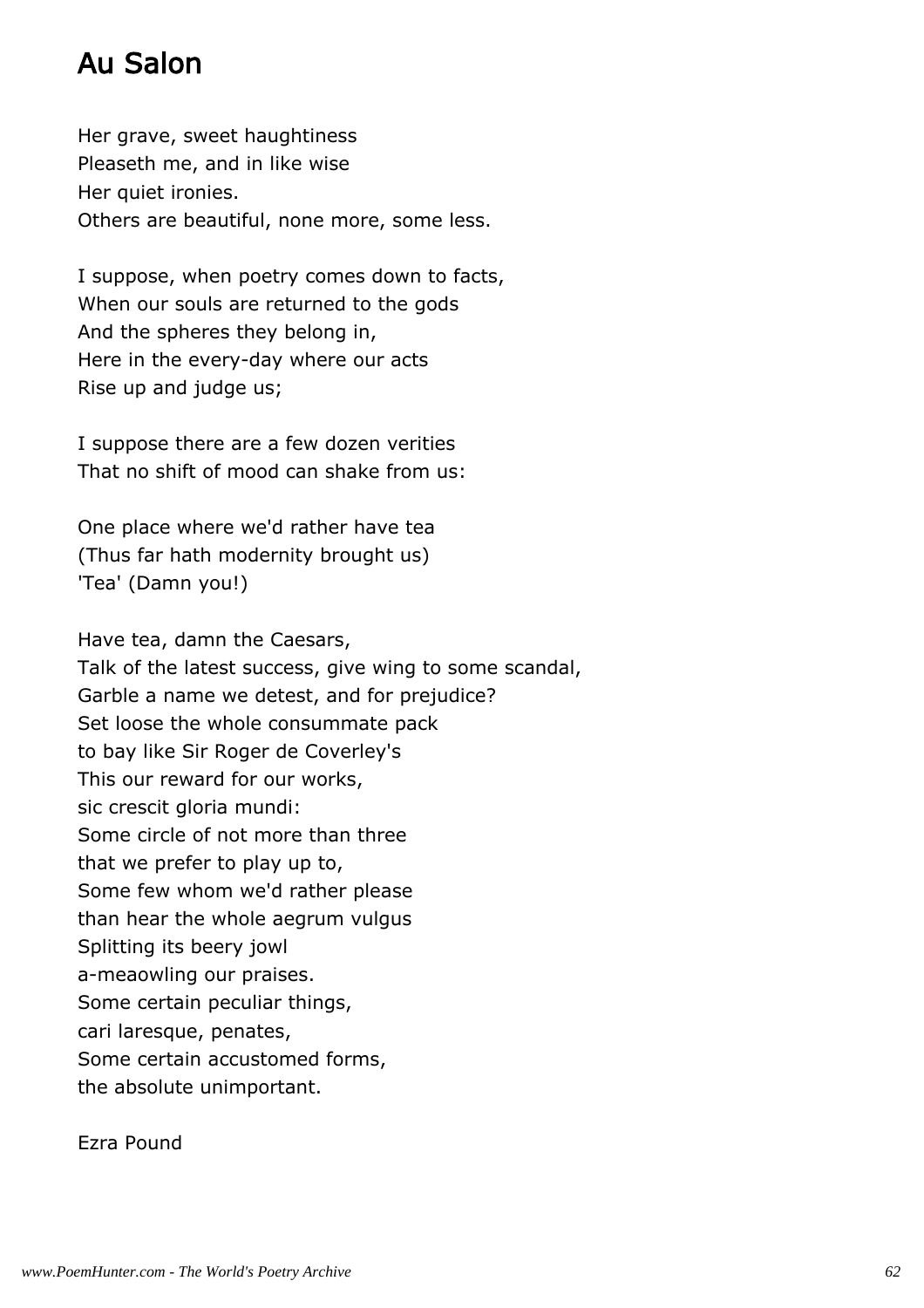#### Ballad For Gloom

For God, our God is a gallant foe That playeth behind the veil.

I have loved my God as a child at heart That seeketh deep bosoms for rest, I have loved my God as a maid to man— But lo, this thing is best:

To love your God as a gallant foe that plays behind the veil; To meet your God as the night winds meet beyond Arcturus' pale.

I have played with God for a woman, I have staked with my God for truth, I have lost to my God as a man, clear-eyed— His dice be not of ruth.

For I am made as a naked blade, But hear ye this thing in sooth:

Who loseth to God as man to man Shall win at the turn of the game. I have drawn my blade where the lightnings meet But the ending is the same: Who loseth to God as the sword blades lose Shall win at the end of the game.

For God, our God is a gallant foe that playeth behind the veil. Whom God deigns not to overthrow hath need of triple mail.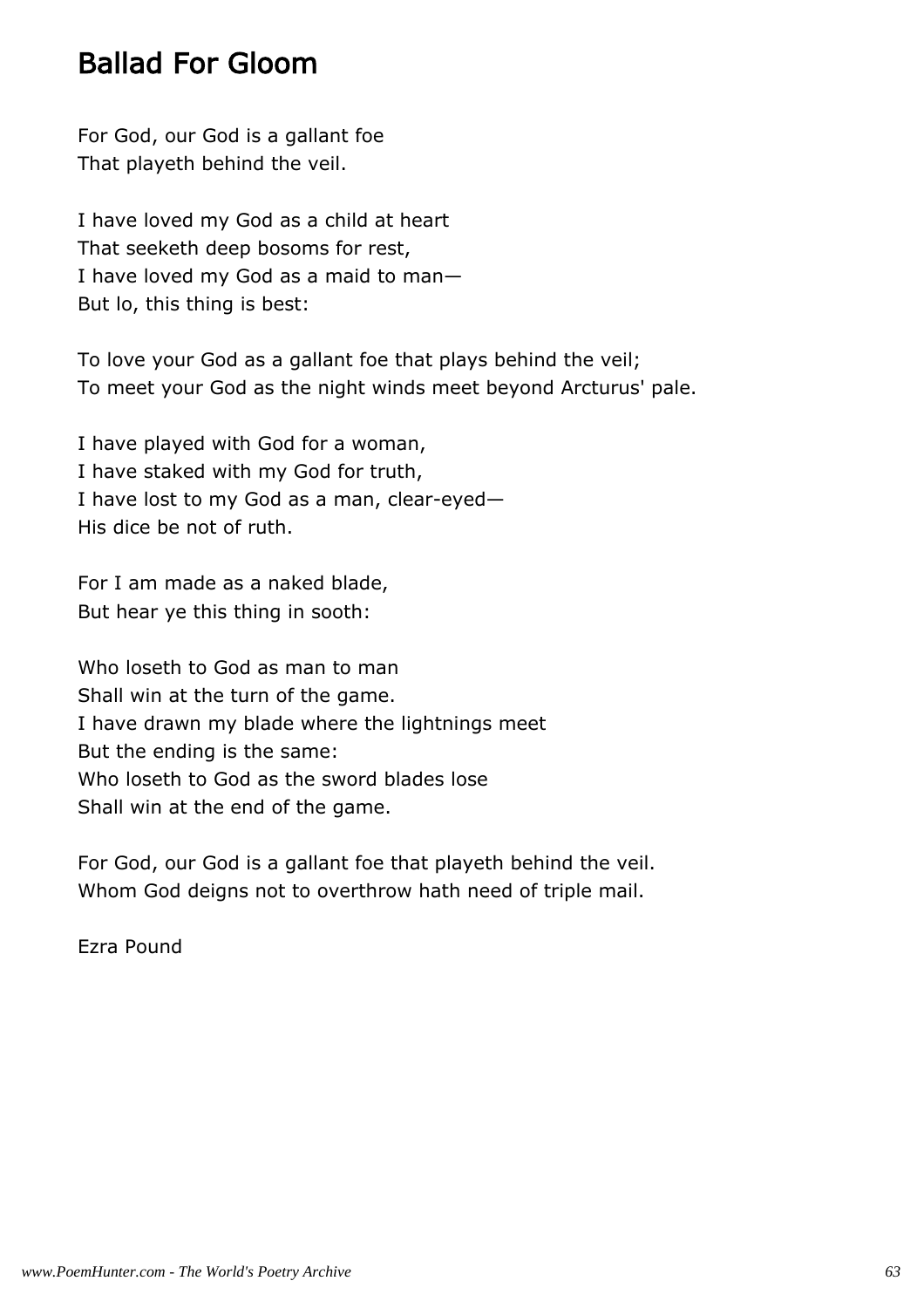### Ballad Of The Goodly Fere

Ha' we lost the goodliest fere o' all For the priests and the gallows tree? Aye lover he was of brawny men, O' ships and the open sea.

When they came wi' a host to take Our Man His smile was good to see, "First let these go!" quo' our Goodly Fere, "Or I'll see ye damned," says he.

Aye he sent us out through the crossed high spears And the scorn of his laugh rang free, "Why took ye not me when I walked about Alone in the town?" says he.

Oh we drank his "Hale" in the good red wine When we last made company, No capon priest was the Goodly Fere But a man o' men was he.

I ha' seen him drive a hundred men Wi' a bundle o' cords swung free, That they took the high and holy house For their pawn and treasury.

They'll no' get him a' in a book I think Though they write it cunningly; No mouse of the scrolls was the Goodly Fere But aye loved the open sea.

If they think they ha' snared our Goodly Fere They are fools to the last degree. "I'll go to the feast," quo' our Goodly Fere, "Though I go to the gallows tree."

"Ye ha' seen me heal the lame and blind, And wake the dead," says he, "Ye shall see one thing to master all: 'Tis how a brave man dies on the tree."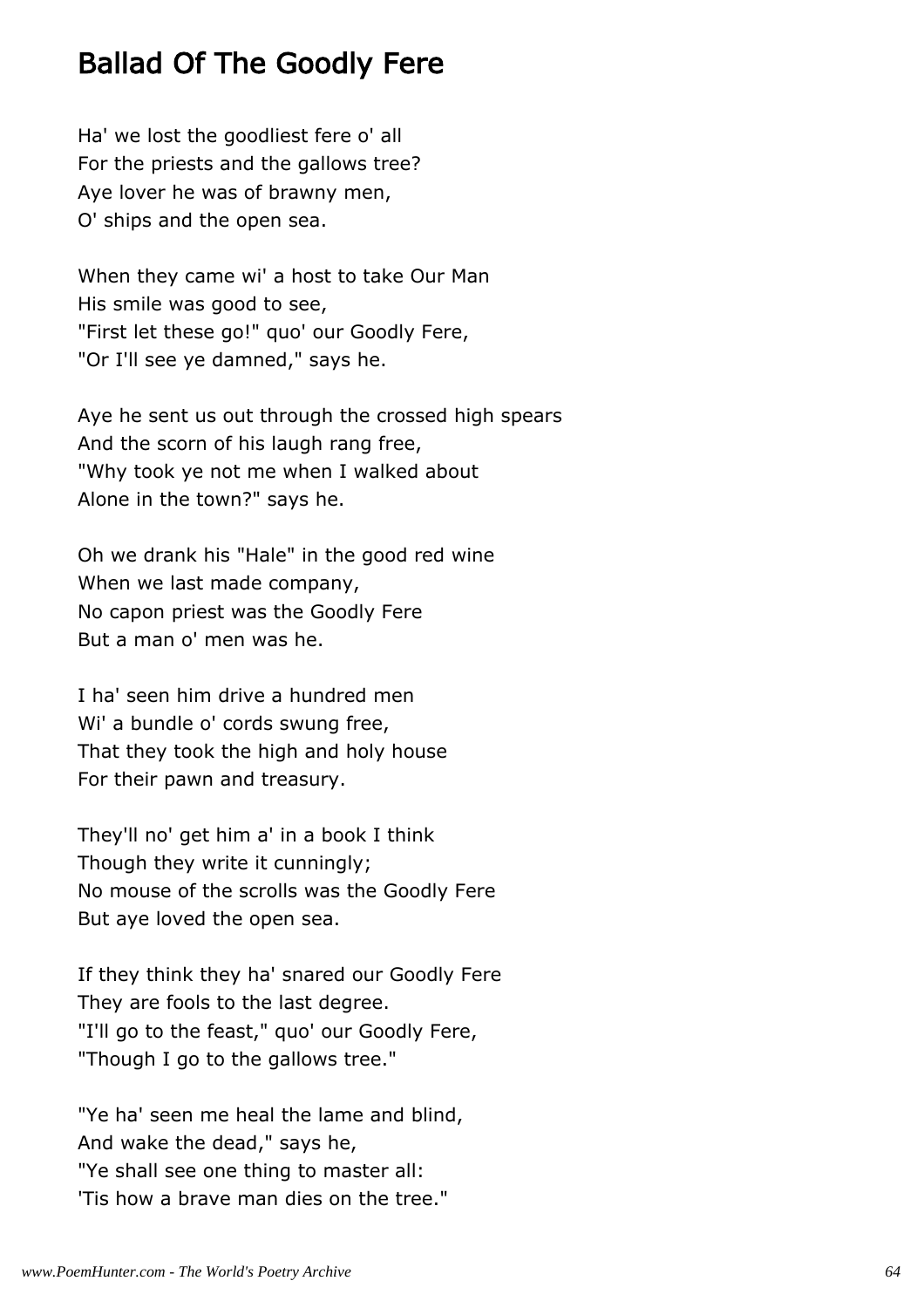A son of God was the Goodly Fere That bade us his brothers be. I ha' seen him cow a thousand men. I have seen him upon the tree.

He cried no cry when they drave the nails And the blood gushed hot and free, The hounds of the crimson sky gave tongue But never a cry cried he.

I ha' seen him cow a thousand men On the hills o' Galilee, They whined as he walked out calm between, Wi' his eyes like the grey o' the sea,

Like the sea that brooks no voyaging With the winds unleashed and free, Like the sea that he cowed at Genseret Wi' twey words spoke' suddently.

A master of men was the Goodly Fere, A mate of the wind and sea, If they think they ha' slain our Goodly Fere They are fools eternally.

I ha' seen him eat o' the honey-comb Sin' they nailed him to the tree.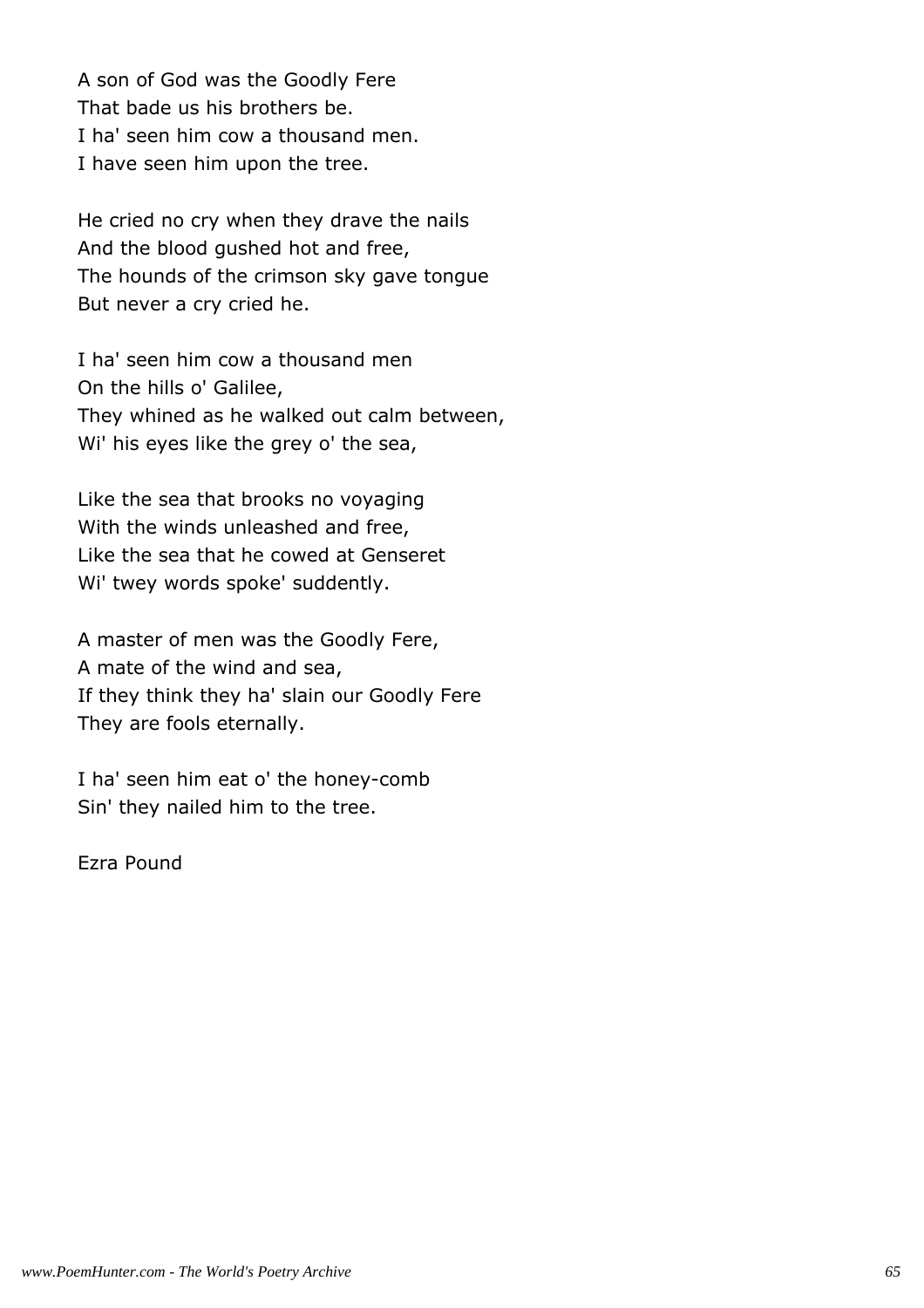## Ballatetta

The light became her grace and dwelt among Blind eyes and shadows that are formed as men; Lo, how the light doth melt us into song:

The broken sunlight for a healm she beareth Who hath my heart in jurisdiction. In wild-wood never fawn nor fallow fareth So silent light; no gossamer is spun So delicate as she is, when the sun Drives the clear emeralds from the bended grasses Lest they should parch too swiftly, where she passes.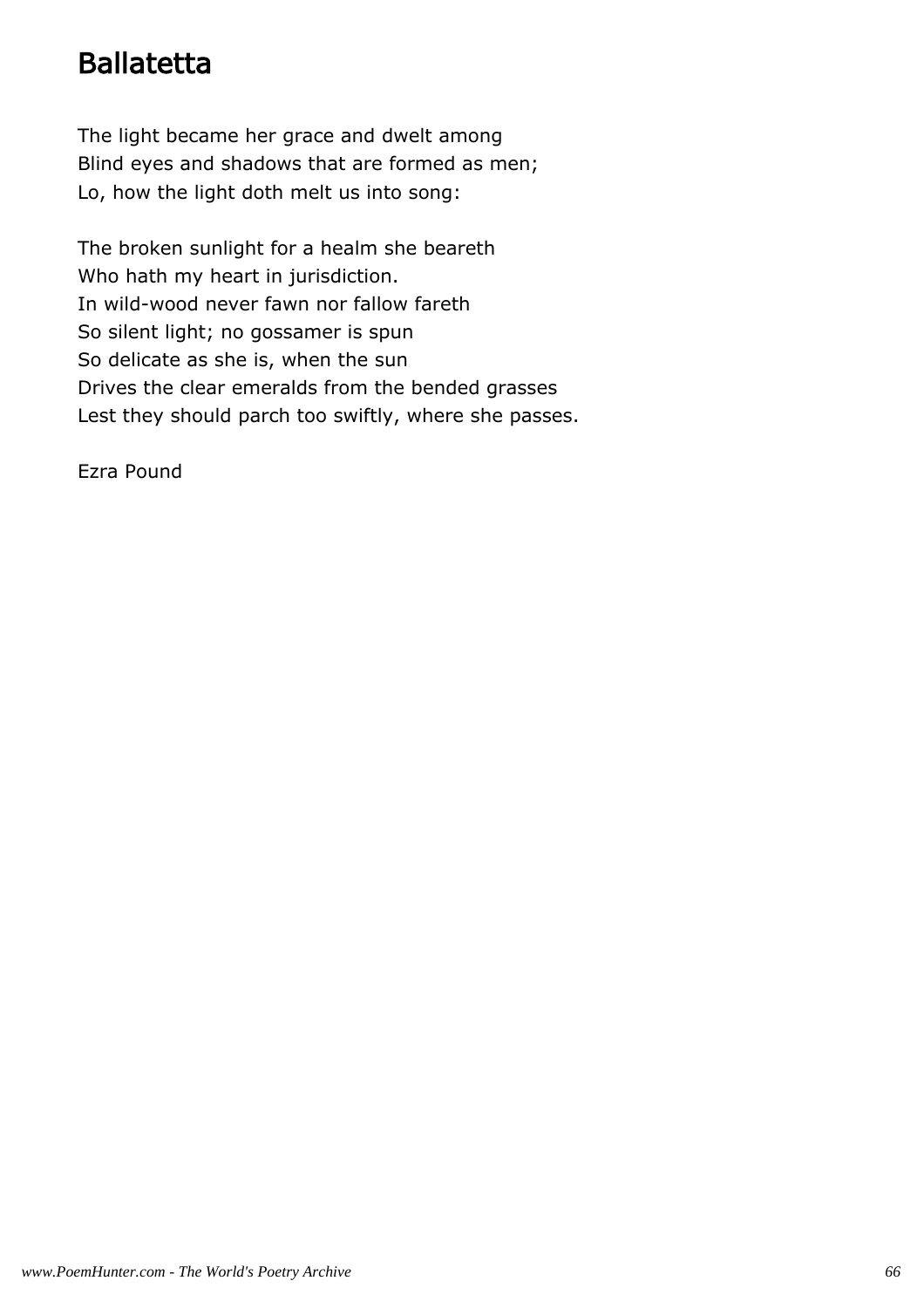## Before Sleep

The lateral vibrations caress me, They leap and caress me, They work pathetically in my favour, They seek my financial good.

She of the spear stands present. The gods of the underworld attend me, O Annubis, These are they of thy company. With a pathetic solicitude they attend me; Undulant, Their realm is the lateral courses.

Light! I am up to follow thee, Pallas. Up and out of their caresses. You were gone up as a rocket, Bending your passages from right to left and from left to right In the flat projection of a spiral. The gods of drugged sleep attend me, Wishing me well; I am up to follow thee, Pallas.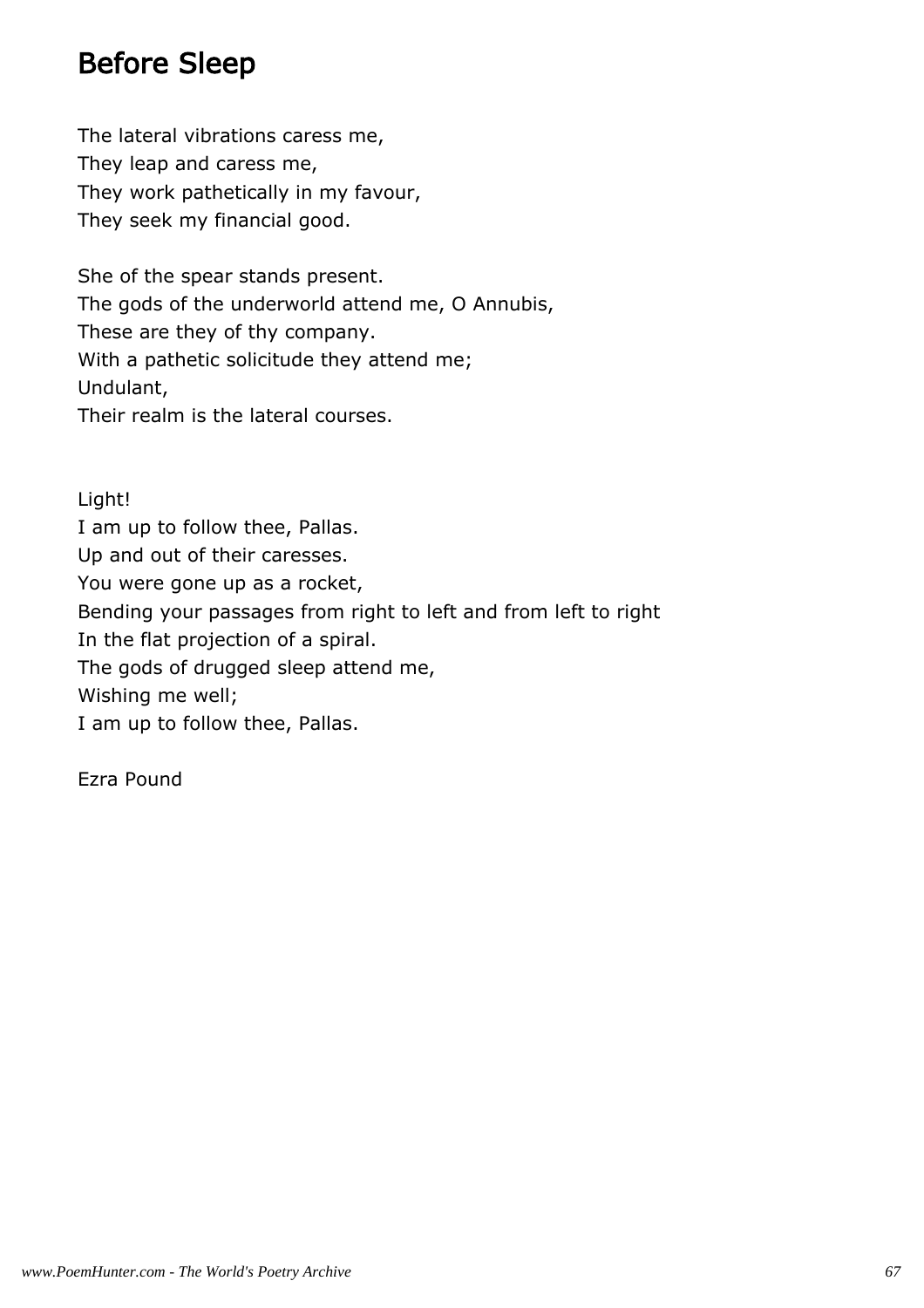## Black Slippers: Bellotti

At the table beyond us With her little suede slippers off, With her white-stocking'd feet Carefully kept from the floor by a napkin, She converses:

'Connaissez-vous Ostende?'

The gurgling Italian lady on the other side of the restaurant Replies with a certain hauteur, But I await with patience, To see how Celestine will re-enter her slippers. She re-enters them with a groan.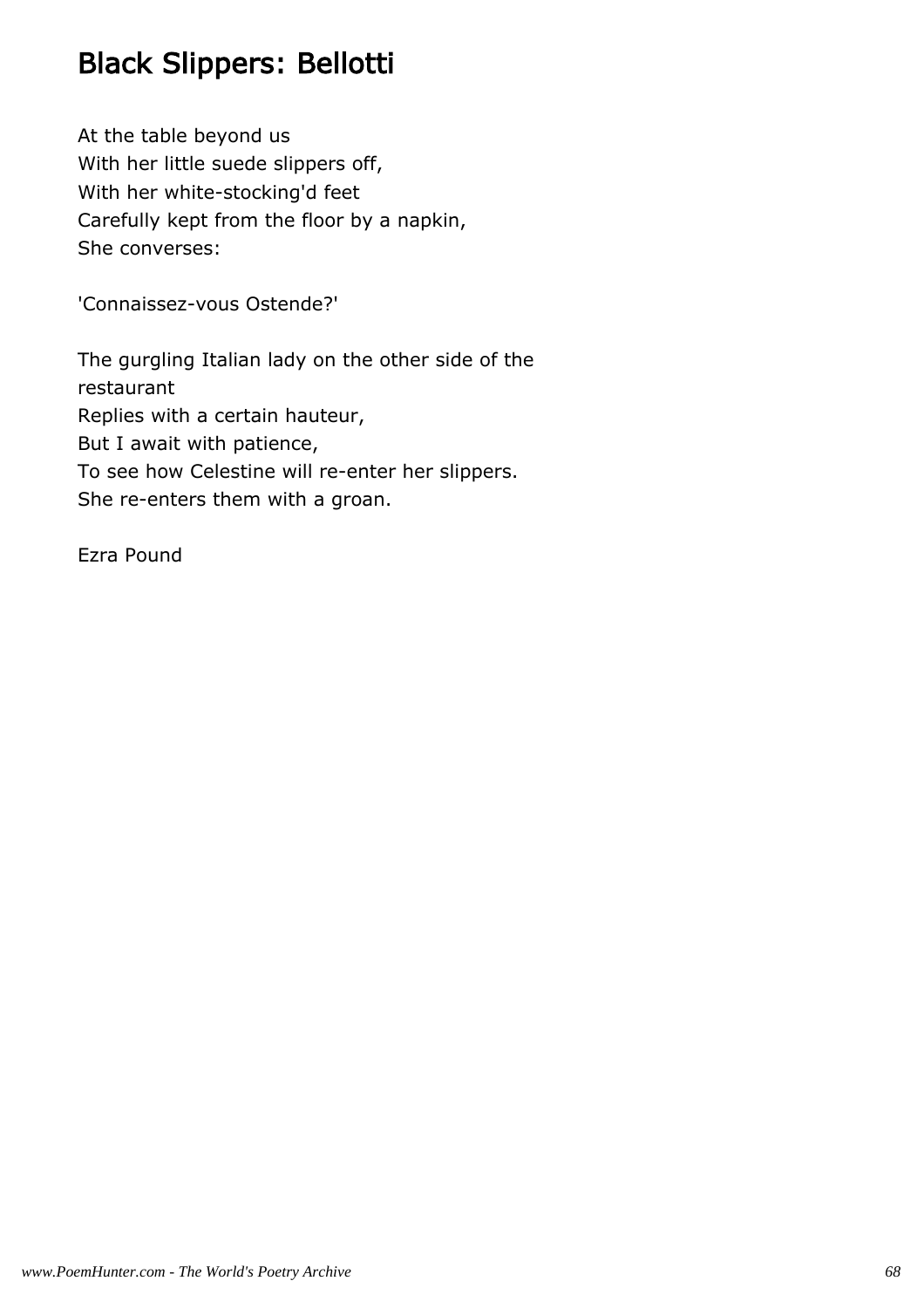## Brennbaum

The sky-like limpid eyes, The circular infant's face, The stiffness from spats to collar Never relaxing into grace;

The heavy memories of Horeb, Sinai and the forty years, Showed only when the daylight fell Level across the face Of Brennbaum 'The Impeccable'.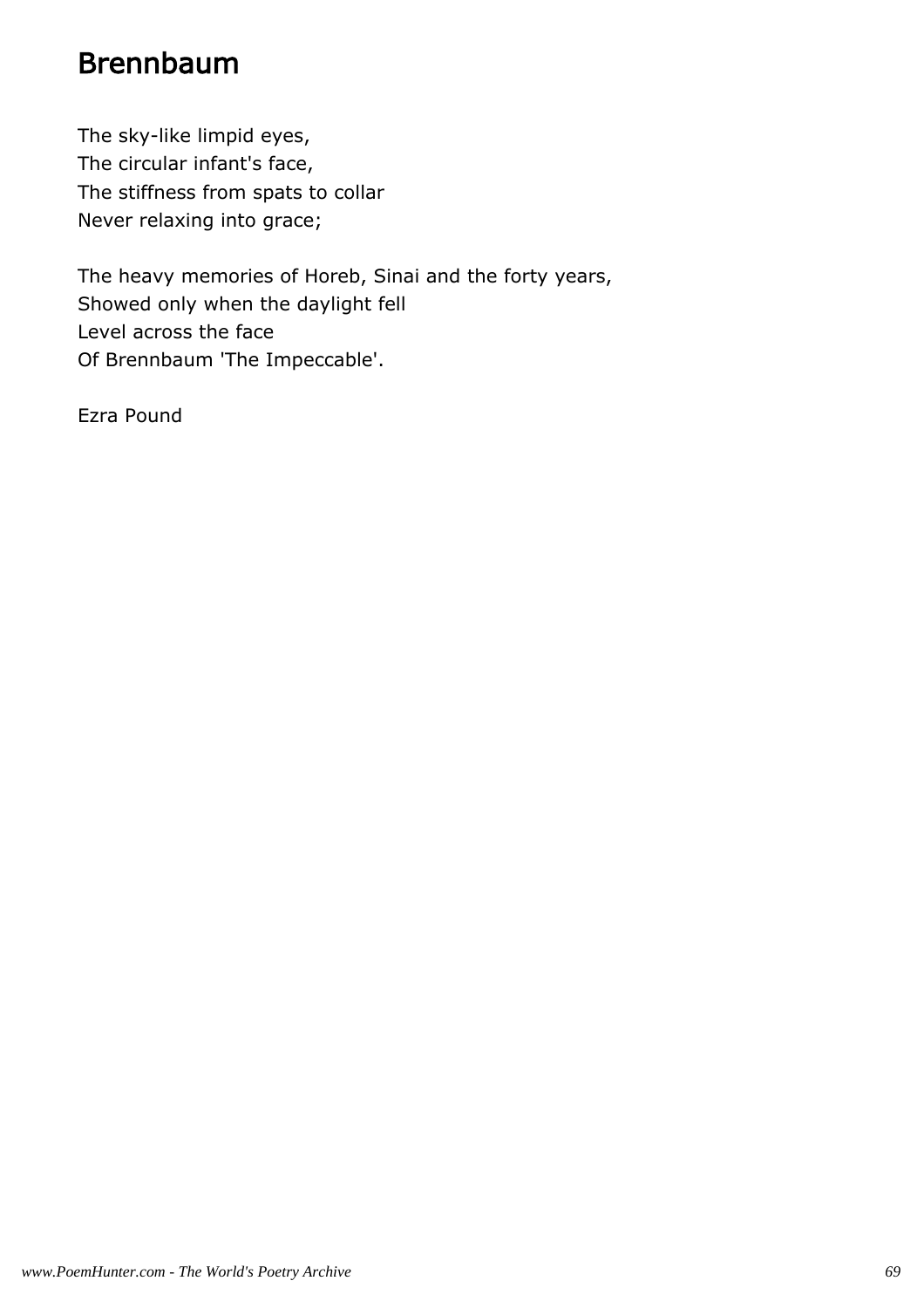## Cantico Del Sole

The thought of what America would be like If the Classics had a wide circulation Troubles my sleep, The thought of what America, The thought of what America,The thought of what America would be like If the Classics had a wide circulation Troubles my sleep. Nunc dimittis, now lettest thou thy servant, Now lettest thou thy servant Depart in peace. The thought of what America, The thought of what America, The thought of what America would be like If the Classics had a wide circulation... Oh well! It troubles my sleep.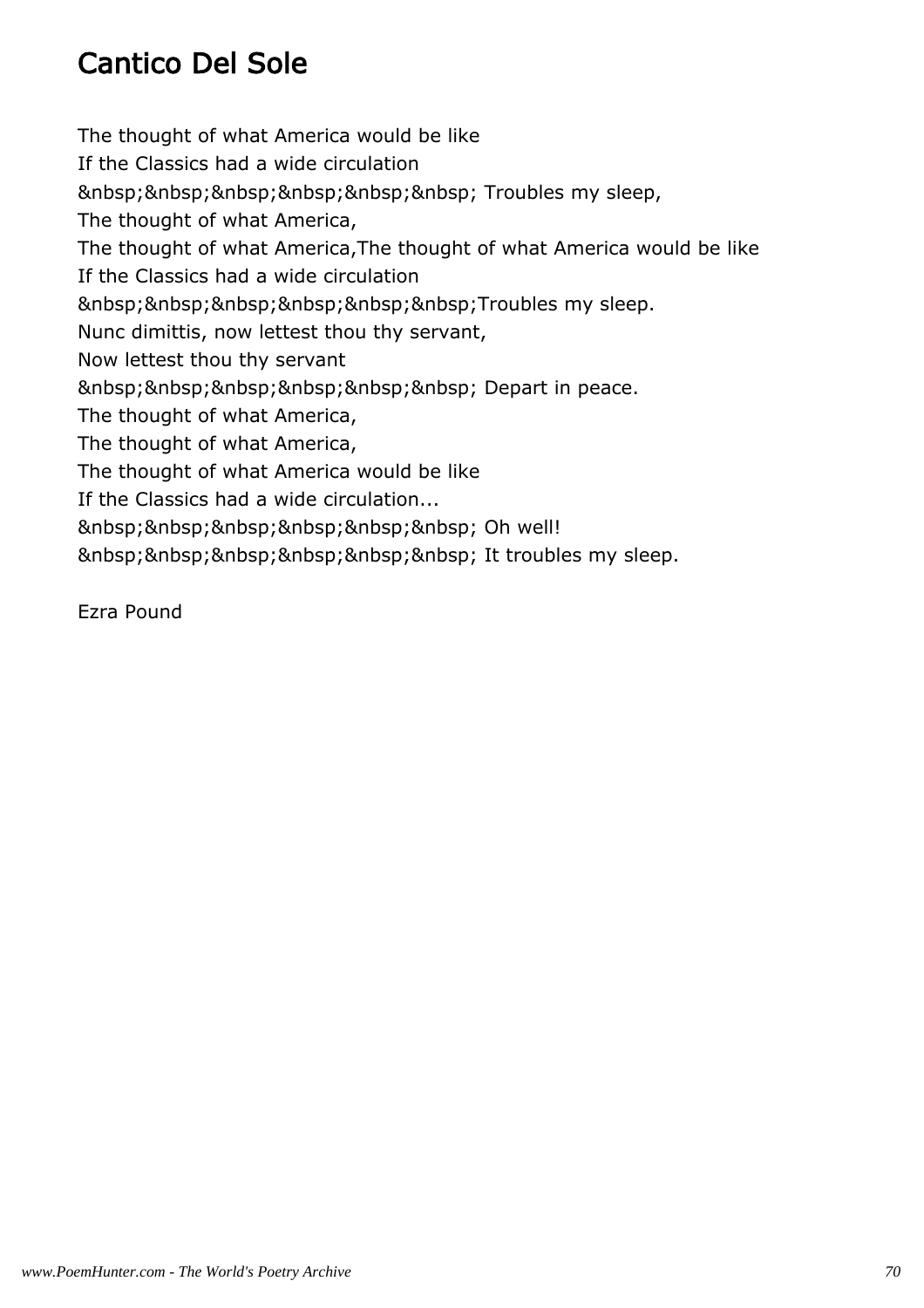## Canto 13

Kung walked by the dynastic temple and into the cedar grove, and then out by the lower river, And with him Khieu Tchi and Tian the low speaking And "we are unknown," said Kung, "You will take up charioteering? "Then you will become known, "Or perhaps I should take up charioterring, or archery? "Or the practice of public speaking?" And Tseu-lou said, "I would put the defences in order," And Khieu said, "If I were lord of a province "I would put it in better order than this is." And Tchi said, "I would prefer a small mountain temple, "With order in the observances, with a suitable performance of the ritual," And Tian said, with his hand on the strings of his lute The low sounds continuing after his hand left the strings, And the sound went up like smoke, under the leaves, And he looked after the sound: "The old swimming hole, "And the boys flopping off the planks, "Or sitting in the underbrush playing mandolins." And Kung smiled upon all of them equally. And Thseng-sie desired to know: "Which had answered correctly?" And Kung said, "They have all answered correctly, "That is to say, each in his nature." And Kung raised his cane against Yuan Jang, Yuan Jang being his elder, For Yuan Jang sat by the roadside pretending to be receiving wisdom. And Kung said "You old fool, come out of it, "Get up and do something useful." And Kung said "Respect a child's faculties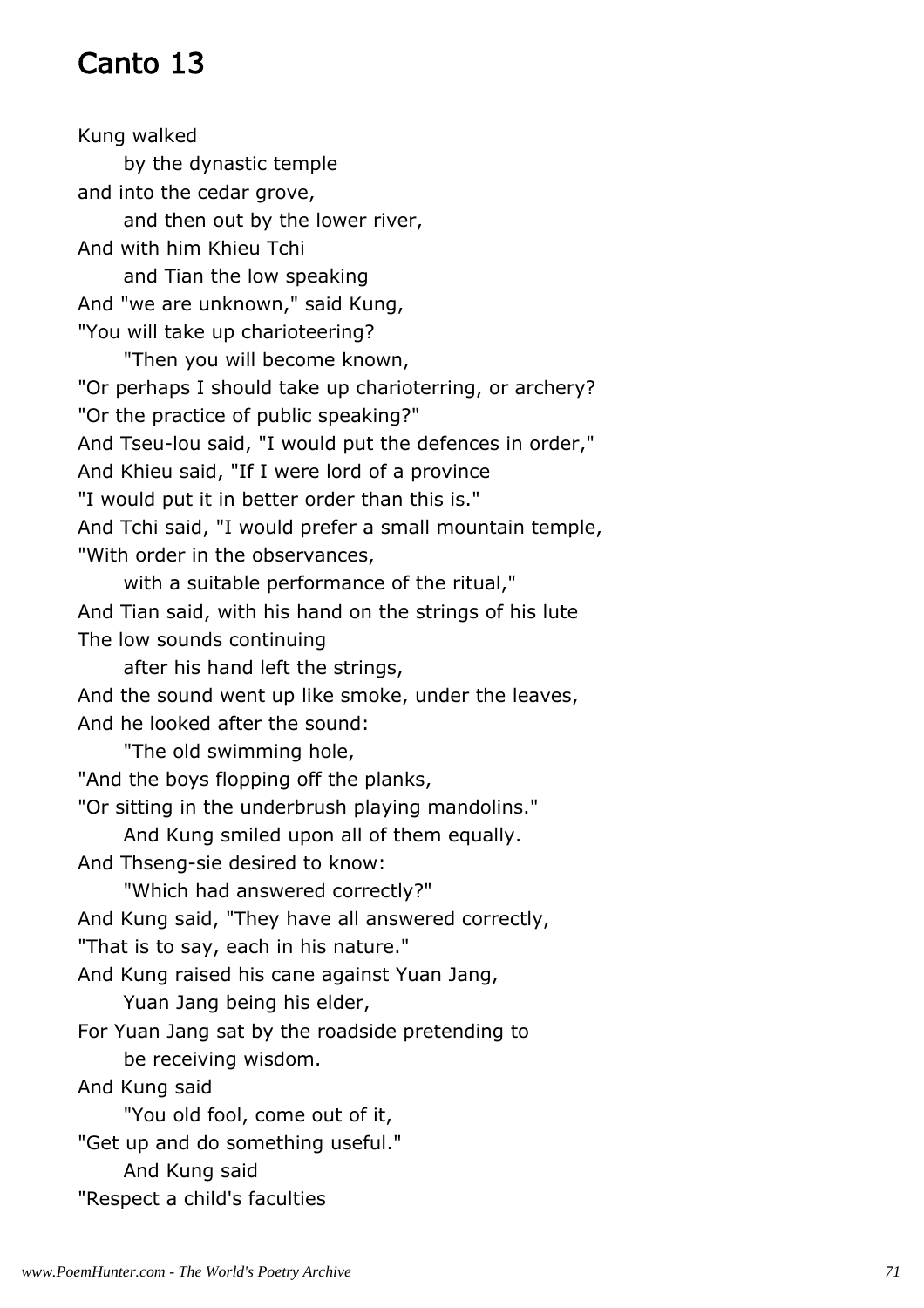"From the moment it inhales the clear air, "But a man of fifty who knows nothng

 Is worthy of no respect." And "When the prince has gathered about him "All the savants and artists, his riches will be fully employed." And Kung said, and wrote on the bo leaves:

 If a man have not order within him He can not spread order about him; And if a man have not order within him His family will not act with due order;

 And if the prince have not order within him He can not put order in his dominions. And Kung gave the words "order" and "brotherly deference" And said nothing of the "life after death." And he said

 "Anyone can run to excesses, "It is easy to shoot past the mark, "It is hard to stand firm in the middle."

And they said: If a man commit murder Should his father protect him, and hide him?

And Kung said:

He should hide him.

And Kung gave his daughter to Kong-Tchang Although Kong-Tchang was in prison. And he gave his niece to Nan-Young although Nan-Young was out of office. And Kung said "Wan ruled with moderation, "In his day the State was well kept, "And even I can remember "A day when the historians left blanks in their writings, "I mean, for things they didn't know, "But that time seems to be passing. A day when the historians left blanks in their writings, But that time seems to be passing." And Kung said, "Without character you will "be unable to play on that instrument

"Or to execute the music fit for the Odes.

"The blossoms of the apricot

"blow from the east to the west,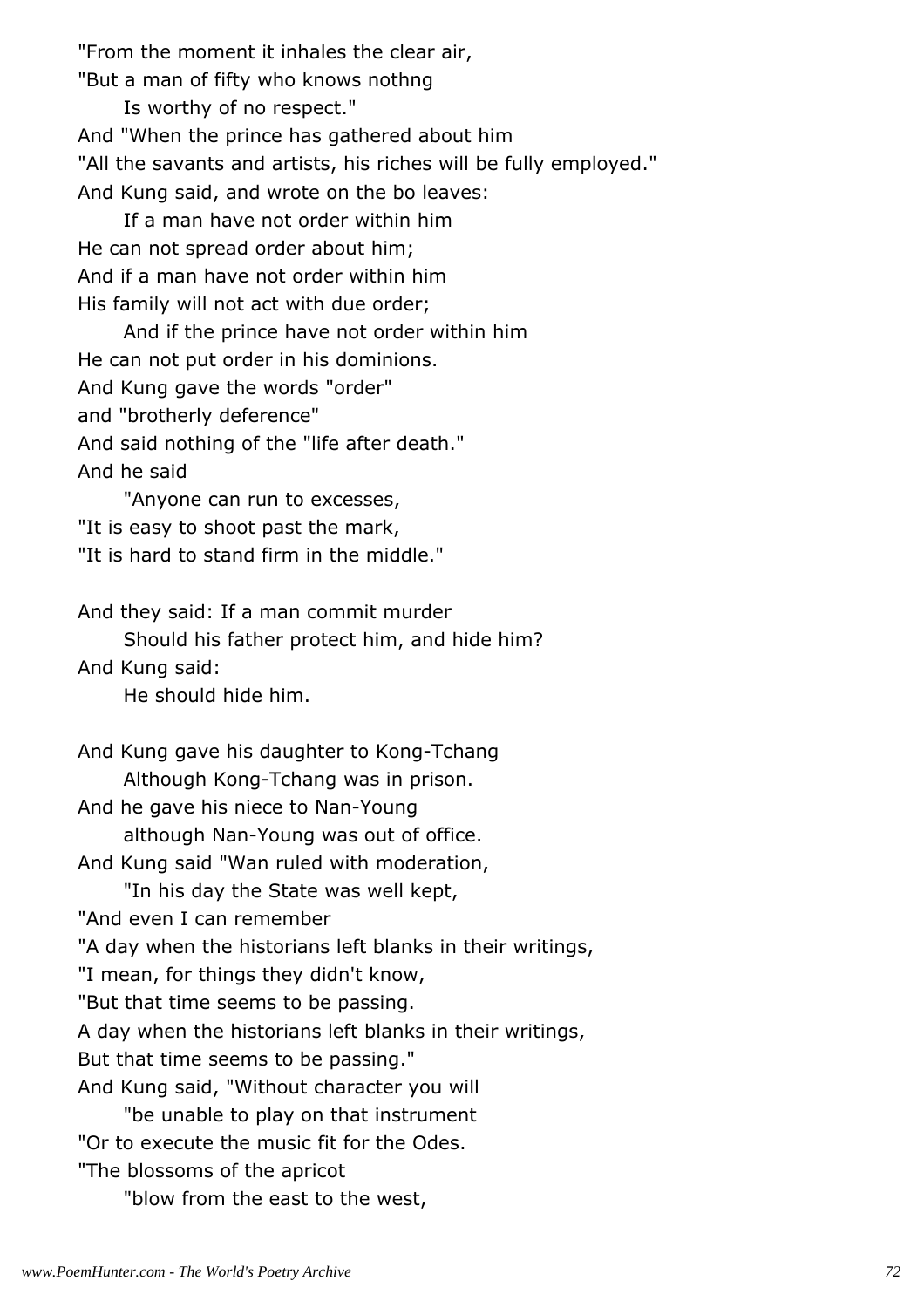"And I have tried to keep them from falling."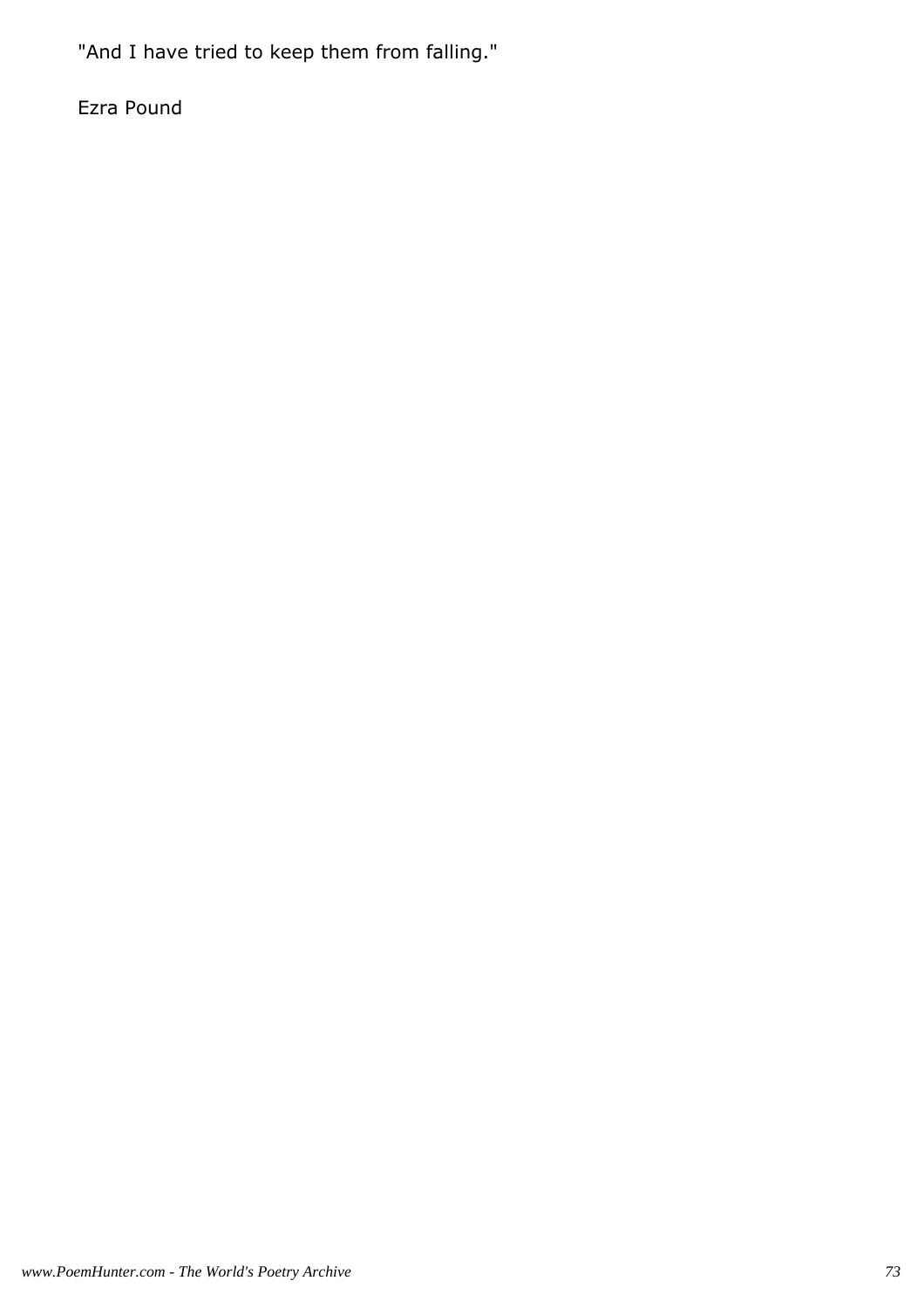### Canto 49

For the seven lakes, and by no man these verses: Rain; empty river; a voyage, Fire from frozen cloud, heavy rain in the twilight Under the cabin roof was one lantern. The reeds are heavy; bent; and the bamboos speak as if weeping.

Autumn moon; hills rise about lakes against sunset Evening is like a curtain of cloud, a blurr above ripples; and through it sharp long spikes of the cinnamon, a cold tune amid reeds. Behind hill the monk's bell borne on the wind. Sail passed here in April; may return in October Boat fades in silver; slowly; Sun blaze alone on the river.

Where wine flag catches the sunset Sparse chimneys smoke in the cross light

Comes then snow scur on the river And a world is covered with jade Small boat floats like a lanthorn, The flowing water closts as with cold. And at San Yin they are a people of leisure.

Wild geese swoop to the sand-bar, Clouds gather about the hole of the window Broad water; geese line out with the autumn Rooks clatter over the fishermen's lanthorns,

A light moves on the north sky line; where the young boys prod stones for shrimp. In seventeen hundred came Tsing to these hill lakes. A light moves on the South sky line.

State by creating riches shd. thereby get into debt?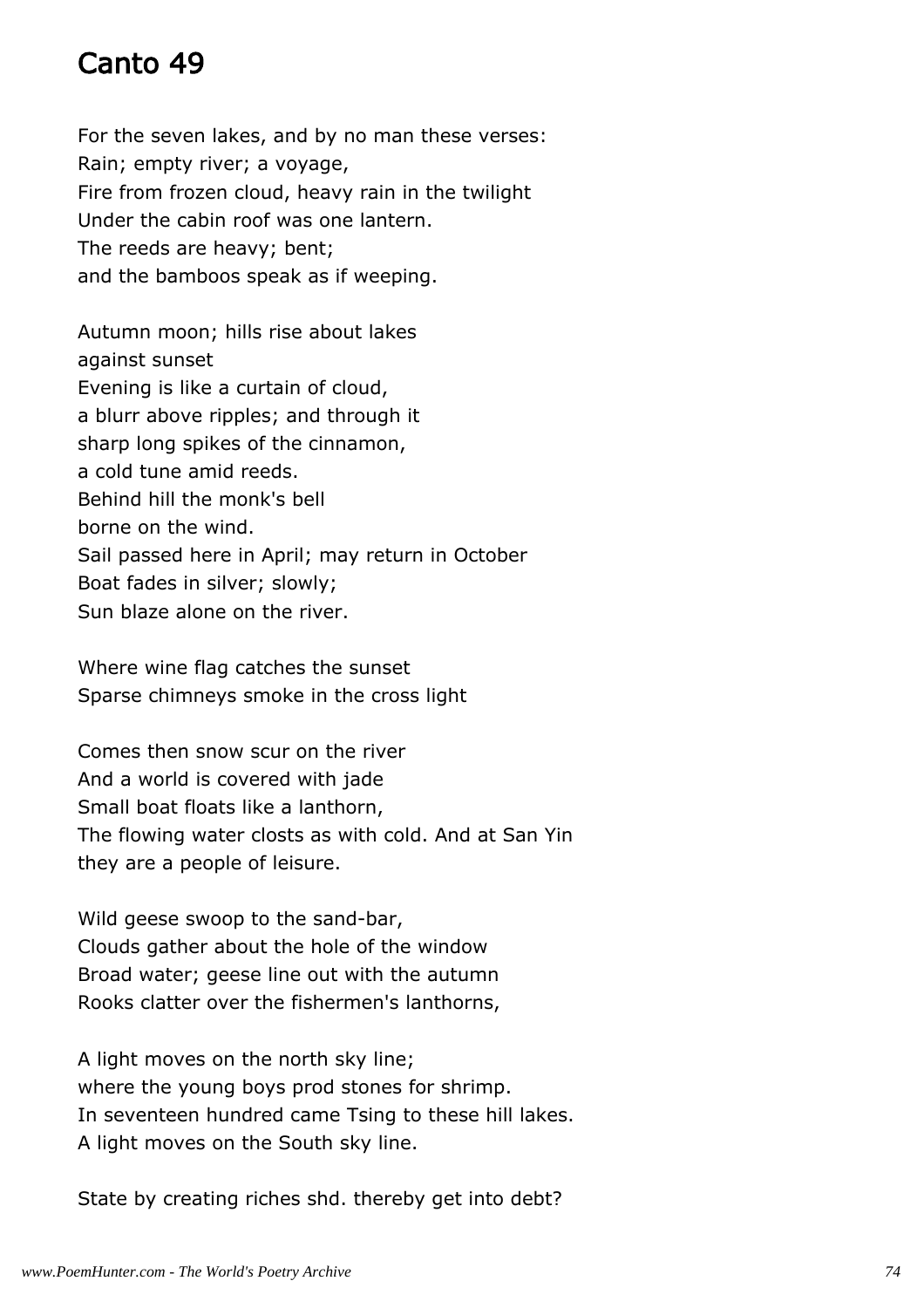Thsi is infamy; this is Geryon. This canal goes still to TenShi Though the old king built it for pleasure

K E I M E N R A N K E I K I U M A N M A N K E I JITSU GETSU K O K W A T A N FUKU T A N K A I

Sun up; work sundown; to rest dig well and drink of the water dig field; eat of the grain Imperial power is? and to us what is it?

The fourth; the dimension of stillness. And the power over wild beasts.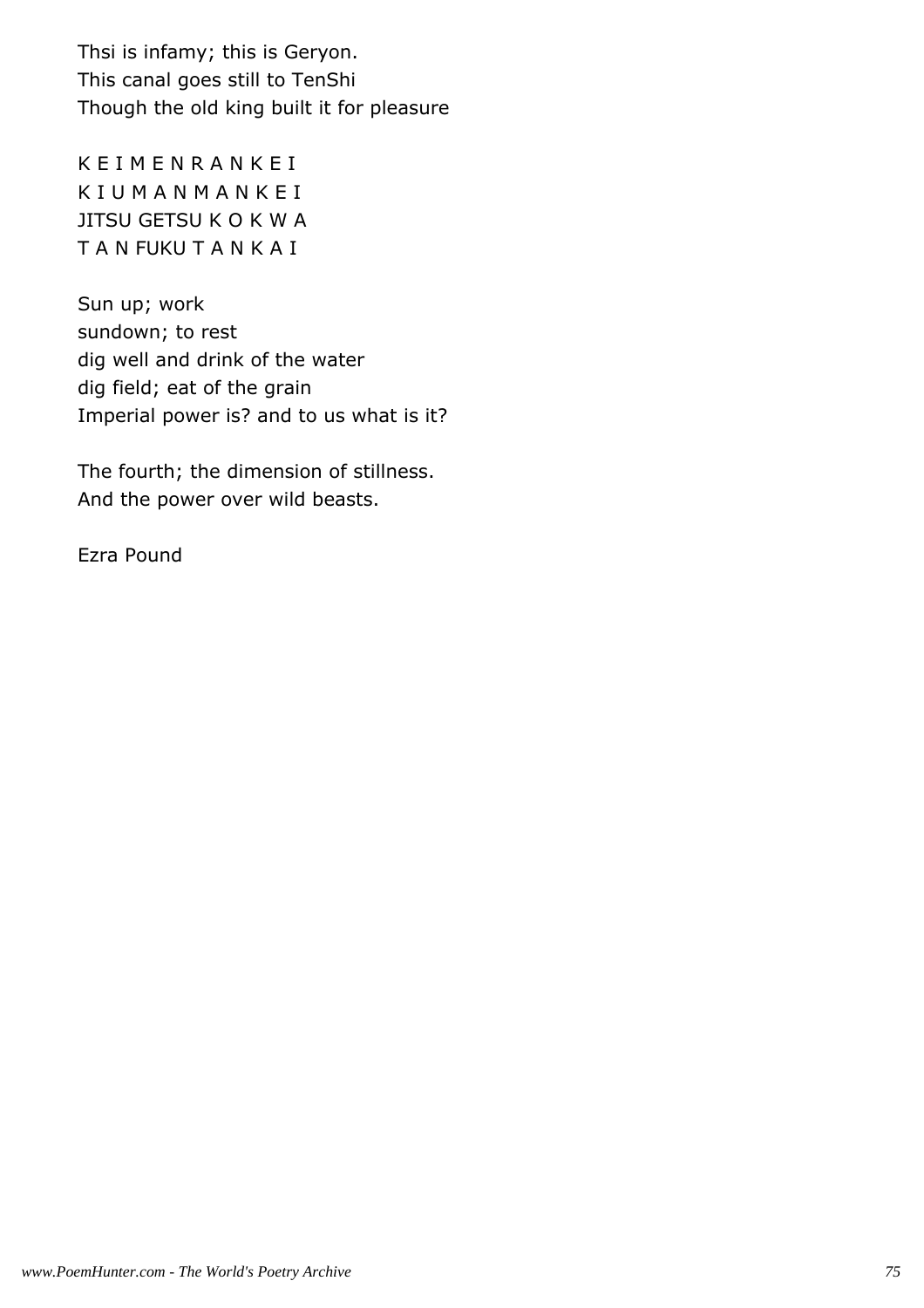## Canto I

And then went down to the ship, Set keel to breakers, forth on the godly sea, and We set up mast and sail on that swart ship, Bore sheep aboard her, and our bodies also Heavy with weeping, and winds from sternward Bore us onward with bellying canvas, Crice's this craft, the trim-coifed goddess. Then sat we amidships, wind jamming the tiller, Thus with stretched sail, we went over sea till day's end. Sun to his slumber, shadows o'er all the ocean, Came we then to the bounds of deepest water, To the Kimmerian lands, and peopled cities Covered with close-webbed mist, unpierced ever With glitter of sun-rays Nor with stars stretched, nor looking back from heaven Swartest night stretched over wreteched men there. The ocean flowing backward, came we then to the place Aforesaid by Circe. Here did they rites, Perimedes and Eurylochus, And drawing sword from my hip I dug the ell-square pitkin; Poured we libations unto each the dead, First mead and then sweet wine, water mixed with white flour Then prayed I many a prayer to the sickly death's-heads; As set in Ithaca, sterile bulls of the best For sacrifice, heaping the pyre with goods, A sheep to Tiresias only, black and a bell-sheep. Dark blood flowed in the fosse, Souls out of Erebus, cadaverous dead, of brides Of youths and of the old who had borne much; Souls stained with recent tears, girls tender, Men many, mauled with bronze lance heads, Battle spoil, bearing yet dreory arms, These many crowded about me; with shouting, Pallor upon me, cried to my men for more beasts; Slaughtered the herds, sheep slain of bronze; Poured ointment, cried to the gods, To Pluto the strong, and praised Proserpine; Unsheathed the narrow sword,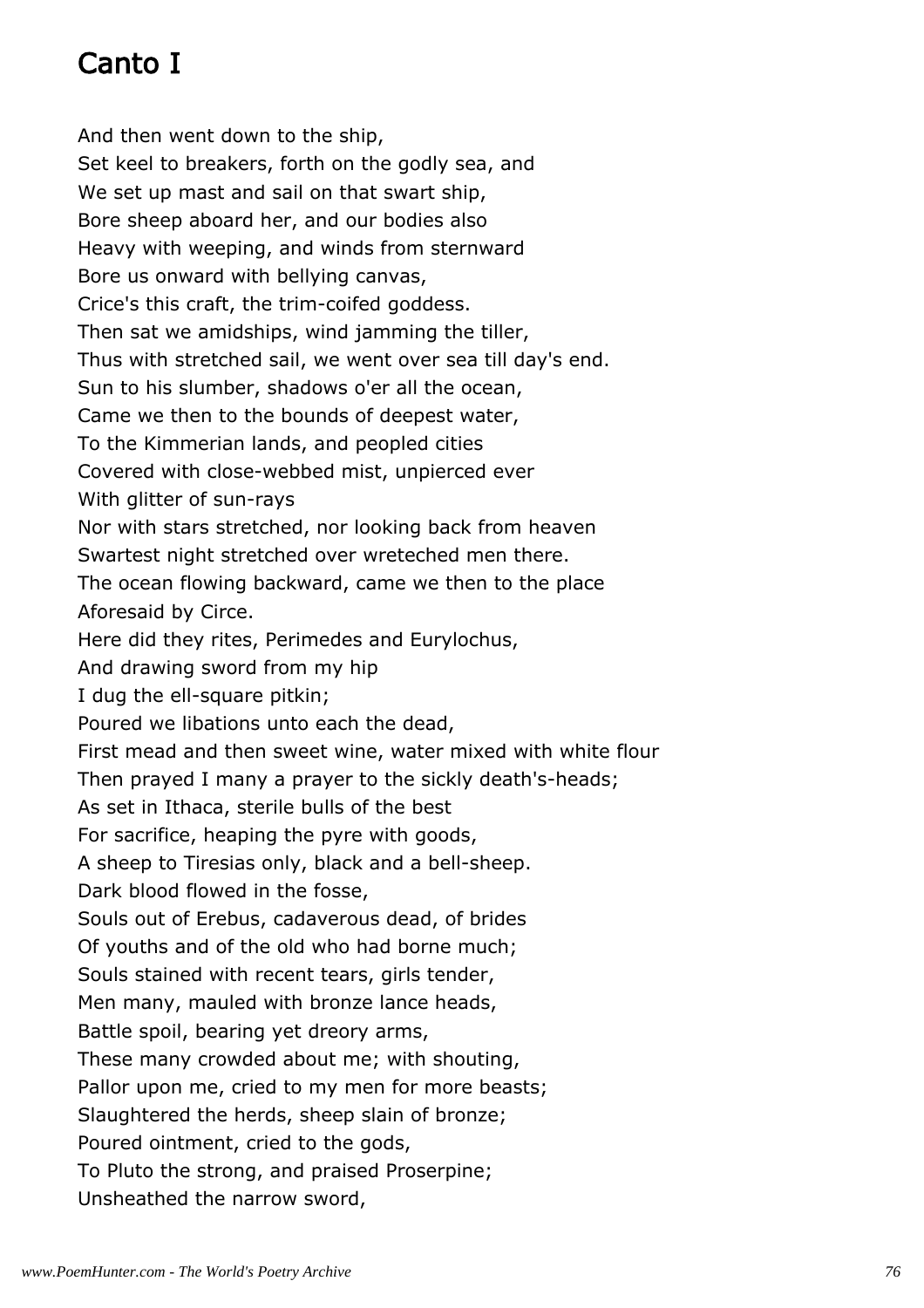I sat to keep off the impetuous impotent dead, Till I should hear Tiresias. But first Elpenor came, our friend Elpenor, Unburied, cast on the wide earth, Limbs that we left in the house of Circe, Unwept, unwrapped in the sepulchre, since toils urged other. Pitiful spirit. And I cried in hurried speech: 'Elpenor, how art thou come to this dark coast? 'Cam'st thou afoot, outstripping seamen? ' And he in heavy speech: 'Ill fate and abundant wine. I slept in Crice's ingle. 'Going down the long ladder unguarded, 'I fell against the buttress, 'Shattered the nape-nerve, the soul sought Avernus. 'But thou, O King, I bid remember me, unwept, unburied, 'Heap up mine arms, be tomb by sea-bord, and inscribed: 'A man of no fortune, and with a name to come. 'And set my oar up, that I swung mid fellows.'

And Anticlea came, whom I beat off, and then Tiresias Theban, Holding his golden wand, knew me, and spoke first: 'A second time? why? man of ill star, 'Facing the sunless dead and this joyless region? 'Stand from the fosse, leave me my bloody bever 'For soothsay.'

And I stepped back,

And he strong with the blood, said then: 'Odysseus 'Shalt return through spiteful Neptune, over dark seas, 'Lose all companions.' Then Anticlea came. Lie quiet Divus. I mean, that is Andreas Divus, In officina Wecheli, 1538, out of Homer. And he sailed, by Sirens and thence outwards and away And unto Crice.

Venerandam,

In the Cretan's phrase, with the golden crown, Aphrodite, Cypri munimenta sortita est, mirthful, oricalchi, with golden Girdle and breat bands, thou with dark eyelids Bearing the golden bough of Argicidia. So that: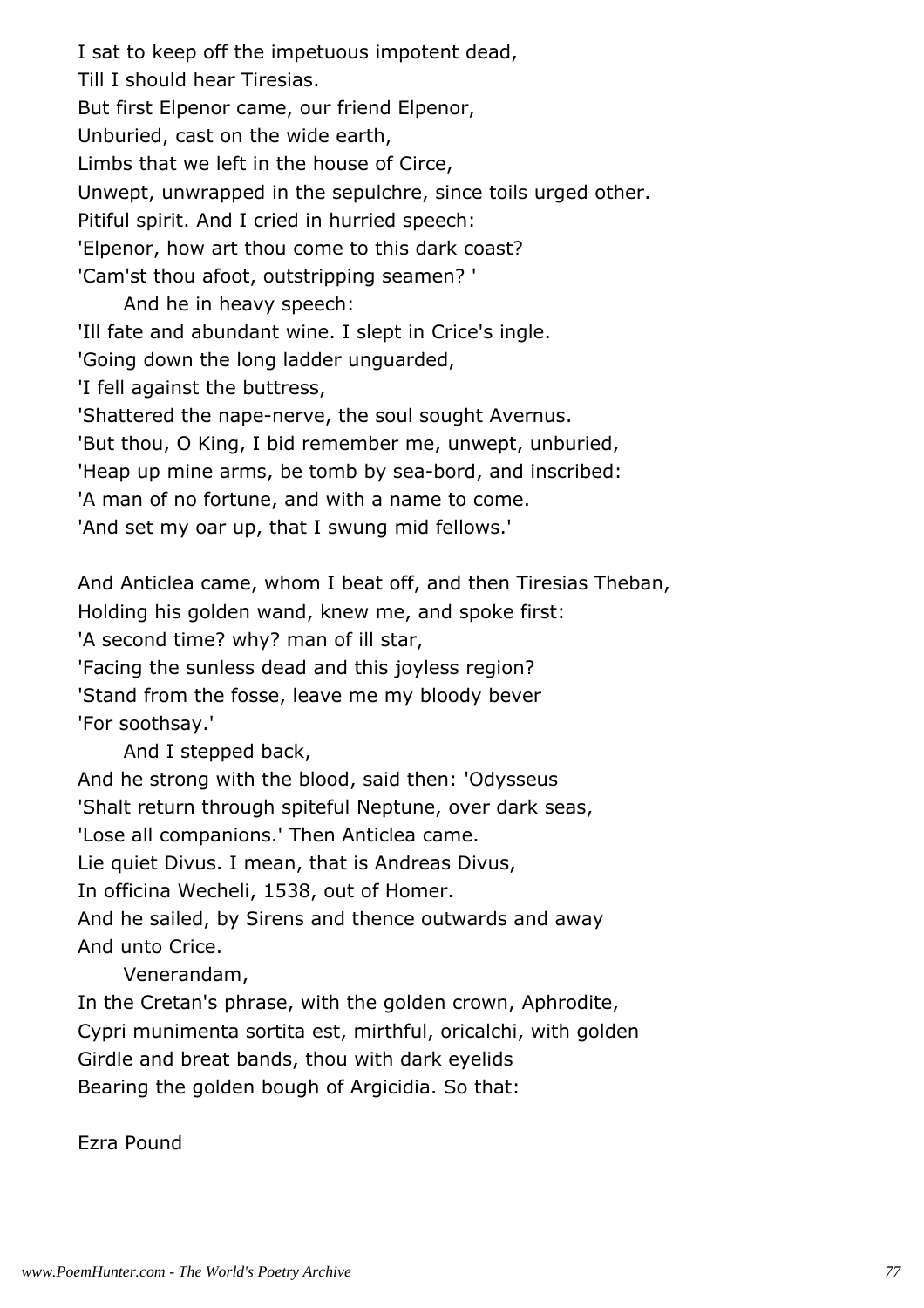# Canto Iii

Another's a half-cracked fellow—John Heydon, Worker of miracles, dealer in levitation, In thoughts upon pure form, in alchemy, Seer of pretty visions ('servant of God and secretary of nature'); Full of plaintive charm, like Botticelli's, With half-transparent forms, lacking the vigor of gods. Thus Heydon, in a trance, at Bulverton, Had such a sight: Decked all in green, with sleeves of yellow silk Slit to the elbow, slashed with various purples. Her eyes were green as glass, her foot was leaf-like. She was adorned with choicest emeralds, And promised him the way of holy wisdom. 'Pretty green bank,' began the half-lost poem. Take the old way, say I met John Heydon, Sought out the place, Lay on the bank, was 'plungèd deep in swevyn;' And saw the company—Layamon, Chaucer— Pass each in his appropriate robes; Conversed with each, observed the varying fashion. And then comes Heydon. 'I have seen John Heydon.' Let us hear John Heydon! 'Omniformis Omnis intellectus est'—thus he begins, by spouting half of Psellus. (Then comes a note, my assiduous commentator: Not Psellus De Daemonibus, but Porphyry's Chances, In the thirteenth chapter, that 'every intellect is omni-form.') Magnifico Lorenzo used the dodge, Says that he met Ficino In some Wordsworthian, false-pastoral manner, And that they walked along, stopped at a well-head, And heard deep platitudes about contentment From some old codger with an endless beard. 'A daemon is not a particular intellect, But is a substance differed from intellect,' Breaks in Ficino, 'Placed in the latitude or locus of souls'— That's out of Proclus, take your pick of them.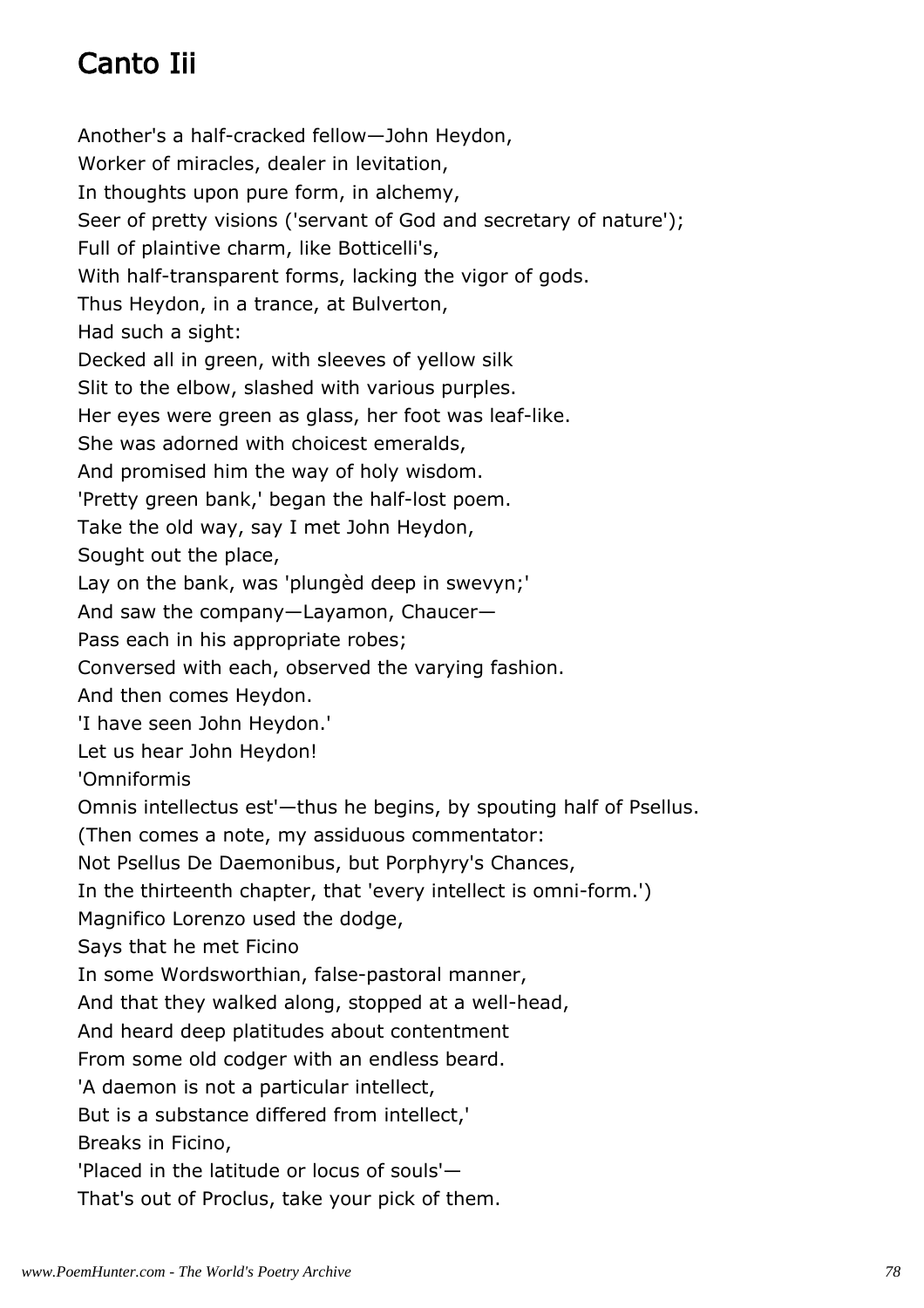Valla, more earth and sounder rhetoric— Prefacing praise to his Pope Nicholas: 'A man of parts, skilled in the subtlest sciences; A patron of the arts, of poetry; and of a fine discernment.' Then comes a catalogue, his jewels of conversation. No, you've not read your Elegantiae— A dull book?—shook the church. The prefaces, cut clear and hard: 'Know then the Roman speech, a sacrament,' Spread for the nations, eucharist of wisdom, Bread of the liberal arts. Ha! Sir Blancatz, Sordello would have your heart to give to all the princes; Valla, the heart of Rome, Sustaining speech, set out before the people. 'Nec bonus Christianus ac bonus Tullianus.' Marius, Du Bellay, wept for the buildings, Baldassar Castiglione saw Raphael 'Lead back the soul into its dead, waste dwelling,' Corpore laniato; and Lorenzo Valla, 'Broken in middle life? bent to submission?— Took a fat living from the Papacy' (That's in Villari, but Burckhardt's statement is different)— 'More than the Roman city, the Roman speech' (Holds fast its part among the ever-living). 'Not by the eagles only was Rome measured.' 'Wherever the Roman speech was, there was Rome,' Wherever the speech crept, there was mastery Spoke with the law's voice while your Greek, logicians... More Greeks than one! Doughty's 'divine Homeros' Came before sophistry. Justinopolitan Uncatalogued Andreas Divus, Gave him in Latin, 1538 in my edition, the rest uncertain, Caught up his cadence, word and syllable: 'Down to the ships we went, set mast and sail, Black keel and beasts for bloody sacrifice, Weeping we went.' I've strained my ear for -ensa, -ombra, and -ensa And cracked my wit on delicate canzoni— Here's but rough meaning: 'And then went down to the ship, set keel to breakers,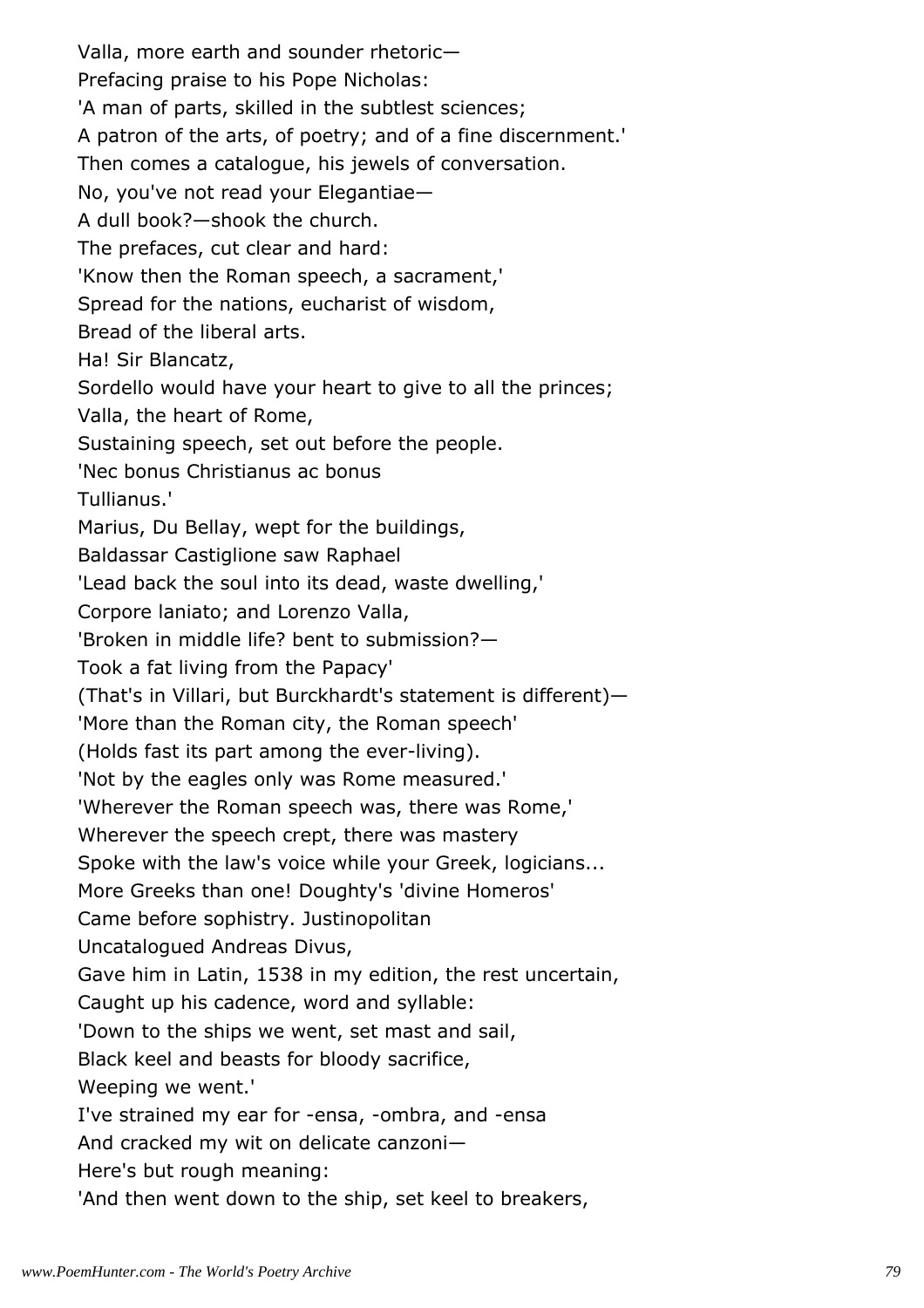Forth on the godly sea; We set up mast and sail on the swarthy ship, Sheep bore we aboard her, and our bodies also Heavy with weeping. And winds from sternward Bore us out onward with bellying canvas— Circe's this craft, the trim-coifed goddess. Then sat we amidships, wind jamming the tiller. Thus with stretched sail We went over sea till day's end: Sun to his slumber, shadows o'er all the ocean. Came we then to the bounds of deepest water, To the Kimmerian lands and peopled cities Covered with close-webbed mist, unpiercèd ever With glitter of sun-rays, Nor with stars stretched, nor looking back from heaven, Swartest night stretched over wretched men there. Thither we in that ship, unladed sheep there, The ocean flowing backward, came we through to the place Aforesaid by Circe. Here did they rites, Perimedes and Eurylochus, And drawing sword from my hip I dug the ell-square pitkin, poured we libations unto each the dead, First mead and then sweet wine, Water mixed with white flour. Then prayed I many a prayer to the sickly death's-heads As set in Ithaca, sterile bulls of the best, For sacrifice, heaping the pyre with goods. Sheep, to Tiresias only, Black, and a bell sheep; Dark blood flowed in the fosse. Souls out of Erebus, cadaverous dead Of brides, of youths, and of many passing old, Virgins tender, souls stained with recent tears, Many men mauled with bronze lance-heads, Battle spoil, bearing yet dreary arms: These many crowded about me, With shouting, pallor upon me, cried to my men for more beasts; Slaughtered the herds—sheep slain of bronze, Poured ointment, cried to the gods, To Pluto the strong, and praised Proserpine. Unsheathed the narrow steel, I sat to keep off the impetuous, impotent dead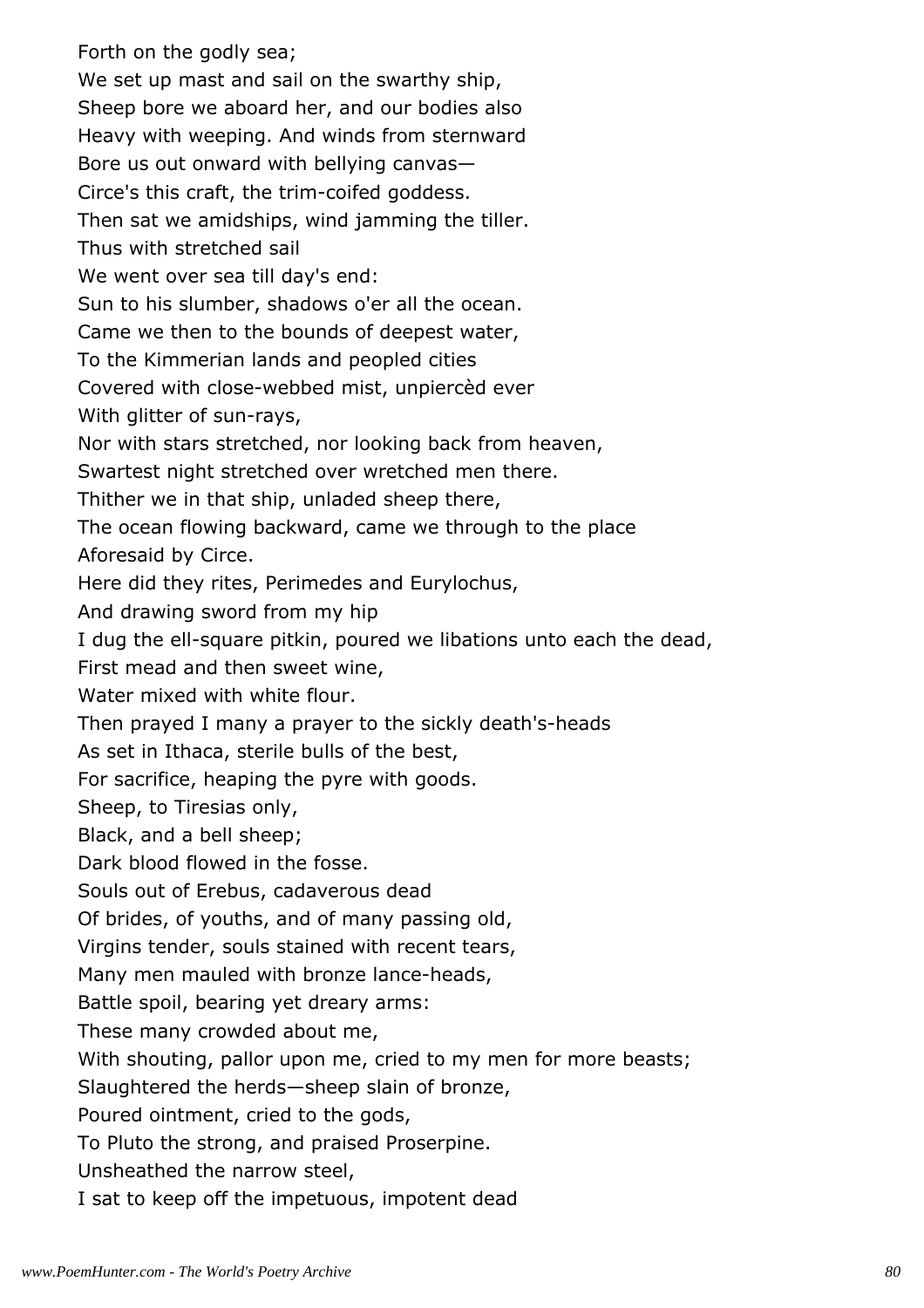Till I should hear Tiresias. But first Elpenor came, our friend Elpenor, Unburied, cast on the wide earth— Limbs that we left in the house of Circe, Unwept, unwrapped in sepulchre, since toils urged other, Pitiful spirit—and I cried in hurried speech: 'Elpenor, how art thou come to this dark coast? Cam'st thou afoot, outstripping seamen?' And he in heavy speech: 'Ill fate and abundant wine! I slept in Circe's ingle, Going down the long ladder unguarded, I fell against the buttress, Shattered the nape-nerve, the soul sought Avernus. But thou, O King, I bid remember me, unwept, unburied! Heap up mine arms, be tomb by the sea-board, and inscribed, A man of no fortune and with a name to come; And set my oar up, that I swung 'mid fellows.' Came then another ghost, whom I beat off, Anticlea, And then Tiresias, Theban, Holding his golden wand, knew me and spoke first: 'Man of ill hour, why come a second time, Leaving the sunlight, facing the sunless dead and this joyless region? Stand from the fosse, move back, leave me my bloody bever, And I will speak you true speeches.' 'And I stepped back, Sheathing the yellow sword. Dark blood he drank then And spoke: 'Lustrous Odysseus, shalt Return through spiteful Neptune, over dark seas, Lose all companions.' Foretold me the ways and the signs. Came then Anticlea, to whom I answered: 'Fate drives me on through these deeps; I sought Tiresias.' I told her news of Troy, and thrice her shadow Faded in my embrace. Then had I news of many faded women— Tyro, Alcmena, Chloris— Heard out their tales by that dark fosse, and sailed By sirens and thence outward and away, And unto Circe buried Elpenor's corpse.'

Lie quiet, Divus. In Officina Wechli, Paris, M. D. three X's, Eight, with Aldus on the Frogs, And a certain Cretan's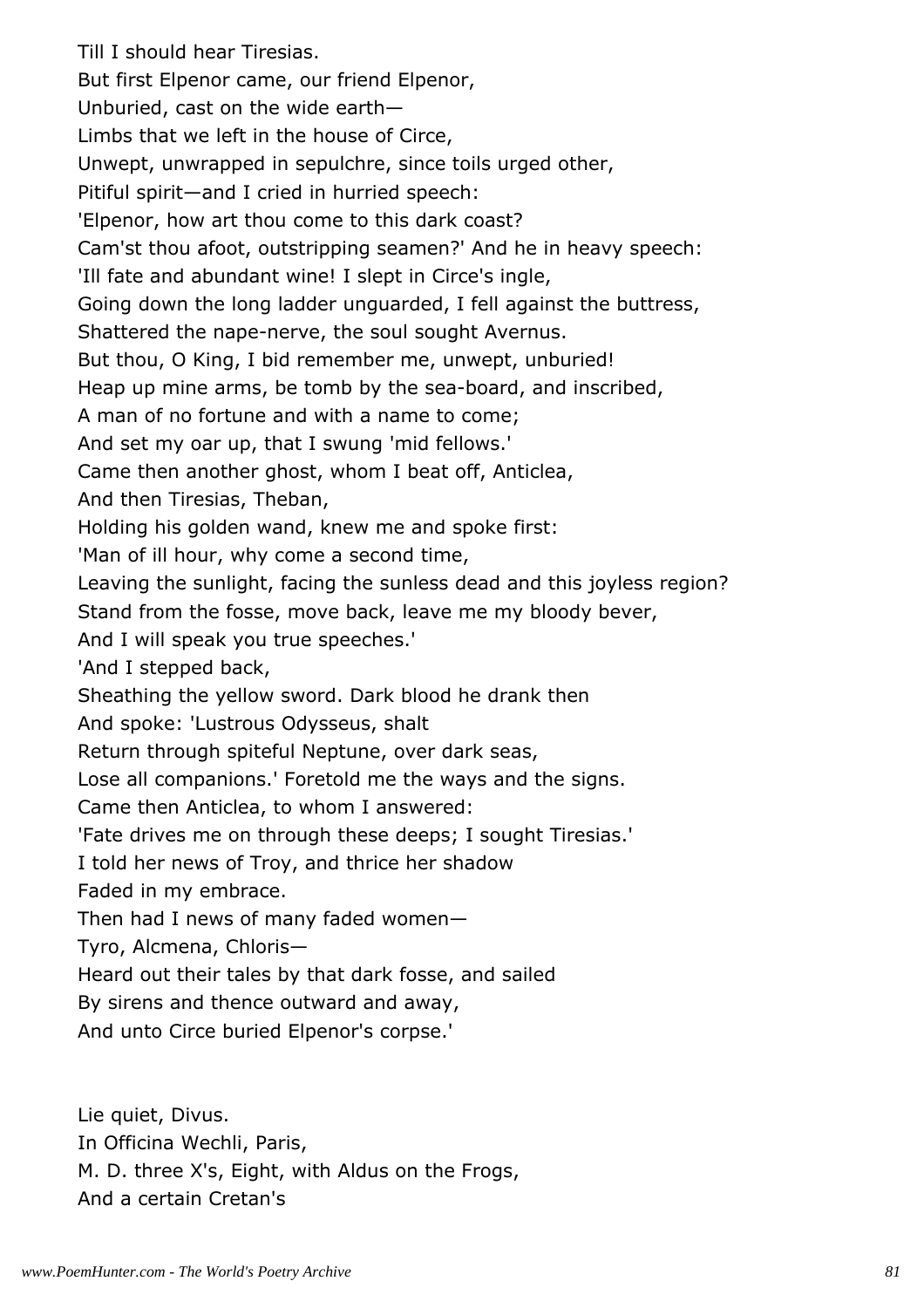Hymni Deorum: (The thin clear Tuscan stuff Gives way before the florid mellow phrase.) Take we the Goddess, Venus: Venerandam, Aurean coronam habentem, pulchram, Cypri munimenta sortita est, maritime, Light on the foam, breathed on by zephyrs, And air-tending hours. Mirthful, orichalci , with golden Girdles and breast bands. Thou with dark eye-lids, Bearing the golden bough of Argicida.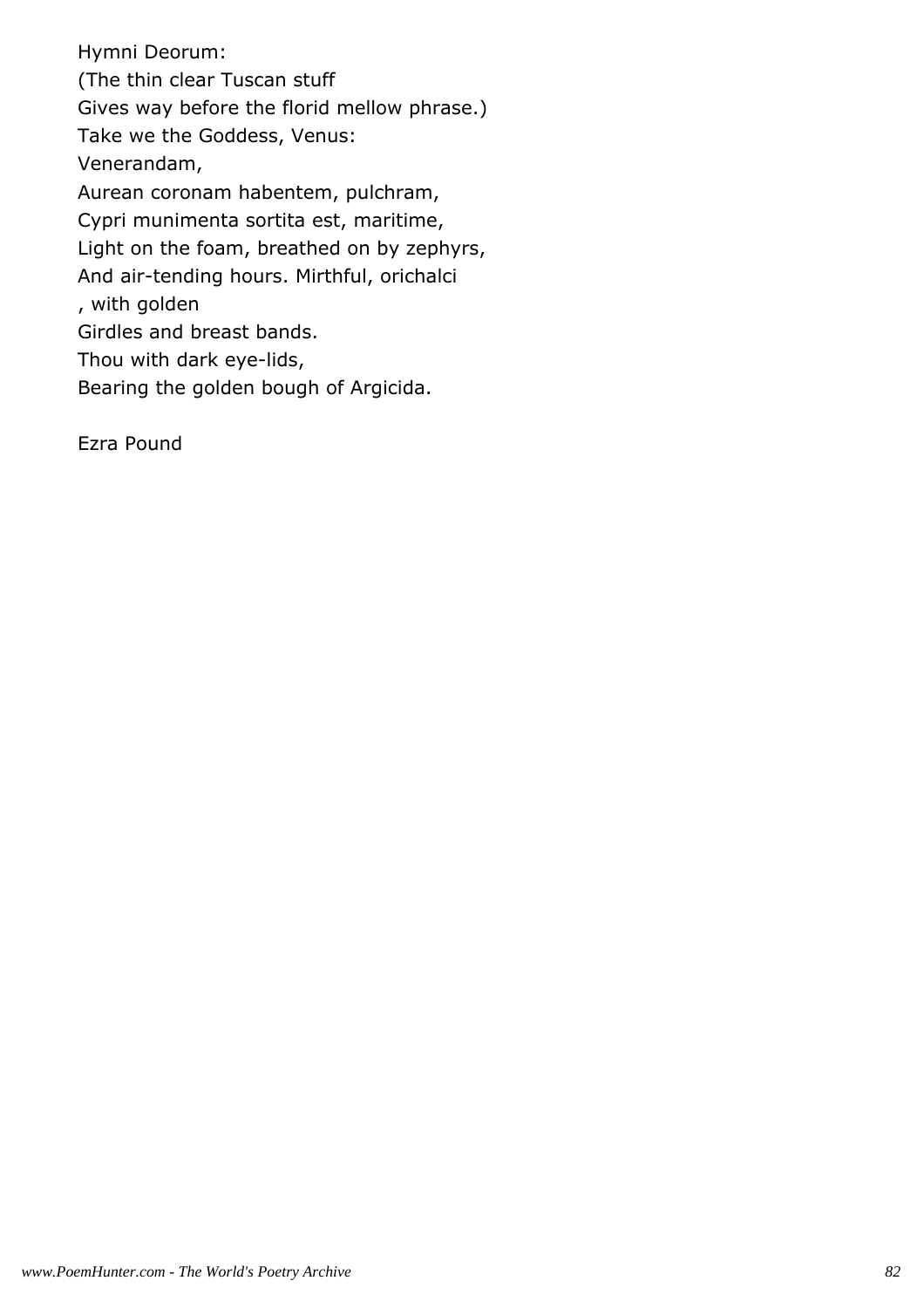### Canto Xiii: Kung Walked

Kung walked by the dynastic temple and into the cedar grove, and then out by the lower river, And with him Khieu Tchi and Tian the low speaking And ``we are unknown," said Kung, ``You will take up charioteering? ``Then you will become known, ``Or perhaps I should take up charioterring, or archery? ``Or the practice of public speaking?'' And Tseu-lou said, ``I would put the defences in order,'' And Khieu said, ``If I were lord of a province ``I would put it in better order than this is.'' And Tchi said, ``I would prefer a small mountain temple, ``With order in the observances, with a suitable performance of the ritual," And Tian said, with his hand on the strings of his lute The low sounds continuing after his hand left the strings, And the sound went up like smoke, under the leaves, And he looked after the sound: ``The old swimming hole, ``And the boys flopping off the planks, ``Or sitting in the underbrush playing mandolins.'' And Kung smiled upon all of them equally. And Thseng-sie desired to know: ``Which had answered correctly?'' And Kung said, ``They have all answered correctly, ``That is to say, each in his nature.'' And Kung raised his cane against Yuan Jang, Yuan Jang being his elder, For Yuan Jang sat by the roadside pretending to be receiving wisdom. And Kung said ``You old fool, come out of it, ``Get up and do something useful.'' And Kung said ``Respect a child's faculties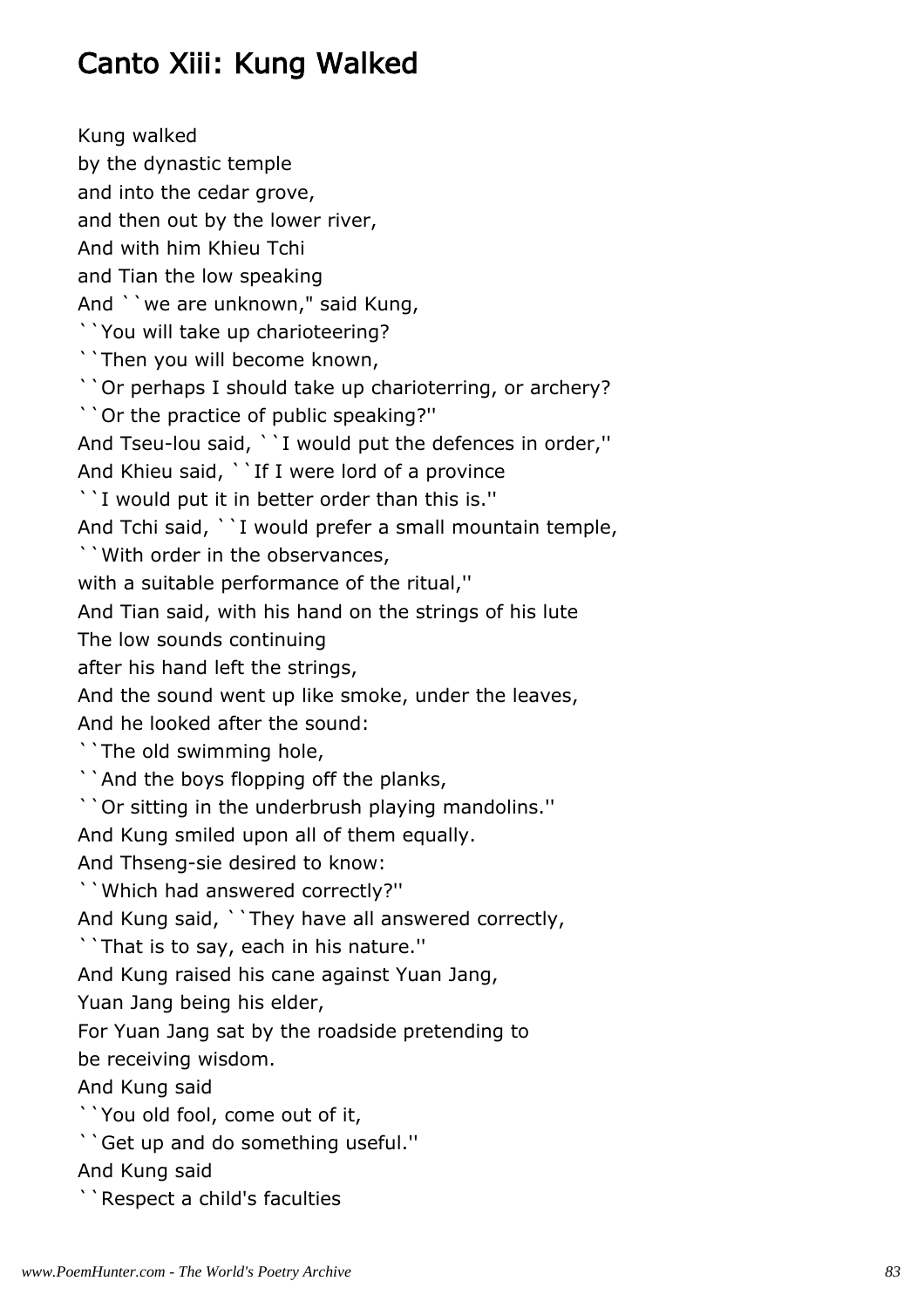``From the moment it inhales the clear air, ``But a man of fifty who knows nothng Is worthy of no respect.'' And "When the prince has gathered about him ``All the savants and artists, his riches will be fully employed.'' And Kung said, and wrote on the bo leaves: If a man have not order within him He can not spread order about him; And if a man have not order within him His family will not act with due order; And if the prince have not order within him He can not put order in his dominions. And Kung gave the words ``order'' and ``brotherly deference'' And said nothing of the ``life after death.'' And he said ``Anyone can run to excesses, ``It is easy to shoot past the mark,

``It is hard to stand firm in the middle.''

And they said: If a man commit murder Should his father protect him, and hide him? And Kung said: He should hide him.

And Kung gave his daughter to Kong-Tchang Although Kong-Tchang was in prison. And he gave his niece to Nan-Young although Nan-Young was out of office. And Kung said ``Wan ruled with moderation, ``In his day the State was well kept, ``And even I can remember ``A day when the historians left blanks in their writings, ``I mean, for things they didn't know, ``But that time seems to be passing. A day when the historians left blanks in their writings,

But that time seems to be passing.''

And Kung said, ``Without character you will

``be unable to play on that instrument

``Or to execute the music fit for the Odes.

``The blossoms of the apricot

``blow from the east to the west,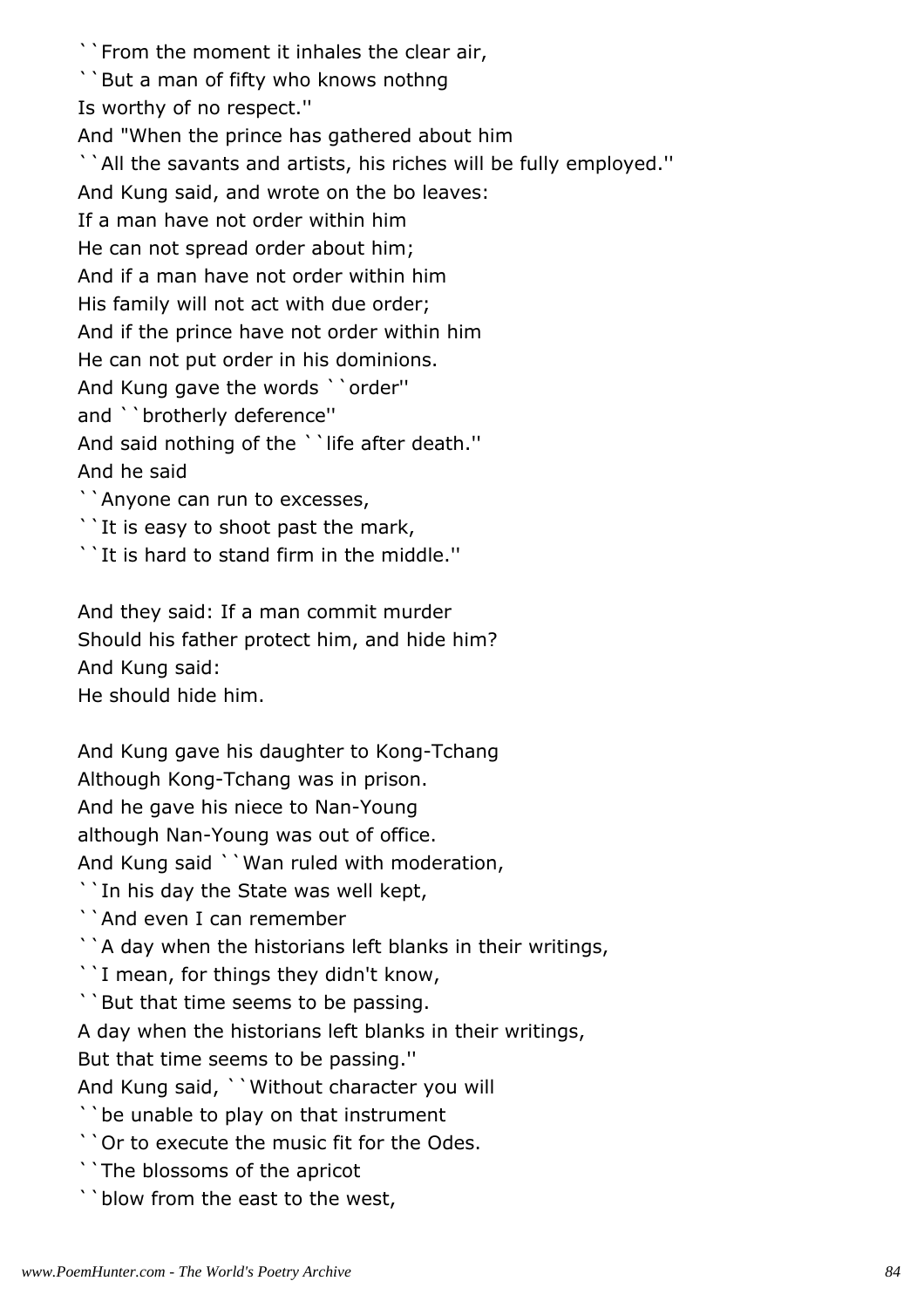``And I have tried to keep them from falling."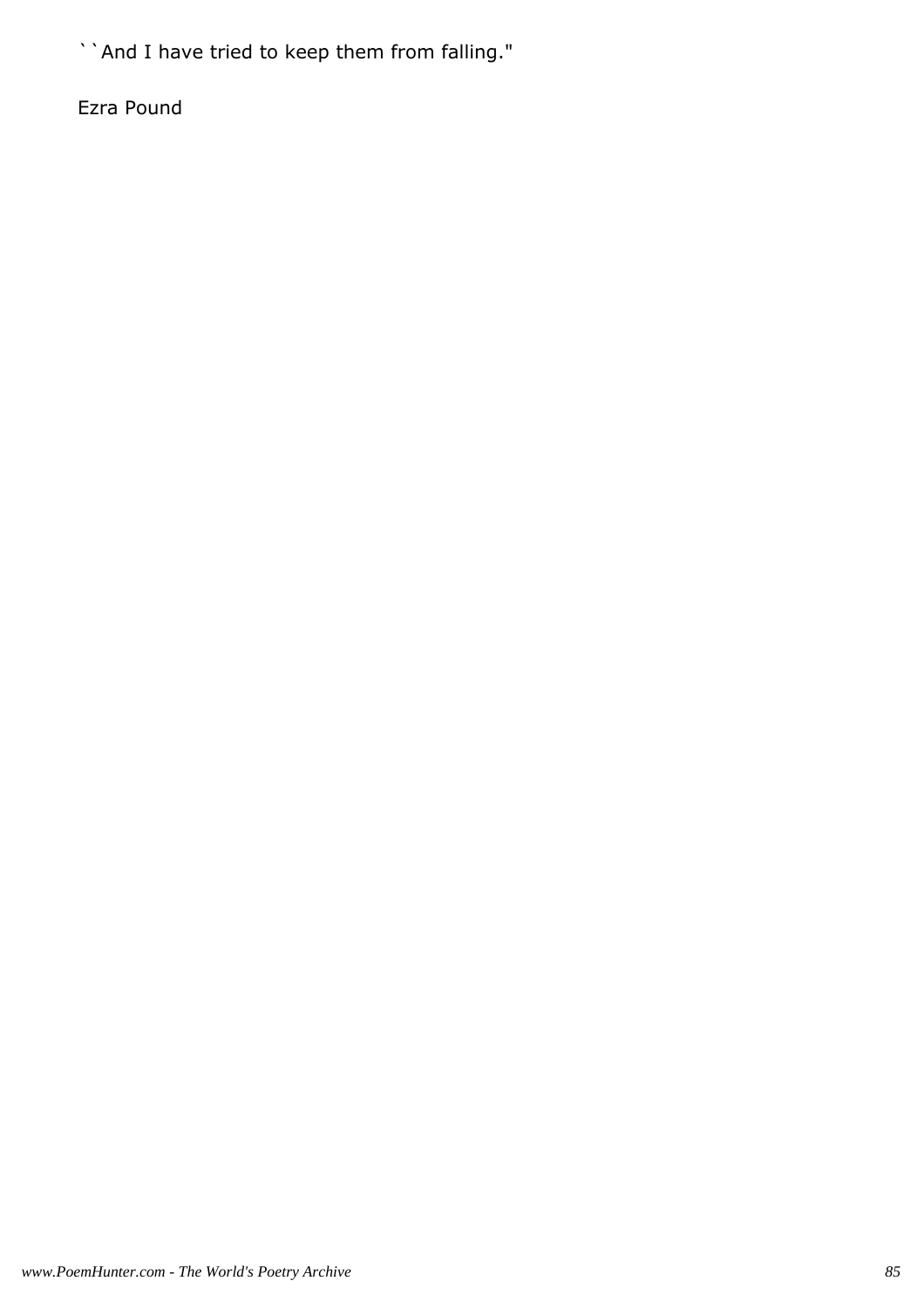#### Canto Xlix: For The Seven Lakes

For the seven lakes, and by no man these verses: Rain; empty river; a voyage, Fire from frozen cloud, heavy rain in the twilight Under the cabin roof was one lantern. The reeds are heavy; bent; and the bamboos speak as if weeping.

Autumn moon; hills rise about lakes against sunset Evening is like a curtain of cloud, a blurr above ripples; and through it sharp long spikes of the cinnamon, a cold tune amid reeds. Behind hill the monk's bell borne on the wind. Sail passed here in April; may return in October Boat fades in silver; slowly; Sun blaze alone on the river.

Where wine flag catches the sunset Sparse chimneys smoke in the cross light

Comes then snow scur on the river And a world is covered with jade Small boat floats like a lanthorn, The flowing water closts as with cold. And at San Yin they are a people of leisure.

Wild geese swoop to the sand-bar, Clouds gather about the hole of the window Broad water; geese line out with the autumn Rooks clatter over the fishermen's lanthorns,

A light moves on the north sky line; where the young boys prod stones for shrimp. In seventeen hundred came Tsing to these hill lakes. A light moves on the South sky line.

State by creating riches shd. thereby get into debt?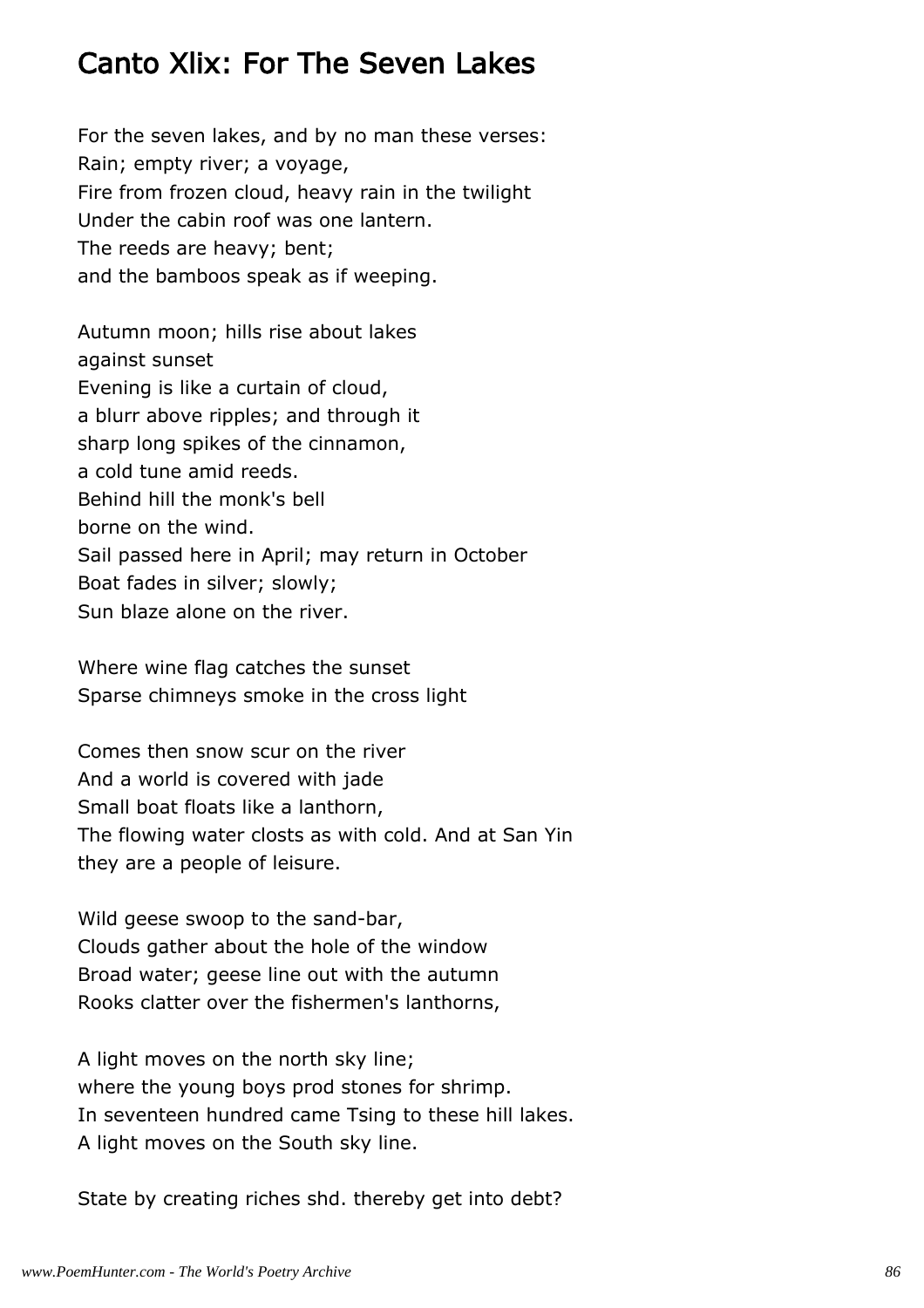This is infamy; this is Geryon. This canal goes still to TenShi Though the old king built it for pleasure

K E I M E N R A N K E I K I U M A N M A N K E I JITSU GETSU K O K W A T A N FUKU T A N K A I

Sun up; work sundown; to rest dig well and drink of the water dig field; eat of the grain Imperial power is? and to us what is it?

The fourth; the dimension of stillness. And the power over wild beasts.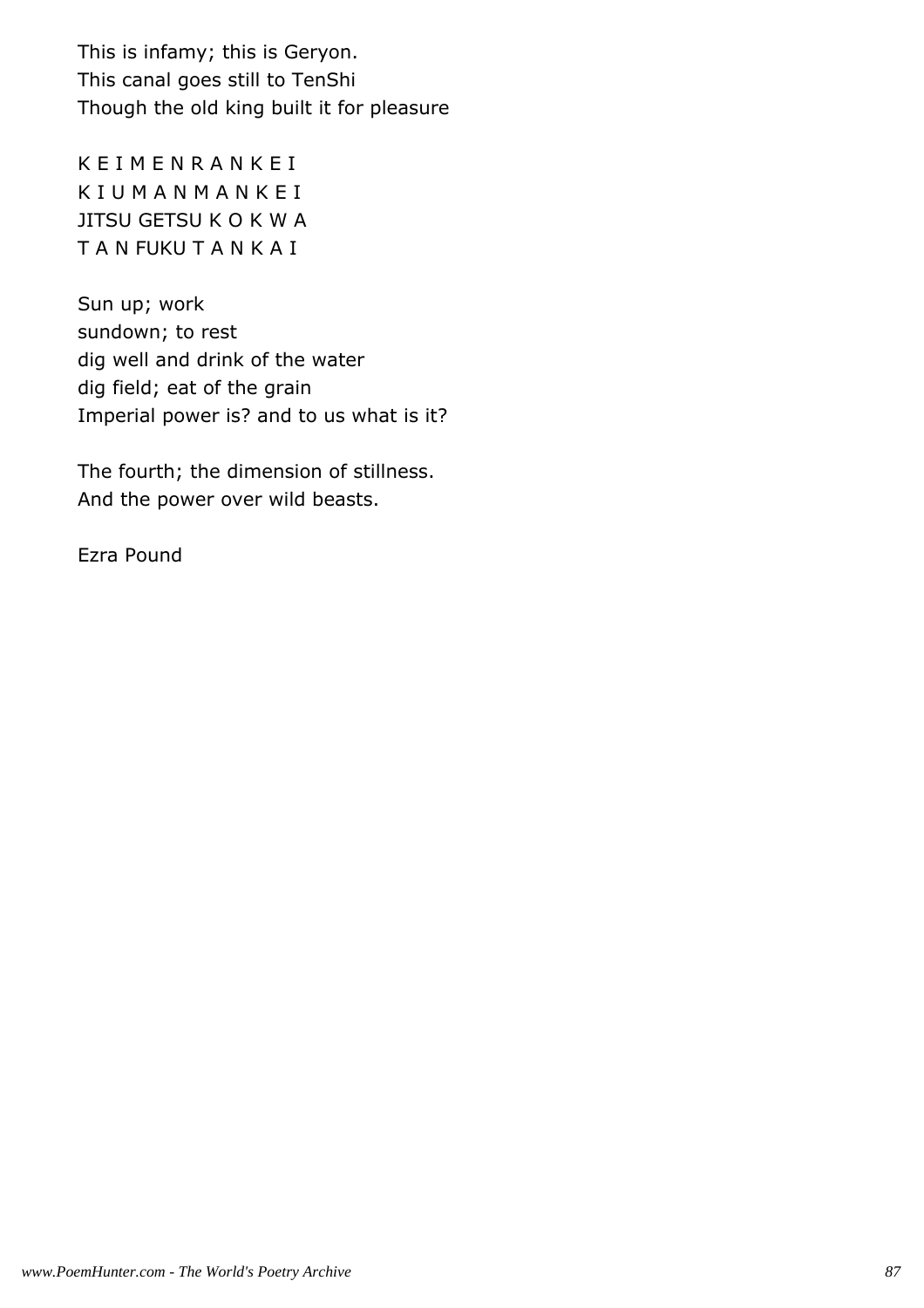### Canto Xlv

#### With Usura

With usura hath no man a house of good stone each block cut smooth and well fitting that design might cover their face, with usura hath no man a painted paradise on his church wall harpes et luz or where virgin receiveth message and halo projects from incision, with usura seeth no man Gonzaga his heirs and his concubines no picture is made to endure nor to live with but it is made to sell and sell quickly with usura, sin against nature, is thy bread ever more of stale rags is thy bread dry as paper, with no mountain wheat, no strong flour with usura the line grows thick with usura is no clear demarcation and no man can find site for his dwelling. Stonecutter is kept from his tone weaver is kept from his loom WITH USURA

wool comes not to market sheep bringeth no gain with usura Usura is a murrain, usura blunteth the needle in the maid's hand and stoppeth the spinner's cunning. Pietro Lombardo came not by usura Duccio came not by usura nor Pier della Francesca; Zuan Bellin' not by usura nor was 'La Calunnia' painted. Came not by usura Angelico; came not Ambrogio Praedis, Came no church of cut stone signed: Adamo me fecit. Not by usura St. Trophime Not by usura Saint Hilaire, Usura rusteth the chisel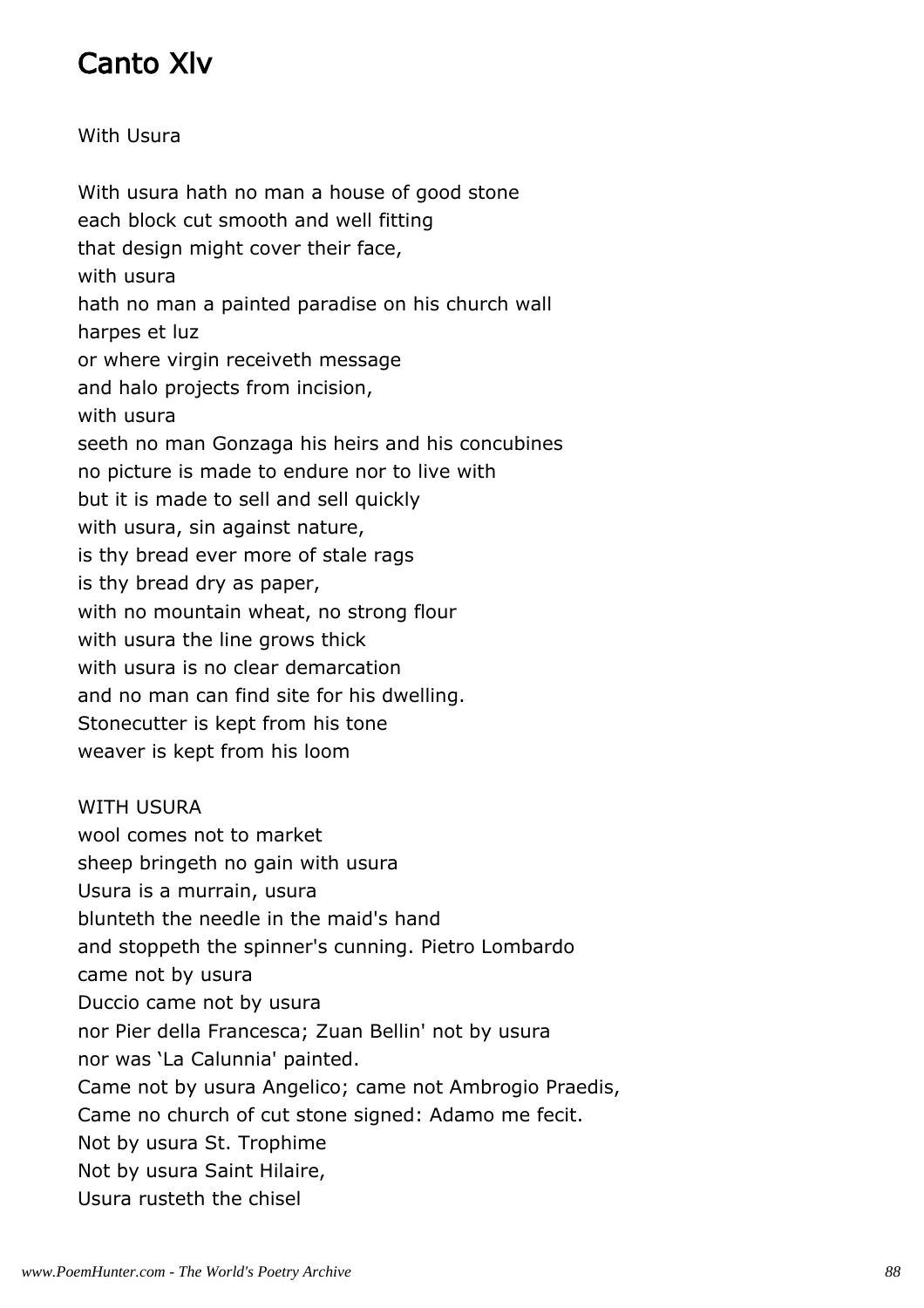It rusteth the craft and the craftsman It gnaweth the thread in the loom None learneth to weave gold in her pattern; Azure hath a canker by usura; cramoisi is unbroidered Emerald findeth no Memling Usura slayeth the child in the womb It stayeth the young man's courting It hath brought palsey to bed, lyeth between the young bride and her bridegroom

CONTRA NATURAM They have brought whores for Eleusis Corpses are set to banquet at behest of usura.

N.B. Usury: A charge for the use of purchasing power, levied without regard to production; often without regard to the possibilities of production. (Hence the failure of the Medici bank.)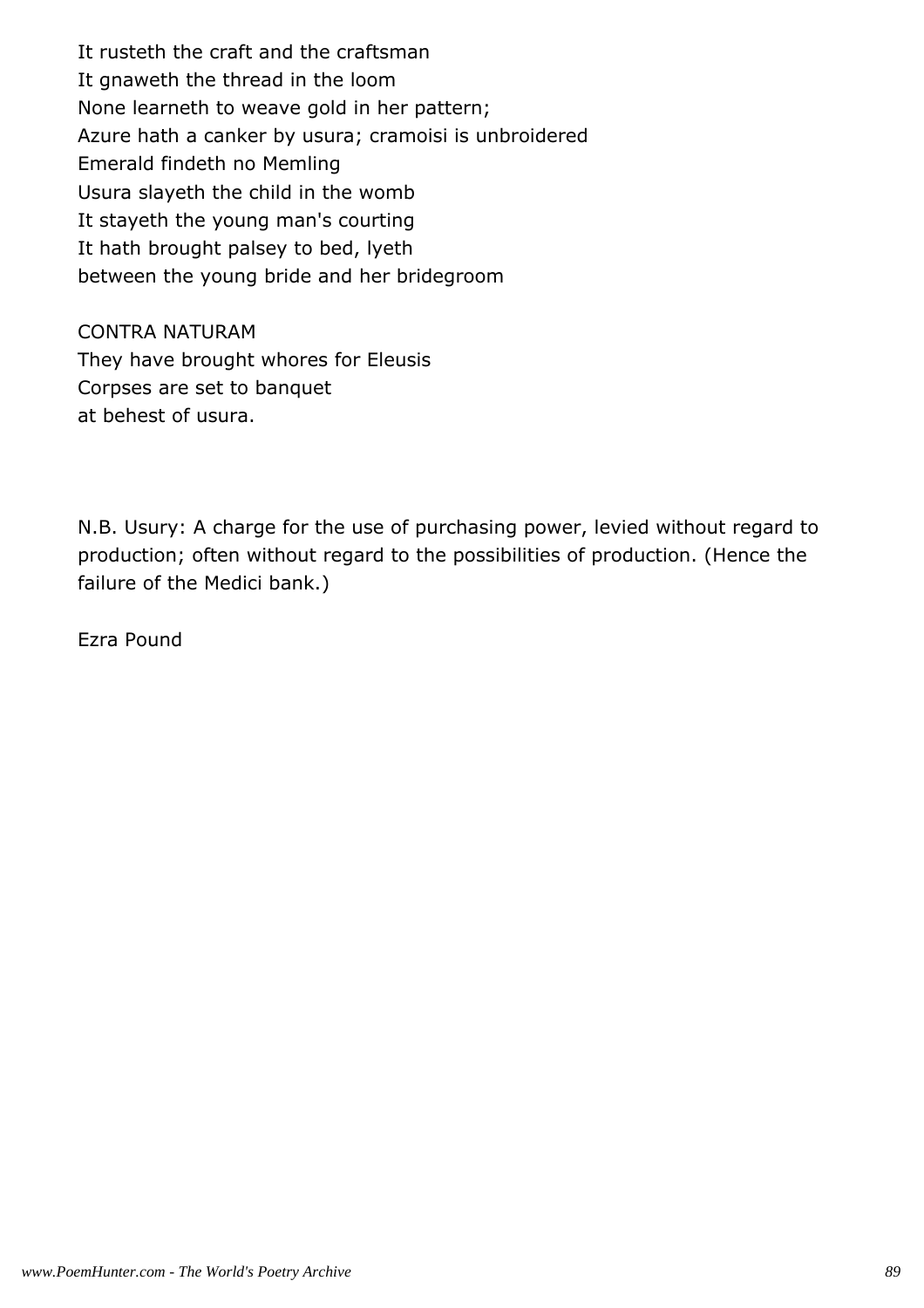## Canto XVI

And before hell mouth; dry plain and two mountains; On the one mountain, a running form, and another In the turn of the hill; in hard steel The road like a slow screw's thread, The angle almost imperceptible, so that the circuit seemed hardly to rise; And the running form, naked, Blake, Shouting, whirling his arms, the swift limbs, Howling against the evil, his eyes rolling, Whirling like flaming cart-wheels, and his head held backward to gaze on the evil As he ran from it, to be hid by the steel mountain, And when he showed again from the north side; his eyes blazing toward hell mouth, His neck forward, and like him Peire Cardinal. And in the west mountain, Il Fiorentino, Seeing hell in his mirror, and lo Sordels Looking on it in his shield; And Augustine, gazing toward the invisible. And past them, the criminal lying in the blue lakes of acid, The road between the two hills, upward slowly, The flames patterned in lacquer, crimen est actio, The limbo of chopped ice and saw-dust, And I bathed myself with acid to free myself of the hell ticks, Scales, fallen louse eggs. Palux Laerna, the lake of bodies, aqua morta, of limbs fluid, and mingled, like fish heaped in a bin, and here an arm upward, clutching a fragment of marble,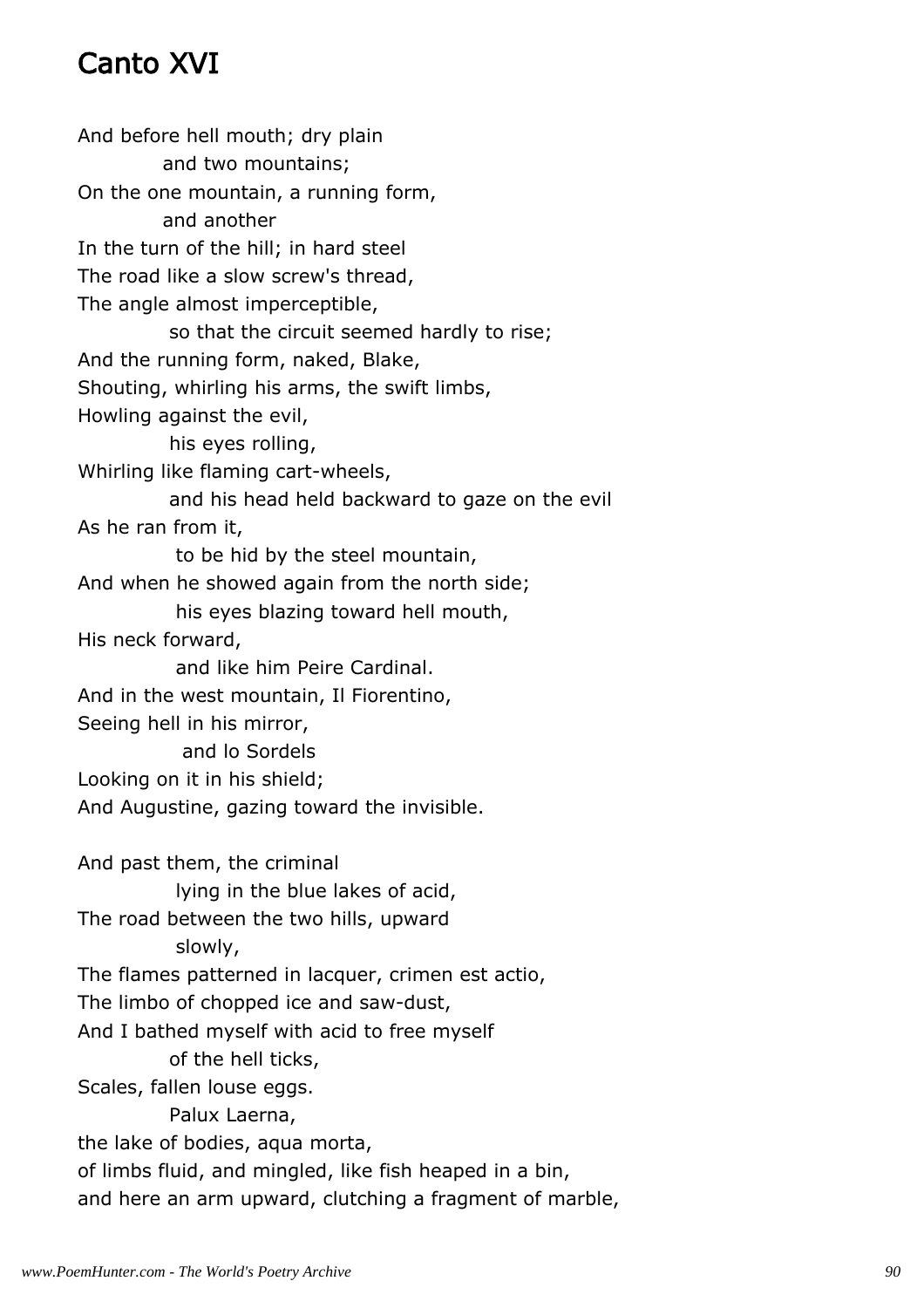And the embryos, in flux, new inflow, submerging, Here an arm upward, trout, submerged by the eels; and from the bank, the stiff herbage the dry nobbled path, saw many known, and unknown, for an instant; submerging, The face gone, generation. Then light, air, under saplings, the blue banded lake under æther, an oasis, the stones, the calm field, the grass quiet, and passing the tree of the bough The grey stone posts, and the stair of gray stone, the passage clean-squared in granite: descending, and I through this, and into the earth, patet terra, entered the quiet air the new sky, the light as after a sun-set, and by their fountains, the heroes, Sigismundo, and Malatesta Novello, and founders, gazing at the mounts of their cities. The plain, distance, and in fount-pools the nymphs of that water rising, spreading their garlands, weaving their water reeds with the boughs, In the quiet, and now one man rose from his fountain and went off into the plain. Prone in that grass, in sleep; et j'entendis des voix:… wall . . . Strasbourg Galliffet led that triple charge. . . Prussians and he said [Plarr's narration] it was for the honour of the army. And they called him a swashbuckler.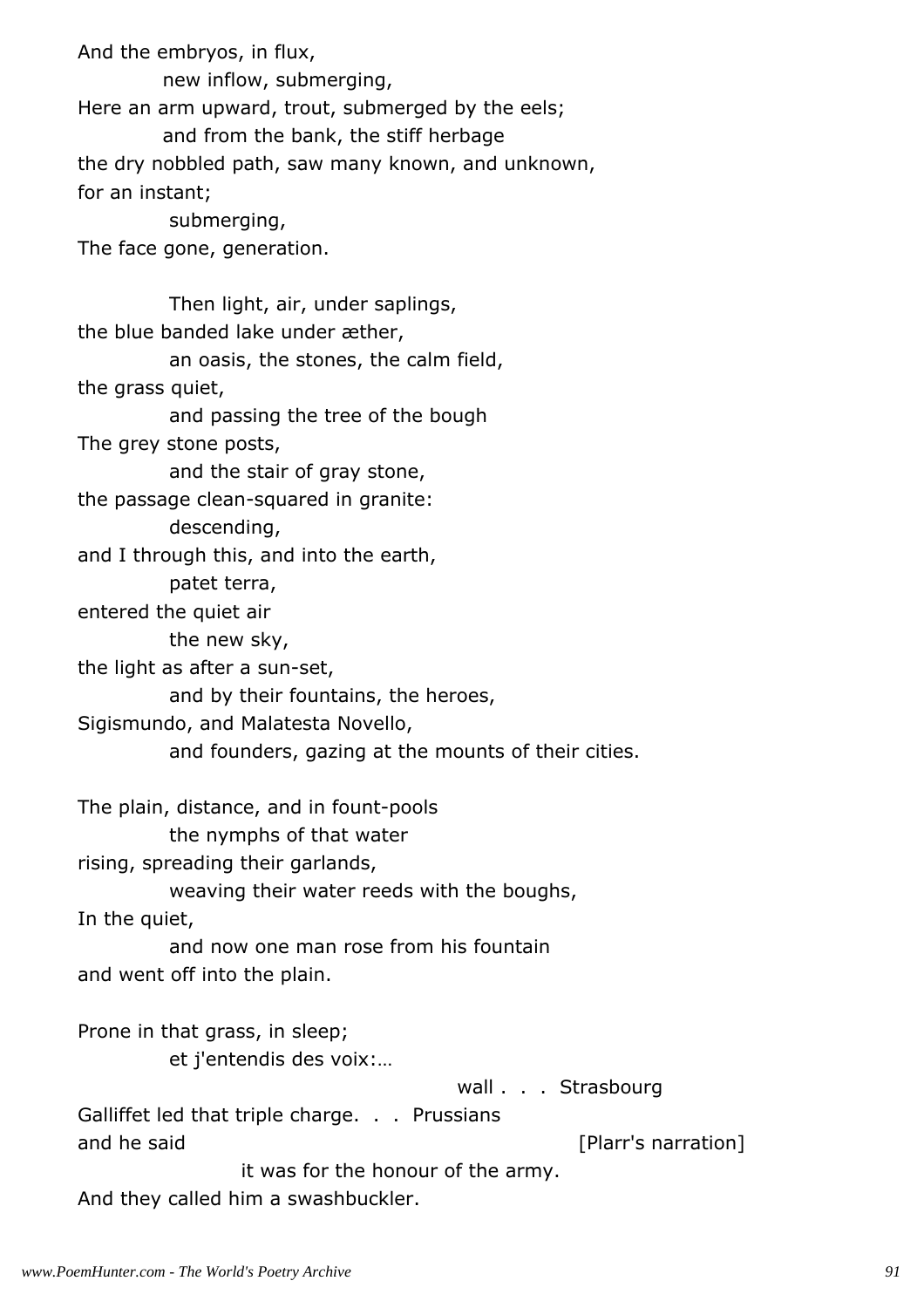I didn't know what it was But I thought: This is pretty bloody damn fine. And my old nurse, he was a man nurse, and He killed a Prussian and he lay in the street there in front of our house for three days And he stank. . . . . . . Brother Percy, And our Brother Percy… old Admiral He was a middy in those days, And they came into Ragusa . . . . . . place those men went for the Silk War. . . . . And they saw a procession coming down through A cut in the hills, carrying something The six chaps in front carrying a long thing on their shoulders, And they thought it was a funeral, but the thing was wrapped up in scarlet, And he put off in the cutter, he was a middy in those days, To see what the natives were doing, And they got up to the six fellows in livery, And they looked at it, and I can still hear the old admiral, " Was it? it was Lord Byron Dead drunk, with the face of an A  $y$  n. . . . . . . . He pulled it out long, like that: the face of an  $a \vee n$ . . . . . . . . . gel. & quot; And because that son of a bitch, Franz Josef of Austria. . . . . . And because that son of a bitch Napoléon Barbiche… They put Aldington on Hill 70, in a trench dug through corpses With a lot of kids of sixteen, Howling and crying for their mamas, And he sent a chit back to his major: I can hold out for ten minutes With my sergeant and a machine-gun. And they rebuked him for levity. And Henri Gaudier went to it, and they killed him,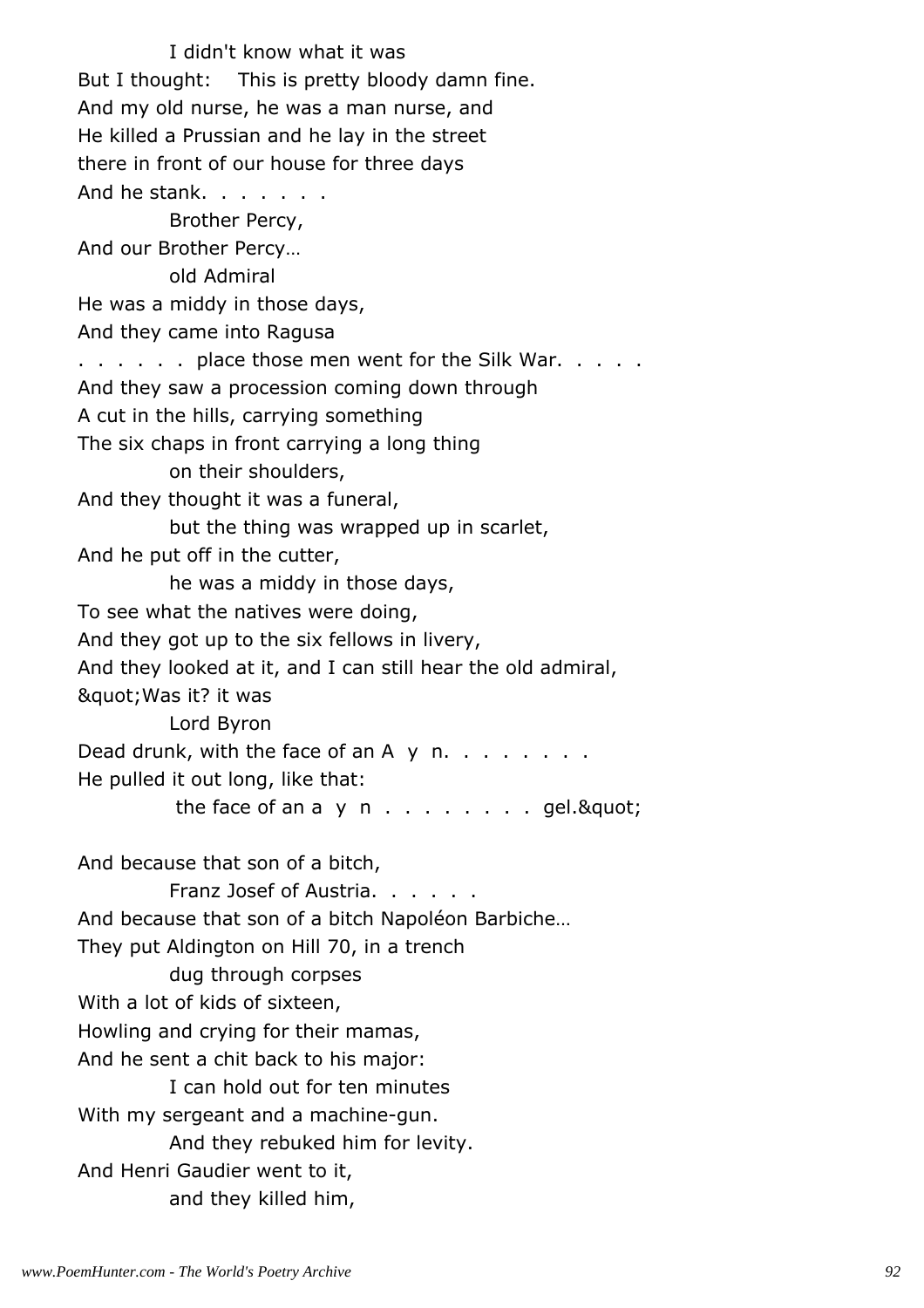And killed a good deal of sculpture, And ole T.E.H. he went to it, With a lot of books from the library, London Library, and a shell buried 'em in a dug-out, And the Library expressed its annoyance. And a bullet hit him on the elbow …gone through the fellow in front of him, And he read Kant in the Hospital, in Wimbledon, in the original, And the hospital staff didn't like it. And Wyndham Lewis went to it, With a heavy bit of artillery, and the airmen came by with a mitrailleuse, And cleaned out most of his company, and a shell lit on his tin hut, While he was out in the privy,

and he was all there was left of that outfit.

Windeler went to it,

 and he was out in the Ægæan, And down in the hold of his ship pumping gas into a sausage, And the boatswain looked over the rail, down into amidships, and he said: Gees! look a' the Kept'n,

The Kept'n's a-gettin' 'er up.

And Ole Captain Baker went to it, with his legs full of rheumatics, So much so he couldn't run, so he was six months in hospital,

Observing the mentality of the patients.

And Fletcher was 19 when he went to it,

And his major went mad in the control pit,

about midnight, and started throwing the 'phone about

And he had to keep him quiet

till abut six in the morning,

And direct that bunch of artillery.

And Ernie Hemingway went to it,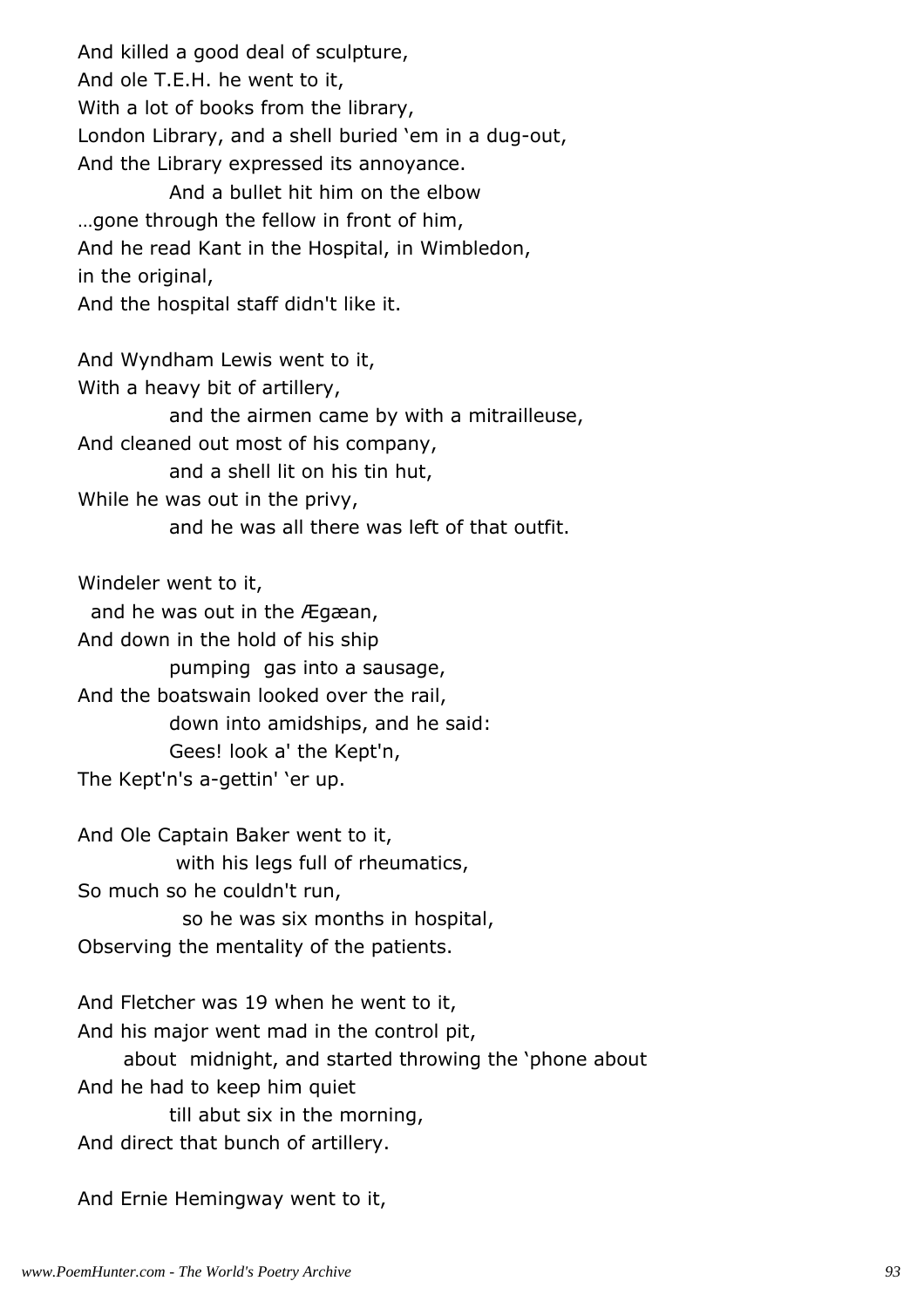too much in a hurry, And they buried him for four days.

Et ma foi, vous savez, tous les nerveux. Non, Y a une limite; les bêtes, les bêtes ne sont Pas faites pour ça, c'est peu de chose un cheval. Les hommes de 34 ans à quatre pattes qui criaient & quot; maman. & quot; Mais les costauds, La fin, là à Verdun, n'y avait que ces gros bonshommes Et y voyaient extrêmement clair. Qu'est-ce que ça vaut, les généraux, le lieutenant, on les pèse à un centigramme, n'y a rien que du bois, Notr' capitaine, tout, tout ce qu'il y a de plus renfermé de vieux polytechnicien, mais solide, La tête solide. Là, vous savez, Tout, tout fonctionne, et les voleurs, tous les vices, Mais les rapaces, y avait trois dans notre compagnie, tous tués. Y sortaient fouiller un cadavre, pour rien, y n'serainet sortis pour rien que ça. Et les boches, tout ce que vous voulez, militarisme, et cætera, et cætera. Tout ça, mais, MAIS, l'français, i s'bat quand y a mangé. Mais ces pauvres types A la fin y s'attaquaient pour manger, Sans orders, les bêtes sauvages, on y fait Prisonniers; ceux qui parlaient français disaient: & quot; Poo quah? Ma foi on attaquait pour manger. & quot; C'est le corr-ggras, le corps gras, leurs trains marchaient trois kilomètres à l'heure,

Et ça criait, ça grincait, on l'entendait à cinq kilomètres. (Ça qui finit la guerre.)

Liste officielle des morts 5,000,000.

I vous dit, bè, voui, tout sentait le pétrole. Mais, Non! je l'ai engueulé. Je lui ai dit: T'es un con! T'a raté la guerre.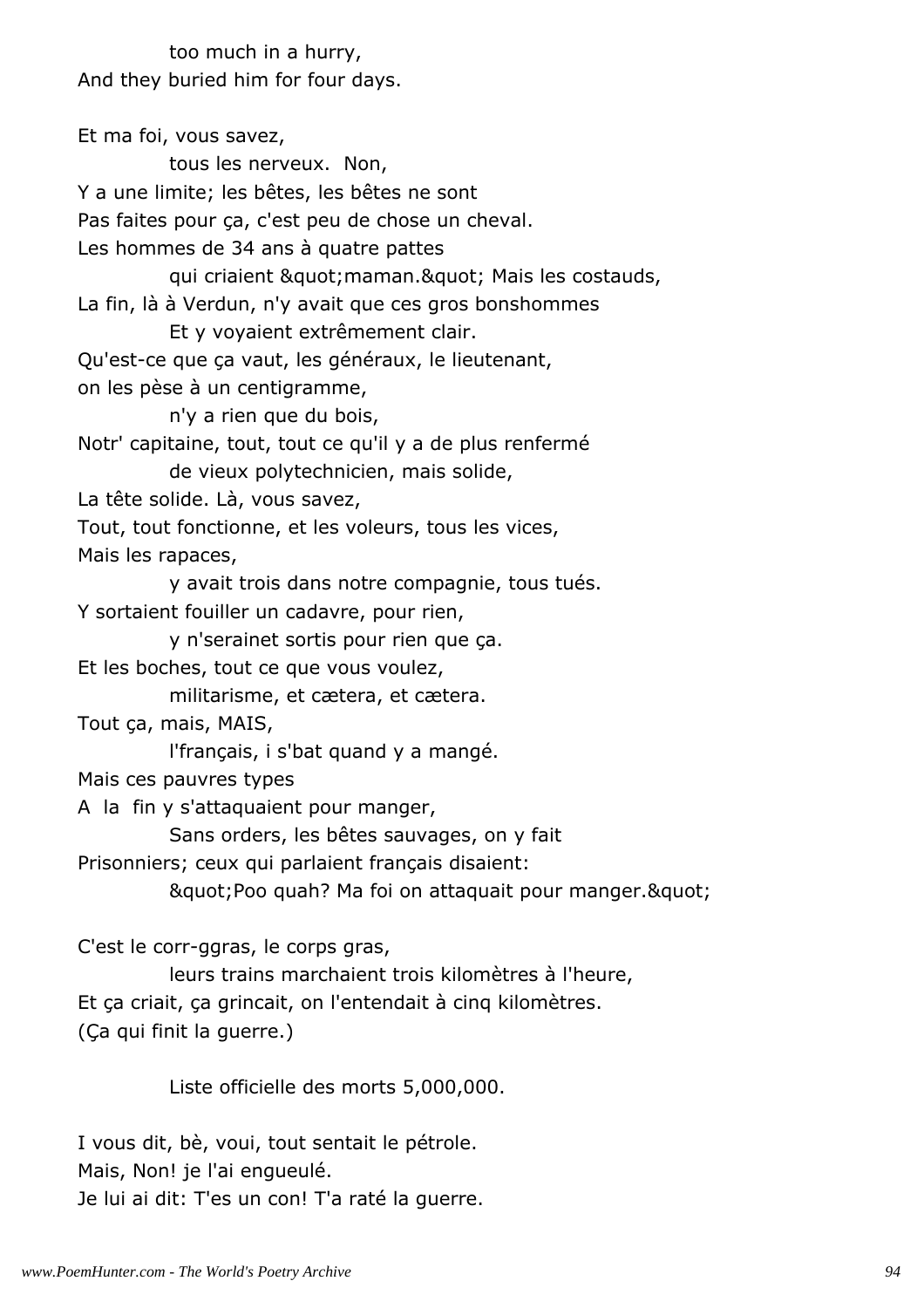O voui! tous les homes de goût, y conviens, Tout ça en arrière. Mais un mec comme toi! C't homme, un type comme ça! Ce qu'il aurait pu encaisser! Il était dans une fabrique. What, burying squad, terrassiers, avec leur tête en arrière, qui regardaient comme ça, On risquait la vie pour un coup de pelle, Faut que ça soit bein carré, exact… Dey vus a bolcheviki dere, und dey dease him: Looka vat youah Trotzsk is done, e iss

 madeh deh zhamefull beace!! & quot; He iss madeh de zhamefull beace, iss he? " He is madeh de zhamevull beace? & quot; A Brest-Litovsk, yess? Aint yuh herd? & quot; He vinneh de vore. " De droobs iss released vrom de eastern vront, yess? & quot; Un venn dey getts to deh vestern vront, iss it & guot; How many getts dere? & quot; And dose doat getts dere iss so full off revolutions " Venn deh vrench is come dhru, yess, & guot; Dey say, & guot; Vot? & guot; Un de posch say: & guot; Aint yeh heard? Say, ve got a rheffolution. & quot;

That's the trick with a crowd,

 Get 'em into the street and get 'em moving. And all the time, there were people going Down there, over the river.

 There was a man there talking, To a thousand, just a short speech, and Then move 'em on. And he said: Yes, these people, they are all right, they Can do everything, everything except act; And go an' hear 'em but when they are through Come to the bolsheviki…

And when it broke, there was the crowd there, And the cossacks, just as always before,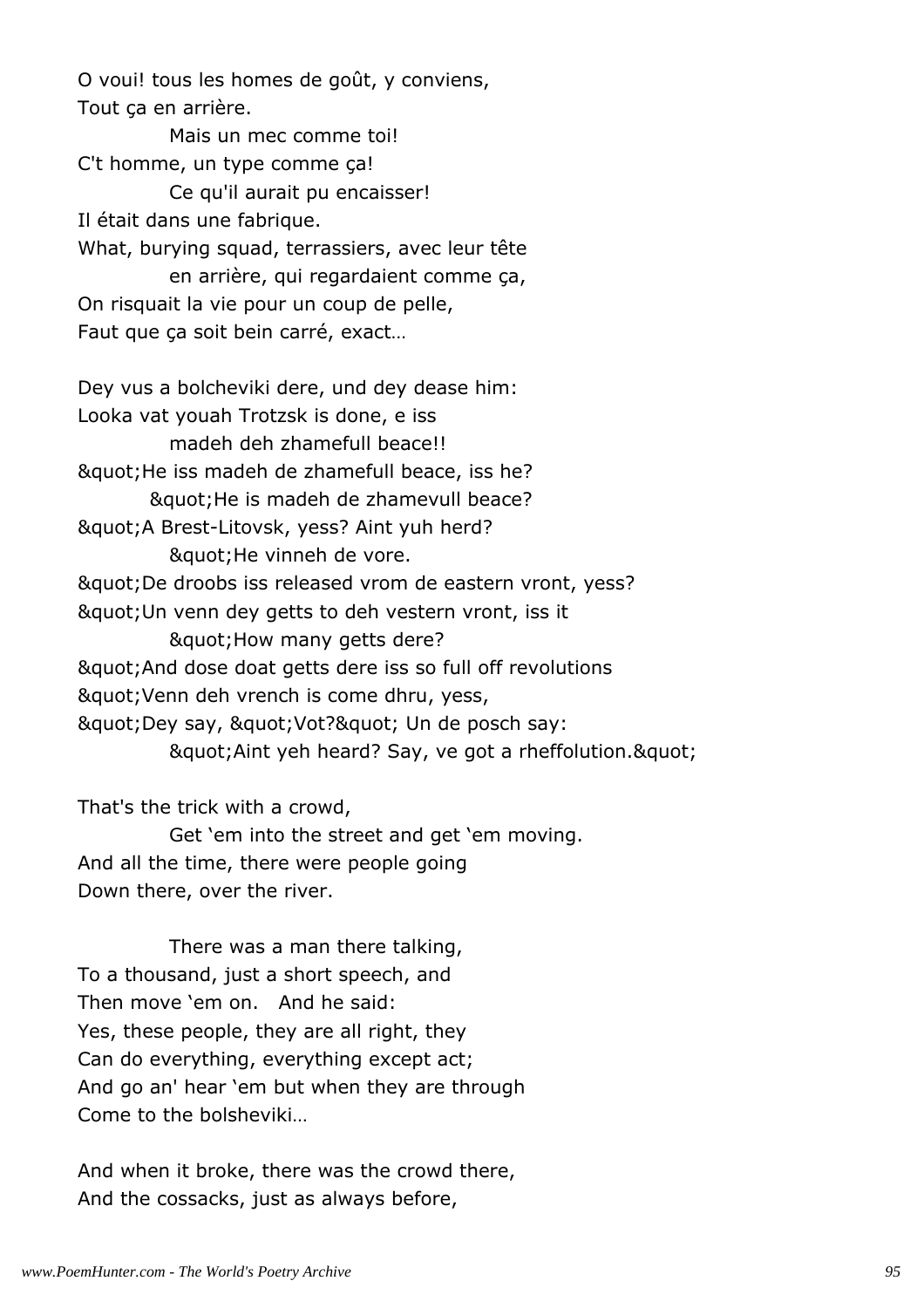But one thing, the cossacks said: " Pojalouista. " And that got round in the crowd, And then a lieutenant of infantry Ordered 'em to fire into the crowd, in the square at the end of the Nevsky, In front of the Moscow station, And they wouldn't, And he pulled his sword on a student for laughing, And killed him, And a cossack rode out of his squad On the other side of the square And cut down the lieutenant of infantry And there was the revolution… as soon as they named it.

And you can't make 'em,

Nobody knew it was coming. They were all ready, the old gang, Guns on the top of the post-office and the palace, But none of the leaders knew it was coming.

And there were some killed at the barracks, But that was between the troops.

So we used to hear it at the opera That they wouldn't be under Haig; and that the advance was beginning; That it was going to begin in a week.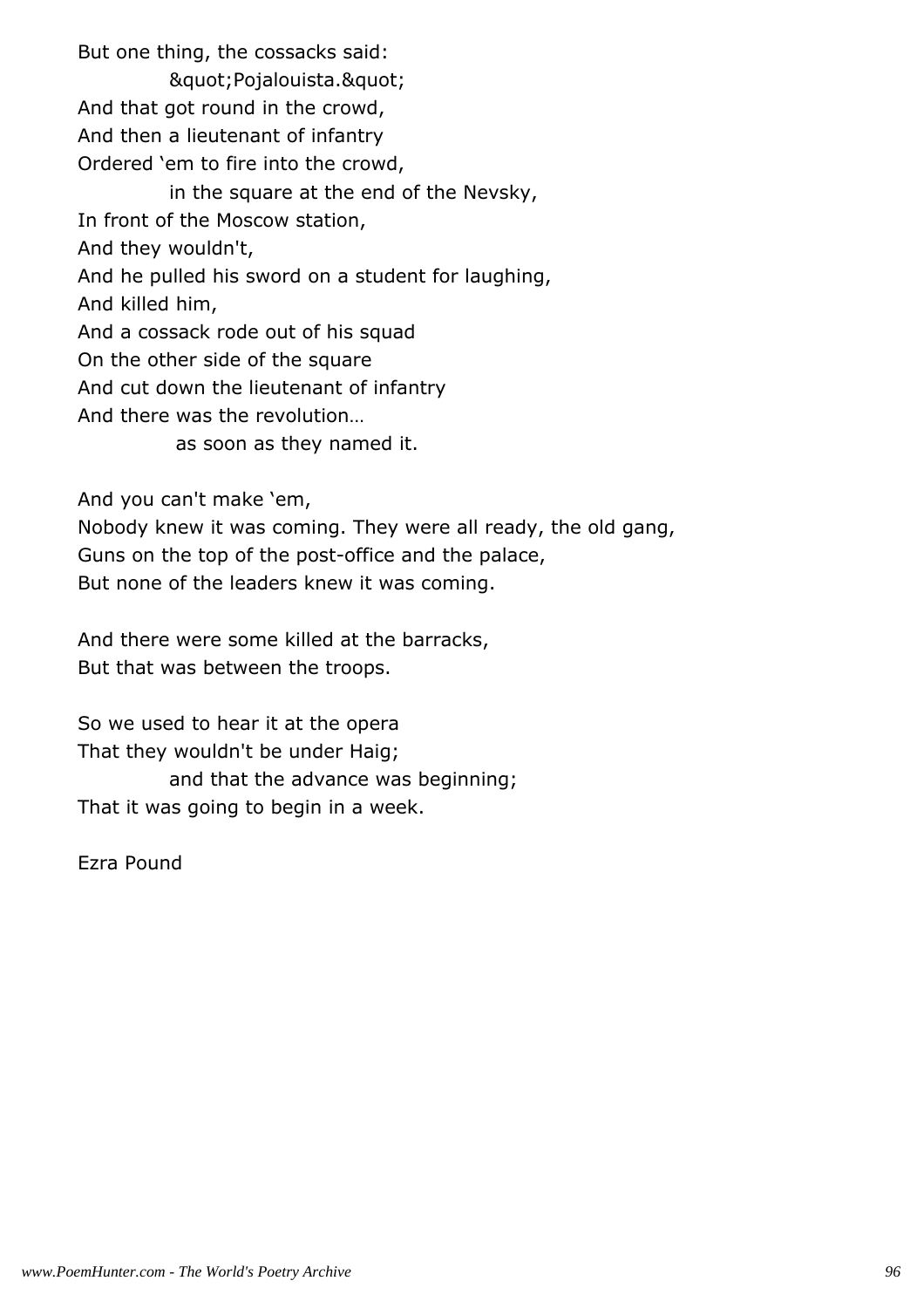#### Canto XXXVI

#### A Lady asks me

 I speak in season She seeks reason for an affect, wild often That is so proud he hath Love for a name Who denys it can hear the truth now Wherefore I speak to the present knowers Having no hope that low-hearted Can bring sight to such reason Be there not natural demonstration I have no will to try proof-bringing Or say where it hath birth What is its virtu and power Its being and every moving Or delight whereby 'tis called " to love" Or if man can show it to sight.

Where memory liveth,

 it takes its state Formed like a diafan from light on shade Which shadow cometh of Mars and remaineth Created, having a name sensate, Custom of the soul,

 will from the heart; Cometh from a seen form which being understood Taketh locus and remaining in the intellect possible Wherein hath he neither weight nor still-standing, Descendeth not by quality but shineth out Himself his own effect unendingly Not in delight but in the being aware Nor can he leave his true likeness otherwhere.

He is not vertu but cometh of that perfection Which is so postulate not by the reason But 'tis felt, I say. Beyond salvation, holdeth his judging force Deeming intention to be reason's peer and mate, Poor in discernment, being thus weakness' friend Often his power cometh on death in the end, Be it withstayed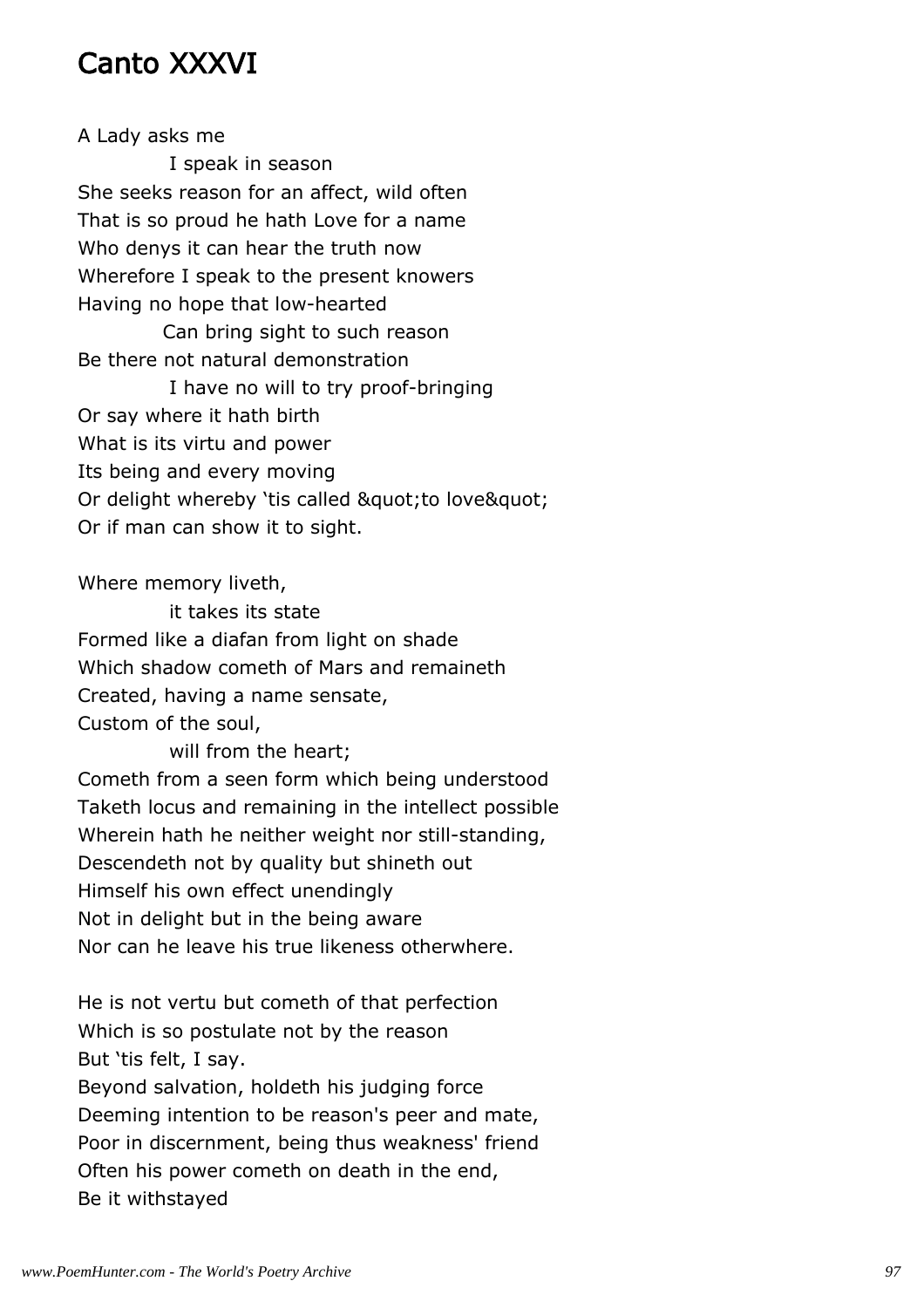and so swinging counterweight. Not that it were natural opposite, but only Wry'd a bit from the perfect, Let no man say love cometh from chance Or hath not established lordship Holding his power even though Memory hath him no more.

Cometh he to be when the will From overplus Twisteth out of natural measure, Never adorned with rest Moveth he changing colour Either to laugh or weep Contorting the face with fear resteth but a little Yet shall ye see of him That he is most often With folk who deserve him And his strange quality sets sighs to move Willing man look into that forméd trace in his mind And with such uneasiness as rouseth the flame. Unskilled can not form his image, He himself moveth not, drawing all to his stillness, Neither turneth about to seek his delight Nor yet to see out proving Be it so great or so small.

He draweth likeness and hue from like nature So making pleasure more certain in seeming Nor can stand hid in such nearness, Beautys be darts tho' not savage Skilled from such fear a man follows Deserving spirit, that pierceth. Nor is he known from his face But taken in the white light that is allness Toucheth his aim Who heareth, seeth not form But is led by its emanation Being divided, set out from colour, Disjunct in mid darkness Grazeth the light, one moving by other, Being divided, divided from all falsity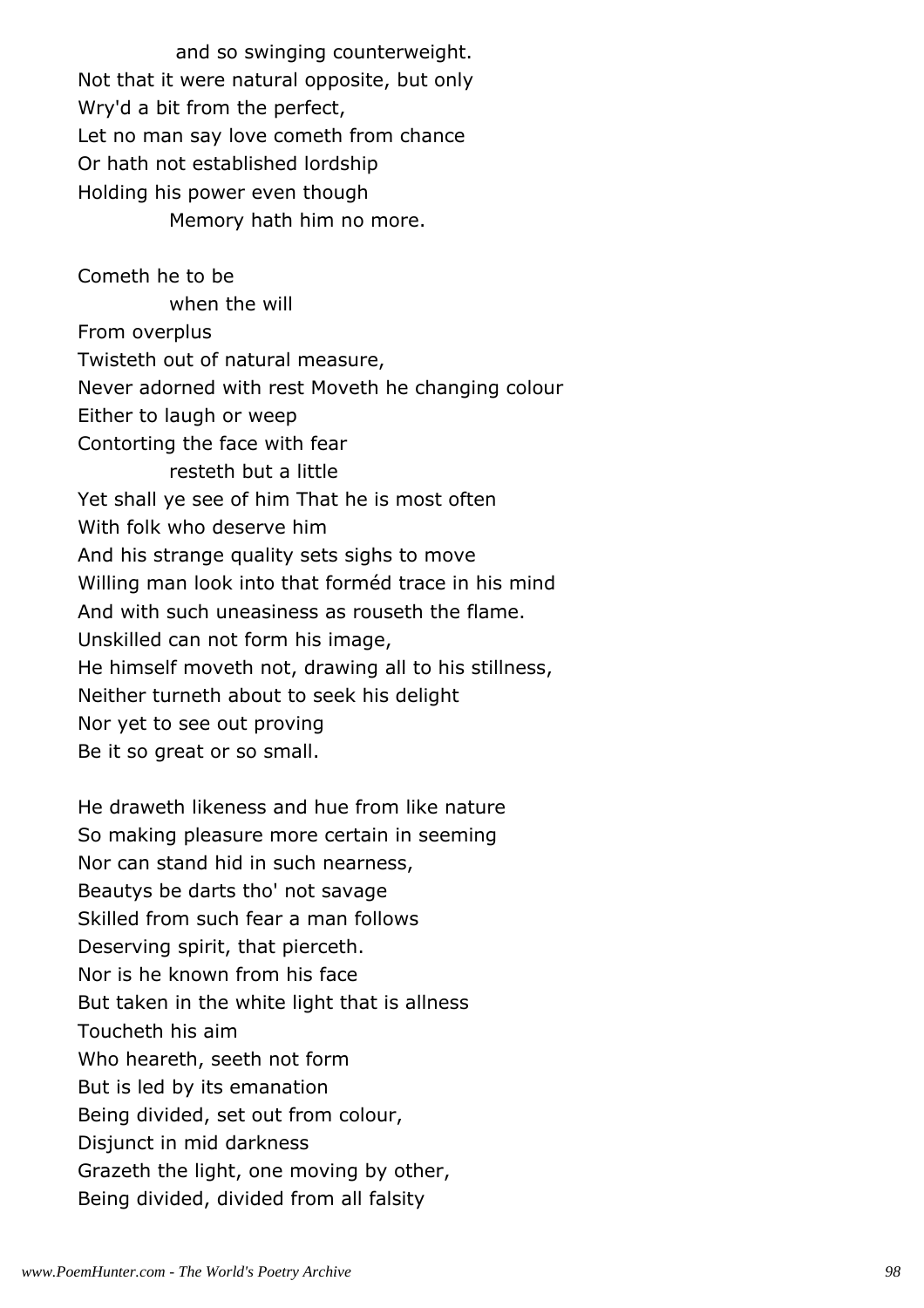Worthy of trust From him alone mercy proceedeth.

Go, song, surely thou mayest Whither it please thee For so art thou ornate that thy reasons Shall be praised from thy understanders, With others hast thou no will to make company.

" Called thrones, balascio or topaze" Eriugina was not understood in his time & quot; which explains, perhaps, the delay in condemning him & quot; And they went looking for Manicheans And found, so far as I can make out, no Manicheans So they dug for, and damned Scotus Eriugina & guot; Authority comes from right reason, never the other way on & quot; Hence the delay in condemning him Aquinas head down in a vacuum, Aristotle which way in a vacuum? Sacrum, sacrum, inluminatio coitu. Lo Sordels si fo di Mantovana of a castle named Goito. & quot; Five castles! & guot; Five castles! & guot; (king giv' him five castles) & guot; And what the hell do I know about dye-works?! & quot; His Holiness has written a letter: & guot; CHARLES the Mangy of Anjou.... ..way you treat your men is a scandal...." Dilectis miles familiaris…castra Montis Odorisii Montis Sancti Silvestri pallete et pile… In partibus Thetis….vineland land tilled the land incult pratis nemoribus pascuis

with legal jurisdiction

his heirs of both sexes,

…sold the damn lot six weeks later,

Sordellus de Godio.

Quan ben m'albir e mon ric pensamen.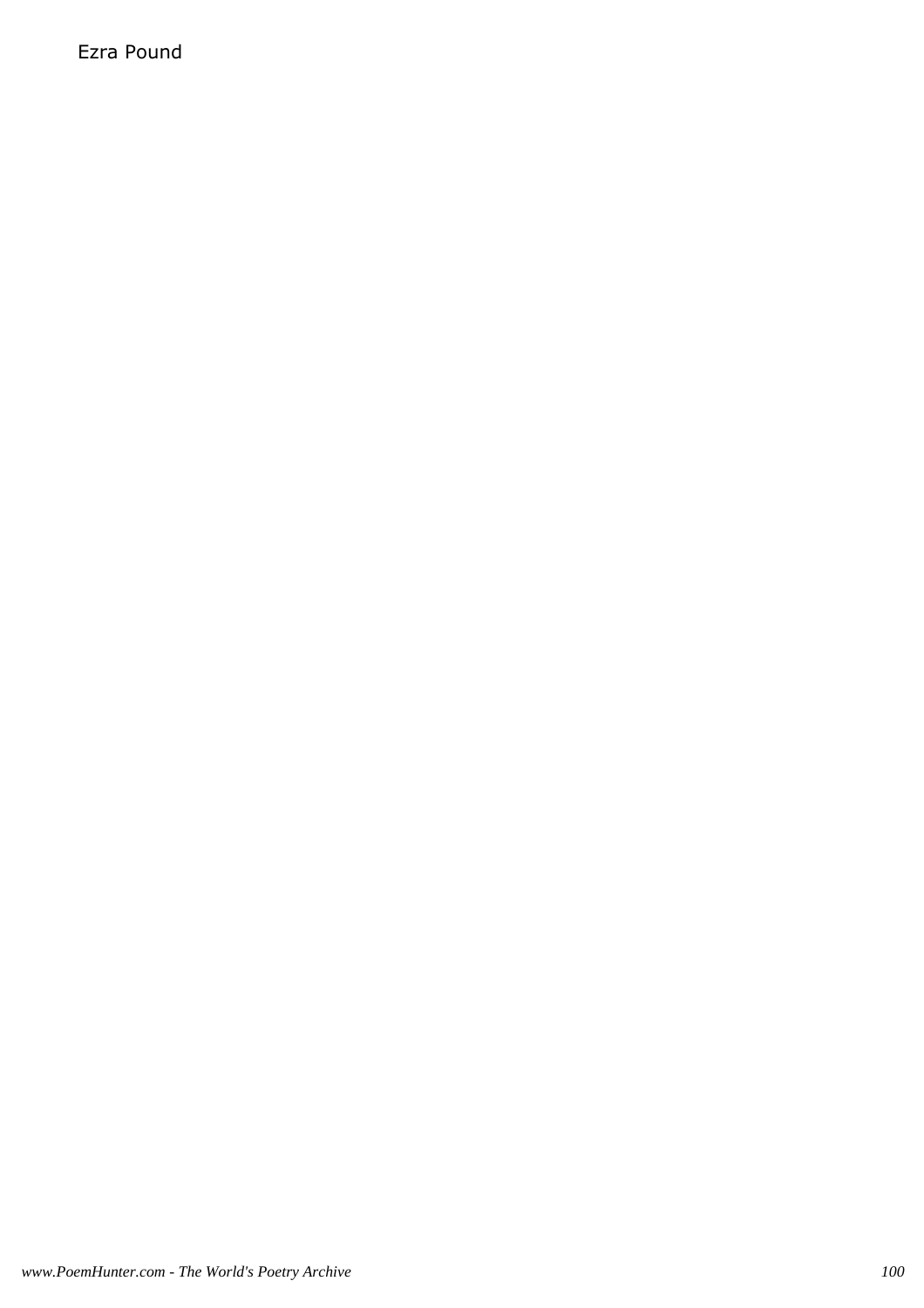#### Cantus Planus

The black panther lies under his rose tree And the fawns come to sniff at his sides:

Evoe, Evoe, Evoe Baccho, O ZAGREUS, Zagreus, Zagreus,

The black panther lies under his rose tree. || Hesper adest. Hesper || adest. Hesper || adest.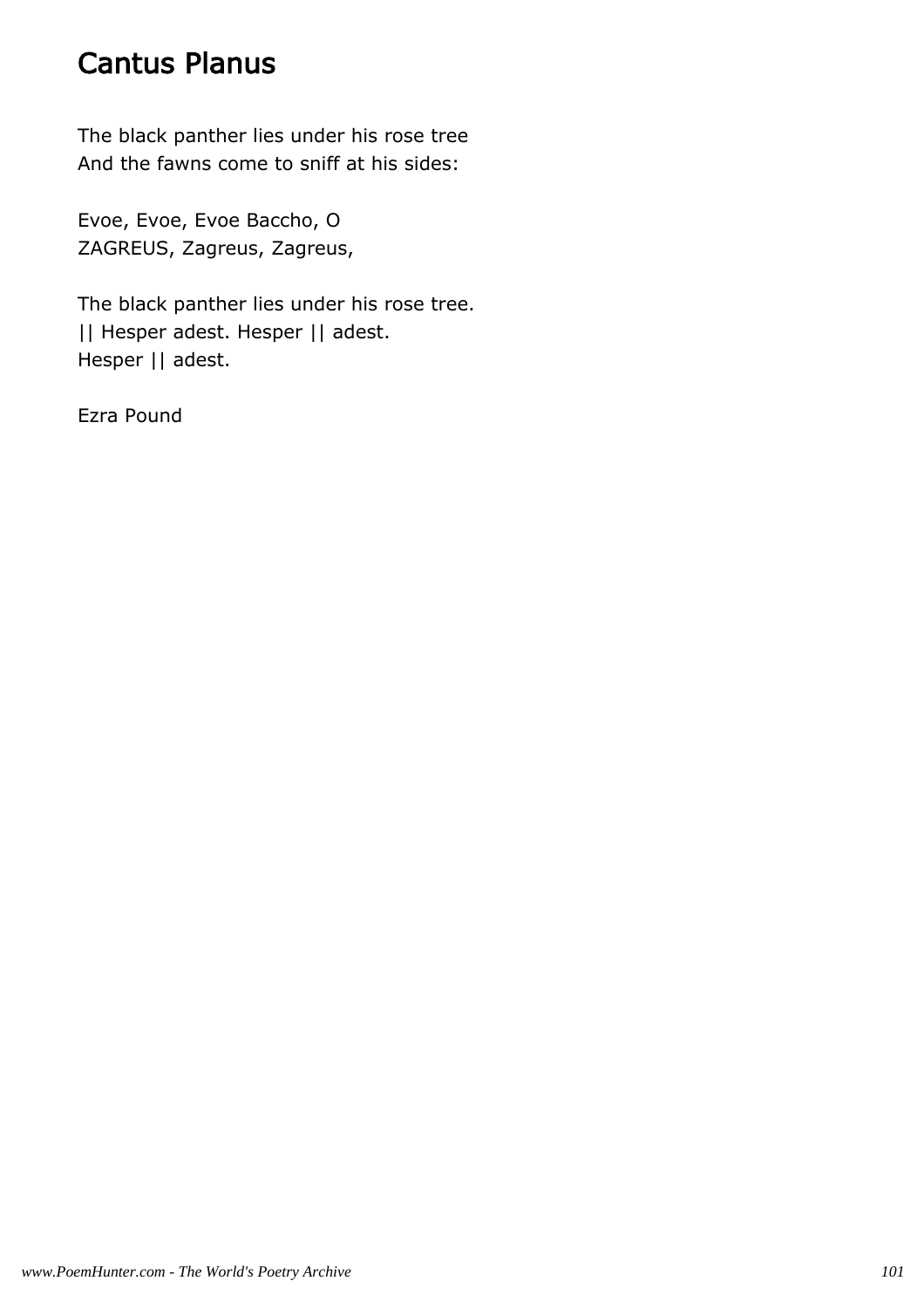### Causa

I join these words for four people, Some others may overhear them, O world, I am sorry for you, You do not know these four people.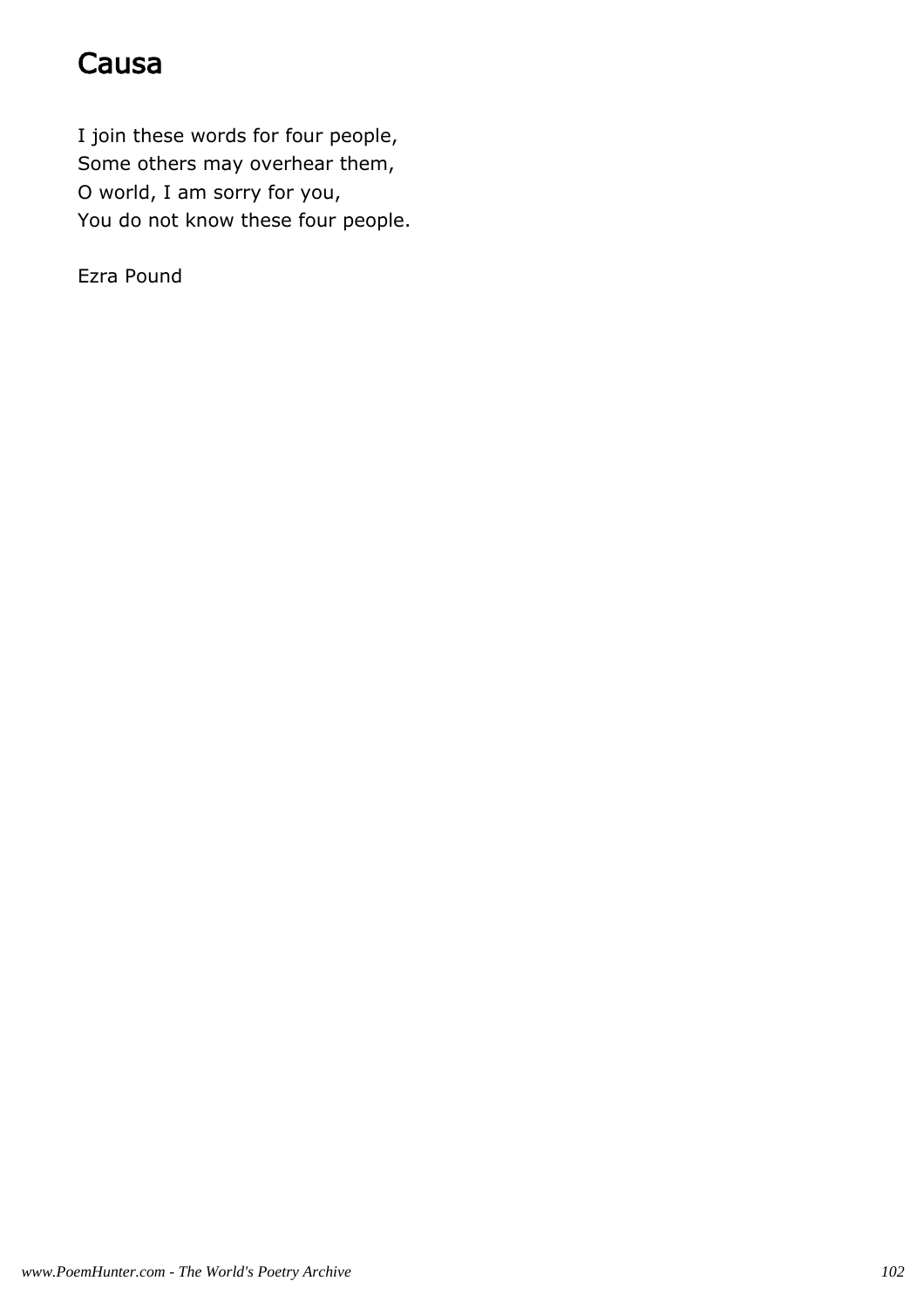### Cino

Italian Campagna 1309, the open road

Bah! I have sung women in three cities, But it is all the same; And I will sing of the sun.

Lips, words, and you snare them, Dreams, words, and they are as jewels, Strange spells of old deity, Ravens, nights, allurement: And they are not; Having become the souls of song.

Eyes, dreams, lips, and the night goes. Being upon the road once more, They are not. Forgetful in their towers of our tuneing Once for wind-runeing They dream us-toward and Sighing, say, ``Would Cino, Passionate Cino, of the wrinkling eyes, Gay Cino, of quick laughter, Cino, of the dare, the jibe. Frail Cino, strongest of his tribe That tramp old ways beneath the sun-light, Would Cino of the Luth were here!''

Once, twice a year--- Vaguely thus word they:

``Cino?'' ``Oh, eh, Cino Polnesi The singer is't you mean?'' ``Ah yes, passed once our way, A saucy fellow, but . . . (Oh they are all one these vagabonds), Peste! 'tis his own songs? Or some other's that he sings? But \*you\*, My Lord, how with your city?''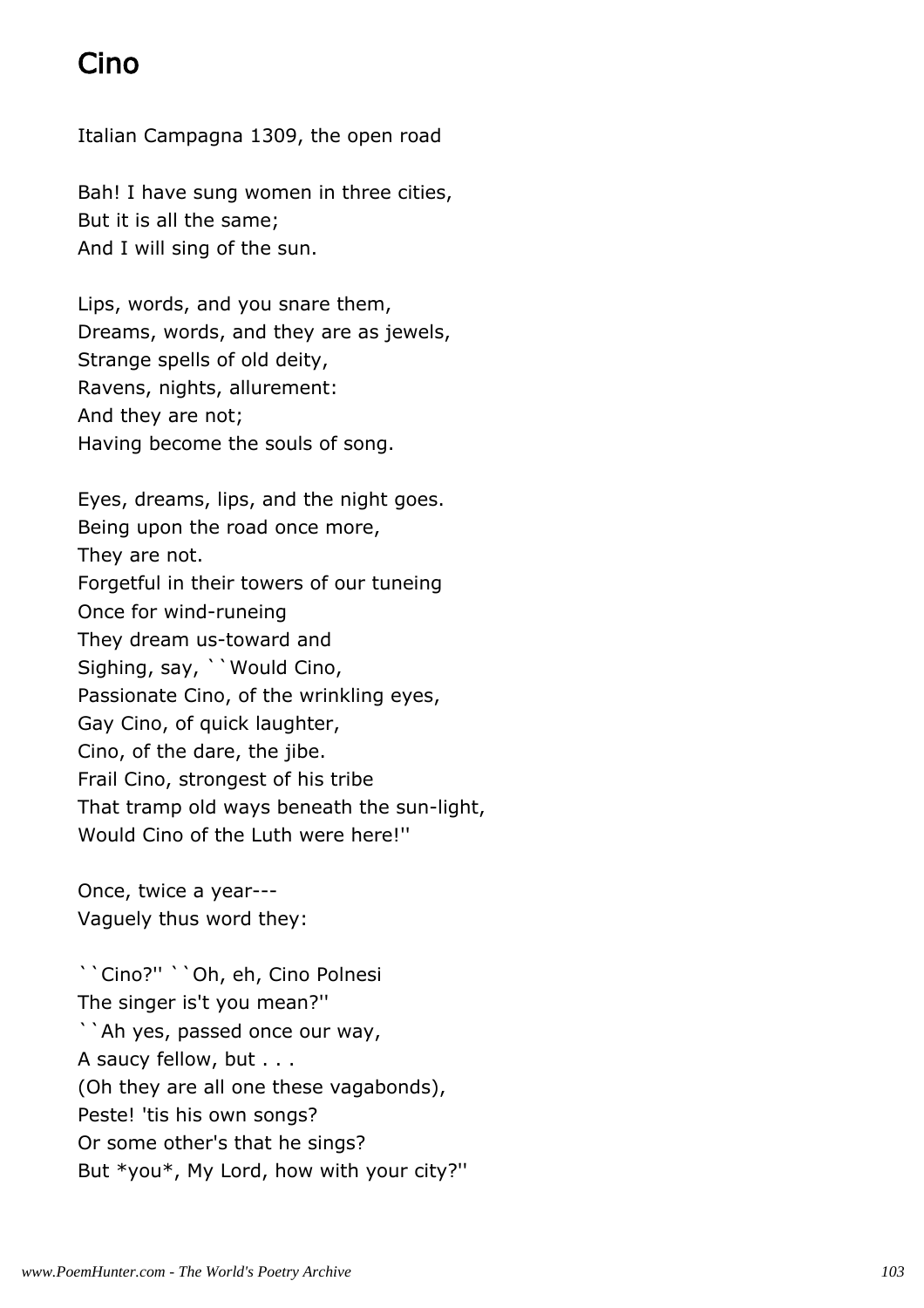My you ``My Lord,'' God's pity! And all I knew were out, My Lord, you Were Lack-land Cino, e'en as I am, O Sinistro.

I have sung women in three cities. But it is all one. I will sing of the sun. ... eh? ... they mostly had grey eyes, But it is all one, I will sing of the sun.

``'Pollo Phoibee, old tin pan, you Glory to Zeus' aegis-day, Shield o' steel-blue, th' heaven o'er us Hath for boss thy lustre gay!

'Pollo Phoibee, to our way-fare Make thy laugh our wander-lied; Bid thy 'flugence bear away care. Cloud and rain-tears pass they fleet!

Seeking e'er the new-laid rast-way To the gardens of the sun . . .

\* \* \*

I have sung women in three cities But it is all one. I will sing of the white birds In the blue waters of heaven, The clouds that are spray to its sea."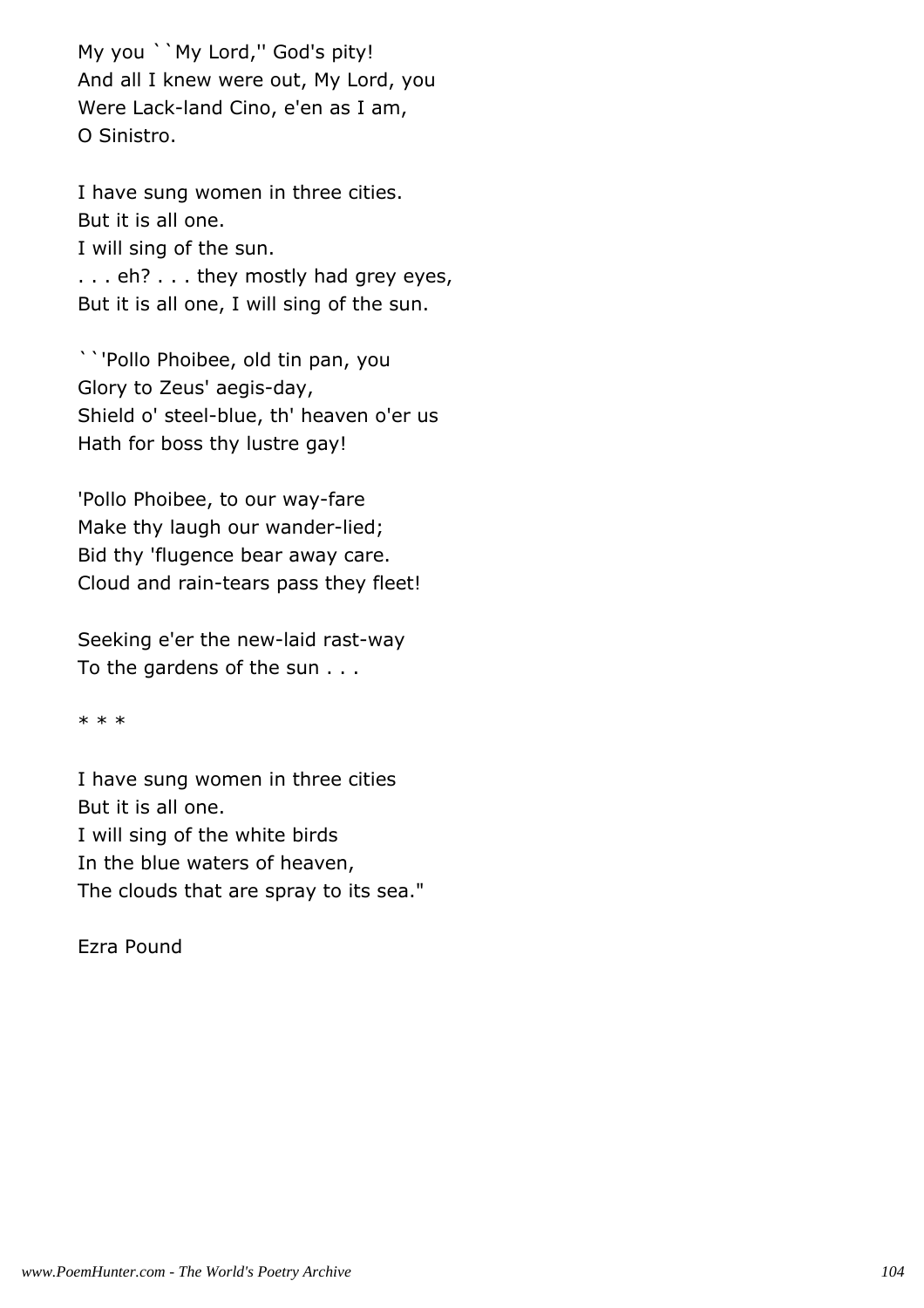# Coda

O My songs, Why do you look so eagerly and so curiously into people's faces, Will you find your lost dead among them?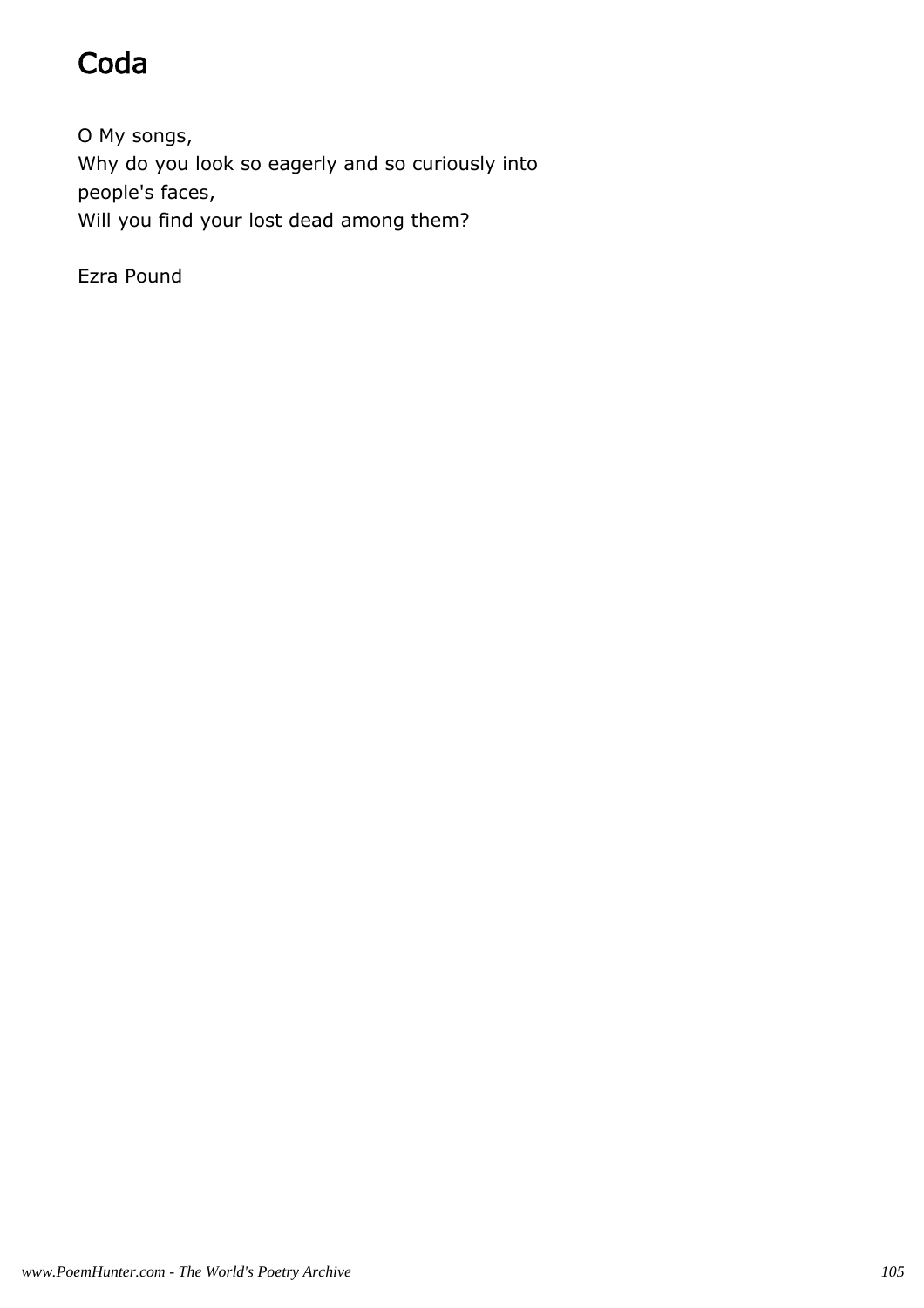## **Coitus**

The gilded phaloi of the crocuses are thrusting at the spring air. Here is there naught of dead gods But a procession of festival, A procession, Giulio Romano, Fit for your spirit to dwell in. Dione, your nights are upon us.

The dew is upon the leaf. The night about us is restless.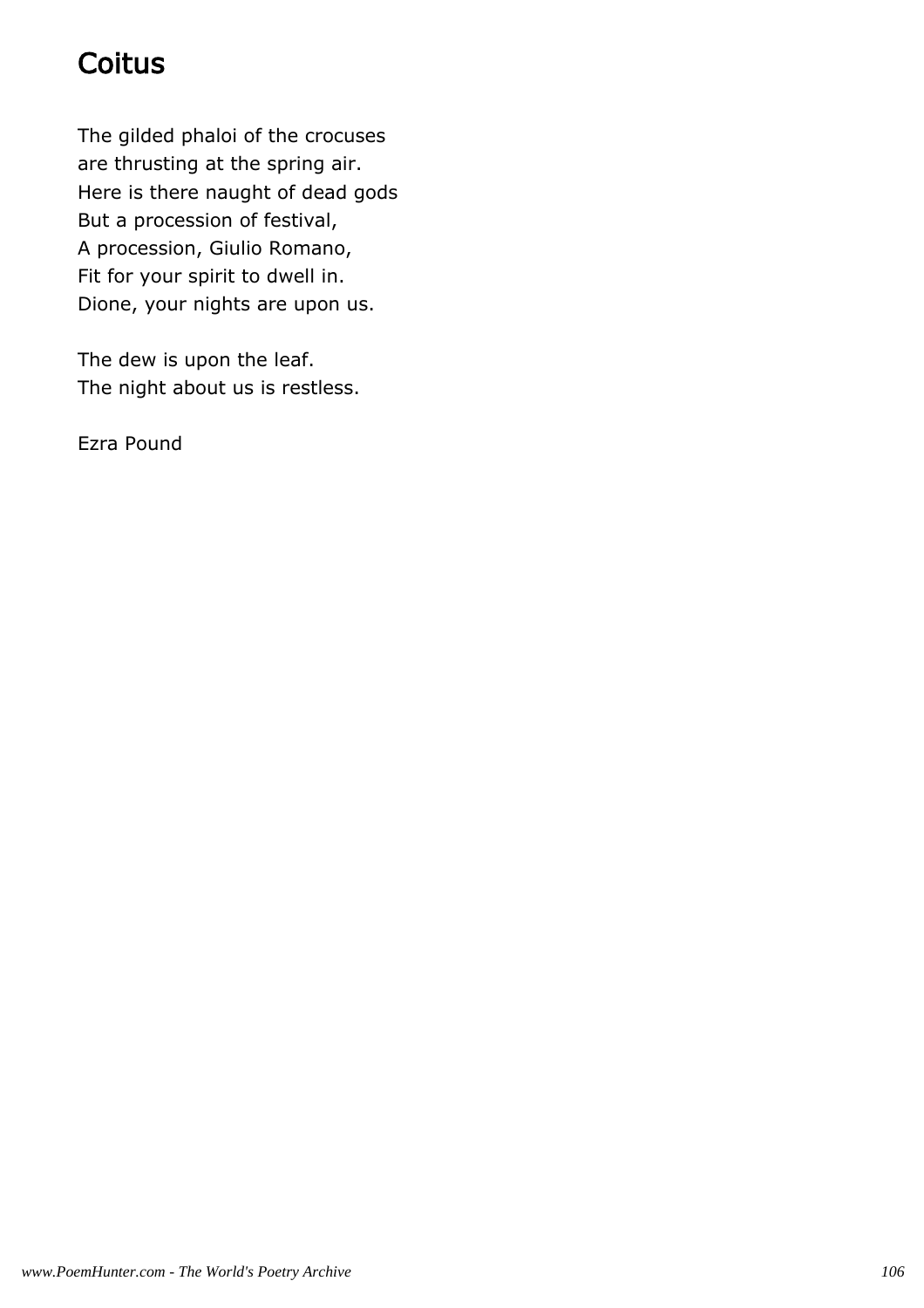## Come To My Cantilations

Come my cantilations, Let us dump our hatreds into one bunch and be done with them, Hot sun, clear water, fresh wind, Let me be free of pavements, Let me be free of the printers. Let come beautiful people Wearing raw silk of good colour, Let come the graceful speakers, Let come the ready of wit, Let come the gay of manner, the insolent and the exulting. We speak of burnished lakes, Of dry air, as clear as metal.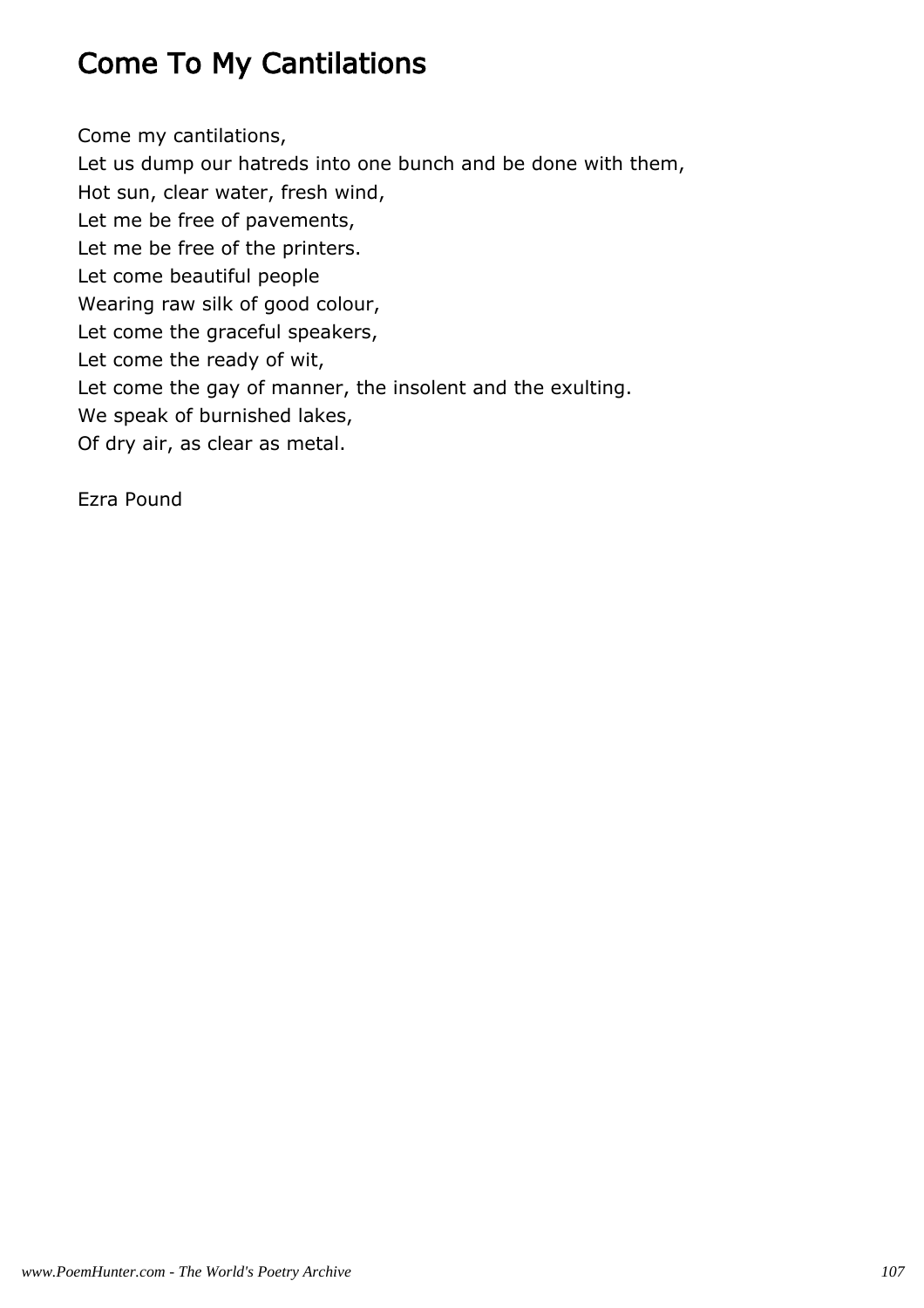#### Commission

Go, my songs, to the lonely and the unsatisfied, Go also to the nerve-racked, go to the enslaved-by-convention, Bear to them my contempt for their oppressors. Go as a great wave of cool water, Bear my contempt of oppressors.

Speak against unconscious oppression, Speak against the tyranny of the unimaginative, Speak against bonds. Go to the bourgeoise who is dying of her ennuis, Go to the women in suburbs. Go to the hideously wedded, Go to them whose failure is concealed, Go to the unluckily mated, Go to the bought wife, Go to the woman entailed.

Go to those who have delicate lust,

Go to those whose delicate desires are thwarted,

Go like a blight upon the dulness of the world;

Go with your edge against this,

Strengthen the subtle cords,

Bring confidence upon the algae and the tentacles of the soul.

Go in a friendly manner,

Go with an open speech.

Be eager to find new evils and new good,

Be against all forms of oppression.

Go to those who are thickened with middle age,

To those who have lost their interest.

Go to the adolescent who are smothered in family-

Oh how hideous it is

To see three generations of one house gathered together!

It is like an old tree with shoots,

And with some branches rotted and falling.

Go out and defy opinion,

Go against this vegetable bondage of the blood.

Be against all sorts of mortmain.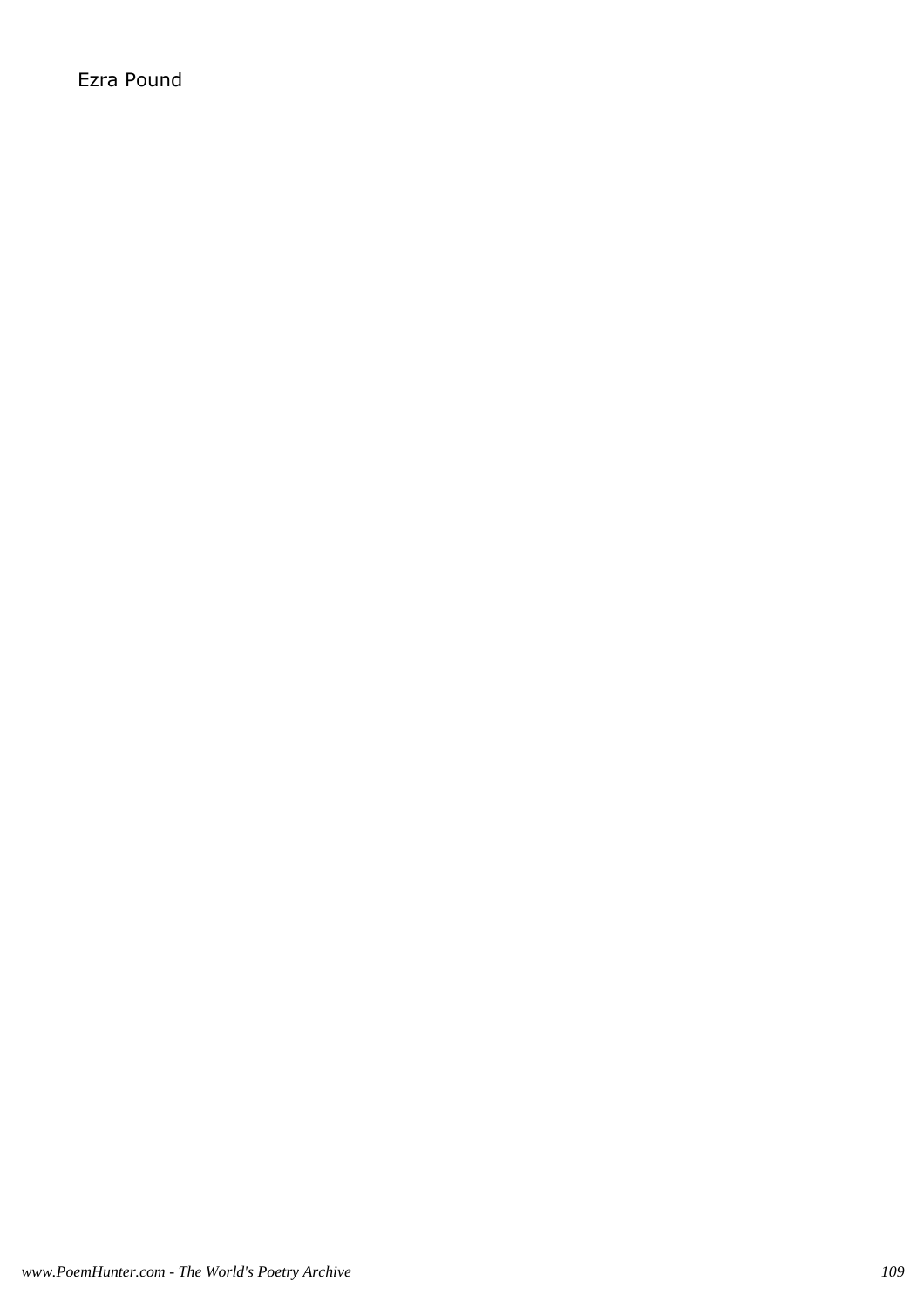## Dance Figure

For the Marriage in Cana of Galilee

Dark-eyed, O woman of my dreams, Ivory sandalled, There is none like thee among the dancers, None with swift feet. I have not found thee in the tents, In the broken darkness. I have not found thee at the well-head Among the women with pitchers. Thine arms are as a young sapling under the bark; Thy face as a river with lights.

White as an almond are thy shoulders; As new almonds stripped from the husk. They guard thee not with eunuchs; Not with bars of copper.

Gilt turquoise and silver are in the place of thy rest. A brown robe, with threads of gold woven in patterns, hast thou gathered about thee, O Nathat-Ikanaie, 'Tree-at-the-river'.

As a rillet among the sedge are thy hands upon me; Thy fingers a frosted stream.

Thy maidens are white like pebbles; Their music about thee!

There is none like thee among the dancers; None with swift feet.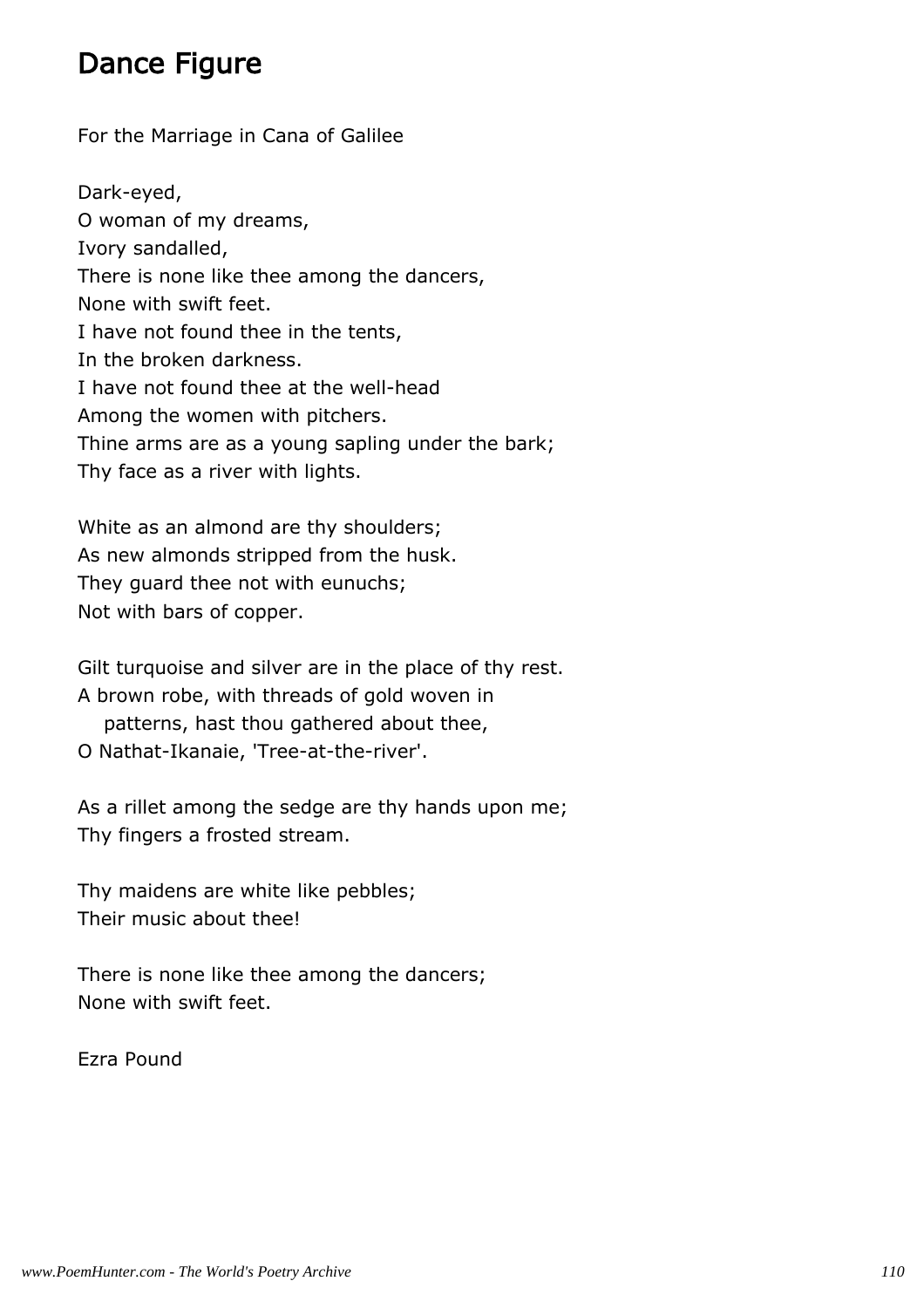# Dans Un Omnibus De Londres

Les yeux d'une morte M'ont salué, Enchassés dans un visage stupide Dont tous les autres traits étaient banals, Ils m'ont salué Et alors je vis bien des choses Au dedans de ma mémoire Remuer, S'éveiller.

Je vis des canards sur le bord d'un lac minuscule, Auprè s d'un petit enfant gai, bossu. Je vis les colonnes anciennes en ctoc' Du Pare Monceau, Et deux petites filles graciles, Des patriciennes, aux toisons couleur de lin, Et des pigeonnes Grasses comme des poulardes. Je vis le pare, Et tous les gazons divers Ou nous avions loué des chaises Pour quatre sous.

Je vis les cygnes noirs, Japonais, Leurs ailes Teinté es de couleur sang-de-dragon, Et toutes les fleurs D'Armenonville. Les yeux d'une morte M'ont salué.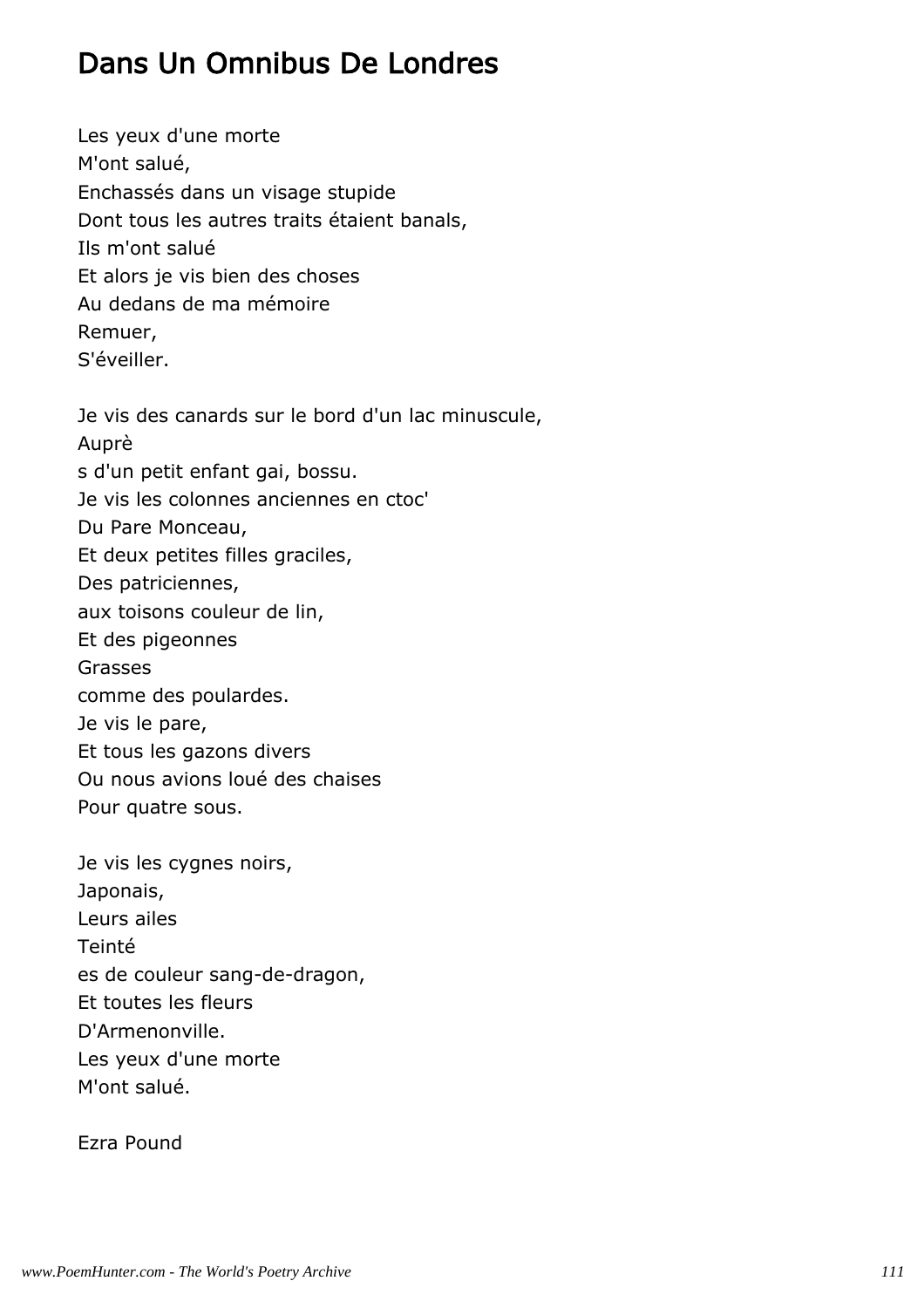## De Ægypto

I even I, am he who knoweth the roads Through the sky, and the wind thereof is my body.

I have beheld the Lady of Life, I, even I, who fly with the swallows.

Green and gray is her raiment, Trailing along the wind.

I, even I, am he who knoweth the roads Through the sky, and the wind thereof is my body.

Manus animam pinxit, My pen is in my hand

To write the acceptable word. . . . My mouth to chant the pure singing!

Who hath the mouth to receive it, The song of the Lotus of Kumi?

I, even I, am he who knoweth the roads Through the sky, and the wind thereof is my body.

I am flame that riseth in the sun, I, even I, who fly with the swallows.

The moon is upon my forehead, The winds are under my lips.

The moon is a great pearl in the waters of sapphire, Cool to my fingers the flowing waters.

I, even I, am he who knoweth the roads Through the sky, and the wind thereof is my body.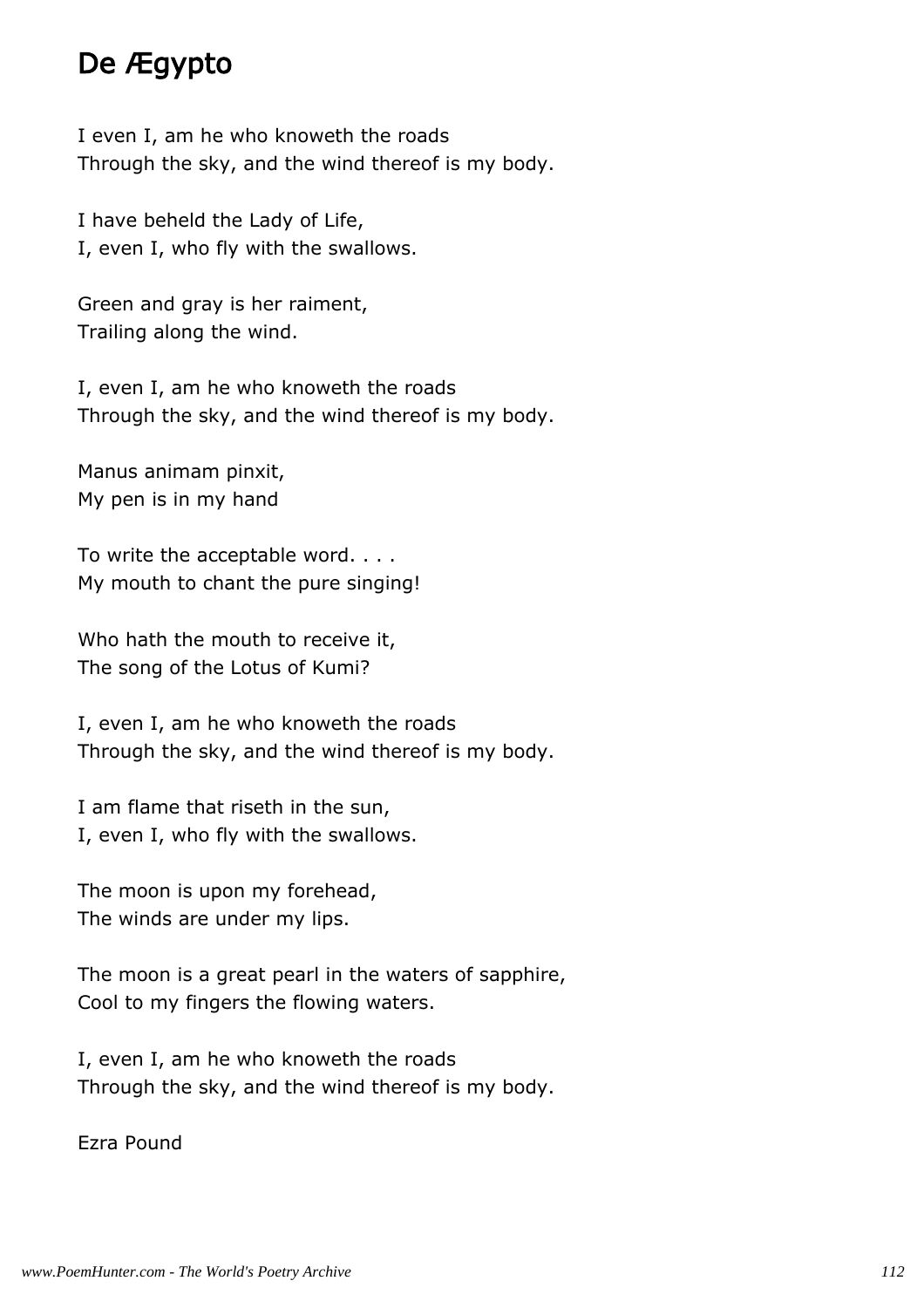# Dieu! Qu'Il La Fait

FROM CHARLES D'ORLEANS God! that mad'st her well regard her, How she is so fair and bonny; For the great charms that are upon her Ready are all folks to reward her.

Who could part him from her borders When spells are alway renewed on her? God! that mad'st her well regard her, How she is so fair and bonny.

From here to there to the sea's border, Dame nor damsel there's not any Hath of perfect charms so many. Thoughts of her are of dream's order: God! that mad'st her well regard her.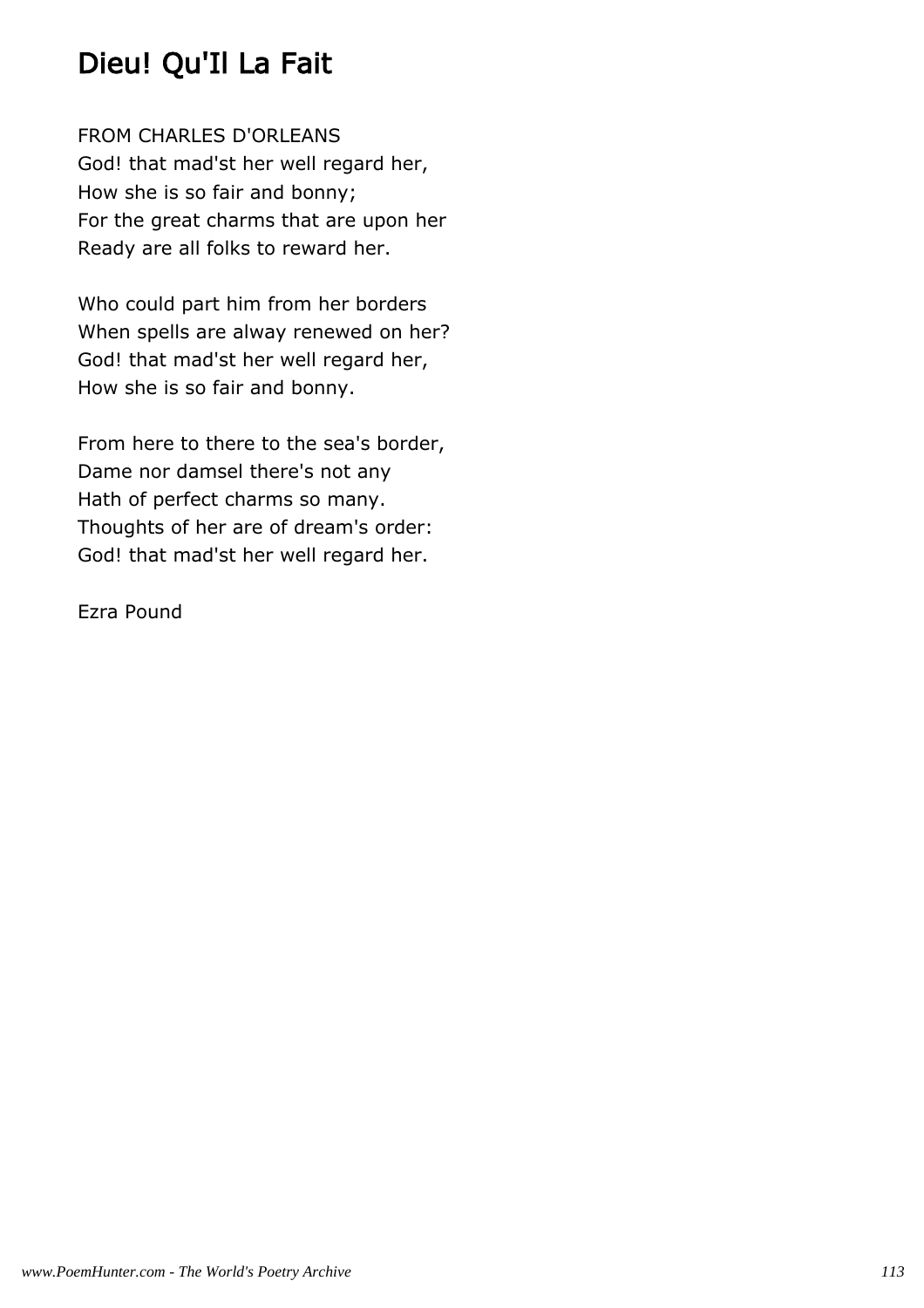# Dompna Pois De Me No'Us Cal

FROM THE PROVENCAL OF EN BERTRANS DE BORN Lady, since you care nothing for me, And since you have shut me away from you Causelessly, I know not wnere to go seeking, For certainly I will never again gather Joy so rich, and if I find not ever A lady with look so speaking To my desire, worth yours whom I have lost, I'll have no other love at any cost.

And since I could not find a peer to you, Neither one so fair, nor of such heart, So eager and alert, Nor with such art In attire, nor so gay Nor with gift so bountiful and so true, I will go out a-searching, Culling from each a fair trait To make me a borrowed lady Till I again find you ready.

Bels Cembelins, I take of you your colour, For it's your own, and your glance Where love is, A proud thing I do here, For, as to colour and eyes I shall have missed nothing at all, Having yours. I ask of Midons Aelis (of Montfort) Her straight speech free-running, That my phantom lack not in cunning,

At Chalais of the Viscountess, I would That she give me outright Her two hands and her throat, So take I my road To Rochechouart,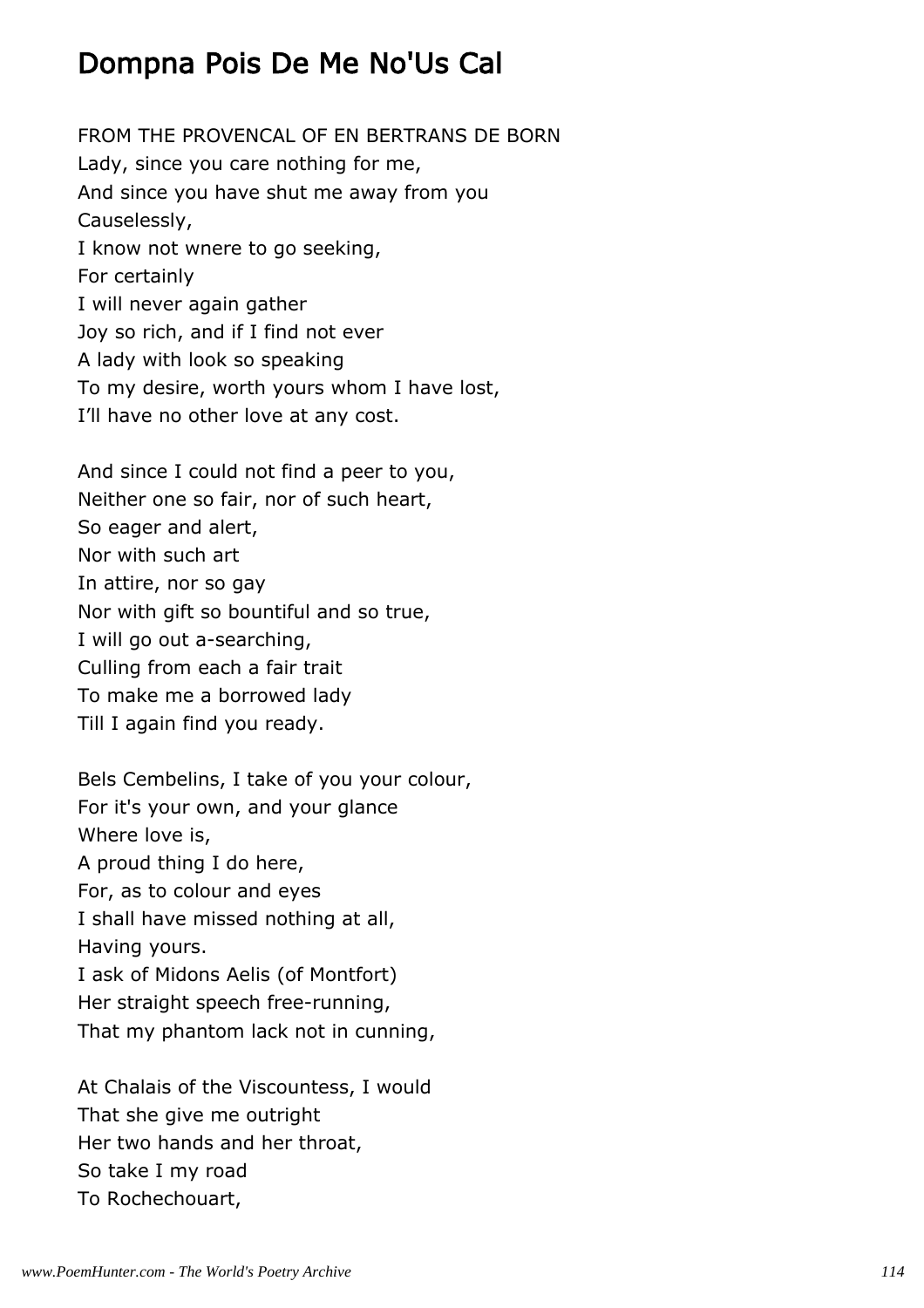Swift-foot to my Lady Anhes, Seeing that Tristan's lady Iseutz had never Such grace of locks, I do ye to wit, Though she'd the far fame for it.

Of Audiart at Malemort, Though she with a full heart Wish me ill, I'd have her form that's laced So cunningly, Without blemish, for her love Breaks not nor turns aside. I of Miels-de-ben demand Her straight fresh body, She is so supple and young, Her robes can but do her wrong.

Her white teeth, of the Lady Faidita I ask, and the fine courtesy She hath to welcome one, And such replies she lavishes Within her nest; Of Bels Mirals, the rest, Tall stature and gaiety, To make these avail She knoweth well, betide No change nor turning aside.

Ah, Bels Senher, Maent, at last I ask naught from you, Save that I have such hunger for This phantom As I've for you, such flame-lap, And yet I'd rather Ask of you than hold another, Mayhap, right close and kissed. Ah, lady, why have you cast Me out, knowing you hold me so fast!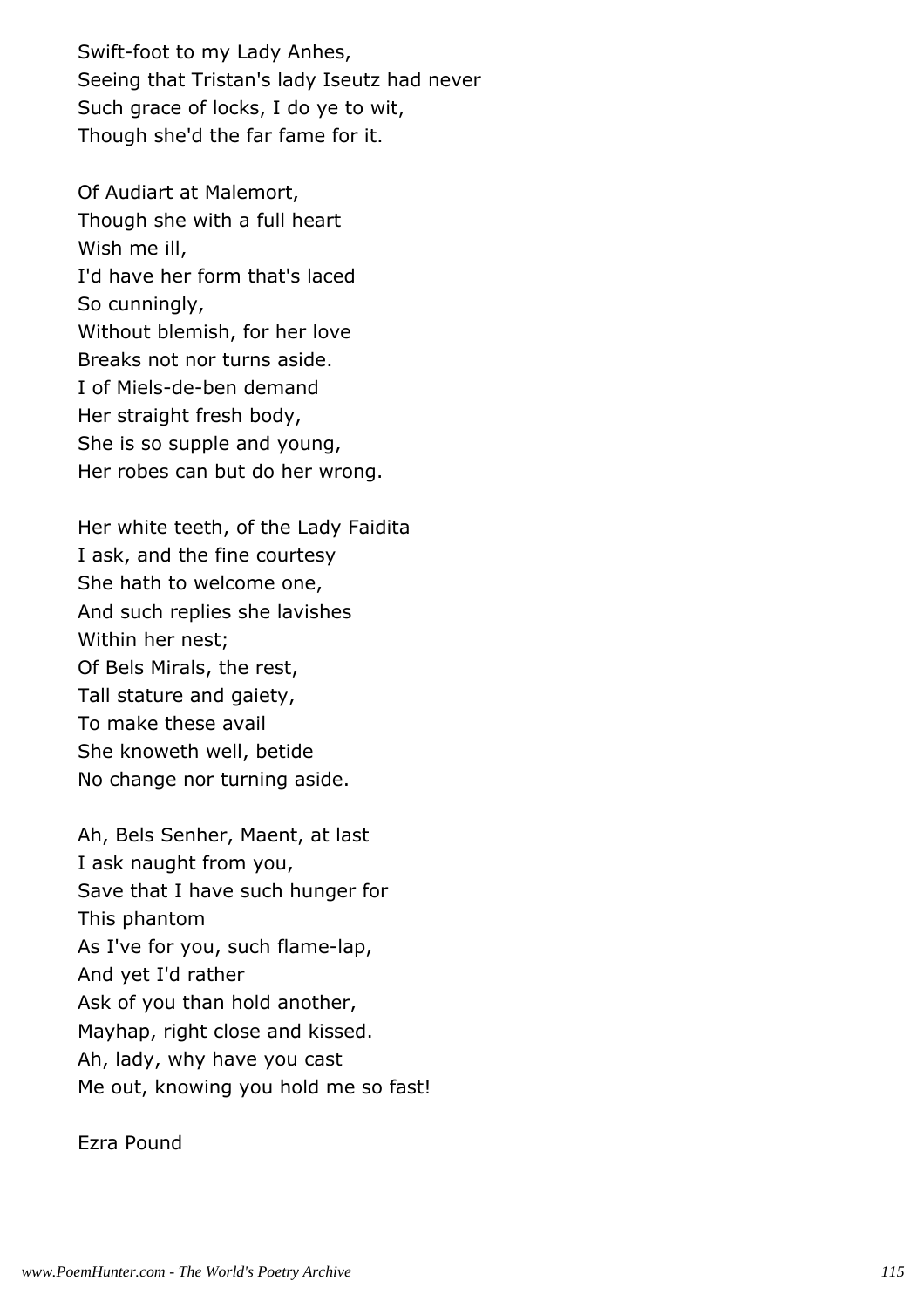# Donna Mi Prega

Because a lady asks me, I would tell Of an affect that comes often and is fell And is so overweening; Love by name. E'en its deniers can now hear the truth, I for the nonce to them that know it call, Having no hope at all that man who is base in heart Can bear his part of wit into the light of it, And save they know't aright from nature's source I have no will to prove Love's course or say Where he takes rest; who maketh him to be; Or what his active virtu is, or what his force; Nay, nor his very essence or his mode; What his placation; why he is in verb, Or if a man have might To show him visible to men's sight. In memory's locus taketh he his state Place Formed there in manner as a mist of light Upon a dusk that is come from Mars and stays. Love is created, hath a sensate name, His modus takes from soul, from heart his will; From form seen doth he start, that, understood, Taketh in latent intellect As in a subject ready place and abode, Yet in that place it ever is unstill, Spreading its rays, it tendeth never down By quality, but is its own effect unendingly Not to delight, but in an ardour of thought That the base likeness of it kindleth not. It is not virtu, but perfection's source Lying within perfection postulate Not by the reason, but 'tis felt, I say. Beyond salvation, holdeth its judging force, Maintains intention reason's peer and mate; Poor in discernment, being thus weakness' friend, Often his power meeteth with death in the end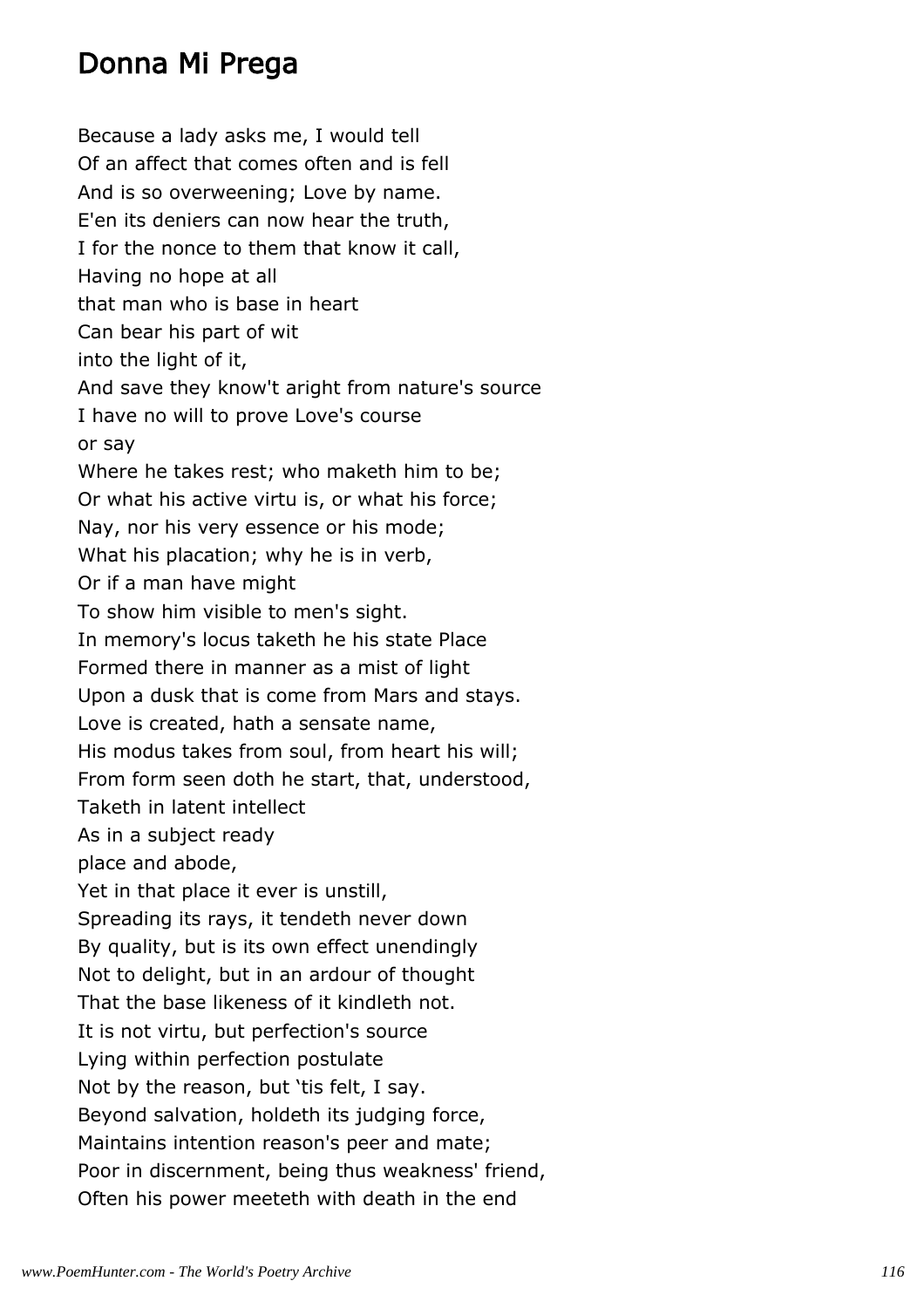Be he withstayed or from true course bewrayed E'en though he meet not with hate or villeiny Save that perfection fails, be it but a little; Nor can man say he hath his life by chance Or that he hath not stablished seigniory Or loseth power, e'en lost to memory. He comes to be and is when will's so great It twists itself from out all natural measure; Leisure s adornment puts he then never on, Never thereafter, but moves changing state, Moves changing colour, or to laugh or weep Or wries the face with fear and little stays, Yea, resteth little yet is found the most Where folk of worth be host. And his strange property sets sighs to move And wills man look into unformed space Rousing there thirst

that breaketh into flame.

None can imagine love

that knows not love;

Love doth not move, but draweth all to him;

Nor doth he turn

for a whim

to find delight

Nor to seek out, surely,

great knowledge or slight.

Look drawn from like,

delight maketh certain in seeming

Nor can in covert cower,

beauty so near,

Not yet wild-cruel as darts,

So hath man craft from fear

in such his desire

To follow a noble spirit,

edge, that is, and point to the dart,

Though from her face indiscernible;

He, caught, falleth

plumb the spike of the targe.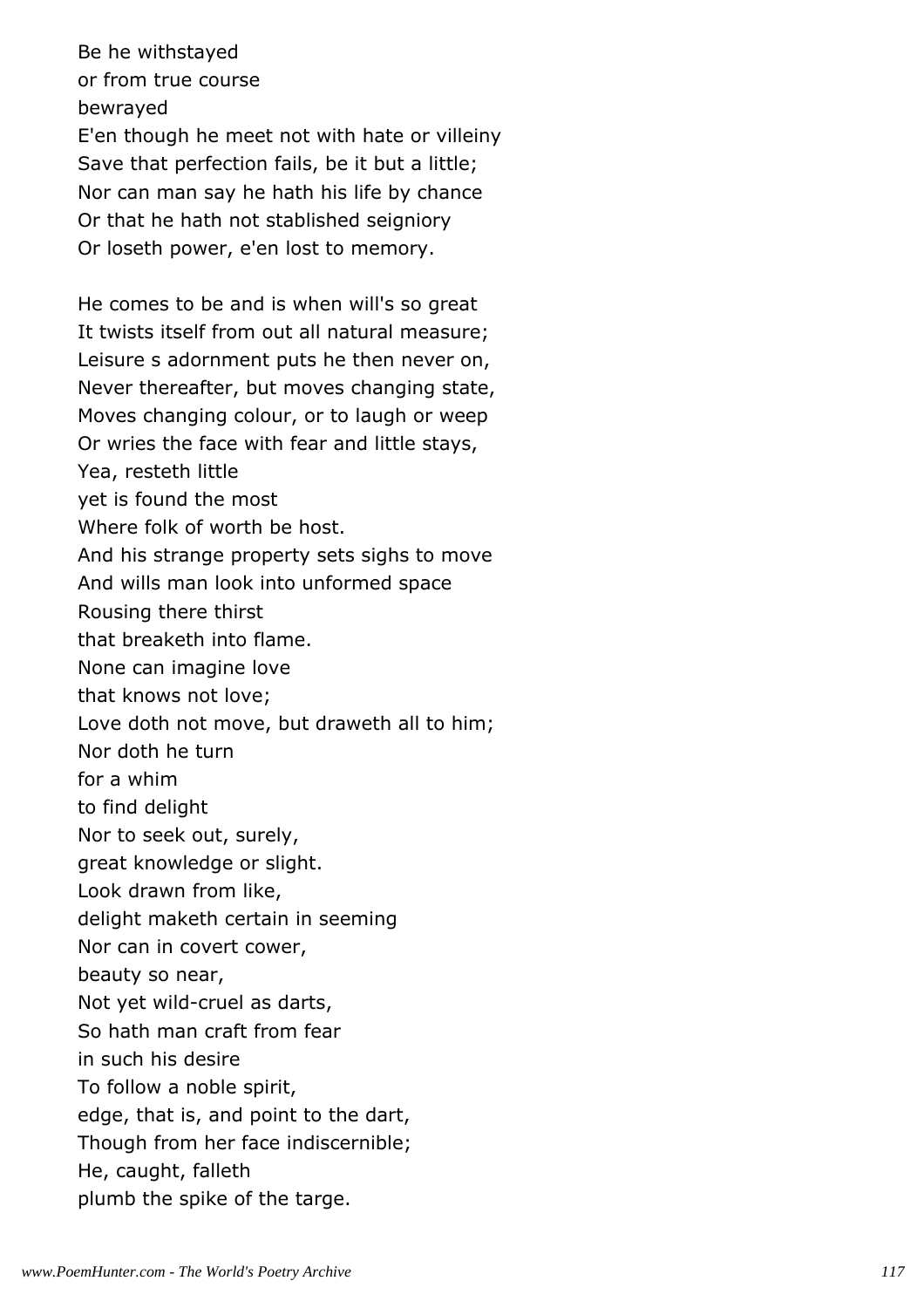Who well proceedeth, form not seeth, following his own emanation. There, beyond colour, essence set apart, In midst of darkness light light giveth forth Beyond all falsity, worthy of faith, alone That in him solely is compassion born.

Safe may'st thou go my canzon whither thee pleaseth Thou art so fair attired that every man and each Shall praise thy speech So we have sense or glow with reason's fire, To stand with other hast thou no desire.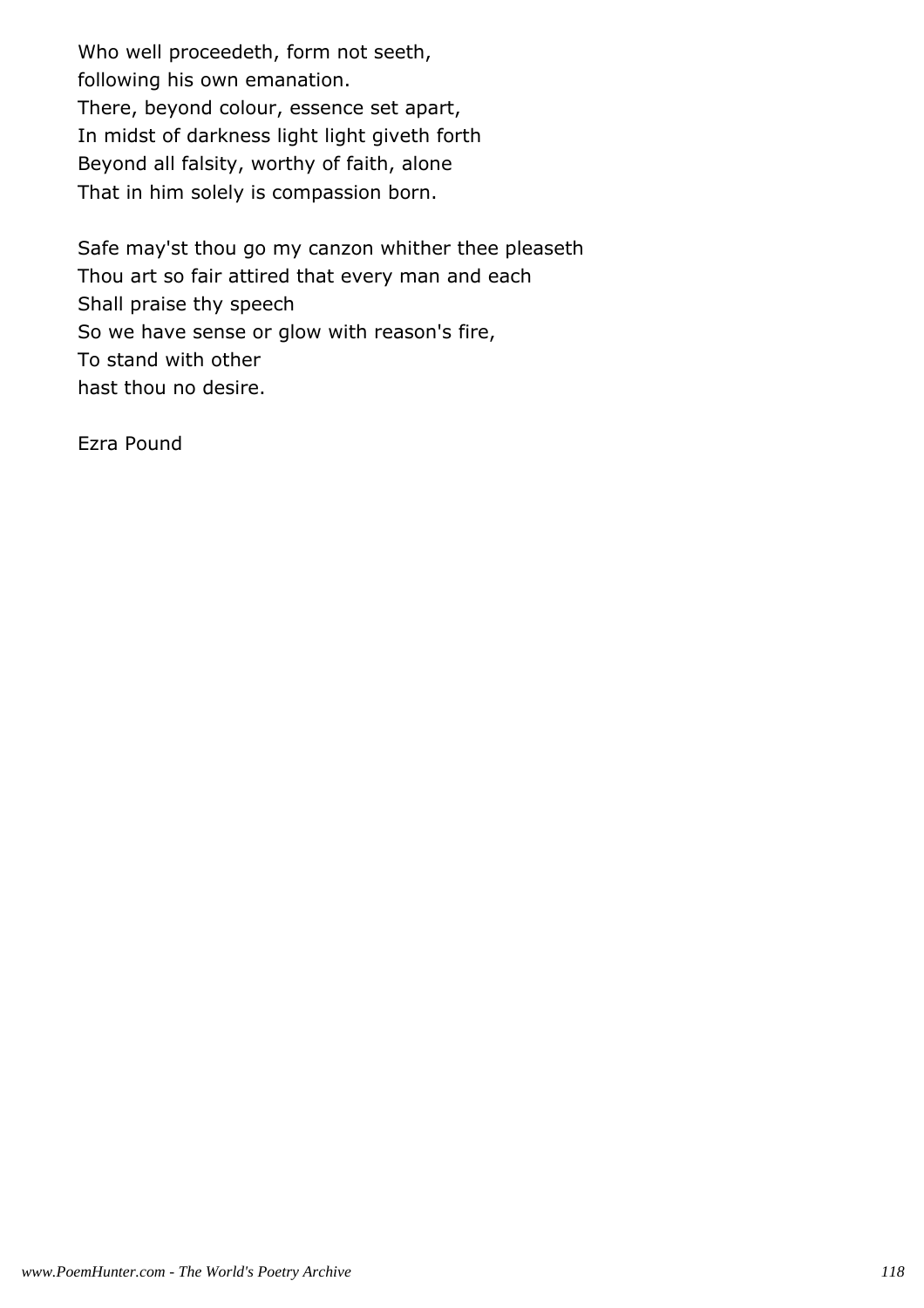# Dum Capitolium Scandet

How many will come after me singing as well as I sing, none better; Telling the heart of their truth as I have taught them to tell it; Fruit of my seed, O my unnameable children. Know then that I loved you from afore-time, Clear speakers, naked in the sun, untrammelled.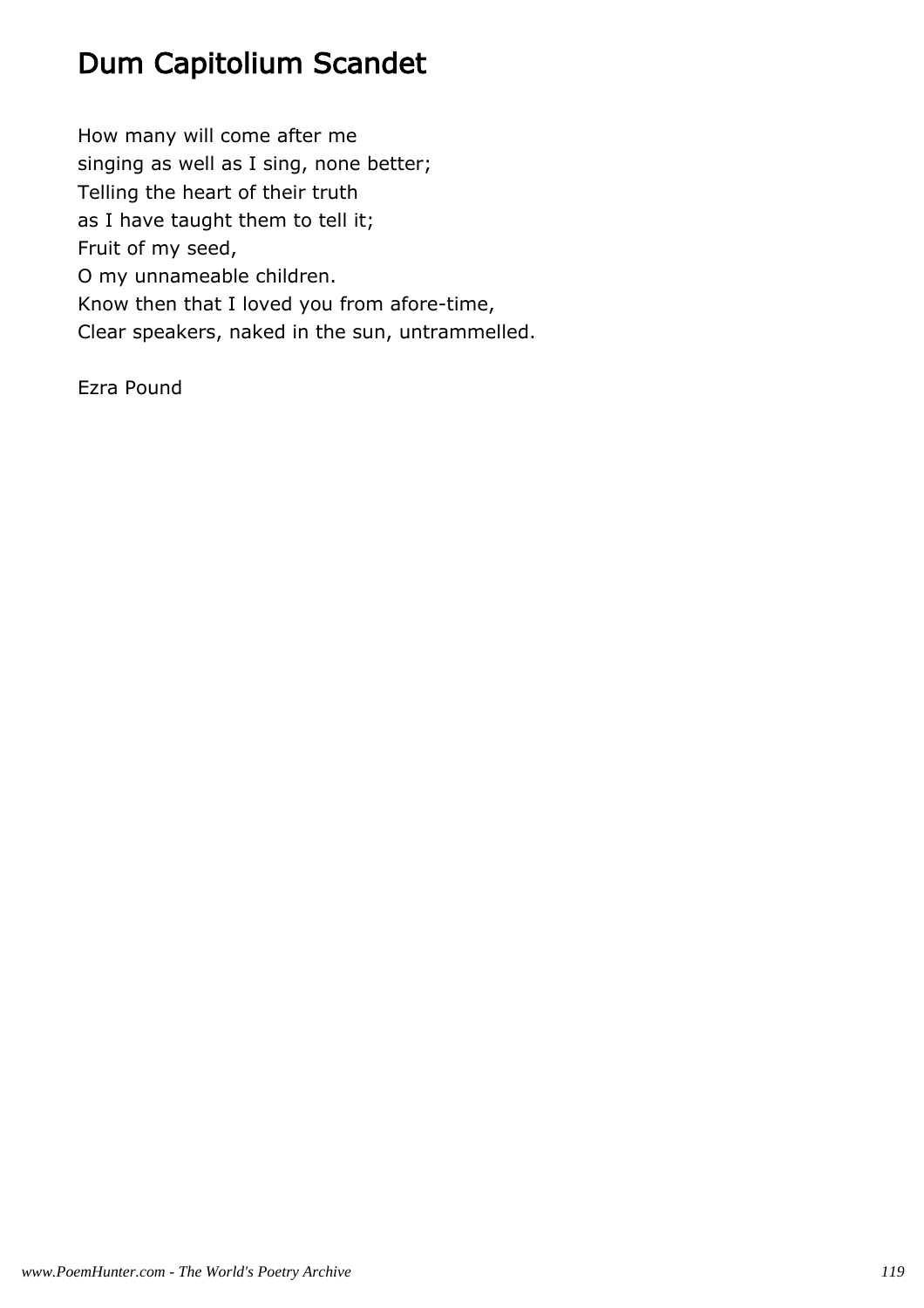# E.P. Ode Pour L'Election De Son Sepulchre

For three years, out of key with his time, He strove to resuscitate the dead art Of poetry; to maintain "the sublime" In the old sense. Wrong from the start--

No, hardly, but seeing he had been born In a half savage country, out of date; Bent resolutely on wringing lilies from the acorn; Capaneus; trout for factitious bait;

Idmen gar toi panth, hos eni troie Caught in the unstopped ear; Giving the rocks small lee-way The chopped seas held him, therefore, that year.

His true Penelope was Flaubert, He fished by obstinate isles; Observed the elegance of Circe's hair Rather than the mottoes on sun-dials.

Unaffected by "the march of events," He passed from men's memory in l'an trentuniesme de son eage;the case presents No adjunct to the Muses' diadem.

#### II

The age demanded an image Of its accelerated grimace, Something for the modern stage Not, at any rate, an Attic grace;

Not, certainly, the obscure reveries Of the inward gaze; Better mendacities Than the classics in paraphrase!

The "age demanded" chiefly a mould in plaster, Made with no loss of time, A prose kinema, not, not assuredly, alabaster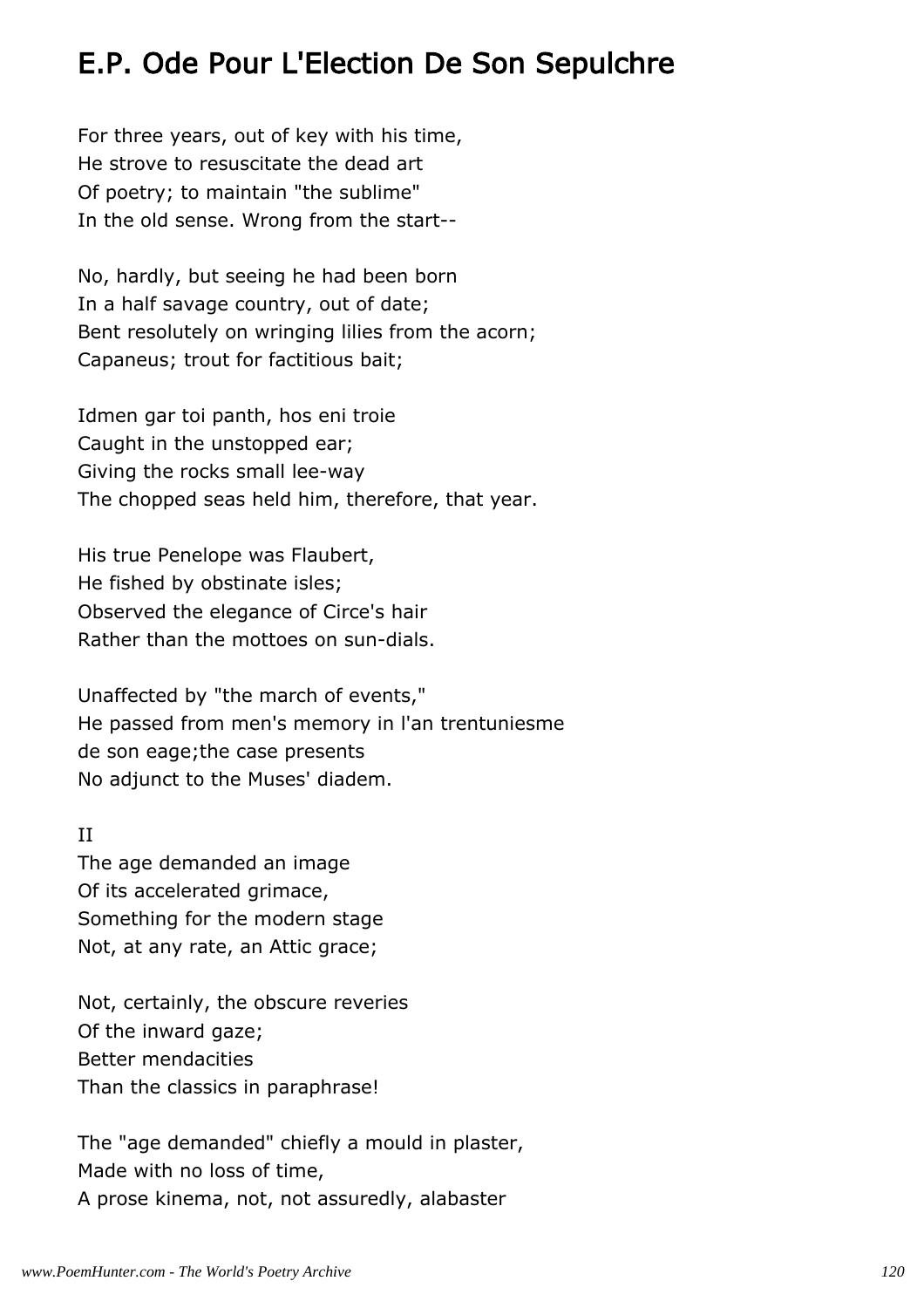Or the "sculpture" of rhyme.

III The tea-rose tea-gown, etc. Supplants the mousseline of Cos, The pianola "replaces" Sappho's barbitos.

Christ follows Dionysus, Phallic and ambrosial Made way for macerations; Caliban casts out Ariel.

All things are a flowing Sage Heracleitus say; But a tawdry cheapness Shall outlast our days.

Even the Christian beauty Defects--after Samothrace; We see to kalon Decreed in the market place.

Faun's flesh is not to us, Nor the saint's vision. We have the press for wafer; Franchise for circumcision.

All men, in law, are equals. Free of Pisistratus, We choose a knave or an eunuch To rule over us.

O bright Apollo, Tin andra, tin heroa, tina theon, What god, man or hero Shall I place a tin wreath upon!

IV These fought in any case, And some believing,

pro domo, in any case...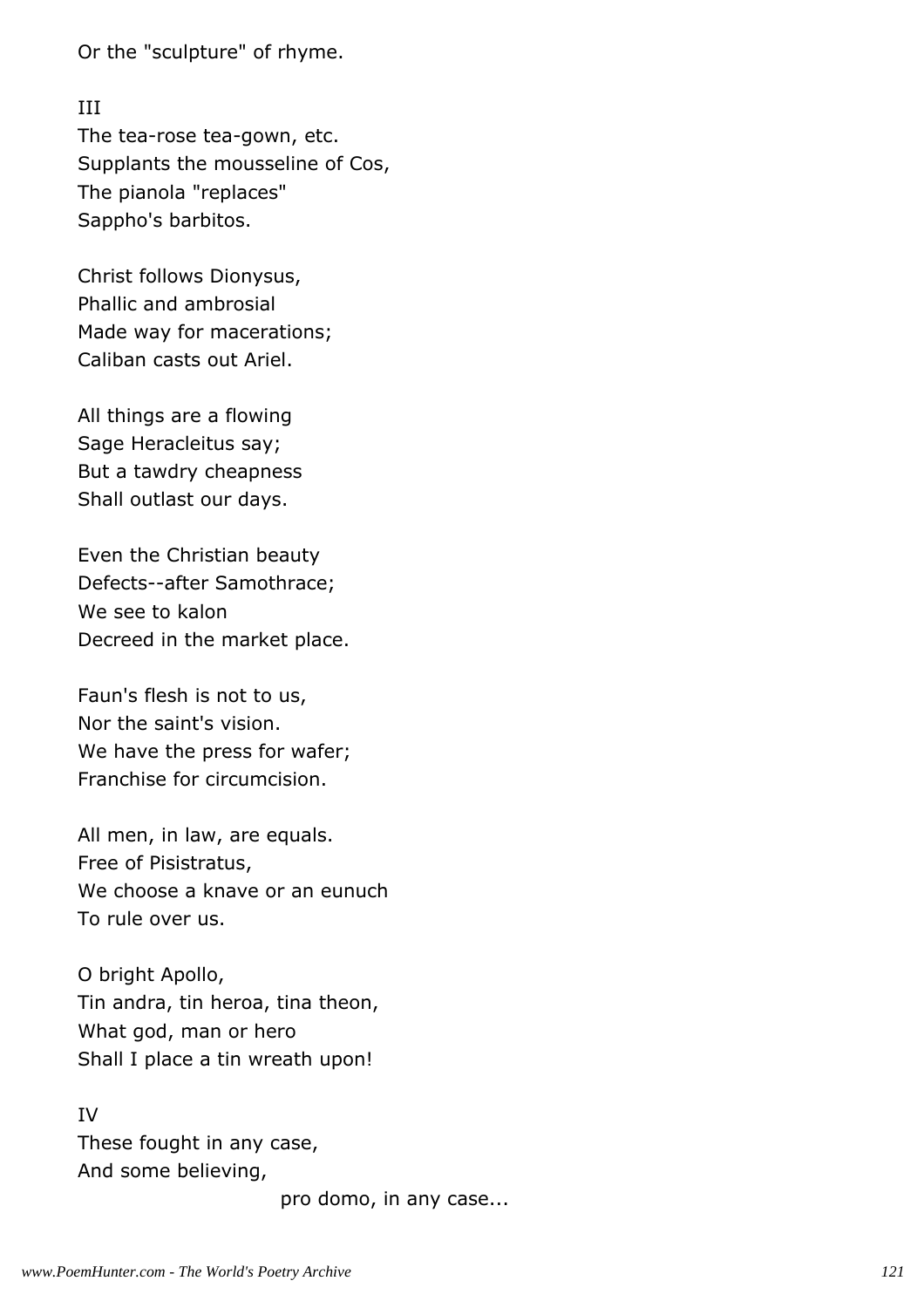Some quick to arm, some for adventure, some from fear of weakness, some from fear of censure, some for love of slaughter, in imagination, learning later... some in fear, learning love of slaughter;

Died some, pro patria,

 non "dulce" not "et decor"... walked eye-deep in hell believing old men's lies, then unbelieving came home, home to a lie, home to many deceits, home to old lies and new infamy; usury age-old and age-thick and liars in public places.

Daring as never before, wastage as never before. Young blood and high blood, fair cheeks, and fine bodies;

fortitude as never before

frankness as never before, disillusions as never told in the old days, hysterias, trench confessions, laughter out of dead bellies.

#### $\overline{V}$

There died a myriad, And of the best, among them, For an old bitch gone in the teeth, For a botched civilization,

Charm, smiling at the good mouth, Quick eyes gone under earth's lid,

For two gross of broken statues, For a few thousand battered books.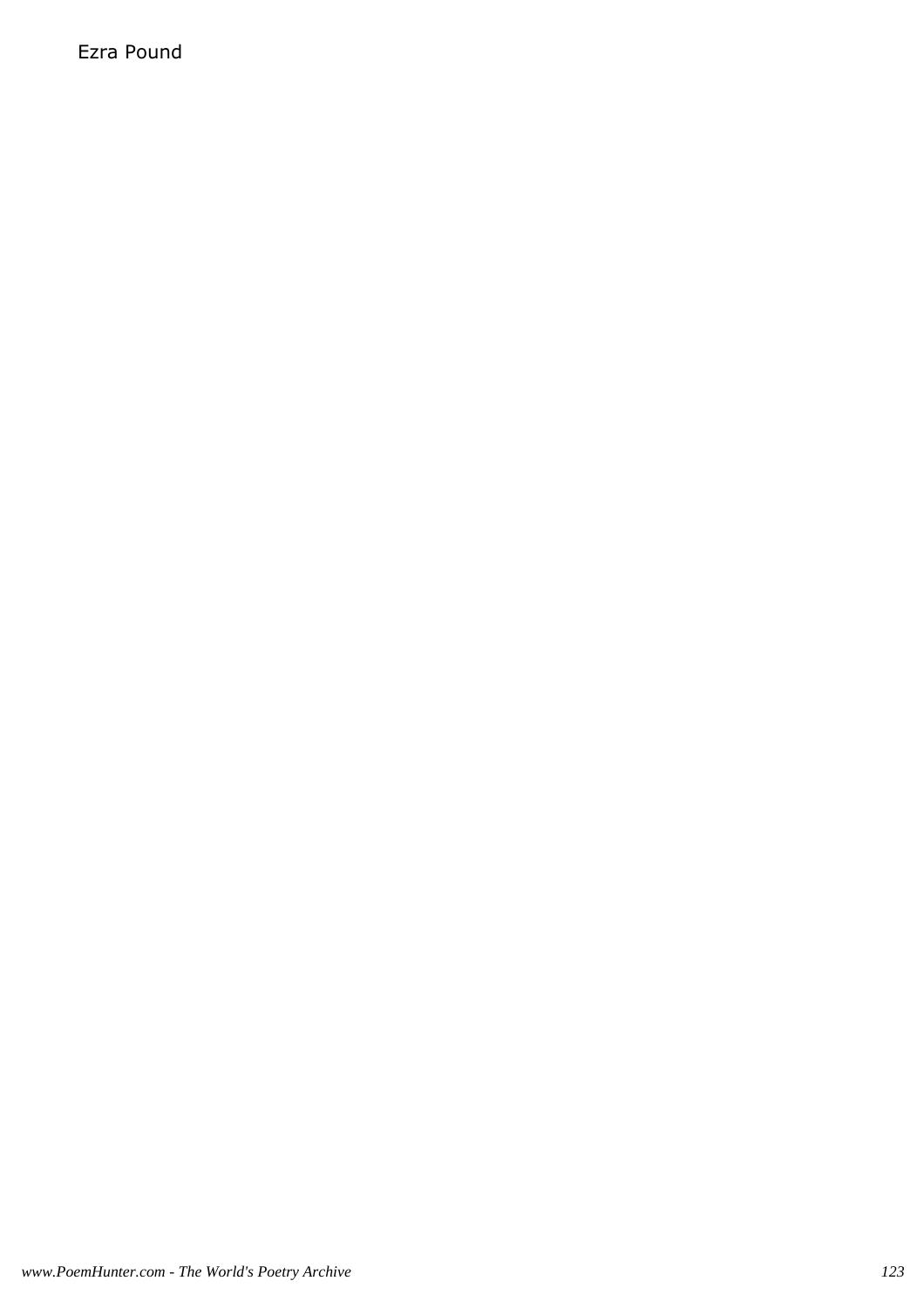# Envoi

Go, dumb-born book, Tell her that sang me once that song of Lawes: Hadst thou but song As thou hast subjects known, Then were there cause in thee that should condone Even my faults that heavy upon me lie And build her glories their longevity. Tell her that sheds Such treasure in the air, Recking naught else but that her graces give Life to the moment, I would bid them live As roses might, in magic amber laid, Red overwrought with orange and all made One substance and one colour Braving time. Tell her that goes With song upon her lips But sings not out the song, nor knows The maker of it, some other mouth, May be as fair as hers, Might, in new ages, gain her worshippers, When our two dusts with Waller's shall be laid, Siftings on siftings in oblivion, Till change hath broken down All things save Beauty alone.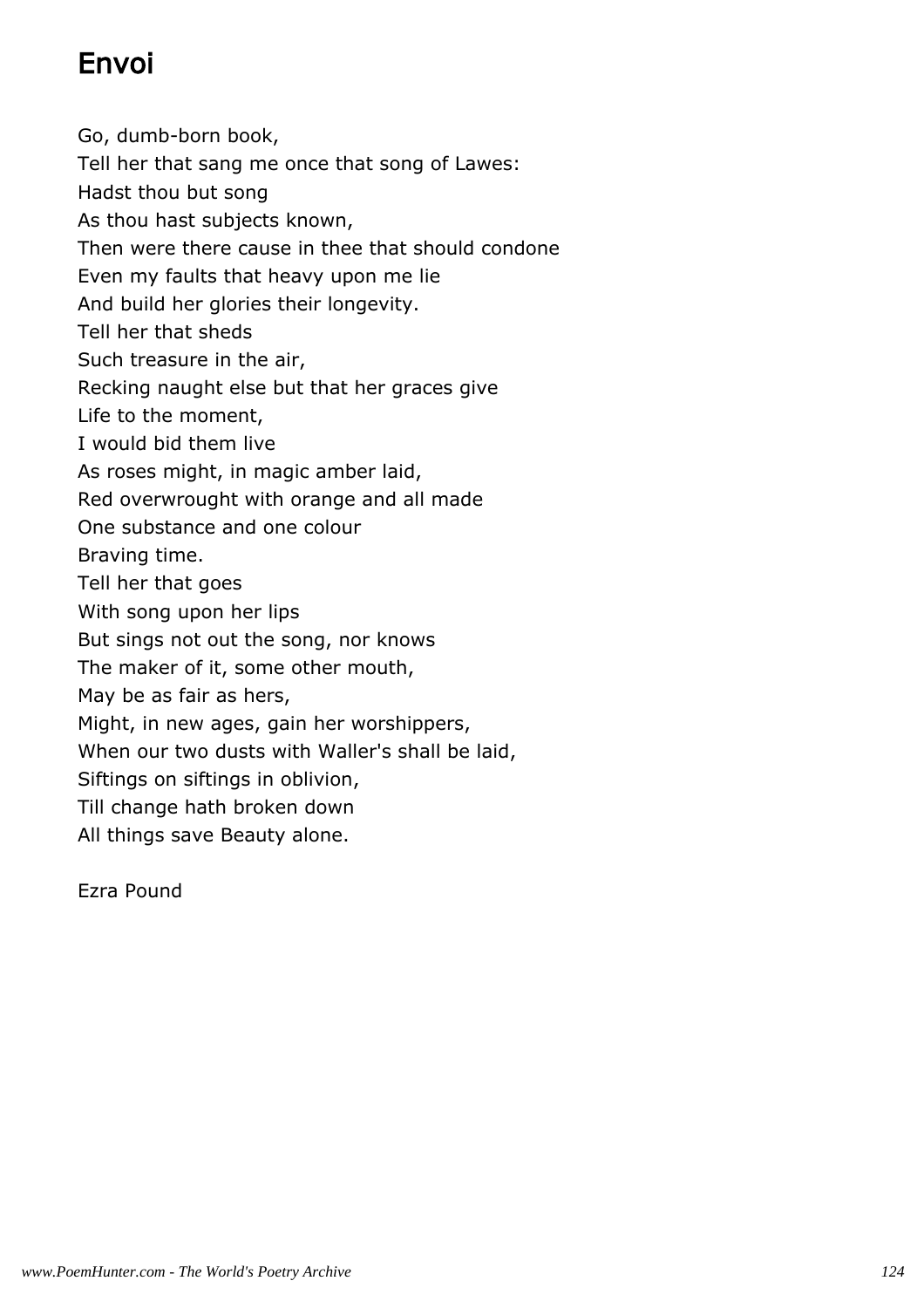# Epilogue

O chansons foregoing You were a seven days' wonder. When you came out in the magazines You created considerable stir in Chicago, And now you are stale and worn out, You're a very depleted fashion, A hoop-skirt, a calash, An homely, transient antiquity. Only emotion remains. Your emotions? Are those of a maitre-de-cafe.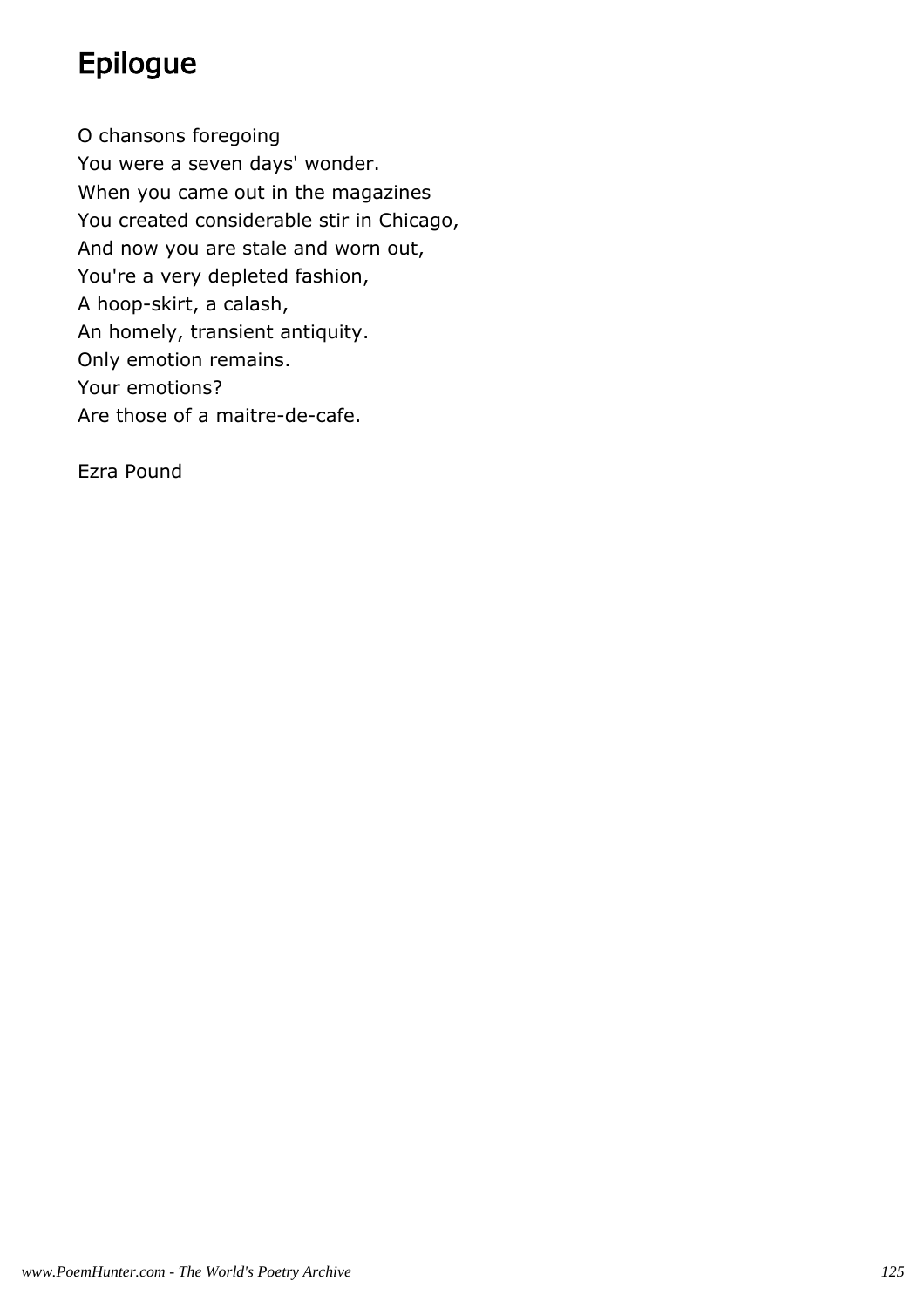# Epitaph

Leucis, who intended a Grand Passion, Ends with a willingness-to-oblige.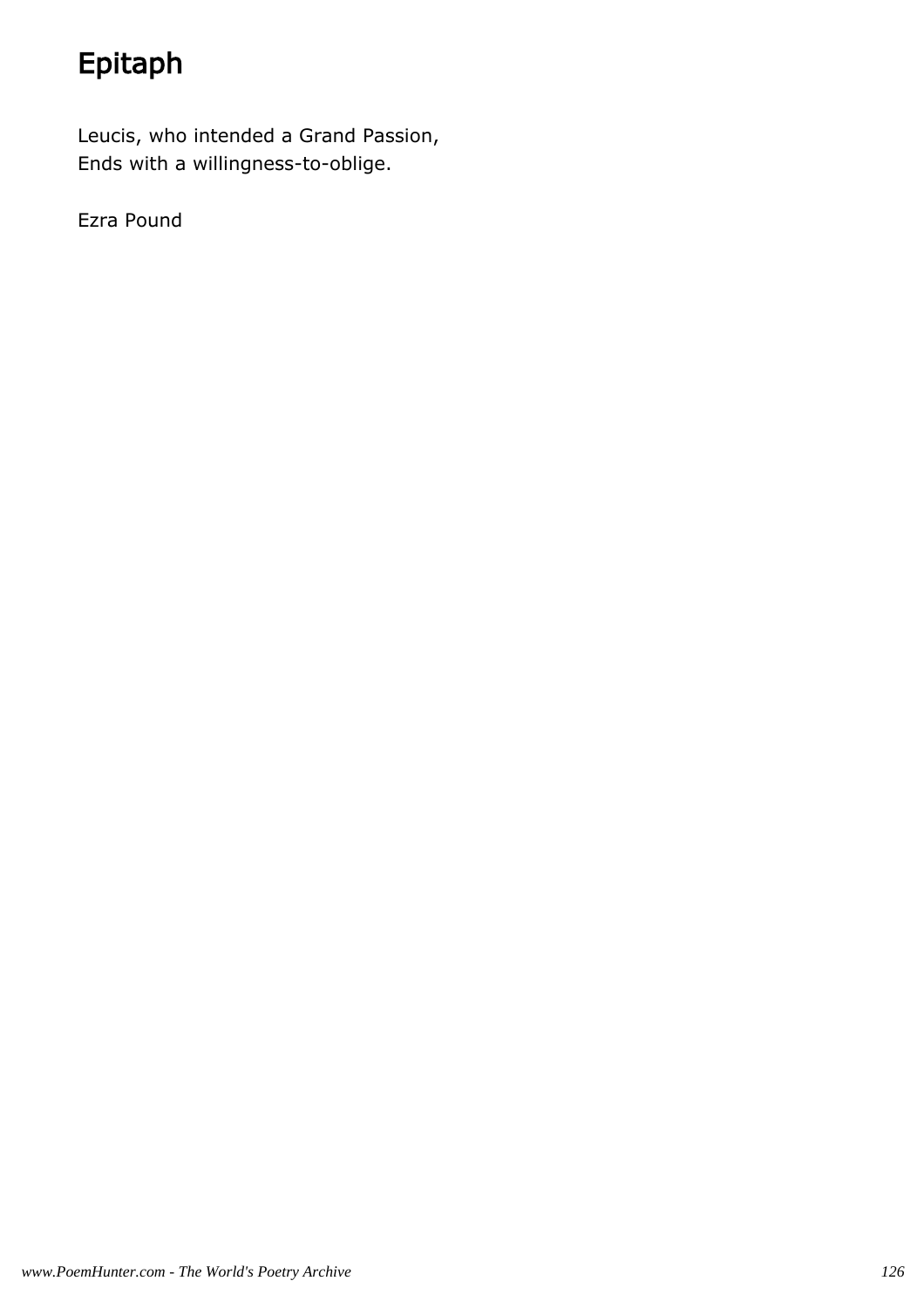# Epitaphs

#### Fu I

Fu I loved the high cloud and the hill, Alas, he died of alcohol.

Li Po

And Li Po also died drunk. He tried to embrace a moon In the Yellow River.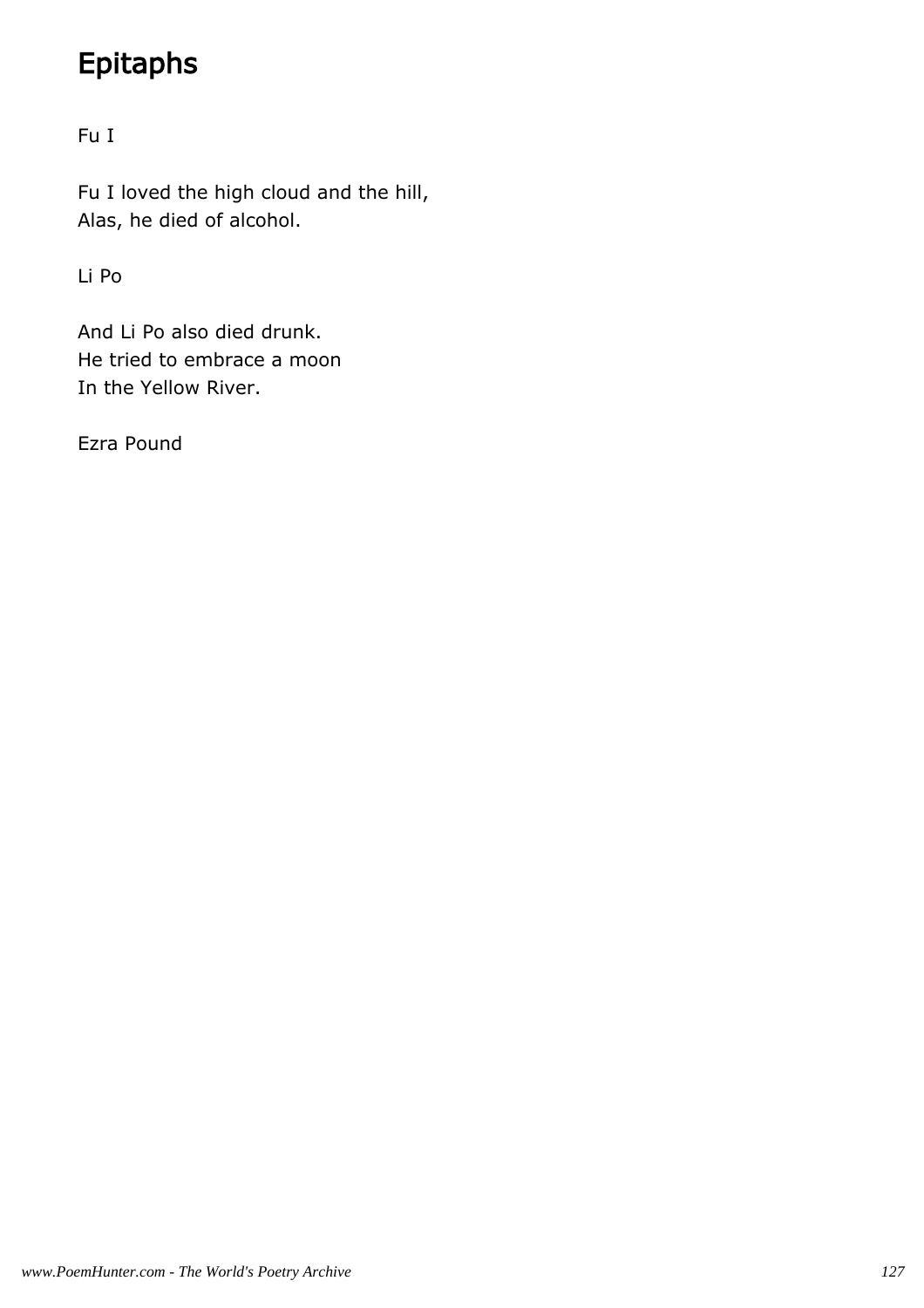# Erat Hora

'Thank you, whatever comes.' And then she turned And, as the ray of sun on hanging flowers Fades when the wind hath lifted them aside, Went swiftly from me. Nay, whatever comes One hour was sunlit and the most high gods May not make boast of any better thing Than to have watched that hour as it passed.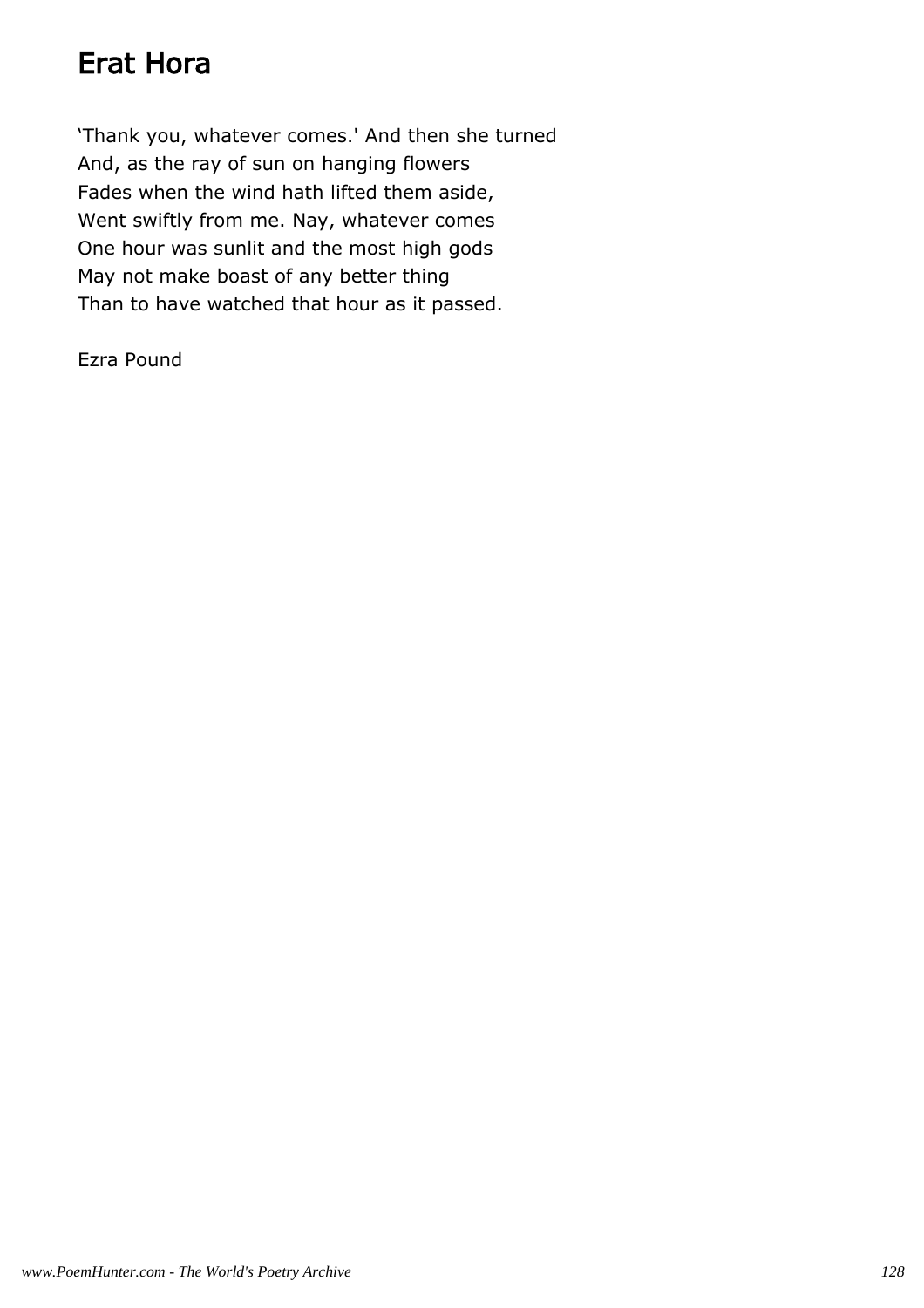# Exile's Letter

To So-Kin of Rakuyo, ancient friend, Chancellor of Gen.

Now I remember that you built me a special tavern By the south side of the bridge at Ten-Shin.

With yellow gold and white jewels, we paid for songs and laughter

And we were drunk for month on month, forgetting the kings and princes.

Intelligent men came drifting in from the sea and from the west border,

And with them, and with you especially

There was nothing at cross purpose,

And they made nothing of sea-crossing or of mountaincrossing,

If only they could be of that fellowship,

And we all spoke out our hearts and minds, and without regret.

And when I was sent off to South Wei,

smothered in laurel groves,

And you to the north of Raku-hoku,

Till we had nothing but thoughts and memories in common.

And then, when separation had come to its worst,

We met, and travelled into Sen-Go,

Through all the thirty-six folds of the turning and twisting waters,

Into a valley of the thousand bright flowers,

That was the first valley;

And into ten thousand valleys full of voices and pinewinds.

And with silver harness and reins of gold,

Out came the East of Kan foreman and his company.

And there came also the 'True man' of Shi-yo to meet me,

Playing on a jewelled mouth-organ.

In the storied houses of San-Ko they gave us more Sennin music,

Many instruments, like the sound of young phoenix broods.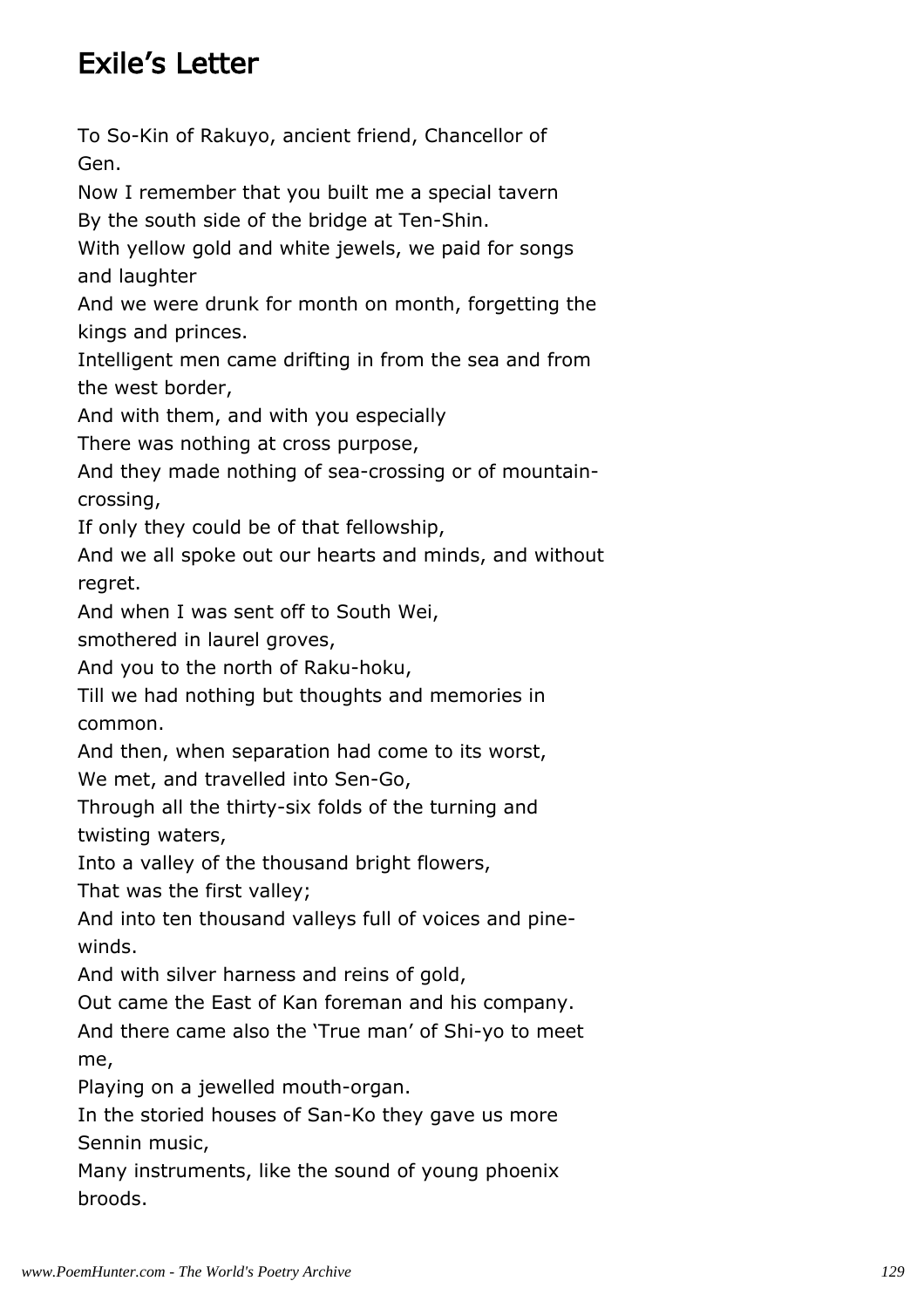The foreman of Kan Chu, drunk, danced because his long sleeves wouldn't keep still With that music playing, And I, wrapped in brocade, went to sleep with my head on his lap, And my spirit so high it was all over the heavens, And before the end of the day we were scattered like stars, or rain. I had to be off to So, far away over the waters, You back to your river-bridge. And your father, who was brave as a leopard, Was governor in Hei Shu, and put down the barbarian rabble. And one May he had you send for me, despite the long distance. And what with broken wheels and so on, I won't say it wasn't hard going, Over roads twisted like sheep's guts. And I was still going, late in the year, in the cutting wind from the North, And thinking how little you cared for the cost, and you caring enough to pay it. And what a reception: Red jade cups, food well set on a blue jewelled table, And I was drunk, and had no thought of returning. And you would walk out with me to the western corner of the castle, To the dynastic temple, with water about it clear as blue jade, With boats floating, and the sound of mouth-organs and drums, With ripples like dragon-scales, going grass green on the water, Pleasure lasting, with courtezans, going and coming

without hindrance,

With the willow flakes falling like snow,

And the vermilioned girls getting drunk about sunset,

And the water, a hundred feet deep, reflecting green eyebrows

Eyebrows painted green are a fine sight in young moonlight,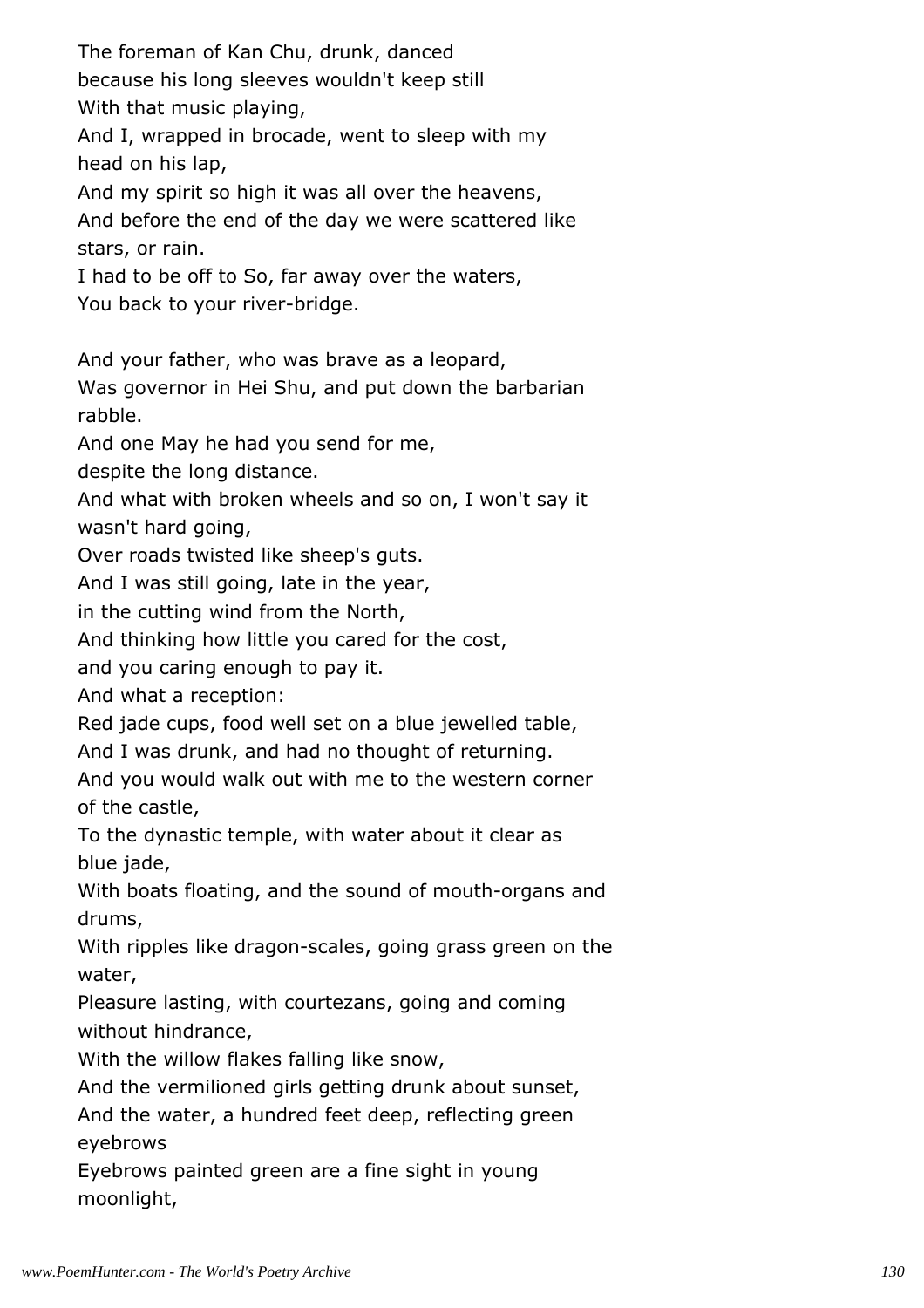Gracefully painted And the girls singing back at each other, Dancing in transparent brocade, And the wind lifting the song, and interrupting it, Tossing it up under the clouds. And all this comes to an end. And is not again to be met with. I went up to the court for examination, Tried Layu's luck, offered the Choyo song, And got no promotion, and went back to the East Mountains White-headed. And once again, later, we met at the South bridge-head. And then the crowd broke up, you went north to San palace, And if you ask how I regret that parting: It is like the flowers falling at Spring's end Confused, whirled in a tangle. What is the use of talking, and there is no end of talking, There is no end of things in the heart. I call in the boy, Have him sit on his knees here To seal this, And send it a thousand miles, thinking.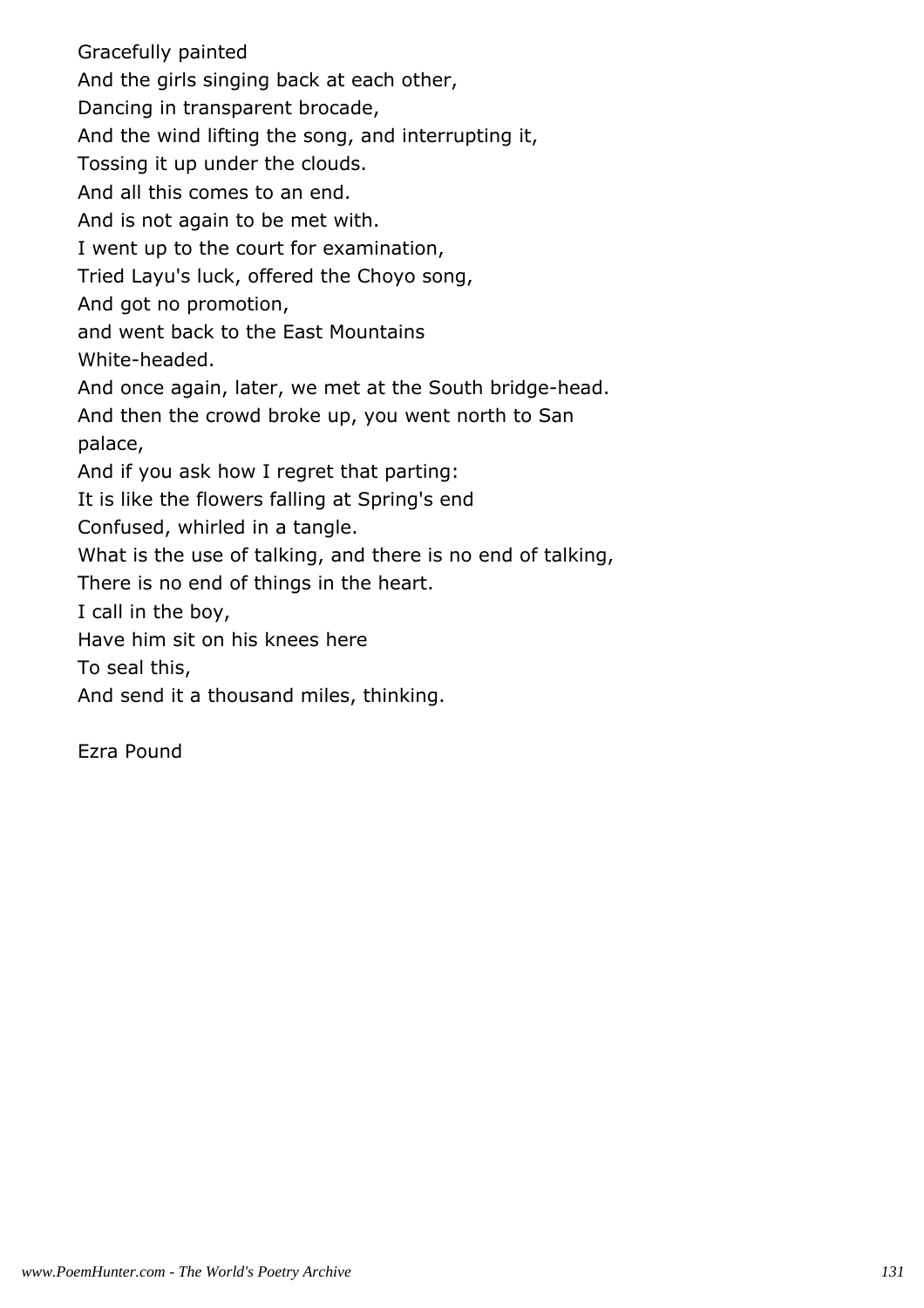# Ezra On The Strike

Wal, Thanksgivin' do be comin' round. With the price of turkeys on the bound, And coal, by gum! Thet were just found, Is surely gettin' cheaper.

The winds will soon begin to howl, And winter, in its yearly growl, Across the medders begin to prowl, And Jack Frost gettin' deeper.

By shucks! It seems to me, That you I orter be Thankful, that our Ted could see A way to operate it.

I sez to Mandy, sure, sez I, I'll bet thet air patch o' rye Thet he'll squash 'em by-and-by, And he did, by cricket!

No use talkin', he's the man - One of the best thet ever ran, Fer didn't I turn Republican One o' the fust?

I 'lowed as how he'd beat the rest, But old Si Perkins, he hemmed and guessed, And sed as how it wuzn't best To meddle with the trust.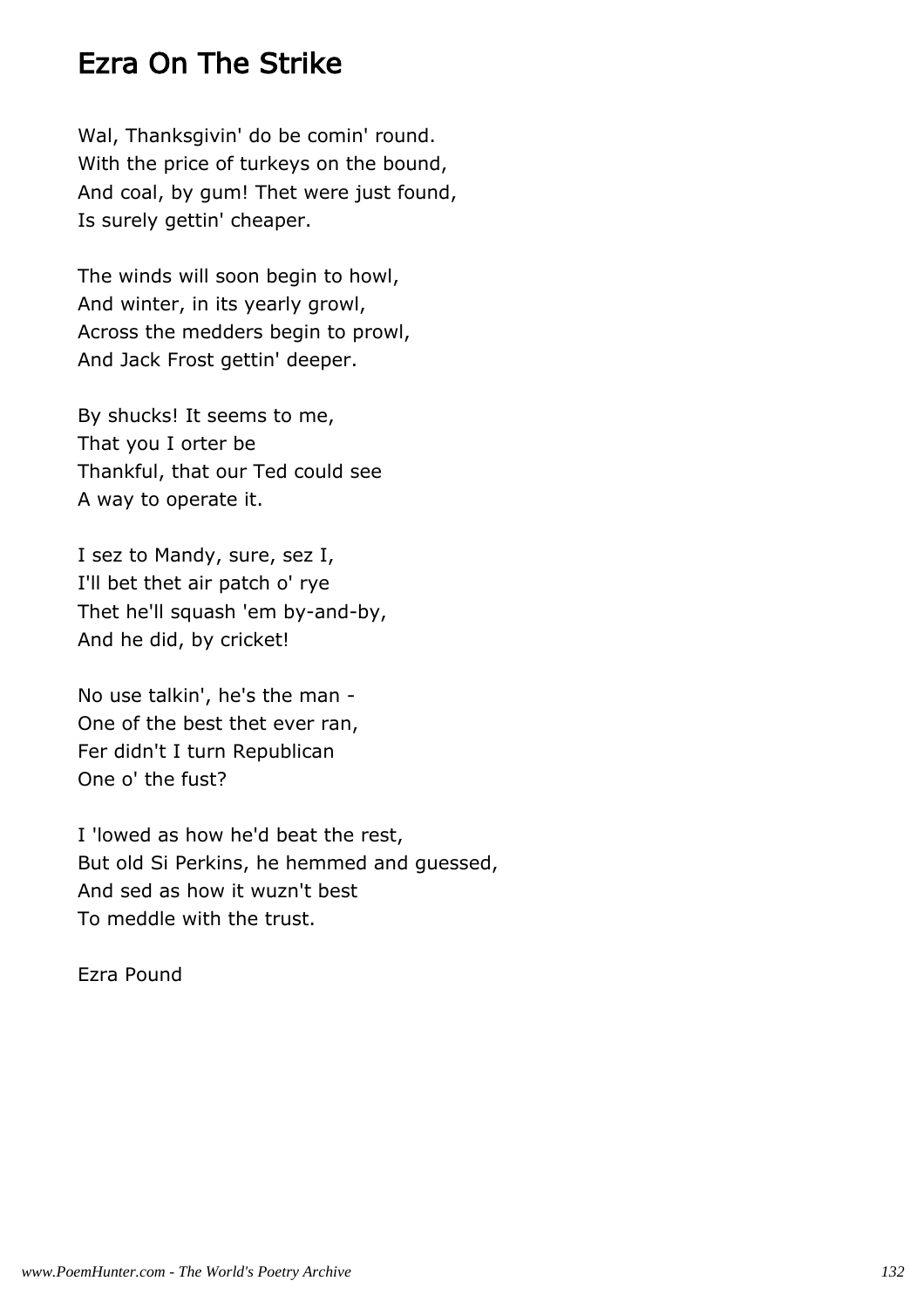#### Famam Librosque Cano

Your songs? Oh! The little mothers Will sing them in the twilight, And when the night Shrinketh the kiss of the dawn That loves and kills, What time the swallow fills Here note, the little rabbit folk That some call children, Such as are up and wide, Will laugh your verses to each other, Pulling on their shoes for the day's business, Serious child business that the world Laughs at, and grows stale; Such is the tale -Part of it-of thy song-life.

#### Mine?

A book is known by them that read That same. Thy public in my screed Is listed. Well! Some score years hence Behold mine audience, As we had seen him yesterday.

Scrawny, be-spectacled, out at heels, Such an one as the world feels A sort of curse against its guzzling And its age-lasting wallow for red greed And yet; full speed Though it should run for its own getting, Will turn aside to sneer at 'Cause he hath No coin, no will to snatch the aftermath Of Mammon Such an one as women draw away from For the tobacco ashes scattered on his coat And sith his throat Show's razor's unfamiliarity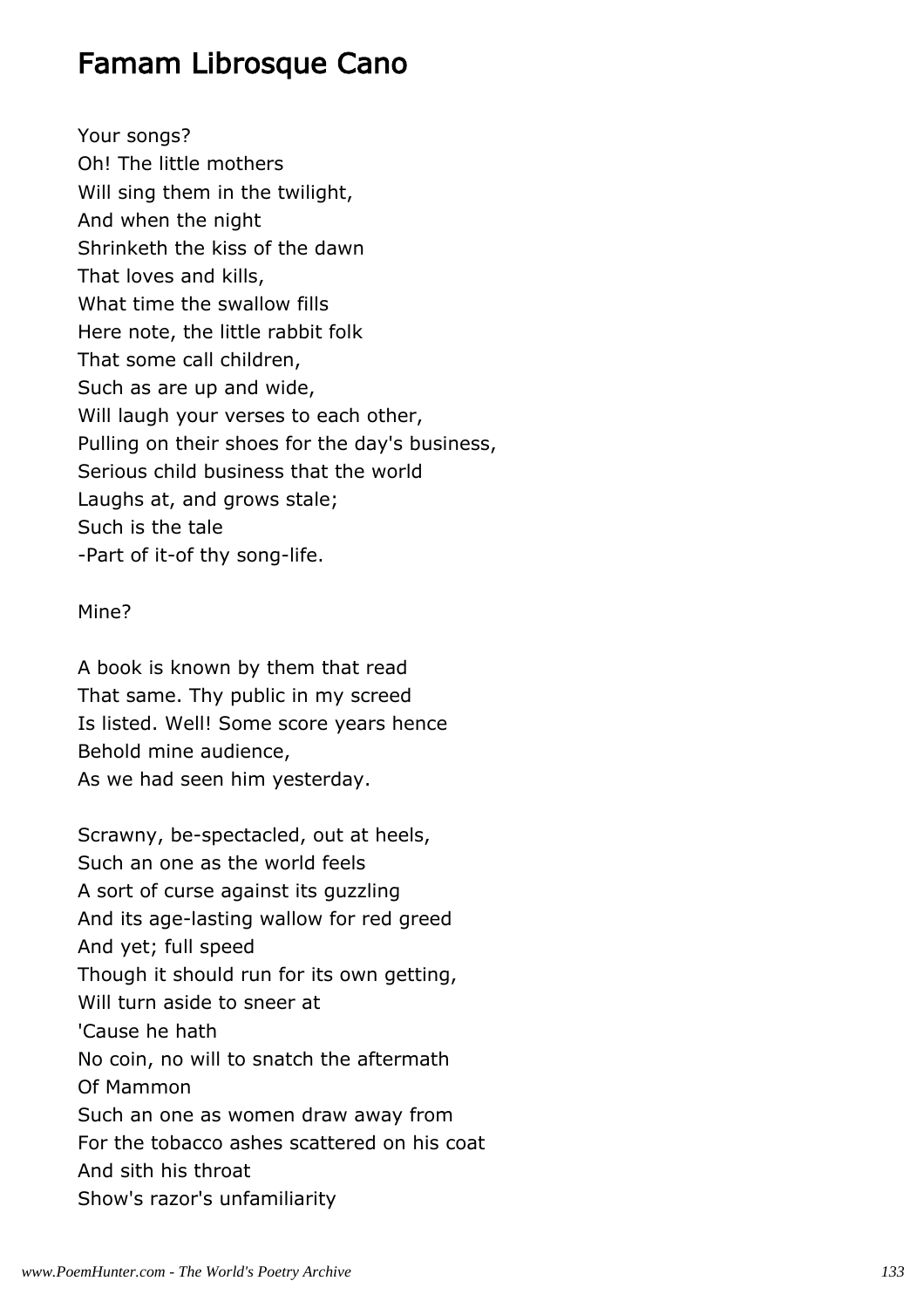And three days' beard;

Such an one picking a ragged Backless copy from the stall, Too cheap for cataloguing, Loquitur,

'Ah-eh! the strange rare name . . . Ah-eh! He must be rare if even 7 have not . . .' And lost mid-page Such age As his pardons the habit, He analyses form and thought to see How I 'scaped immortality.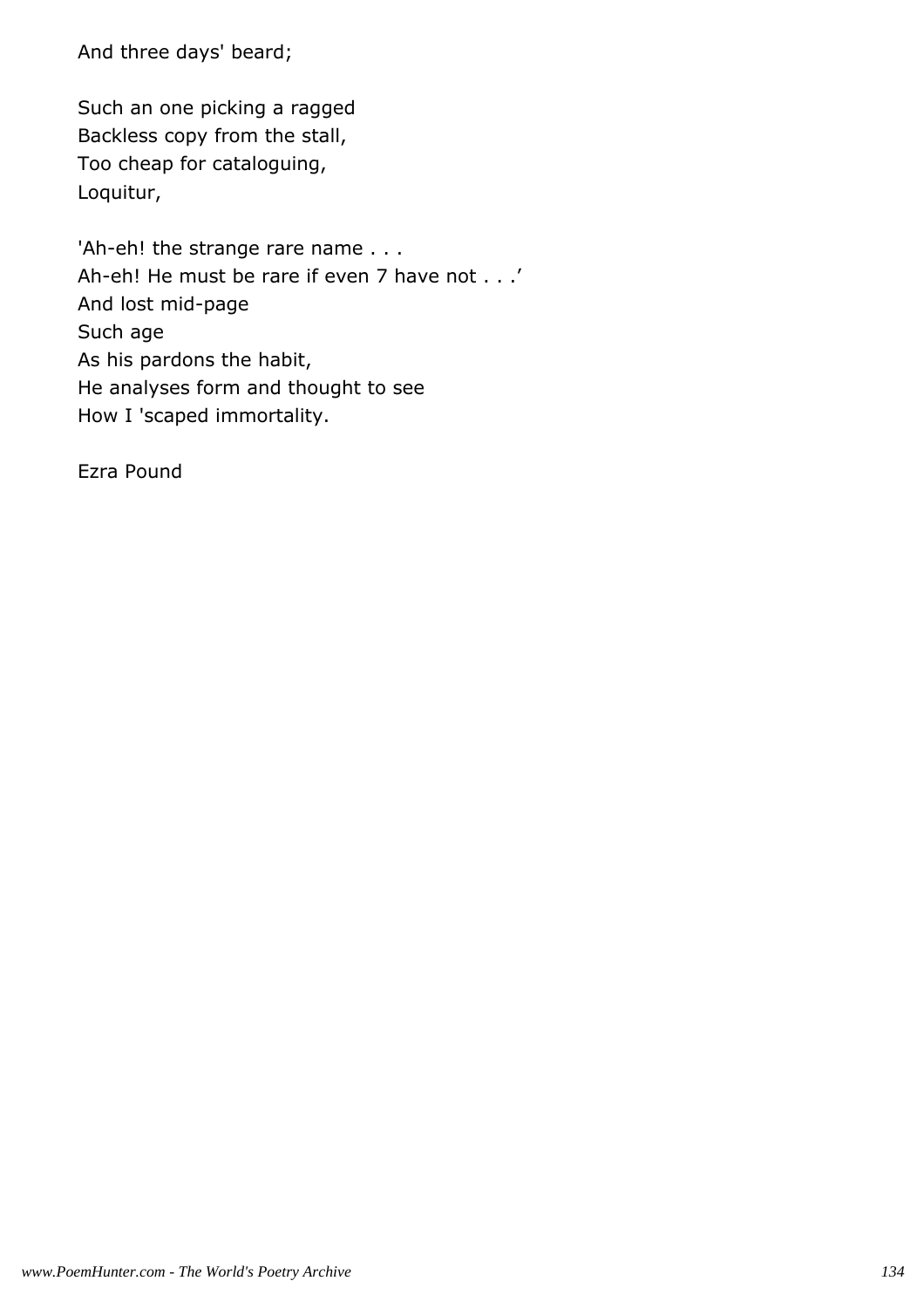# Fan-Piece, For Her Imperial Lord

O fan of white silk, clear as frost on the grass-blade,

You also are laid aside.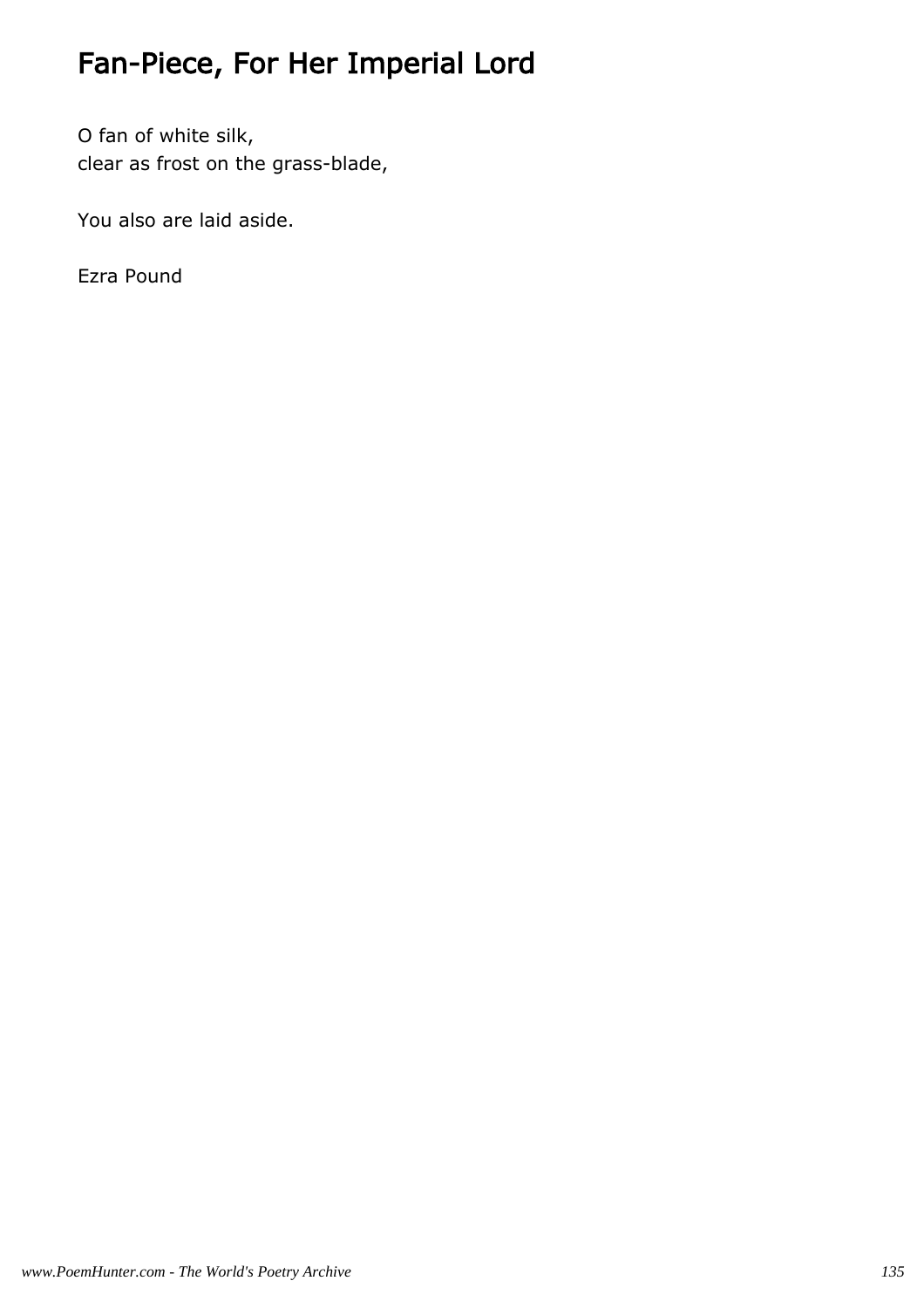# Fish And Shadow

The salmon-trout drifts in the stream, The soul of the salmon-trout floats over the stream Like a little wafer of light.

The salmon moves in the sun-shot, bright shallow sea. . . .

As light as the shadow of the fish that falls through the water, She came into the large room by the stair, Yawning a little she came with the sleep still upon her.

'I am just from bed. The sleep is still in my eyes. 'Come. I have had a long dream.' And I: That wood? 'And two springs have passed us.' 'Not so far, no, not so far now, There is a place but no one else knows it A field in a valley . . . Qu'ieu sui avinen, Ieu lo sai,'

She must speak of the time Of Arnaut de Mareuil, I thought, 'qu'ieu sui avinen.'

Light as the shadow of the fish That falls through the pale green water.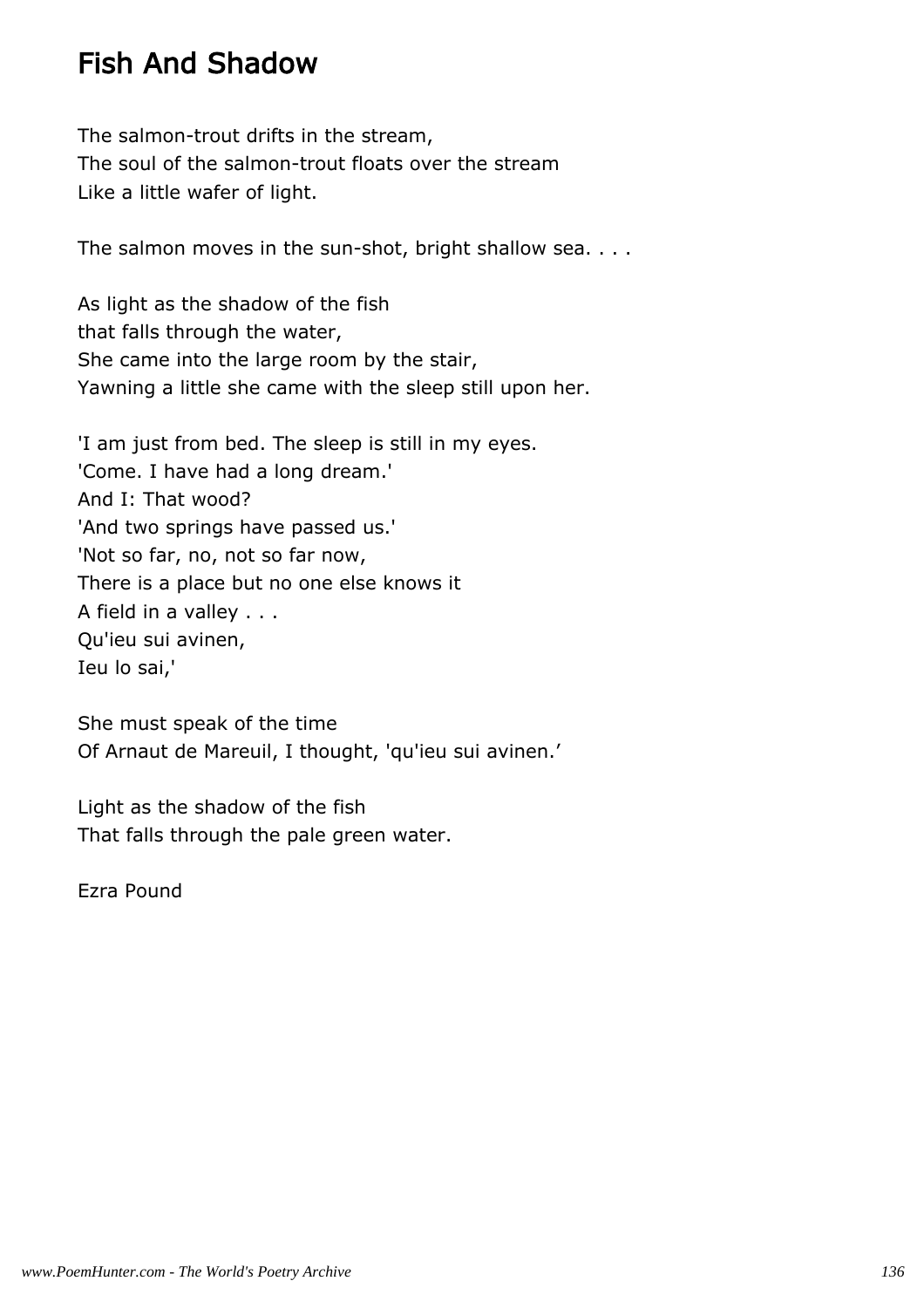# For E. Mcc

Gone while your tastes were keen to you, Gone where the grey winds call to you, By that high fencer, even Death, Struck of the blade that no man parrieth; Such is your fence, one saith, One that hath known you. Drew you your sword most gallantly Made you your pass most valiantly 'Gainst that grey fencer, even Death.

Gone as a gust of breath Faith! no man tarrieth, 'Se il cor ti manca,' but it failed thee not! 'Non ti fidar,' it is the sword that speaks 'In me.'

Thou trusted'st in thyself and met the blade 'Thout mask or gauntlet, and art laid As memorable broken blades that be Kept as bold trophies of old pageantry. As old Toledos past their days of war Are kept mnemonic of the strokes they bore, So art thou with us, being good to keep In our heart's sword-rack, though thy sword-arm sleep.

#### ENVOI

Struck of the blade that no man parrieth Pierced of the point that toucheth lastly all, 'Gainst that grey fencer, even Death, Behold the shield! He shall not take thee all.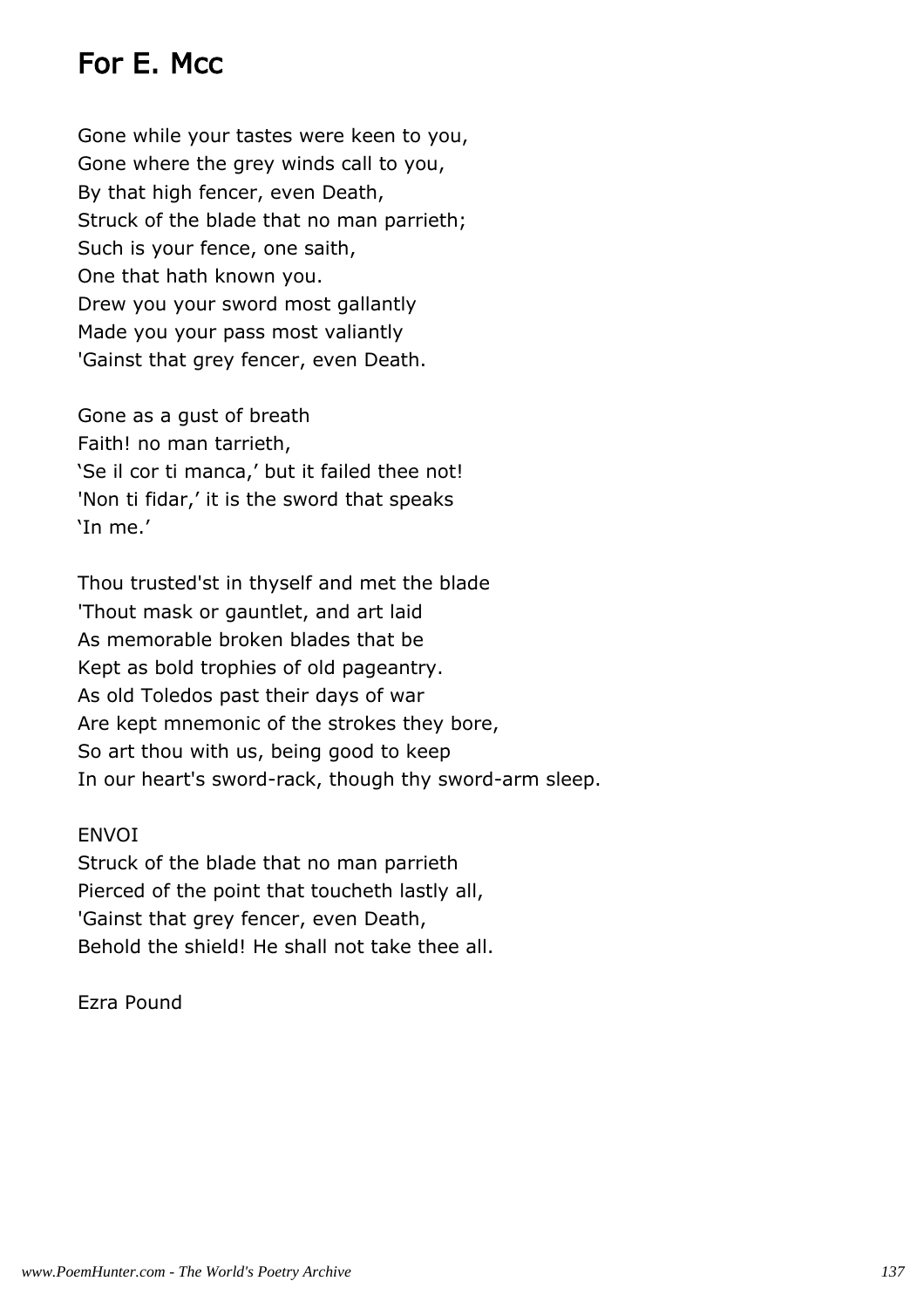#### Francesca

You came in out of the night And there were flowers in your hand, Now you will come out of a confusion of people, Out of a turmoil of speech about you.

I who have seen you amid the primal things Was angry when they spoke your name IN ordinary places. I would that the cool waves might flow over my mind, And that the world should dry as a dead leaf, Or as a dandelion see-pod and be swept away, So that I might find you again, Alone.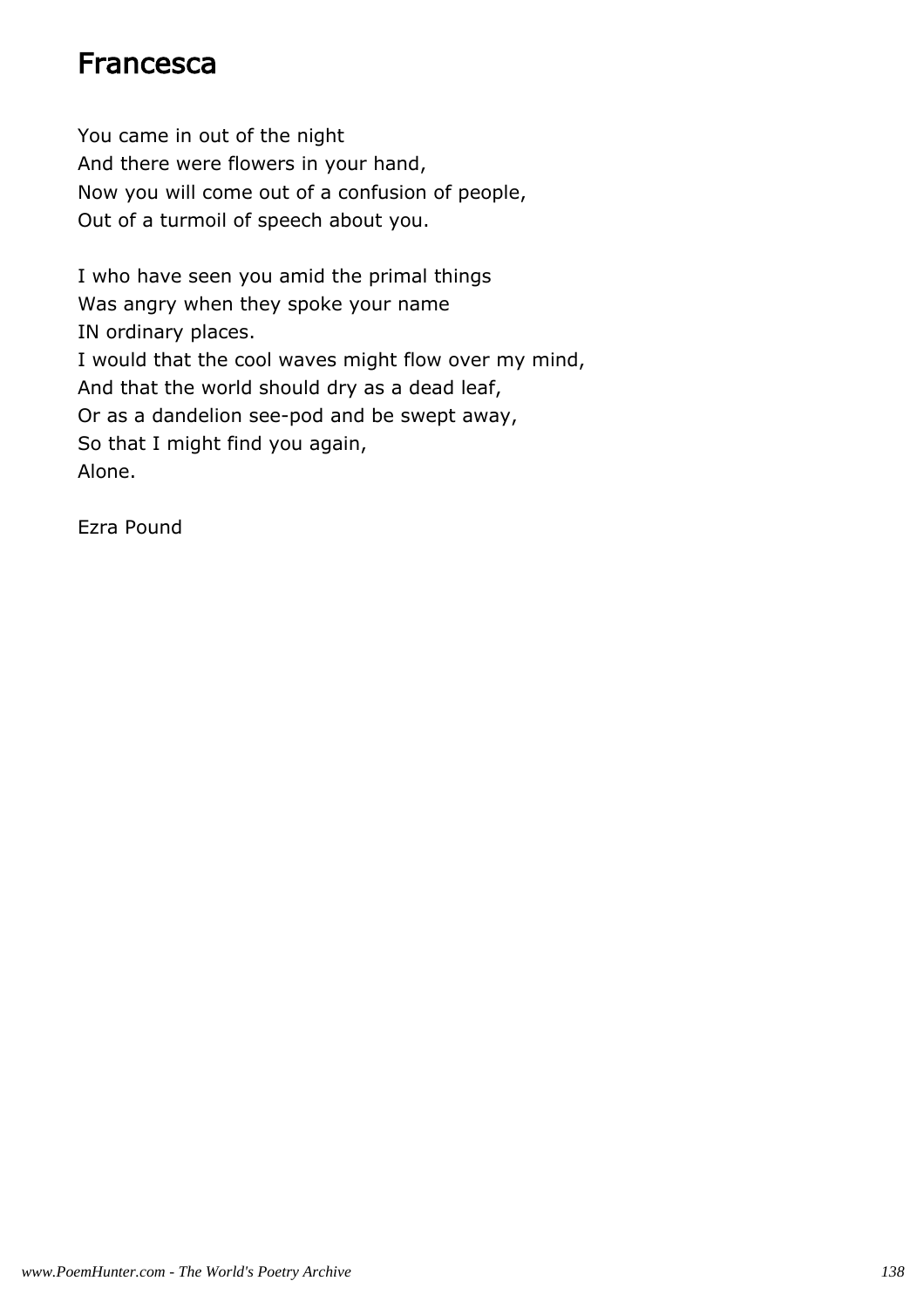## Fratres Minores

With minds still hovering above their testicles Certain poets here and in France Still sigh over established and natural fact Long since fully discussed by Ovid. They howl. They complain in delicate and exhausted metres That the twitching of three abdominal nerves Is incapable of producing a lasting Nirvana.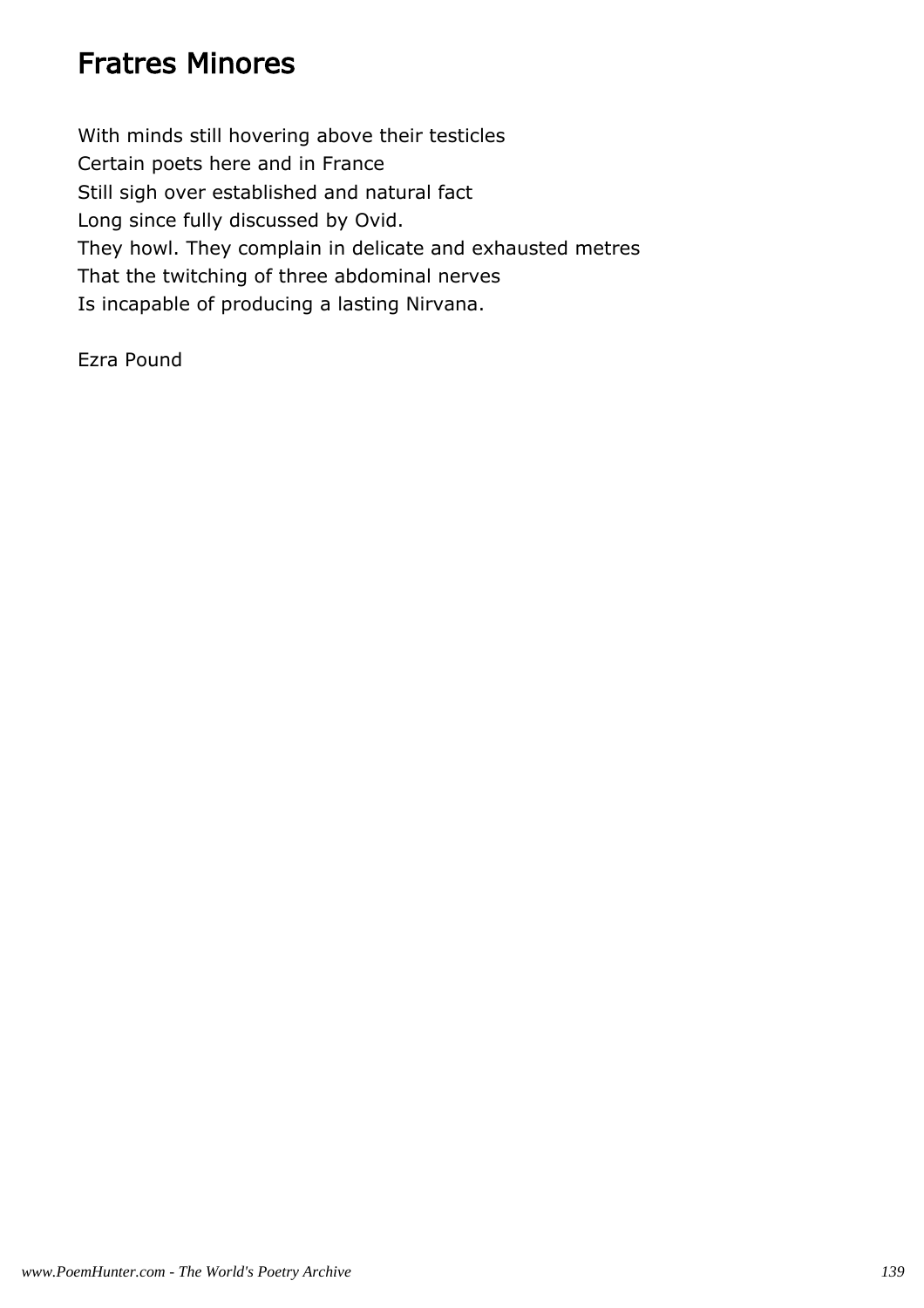# From "Hugh Selwyn Mauberly"

For three years, out of key with his time, He strove to resuscitate the dead art Of poetry; to maintain "the sublime" In the old from the start--

No, hardly, but seeing he had been born In a half-savage country, out of date; Bent resolutely on wringing lilies from the acorn; Capaneus; trout for factitious bait;

[idmen gar toi pant, hos eni Troiei] Caught in the unstopped ear; Giving the rocks small lee-way The chopped seas held him, therefore, that year.

His true Penelope was Flaubert, He fished by obstinate isles; Observed the elegance of Circe's hair Rather than the mottoes on sun-dials.

Unaffected by "the march of events," He passed from men's memory in l'an trentuniesme De son eage; the case presents No adjunct to the Muses' diadem.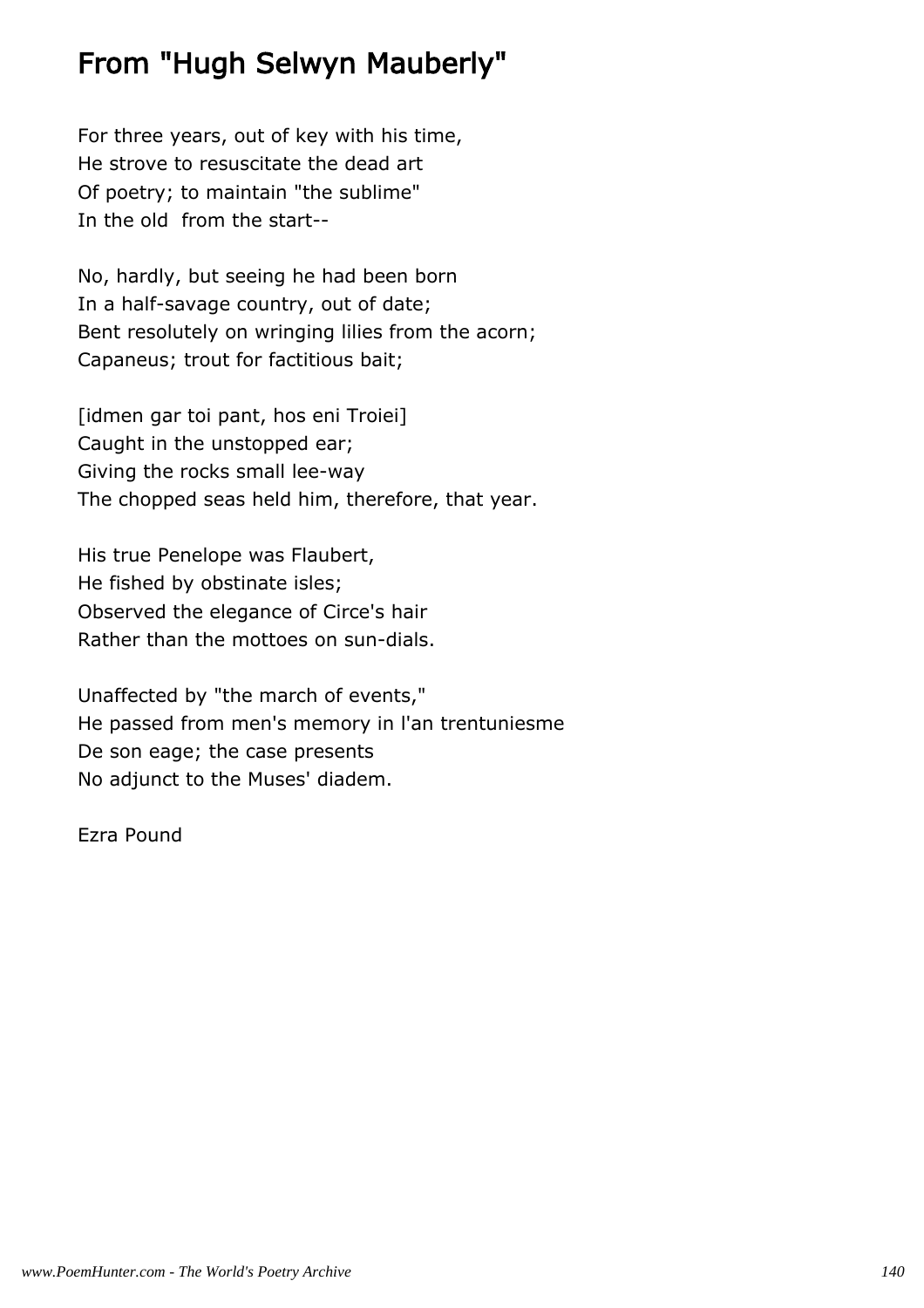# Further Instructions

Come, my songs, let us express our baser passions.

Let us express our envy for the man with a steady job and no worry about the future.

You are very idle, my songs,

I fear you will come to a bad end.

You stand about the streets, You loiter at the corners and bus-stops,

You do next to nothing at all.

You do not even express our inner nobilitys, You will come to a very bad end.

And I? I have gone half-cracked.

I have talked to you so much that I almost see you about me, Insolent little beasts! Shameless! Devoid of clothing!

But you, newest song of the lot, You are not old enough to have done much mischief. I will get you a green coat out of China With dragons worked upon it. I will get you the scarlet silk trousers From the statue of the infant Christ at Santa Maria Novella; Lest they say we are lacking in taste, Or that there is no caste in this family.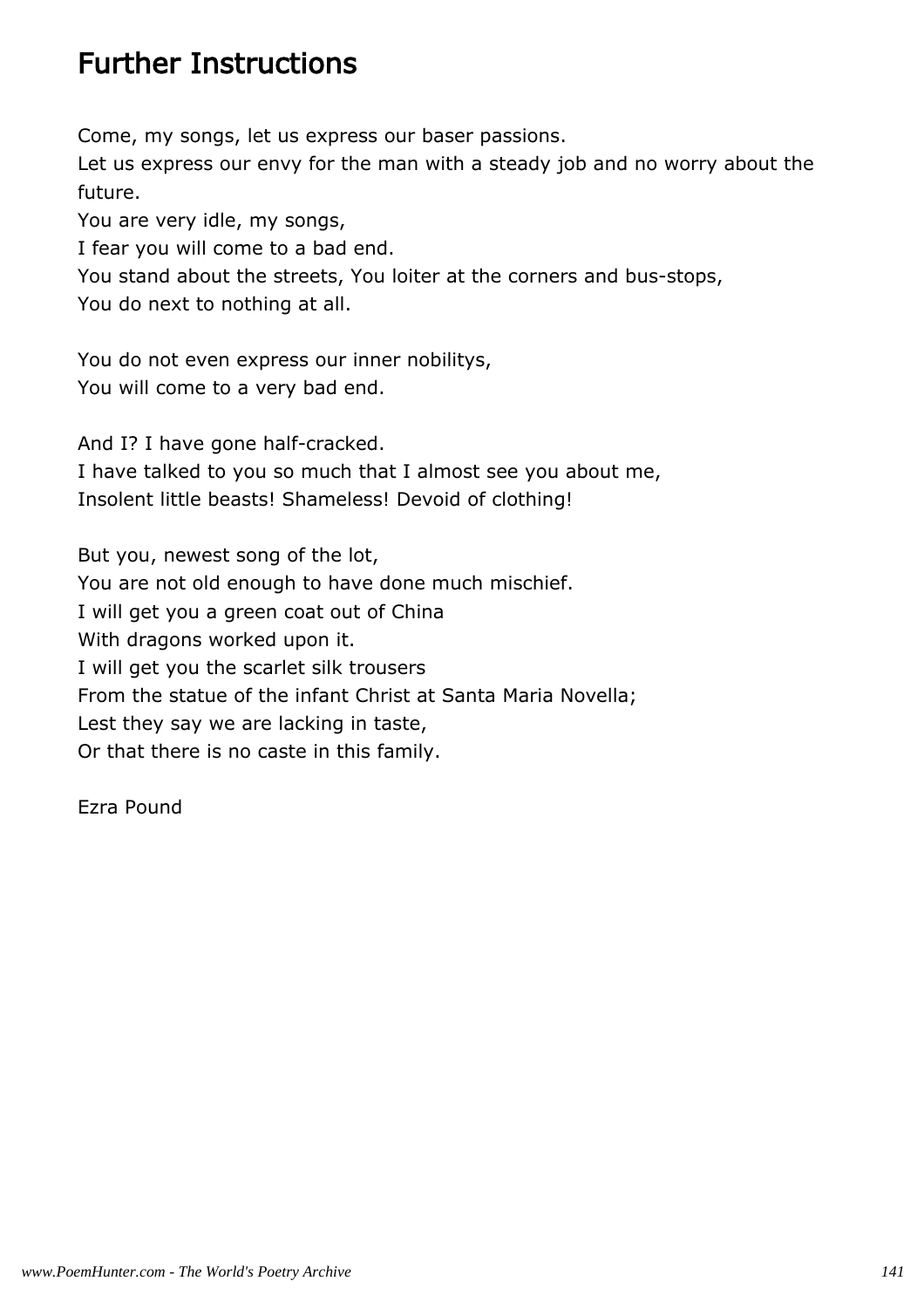# Gentildonna

She passed and left no quiver in the veins, who now Moving among the trees, and clinging in the air she severed, Fanning the grass she walked on then, endures: Grey olive leaves beneath a rain-cold sky.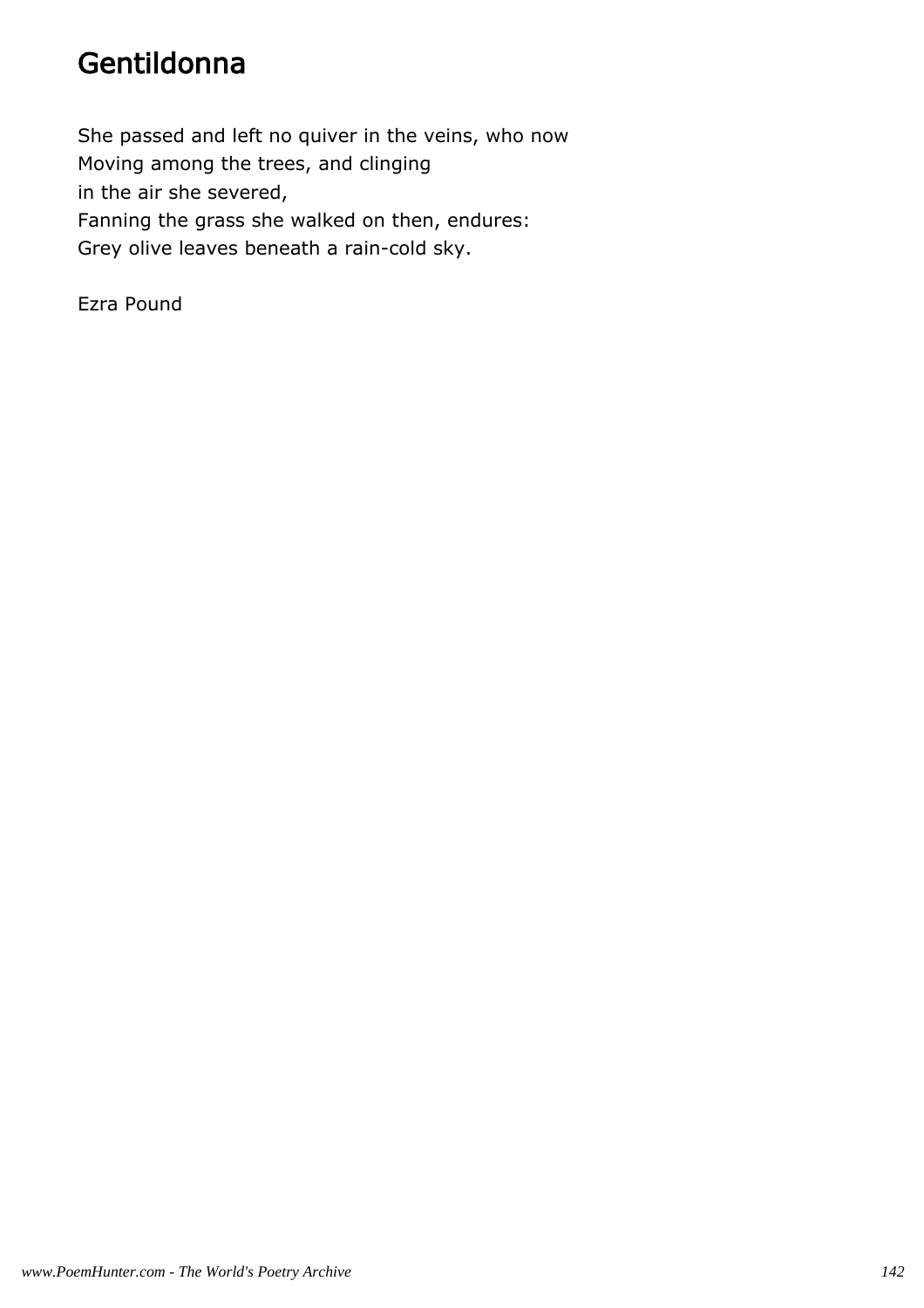# Grace Before Song

Lord God of heaven that with mercy dight Th'alternate prayer wheel of the night and light Eternal hath to thee, and in whose sight Our days as rain drops in the sea surge fall,

As bright white drops upon a leaden sea Grant so my songs to this grey folk may be:

As drops that dream and gleam and falling catch the sun Evan'scent mirrors every opal one Of such his splendor as their compass is, So, bold My Songs, seek ye such death as this.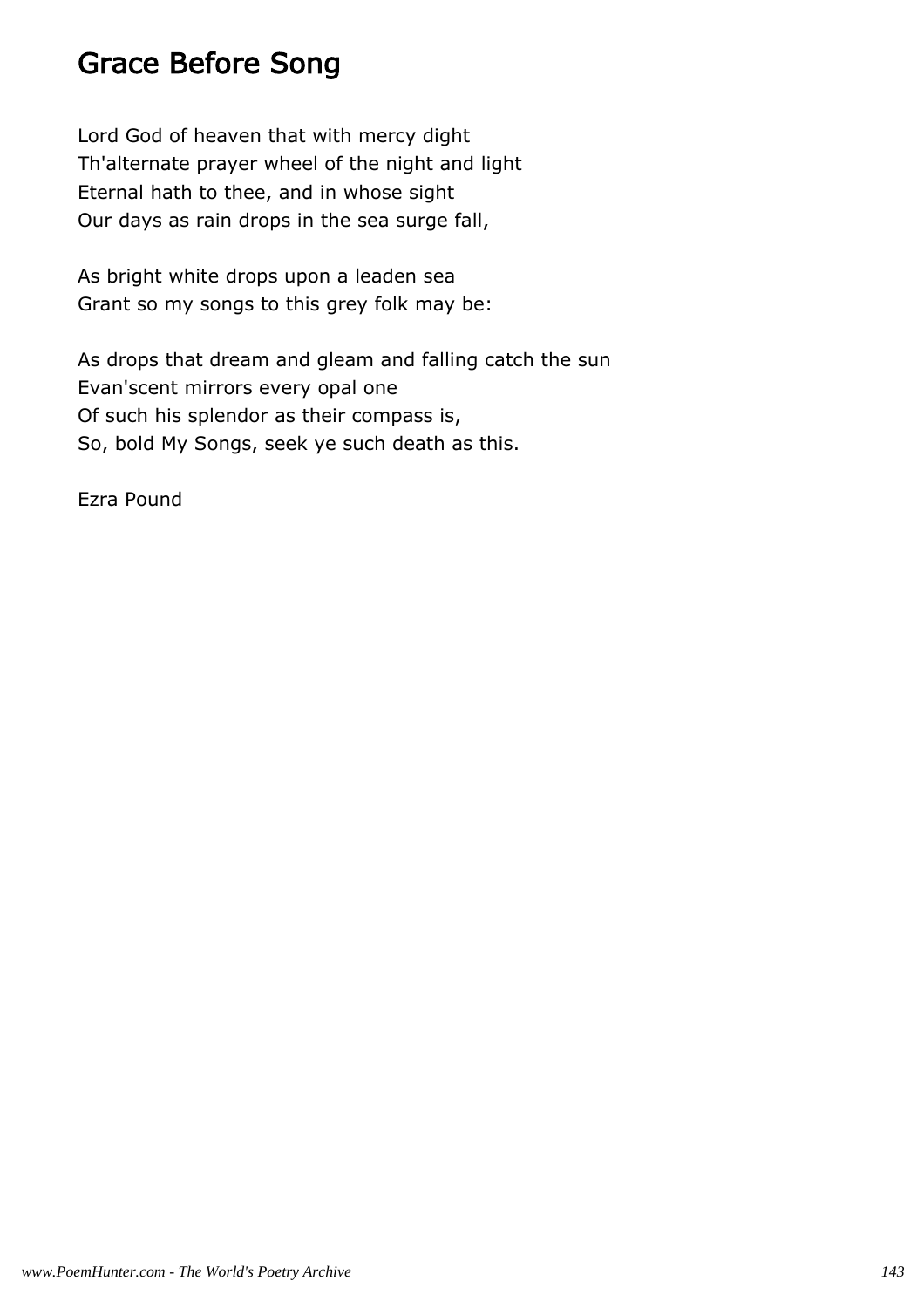## Guido Invites You Thus

'Lappo I leave behind and Dante too, Lo, I would sail the seas with thee alone! Talk me no love talk, no bought-cheap fiddl'ry, Mine is the ship and thine the merchandise, All the blind earth knows not th'emprise Whereto thou calledst and whereto I call.

Lo, I have seen thee bound about with dreams, Lo, I have known thy heart and its desire; Life, all of it, my sea, and all men's streams Are fused in it as flames of an altar fire ! Lo, thou hast voyaged not! The ship is mine.'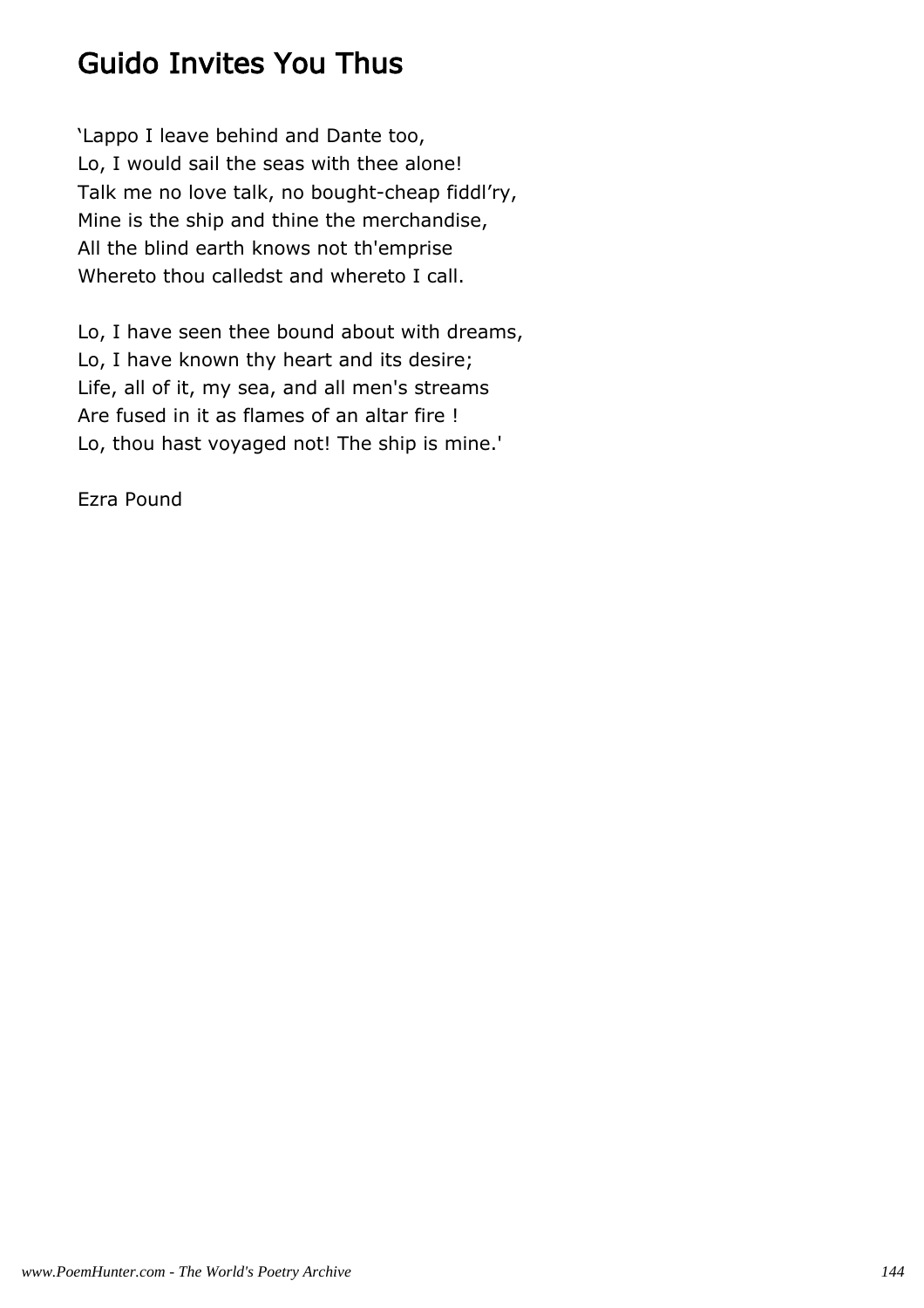# Heather

The black panther treads at my side, And above my fingers There float the petal-like flames.

The milk-white girls Unbend from the holly-trees, And their snow-white leopard Watches to follow our trace.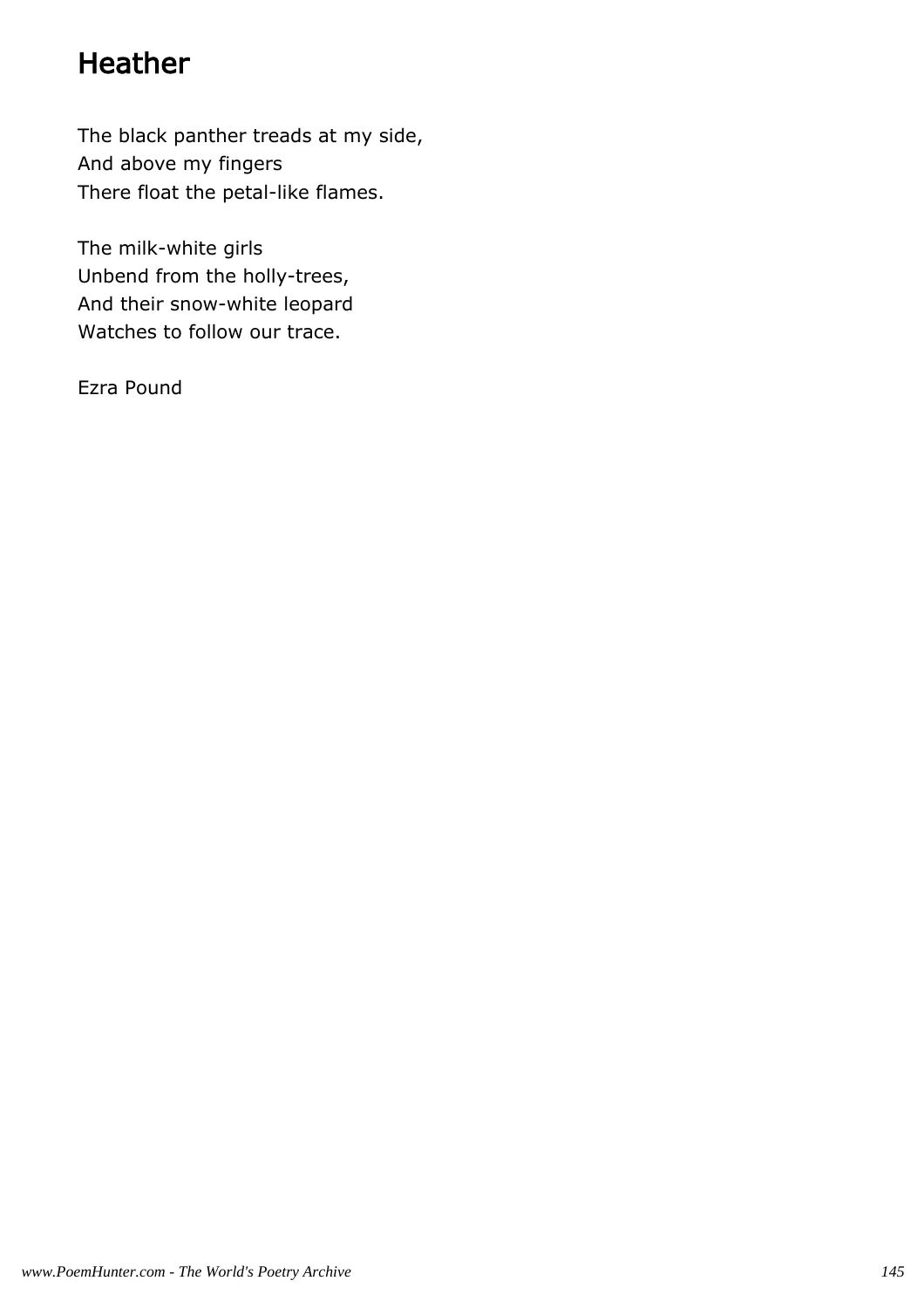## Her Monument, The Image Cut Thereon

#### FROM THE ITALIAN OF LEOPARDI

Such wast thou, Who art now But buried dust and rusted skeleton. Above the bones and mire, Motionless, placed in vain, Mute mirror of the flight of speeding years, Sole guard of grief Sole guard of memory Standeth this image of the beauty sped.

O glance, when thou wast still as thou art now, How hast thou set the fire A-tremble in men's veins; lip curved high To mind me of some urn of full delight, O throat girt round of old with swift desire, O palms of Love, that in your wonted ways Not once but many a day Felt hands turn ice a-sudden, touching ye, That ye were once! of all the grace ye had That which remaineth now Shameful, most sad Finds 'neath this rock fit mould, fit resting place!

And still when fate recalleth, Even that semblance that appears amongst us Is like to heaven's most 'live imagining. All, all our life's eternal mystery! To-day, on high Mounts, from our mighty thoughts and from the fount Of sense untellable, Beauty That seems to be some quivering splendour cast By the immortal nature on this quicksand,

And by surhuman fates Given to mortal state To be a sign and an hope made secure Of blissful kingdoms and the aureate spheres;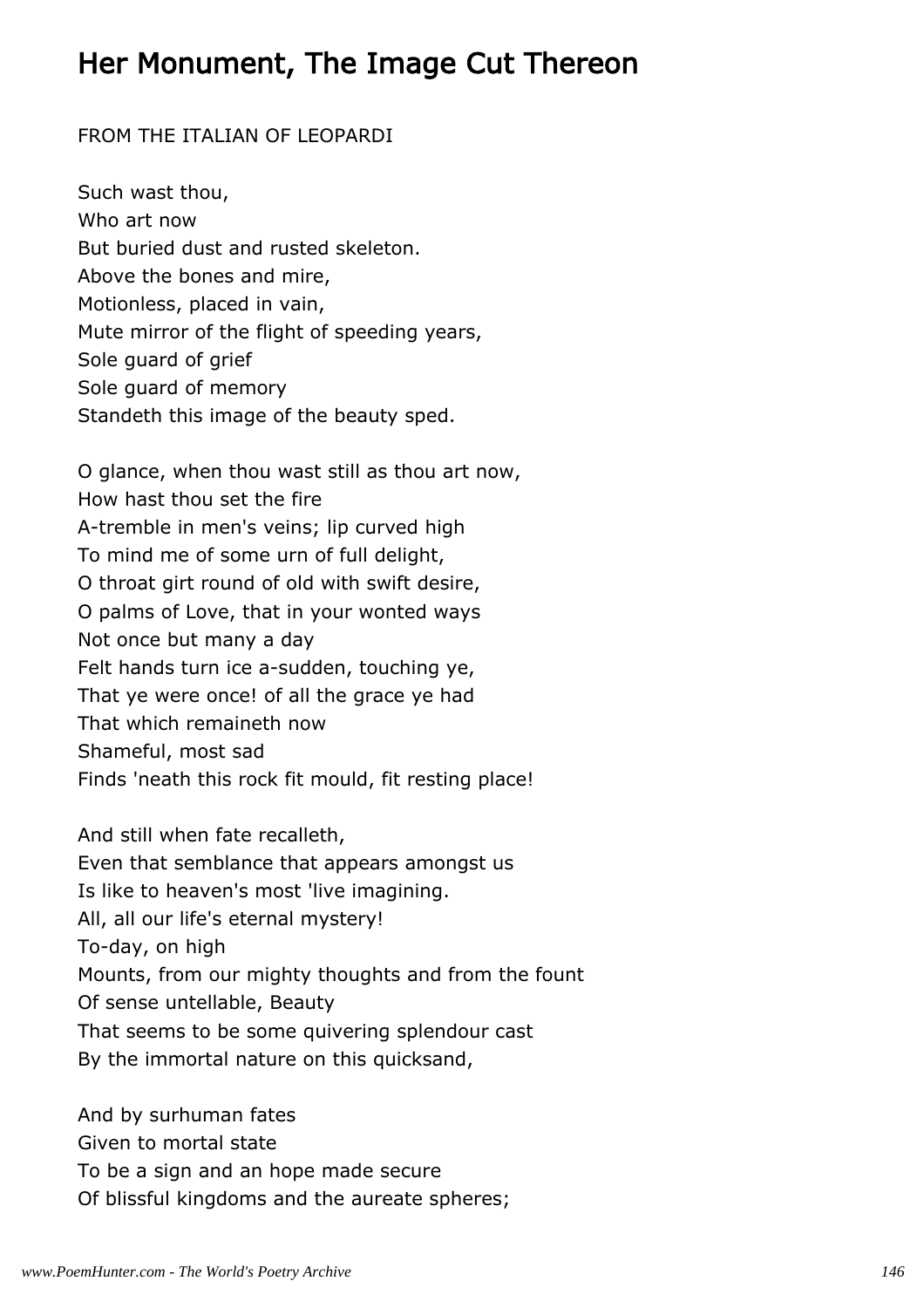And on the morrow, by some lightsome twist, Shameful in sight, abject, abominable All this angelic aspect can return And be but what it was With all the admirable concepts that moved from it Swept from the mind with it in its departure.

Infinite things desired, lofty visions 'Got on desirous thoughts by natural virtue, And the wise concord, whence through delicious seas The arcane spirit of the whole Mankind Turns hardy pilot . . . and if one wrong note Strike the tympanum, Instantly That paradise is hurled to nothingness.

O mortal nature, If thou art Frail and so vile in all, How canst thou reach so high with thy poor sense; Yet if thou art Noble in any part How is the noblest of thy speech and thought So lightly wrought Or to such base occasion lit and quenched?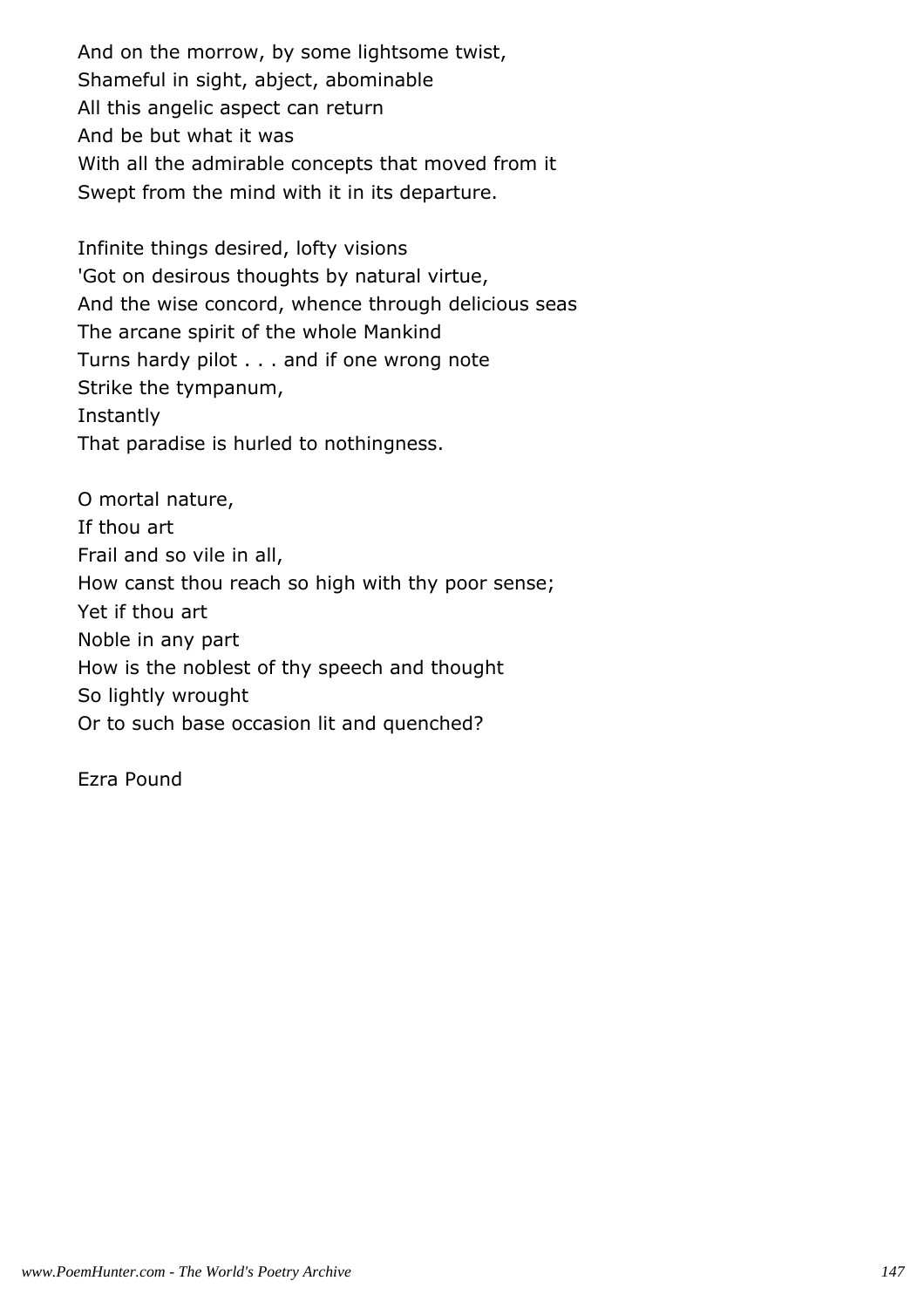# Historion

No man hath dared to write this thing as yet, And yet I know, how that the souls of all men great At times pass athrough us, And we are melted into them, and are not Save reflexions of their souls. Thus am I Dante for a space and am One Francois Villon, ballad-lord and thief, Or am such holy ones I may not write Lest blasphemy be writ against my name; This for an instant and the flame is gone.

'Tis as in midmost us there glows a sphere Translucent, molten gold, that is the "I" And into this some form projects itself: Christus, or John, or eke the Florentine; And as the clear space is not if a form's Imposed thereon, So cease we from all being for the time, And these, the Masters of the Soul, live on.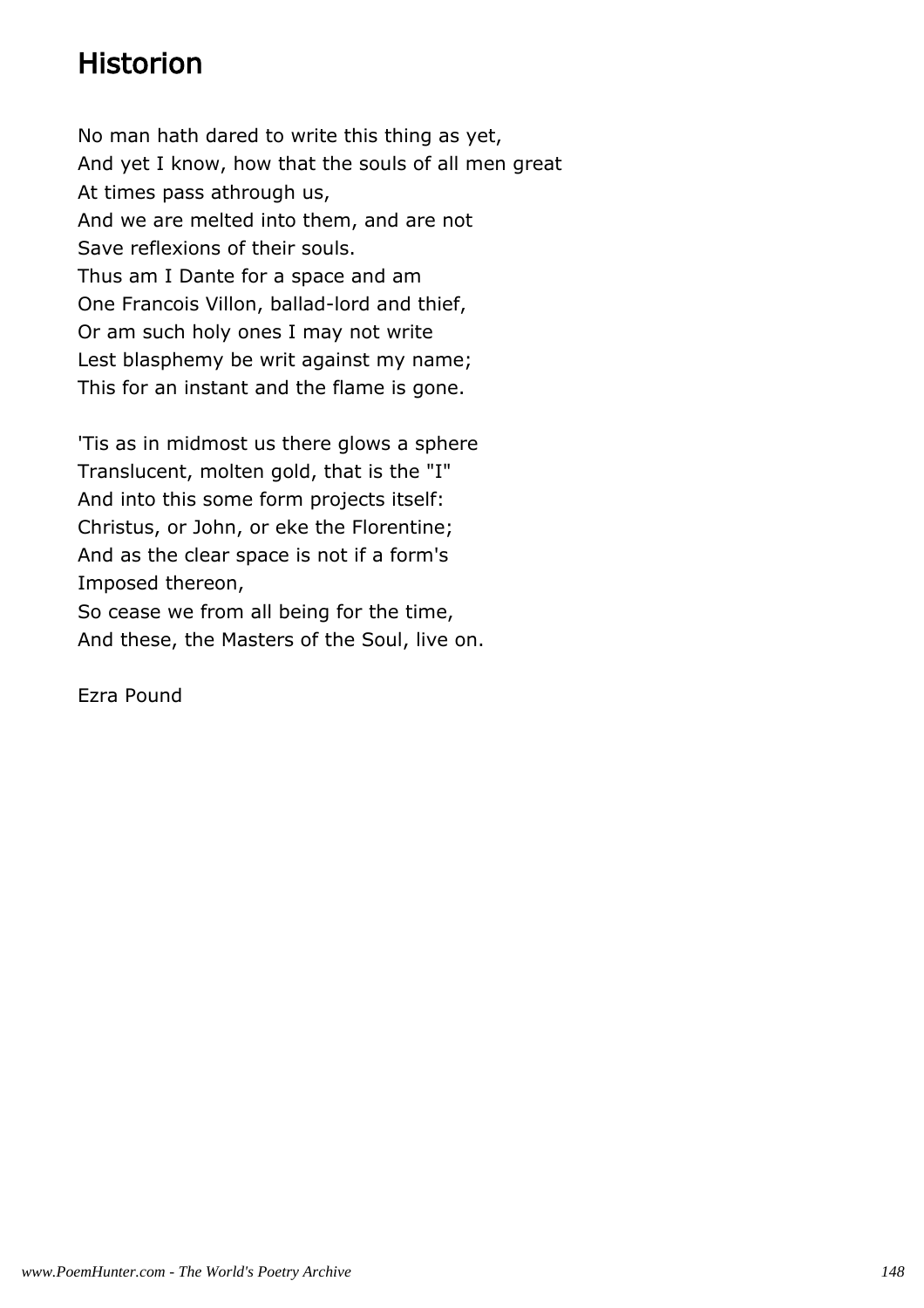# Histrion

No man hath dared to write this thing as yet, And yet I know, how that the souls of all men great At times pass athrough us, And we are melted into them, and are not Save reflexions of their souls. Thus am I Dante for a space and am One Francois Villon, ballad-lord and thief, Or am such holy ones I may not write Lest blasphemy be writ against my name; This for an instant and the flame is gone.

'Tis as in midmost us there glows a sphere Translucent, molten gold, that is the "I" And into this some form projects itself: Christus, or John, or eke the Florentine; And as the clear space is not if a form's Imposed thereon, So cease we from all being for the time, And these, the Masters of the Soul, live on.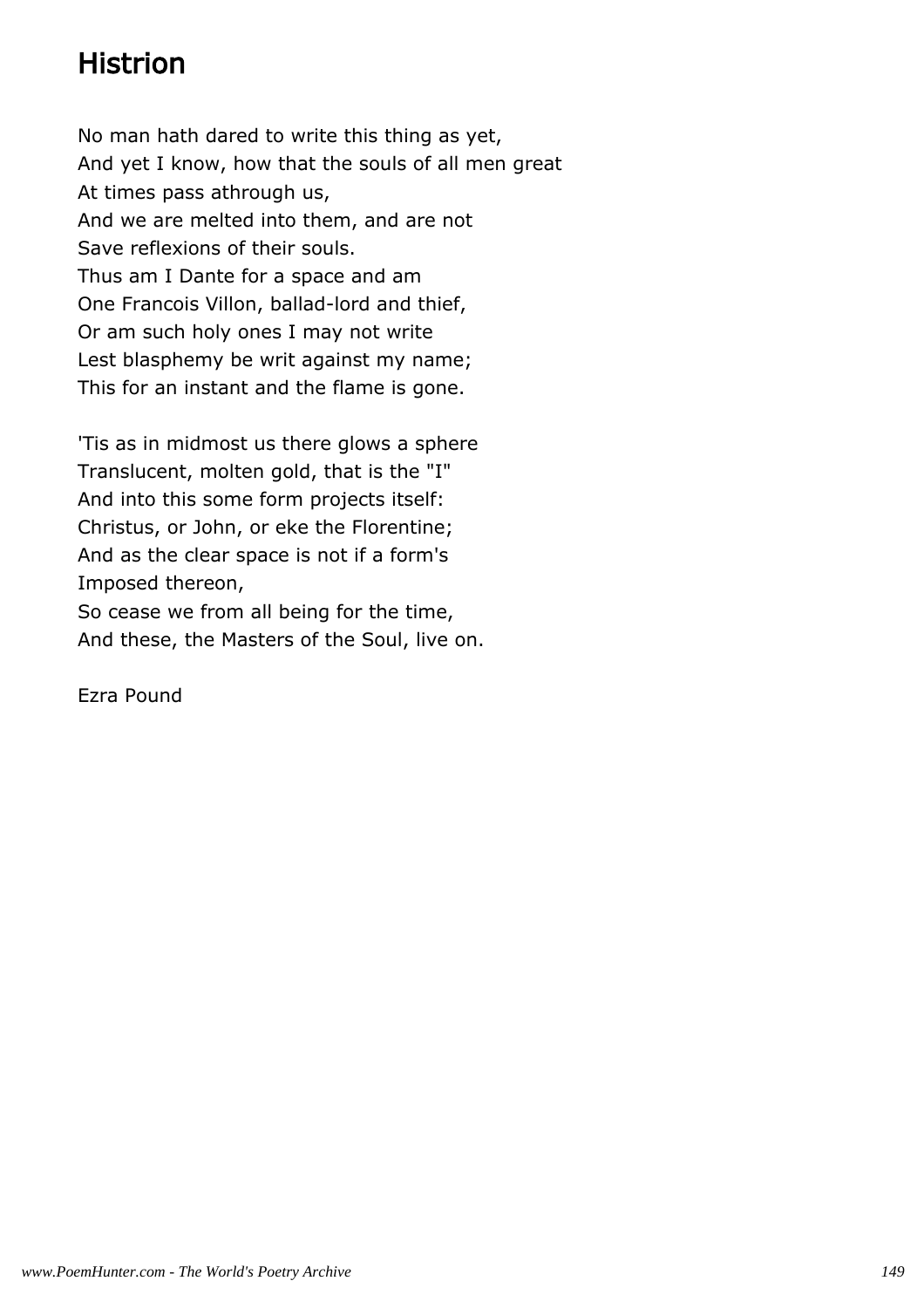# Homage To Quintus Septimus Florentis Christianus

#### I

(Ex libris Graecæ) Theodorus will be pleased at my death, And .someone else will be pleased at the death of Theodoras, And yet everyone speaks evil of death.

#### II

This place is the Cyprian's for she has ever the fancy To be looking out across the bright sea, Therefore the sailors are cheered, and the waves Keep small with reverence, beholding her image. Anyte

#### III

A sad and great evil is the expectation of death And there are also the inane expenses of the funeral; Let us therefore cease from pitying the dead For after death there comes no other calamity. Palladas

#### IV

**Trov** 

Whither, O city, are your profits and your gilded shrines, And your barbecues of great oxen, And the tall women walking your streets, in gilt clothes, With their perfumes in little alabaster boxes? Where is the work of your home-born sculptors?

Time's tooth is into the lot, and war's and fate's too. Envy has taken your all, Save your douth and your story. Agathas Scholasticus

#### V

Woman? Oh, woman is a consummate rage, but dead, or asleep, she pleases. Take her. She has two excellent seasons. Palladas VI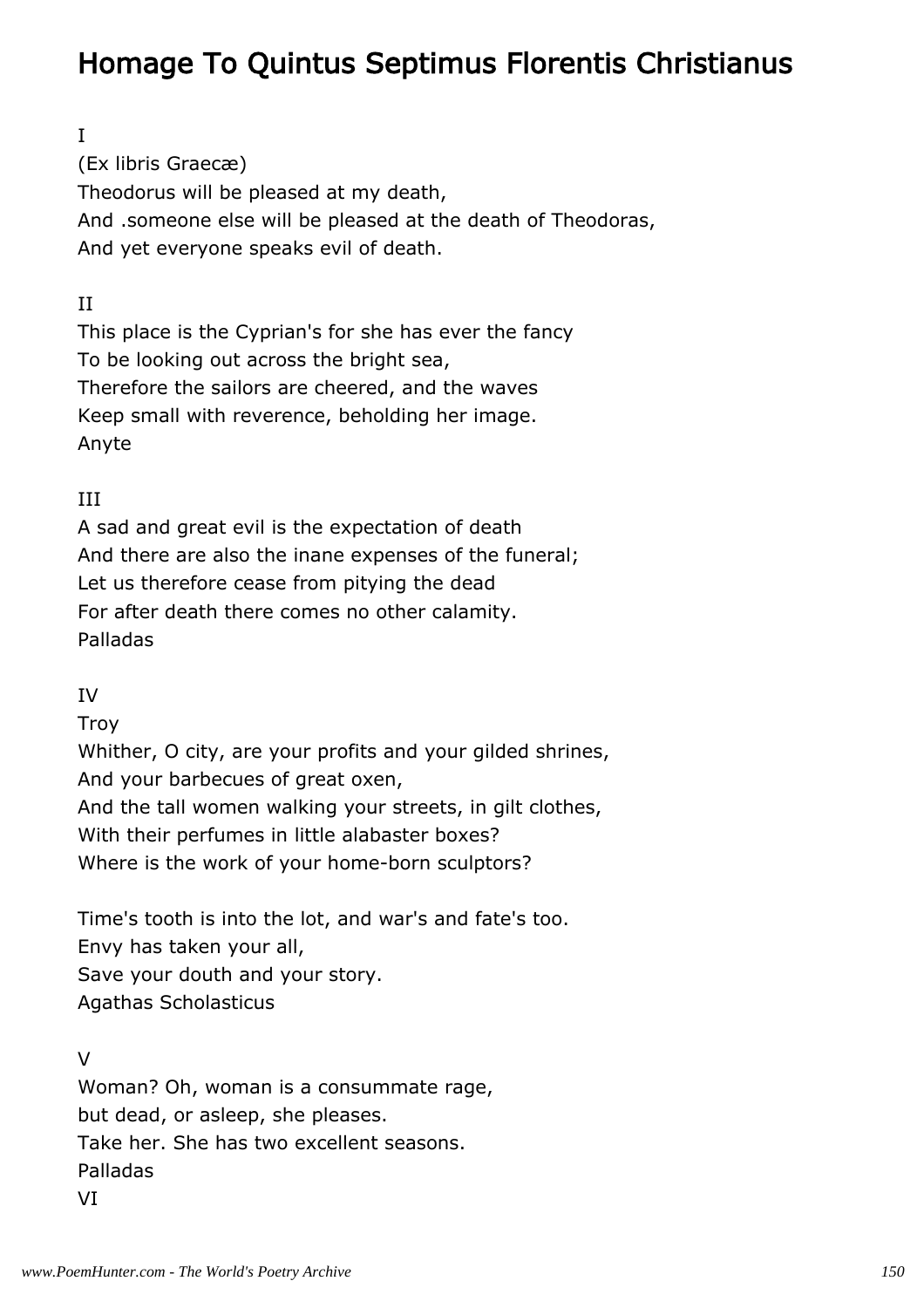Nicharcus upon Phidon his doctor Phidon neither purged me, nor touched me, But I remembered the name of his fever medicine and died.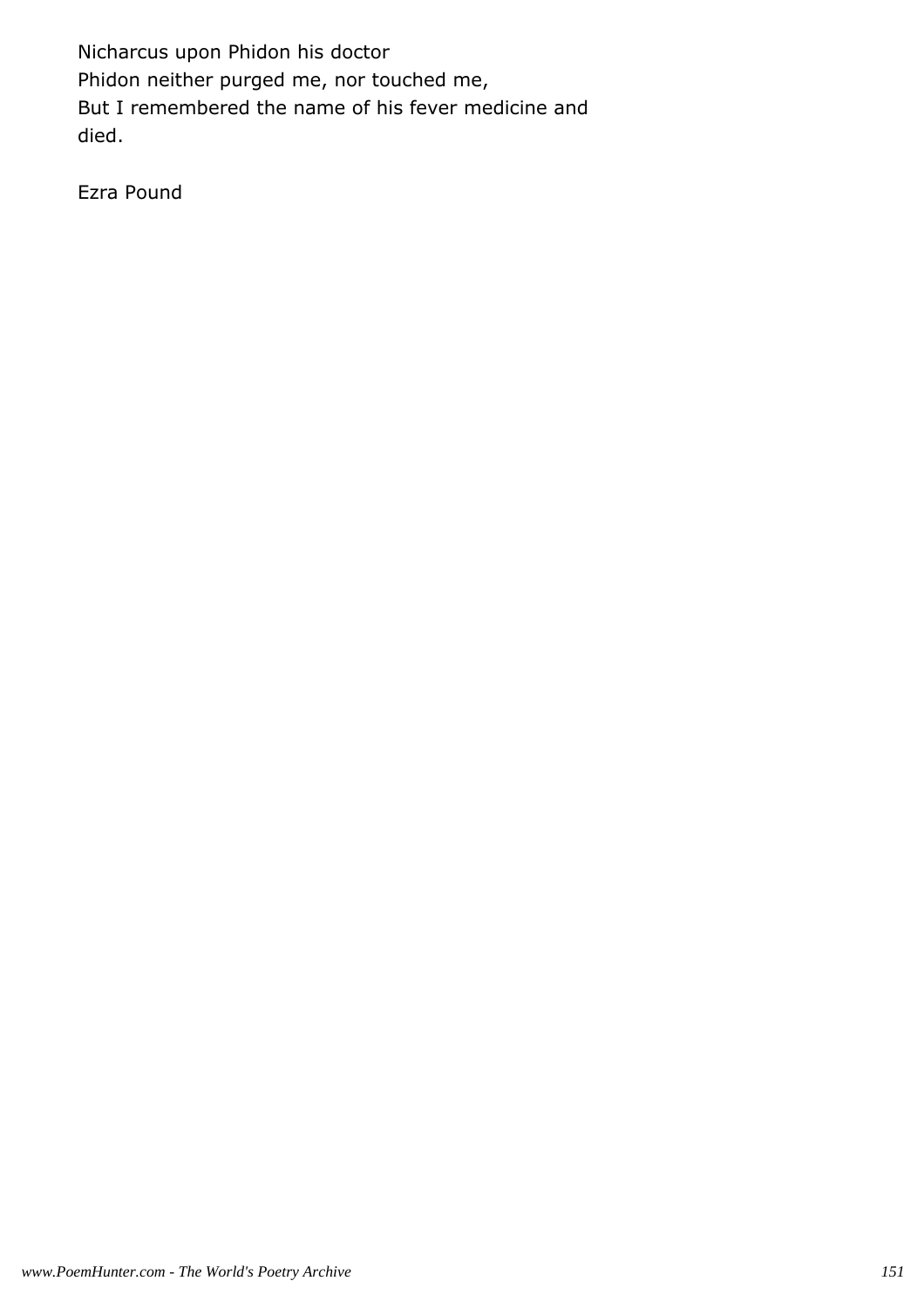## Homage To Sextus Propertius - I

Shades of Callimachus, Coan ghosts of Philetas It is in your grove I would walk, I who come first from the clear font Bringing the Grecian orgies into Italy, and the dance into Italy. Who hath taught you so subtle a measure, in what hall have you heard it; What foot beat out your time-bar, what water has mellowed your whistles ?

Out-weariers of Apollo will, as we know, continue their Martian generalities,

We have kept our erasers in order.

A new-fangled chariot follows the flower-hung horses;

A young Muse with young loves clustered about her

ascends with me into the aether, . . .

And there is no high-road to the Muses.

Annalists will continue to record Roman reputations, Celebrities from the Trans-Caucasus will belaud Roman celebrities And expound the distentions of Empire, But for something to read in normal circumstances? For a few pages brought down from the forked hill unsullied? I ask a wreath which will not crush my head. And there is no hurry about it; I shall have, doubtless, a boom after my funeral, Seeing that long standing increases all things regardless of quality. And who would have known the towers pulled down by a deal-wood horse; Or of Achilles withstaying waters by Simois Or of Hector spattering wheel-rims, Or of Polydmantus, by Scamander, or Helenas and Deiphoibos? Their door-yards would scarcely know them, or Paris. Small talk O Ilion, and O Troad twice taken by Oetian gods,

If Homer had not stated your case!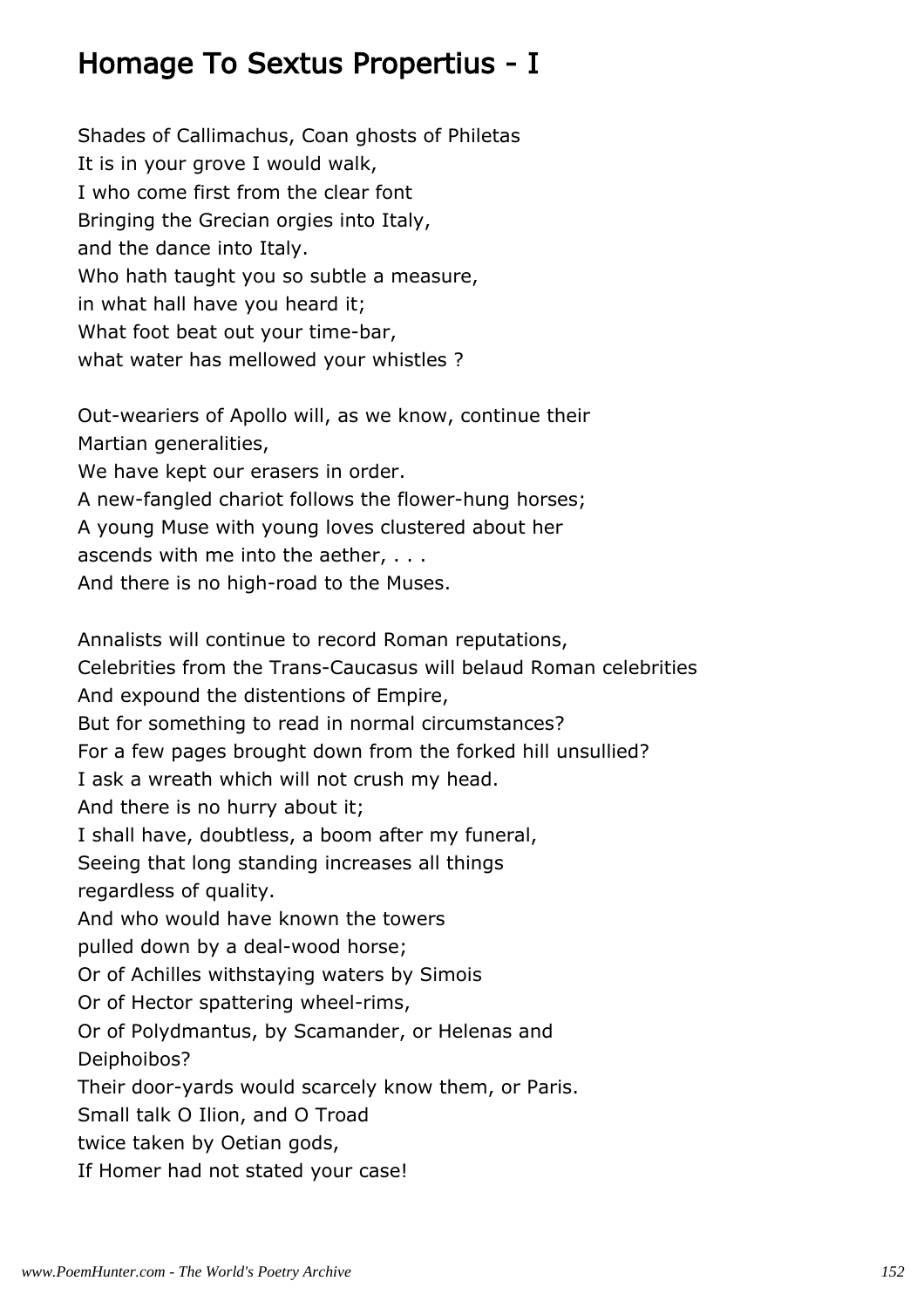And I also among the later nephews of this city shall have my dog's day, With no stone upon my contemptible sepulchre; My vote coming from the temple of Phoebus in Lycia, at Patara, And in the mean time my songs will travel, And the devirginated young ladies will enjoy them when they have got over the strangeness, For Orpheus tamed the wild beasts and held up the Threician river; And Citharaon shook up the rocks by Thebes and danced them into a bulwark at his pleasure, And you, O Polyphemus? Did harsh Galatea almost Turn to your dripping horses, because of a tune, under Aetna? We must look into the matter. Bacchus and Apollo in favour of it, There will be a crowd of young women doing homage to my palaver, Though my house is not propped up by Taenarian columns from Laconia (associated with Neptune and Cerberus), Though it is not stretched upon gilded beams; My orchards do not lie level and wide as the forests of Phaecia, the luxurious and Ionian, Nor are my caverns stuffed stiff with a Marcian vintage, My cellar does not date from Numa Pompilius, Nor bristle with wine jars, Nor is it equipped with a frigidaire patent; Yet the companions of the Muses will keep their collective nose in my books, And weary with historical data, they will turn to my dance tune. Happy who are mentioned in my pamphlets, the songs shall be a fine tomb-stone over their beauty. But against this ? Neither expensive pyramids scraping the stars in their route, Nor houses modelled upon that of Jove in East Elis, Nor the monumental effigies of Mausolus, are a complete elucidation of death. Flame burns, rain sinks into the cracks And they all go to rack ruin beneath the thud of the years.

Stands genius a deathless adornment,

a name not to be worn out with the years.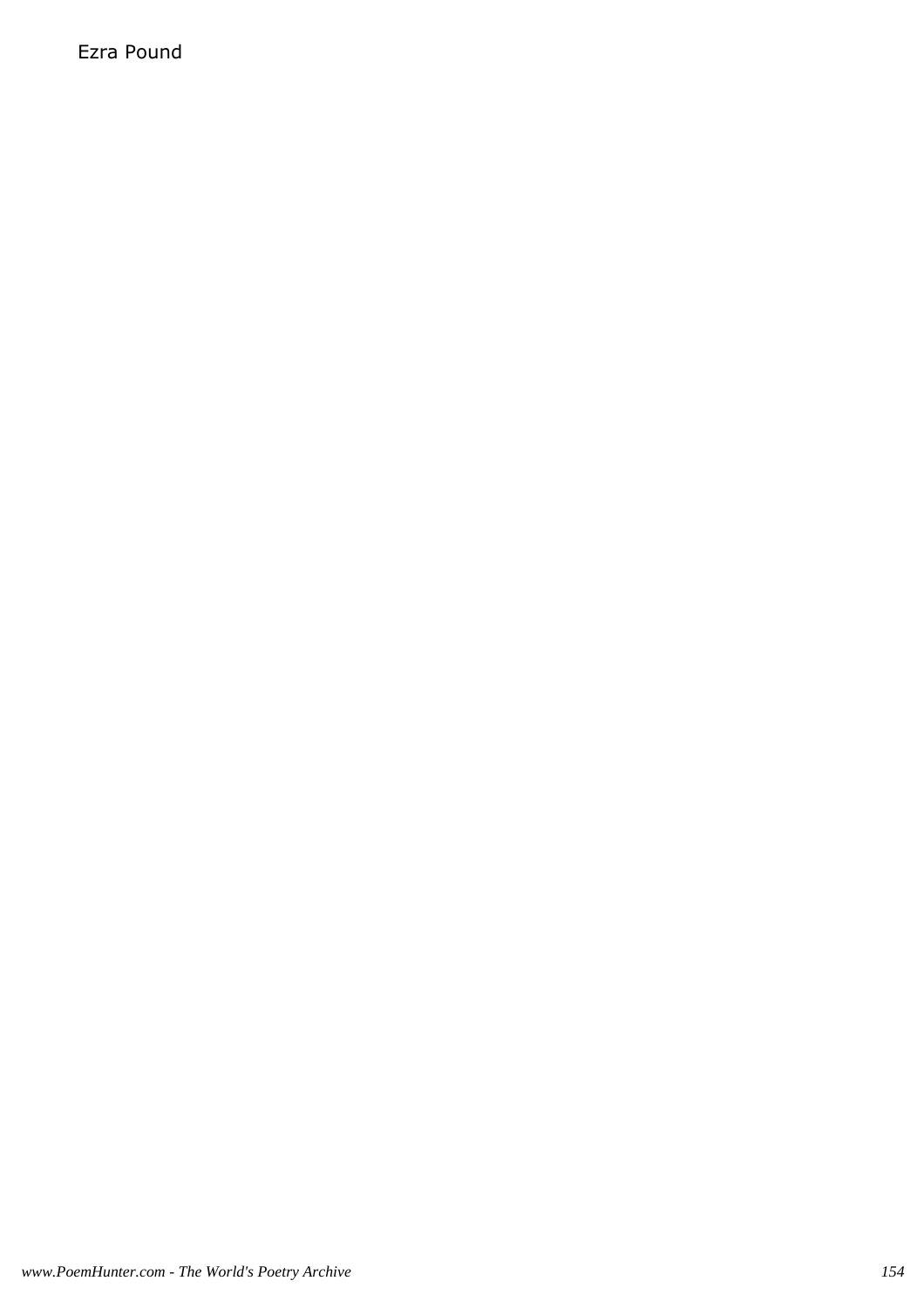## Homage To Sextus Propertius - Ii

I had been seen in the shade, recumbent on cushioned Helicon, The water dripping from Bellerophon's horse, Alba, your kings, and the realm your folk have constructed with such industry Shall be yawned out on my lyre with such industry. My little mouth shall gobble in such great fountains, 'Wherefrom father Ennius, sitting before I came, hath drunk.' I had rehearsed the Curian brothers, and made remarks on the Horatian javelin (Near Q. H. Flaccus' book-stall). 'Of' royal Aemilia, drawn on the memorial raft, 'Of' the victorious delay of Fabius, and the left-handed battle at Cannae, Of lares fleeing the 'Roman seat' . . . I had sung of all these And of Hannibal, and of Jove protected by geese. And Phoebus looking upon me from the Castalian tree, Said then 'You idiot! What are you doing with that water: 'Who has ordered a book about heroes? 'You need, Propertius, not think 'About acquiring that sort of a reputation. 'Soft fields must be worn by small wheels, 'Your pamphlets will be thrown, thrown often into a chair 'Where a girl waits alone for her lover; 'Why wrench your page out of its course? 'No keel will sink with your genius 'Let another oar churn the water, 'Another wheel, the arena; mid-crowd is as bad as mid-sea.' He had spoken, and pointed me a place with his plectrum: Orgies of vintages, an earthern image of Silenus

Strengthened with rushes, Tegaean Pan,

The small birds of the Cytharean mother,

their Punic faces dyed in the Gorgon's lake;

Nine girls, from as many countrysides

bearing her offerings in their unhardened hands, Such my cohort and setting. And she bound ivy to his thyrsos;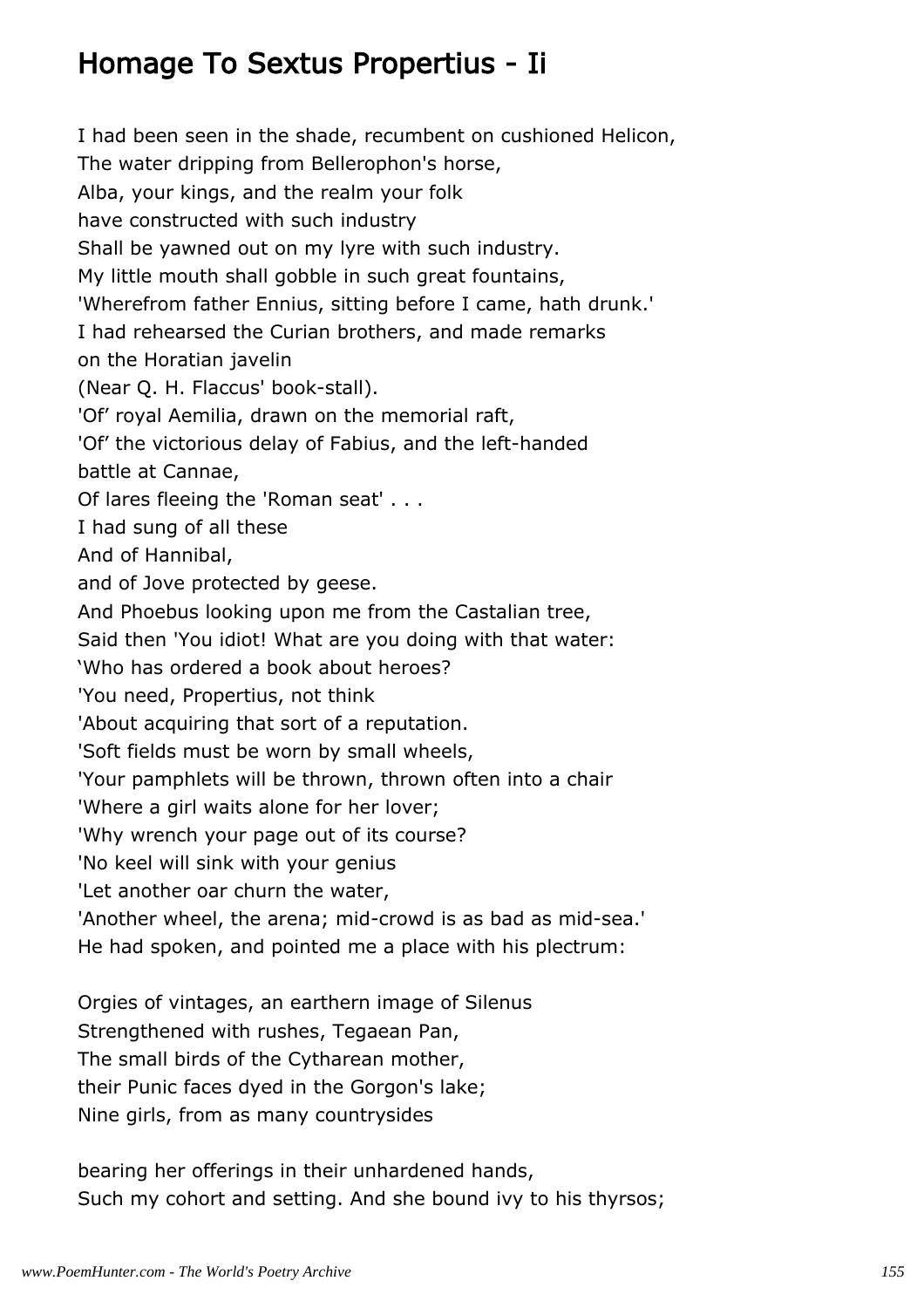Fitted song to the strings;

Roses twined in her hands.

And one among them looked at me with face offended,

Calliope:

'Content ever to move with white swans!

'Nor will the noise of high horses lead you ever to battle;

Nor will the public criers ever have your name;

in their classic horns,

'Nor Mars shout you in the wood at Aeonium,

Nor where Rome ruins German riches,

'Nor where the Rhine flows with barbarous blood,

and flood carries wounded Suevi.

'Obviously crowned lovers at unknown doors,

'Night dogs, the marks of a drunken scurry,

'These are your images, and from you the sorcerizing of shut-in young ladies,

'The wounding of austere men by chicane.'

Thus Mistress Calliope,

Dabbling her hands in the fount, thus she

Stiffened our face with the backwash of Philetas the Coan.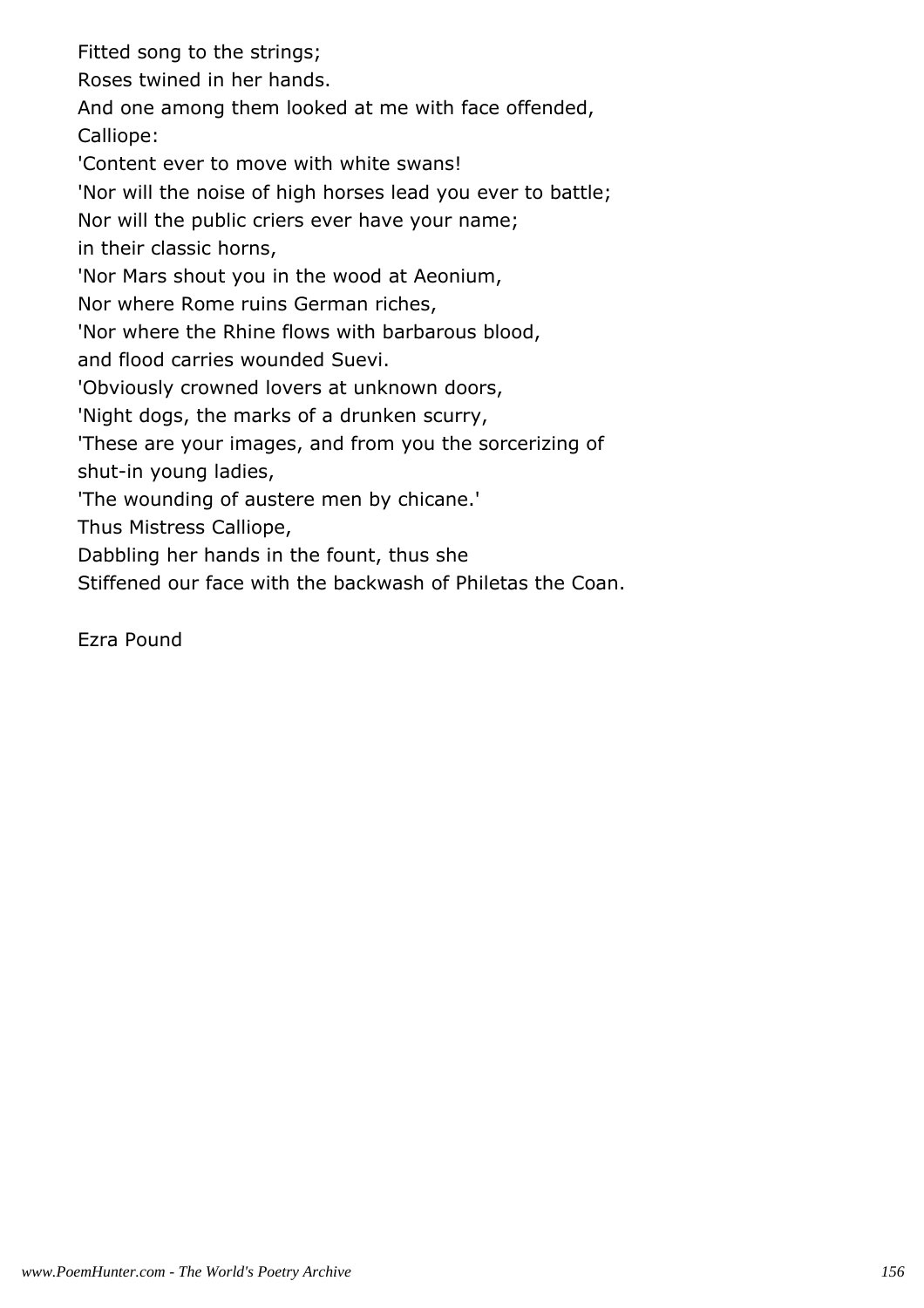## Homage To Sextus Propertius - Iii

Midnight, and a letter comes to me from our mistress: Telling me to come to Tibur: At once!! 'Bright tips reach up from twin towers, 'Anienan spring water falls into flat-spread pools.'

What is to be done about it? Shall I entrust myself to entangled shadows, Where bold hands may do violence to my person? Yet if I postpone my obedience because of this respectable terror, I shall be prey to lamentations worse than a nocturnal assailant. And I shall be in the wrong, it will last a twelve month, For her hands have no kindness me-ward,

Nor is there anyone to whom lovers are not sacred at midnight And in the Via Sciro. If any man would be a lover he may walk on the Scythian coast, No barbarism would go to the extent of doing him harm, The moon will carry his candle, and the stars will point out the stumbles, Cupid will carry lighted torches before him and keep mad dogs off his ankles. Thus all roads are perfectly safe and at any hour; Who so indecorous as to shed the pure gore of a suitor?! Cypris is his cicerone.

What if undertakers follow my track, such a death is worth dying. She would bring frankincense and wreaths to my tomb, She would sit like an ornament on my pyre.

aid, let not my bones lie in a public location With crowds too assiduous in their crossing of it; For thus are tombs of lovers most desecrated.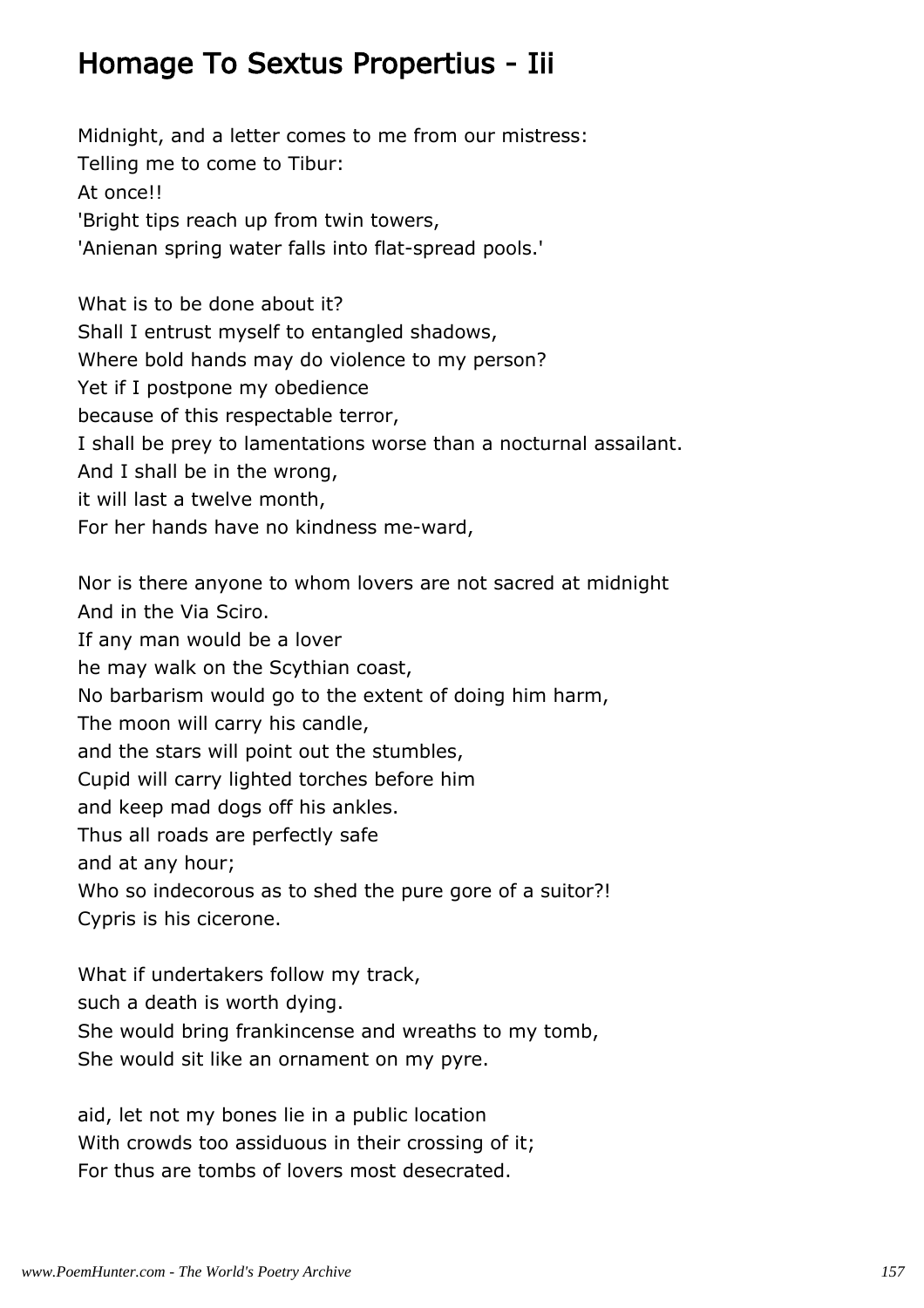May a woody and sequestered place cover me with its foliage Or may I inter beneath the hummock of some as yet uncatalogued sand; At any rate I shall not hav.e my epitaph in a high road.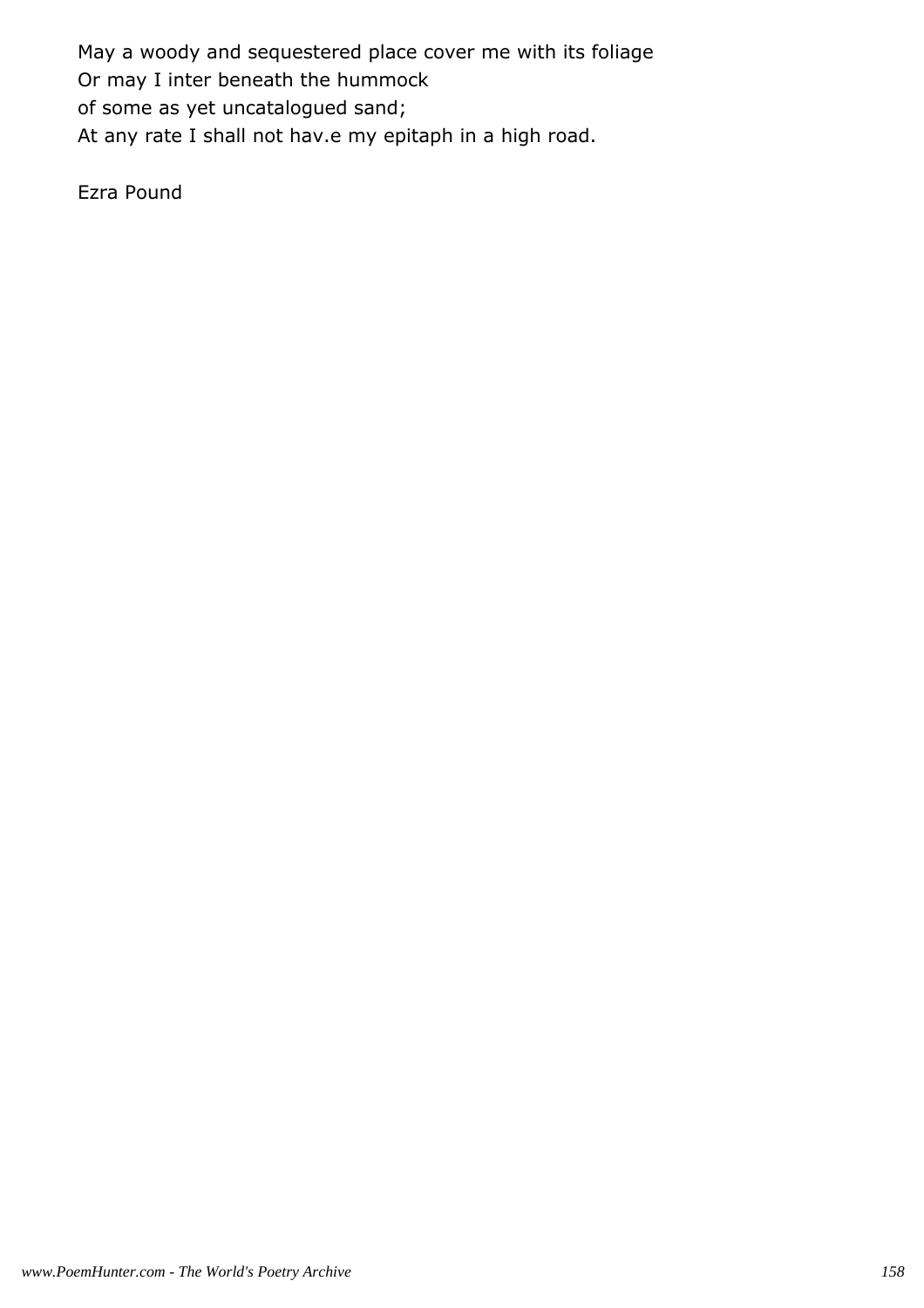## Homage To Sextus Propertius - Iv

### DIFFERENCE OF OPINION WITH LYGDAMUS

Tell me the truths which you hear of our constant young lady, Lygdamus, And may the bought yoke of a mistress lie with equitable weight on your shoulders; For I am swelled up with inane pleasurabilities and deceived by your reference To things which you think I would like to believe. No messenger should come wholly empty, and a slave should fear plausibilities; Much conversation is as good as having a home. Out with it, tell it to me, all of it, from the beginning, I guzzle with outstretched ears. Thus? She wept into uncombed hair, And you saw it. Vast waters flowed from her eyes ? You, you Lygdamus Saw her stretched on her bed, was no glimpse in a mirror; No gawds on her snowy hands, no orfevrerie, Sad garment draped on her slender arms. Her escritoires lay shut by the bed-feet. Sadness hung over the house, and the desolated female attendants Were desolated because she had told them her dreams. She was veiled in the midst of that place,

Damp woolly handkerchiefs were stuffed into her undryable eyes, And a querulous noise responded to our solicitous reprobations. For which things you will get a reward from me, Lygdamus? To say many things is equal to having a home. And the other woman 'has not enticed me by her pretty manners, 'She has caught me with herbaceous poison, she twiddles the spiked wheel of a rhombus, 'She stews puffed frogs, snake's bones, the moulted 'She stews puffed frogs, snake's bones, the moulted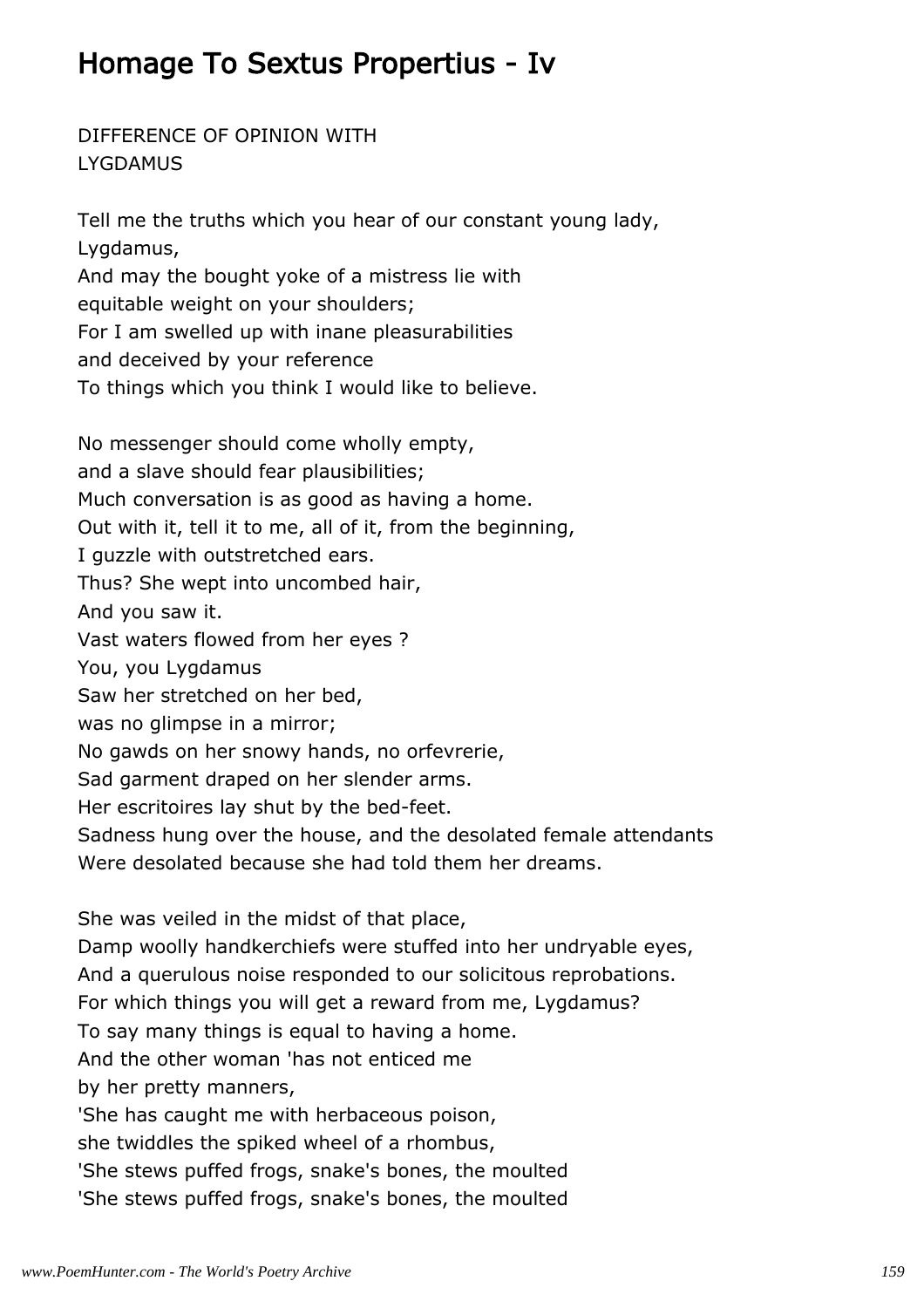feathers of screech owls,

'She binds me with ravvles of shrouds. Black spiders spin in her bedl 'Let her lovers snore at her in the morning! May the gout cramp up her feet! 'Does he like me to sleep here alone, Lygdamus? 'Will he say nasty things at my funeral?'

And you expect me to believe this after twelve months of discomfort ?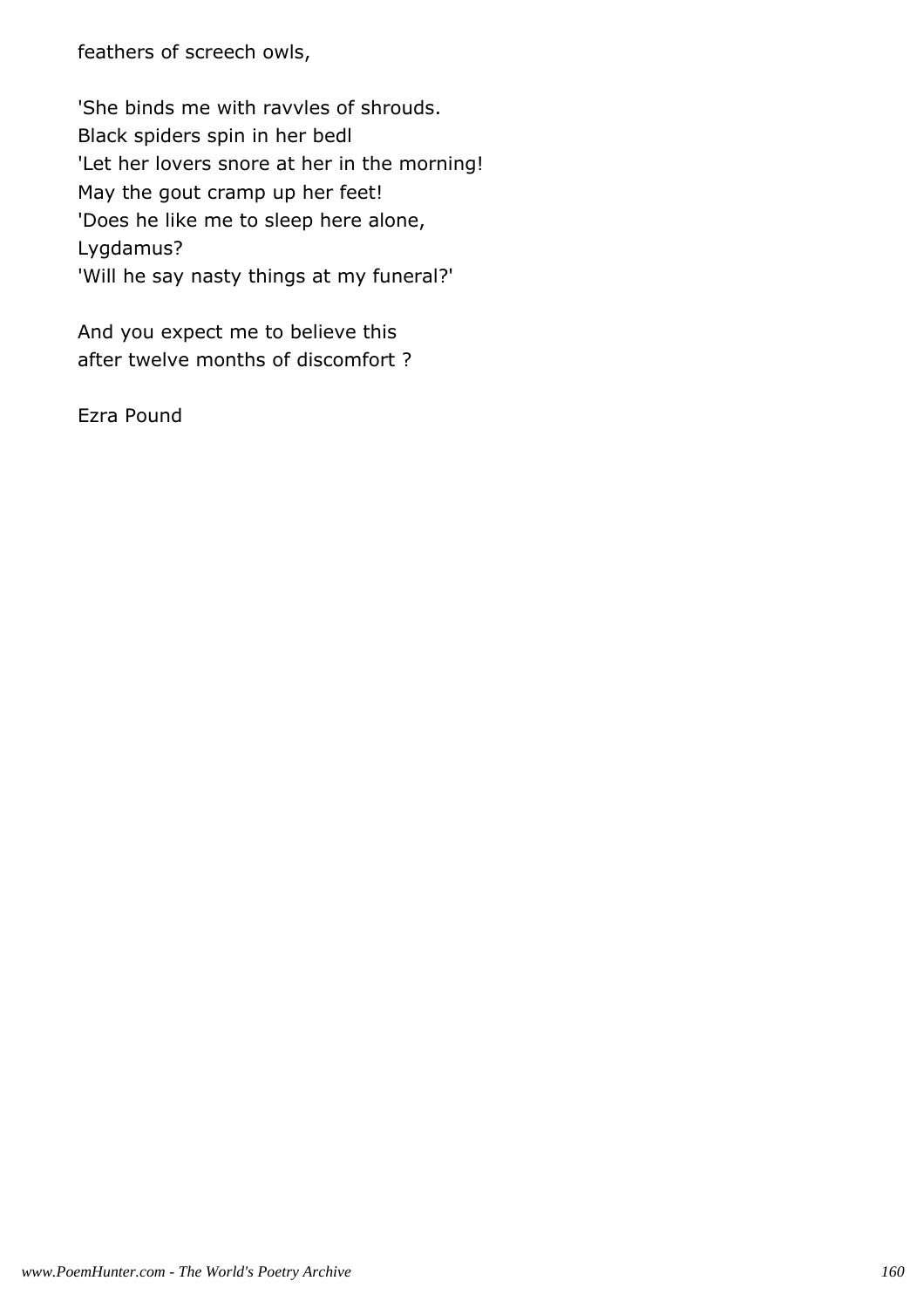## Homage To Sextus Propertius - Ix

1

The twisted rhombs ceased their clamour of accompaniment; The scorched laurel lay in the fire-dust; The moon still declined to descend out of heaven,

But the black ominous owl hoot was audible.

And one raft bears our fates on the veiled lake towards Avernus Sails spread on Cerulean waters, I would shed tears for two; I shall live, if she continue in life, If she dies, I shall go with her. Great Zeus, save the woman, or she will sit before your feet in a veil, and tell out the long list of her troubles.

### 2

Persephone and Dis, Dis, have mercy upon her, There are enough women in hell, quite enough beautiful women, lope, and Tyro, and Pasiphae, and the formal girls of Achaia, And out of Troad, and from the Campania, Death has his tooth in the lot, Avernus lusts for the lot of them, Beauty is not eternal, no man has perennial fortune, Slow foot, or swift foot, death delays but for a season. My light, light of my eyes, you are escaped from great peril, Go back to Great Dian's dances bearing suitable gifts, Pay up your vow of night watches to Dian goddess of virgins, And unto me also pay debt: The ten nights of your company you have promised me.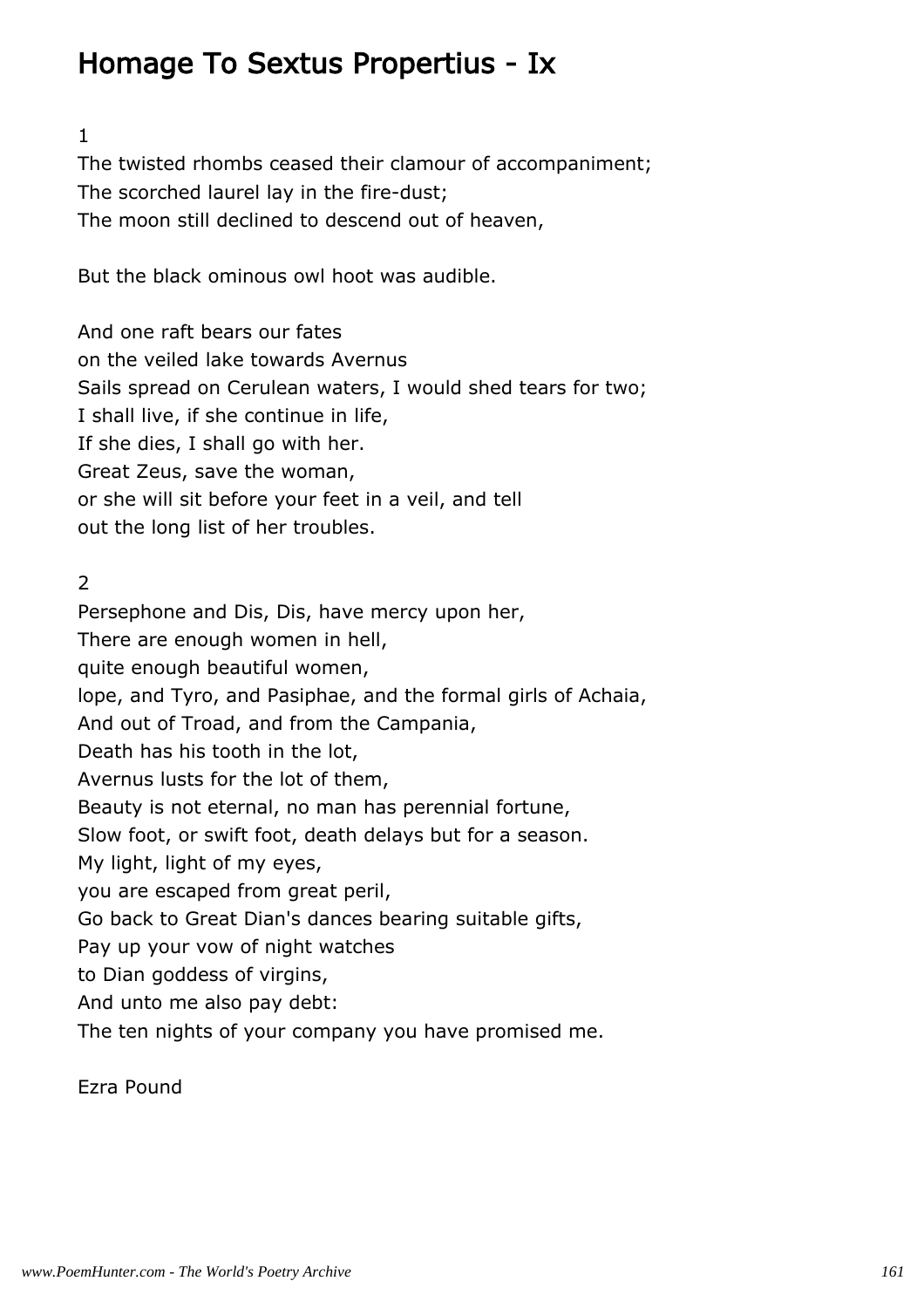## Homage To Sextus Propertius - V

1 Now if ever it is time to cleanse Helicon; to lead Emathian horses afield, And to name over the census of my chiefs in the Roman camp. If I have not the faculty, 'The bare attempt would be praise-worthy.' 'In the things of similar magnitude the mere will to act is sufficient.' The primitive ages sang Venus, the last sings of a tumult, And I also will sing war when this matter of a girl is exhausted. I with my beak hauled ashore would proceed in a more stately manner, My Muse is eager to instruct me in a new gamut, or gambetto, Up, up my soul, from your lowly cantilation, put on a timely vigour. Oh august Pierides! Now for a large-mouthed product. Thus: 'The Euphrates denies its protection to the Parthian and apologizes for Crassus,' And 'It is, I think, India which now gives necks to your triumph,' And so forth, Augustus. 'Virgin Arabia shakes in her inmost dwelling.' If any land shrink into a distant seacoast, it is a mere postponement of your domination. And I shall follow the camp, I shall be duly celebrated for singing the affairs of your cavalry. May the fates watch over my day.  $\overline{2}$ Yet you ask on what account I write so many love-lyrics

And whence this soft book comes into my mouth.

Neither Calliope nor Apollo sung these things into my ear, My genius is no more than a girl.

If she with ivory fingers drive a tune through the lyre,

We look at the process.

How easy the moving fingers; if hair is mussed on her forehead,

If she goes in a gleam of Cos, in a slither of dyed stuff,

There is a volume in the matter; if her eyelids sink into sleep,

There are new jobs for the author;

And if she plays with me with her shirt off,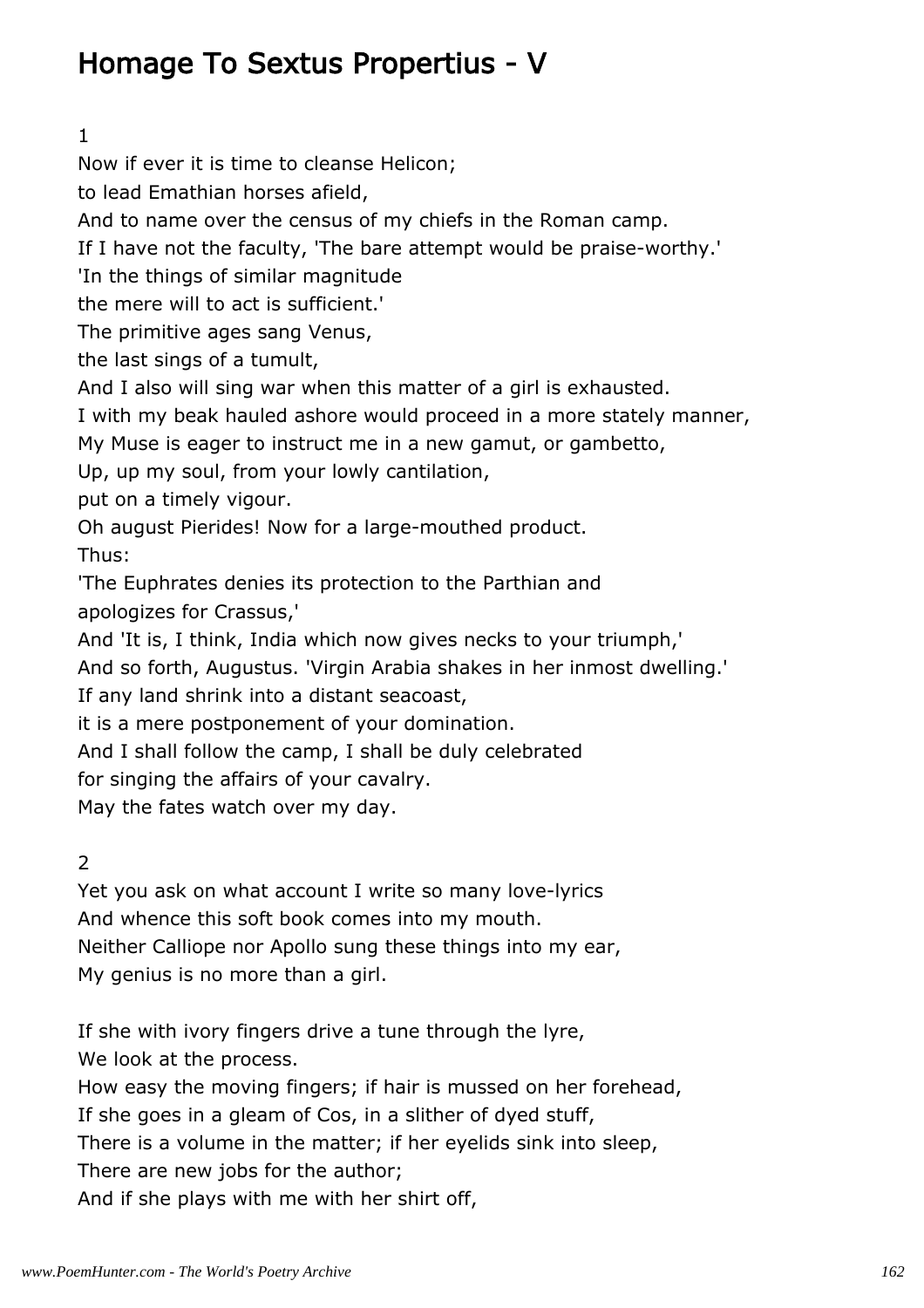We shall construct many Iliads. And whatever she does or says We shall spin long yarns out of nothing.

Thus much the fates have allotted me, and if, Maecenas, I were able to lead heroes into armour, I would not, Neither would I warble of Titans, nor of Ossa spiked onto Olympus, Nor of causeways over Pelion, Nor of Thebes in its ancient respectability, nor of Homer's reputation in Pergamus, Nor of Xerxes' two-barreled kingdom, nor of Remus and his royal family, Nor of dignified Carthaginian characters, Nor of Welsh mines and the profit Marus had out of them, I should remember Caesar's affairs . . . for a background, Although Callimachus did without them, and without Theseus, Without an inferno, without Achilles attended of gods, Without Ixion, and without the sons of Menoetius and the Argo and without Jove's grave and the Titans.

And my ventricles do not palpitate to Caesarial ore rotundas,

Nor to the tune of the Phrygian fathers.

Sailor, of winds; a plowman, concerning his oxen;

Soldier, the enumeration of wounds; the sheep-feeder, of ewes;

We, in our narrow bed, turning aside from battles:

Each man where he can, wearing out the day in his manner.

3

It is noble to die of love, and honourable to remain

uncuckolded for a season.

And she speaks ill of light women,

and will not praise Homer

Because Helen's conduct is 'unsuitable'.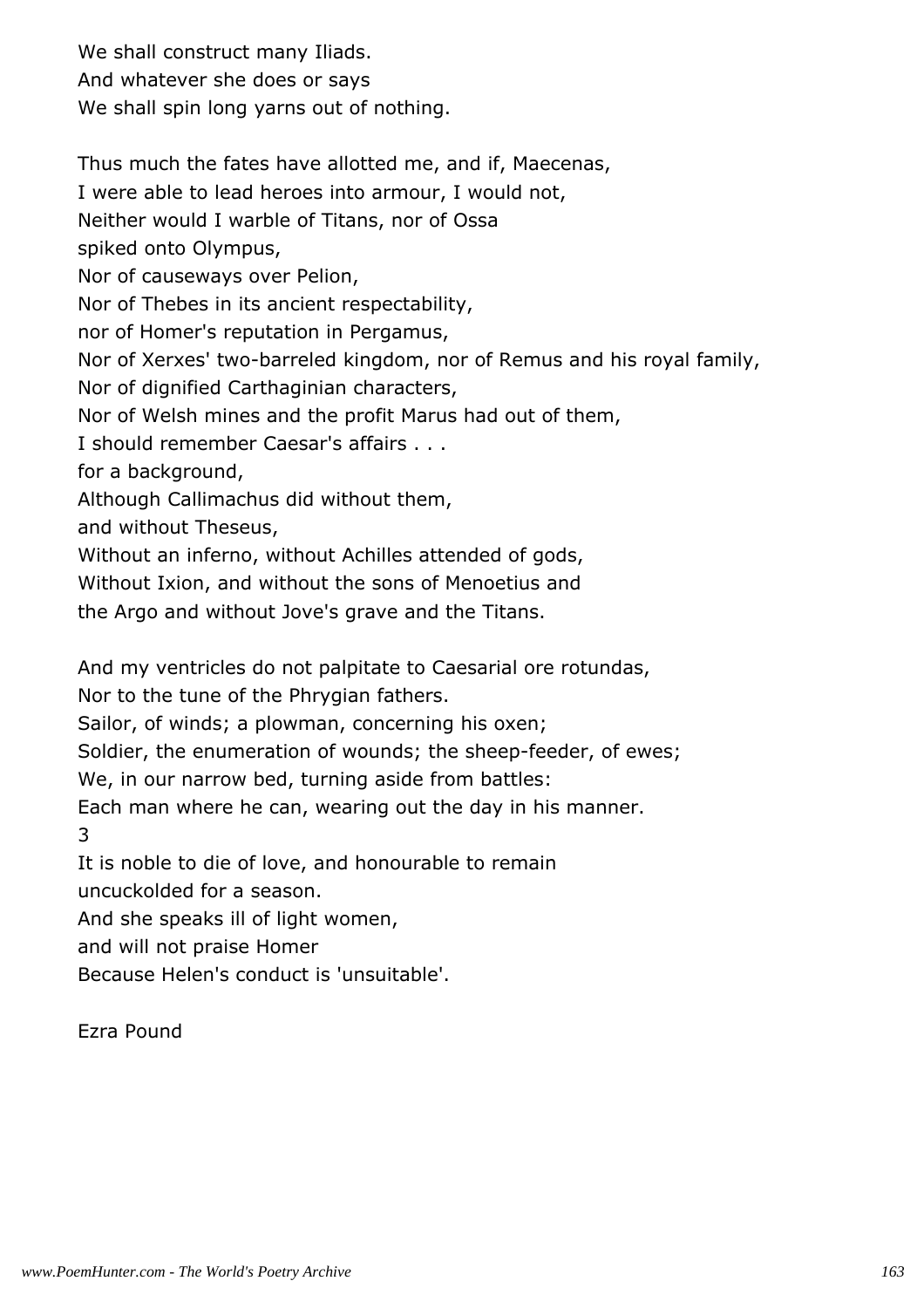## Homage To Sextus Propertius - Vi

When, when, and whenever death closes our eyelids,

Moving naked over Acheron Upon the one raft, victor and conquered together, Marius and Jugurtha together, one tangle of shadows. Caesar plots against India, Tigris and Euphrates shall, from now on, flow at his bidding, Tibet shall be full of Roman policemen, The Parthians shall get used to our statuary and acquire a Roman religion; One raft on the veiled flood of Acheron, Marius and Jugurtha together. Nor at my funeral either will there be any long trail, bearing ancestral lares and images; No trumpets filled with my emptiness, Nor shall it be on an Atalic bed; The perfumed cloths shall be absent. A small plebeian procession. Enough, enough and in plenty There will be three books at my obsequies Which I take, my not unworthy gift, to Persephone.

You will follow the bare scarified breast Nor will you be weary of calling my name, nor too weary To place the last kiss on my lips When the Syrian onyx is broken.

'He who is now vacant dust 'Was once the slave of one passion:' Give that much inscription 'Death why tardily come?'

You, sometimes, will lament a lost friend, For it is a custom: This care for past men,

Since Adonis was gored in Idalia, and the Cytharean Ran crying with out-spread hair,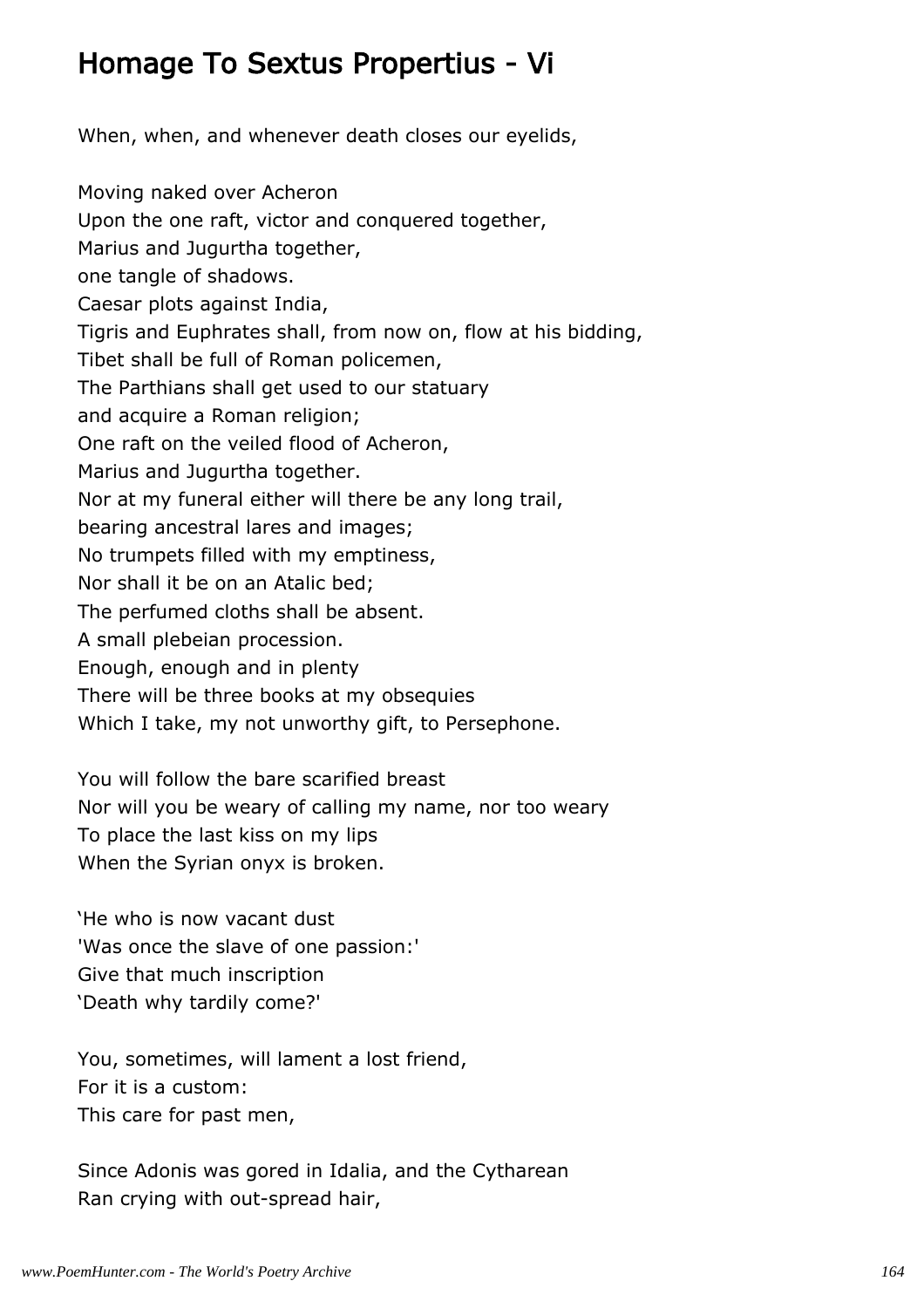In vain, you call back the shade, In vain, Cynthia. Vain call to unanswering shadow, Small talk comes from small bones.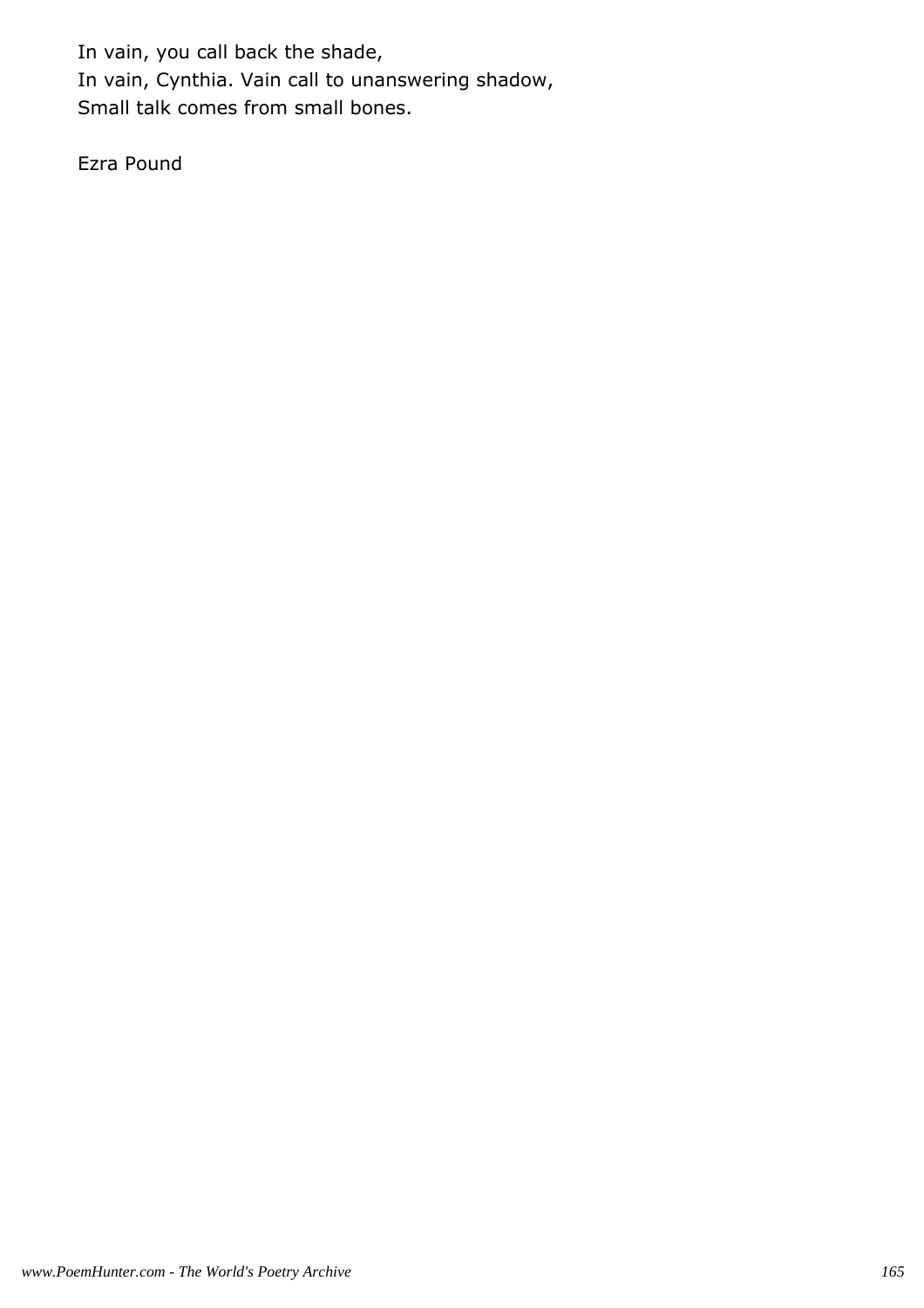## Homage To Sextus Propertius - Vii

Me happy, night, night full of brightness; Oh couch made happy by iny long delectations; How many words talked out with abundant candles; Struggles when the lights were taken away; Now with bared breasts she wrestled against me, Tunic spread in delay; And she then opening my eyelids fallen in sleep, Her lips upon them; and it was her mouth saying: Sluggard!

In how many varied embraces, our changing arms, Her kisses, how many, lingering on my lips. 'Turn not Venus into a blinded motion, Eyes are the guides of love, Paris took Helen naked coming from the bed of Menelaus, Endymion's naked body, bright bait for Diana,' such at least is the story.

While our fates twine together, sate we our eyes with love; For long night comes upon you and a day when no day returns. Let the gods lay chains upon us so that no day shall unbind them.

Fool who would set a term to love's madness, For the sun shall drive with black horses, earth shall bring wheat from barley, The flood shall move toward the fountain Ere love know moderations, The fish shall swim in dry streams. No, now while it may be, let not the fruit of life cease. Dry wreaths drop their petals, their stalks are woven in baskets, To-day we take the great breath of lovers, to-morrow fate shuts us in.

Though you give all your kisses you give but few.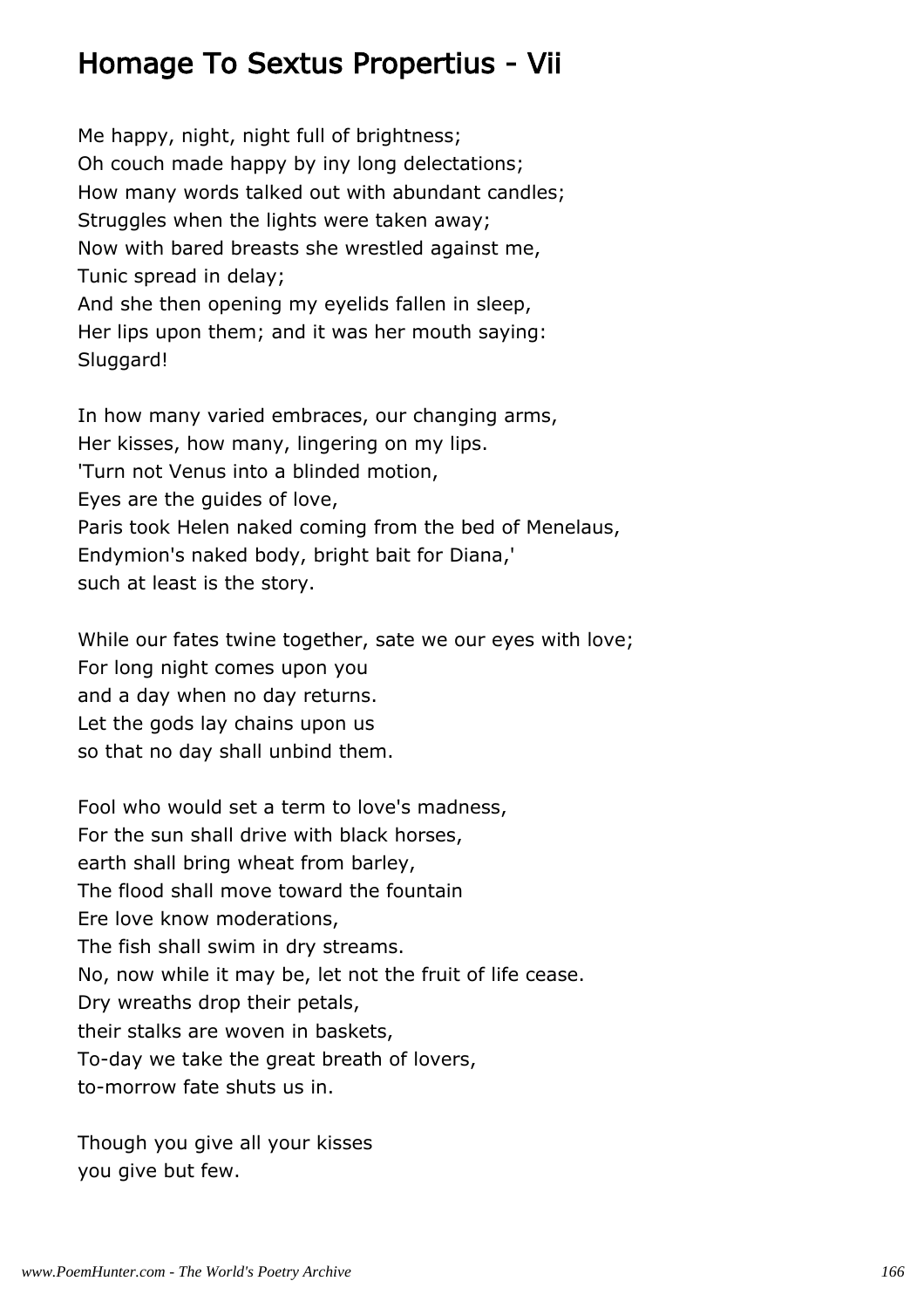Nor can I shift my pains to other, Hers will I be dead, If she confer such nights upon me, long is my life, long in years, If she give me many, God am I for the time.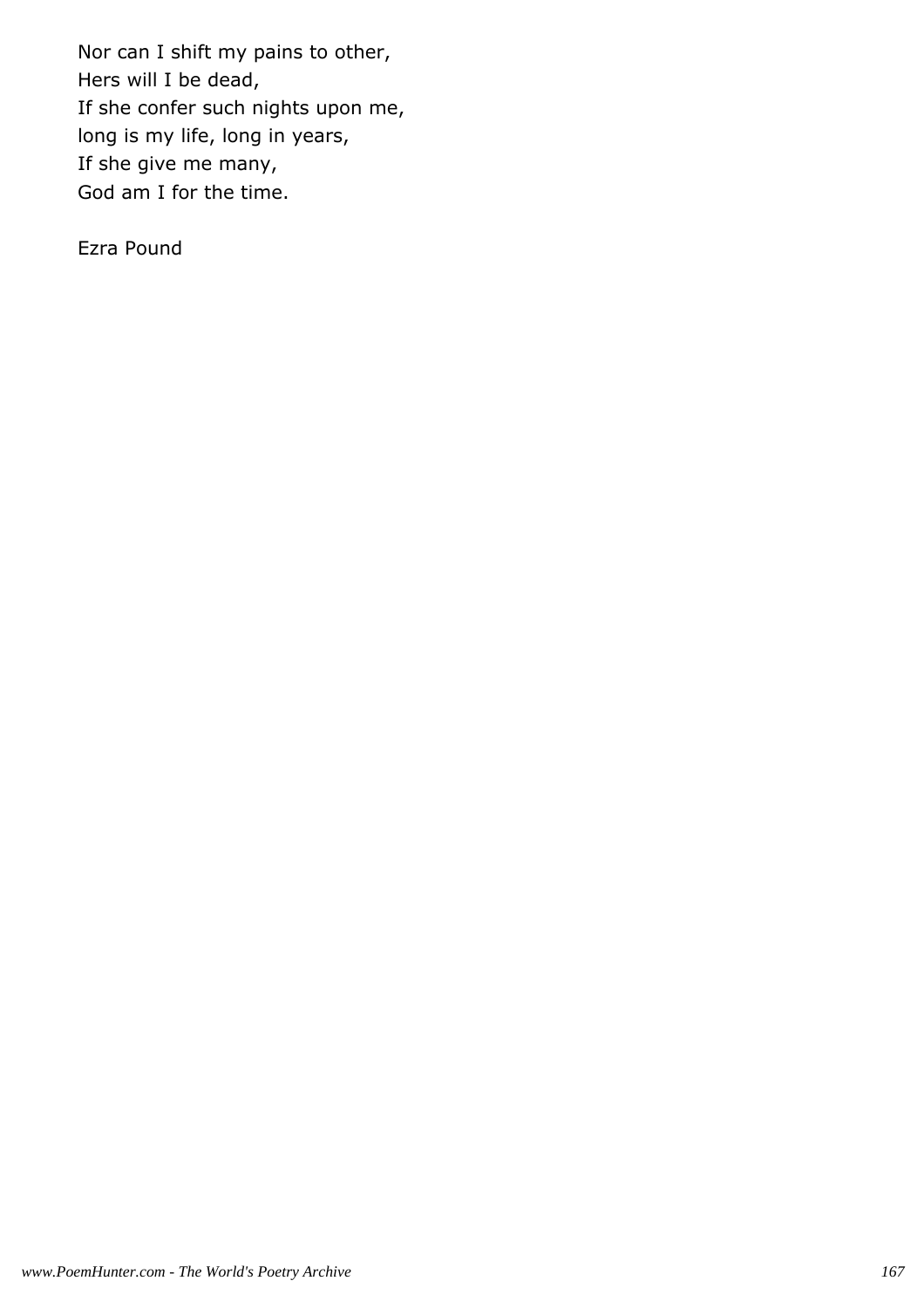## Homage To Sextus Propertius - Viii

Jove, be merciful to that unfortunate woman Or an ornamental death will be held to your debit, The time is come, the air heaves in torridity, The dry earth pants against the canicular heat, But this heat is not the root of the matter: She did not respect all the gods; Such derelictions have destroyed other young ladies aforetime, And what they swore in the cupboard wind and wave scattered away.

Was Venus exacerbated by the existence of a comparable equal? Is the ornamental goddess full of envy? Have you contempted Juno's Pelasgian temples, Have you denied Pallas good eyes ? Or is it my tongue that wrongs you with perpetual ascription of graces? There comes, it seems, and at any rate through perils, (so many) and of a vexed life, The gentler hour of an ultimate day.

Io mooed the first years with averted head, And now drinks Nile water like a god, Ino in her young days fled pellmell out of Thebes, Andromeda was offered to a sea-serpent and respectably married to Perseus,

Callisto, disguised as a bear, wandered through the Arcadian prairies While a black veil was over her stars, What if your fates are accelerated, your quiet hour put forward, You may find interment pleasing,

You will say that you succumbed to a danger identical, charmingly identical, with Semele's, And believe it, and she also will believe it, being expert from experience, And amid all the gloried and storied beauties of Maeonia There shall be none in a better seat, not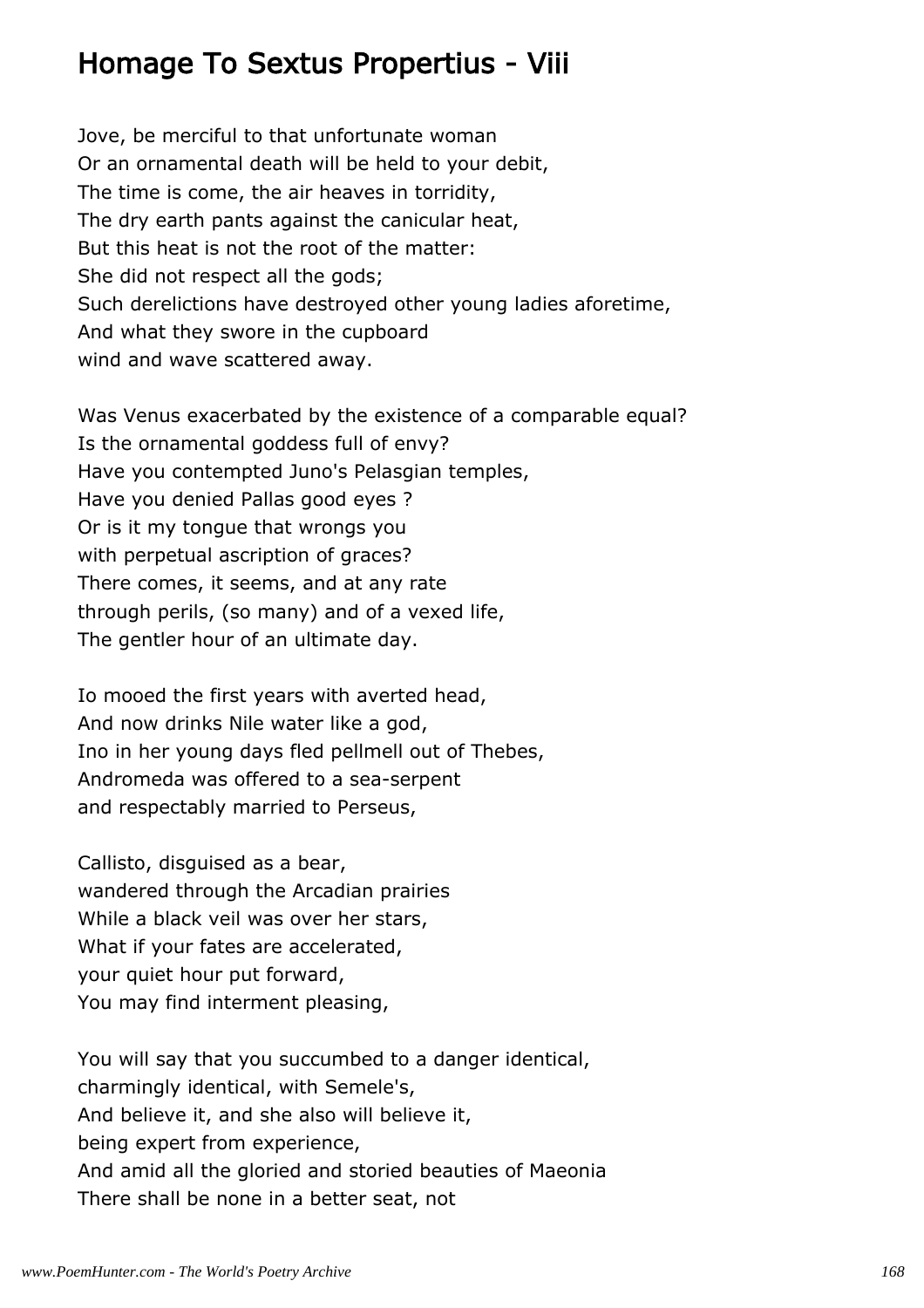one denying your prestige,

Now you may bear fate's stroke unperturbed, Or Jove, harsh as he is, may turn aside your ultimate day. Old lecher, let not Juno get wind of the matter, Or perhaps Juno herself will go under, If the young lady is taken? There will be, in any case, a stir on Olympus.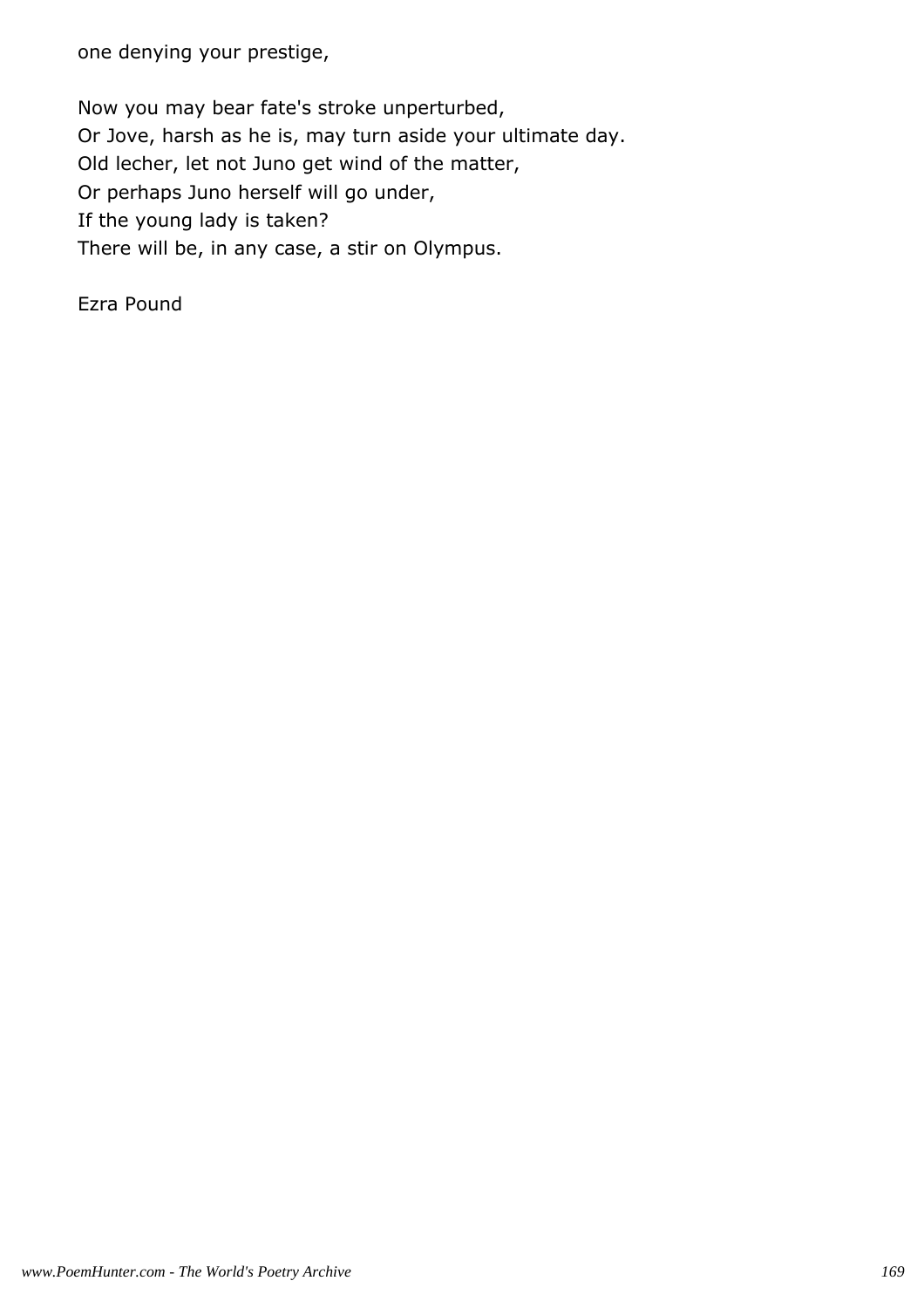## Homage To Sextus Propertius - X

.Light, light of my eyes, at an exceeding late hour I was wandering, And intoxicated, and no servant was leading me, And a minute crowd of small boys came from opposite, I do not know what boys, And I am afraid of numerical estimate, And some of them shook little torches, and others held onto arrows, And the rest laid their chains upon me, and they were naked, the lot of them, And one of the lot was given to lust.

'That incensed female has consigned him to our pleasure.' So spoke. And the noose was over my neck. And another said 'Get him plumb in the middle! 'Shove along there, shove along!' And another broke in upon this: 'He thinks that we are not gods,' 'And she has been waiting for the scoundrel, and in a new Sidonian night cap, And with more than Arabian odours, God knows where he has been. She could scarcely keep her eyes open enter that much for his bail. Get along now!'

We were coming near to the house, and they gave another yank to my cloak, And it was morning, and I wanted to see if she was alone and resting, And Cynthia was alone in her bed. I was stupefied. I had never seen her looking so beautiful, No, not when she was tunick'd in purple.

Such aspect was presented to me, me recently emerged from my visions, You will observe that pure form has its value.

'You are a very early inspector of mistresses. 'Do you think I have adopted your habits?'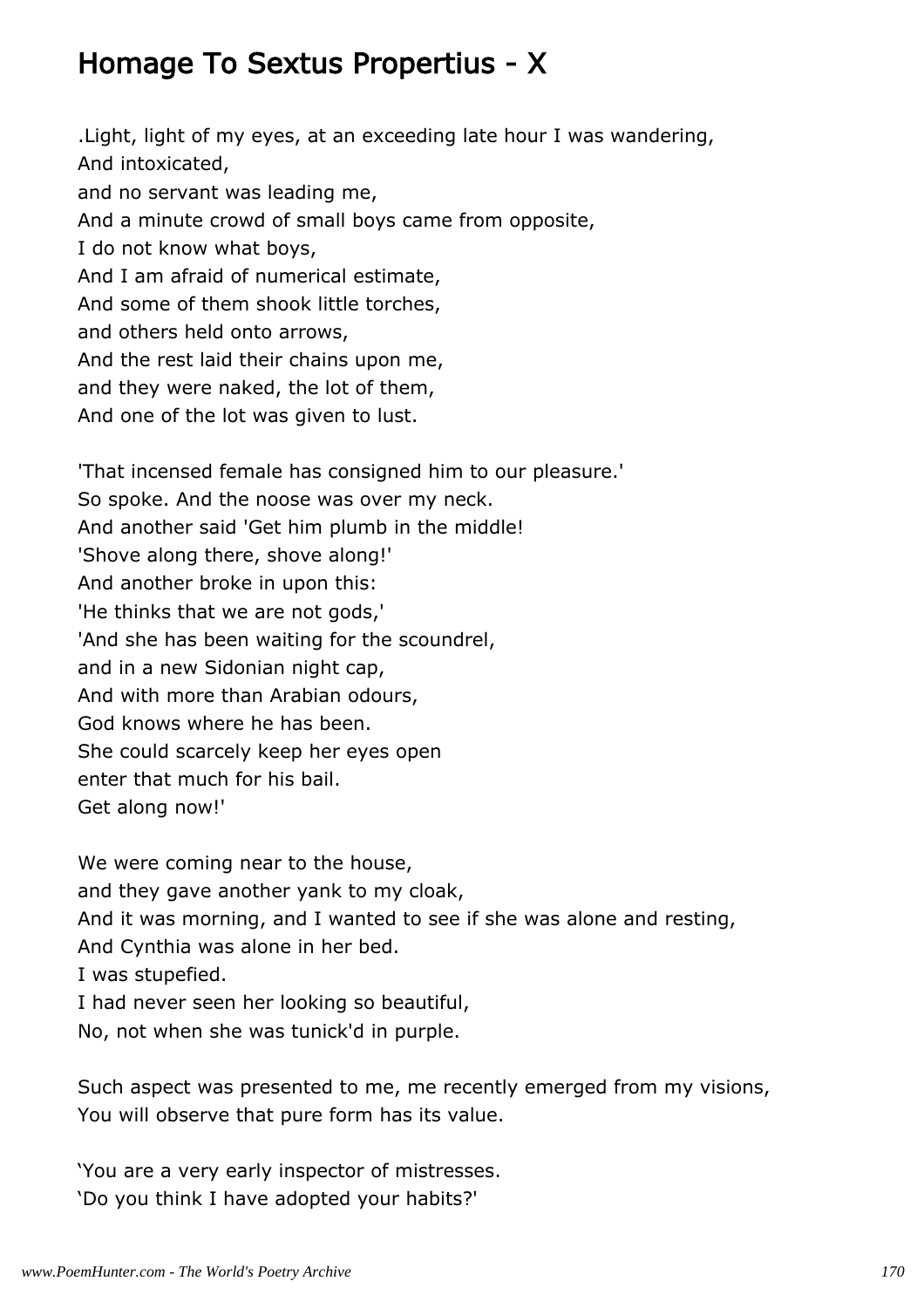There were upon the bed no signs of a voluptuous encounter, No signs of a second incumbent.

She continued:

'No incubus has crushed his body against me, 'Though spirits are celebrated for adultery. 'And I am going to the temple of Vesta . . .' and so on.

Since that day I have had no pleasant nights.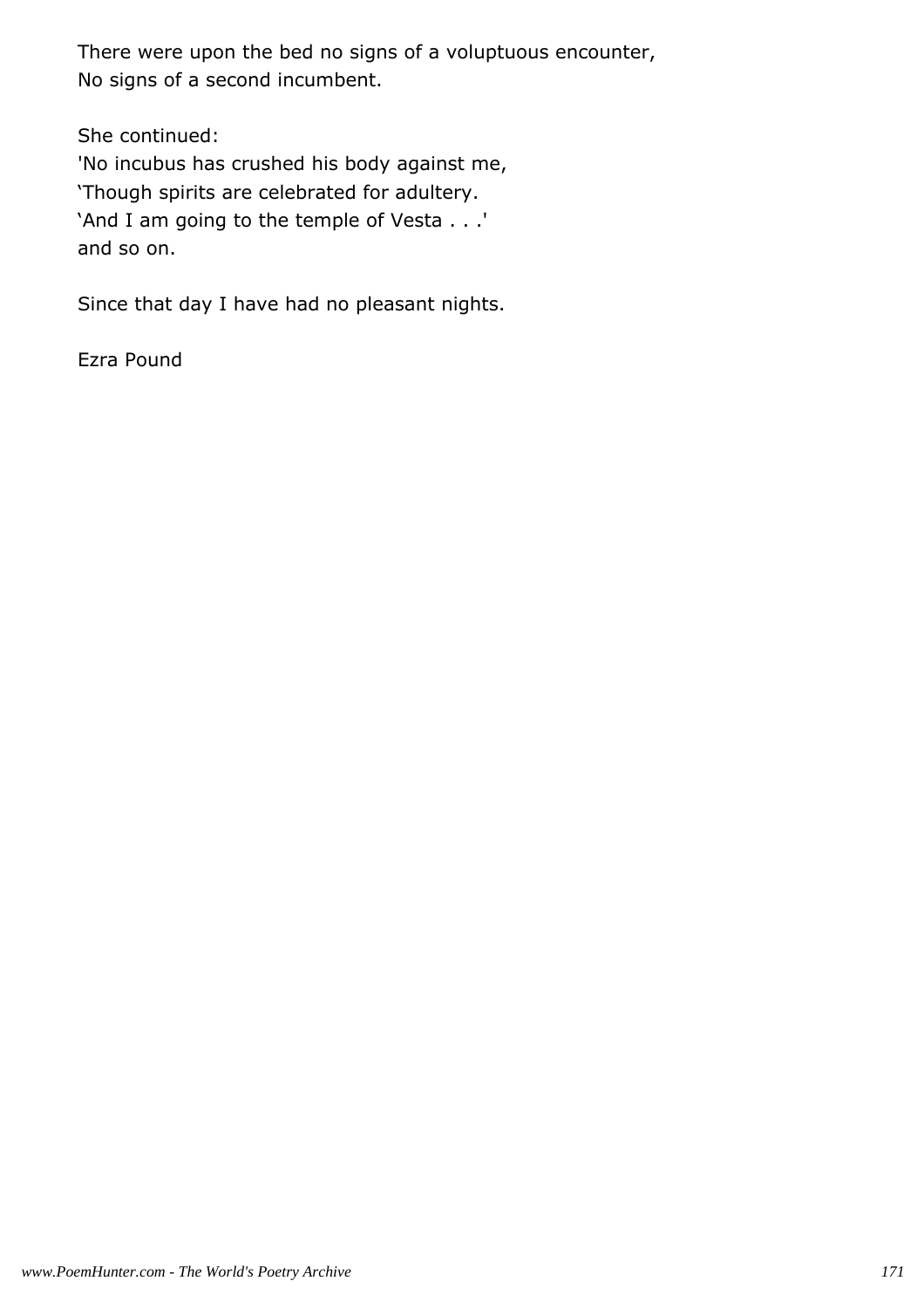## Homage To Sextus Propertius - Xi

1 The harsh acts of your levity! Many and many. I am hung here, a scare-crow for lovers.

2

Escape! There is, O Idiot, no escape, Flee if you like into Ranaus, desire will follow you thither, Though you heave into the air upon the gilded Pegasean back, Though you had the feathery sandals of Perseus To lift you up through split air, The high tracks of Hermes would not afford you shelter.

Amor stands upon you, Love drives upon lovers, a heavy mass on free necks.

It is our eyes you flee, not the city, You do nothing, you plot inane schemes against me, Languidly you stretch out the snare with which I am already familiar,

And yet again, and newly rumour strikes on my ears.

Rumours of you throughout the city, and no good rumour among them.

'You should not believe hostile tongues. 'Beauty is slander's cock-shy. 'All lovely women have known this,' 'Your glory is not outblotted by venom,' 'Phoebus our witness, your hands are unspotted.

A foreign lover brought down Helen's kingdom and she was led back, living home; The Cytharean brought low by Mars' lechery reigns in respectable heavens, . . .

Oh, oh, and enough of this,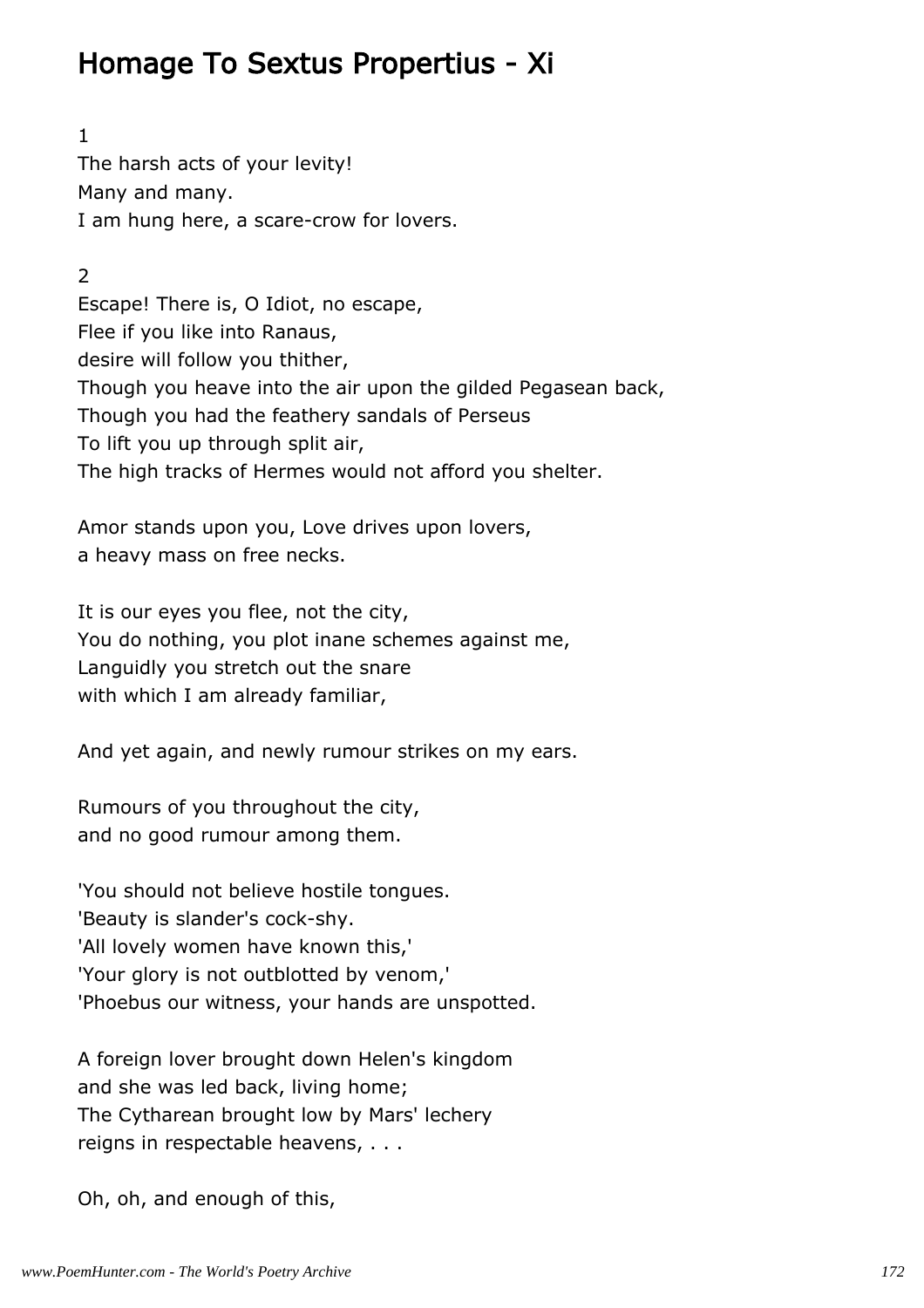by dew-spread caverns, The Muses clinging to the mossy ridges; to the ledge of the rocks: Zeus' clever rapes, in the old days, combusted Semele's, of Io strayed. Oh how the bird flew from Trojan rafters, Ida has lain with a shepherd, she has slept between sheep.

Even there, no escape Not the Hyrcanian seaboard, not in seeking the shore of Eos.

All things are forgiven for one night of your games. . . . Though you walk in the Via Sacra, with a peacock's tail for a fan.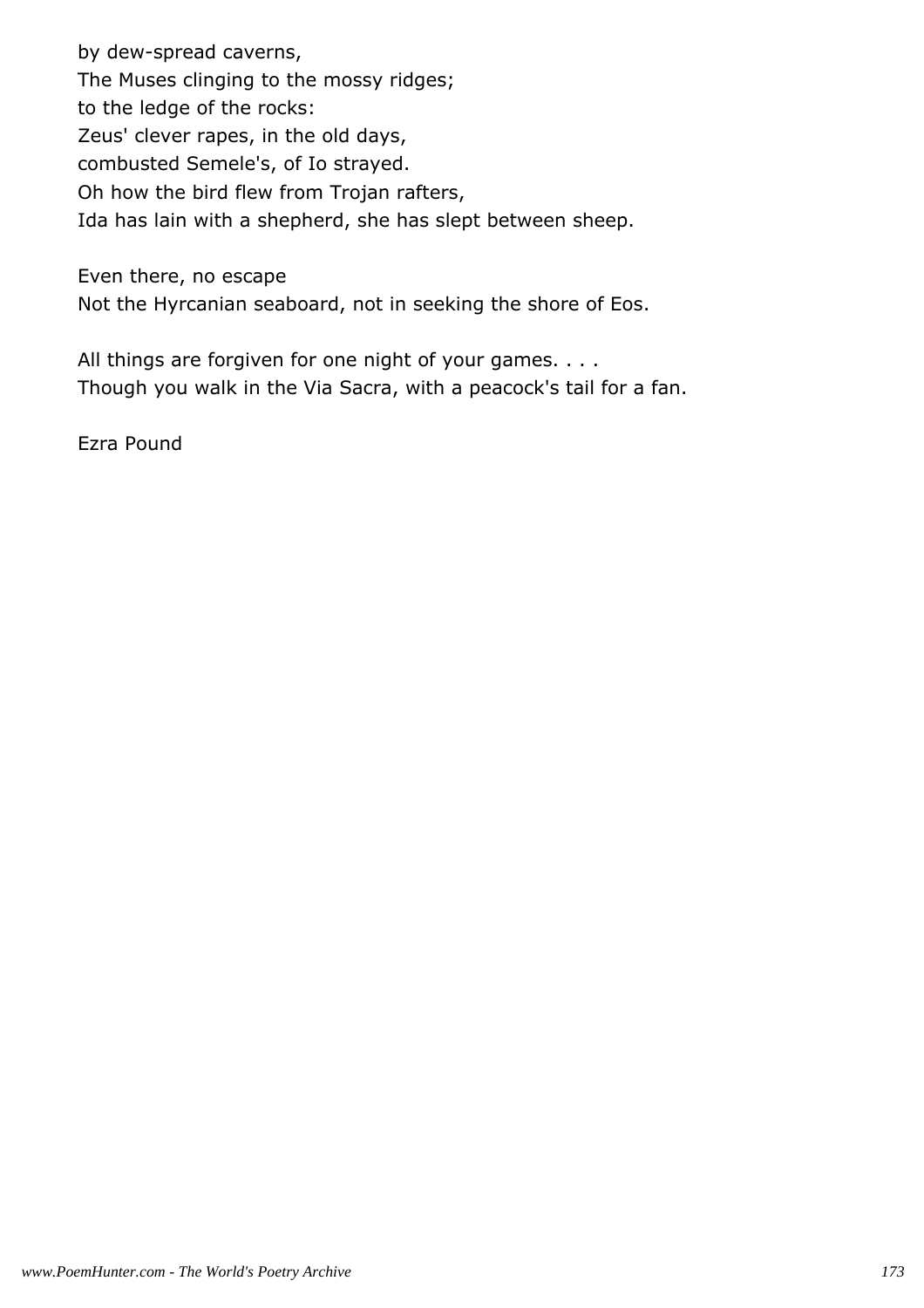## Homage To Sextus Propertius - Xii

Who, who will be the next man to entrust his girl to a friend? Love interferes with fidelities; The gods have brought shame on their relatives; Each man wants the pomegranate for himself; Amiable and harmonious people are pushed incontinent into duels, A Trojan and adulterous person came to Menelaus under the rites of hospitium, And there was a case in Colchis, Jason and that woman in Colchis; And besides, Lynceus, you were drunk.

Could you endure such promiscuity? She was not renowned for fidelity; But to jab a knife in my vitals, to have passed on a swig of poison, Preferable, my dear boy, my dear Lynceus, Comrade, comrade of my life, of my purse, of my person; But in one bed, in one bed alone, my dear Lynceus I deprecate your attendance; I would ask a like boon of Jove.

And you write of Achelous, who contended with Hercules, You write of Adrastus' horses and the funeral rites of Achenor, And you will not leave off imitating Aeschylus. Though you make a hash of Antimachus, You think you are going to do Homer. And still a girl scorns the gods, Of all these young women not one has enquired the cause of the world, Nor the modus of lunar eclipses Nor whether there be any patch left of us After we cross the infernal ripples, nor if the thunder fall from predestination; Nor anything else of importance.

Upon the Actian marshes Virgil is Phoebus' chief of police, He can tabulate Caesar's great ships. He thrills to Ilian arms, He shakes the Trojan weapons of Aeneas, And casts stores on Lavinian beaches.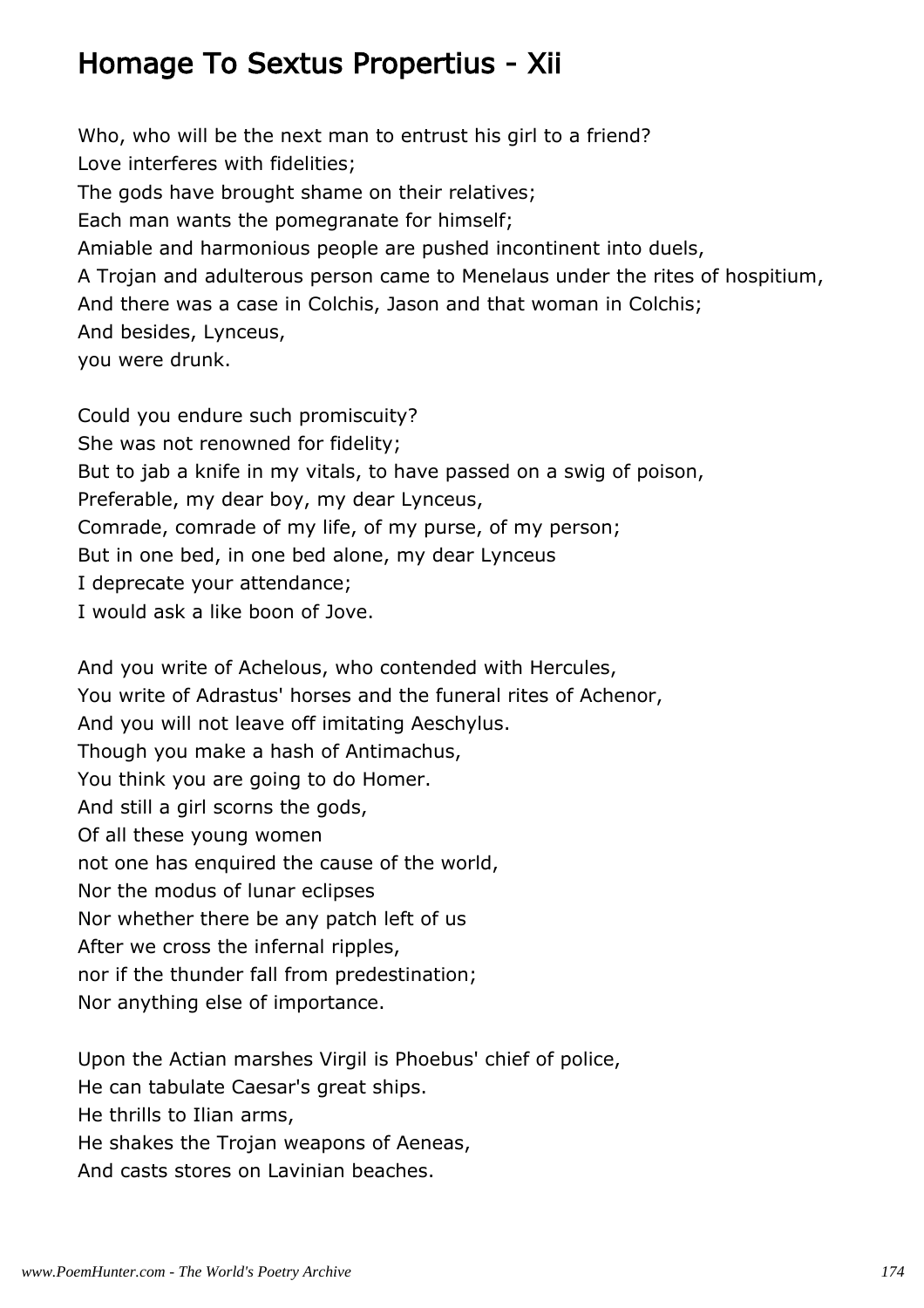Make way, ye Roman authors, clear the street, ye Greeks, For a much larger Iliad is on the course of construction (and to Imperial order) Clear the streets, O ye Greeks!

And you also follow him 'neath Phrygian pine shade: Thyrsis and Daphnis upon whittled reeds, And how ten sins can corrupt young maidens; Kids for a bribe and pressed udders, Happy selling poor loves for cheap apples.

Tityrus might have sung the same vixen; Corydon tempted Alexis, Head farmers do likewise, and lying weary amid their oats They get praise from tolerant Hamadryads.' Go on, to Ascraeus' prescription, the ancient, respected, Wordsworthian: 'A flat field for rushes, grapes grow on the slope.' And behold me, small fortune left in my house. Me, who had no general for a grandfather! I shall triumph among young ladies of indeterminate character, My talent acclaimed in their banquets, I shall be honoured with yesterday's wreaths. And the god strikes to the marrow.

Like a trained and performing tortoise, I would make verse in your fashion, if she should command it, With her husband asking a remission of sentence, And even this infamy would not attract numerous readers Were there an erudite or violent passion, For the nobleness of the populace brooks nothing below its own altitude. One must have resonance, resonance and sonority . . . like a goose. Varro sang Jason's expedition, Varro, of his great passion Leucadia, There is song in the parchment; Catullus the highly indecorous, Of Lesbia, known above Helen; And in the dyed pages of Calvus, Calvus mourning Quintilia, And but now Gallus had sung of Lycoris. Fair, fairest Lycoris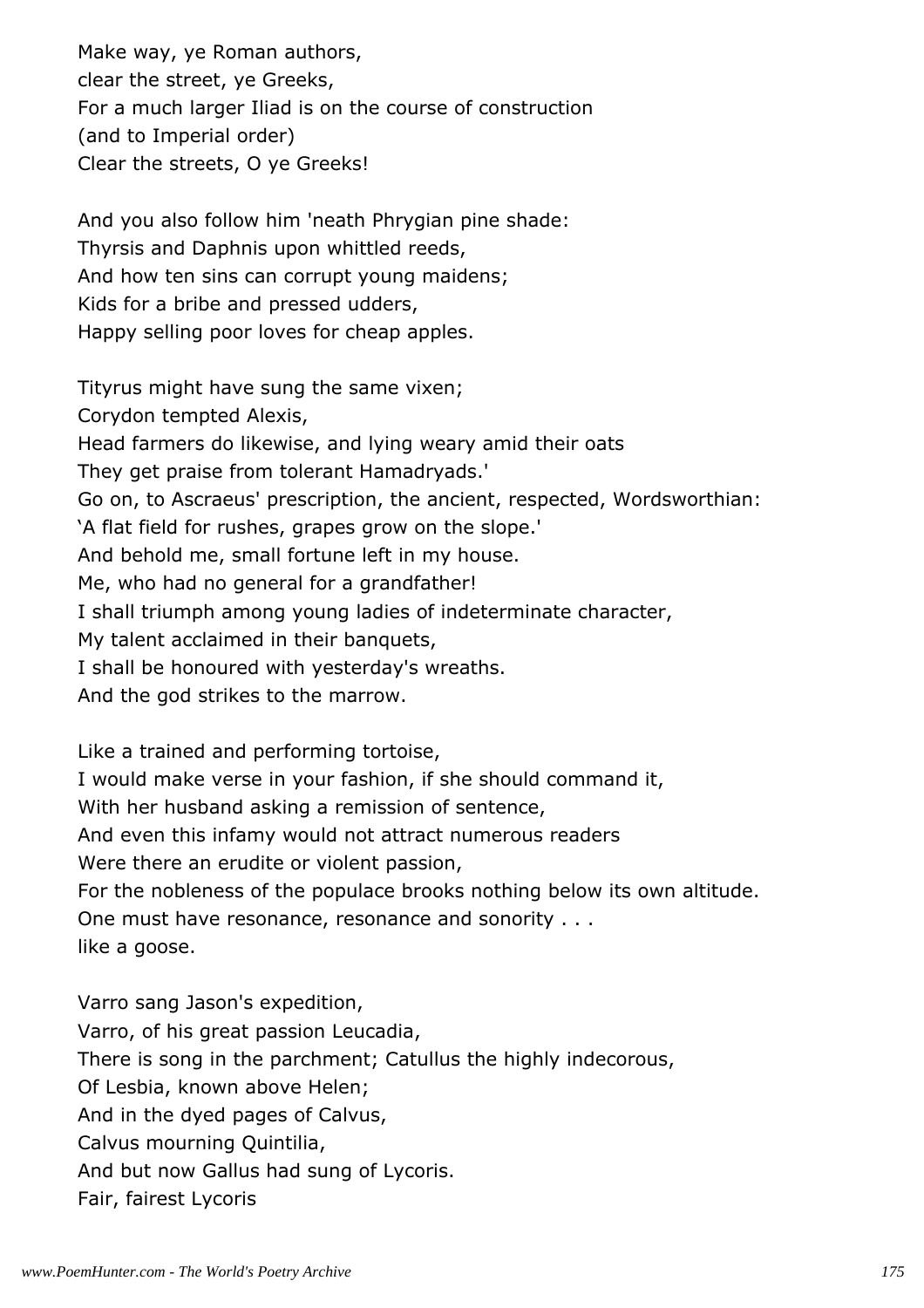The waters of Styx poured over the wound: And now Propertius of Cynthia, taking his stand among these.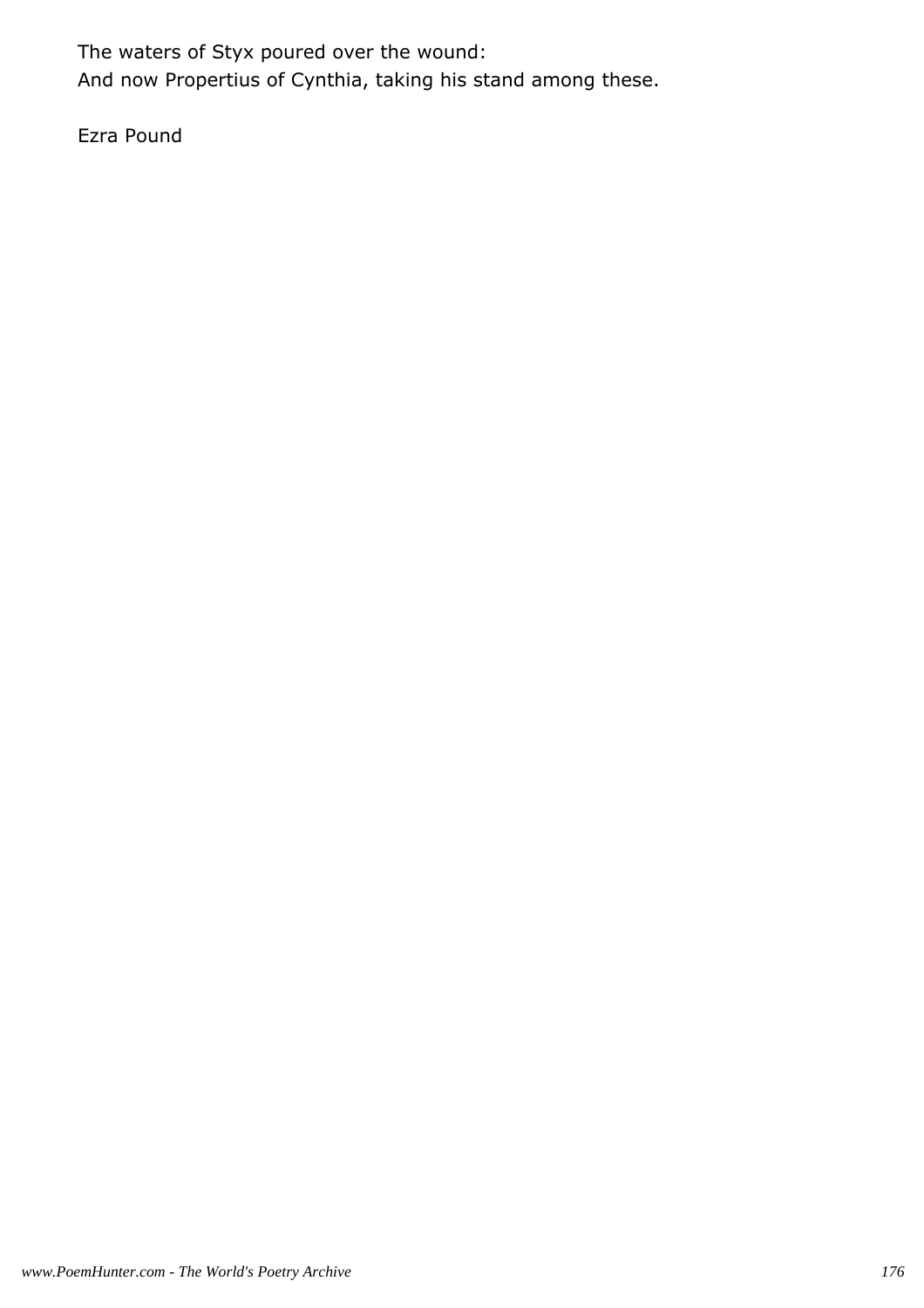# Horae Beatae Inscripto

How will this beauty, when I am far hence, Sweep back upon me and engulf my mind!

How will these hours, when we twain are gray, Turned in their sapphire tide, come flooding o'er us!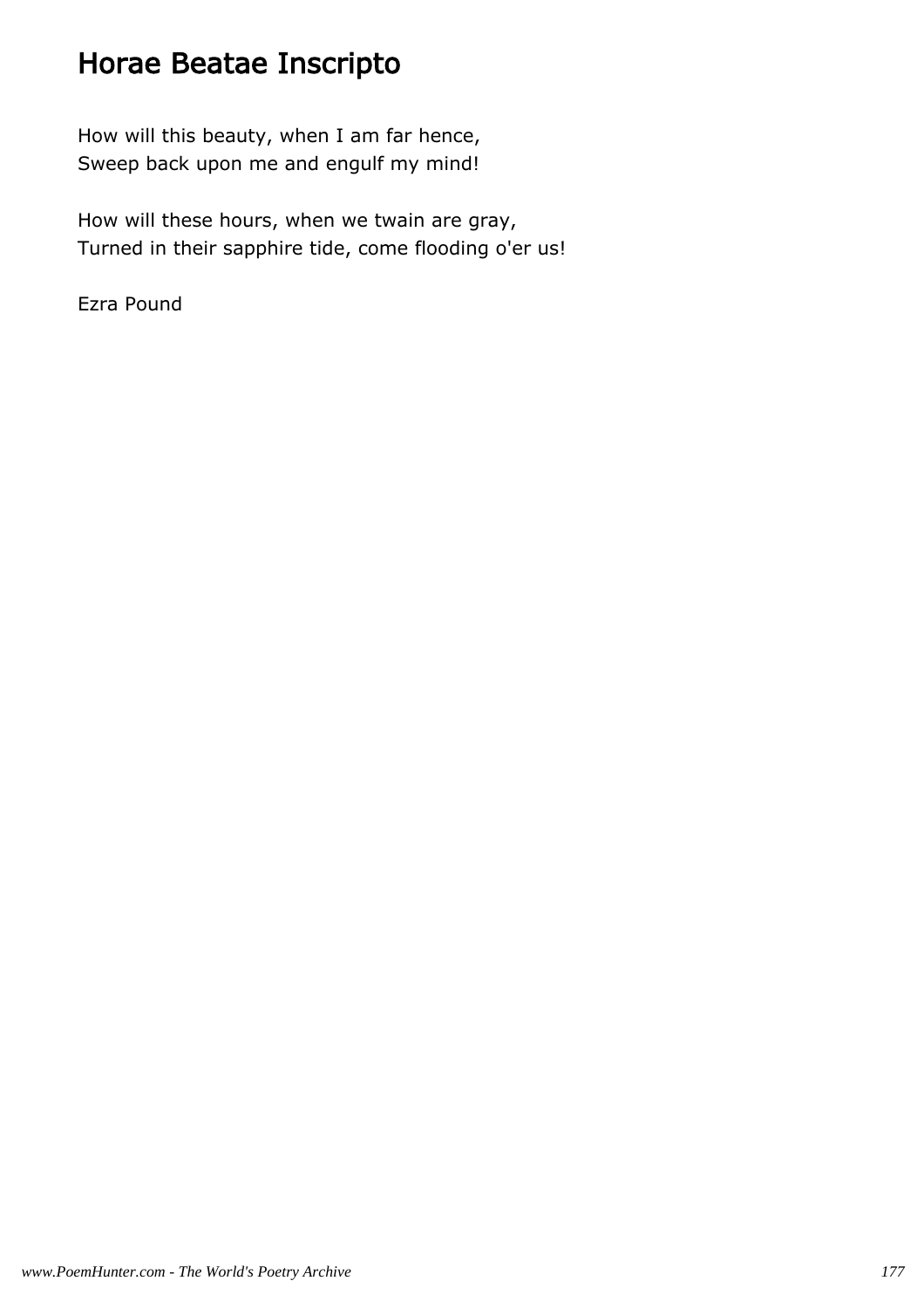# Hugh Selwyn Mauberly (Part I)

"Vocat aestus in umbram" Nemesianus Es. IV.

E. P. Ode pour l'élection de son sépulchre

For three years, out of key with his time, He strove to resuscitate the dead art Of poetry; to maintain "the sublime" In the old sense. Wrong from the start --

No, hardly, but, seeing he had been born In a half savage country, out of date; Bent resolutely on wringing lilies from the acorn; Capaneus; trout for factitious bait:

"Idmen gar toi panth, os eni Troie Caught in the unstopped ear; Giving the rocks small lee-way The chopped seas held him, therefore, that year.

His true Penelope was Flaubert, He fished by obstinate isles; Observed the elegance of Circe's hair Rather than the mottoes on sun-dials.

Unaffected by "the march of events", He passed from men's memory in l'an trentiesme De son eage; the case presents No adjunct to the Muses' diadem.

II.

The age demanded an image Of its accelerated grimace, Something for the modern stage, Not, at any rate, an Attic grace;

Not, not certainly, the obscure reveries Of the inward gaze;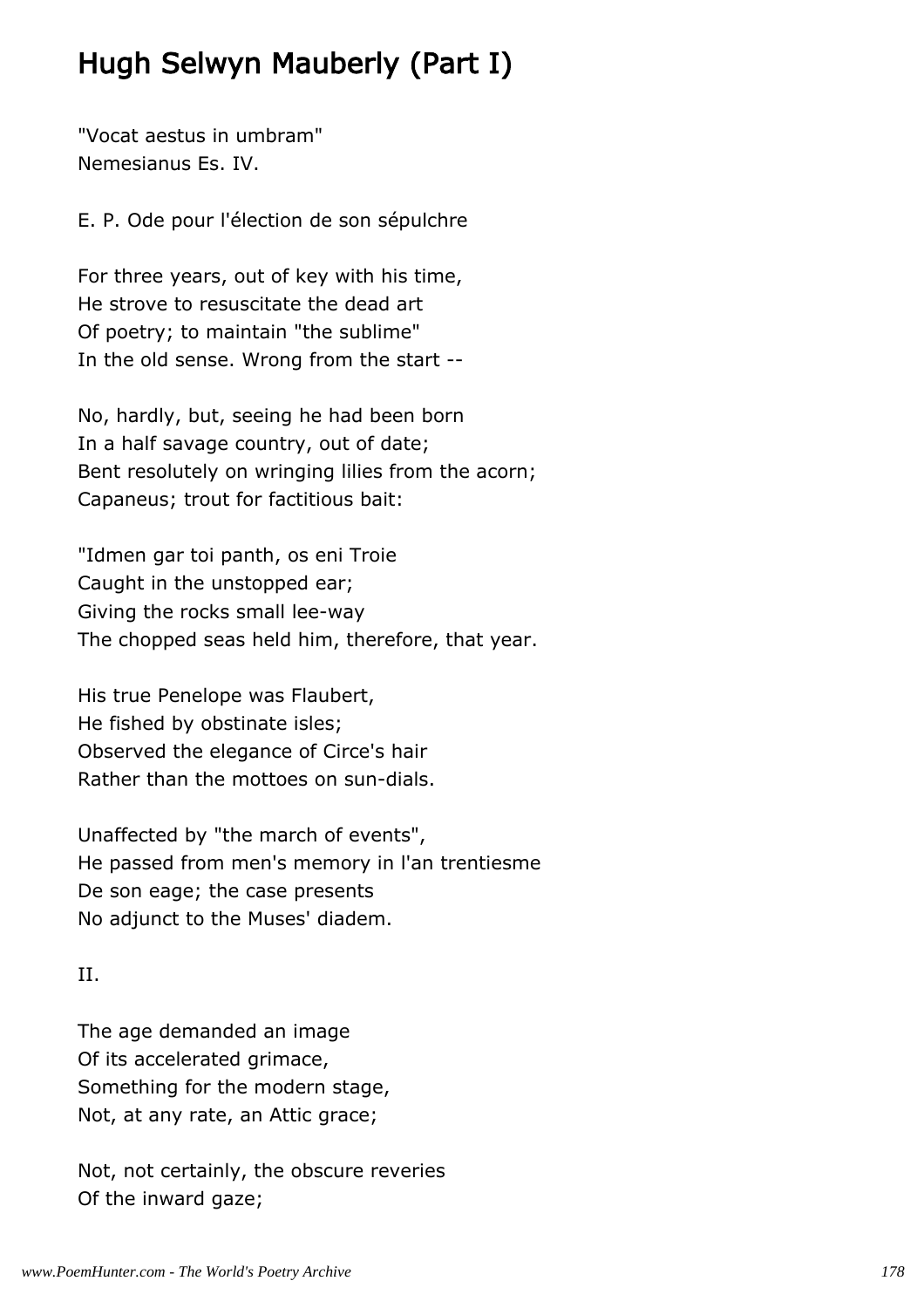Better mendacities Than the classics in paraphrase!

The "age demanded" chiefly a mould in plaster, Made with no loss of time, A prose kinema, not, not assuredly, alabaster Or the "sculpture" of rhyme.

#### III.

The tea-rose, tea-gown, etc. Supplants the mousseline of Cos, The pianola "replaces" Sappho's barbitos.

Christ follows Dionysus, Phallic and ambrosial Made way for macerations; Caliban casts out Ariel.

All things are a flowing, Sage Heracleitus says; But a tawdry cheapness Shall reign throughout our days.

Even the Christian beauty Defects -- after Samothrace; We see to kalon Decreed in the market place.

Faun's flesh is not to us, Nor the saint's vision. We have the press for wafer; Franchise for circumcision.

All men, in law, are equals. Free of Peisistratus, We choose a knave or an eunuch To rule over us.

A bright Apollo,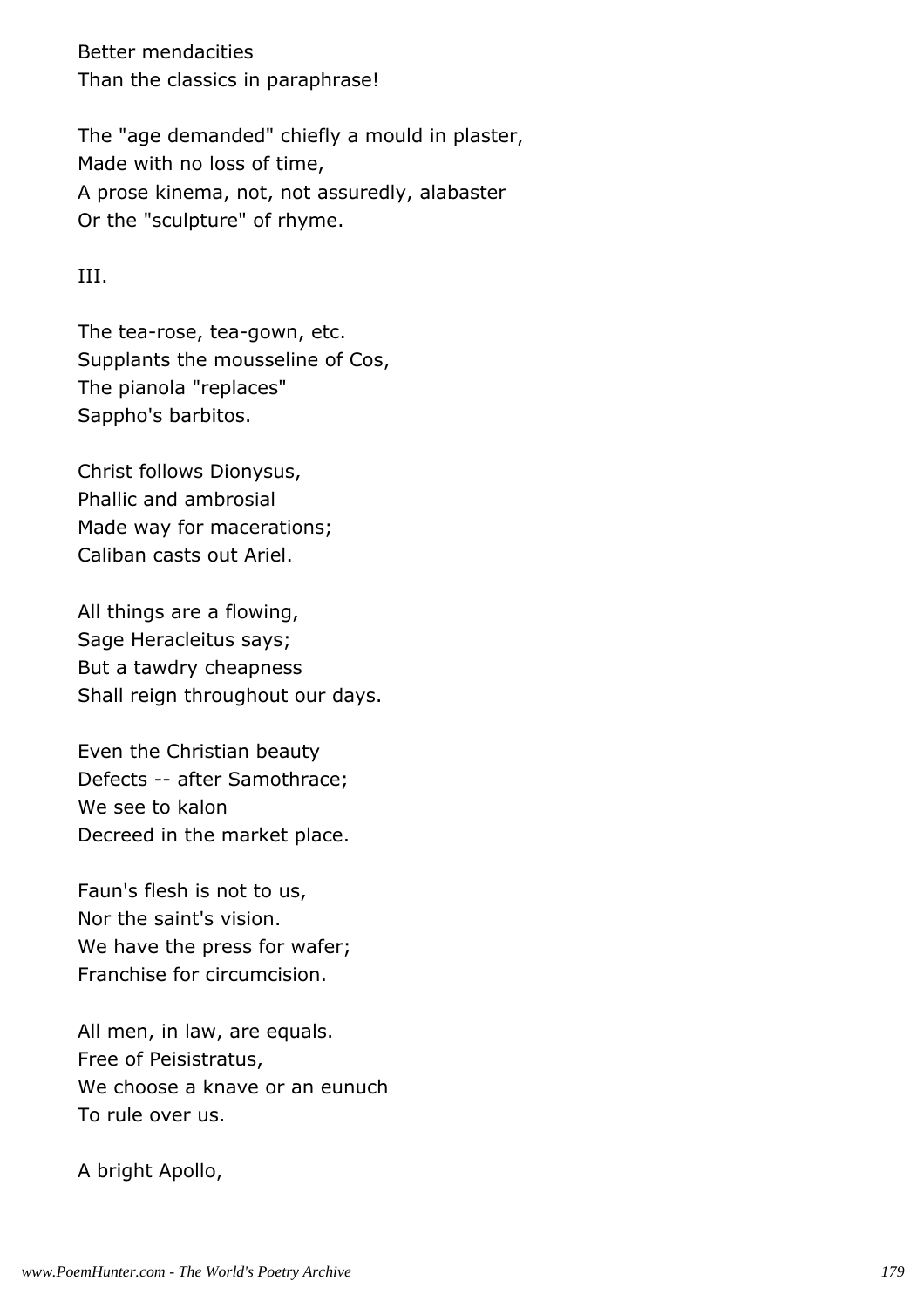tin andra, tin eroa, tina theon, What god, man, or hero Shall I place a tin wreath upon?

IV.

These fought, in any case, and some believing, pro domo, in any case ..

Some quick to arm, some for adventure, some from fear of weakness, some from fear of censure, some for love of slaughter, in imagination, learning later ...

some in fear, learning love of slaughter; Died some pro patria, non dulce non et decor" ..

walked eye-deep in hell believing in old men's lies, then unbelieving came home, home to a lie, home to many deceits, home to old lies and new infamy;

usury age-old and age-thick and liars in public places.

Daring as never before, wastage as never before. Young blood and high blood, Fair cheeks, and fine bodies;

fortitude as never before

frankness as never before, disillusions as never told in the old days, hysterias, trench confessions, laughter out of dead bellies.

V.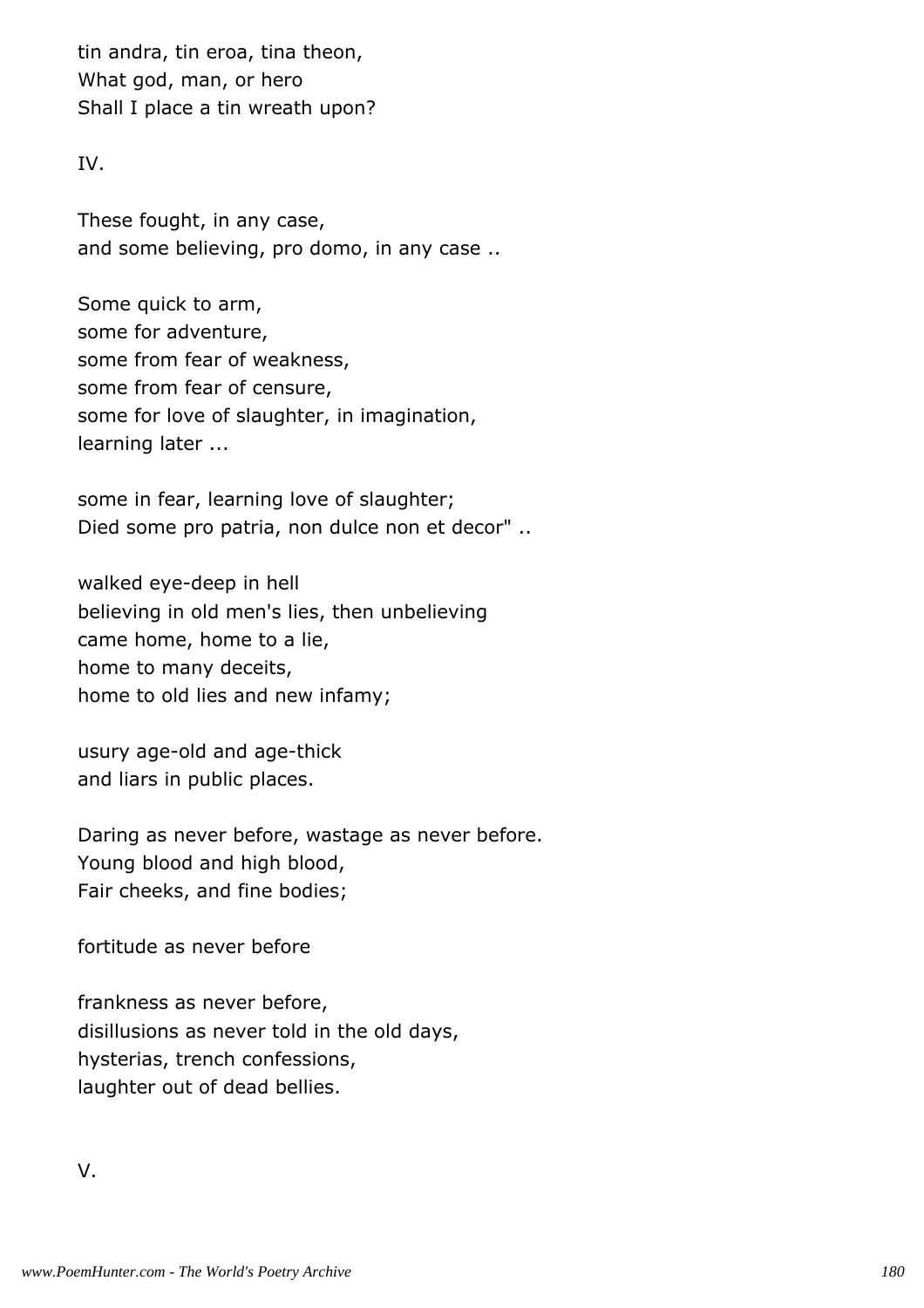There died a myriad, And of the best, among them, For an old bitch gone in the teeth, For a botched civilization.

Charm, smiling at the good mouth, Quick eyes gone under earth's lid,

For two gross of broken statues, For a few thousand battered books.

#### Yeux Glauques

Gladstone was still respected, When John Ruskin produced "Kings Treasuries"; Swinburne And Rossetti still abused.

Fœtid Buchanan lifted up his voice When that faun's head of hers Became a pastime for Painters and adulterers.

The Burne-Jones cartons Have preserved her eyes; Still, at the Tate, they teach Cophetua to rhapsodize;

Thin like brook-water, With a vacant gaze. The English Rubaiyat was still-born In those days.

The thin, clear gaze, the same Still darts out faun-like from the half-ruin'd face, Questing and passive .... "Ah, poor Jenny's case" ...

Bewildered that a world Shows no surprise At her last maquero's Adulteries.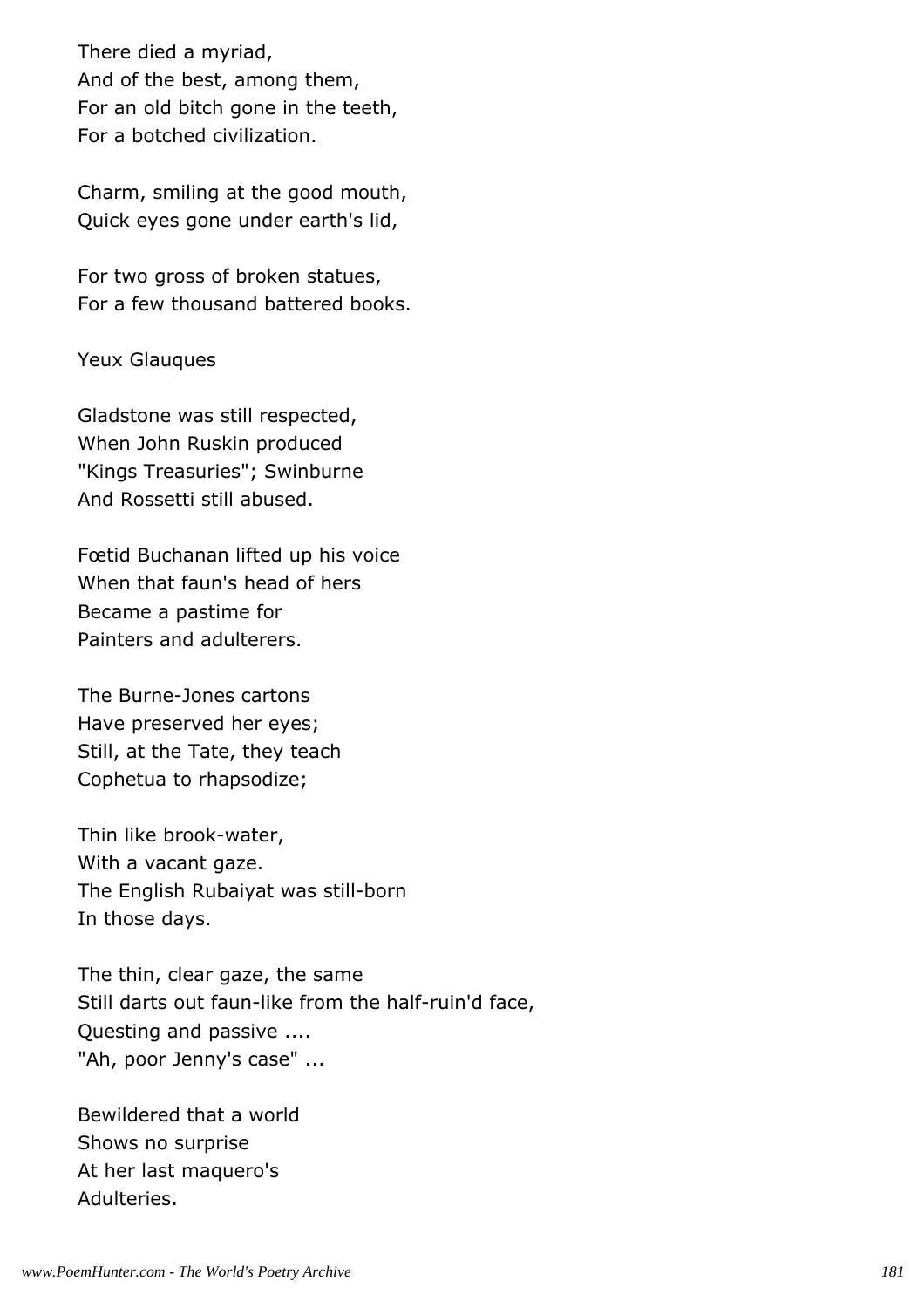"Siena Mi Fe', Disfecemi Maremma"

Among the pickled fœtuses and bottled bones, Engaged in perfecting the catalogue, I found the last scion of the Senatorial families of Strasbourg, Monsieur Verog.

For two hours he talked of Gallifet; Of Dowson; of the Rhymers' Club; Told me how Johnson (Lionel) died By falling from a high stool in a pub ...

But showed no trace of alcohol At the autopsy, privately performed -- Tissue preserved -- the pure mind Arose toward Newman as the whiskey warmed.

Dowson found harlots cheaper than hotels; Headlam for uplift; Image impartially imbued With raptures for Bacchus, Terpsichore and the Church. So spoke the author of "The Dorian Mood",

M. Verog, out of step with the decade, Detached from his contemporaries, Neglected by the young, Because of these reveries.

Brennbaum.

The sky-like limpid eyes, The circular infant's face, The stiffness from spats to collar Never relaxing into grace;

The heavy memories of Horeb, Sinai and the forty years, Showed only when the daylight fell Level across the face Of Brennbaum "The Impeccable".

Mr. Nixon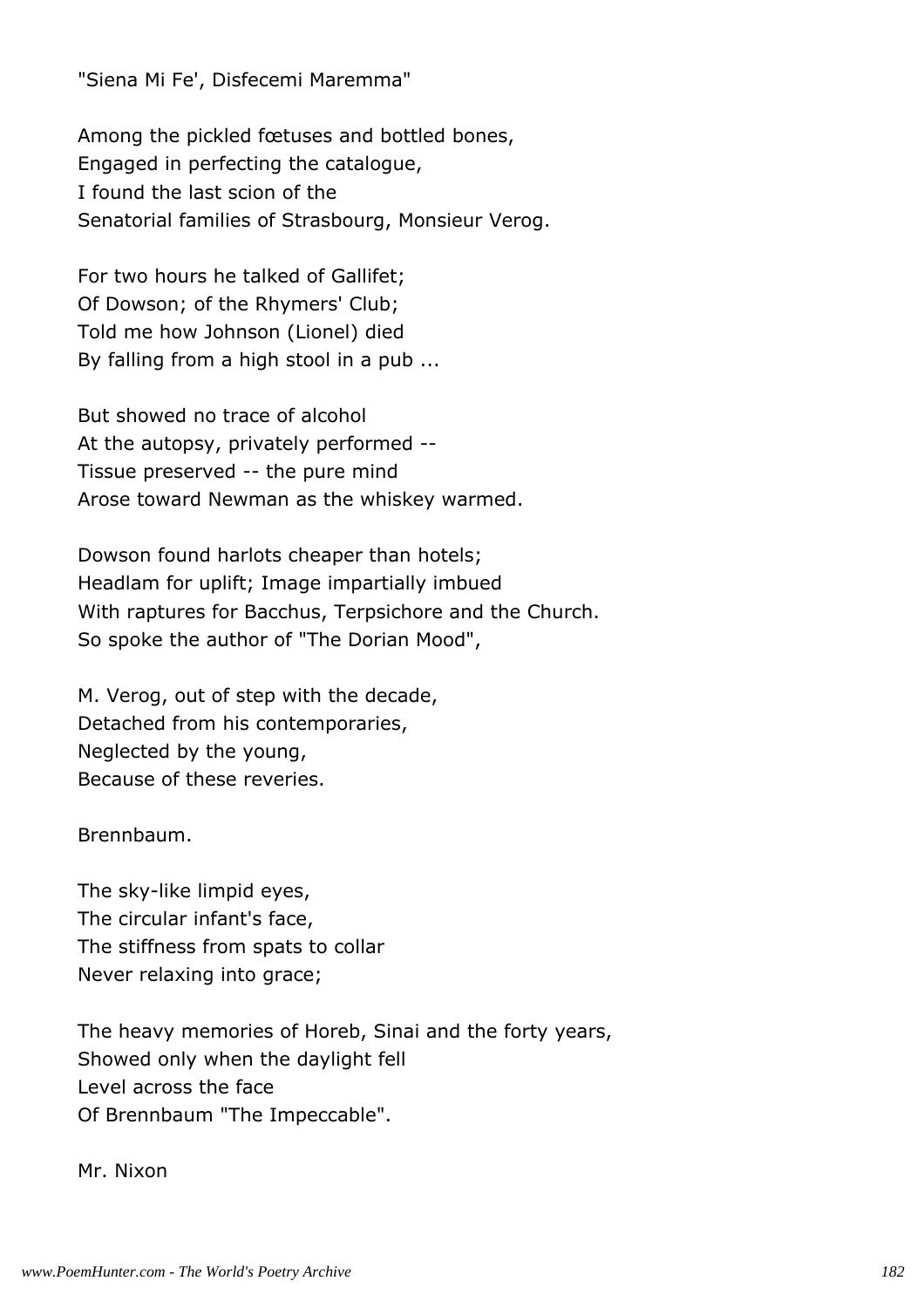In the cream gilded cabin of his steam yacht Mr. Nixon advised me kindly, to advance with fewer Dangers of delay. "Consider Carefully the reviewer.

"I was as poor as you are; "When I began I got, of course, "Advance on royalties, fifty at first", said Mr. Nixon, "Follow me, and take a column, "Even if you have to work free.

"Butter reviewers. From fifty to three hundred "I rose in eighteen months; "The hardest nut I had to crack "Was Dr. Dundas.

"I never mentioned a man but with the view "Of selling my own works. "The tip's a good one, as for literature "It gives no man a sinecure."

And no one knows, at sight a masterpiece. And give up verse, my boy, There's nothing in it."

\* \* \*

Likewise a friend of Bloughram's once advised me: Don't kick against the pricks, Accept opinion. The "Nineties" tried your game And died, there's nothing in it.

X.

Beneath the sagging roof The stylist has taken shelter, Unpaid, uncelebrated, At last from the world's welter

Nature receives him, With a placid and uneducated mistress He exercises his talents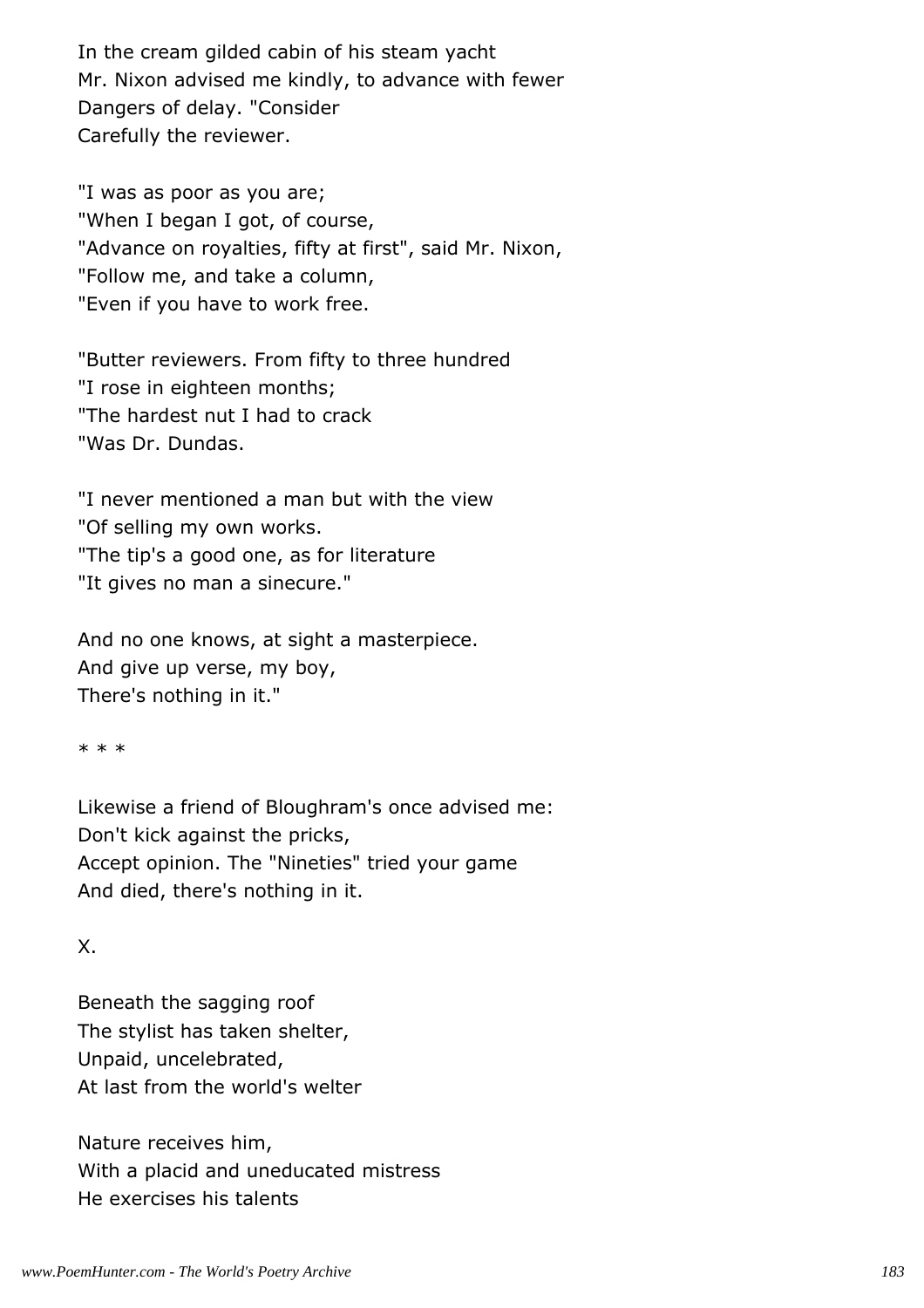And the soil meets his distress.

The haven from sophistications and contentions Leaks through its thatch; He offers succulent cooking; The door has a creaking latch.

### XI.

"Conservatrix of Milésien" Habits of mind and feeling, Possibly. But in Ealing With the most bank-clerkly of Englishmen?

No, "Milésian" is an exaggeration. No instinct has survived in her Older than those her grandmother Told her would fit her station.

### XII.

"Daphne with her thighs in bark Stretches toward me her leafy hands", -- Subjectively. In the stuffed-satin drawing-room I await The Lady Valentine's commands,

Knowing my coat has never been Of precisely the fashion To stimulate, in her, A durable passion;

Doubtful, somewhat, of the value Of well-gowned approbation Of literary effort, But never of The Lady Valentine's vocation:

Poetry, her border of ideas, The edge, uncertain, but a means of blending With other strata Where the lower and higher have ending;

A hook to catch the Lady Jane's attention,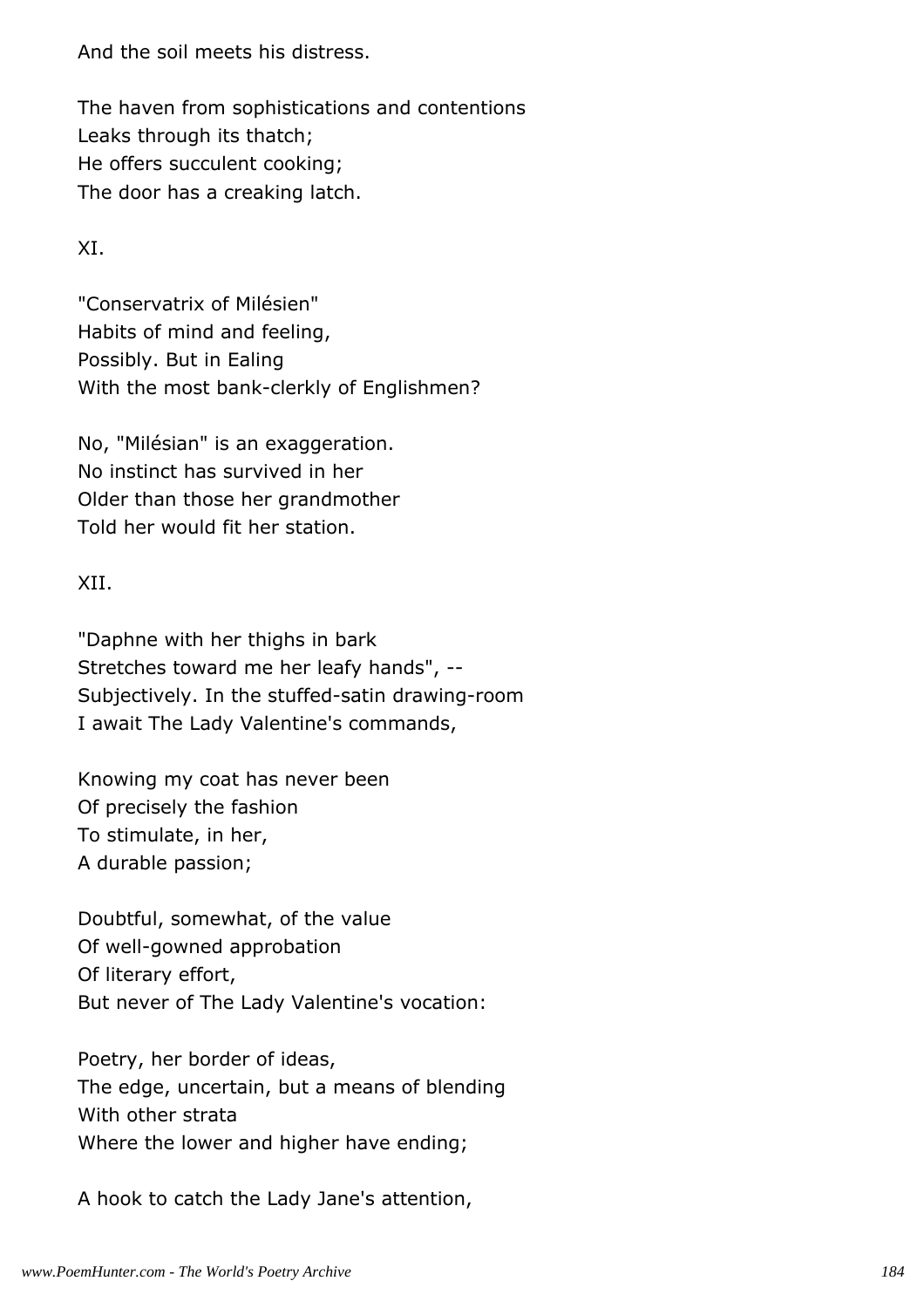A modulation toward the theatre, Also, in the case of revolution, A possible friend and comforter.

\* \* \*

Conduct, on the other hand, the soul "Which the highest cultures have nourished" To Fleet St. where Dr. Johnson flourished;

Beside this thoroughfare The sale of half-hose has Long since superseded the cultivation Of Pierian roses.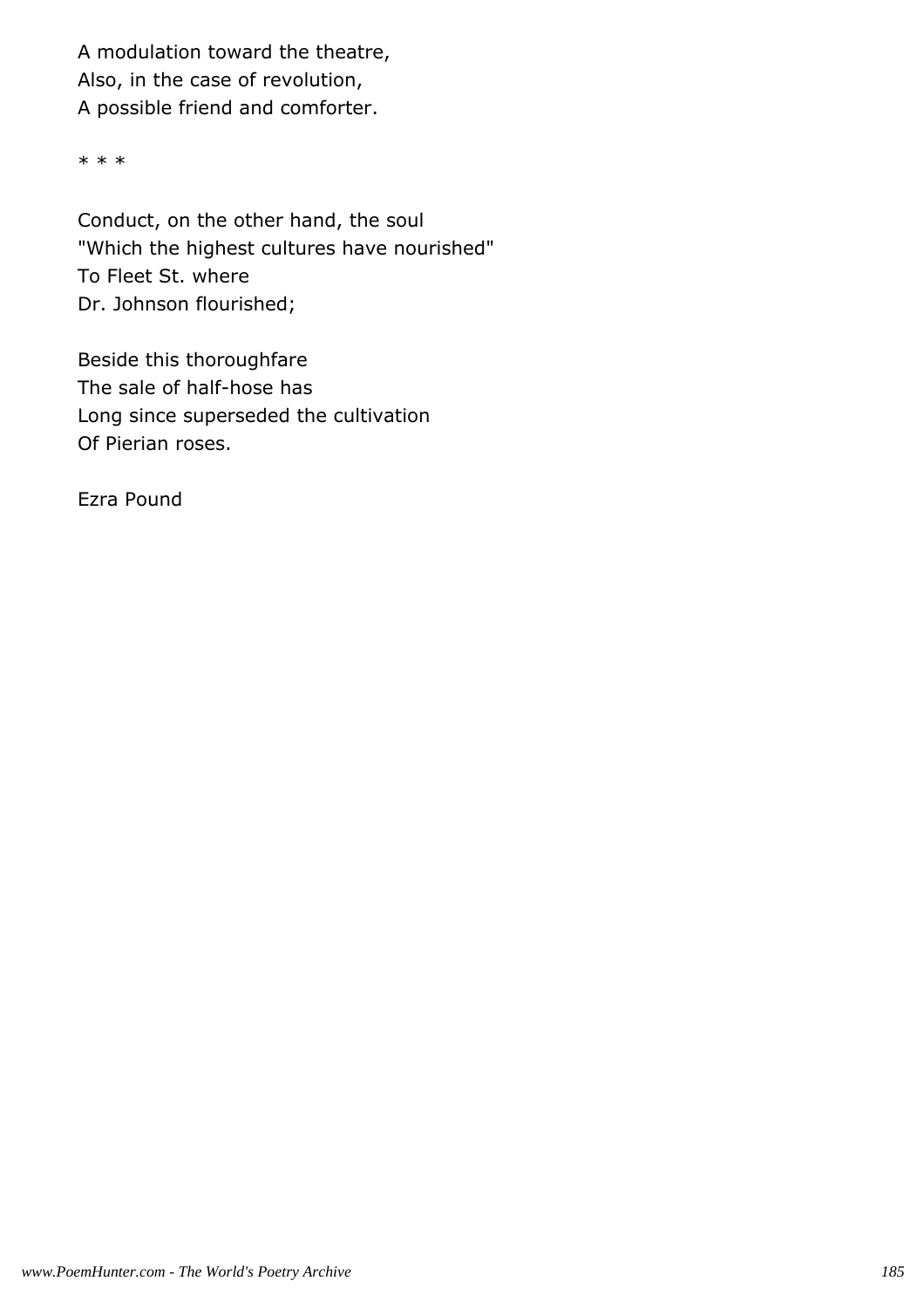# Image From D'Orleans

Young men riding in the street In the bright new season Spur without reason Causing their steeds to leap.

And at the pace they keep Their horses' armoured feet Strike sparks from the cobbled street In the bright new season.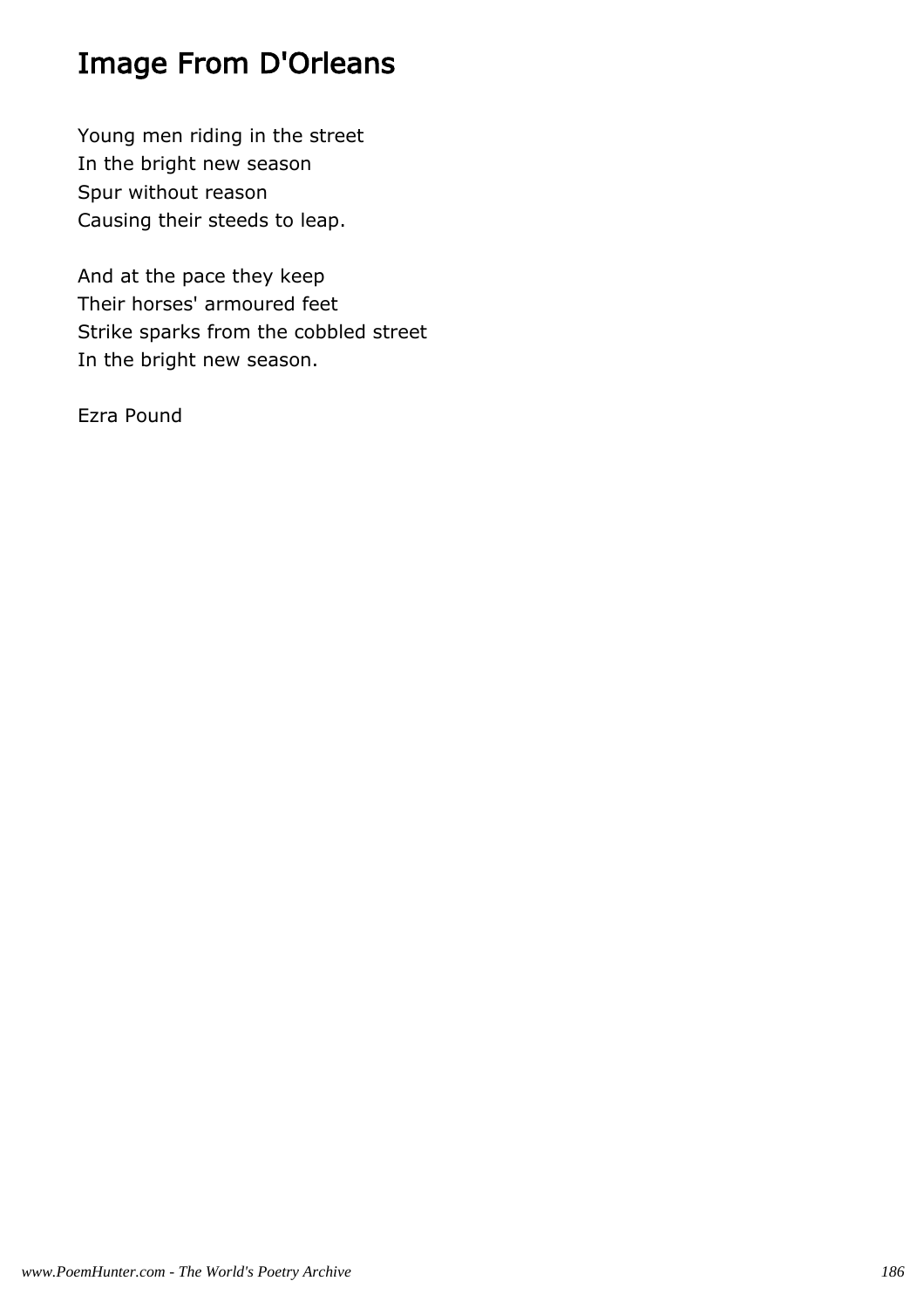## Impressions Of Francois-Marie Arouet (De Voltaire)

### I

Phyllidula and the Spoils of Gouvernet

Where, Lady, are the days When you could go out in a hired hansom Without footmen and equipments? And dine in a soggy, cheap restaurant? Phyllidula now, with your powdered Swiss footman Clanking the door shut, and lying; And carpets from Savonnier, and from Persia, And your new service at dinner, And plates from Germain, And cabinets and chests from Martin (almost lacquer), And your white vases from Japan, And the lustre of diamonds, Etcetera, etcetera, and etcetera?

### II

To Madame du Châtelet

If you'd have me go on loving you Give me back the time of the thing.

Will you give me dawn light at evening? Time has driven me out from the fine plaisaunces,

The parks with the swards all over dew, And grass going glassy with the light on it, The green stretches where love is and the grapes Hang in yellow-white and dark clusters ready for pressing. And if now we can't fit with our time of life There is not much but its evil left us.

Life gives us two minutes, two seasons One to be dull in; Two deaths and to stop loving and being lovable, That is the real death, The other is little beside it.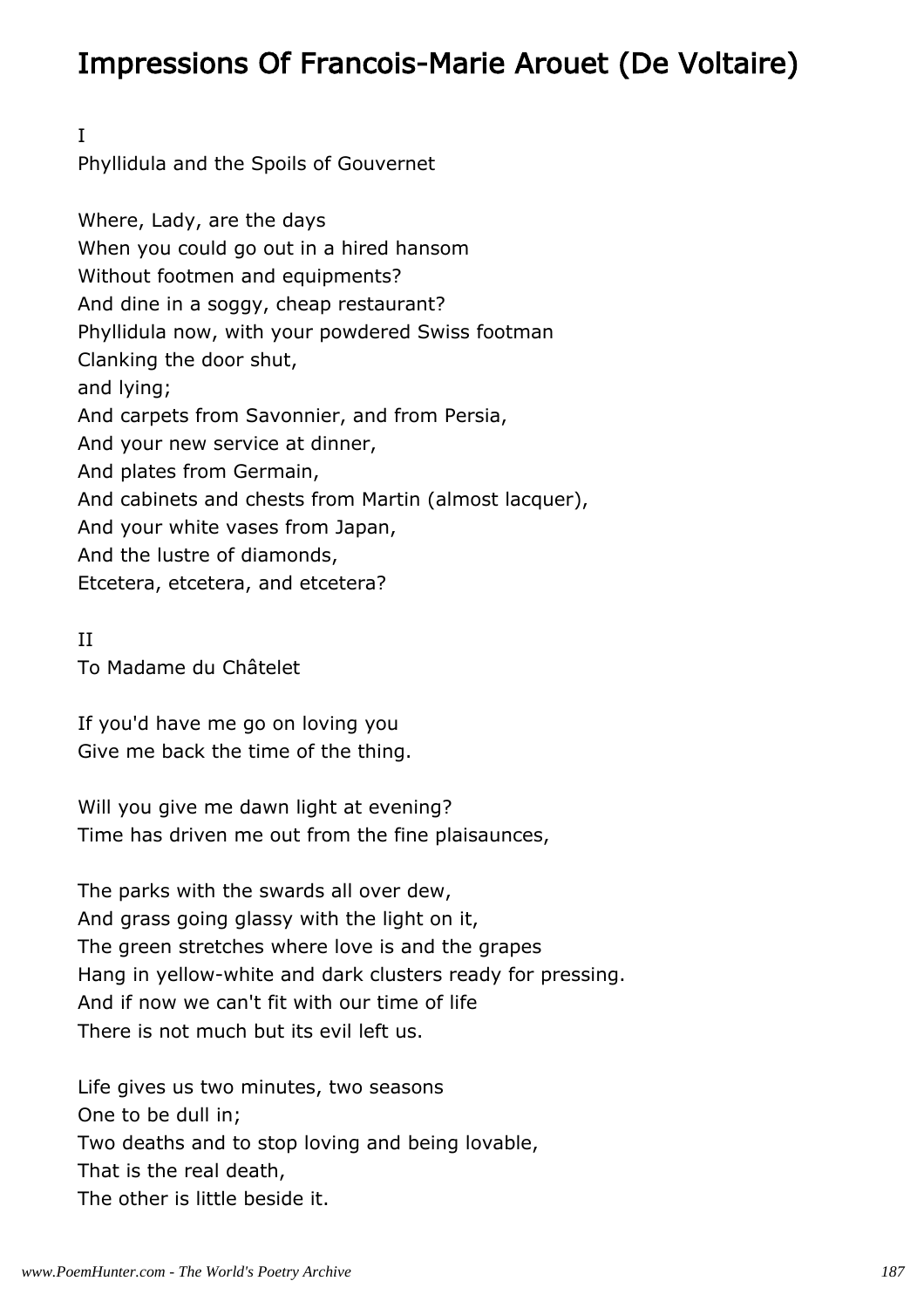Crying after the follies gone by me, Quiet talking is all that is left us Gentle talking, not like the first talking, less lively; And to follow after friendship, as they call it, Weeping that we can follow naught else.

### III

To Madame Lullin

You'll wonder that an old man of eighty Can go on writing you verses. . . .

Grass showing under the snow, Birds singing late in the year!

And Tibullus could say of his death, in his Latin: 'Delia, I would look on you, dying.'

And Delia herself fading out, Forgetting even her beauty.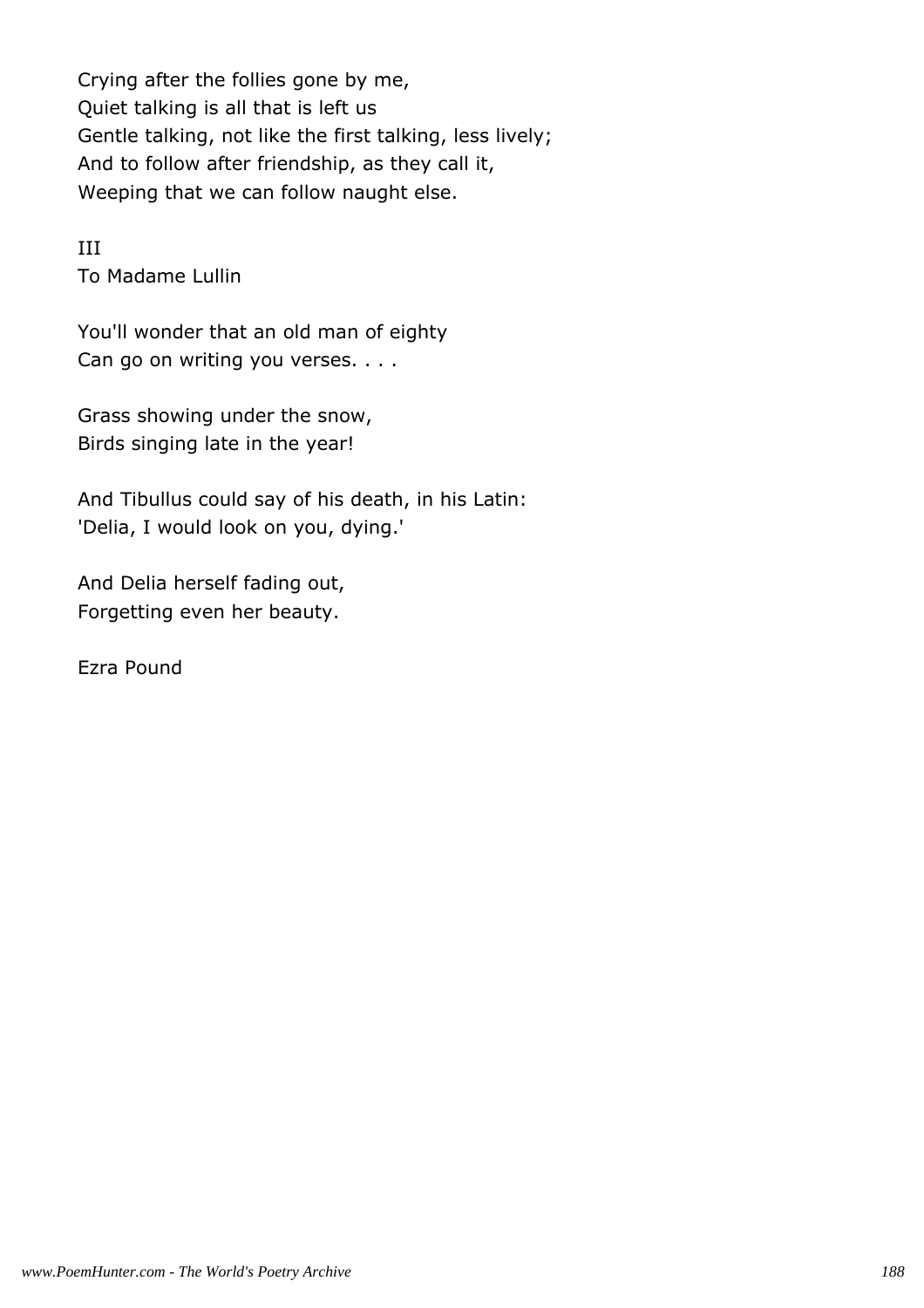# In A Station Of The Metro

The apparition of these faces in the crowd; petals on a wet, black bough.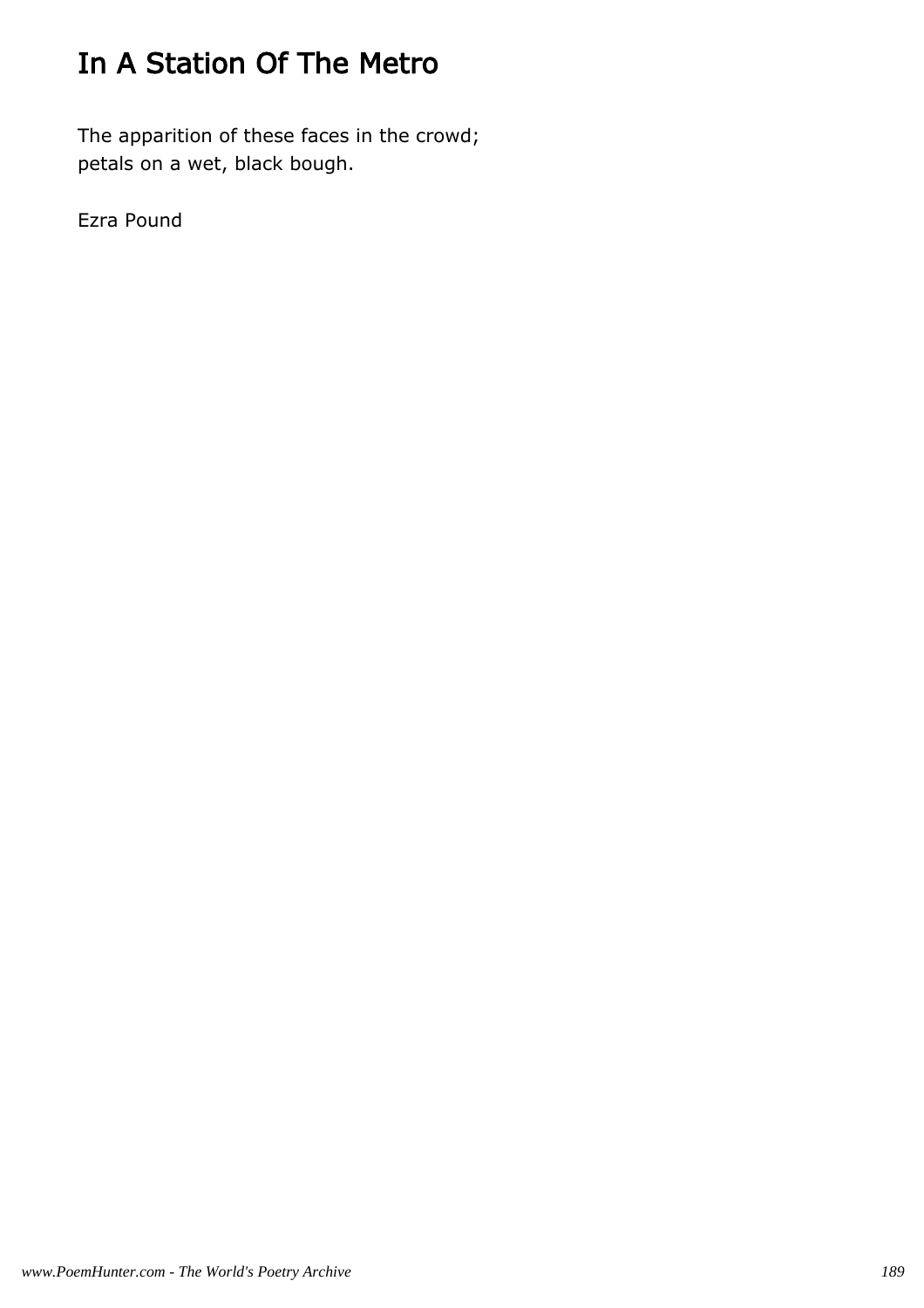## In Durance

(1907) 1 am homesick after mine own kind, Oh I know that there are folk about me, friendly faces, But I am homesick after mine own kind.

'These sell our pictures'! Oh well, They reach me not, touch me some edge or that, But reach me not and all my life's become One flame, that reaches not beyond My heart's own hearth, Or hides among the ashes there for thee. Thee'? Oh, 'Thee' is who cometh first Out of mine own soul-kin, For I am homesick after mine own kind And ordinary people touch me not. And I am homesick After mine own kind that know, and feel And have some breath for beauty and the arts.

Aye, I am wistful for my kin of the spirit And have none about me save in the shadows When come they, surging of power, 'DAEMON,' 'Quasi KALOUN.' S.T. says Beauty is most that, a 'calling to the soul'. Well then, so call they, the swirlers out of the mist of my soul, They that come mewards, bearing old magic.

But for all that, I am homesick after mine own kind And would meet kindred even as I am, Flesh-shrouded bearing the secret. 'All they that with strange sadness' Have the earth in mockery, and are kind to all, My fellows, aye I know the glory Of th' unbounded ones, but ye, that hide As I hide most the while And burst forth to the windows only whiles or whiles For love, or hope or beauty or for power, Then smoulder, with the lids half closed And are untouched by echoes of the world.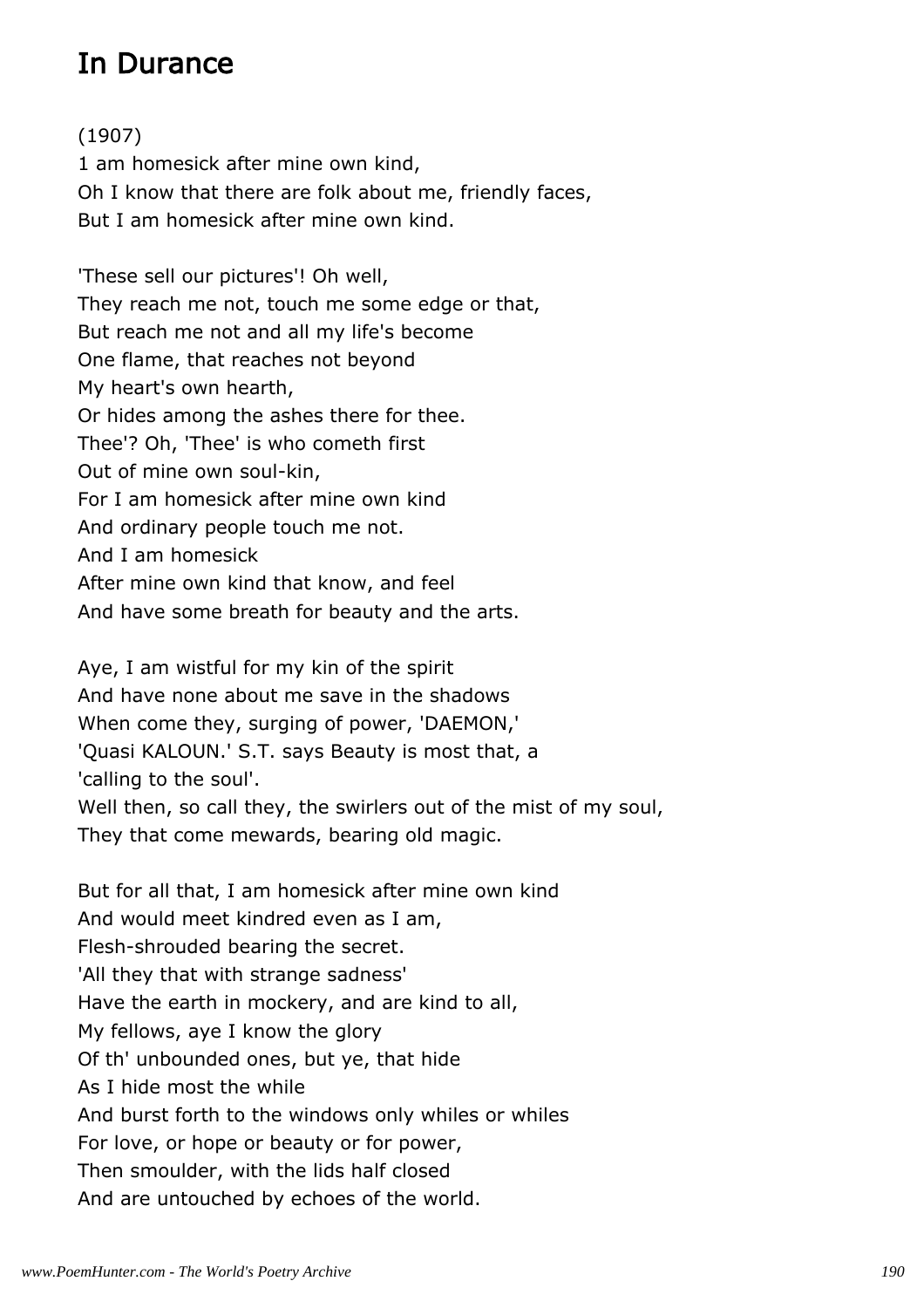Oh ye, my fellows: with the seas between us some be, Purple and sapphire for the silver shafts Of sun and spray all shattered at the bows; And some the hills hold off, The little hills to east of us, though here we Have damp and plain to be our shutting in.

And yet my soul sings 'Up!' and we are one. Yea thou, and Thou, and THOU, and all my kin To whom my breast and arms are ever warm, For that I love ye as the wind the trees That holds their blossoms and their leaves in cure And calls the utmost singing from the boughs That Hhout him, save the aspen, were as dumb Still shade, and bade no whisper speak the birds of how 'Beyond, beyond, beyond, there lies . . .'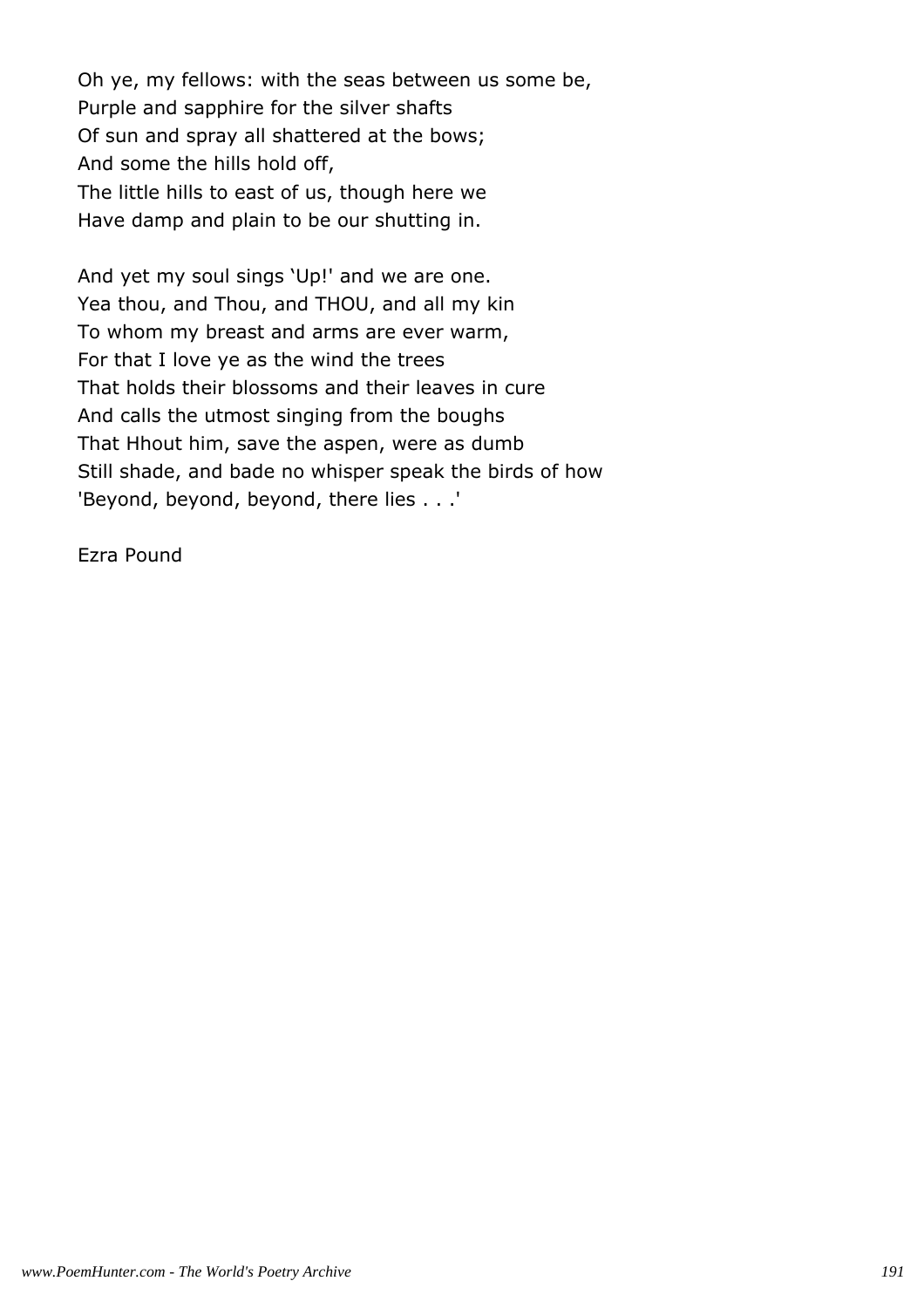## In Exitum Cuiusdam

On a certain one's departure

'Time's bitter flood'! Oh, that's all very well, But where's the old friend hasn't fallen off, Or slacked his hand-grip when you first gripped fame? I know your circle and can fairly tell What you have kept and what you've left behind: I know my circle and know very well How many faces I'd have out of mind.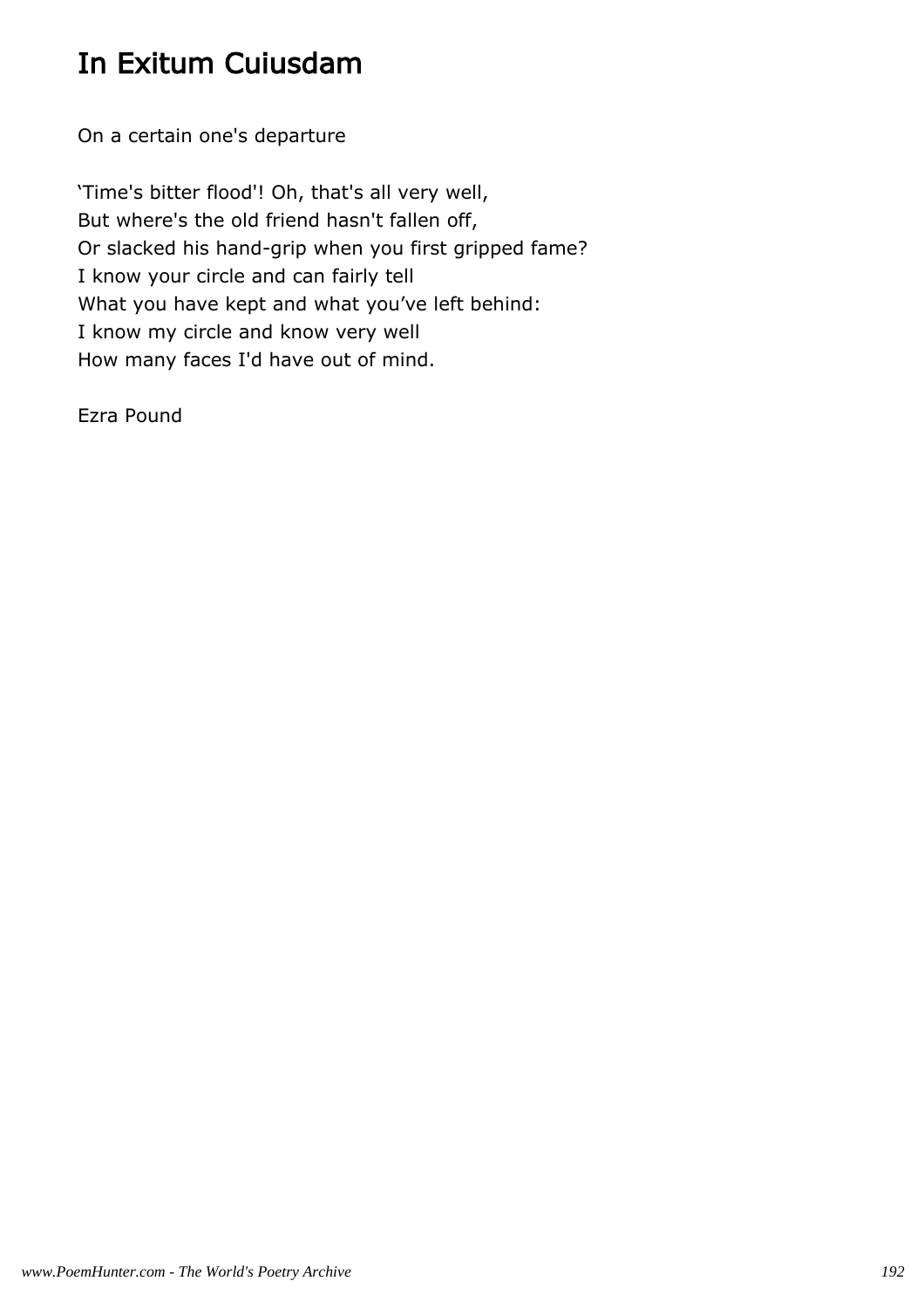## In Tempore Senectutis

When I am old I will not have you look apart From me, into the cold, Friend of my heart, Nor be sad in your remembrance Of the careless, mad-heart semblance That the wind hath blown away When I am old.

When I am old And the white hot wonder-fire Unto the world seem cold, My soul's desire Know you then that all life's shower, The rain of the years, that hour Shall make blow for us one flower, Including all, when we are old.

When I am old If you remember Any love save what is then Hearth light unto life's December Be your joy of past sweet chalices To know then naught but this "How many wonders are less sweet Than love I bear to thee When I am old."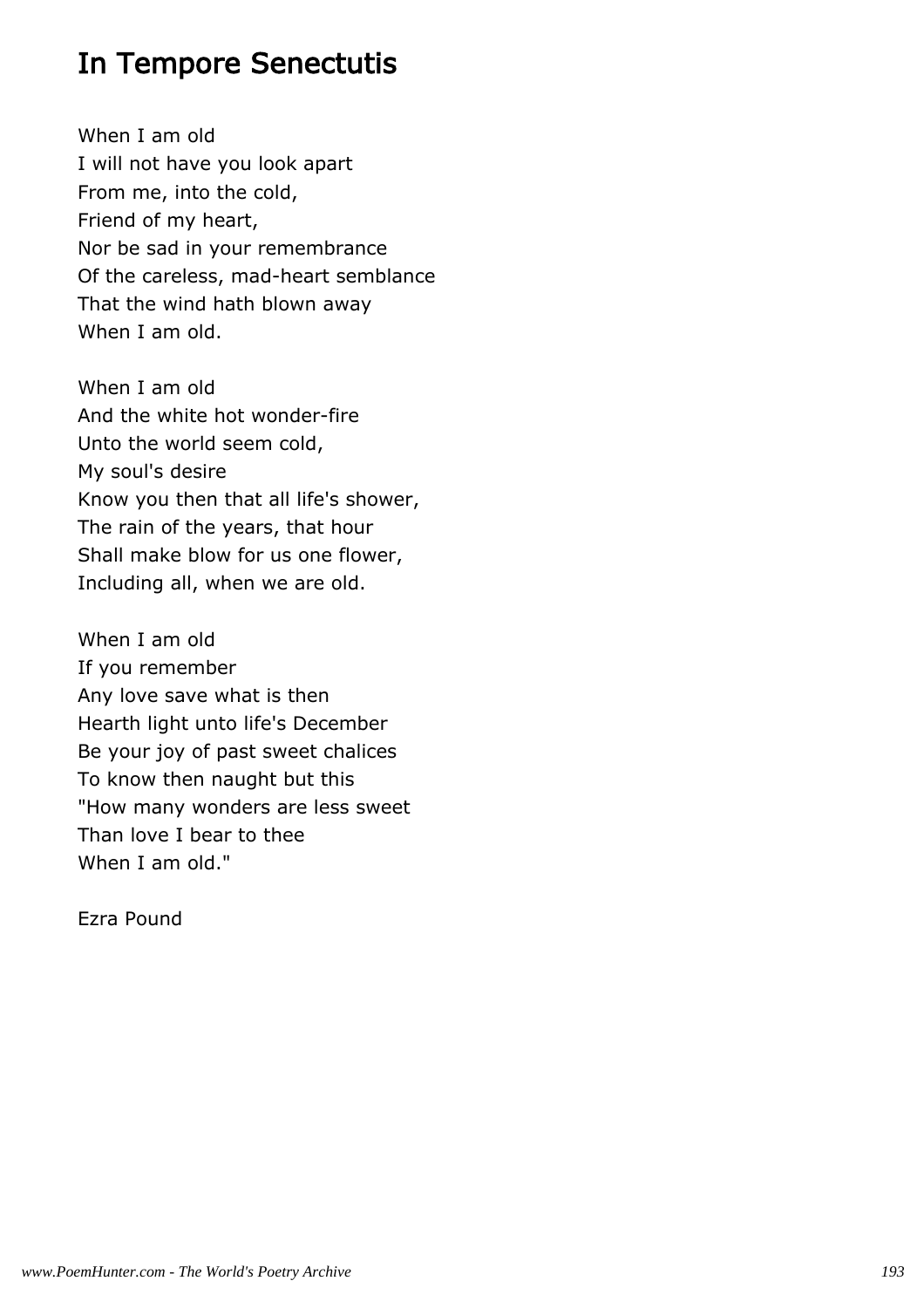# In The Old Age Of The Soul

I do not choose to dream; there cometh on me Some strange old lust for deeds. As to the nerveless hand of some old warrior The sword-hilt or the war-worn wonted helmet Brings momentary life and long-fled cunning, So to my soul grown old - Grown old with many a jousting, many a foray, Grown old with namy a hither-coming and hence-going - Till now they send him dreams and no more deed; So doth he flame again with might for action, Forgetful of the council of elders, Forgetful that who rules doth no more battle, Forgetful that such might no more cleaves to him So doth he flame again toward valiant doing.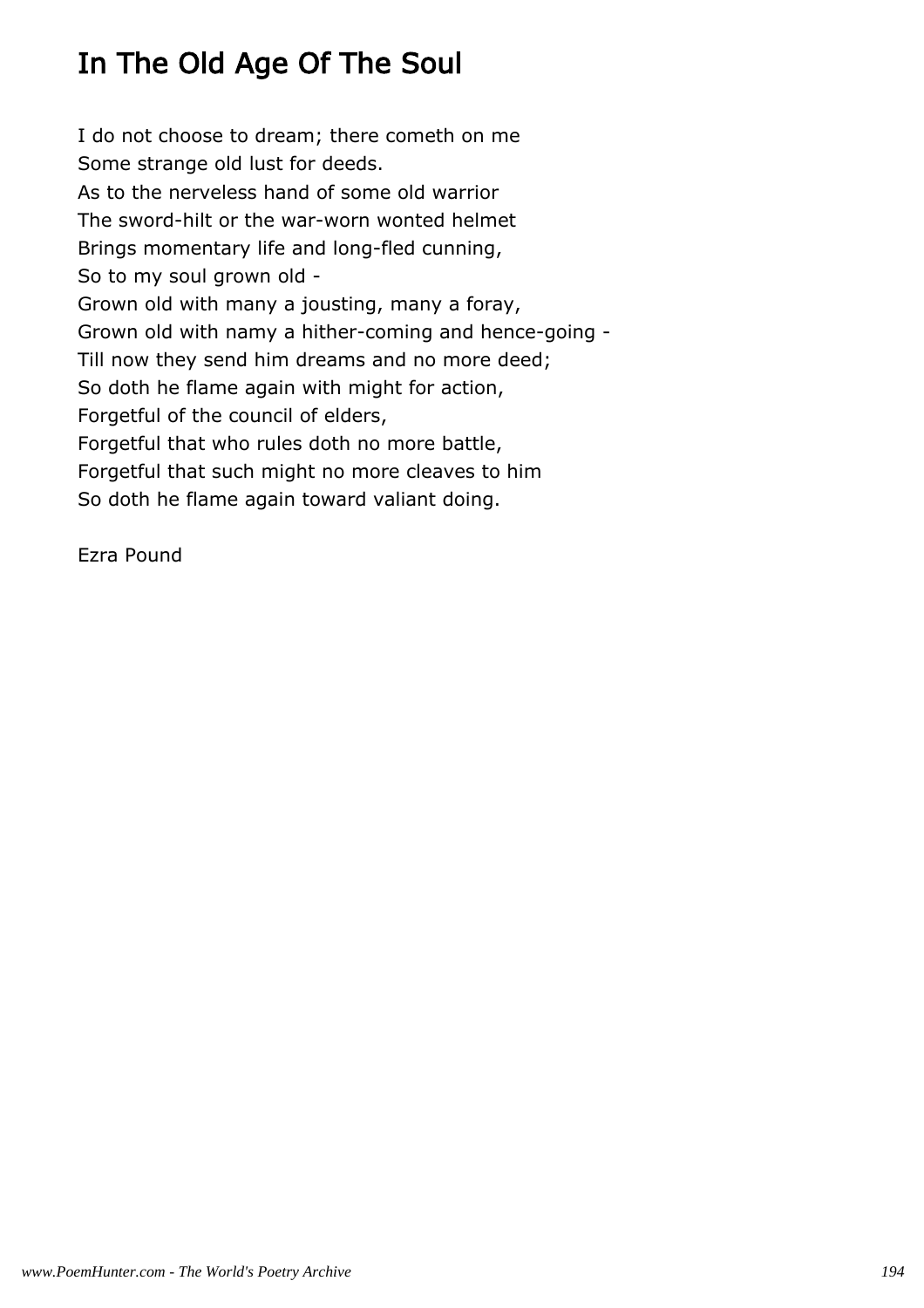## Invern

Earth's winter cometh And I being part of all And sith the spirit of all moveth in me I must needs bear earth's winter Drawn cold and grey with hours And joying in a momentary sun, Lo I am withered with waiting till my spring cometh! Or crouch covetous of warmth O'er scant-logged ingle blaze, Must take cramped joy in tomed Longinus That, read I him first time The woods agleam with summer Or mid desirous winds of spring, Had set me singing spheres Or made heart to wander forth among warm roses Or curl in grass next neath a kindly moon.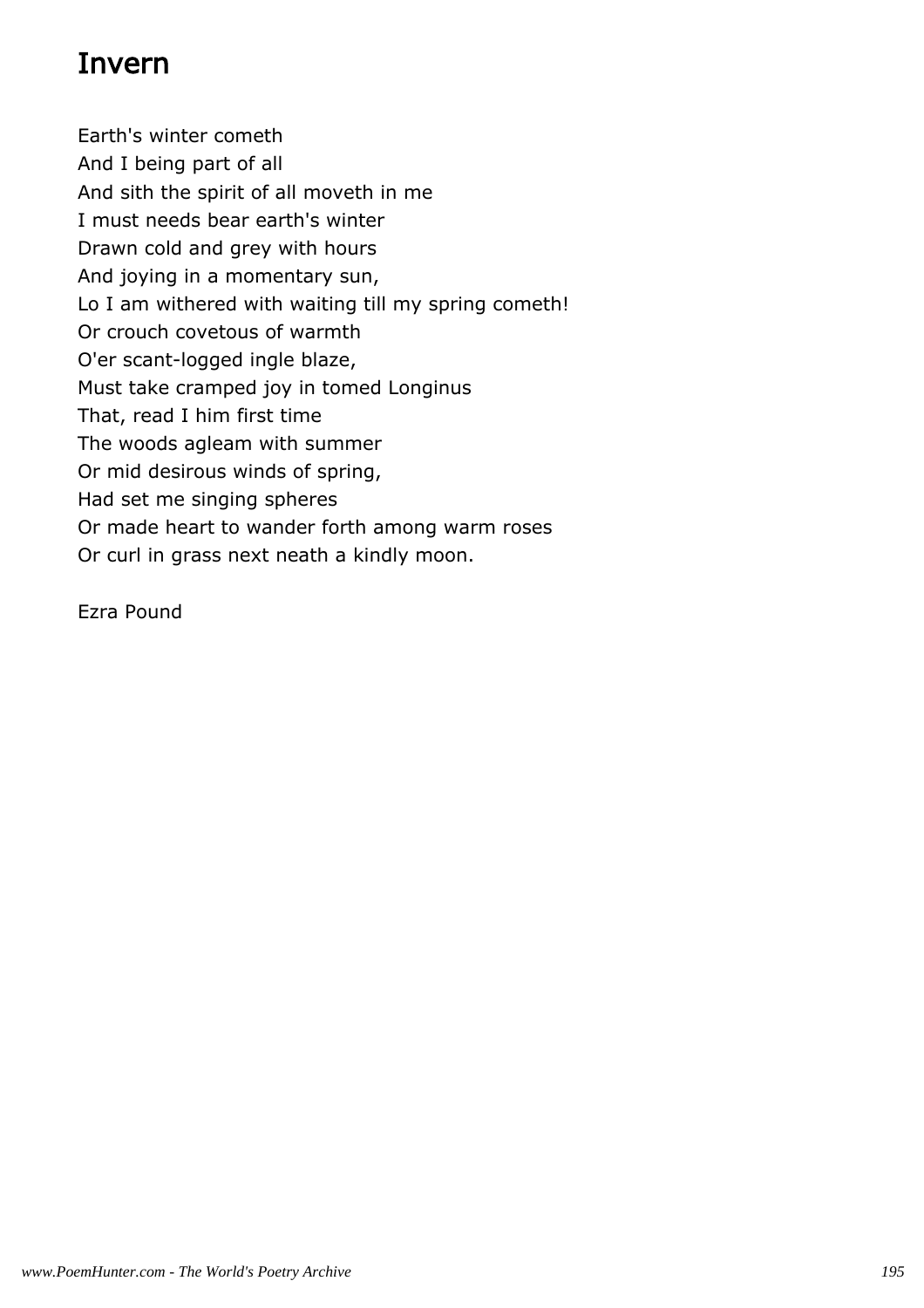# Ione, Dead The Long Year

Empty are the ways, Empty are the ways of this land And the flowers Bend over with heavy heads. They bend in vain. Empty are the ways of this land Where Ione Walked once, and now does not walk But seems like a person just gone.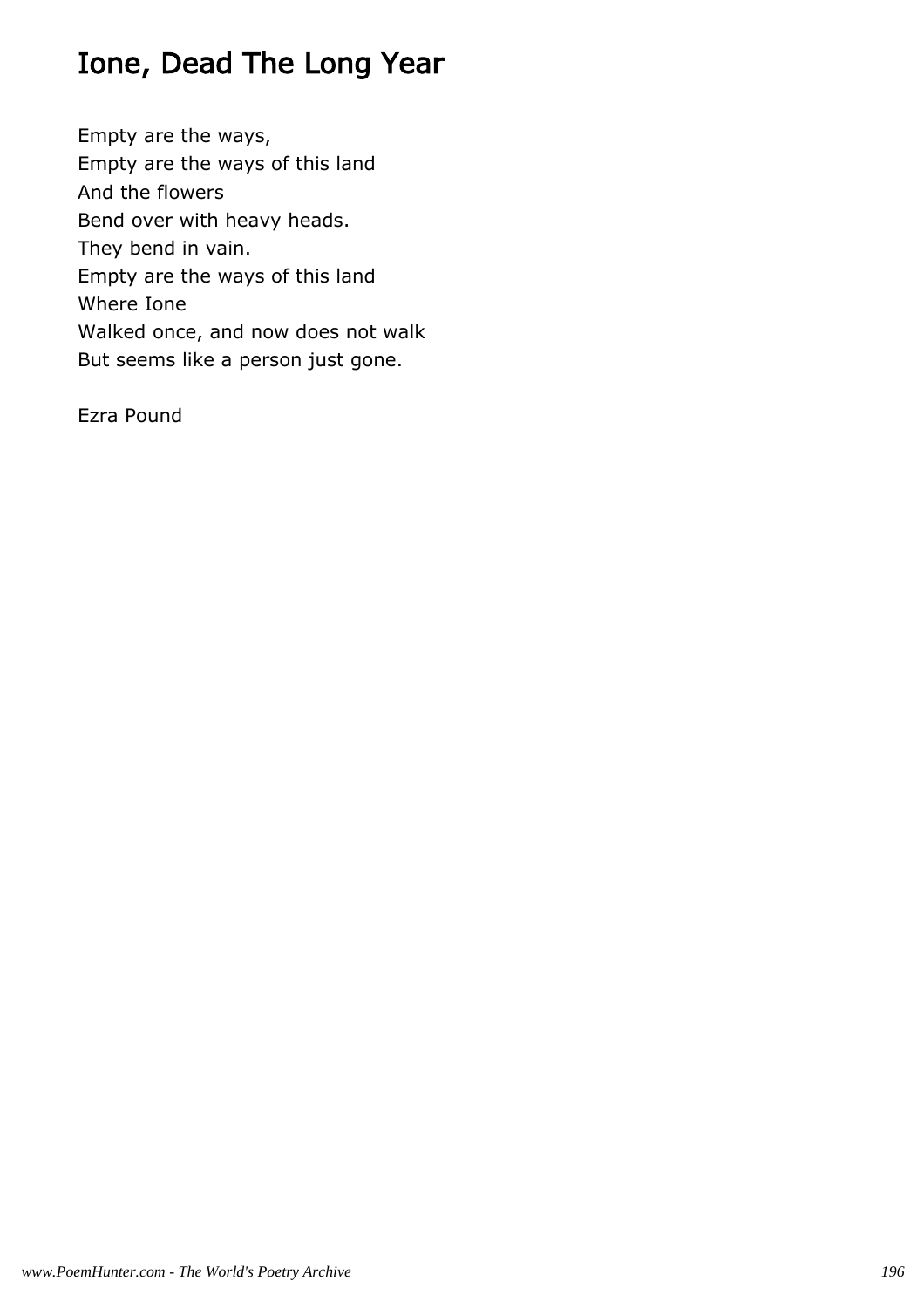# Ité

Go, my songs, seek your praise from the young and from the intolerant, Move among the lovers of perfection alone. Seek ever to stand in the hard Sophoclean light And take you wounds from it gladly.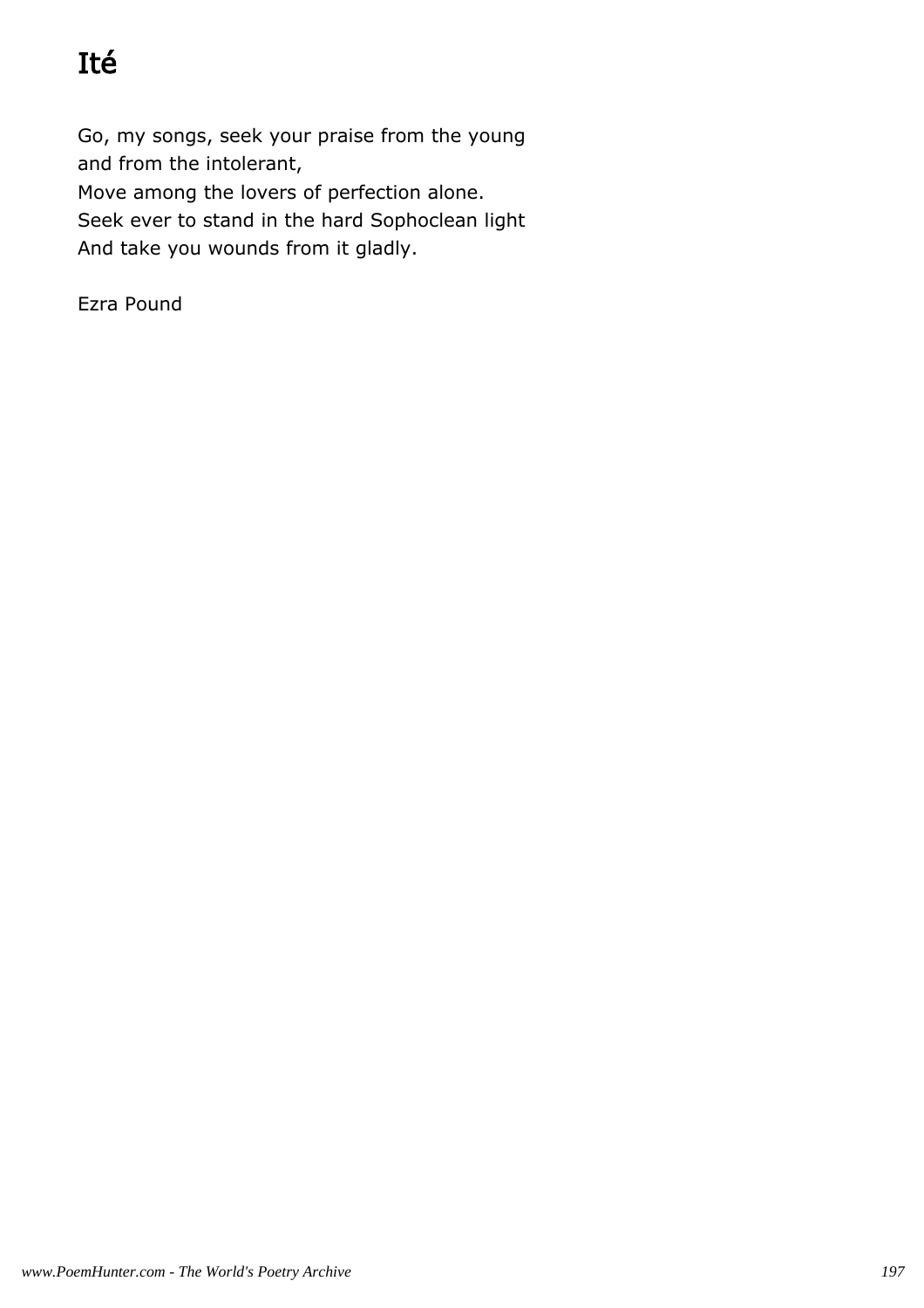### La Fraisne

For I was a gaunt, grave councillor Being in all things wise, and very old, But I have put aside this folly and the cold That old age weareth for a cloak.

I was quite strong-at least they said so-The young men at the sword-play; But I have put aside this folly, being gay In another fashion that more suiteth me.

I have curled 'mid the boles of the ash wood, I have hidden my face where the oak Spread his leaves over me, and the yoke Of the old ways of men have I cast aside.

By the still pool of Mar-nan-otha Have I found me a bride That was a dog-wood tree some syne. She hath called me from mine old ways She hath hushed my rancour of council, Bidding me praise

Naught but the wind that flutters in the leaves.

She hath drawn me from mine old ways, Till men say that I am mad; But I have seen the sorrow of men, and am glad, For I know that the wailing and bitterness are a folly.

And I? I have put aside all folly and all grief. I wrapped my tears in an ellum leaf And left them under a stone And now men call me mad because I have thrown All folly from me, putting it aside To leave the old barren ways of men, Because my bride Is a pool of the wood, and Though all men say that I am mad It is only that I am glad,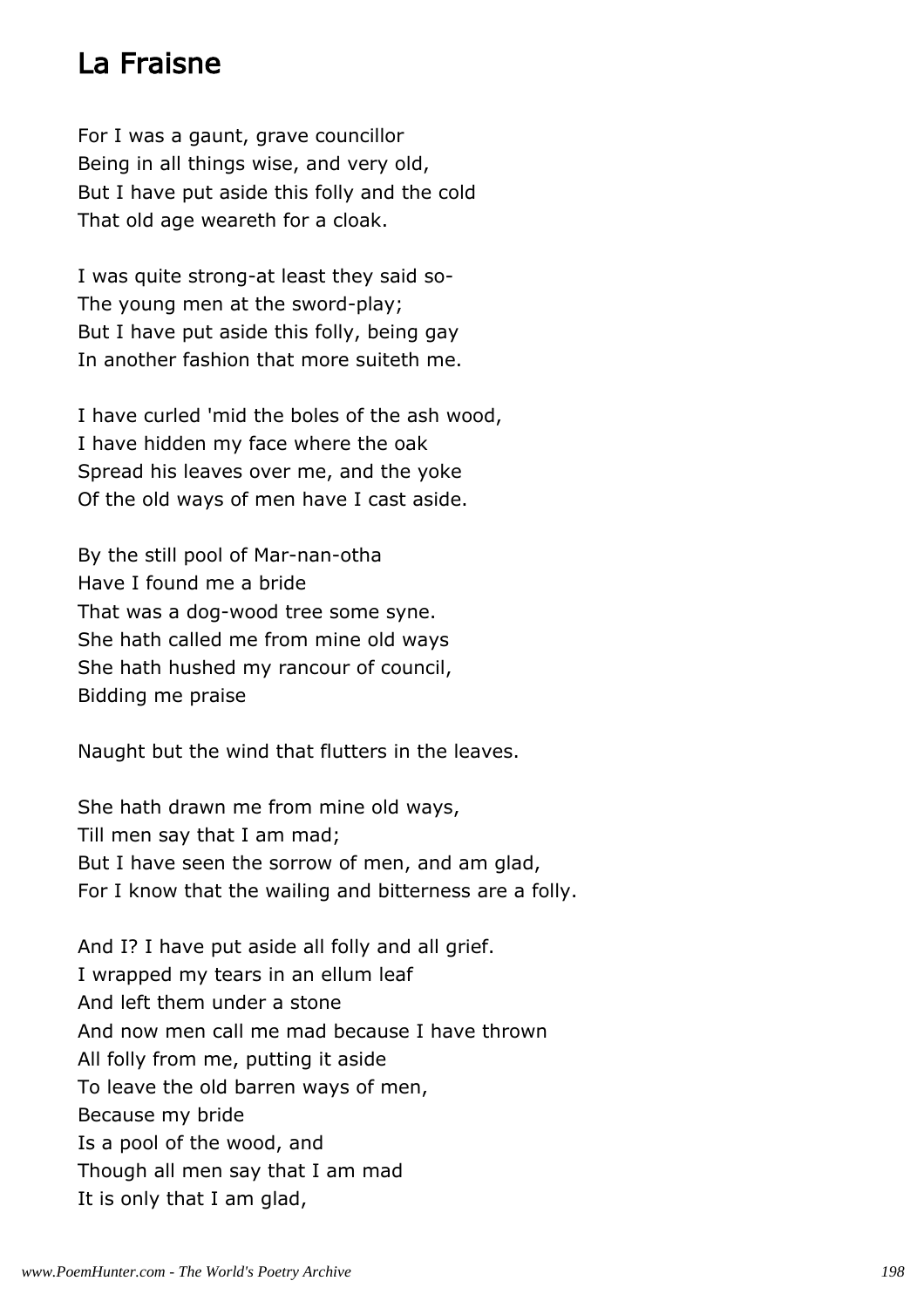Very glad, for my bride hath toward me a great love That is sweeter than the love of women That plague and burn and drive one away.

Aie-e! 'Tis true that I am gay Quite gay, for I have her alone here And no man troubleth us.

Once when I was among the young men . . . And they said I was quite strong, among the young men. Once there was a woman . . . . . . but I forget . . . she was . . ... I hope she will not come again.

... I do not remember…..

I think she hurt me once, but . . . That was very long ago.

I do not like to remember things any more.

I like one little band of winds that blow In the ash trees here: For we are quite alone Here 'mid the ash trees.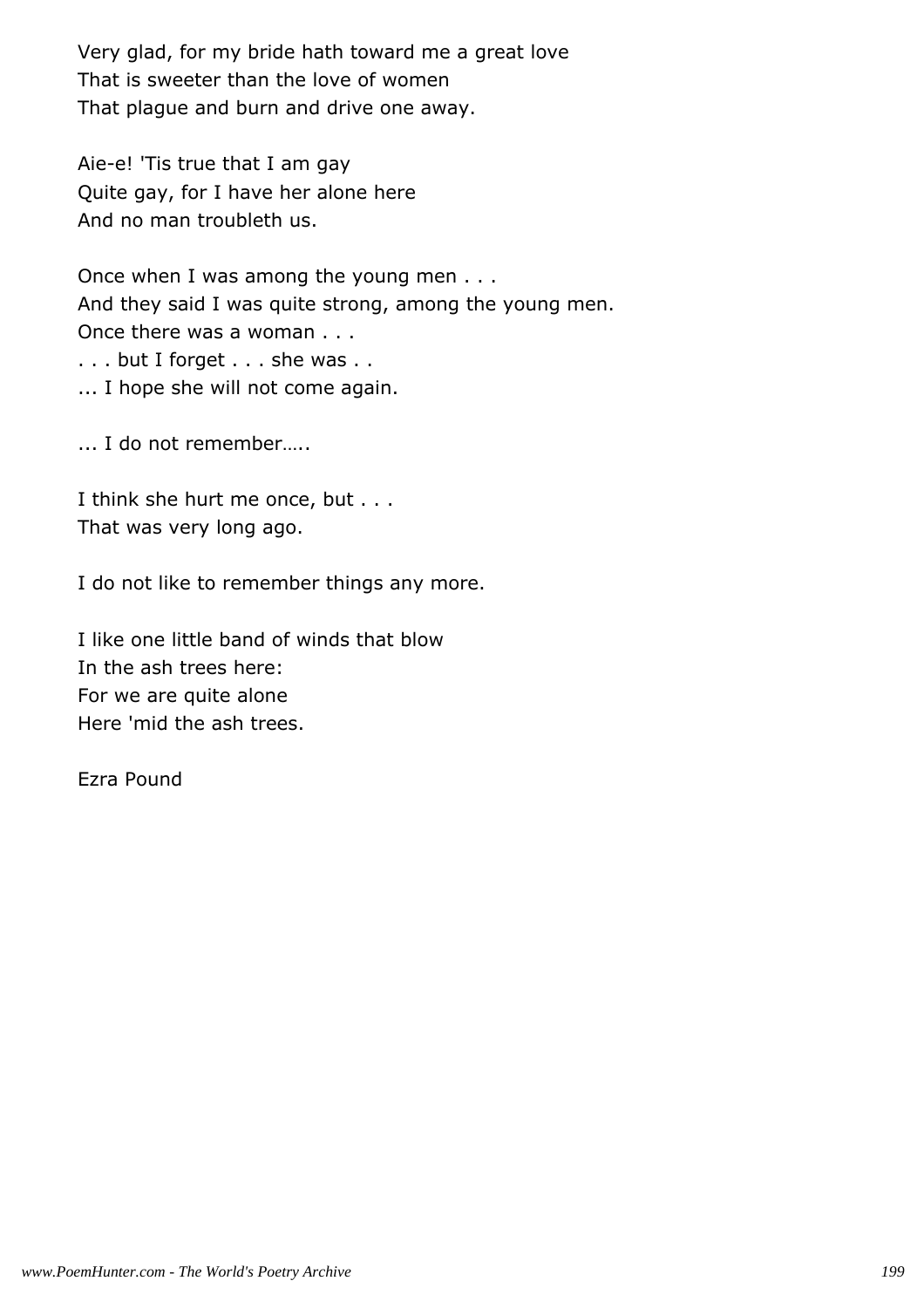## La Regina Avrillouse

Lady of rich allure, Queen of the spring's embrace, Your arms are long like boughs of ash, Mid laugh-broken streams, spirit of rain unsure, Breath of the poppy flower, All the wood thy bower And the hills thy dwelling-place.

This will I no more dream; Warm is thy arm's allure, Warm is the gust of breath That ere thy lips meet mine Kisseth my cheek and saith: "This is the joy of earth, Here is the wine of mirth Drain ye one goblet sure,

Take ye the honey cup The honied song raise up, Drink of the spring's allure, April and dew and rain; Brown of the earth sing sure, Cheeks and lips and hair And soft breath that kisseth where Thy lips have come not yet to drink."

Moss and the mold of earth, These be thy couch of mirth, Long arms thy boughs of shade April-alluring, as the blade Of grass doth catch the dew And make it crown to hold the sun. Banner be you Above my head, Glory to all wold display'd, April-alluring, glory-bold.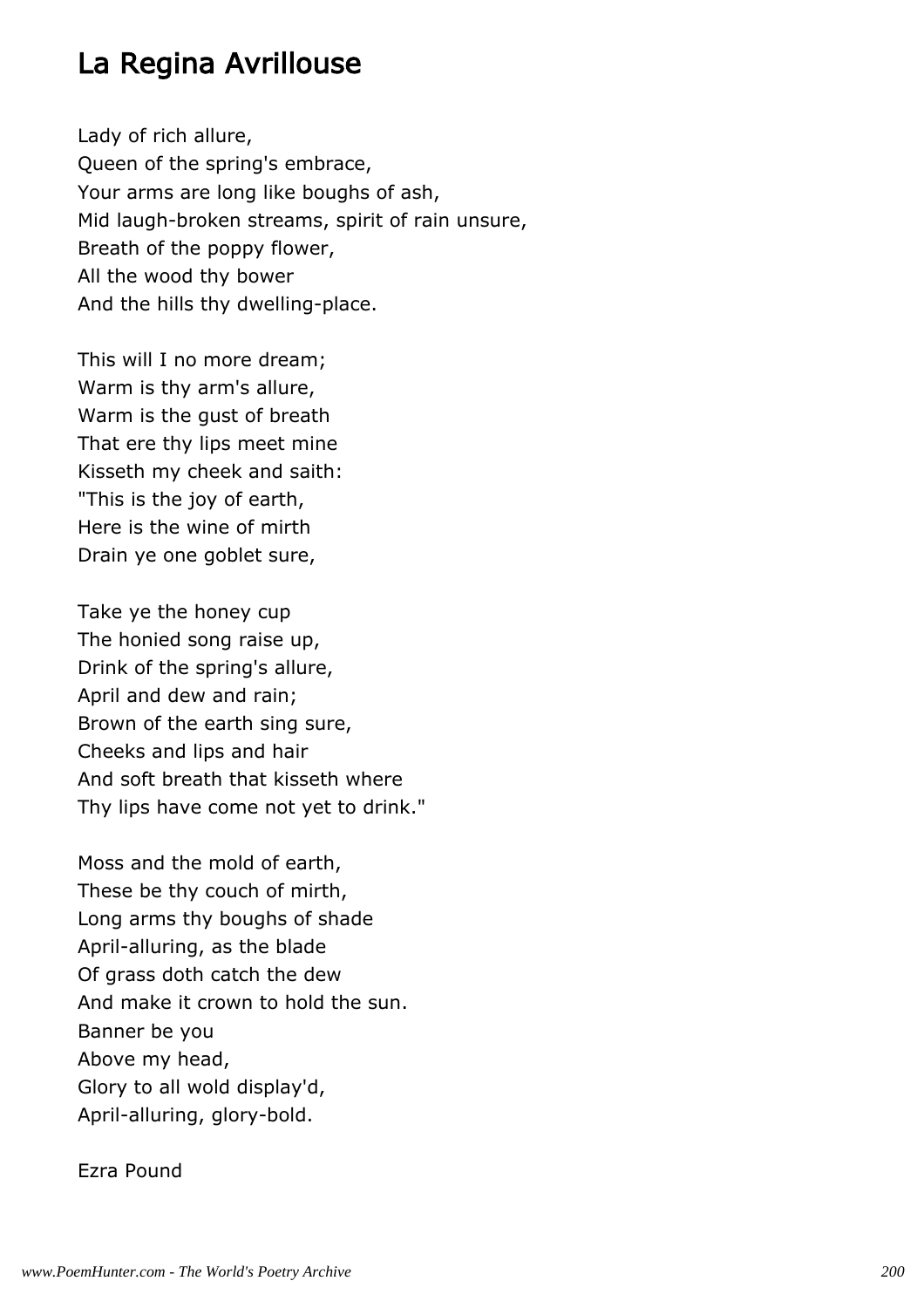### Ladies

Agathas Four and forty lovers had Agathas in the old days, All of whom she refused; And now she turns to me seeking love, And her hair also is turning.

Young Lady I have fed your lar with poppies, I have adored you for three full years; And now you grumble because your dress does not fit And because I happen to say so.

Lesbia Illa Memnon, Menmon, that lady Who used to walk about amongst us With such gracious uncertainty, Is now wedded To a British householder. Lugete, Veneres! Lugete, Cupidinesque !

Passing Flawless as Aphrodite, Thoroughly beautiful, Brainless, The faint odour of your patchouli, Faint, almost, as the lines of cruelty about your chin, Assails me, and concerns me almost as little.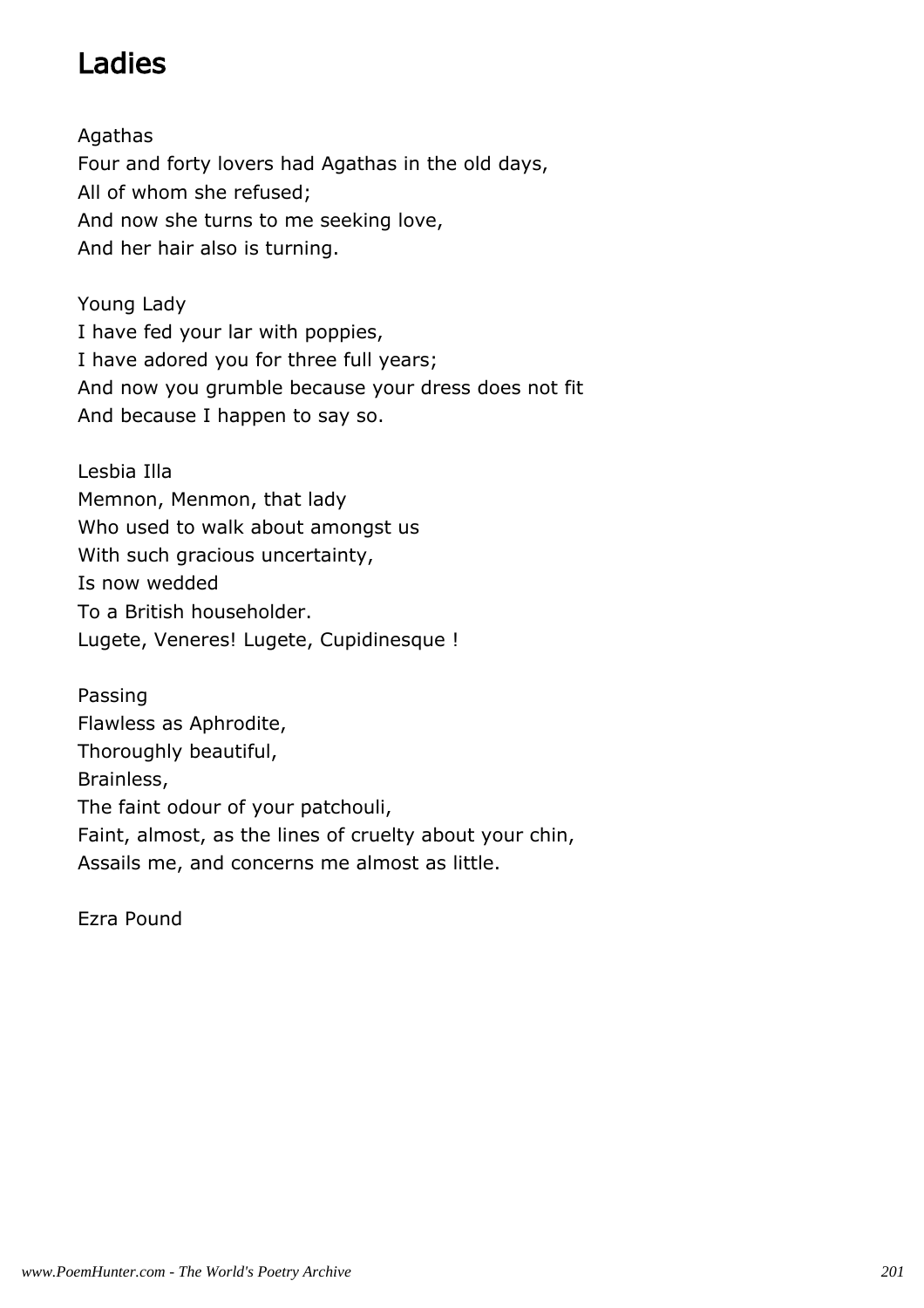## Lament Of The Frontier Guard

By the North Gate, the wind blows full of sand, Lonely from the beginning of time until now! Trees fall, the grass goes yellow with autumn. I climb the towers and towers to watch out the barbarous land: Desolate castle, the sky, the wide desert. There is no wall left to this village. Bones white with a thousand frosts, High heaps, covered with trees and grass; Who brought this to pass? Who has brought the flaming imperial anger? Who has brought the army with drums and with kettle-drums? Barbarous kings. A gracious spring, turned to blood-ravenous autumn, A turmoil of wars - men, spread over the middle kingdom, Three hundred and sixty thousand, And sorrow, sorrow like rain. Sorrow to go, and sorrow, sorrow returning, Desolate, desolate fields, And no children of warfare upon them, No longer the men for offence and defence. Ah, how shall you know the dreary sorrow at the North Gate, With Rihoku's name forgotten, And we guardsmen fed to the tigers.

By Rihaku. [Li Po?]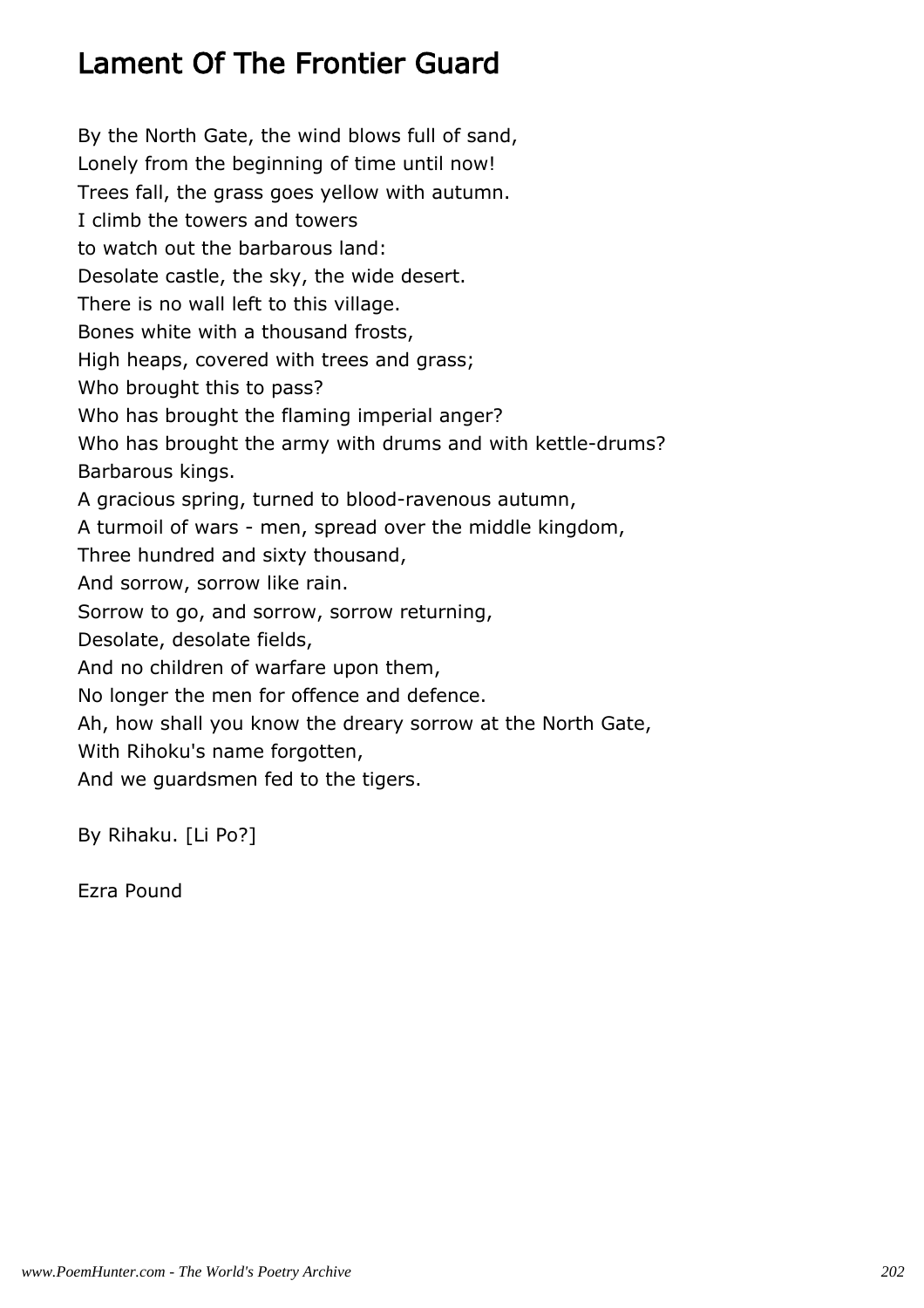## Langue D'Oc

### Alba

When the nightingale to his mate Sings day-long and night late My love and I keep state In bower, In flower, ''Till the watchman on the tower Cry: 'Up! Thou rascal, Rise, I see the white Light And the night Flies:

### I

Compleynt of a gentleman who has been waiting outside for some time

O plasmatour and true celestial light, Lord powerful, engirdled all with might, Give my good-fellow aid in fools' despite Who stirs not forth this night, And day comes on. 'Sst! my good fellow, art awake or sleeping? Sleep thou no more. I see the star upleaping That hath the dawn in keeping, And day comes on! 'Hi! Harry, hear me, for I sing aright Sleep not thou now, I hear the bird in flight That plaineth of the going of the night, And day comes on! 'Come now! Old swenkin! Rise up from thy bed, I see the signs upon the welkin spread, If thou come not, the cost be on thy head. And day comes on! 'And here I am since going down of sun, And pray to God that is St. Mary's son, To bring thee safe back, my companion. And day comes on.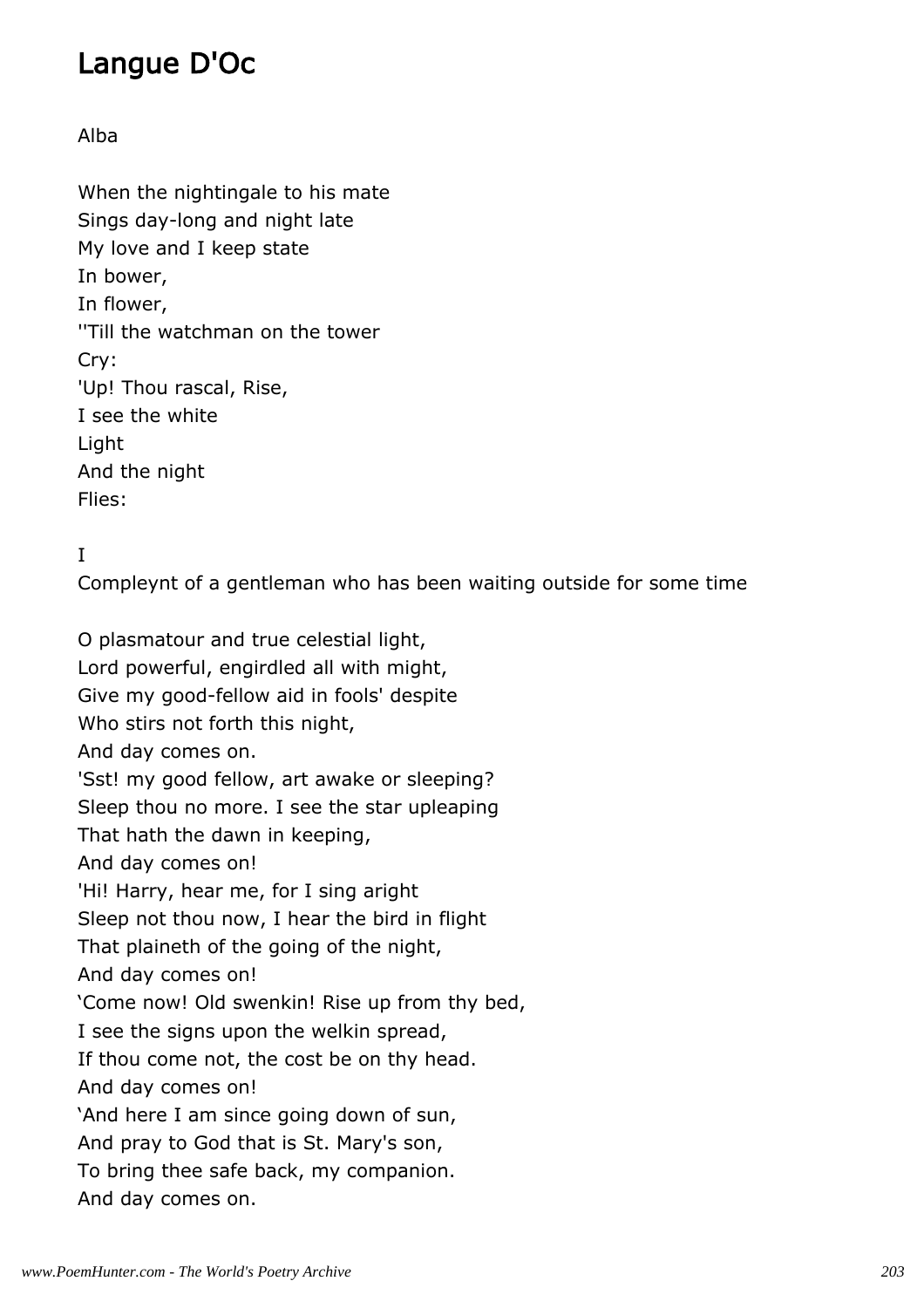'And thou out here beneath the porch of stone Badest me to see that a good watch was done, And now thou'lt none of me, and wilt have none Of song of mine. (Bass voice from inside) 'Wait, my good fellow. For such joy I take With her venust and noblest to my make To hold embraced, and will not her forsake For yammer of the cuckold, Though day break.' (Girart Bornello)

II

Avril

When the springtime is sweet And the birds repeat Their new song in the leaves. 'Tis meet A man go where he will.

But from where my heart is set No message I get; My heart all wakes and grieves; Defeat Or luck, I must have my fill.

Our love comes out Like the branch that turns about On the top of the hawthorne, With frost and hail at night Suffers despite 'Till the sun come, and the green leaf on the bough.

I remember the young day When we set strife away, And she gave me such gesning, Her love and her ring: God grant I die not by any man's stroke 'Till I have my hand 'neath her cloak.

I care not for their clamour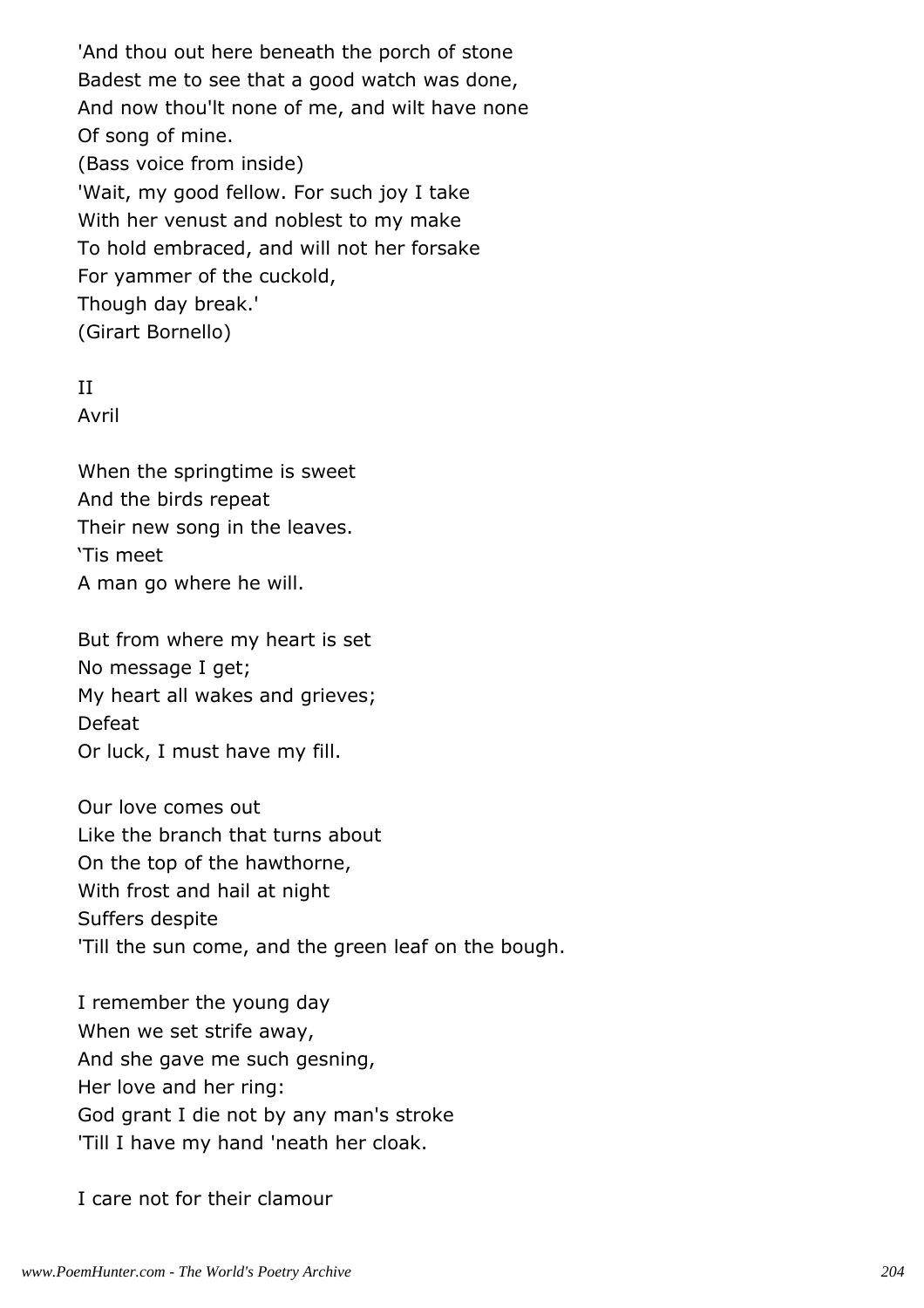Who have come between me and my charmer, For I know how words run loose, Big talk and little use. Spoilers of pleasure, We take their measure. (Guilhem de Peitieu)

#### III

Descant on a Theme by Cerclamon

When the sweet air goes bitter, And the cold birds twitter Where the leaf falls from the twig, I sough and sing

that Love goes out Leaving me no power to hold him.

Of love I have naught Save trouble and sad thought, And nothing is grievous as I desirous, Wanting only what No man can get or has got.

With the noblest that stands in men's sight, If all the world be in despite I care not a glove. Where my love is, there is a glitter of sun; God give me life, and let my course run

'Till I have her I love To lie with and prove.

I do not live, nor cure me, Nor feel my ache great as it is, For love will give me no respite, Nor do I know when I turn left or right nor when I go out.

For in her is all my delight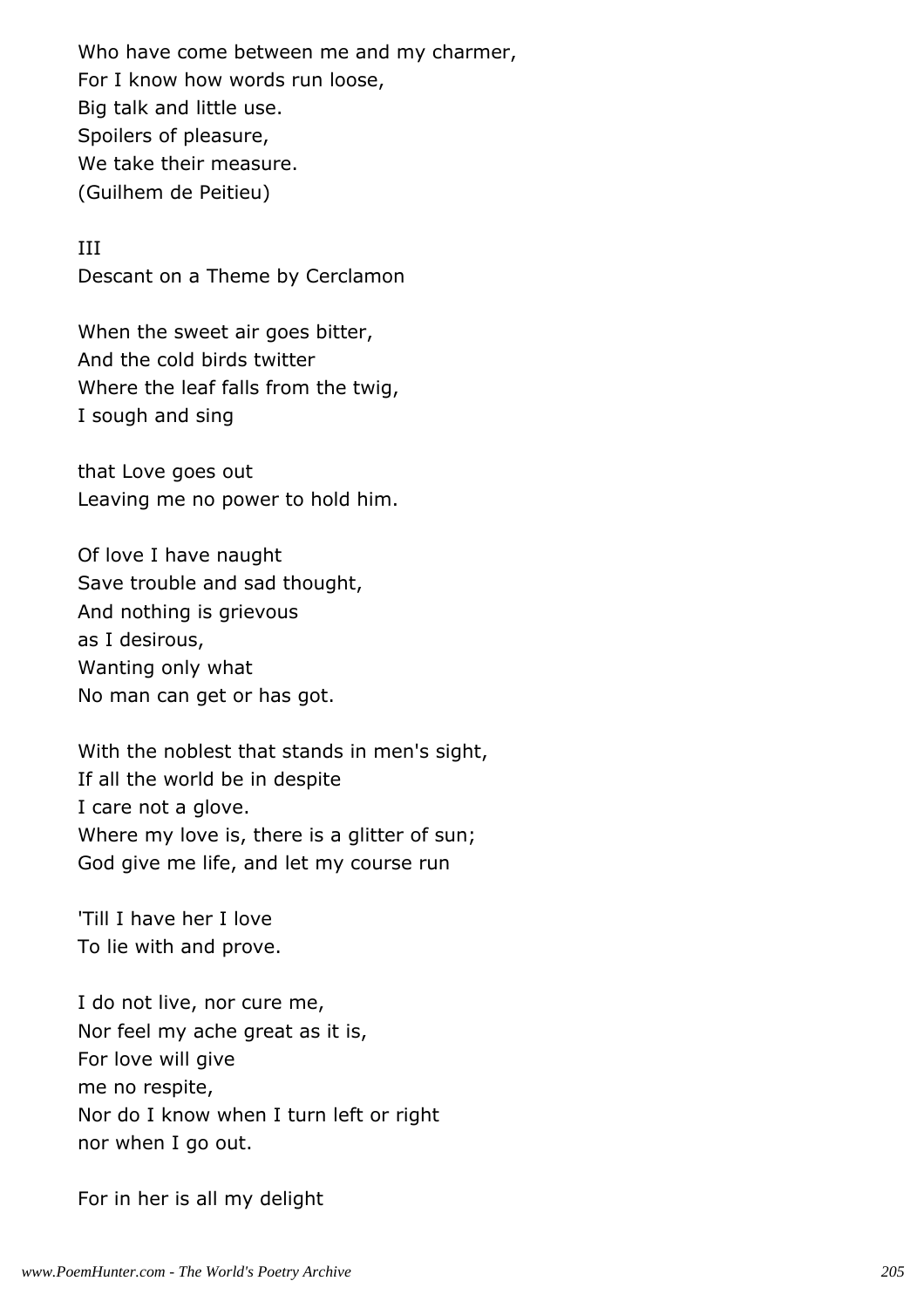And all that can save me.

I shake and burn and quiver From love, awake and in swevyn, Such fear I have she deliver me not from pain, Who know not how to ask her; Who can not. Two years, three years I seek And though I fear to speak out, Still she must know it.

If she won't have me now, Death is my portion, Would I had died that day I came into her sway. God! How softly this kills! When her love look steals on me. Killed me she has, I know not how it was, For I would not look on a woman.

Joy I have none, if she make me not mad Or set me quiet, or bid me chatter. Good is it to me if she flout Or turn me inside out, and about. My ill doth she turn sweet.

How swift it is. For I am traist and loose, I am true, or a liar, All vile, or all gentle, Or shaking between, as she desire, I, Cerclamon, sorry and glad, The man whom love had and has ever; Alas! who'er it please or pain, She can me retain. I am gone from one joy, From one I loved never so much, She by one touch Reft me away; So doth bewilder me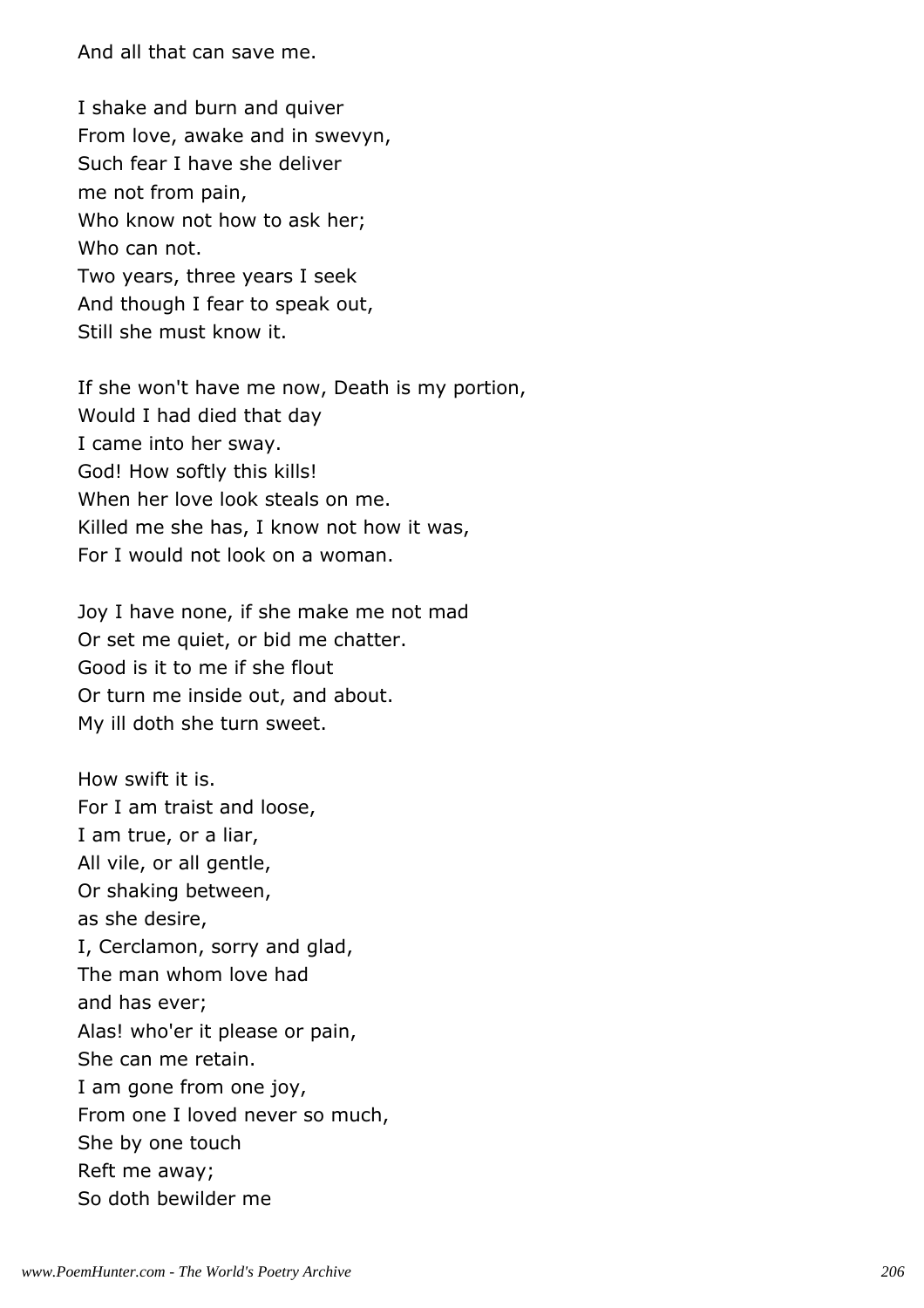I can not say my say nor my desire, And when she looks on me It seems to me I lose all wit and sense.

The noblest girls men love 'Gainst her I prize not as a glove Worn and old. Though the whole world run rack And go dark with cloud, Light is Where she stands, And a clamour loud in my ears.

IV Vergier

In orchard under the hawthorne She has her lover till morn, Till the traist man cry out to warn Them God how swift the night, And day comes on.

O Plasmatour, that thou end not the night, Nor take my beloved from my sight, Nor I, nor tower-man, look on daylight, 'Fore God, How swift the night, And day comes on.

'Lovely thou art, to hold me close and kisst, Now cry the birds out, in the meadow mist, Despite the cuckold, do thou as thou list, So swiftly goes the night And day comes on.

'My pretty boy, make we our play again Here in the orchard where the birds complain, 'Till the traist watcher his song unrein, Ah God! How swift the night And day comes on.'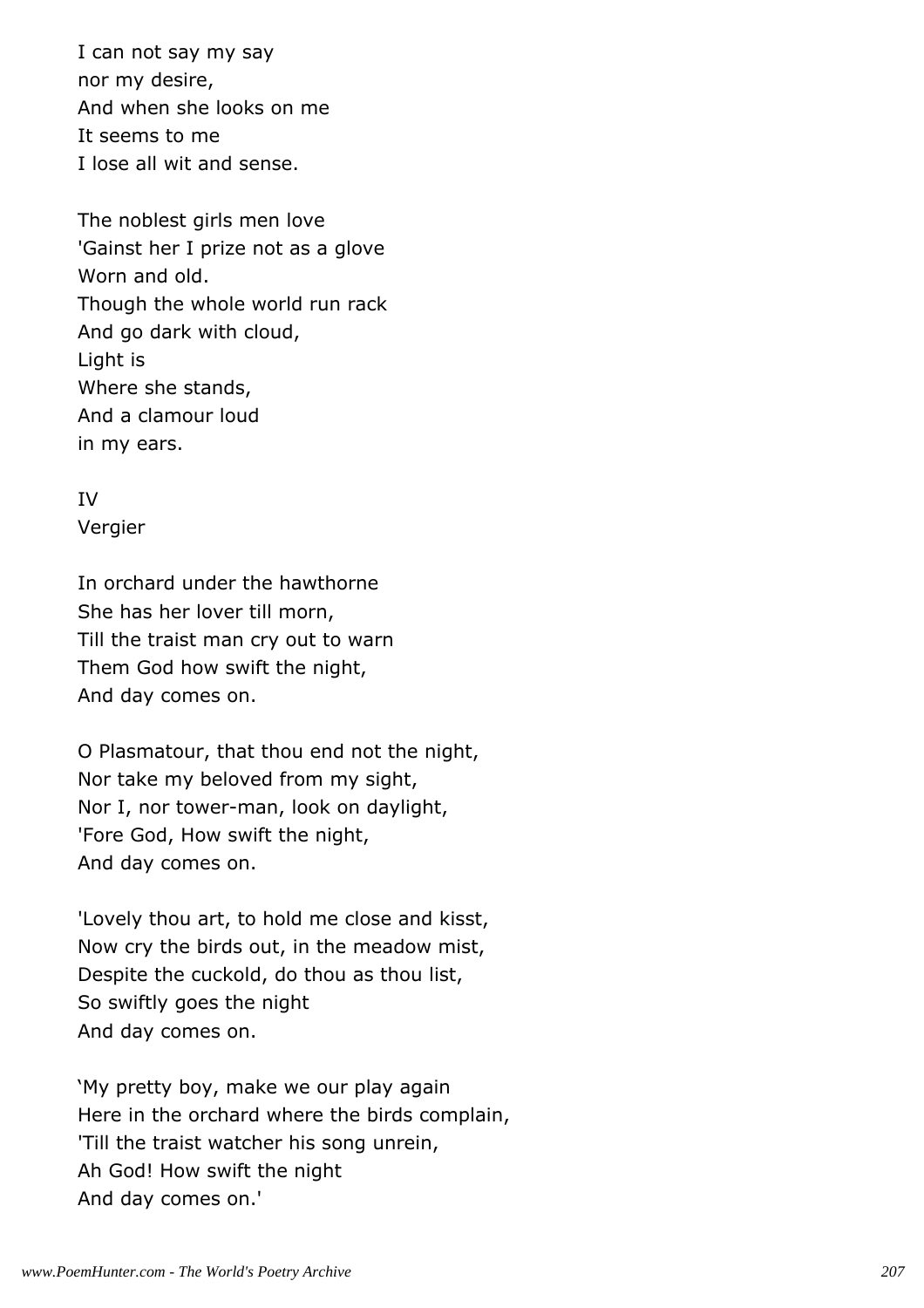'Out of the wind that blows from her, That dancing and gentle is and thereby pleasanter, Have I drunk a draught, sweeter than scent of myrrh. Ah God! How swift the night. And day comes on.'

Venust the lady, and none lovelier, For her great beauty, many men look on her, Out ofmy love will her heart not stir. By God, how swift the night. And day comes on.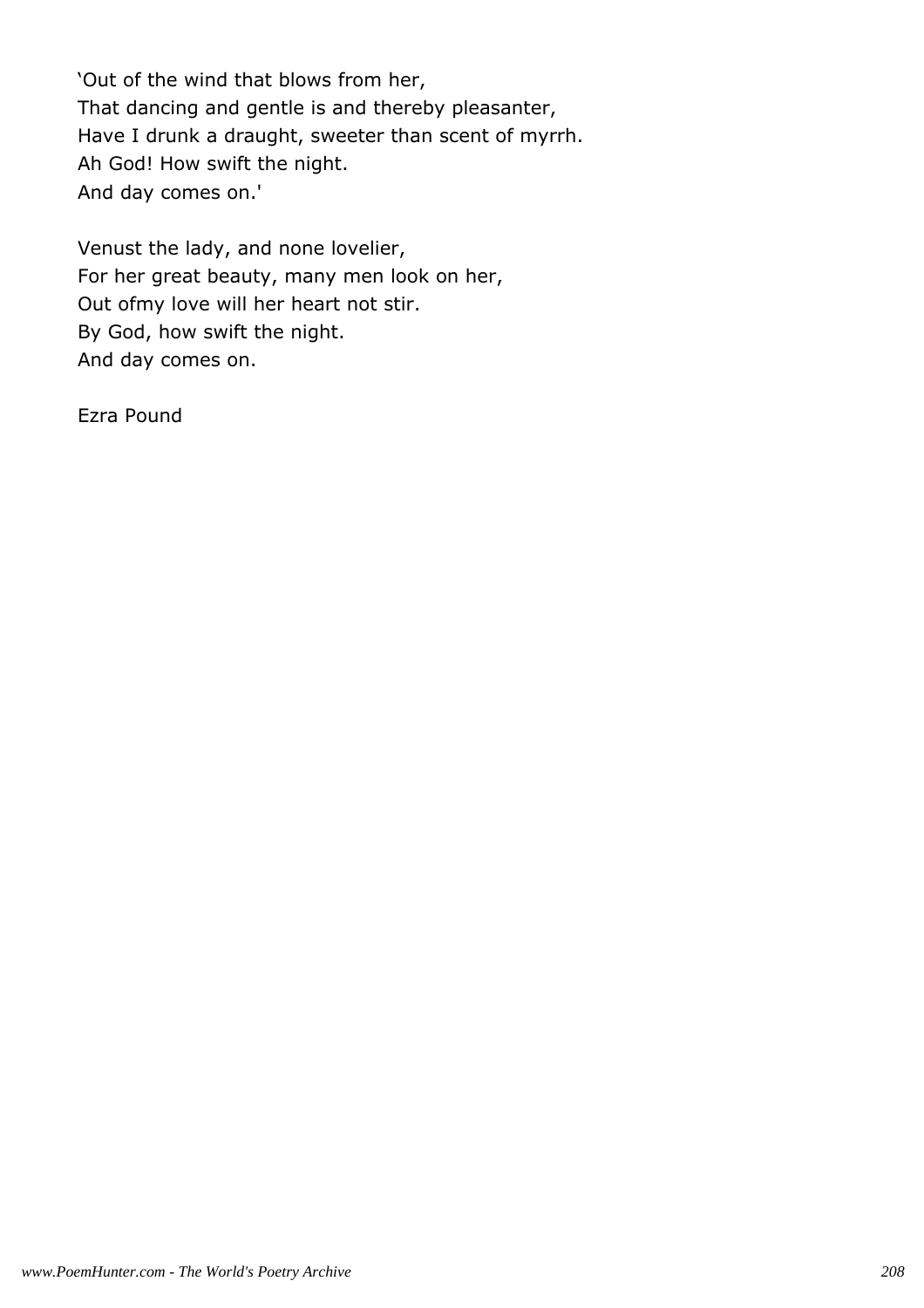# L'Art

Green arsenic smeared on an egg-white cloth, Crushed strawberries! Come, let us feast our eyes.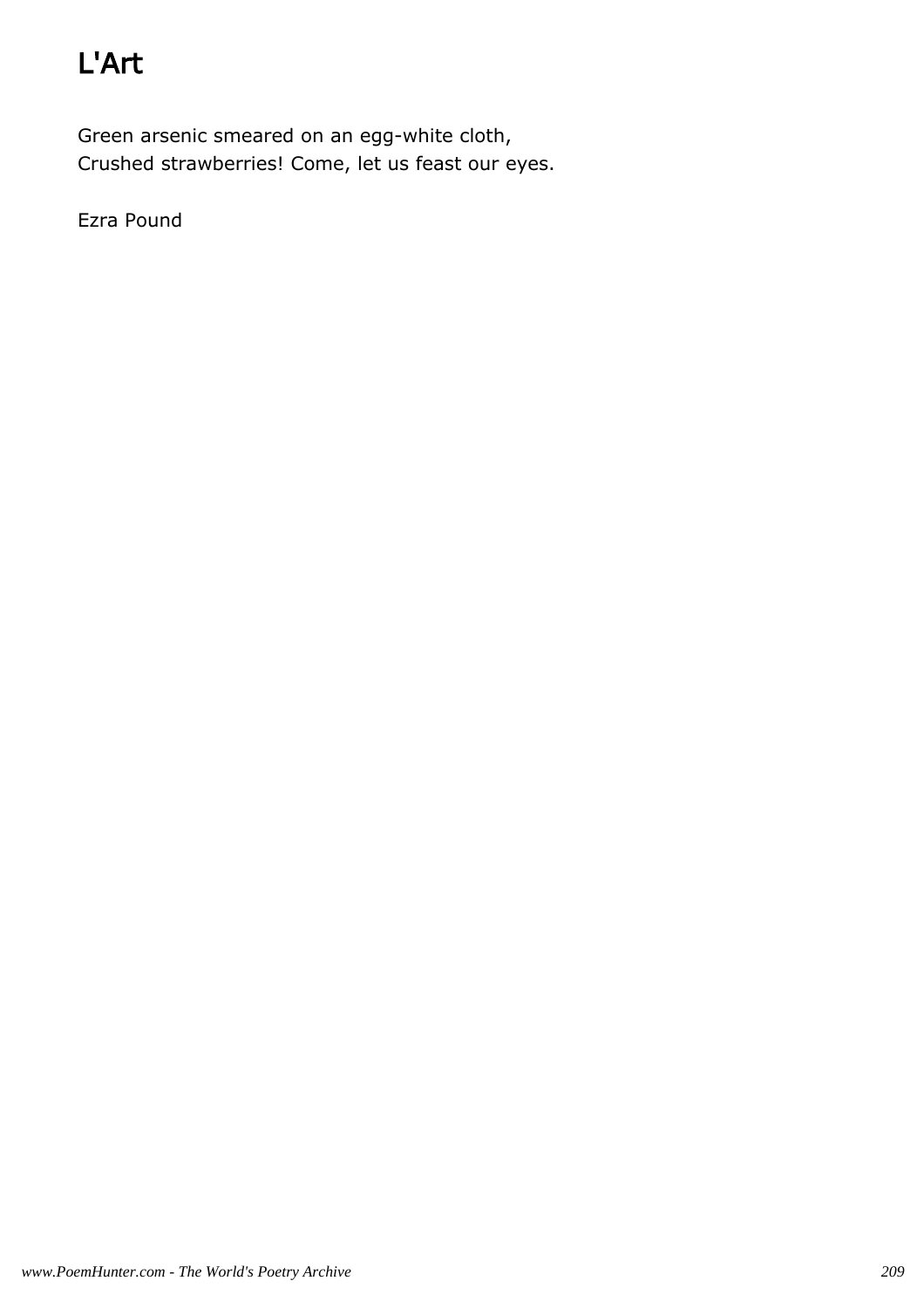## Leave-Taking Near Shoku

They say the roads of Sanso are steep, Sheer as the mountains. The walls rise in a man's face, Clouds grow out of the hill at his horse's bridle. Sweet trees are on the paved way of the Shin, Their trunks burst through the paving, And freshets are bursting their ice in the midst of Shoku, a proud city. Men's fates are already set, There is no need of asking diviners.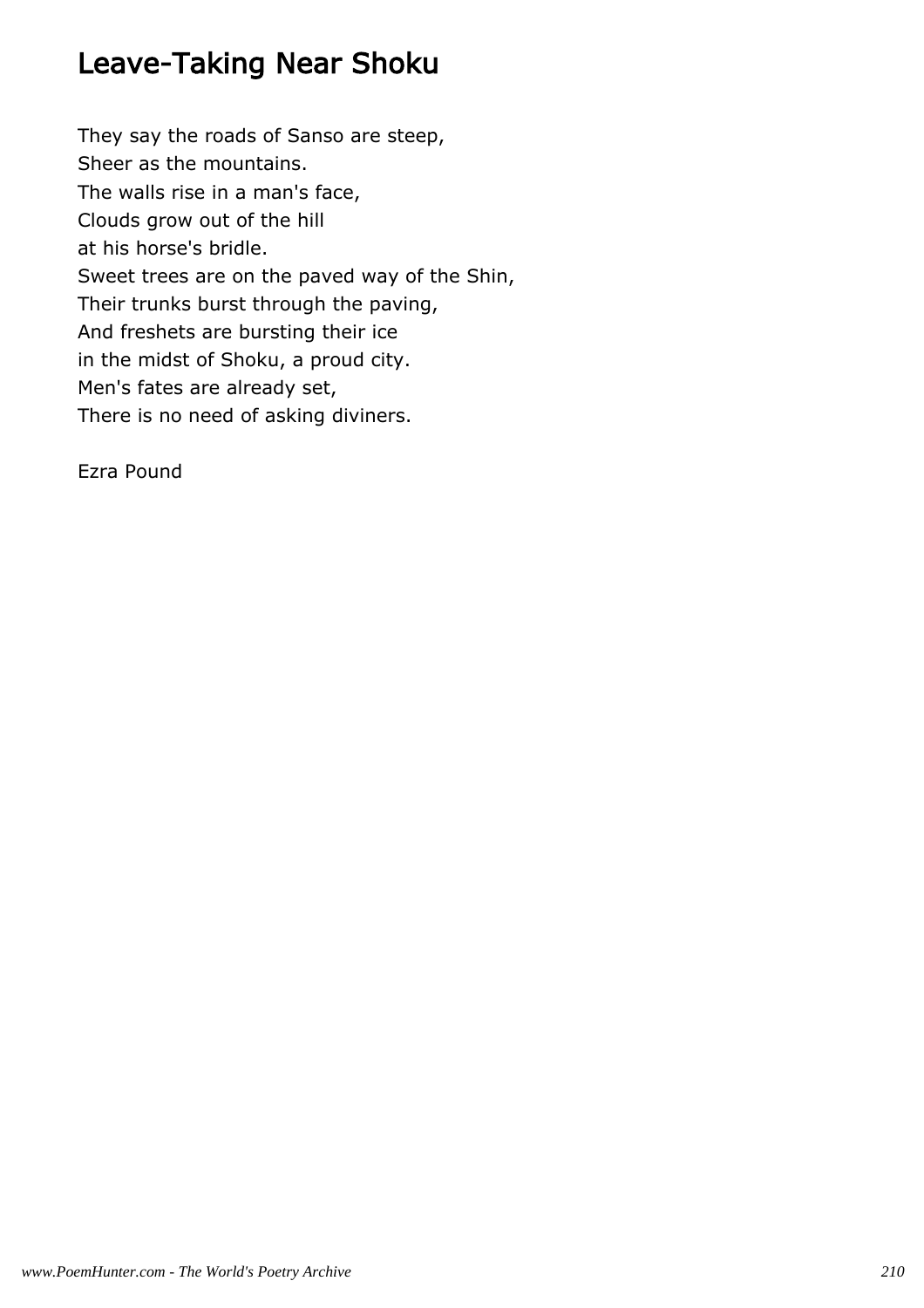## Les Millwin

The little Millwins attend the Russian Ballet. The mauve and greenish souls of the little Millwins Were seen lying along the upper seats Like so many unused boas.

The turbulent and undisciplined host of art students-The rigorous deputation from 'Slade'- Was before them.

With arms exalted, with fore-arms Crossed in great futuristic X's, the art students Exulted, they beheld the splendours of Cleopatra

And the little Millwins beheld these things; With their large and anaemic eyes they looked out upon this configuration.

Let us therefore mention the fact, For it seems to us worthy of record.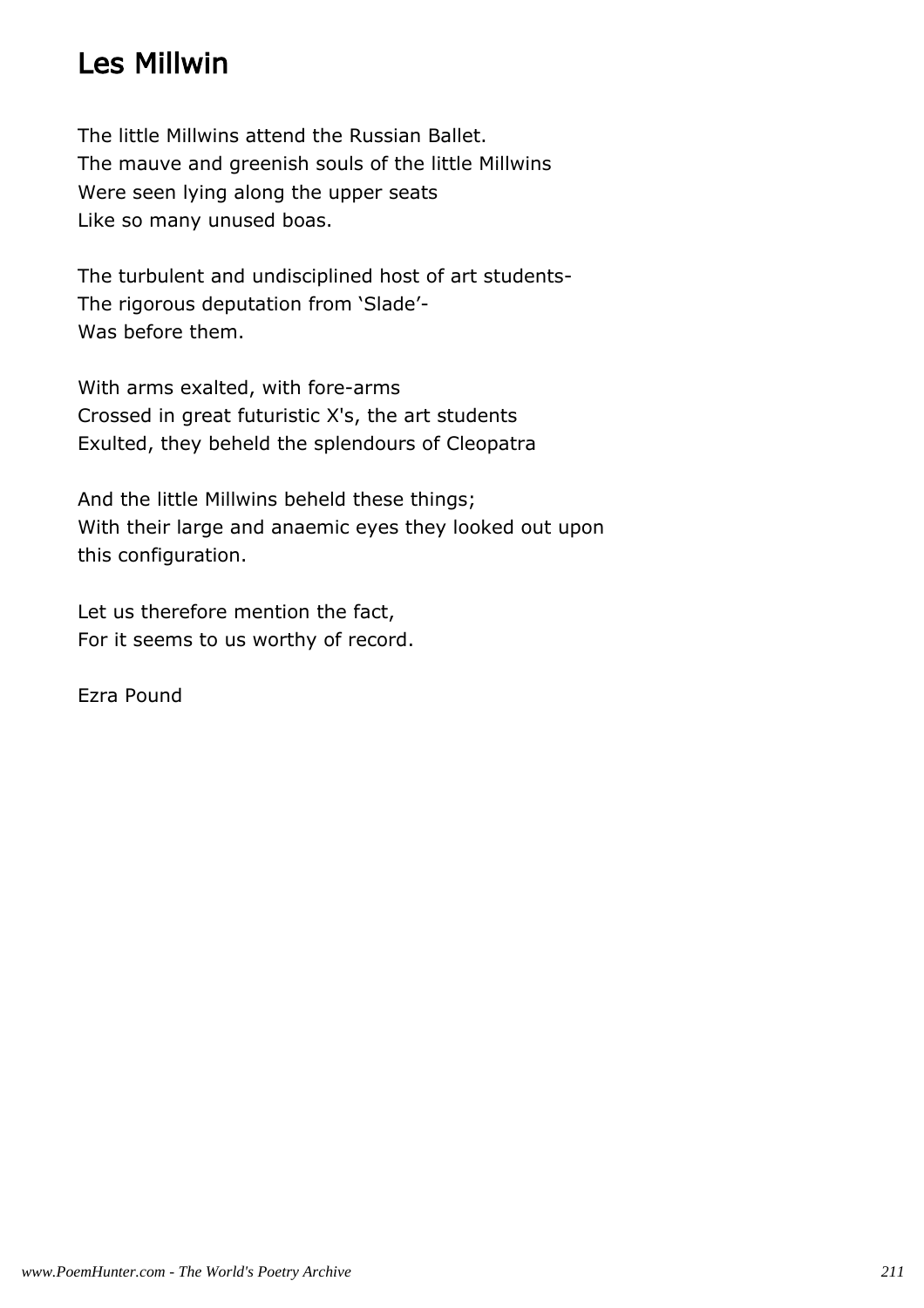# L'Homme Moyen Sensuel

'Tis of my country that I would endite, In hope to set some misconceptions right. My country? I love it well, and those good fellows Who, since their wit's unknown, escape the gallows. But you stuffed coats who're neither tepid nor distinctly boreal, Pimping, conceited, placid, editorial, Could I but speak as 'twere in the 'Restoration' I would articulate your perdamnation. This year perforce I must with circumspection For Mencken states somewhere, in this connection: 'It is a moral nation we infest.' Despite such reins and checks I'll do my best, An art! You all respect the arts, from that infant tick Who's now the editor of The Altantic, From Comstock's self, down to the meanest resident, Till up again, right up, we reach the president, Who shows his taste in his ambassadors: A novelist, a publisher, to pay old scores, A novelist, a publisher and a preacher, That's sent to Holland, a most particular feature, Henry Van Dyke, who thinks to charm the Muse you pack her in A sort of stinking deliquescent saccharine. The constitution of our land, O Socrates, Was made to incubate such mediocrities, These and a state in books that's grown perennial And antedates the Philadelphia centennial. Still I'd respect you more if you could bury Mabie, and Lyman Abbot and George Woodberry, For minds so wholly founded upon quotations Are not the best of pulse for infant nations. Dulness herself, that abject spirit, chortles To see your forty self-baptized immortals, And holds her sides where swelling laughter cracks 'em Before the 6Ars Poetica' of Hiram Maxim. All one can say of this refining medium Is cZut! Cinque lettres!' a banished gallic idiom, Their doddering ignorance is waxed so notable 'Tis time that it was capped with something quotable.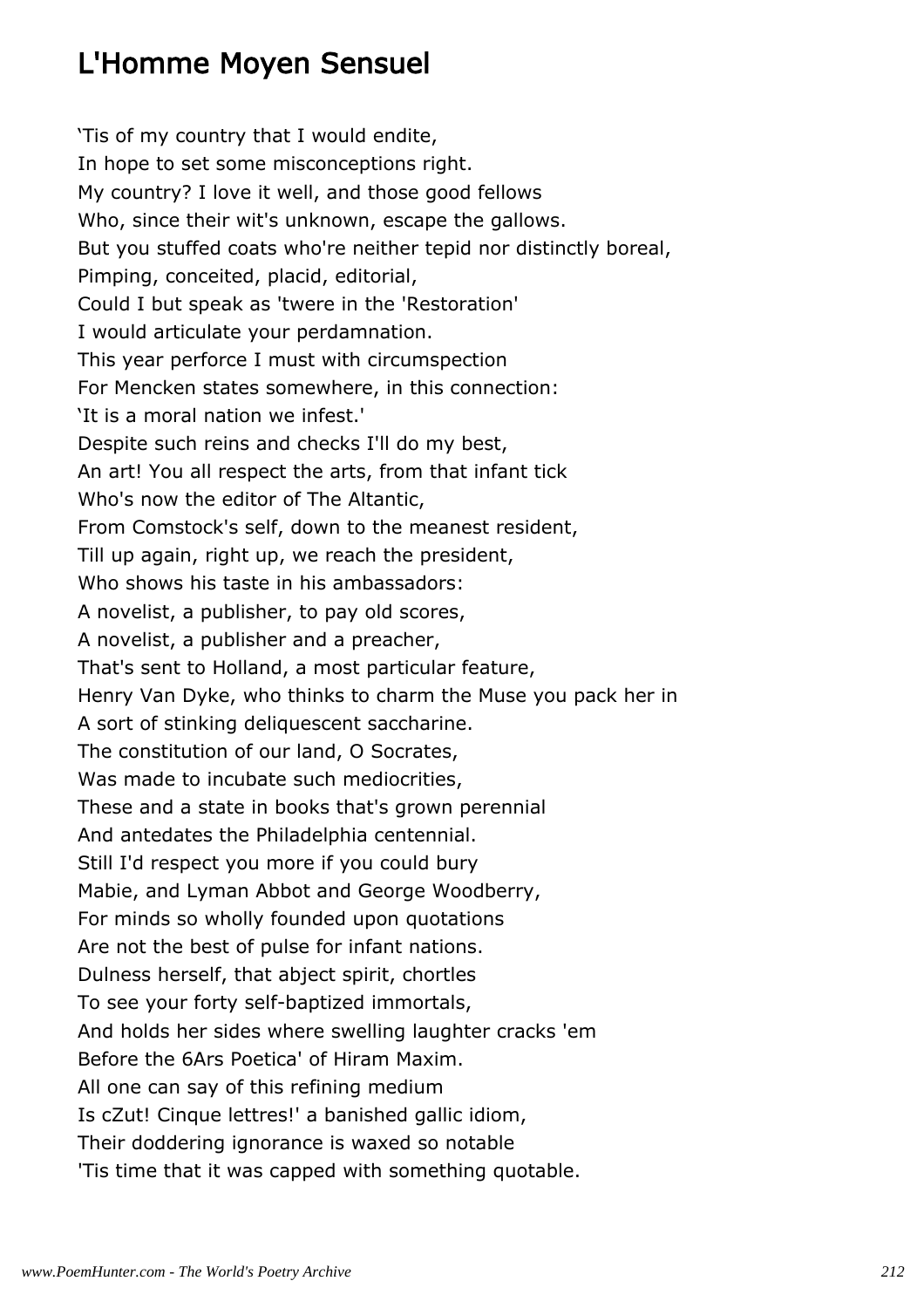Here Radway grew, the fruit of pantosocracy, The very fairest flower of their gynocracy. Radway ? My hero, for it will be more inspiring If I set forth a bawdy plot like Byron Than if I treat the nation as a whole. Radway grew up. These forces shaped his soul; These, and yet God, and Dr. Parkhurst's god, the N.Y. Journal (Which pays him more per week than The Supernal). These and another godlet of that day, your day (You feed a hen on grease, perhaps she'll lay The sterile egg that is still eatable: 'Prolific Noyes' with output undefeatable). From these he (Radway) learnt, from provosts and from editors unyielding And innocent of Stendhal, Flaubert, Maupassant and Fielding. They set their mind (it's still in that condition) May we repeat; the Centennial Exposition At Philadelphia, 1876? What it knew then, it knows, and there it sticks. And yet another, a 'charming man', 'sweet nature,' but was Gilder, De mortuis verum, truly the master builder?

From these he learnt. Poe, Whitman, Whistler, men, their recognition Was got abroad, what better luck do you wish 'em, When writing well has not yet been forgiven In Boston, to Henry James, the greatest whom we've seen living. And timorous love of the innocuous Brought from Gt. Britain and dumped down a'top of us, Till you may take your choice: to feel the edge of satire or Read Bennett or some other flaccid flatterer. Despite it all, despite your Red Bloods, febrile concupiscence Whose blubbering yowls you take for passion's essence; Despite it all, your compound predilection For ignorance, its growth and its protection (Vide the tariff), I will hang simple facts Upon a tale, to combat other tracts, 'Message to Garcia,' Mosher's propagandas That are the nation's botts, collicks and glanders. Or from the feats of Sumner cull it? Think, Could Freud or Jung'unfathom such a sink?

My hero, Radway, I have named, in truth, Some forces among those which 'formed' his youth: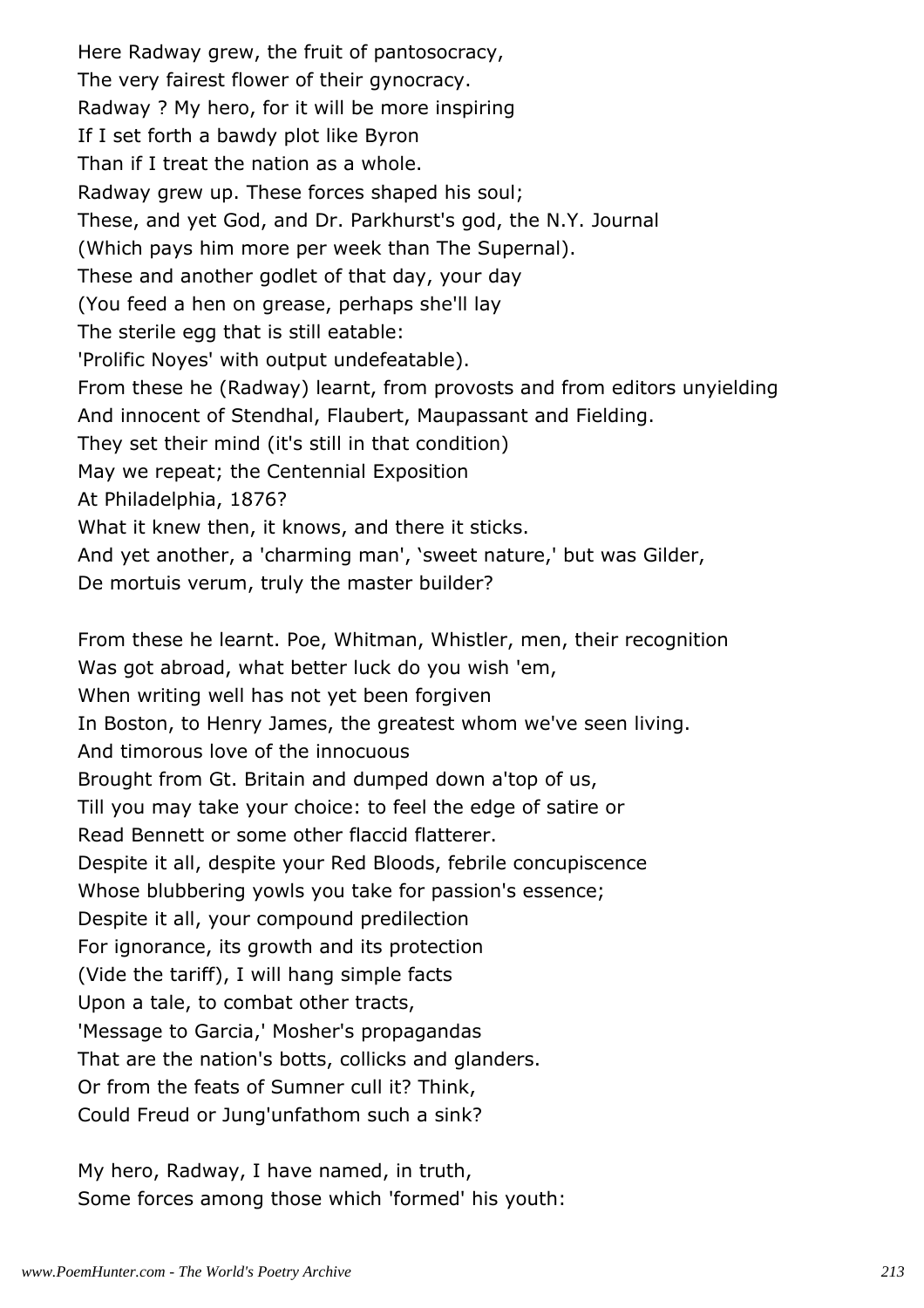These heavy weights, these dodgers and these preachers, Crusaders, lecturers and secret lechers, Who wrought about his 'soul' their stale infection. These are the high-brows, and to this collection The social itch, the almost, all but, not quite, fascinating, Piquante, delicious, luscious, captivating: Puffed satin, and silk stockings, where the knee Clings to the skirt in strict (vide: 'Vogue') propriety. Three thousand chorus girls and all unkissed, state sans song, sans home-grown wine, sans realist! 'Tell me not in mournful wish-wash Life's a sort of sugared dish-wash!' Radway had read the various evening papers And yearned to imitate the Waldorf capers As held before him in that unsullied mirror The daily press, and monthlies nine cents dearer. They held the very marrow of the ideals That fed his spirit; were his mental meals. Also, he'd read of Christian virtues in That canting rag called Everybody's Magazine, And heard a clergy that tries on more wheezes Than e'er were heard of by Our Lord Ch . . . . J So he 'faced life' with rather mixed intentions, He had attended country Christian Endeavour Conventions, Where one gets more chances Than Spanish ladies had in old romances. (Let him rebuke who ne'er has known the pure Platonic grapple, Or hugged two girls at once behind a chapel.) Such practices diluted rural boredom Though some approved of them, and some deplored 'em. Such was he when he got his mother's letter And would not think a thing that could upset her. . . . Yet saw an ad.' To-night, THE HUDSON SAIL, With forty queens, and music to regale The select company: beauties you all would know By name, if named.' So it was phrased, or rather somewhat so I have mislaid the 'ad.', but note the touch, Note, reader, note the sentimental touch: His mother's birthday gift. (How pitiful That only sentimental stuff will sell!)

Yet Radway went. A circumspectious prig!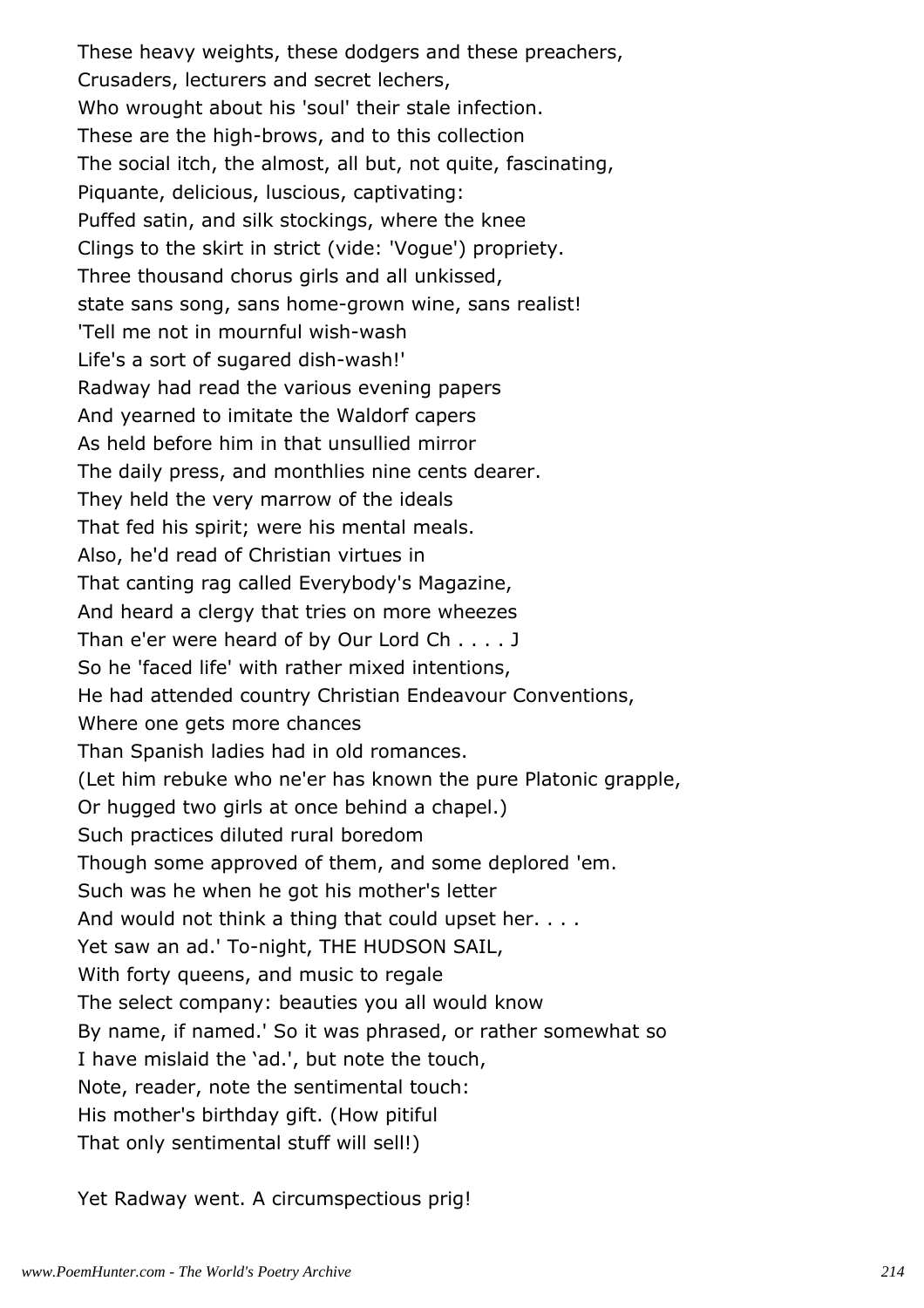And then that woman like a guinea-pig Accosted, that's the word, accosted him, Thereon the amorous calor slightly frosted him. (I burn, I freeze, I sweat, said the fair Greek, I speak in contradictions, so to speak.)

I've told his training, he was never bashful, And his pockets by ma's aid, that night with cash full, The invitation had no need of fine aesthetic, Nor did disgust prove such a strong emetic That we, with Masefield's vein, in the next sentence Record 'Odd's blood! Ouch! Ouch!' a prayer, his swift repentance. No, no, they danced. The music grew much louder As he inhaled the 'still fumes of rice-powder. Then there came other nights, came slow but certain And were such nights that we should 'draw the curtain' In writing fiction on uncertain chances Of publication; 'Circumstances,' As the editor of The Century says in print, 'Compel a certain silence and restraint.' Still we will bring our 'fiction as near to fact' as The Sunday school brings virtues into practice.

Soon our hero could manage once a week, Not that his pay had risen, and no leak Was found in his employer's cash. He learned the lay of cheaper places, And then Radway began to go the paces: A rosy path, a sort of vernal ingress, And Truth should here be careful of her thin dress Though males of seventy, who fear truths naked harm us, Must think Truth looks as they do in wool pyjamas. (My country, I've said your morals and your thoughts are stale ones, But surely the worst of your old-women are the male ones.)

Why paint these days? An insurance inspector For fires and odd risks, could in this sector Furnish more data for a compilation Than I can from this distant land and station, Unless perhaps I should have recourse to One of those firm-faced inspecting women, who Find pretty Irish girls in Chinese laundries, Up stairs, the third floor up, and have such quandaries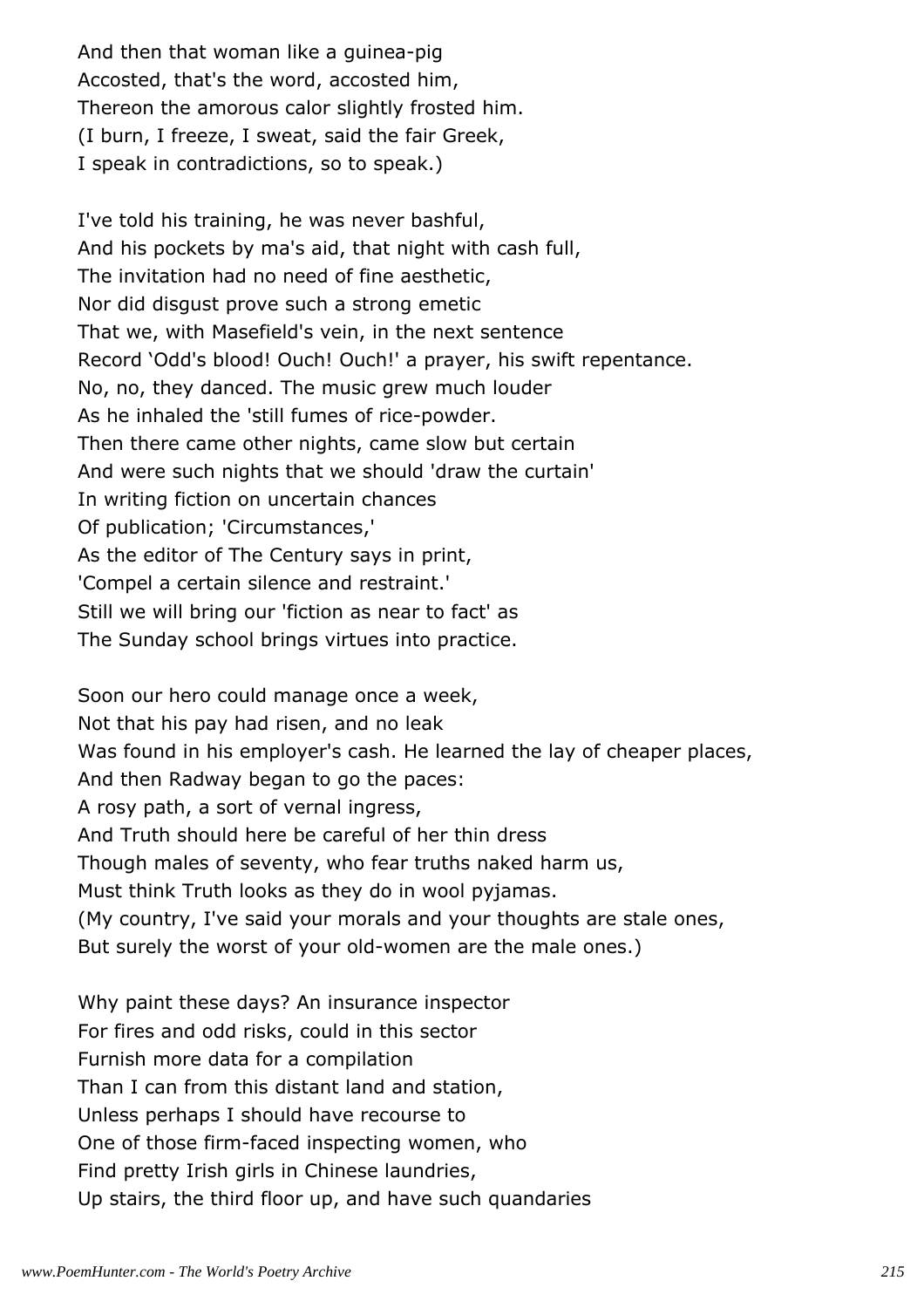As to how and why and whereby they got in And for what earthly reason they remain. . . . Alas, eheu, one question that sorely vexes The serious social folk is 'just what sex is'. Though it will, of course, pass off with social science In which their mentors place such wide reliance . . De Gourmont says that fifty grunts are all that will be prized. Of langauge, by men wholly socialized, With signs as many, that shall represent 'em When thoroughly socialized printers want to print 'em. 'As free of mobs as kings'? I'd have men free of that invidious, Lurking, serpentine, amphibious and insidious Power that compels 'em To be so much alike that every dog that smells 'em, Thinks one identity is Smeared o'er the lot in equal quantities. Still we look toward the day when man, with unction, Will long only to be a social function, And even Zeus' wild lightning fear to strike Lest it should fail to treat all men alike. And I can hear an old man saying: 'Oh, the rub!' I see them sitting in the Harvard Club, 'And rate 'em up at just so much per head, 'Till I have viewed straw hats and their habitual clothing 'All the same style, same cut, with perfect loathing.' So Radway walked, quite like the other men, Out into the crepuscular half-light, now and then; Saw what the city offered, cast an eye Upon Manhattan's gorgeous panoply,

The flood of limbs upon Eighth Avenue

To beat Prague, Budapesth, Vienna or Moscow,

Such animal invigorating carriage

As nothing can restrain or much disparage. . . .

Still he was not given up to brute enjoyment,

An anxious sentiment was his employment,

For memory of the first warm night still cast a haze o'er

The mind of Radway, whene'er he found a pair of purple stays or

Some other quaint reminder of the occasion

That first made him believe in immoral suasion.

A temperate man, a thin potationist, each day

A silent hunter off the Great White Way,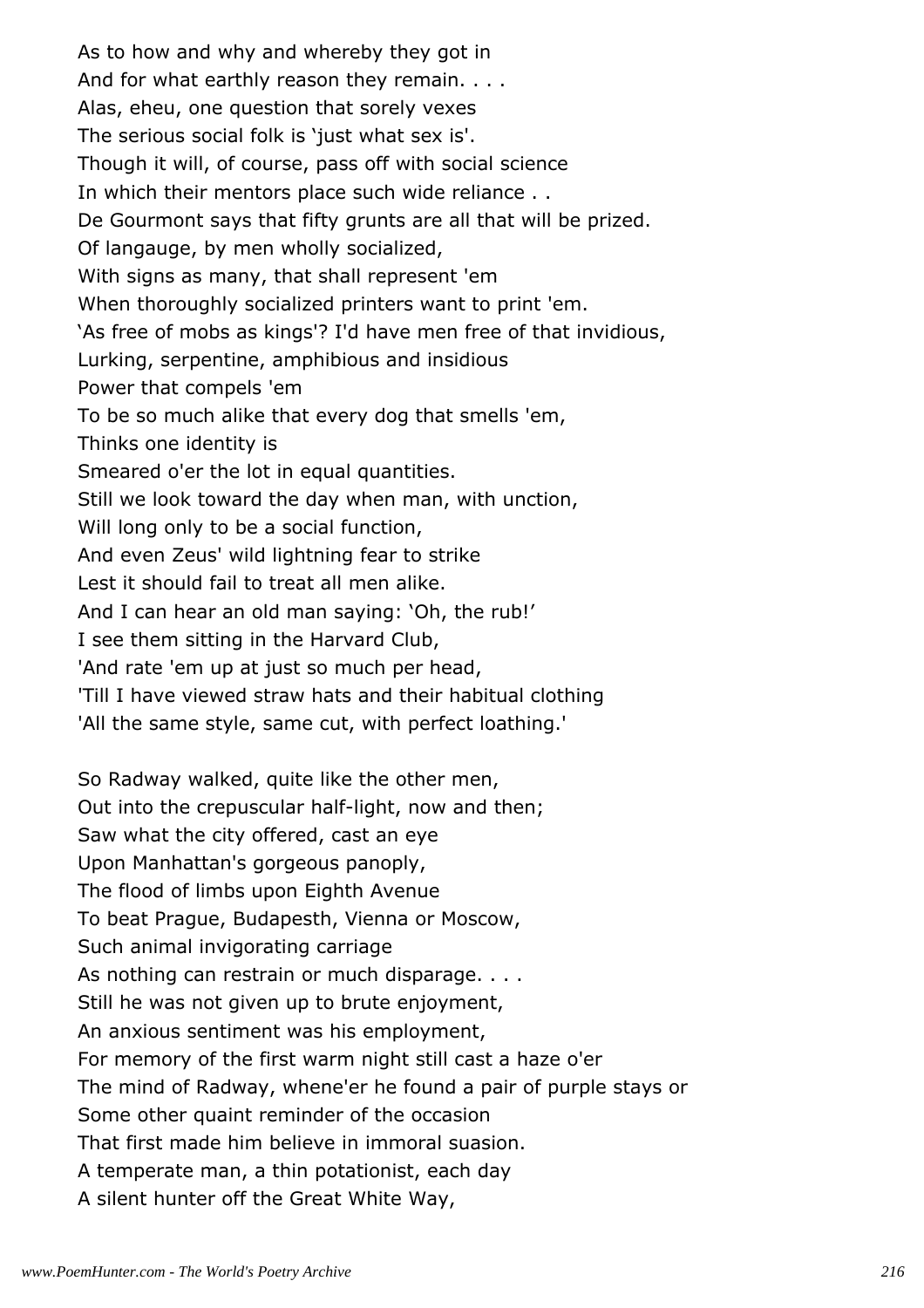He read The Century and thought it nice To be not too well known in haunts of vice The prominent haunts, where one might recognize him, And in his daily walks duly capsize him. Thus he eschewed the bright red-walled cafes and Was never one of whom one speaks as 'brazen'd'.

Some men will live as prudes in their own village And make the tour abroad for their wild tillage I knew a tourist agent, one whose art is To run such tours. He calls 'em. . . . house parties. But Radway was a patriot whose venality Was purer in its love of one locality, A home-industrious worker to perfection, A sensational jobber for protection, Especially on books, lest knowledge break in Upon the national brains and set 'em achin'. 'Tis an anomaly in our large land of freedom, You can not get cheap books, even if you need 'em.) Radway was ignorant as an editor, And, heavenly, holy gods! I can't say more, Though I know one, a very base detractor, Who has the phrase 'As ignorant as an actor,' But turn to Radway: the first night on the river, Running so close to 'hell' it sends a shiver Down Rodyheaver's prophylactic spine, Let me return to this bold theme of mine, Of Radway. O clap hand ye moralists! And meditate upon the Lord's conquests. When last I met him, he was a pillar in An organization for the suppression of sin. . . . Not that he'd changed his tastes, nor yet his habits, (Such changes don't occur in men, or rabbits). Not that he was a saint, nor was top-loftical In spiritual aspirations, but he found it profitable, For as Ben Franklin said, with such urbanity: 'Nothing will pay thee, friend, like Christianity.' And in our day thus saith the Evangelist: 'Tent preachin' is the kind that pays the best.'

'Twas as a business asset pure an' simple That Radway joined the Baptist Broadway Temple.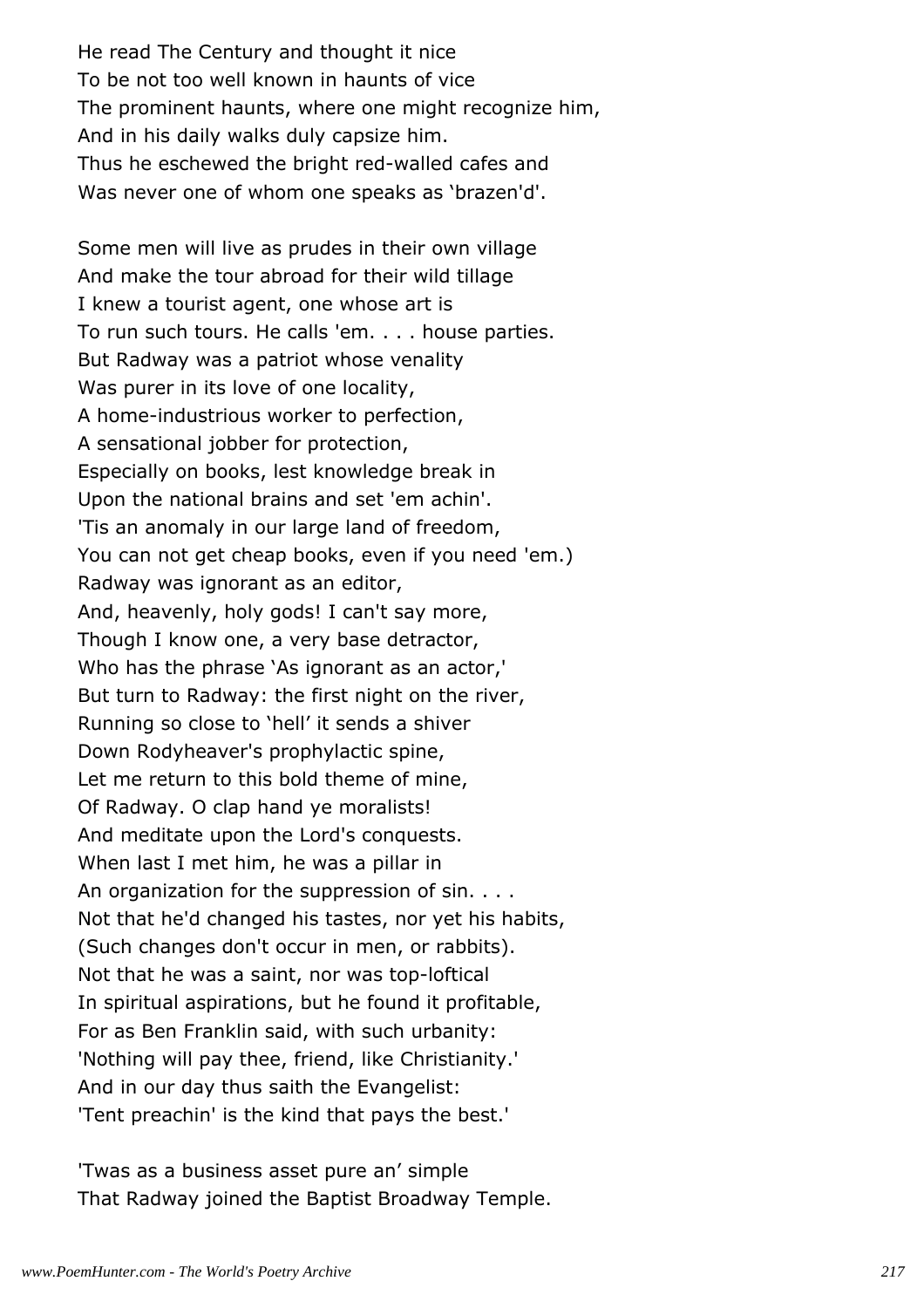I find no moral for a peroration, He is the prototype of half the nation.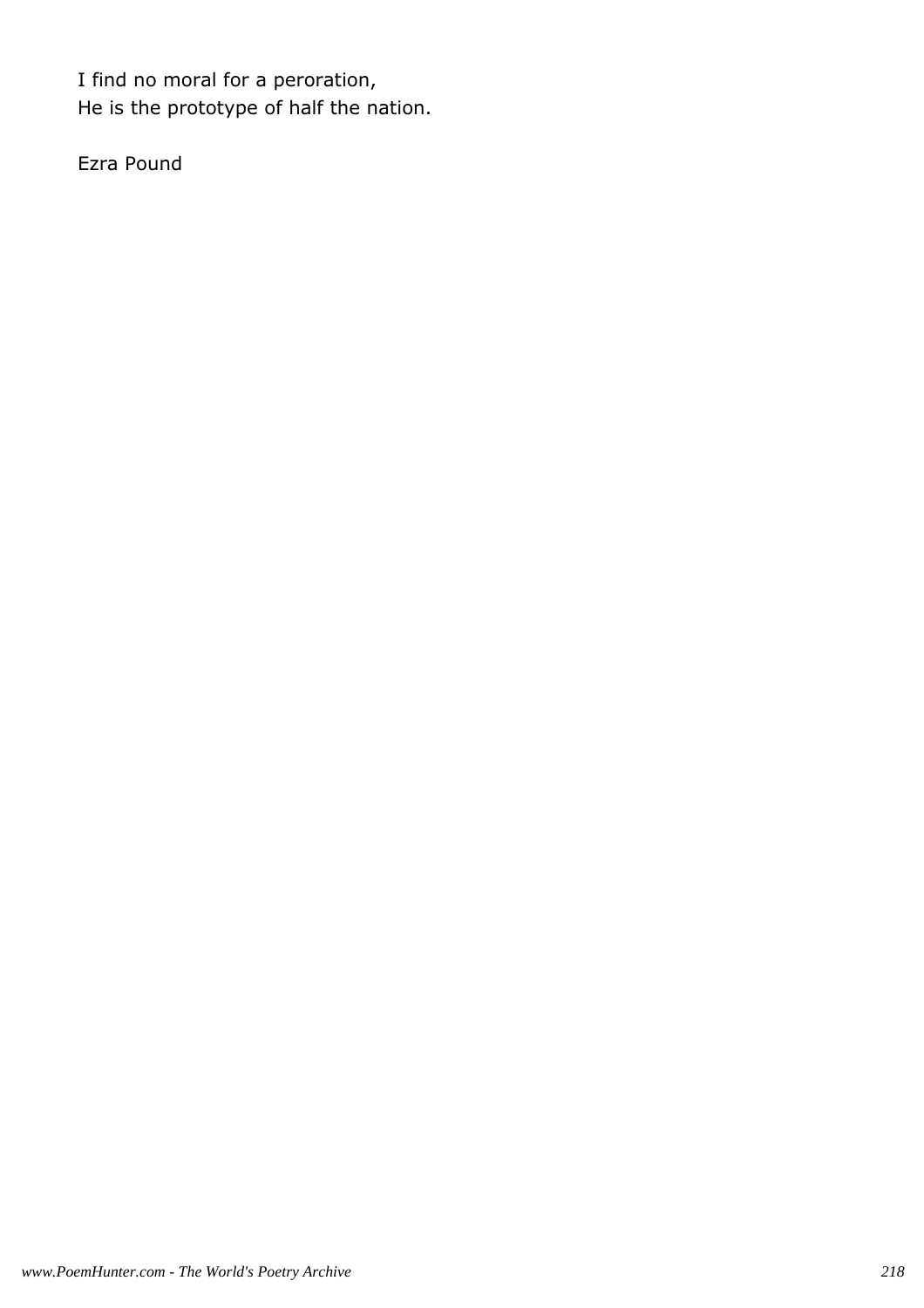# Liu Ch'E

The rustling of the silk is discontinued, Dust drifts over the court-yard, There is no sound of foot-fall, and the leaves Scurry into heaps and lie still, And she the rejoicer of the heart is beneath them:

A wet leaf that clings to the threshold.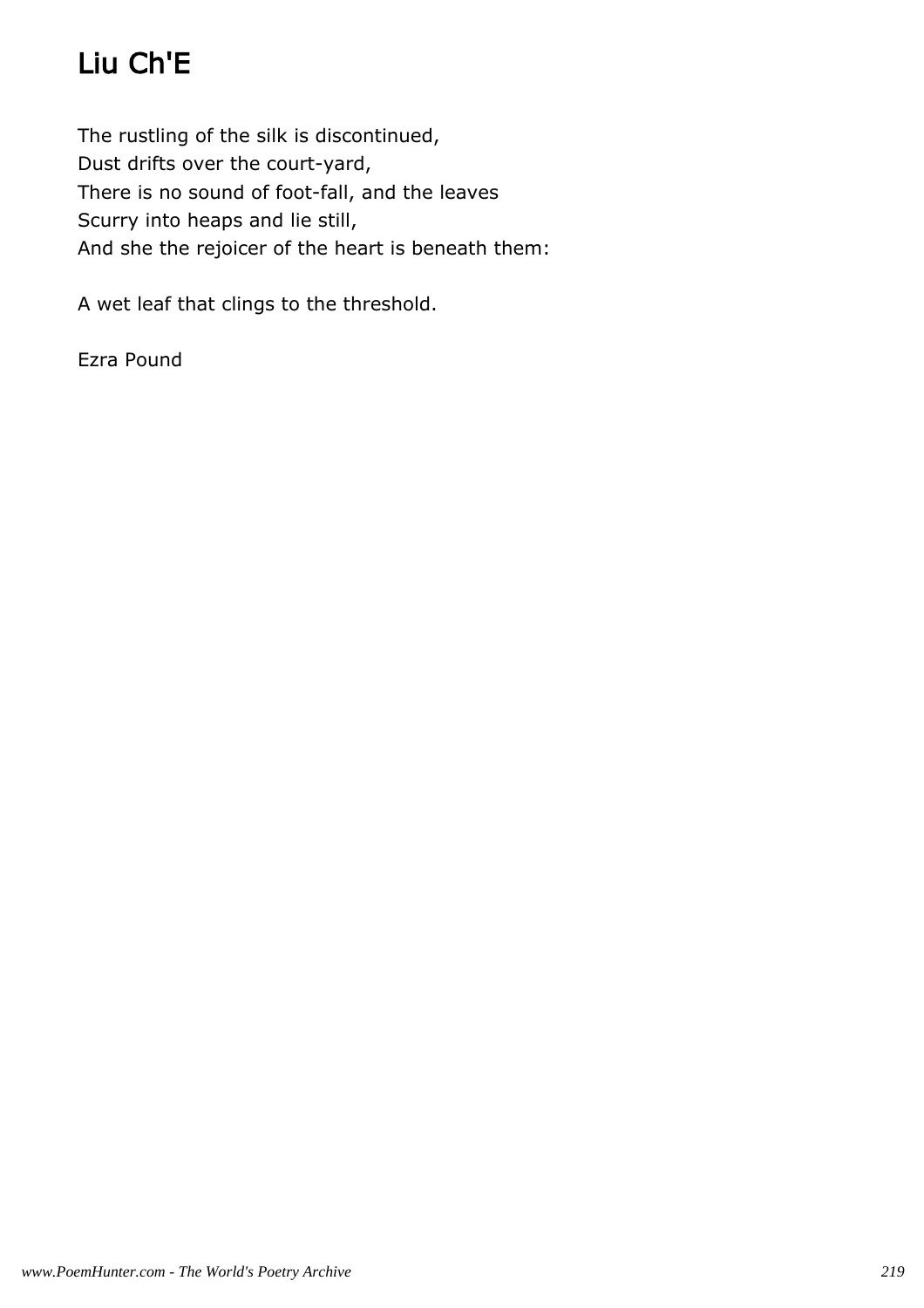### M. Pom-Pom

M. Pom-POM allait en guerre Per vendere cannoni Mon beau grand frère Ne peut plus voir Per vendere cannoni.

M. Pom-POM est au sénat Per vendere cannoni Pour vendre des canons Pour vendre des canons To sell the god damn'd frogs A few more canon,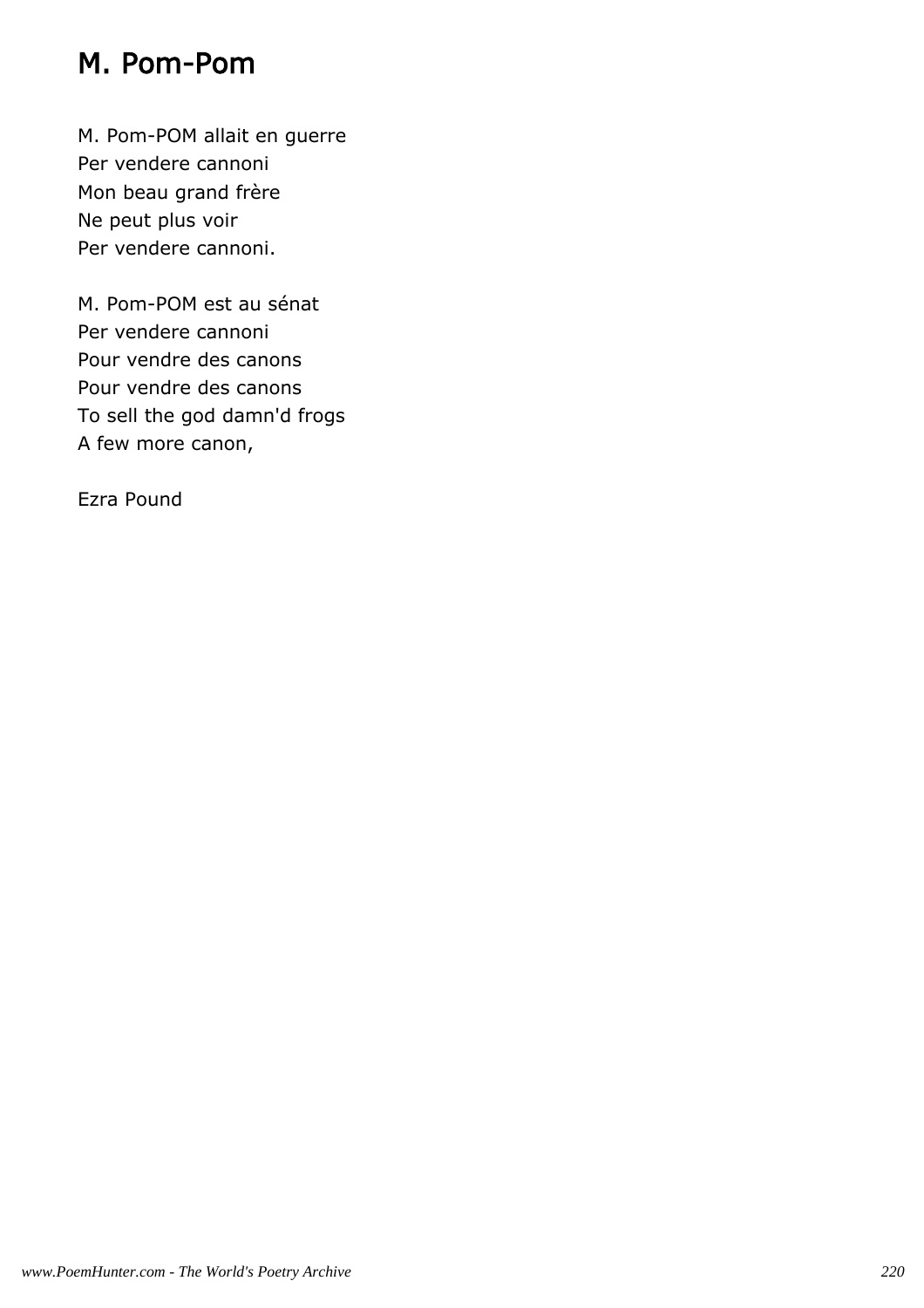## Marvoil

A poor clerk I, 'Arnaut the less' they call me, And because I have small mind to sit Day long, long day cooped on a stool A-jumbling o' figures for Maitre Jacques Polin, I ha' taken to rambling the South here.

The Vicomte of Beziers's not such a bad lot. I made rimes to his lady this three year: Vers and canzone, till that damn'd son of Aragon, Alfonso the half-bald, took to hanging His helmet at Beziers. Then came what might come, to wit: three men and one woman, Beziers off at Mont-Ausier, I and his lady Singing the stars in the turrets of Beziers, And one lean Aragonese cursing the seneschal To the end that you see, friends:

Aragon cursing in Aragon, Beziers busy at Beziers Bored to an inch of extinction, Tibors all tongue and temper at Mont-Ausier, Me! in this damn'd inn of Avignon, Stringing long verse for the Burlatz; All for one half-bald, knock-knee'd king of the Aragonese, Alfonso, Quattro, poke-nose.

And if when I am dead They take the trouble to tear out this wall here, They'11 know more of Arnaut of Marvoil Than half his canzoni say of him. As for will and testament I leave none, Save this: 'Vers and canzone to the Countess of Beziers In return for the first kiss she gave me.' May her eyes and her cheek be fair To all men except the King of Aragon, And may I come'speedily to Beziers Whither my desire and my dream have preceded me.

O hole in the wall here! be thou my jongleur As ne'er had I other, and when the wind blows,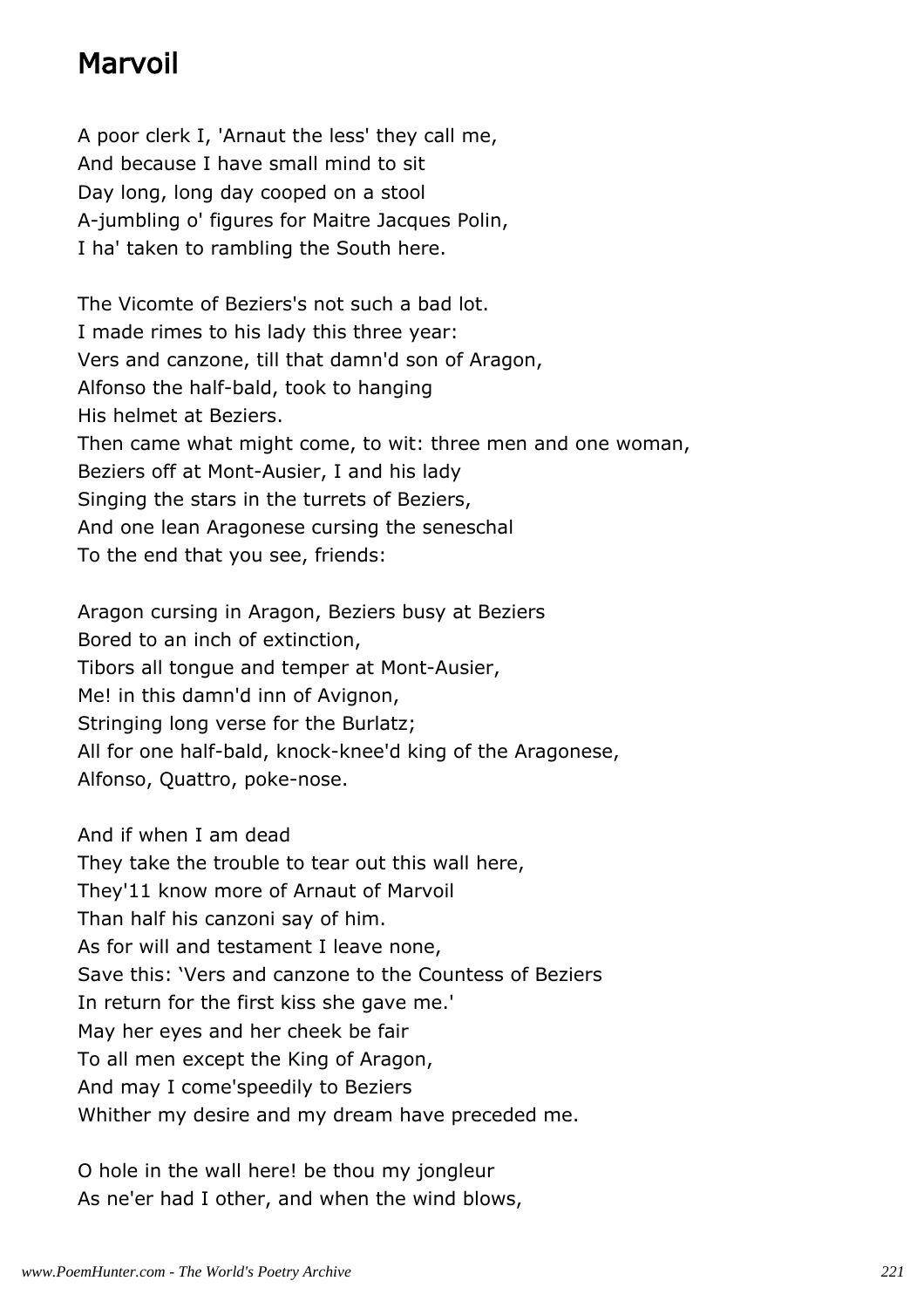Sing thou the grace of the Lady of Beziers, For even as thou art hollow before I fill thee with this parchment, So is my heart hollow when she filleth not mine eyes, And so were my mind hollow, did she not fill utterly my thought.

Wherefore, O hole in the wall here, When the wind blows sigh thou for my sorrow That I have not the Countess of Beziers Close in my arms here. Even as thou shalt soon have this parchment.

O hole in the wall here, be thou my jongleur, And though thou sighest my sorrow in the wind, Keep yet my secret in thy breast here; Even as I keep her image in my heart here.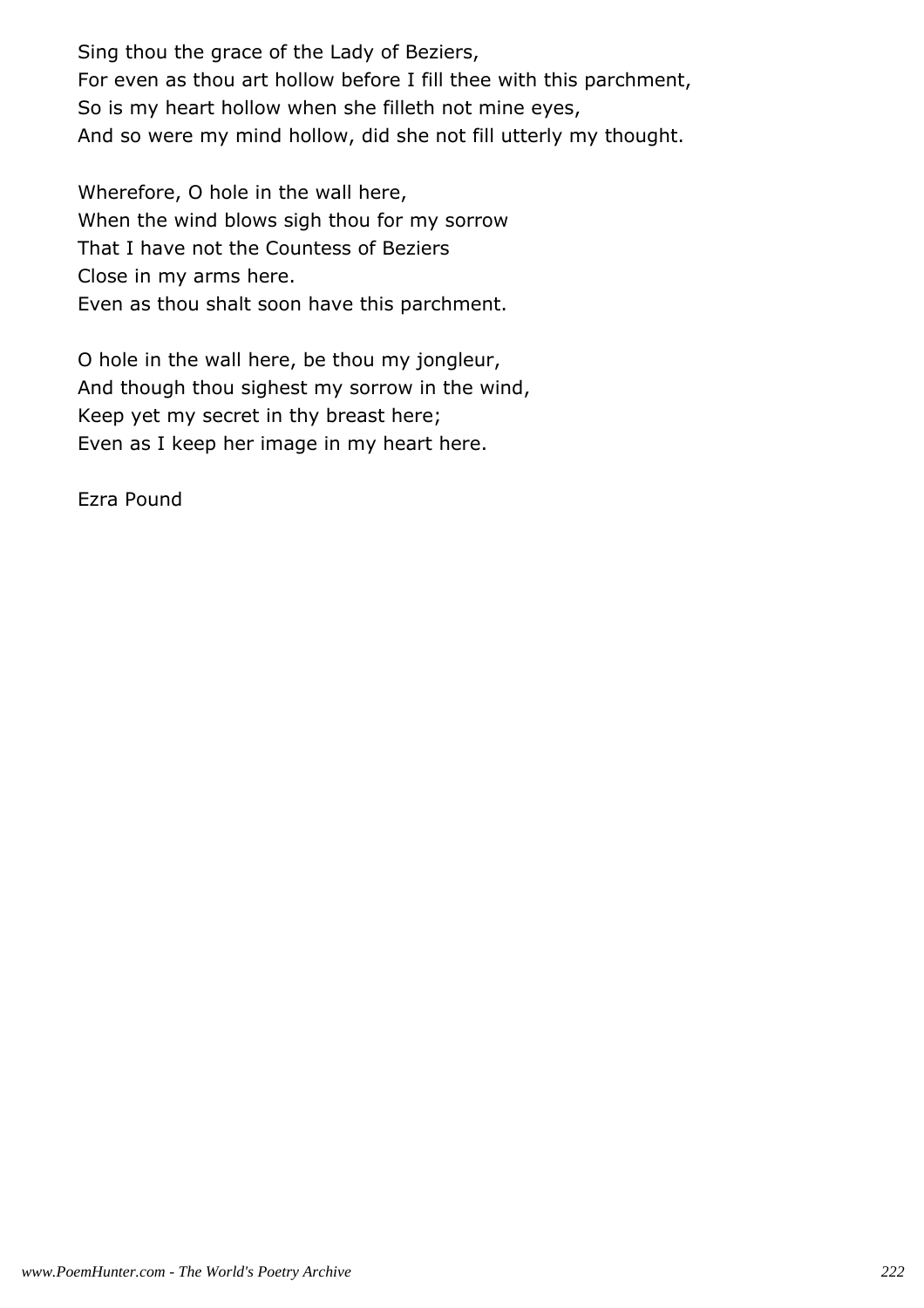## Masks

These tales of old disguisings, are they not Strange myths of souls that found themselves among Unwonted folk that spake an hostile tongue, Some soul from all the rest who'd not forgot The star-span acres of a former lot Where boundless mid the clouds his course he swung, Or carnate with his elder brothers sung Ere ballad-makers lisped of Camelot?

Old singers half-forgetful of their tunes, Old painters color-blind come back once more, Old poets skill-less in the wind-heart runes, Old wizards lacking in their wonder-lore:

All they that with strange sadness in their eyes Ponder in silence o'er earth's queynt devyse?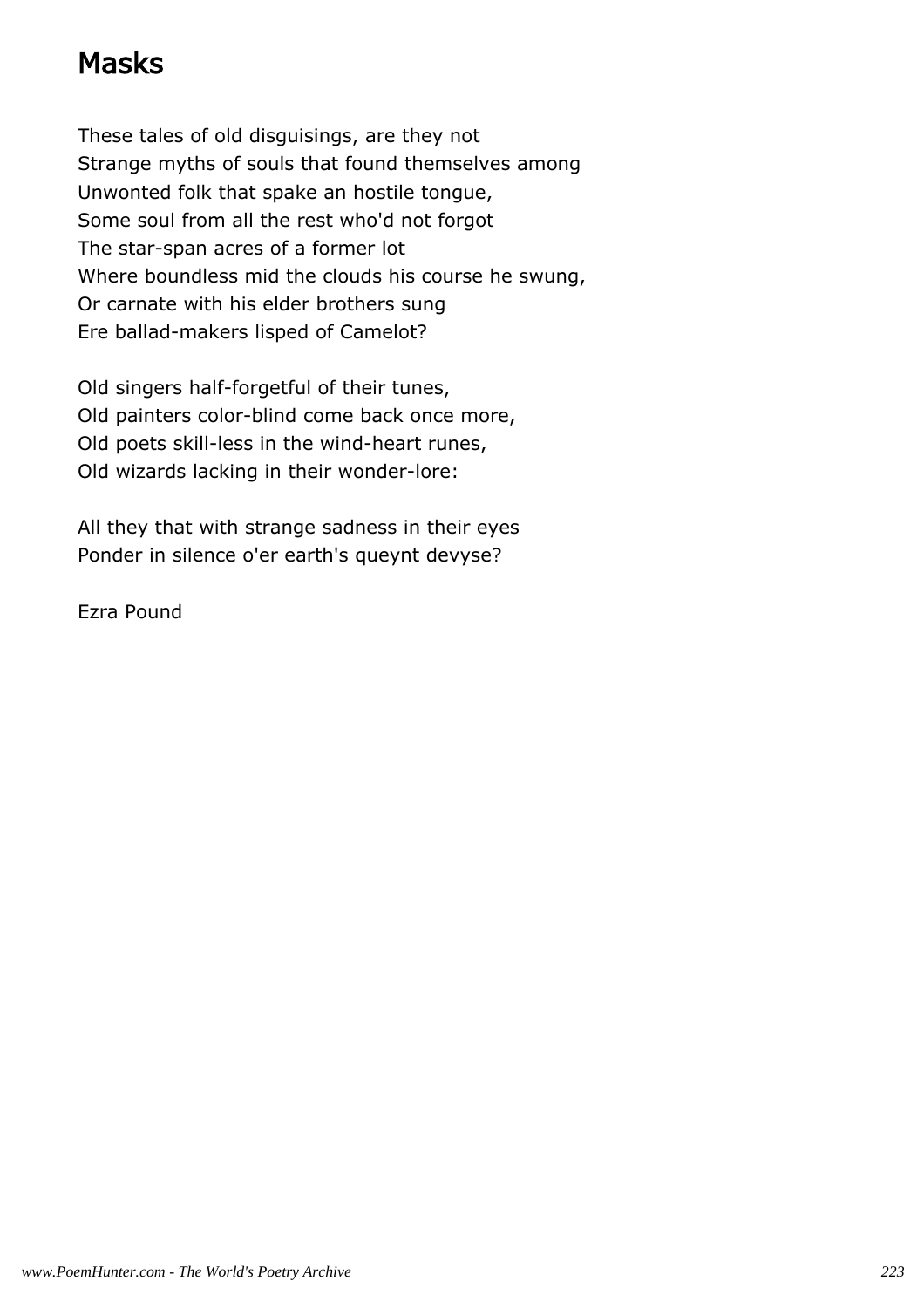## **Mauberley**

I

Turned from the 'eau-forte Par Jaquemart' To the strait head Of Messalina:

'His true Penelope Was Flaubert,' And his tool The engraver's.

Firmness, Not the full smile, His art, but an art In profile;

**Colourless** Pier Francesca, Pisanello lacking the skill To forge Achaia.

II

For three years, diabolus in the scale, He drank ambrosia, All passes, ANANGKE prevails, Came end, at last, to that Arcadia.

He had moved amid her phantasmagoria, Amid her galaxies, NUKTIS 'AGALMA

Drifted . . . drifted precipitate, Asking time to be rid of ... Of his bewilderment; to designate His new found orchid. . . .

To be certain . . . certain . . . (Amid aerial flowers) . . . time for arrangements-Drifted on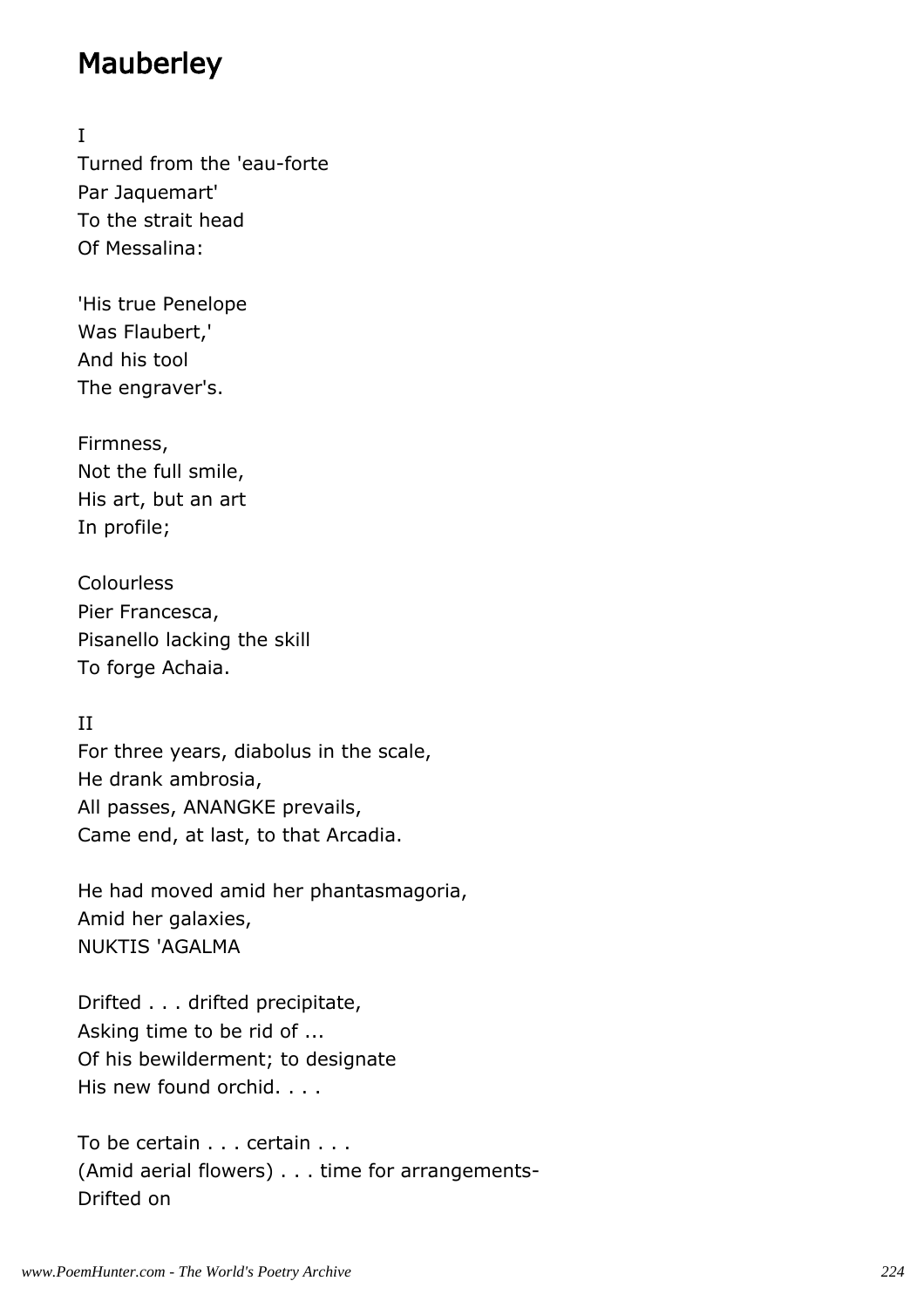To the final estrangement;

Unable in the supervening blankness To sift TO AGATHON from the chaff Until he found his sieve . . . Ultimately, his seismograph:

Given that is his 'fundamental passion', This urge to convey the relation Of eye-lid and cheek-bone By verbal manifestations; To present the series Of curious heads in medallion

He had passed, inconscient, full gaze, The wide-branded irides And botticellian sprays implied In their diastasis;

Which ansethesis, noted a year late, And weighed, revealed his great affect, (Orchid), mandate Of Eros, a retrospect.

Mouths biting empty air, The still stone dogs, Caught in metamorphosis, were Left him as epilogues.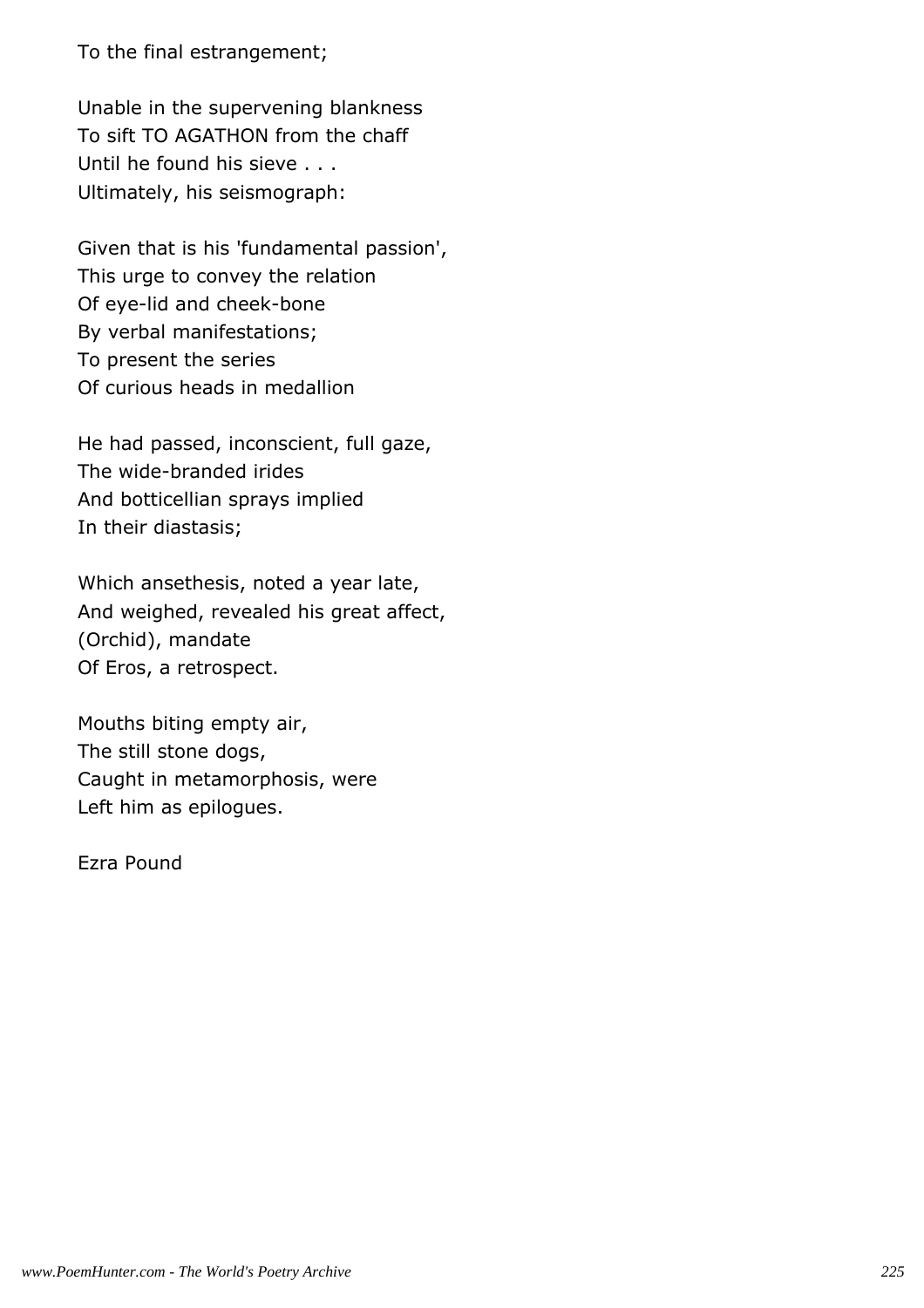## Medallion

Luini in porcelain! The grand piano Utters a profane Protest with her clear soprano.

The sleek head emerges From the gold-yellow frock As Anadyomene in the opening Pages of Reinach.

Honey-red, closing the face-oval, A basket-work of braids which seem as if they were Spun in King Minos' hall From metal, or intractable amber;

The face-oval beneath the glaze, Bright in its suave bounding-line, as, Beneath half-watt rays, The eyes turn topaz.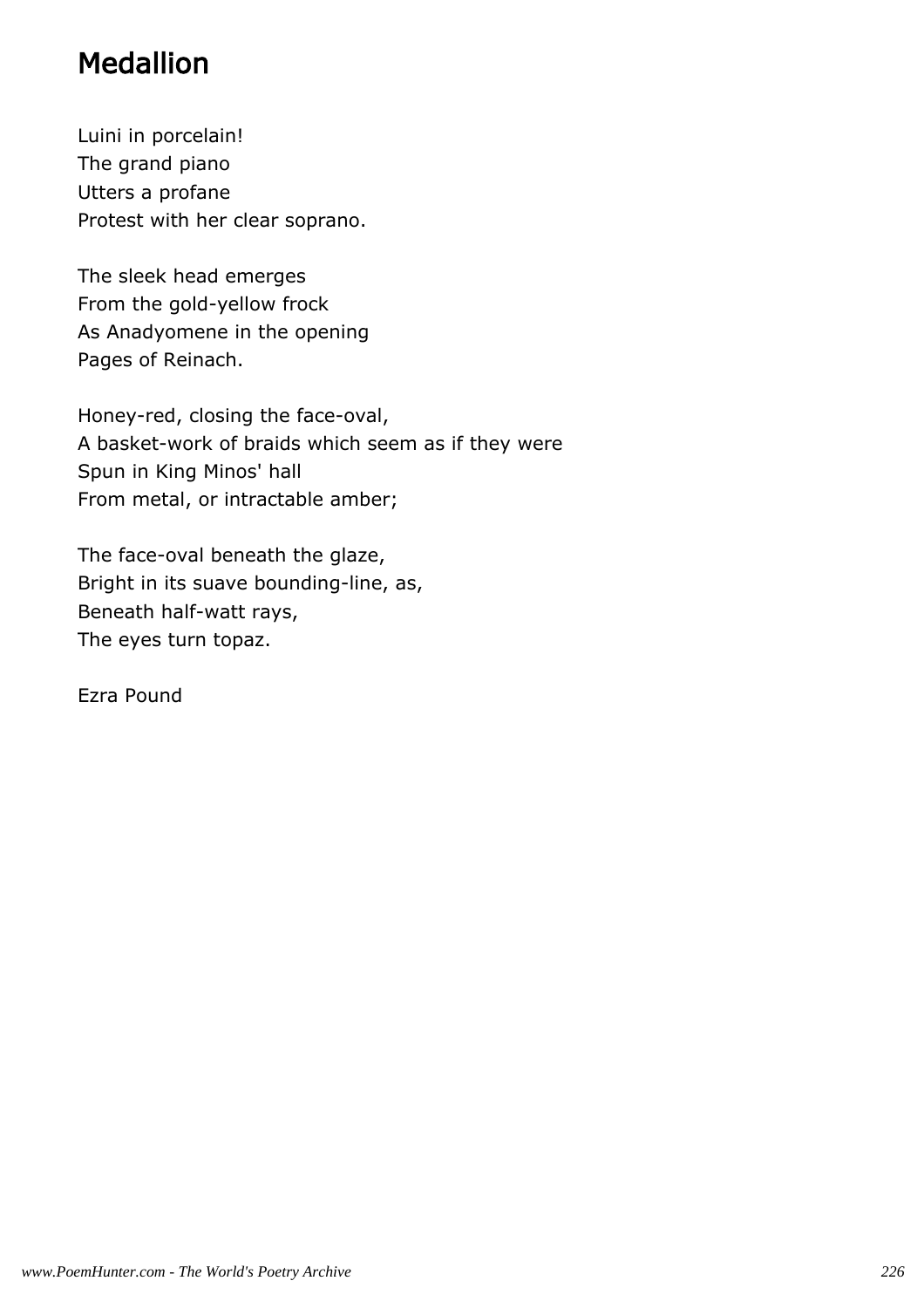## Meditatio

When I carefully consider the curious habits of dogs I am compelled to conclude That man is the superior animal.

When I consider the curious habits of man I confess, my friend, I am puzzled.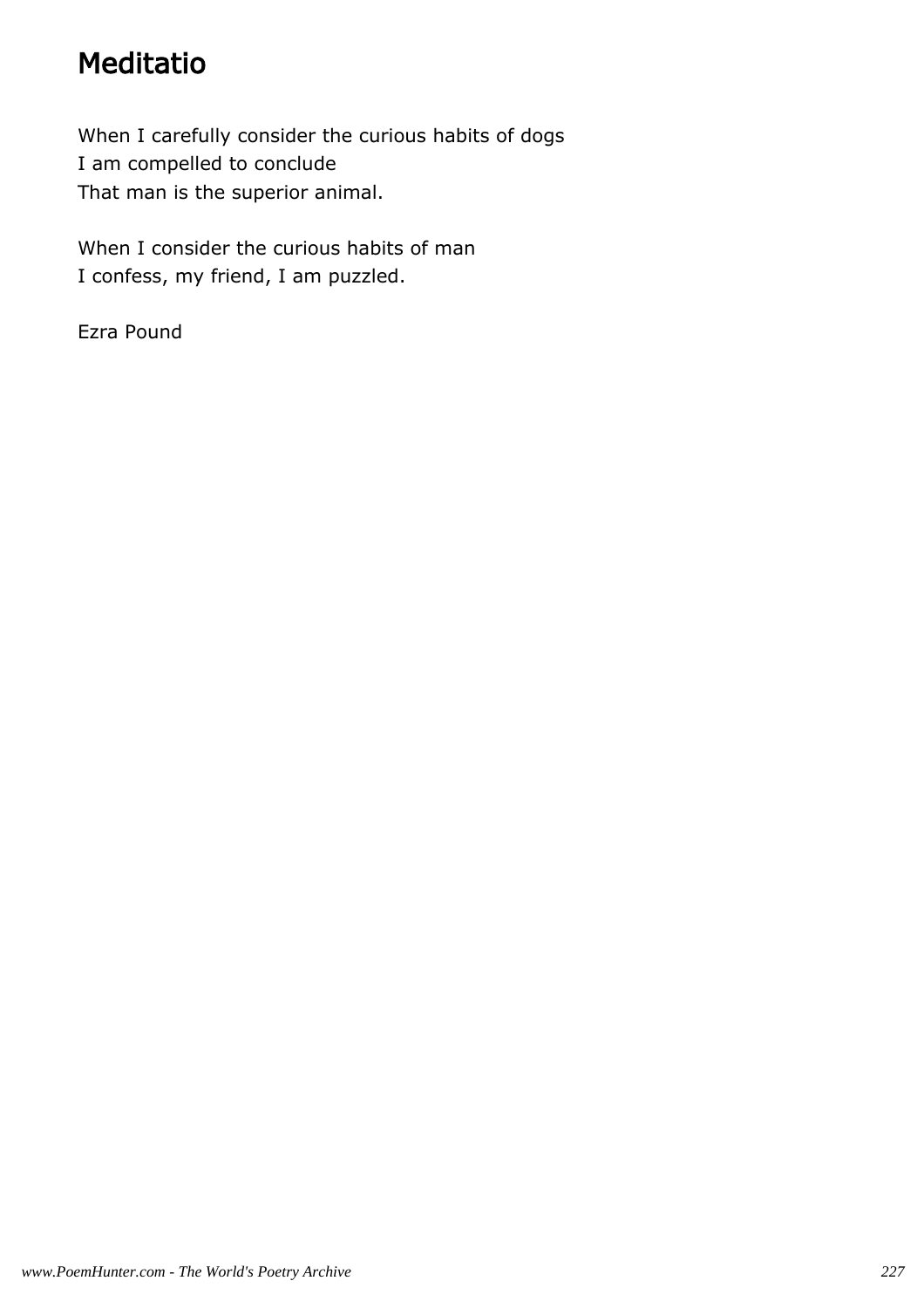#### Mesmerism

Aye you're a man that ! ye old mesmerizer Tyin' your meanin' in seventy swadelin's, One must of needs be a hang'd early riser To catch you at worm turning. Holy Odd's body-kins!

'Cat's i' the water butt!' Thought's in your verse-barrel, Tell us this thing rather, then we'll believe you, You, Master Bob Browning, spite your apparel Jump to your sense and give praise as we'd lief do.

You wheeze as a head-cold long-tonsilled Calliope, But God! what a sight you ha' got o' our in'ards, Mad as a hatter but surely no Myope, Broad as all ocean and leanin' man-kin'ards.

Heart that was big as the bowels of Vesuvius, Words that were wing'd as her sparks in eruption, Eagled and thundered as Jupiter Pluvius, Sound in your wind past all signs o' corruption.

Here's to you, Old Hippety-Hop o' the accents, True to the Truth's sake and crafty dissector, You grabbed at the gold sure; had no need to pack cents, Into your versicles. Clear sight's elector!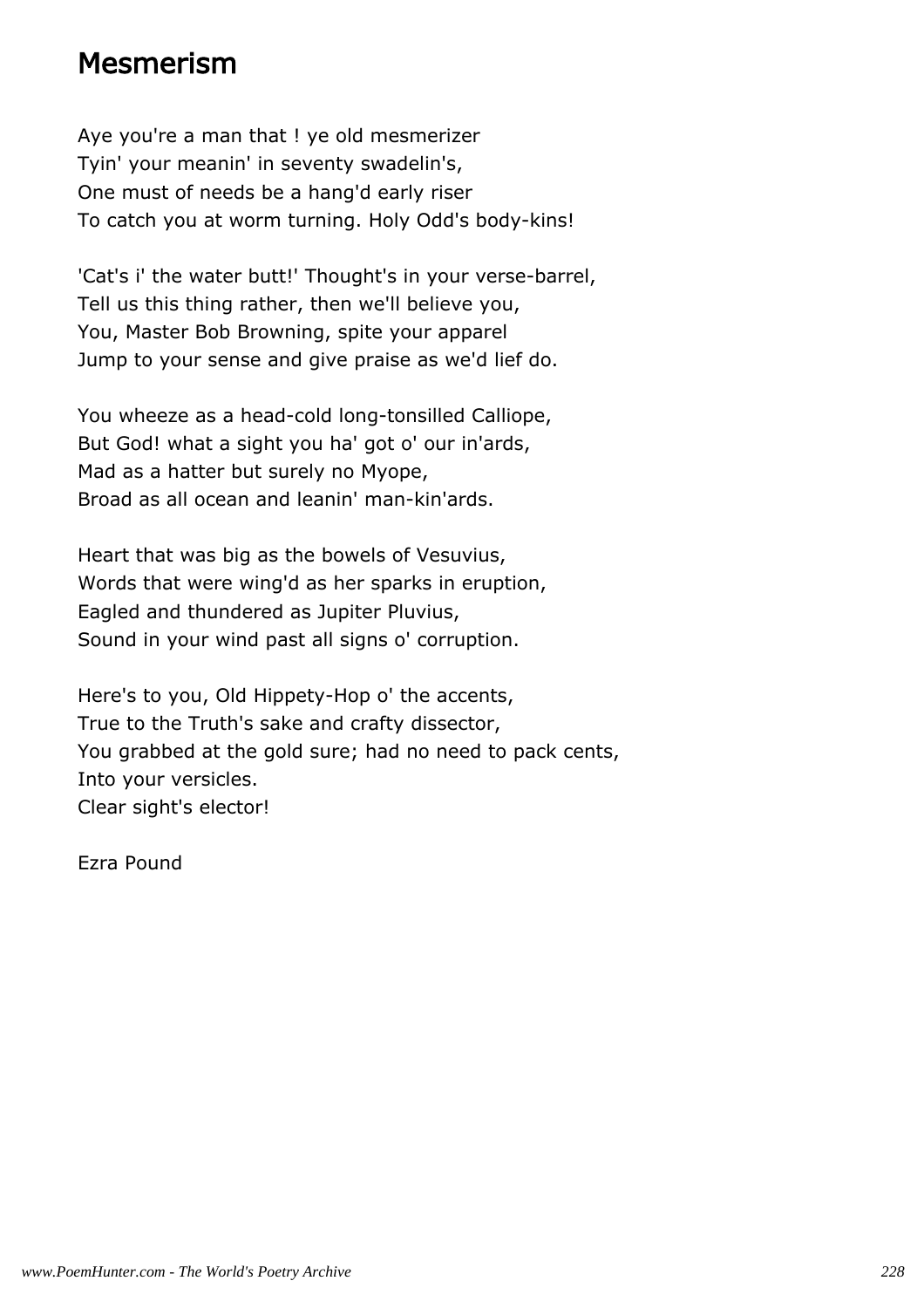### Middle-Aged

'Tis but a vague, invarious delight As gold that rains about some buried king.

As the fine flakes, When tourists frolicking Stamp on his roof or in the glazing light Try photographs, wolf down their ale and cakes And start to inspect some further pyramid;

As the fine dust, in the hid cell Beneath their transitory step and merriment, Drifts through the air, and the sarcophagus Gains yet another crust Of useless riches for the occupant, So I, the fires that lit once dreams Now over and spent, Lie dead within four walls And so now love Rains down and so enriches some stiff case, And strews a mind with precious metaphors,

And so the space Of my still consciousness Is full of gilded snow,

The which, no cat has eyes enough To see the brightness of.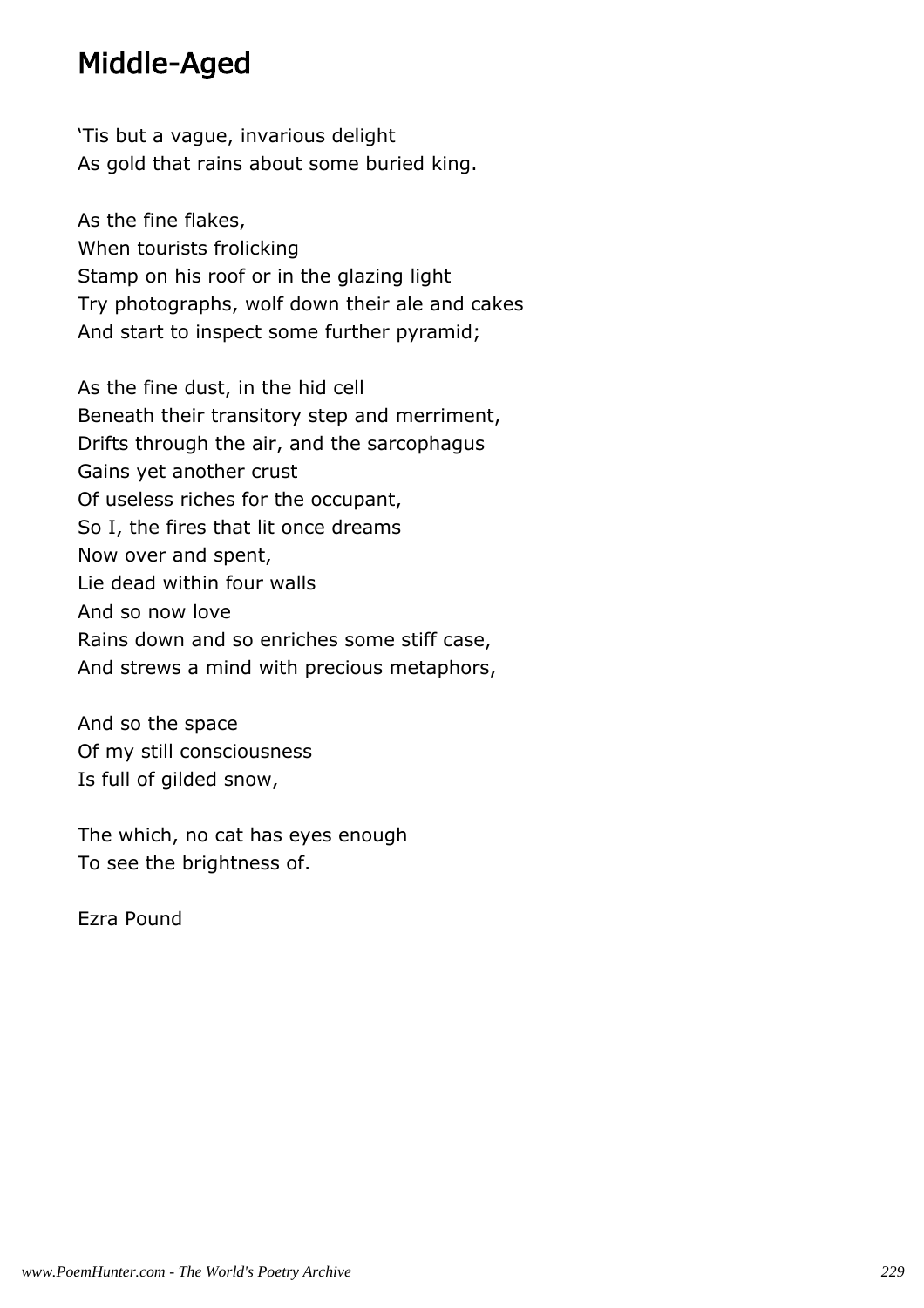## Moeurs Contemporaines

#### I

Mr. Styrax 1

Mr. Hecatomb Styrax, the owner of a large estate and of large muscles, A 'blue' and a climber of mountains, has married at the age of 28, He being at that age a virgin, The term Virgo' being made male in mediaeval latinity; His ineptitudes Have driven his wife from one religious excess to another. She has abandoned the vicar For he was lacking in vehemence; She is now the high-priestess Of a modern and ethical cult, And even now Mr. Styrax Does not believe in asthetics.

#### 2

His brother has taken to gipsies, But the son-in-law of Mr. H. Styrax Objects to perfumed cigarettes. In the parlance of Niccolo Machiavelli: 'Thus things proceed in their circle'; And thus the empire is maintained.

#### II

Clara

At sixteen she was a potential celebrity With a distaste for caresses. She now writes to me from a convent; Her life is obscure and troubled; Her second husband will not divorce her; Her mind is, as ever, uncultivated, And no issue presents itself. She does not desire her children, Or any more children. Her ambition is vague and indefinite, She will neither stay in, nor come out.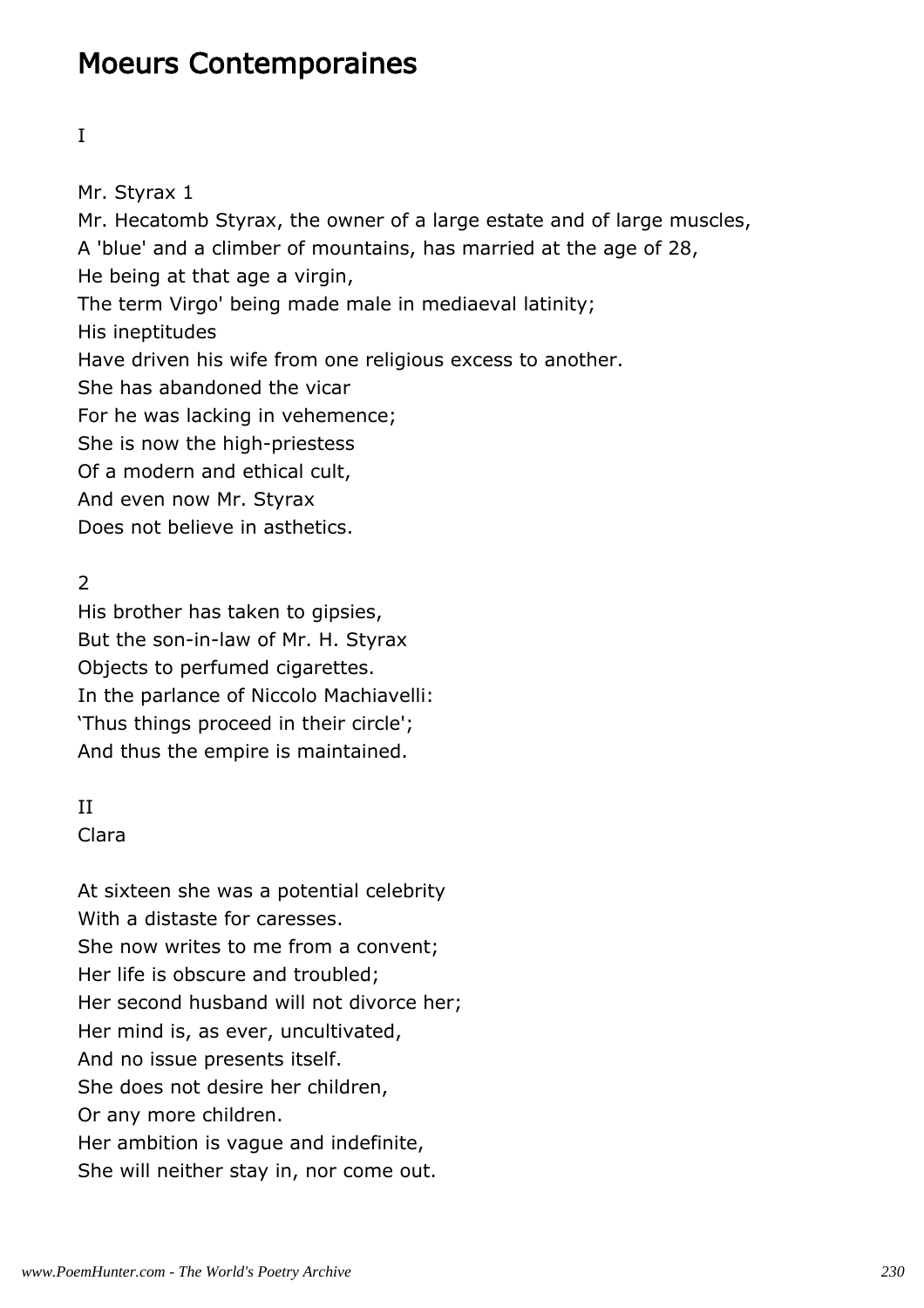III Soirée

Upon learning that the mother wrote verses, And that the father wrote verses, And that the youngest son was in a publisher's office, And that the friend of the second daughter was undergoing a novel, The young American pilgrim Exclaimed: 'This is a darn'd clever bunch!'

IV Sketch 48 b. 11

At the age of 27

Its home mail is still opened by its maternal parent

And its office mail may be opened by

its parent of the opposite gender.

It is an officer,

and a gentleman, and an architect.

V

'Nodier raconte . . .'

#### 1

A.t a friend of my wife's there is a photograph, A faded, pale brownish photograph, Of the times when the sleeves were large, Silk, stiff and large above the lacertus, That is, the upper arm, And décolleté'. . . . It is a lady, She sits at a harp, Playing,

And by her left foot, in a basket, Is an infant, aged about 14 months, The infant beams at the parent, The parent re-beams at its offspring. The basket is lined with satin, There is a satin-like bow on the harp.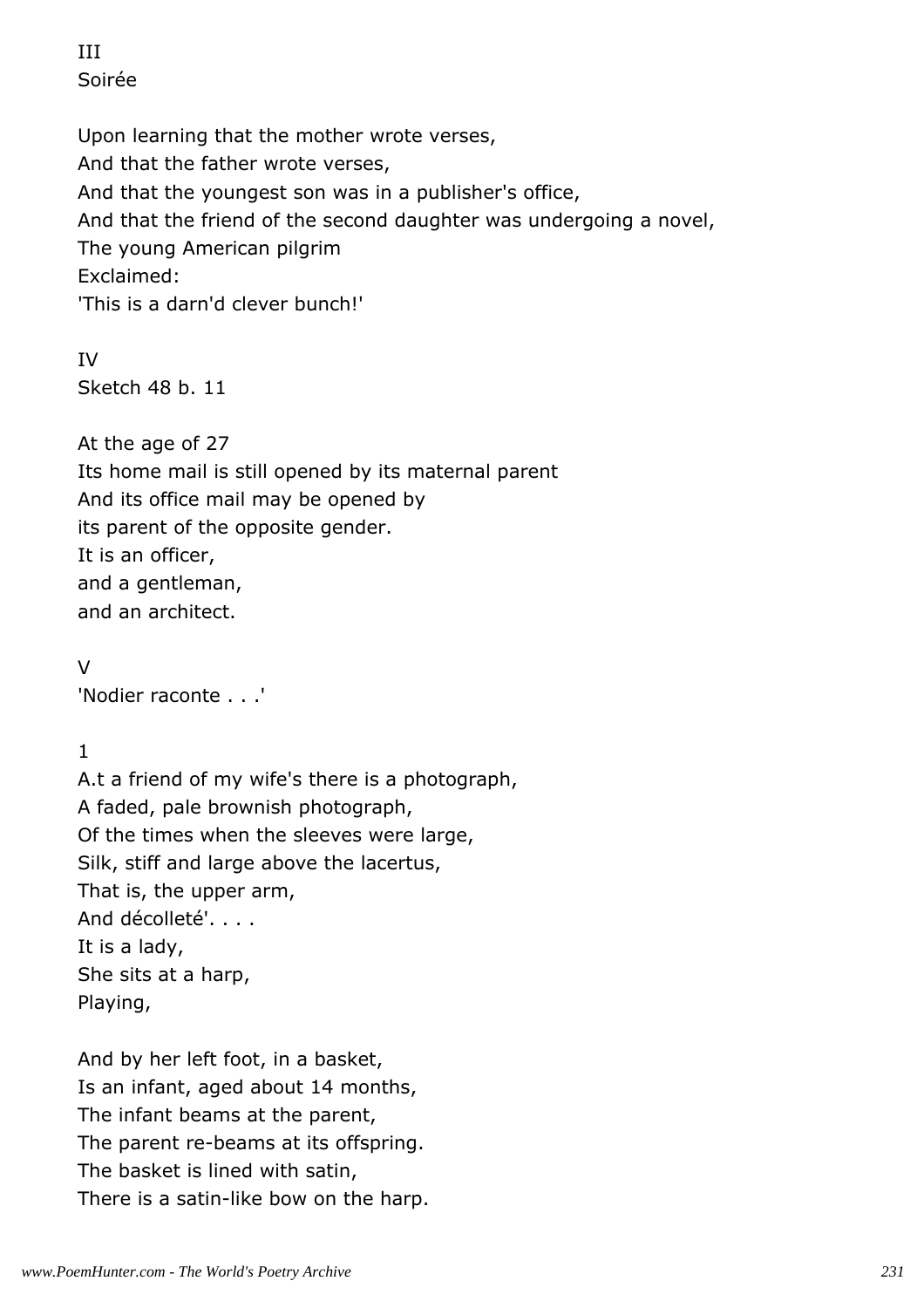2

And in the home of the novelist There is a satin-like bow on an harp. You enter and pass hall after hall, Conservatory follows conservatory, Lilies lift their white symbolical cups, Whence their symbolical pollen has been excerpted, Near them I noticed an harp And the blue satin ribbon, And the copy of 4Hatha Yoga' And the neat piles of unopened, unopening books,

And she spoke to me of the monarch, And of the purity of her soul.

VI Stele

After years of continence he hurled himself into a sea of six women. Now, quenched as the brand of Meleagar, he lies by the poluphloisboious sea-coast.

SISTE VIATOR

VII I Vecchii

They will come no more, The old men with beautiful manners.

II était comme un tout petit garçon With his blouse full of apples And sticking out all the way round; Blagueur! 'Con gli occhi onesti e tardi,'

And he said: '0h! Abelard!' as if the topic Were much too abstruse for his comprehension, And he talked about 'the Great Mary', And said: 'Mr. Pound is shocked at my levity.'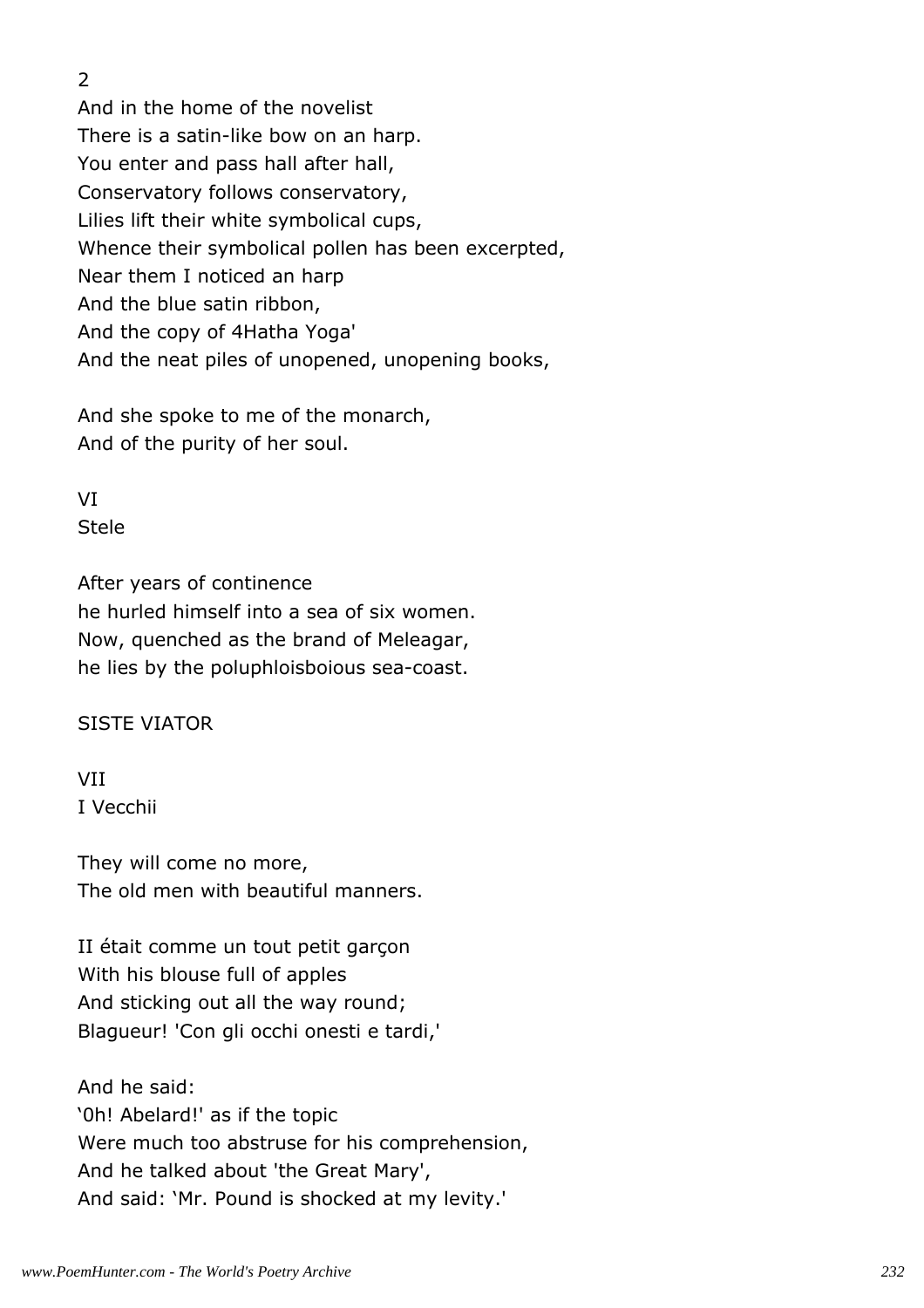When it turned out he meant Mrs. Ward.

And the other was rather like my bust by Gaudier, Or like a real Texas colonel, He said: 'Why flay dead horses? 'There was once a man called Voltaire.'

And he said they used to cheer Verdi, In Rome, after the opera, And the guards couldn't stop them,

And that was an anagram for Vittorio Emanuele Re D' Italia, And the guards couldn't stop them.

Old men with beautiful manners, Sitting in the Row of a morning; Walking on the Chelsea Embankment.

VIII Ritratto

And she said: ' You remember Mr. Lowell, 'He was your ambassador here?' And I said: 'That was before I arrived.' And she said: 'He stomped into my bedroom.… (By that time she had got on to Browning.) '. . . stomped into my bedroom. . . . 'And said: 'Do I, ' 'I ask you, Do I ' 'Care too much for society dinners?' 'And I wouldn't say that he didn't. 'Shelley used to live in this house.'

She was a very old lady, I never saw her again.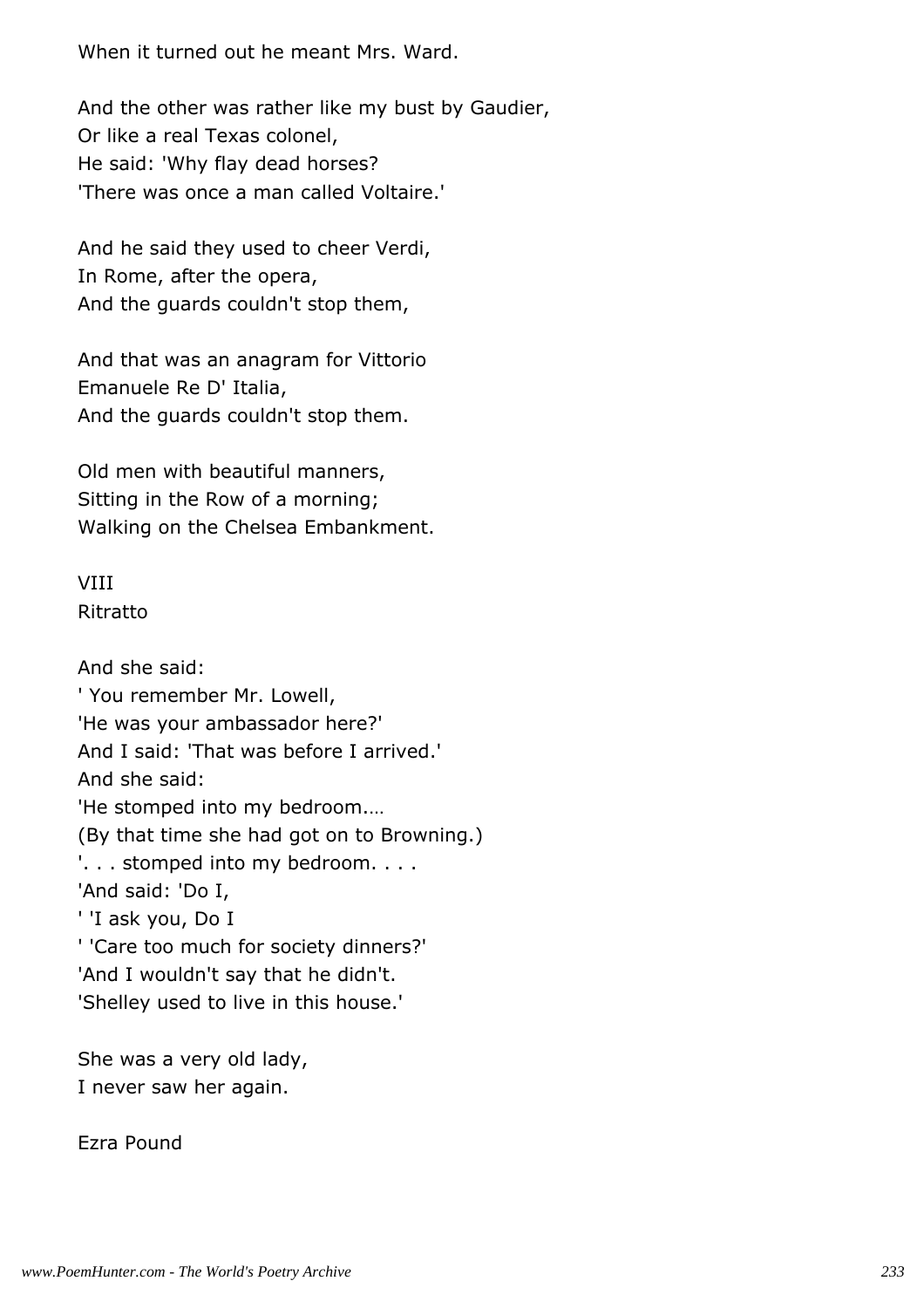### Monumentum Aere, Etc.

You say that I take a good deal upon myself; That I strut in the robes of assumption.

In a few years no one will remember the buffo, No one will remember the trivial parts of me, The comic detail will be absent. As for you, you will rot in the earth, And it is doubtful if even your manure will be rich enough

To keep grass Over your grave.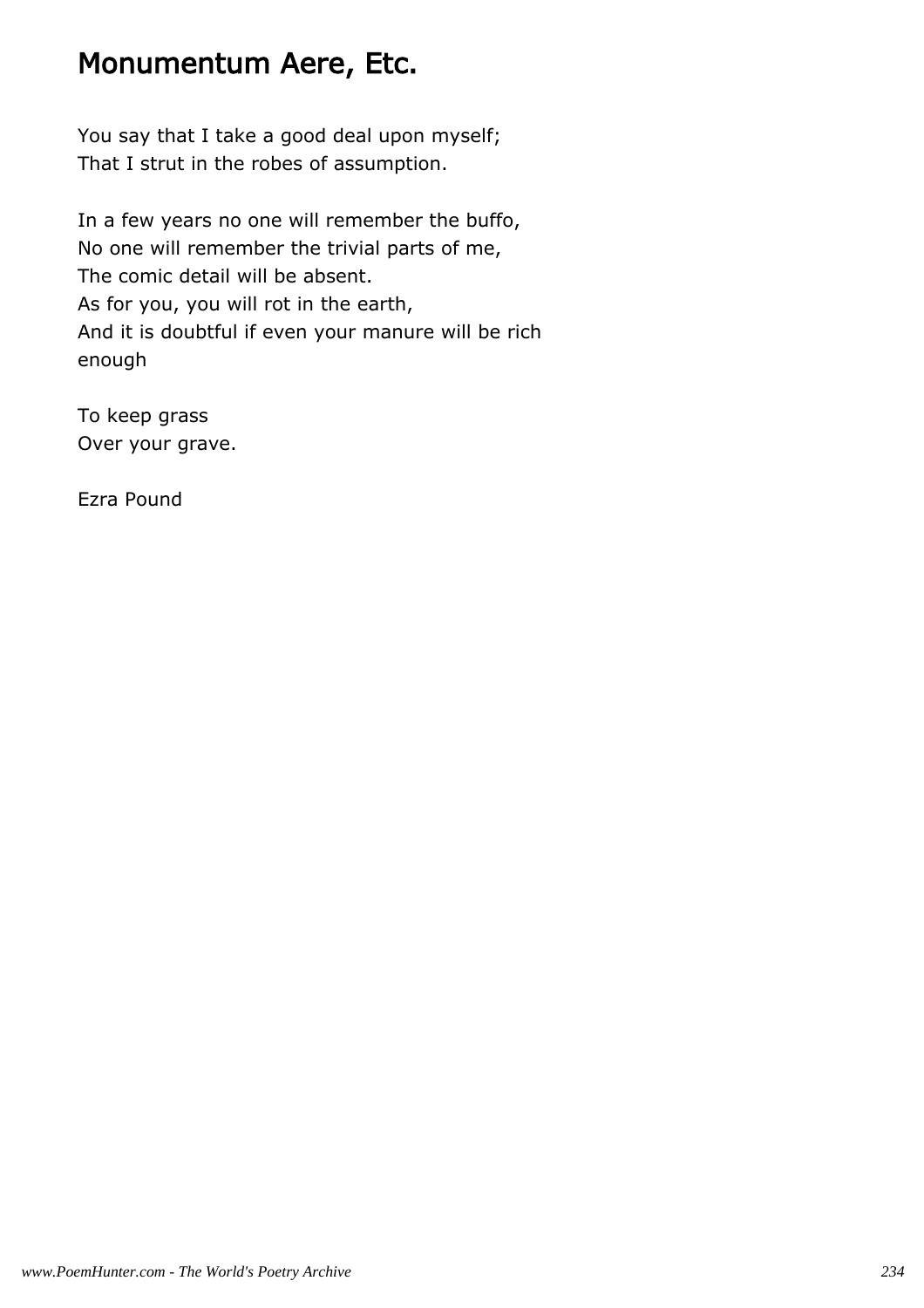## Mr. Housman's Message

O woe, woe, People are born and die, We also shall be dead pretty soon Therefore let us act as if we were dead already.

The bird sits on the hawthorn tree But he dies also, presently. Some lads get hung, and some get shot. Woeful is this human lot. Woe! woe, etcetera. . . .

London is a woeful place, Shropshire is much pleasanter. Then let us smile a little space Upon fond nature's morbid grace. Oh, Woe, woe, woe, etcetera. . . .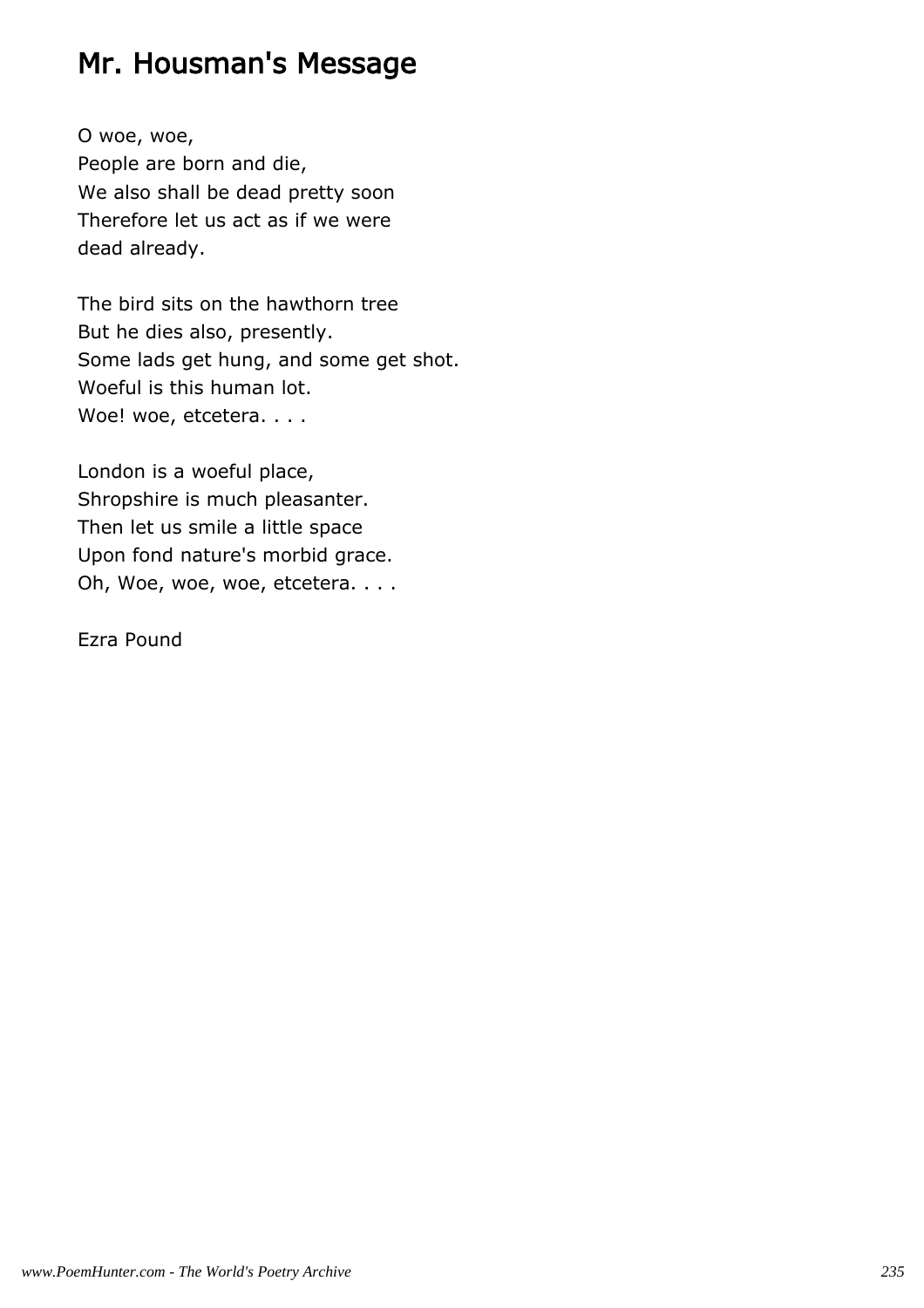### Mr. Nixon

In the cream gilded cabin of his steam yacht Mr. Nixon advised me kindly, to advance with fewer Dangers of delay. 'Consider Carefully the reviewer.

'I was as poor as you are; 'When I began I got, of course, 'Advance on royalties, fifty at first,' said Mr. Nixon, 'Follow me, and take a column, 'Even if you have to work free.

'Butter reviewers. From fifty to three hundred 'I rose in eighteen months; 'The hardest nut I had to crack 'Was Dr. Dundas.

'I never mentioned a man but with the view 'Of selling my own works. 'The tip's a good one, as for literature 'It gives no man a sinecure.

'And no one knows, at sight, a masterpiece. 'And give up verse, my boy, 'There's nothing in it.'

Likewise a friend of Bloughram's once advised me: Don't kick against the pricks, Accept opinion. The 'Nineties' tried your game And died, there's nothing in it.

#### X

Beneath the sagging roof The stylist has taken shelter, Unpaid, uncelebrated, At last from the world's welter

Nature receives him; With a placid and uneducated mistress He exercises his talents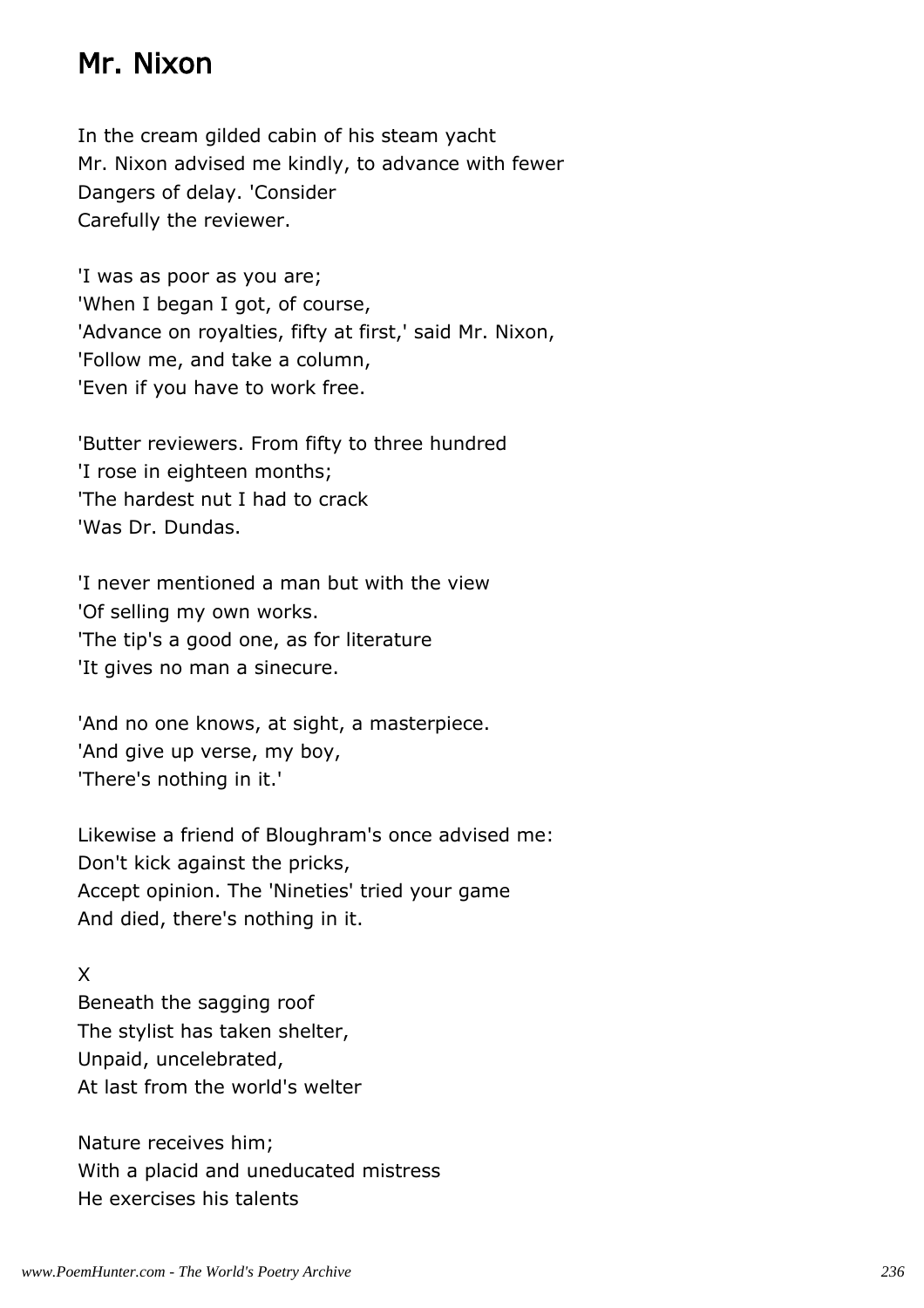And the soil meets his distress.

The haven from sophistications and contentions Leaks through its thatch; He offers succulent cooking; The door has a creaking latch.

#### XI

Conservatrix of Milésien' Habits of mind and feeling, Possibly. But in Ealing With the most bank-clerkly of Englishmen ?

No, 'Milésian' is an exaggeration. No instinct has survived in her Older than those her grandmother Told her would fit her station.

#### XII

'Daphne with her thighs in bark Stretches toward me her leafy hands,' Subjectively. In the stuffed-satin drawing-room I await The Lady Valentine's commands,

Knowing my coat has never been Of precisely the fashion To stimulate, in her, A durable passion;

Doubtful, somewhat, of the value Of well-gowned approbation Of literary effort, But never of The Lady Valentine's vocation:

Poetry, her border of ideas, The edge, uncertain, but a means of blending With other strata Where the lower and higher have ending;

A hook to catch the Lady Jane's attention, A modulation toward the theatre, Also, in the case of revolution,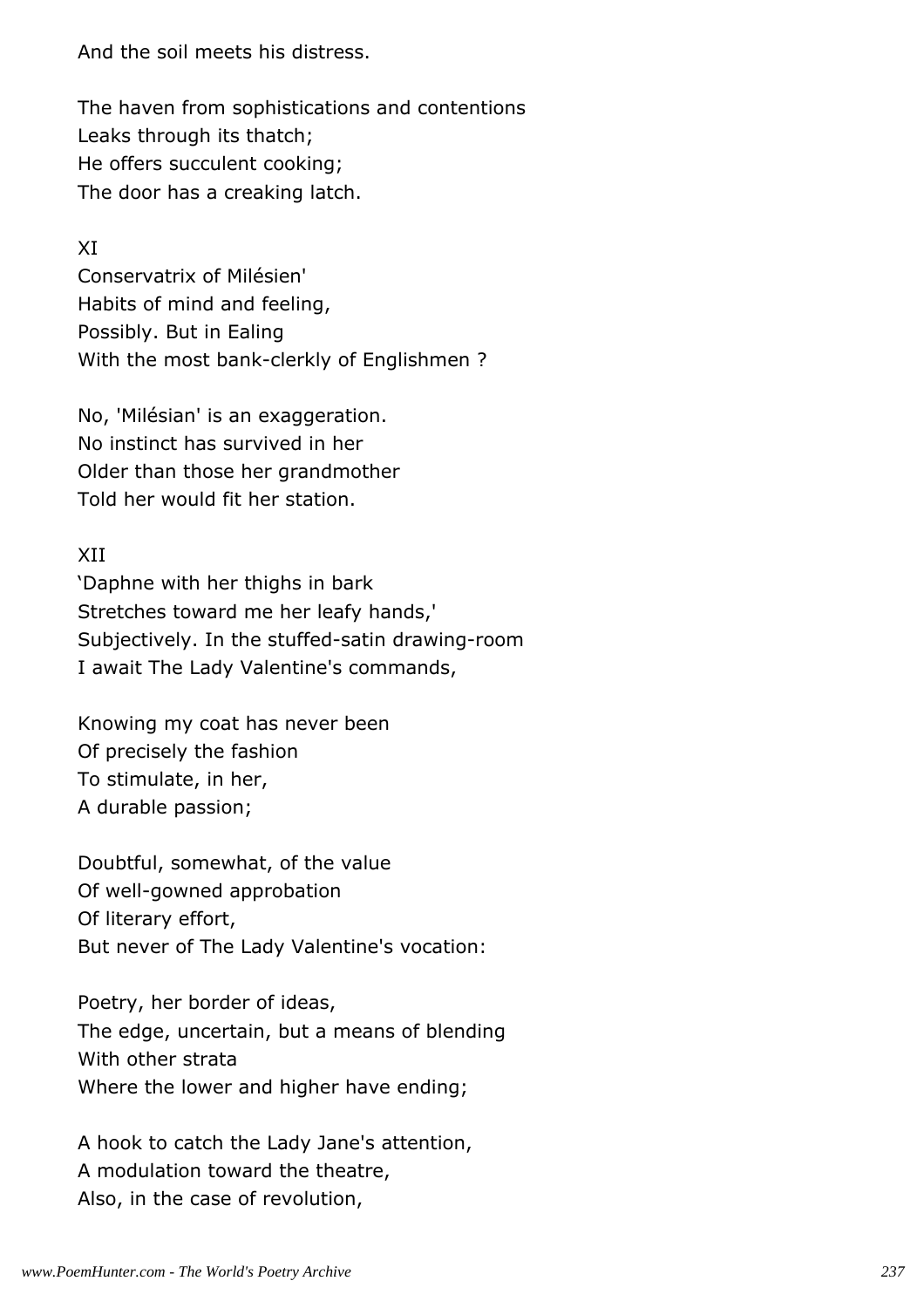A possible friend and comforter.

Conduct, on the other hand, the soul 'Which the highest cultures have nourished' To Fleet St. where Dr. Johnson flourished;

Beside this thoroughfare The sale of half-hose has Long since superseded the cultivation Of Pierian roses.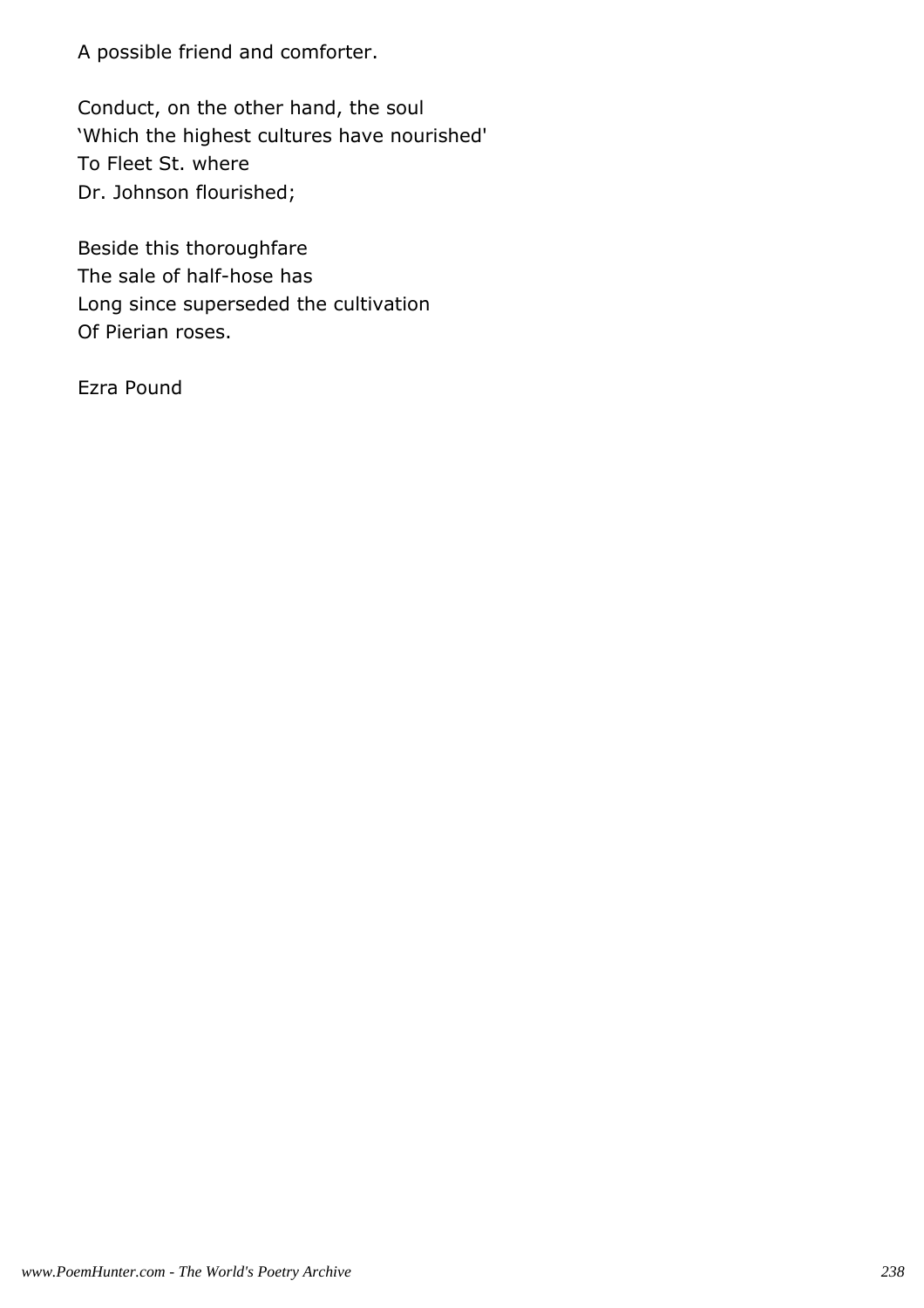## N. Y.

My City, my beloved, my white! Ah, slender, Listen! Listen to me, and I will breathe into thee a soul. Delicately upon the reed, attend me!

Now do I know that I am mad, For here are a million people surly with traffic; This is no maid. Neither could I play upon any reed if I had one.

My City, my beloved, Thou art a maid with no breasts, Thou art slender as a silver reed. Listen to me, attend me! And I will breathe into thee a soul, And thou shalt live for ever.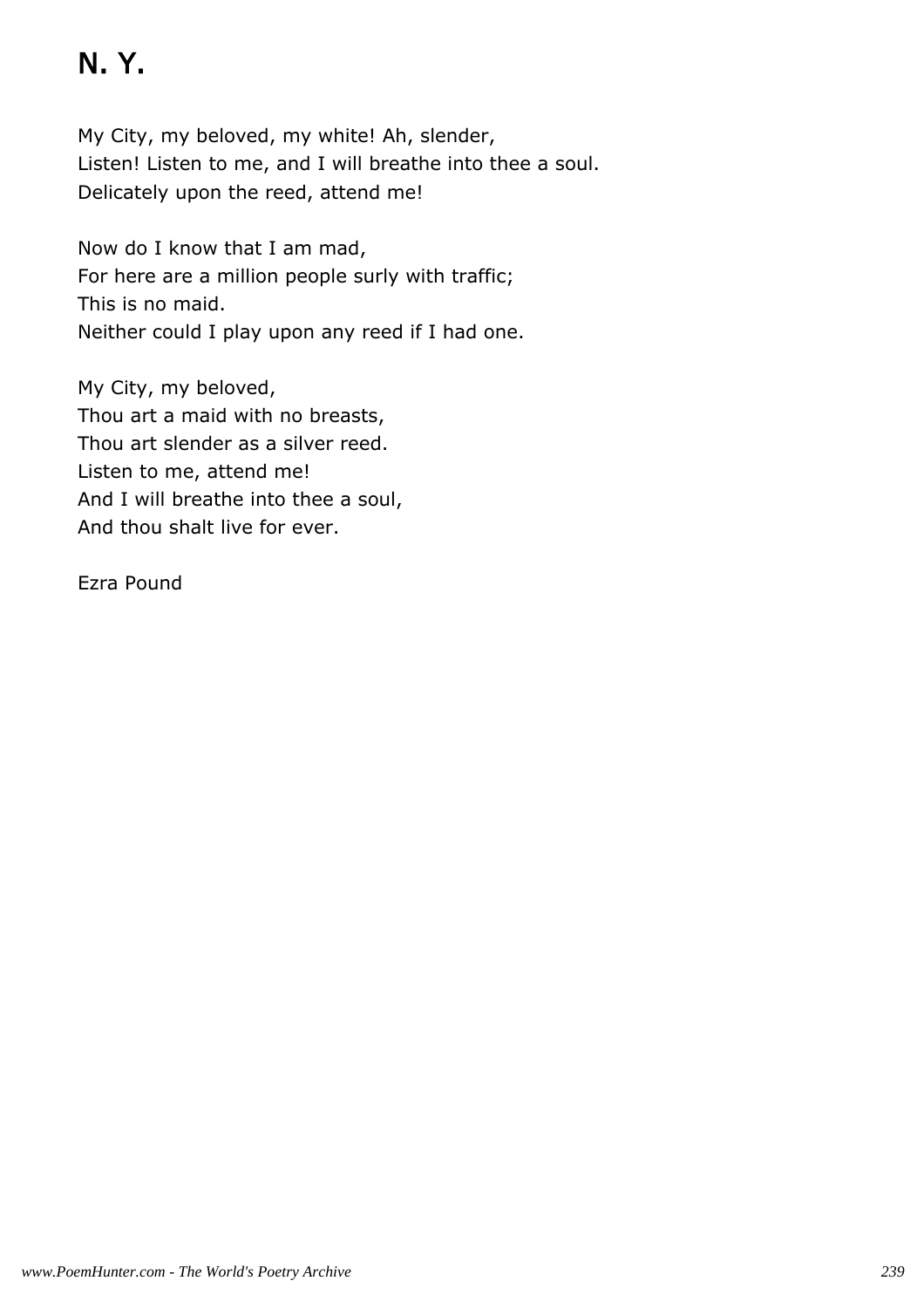## Na Audiart

Though thou well dost wish me ill Audiart, Audiart, Where thy bodice laces start As ivy fingers clutching through Its crevices, Audiart, Audiart, Stately, tall and lovely tender Who shall render Audiart, Audiart, Praises meet unto thy fashion? Here a word kiss ! Pass I on Unto Lady 'Miels-de-Ben', Having praised thy girdle's scope How the stays ply back from it; I breath no hope That thou shouldst . . . Nay no whit Bespeak thyself for anything. Just a word in thy praise, girl, Just for the swirl Thy satins make upon the stair, 'Cause never a flaw was there Where thy torse and limbs are met Though thou hate me, read it set In rose and gold. Or when the minstrel, tale half told, Shall burst to lilting at the praise 'Audiart, Audiart' . . Bertrans, master of his lays, Bertrans of Aultaforte thy praise Sets forth, and though thou hate me well, Yea though thou wish me ill, Audiart, Audiart. Thy loveliness is here writ till, Audiart, Oh, till thou come again. And being bent and wrinkled, in a form That hath no perfect limning, when the warm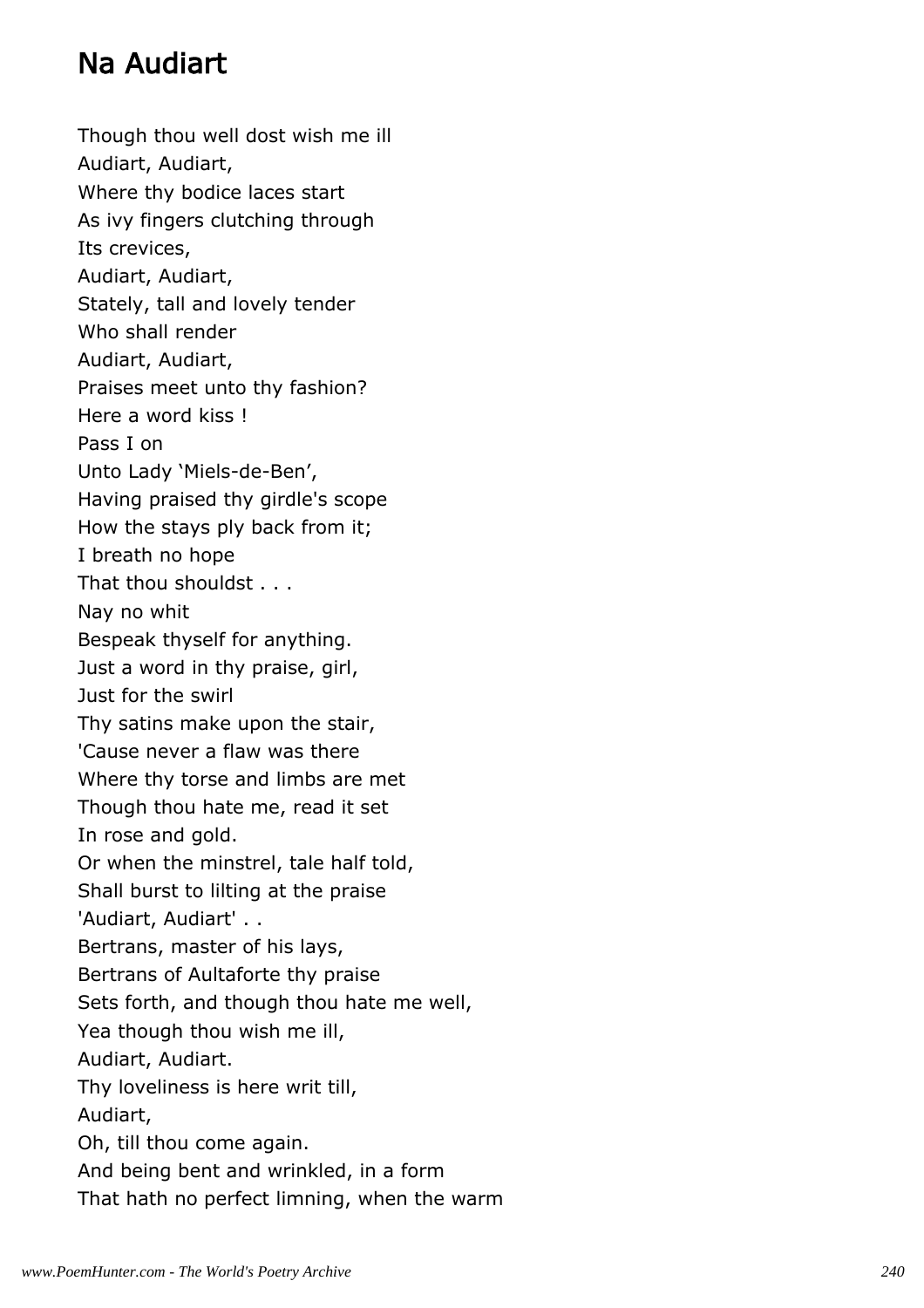Youth dew is cold Upon thy hands, and thy old soul Scorning a new, wry'd casement, Churlish at seemed misplacement, Finds the earth as bitter As now seems it sweet, Being so young and fair As then only in dreams, Being then young and wry'd, Broken of ancient pride, Thou shalt then soften, Knowing, I know not how, Thou wert once she Audiart, Audiart For whose fairness one forgave Audiart, Audiart Que be-m vols mal.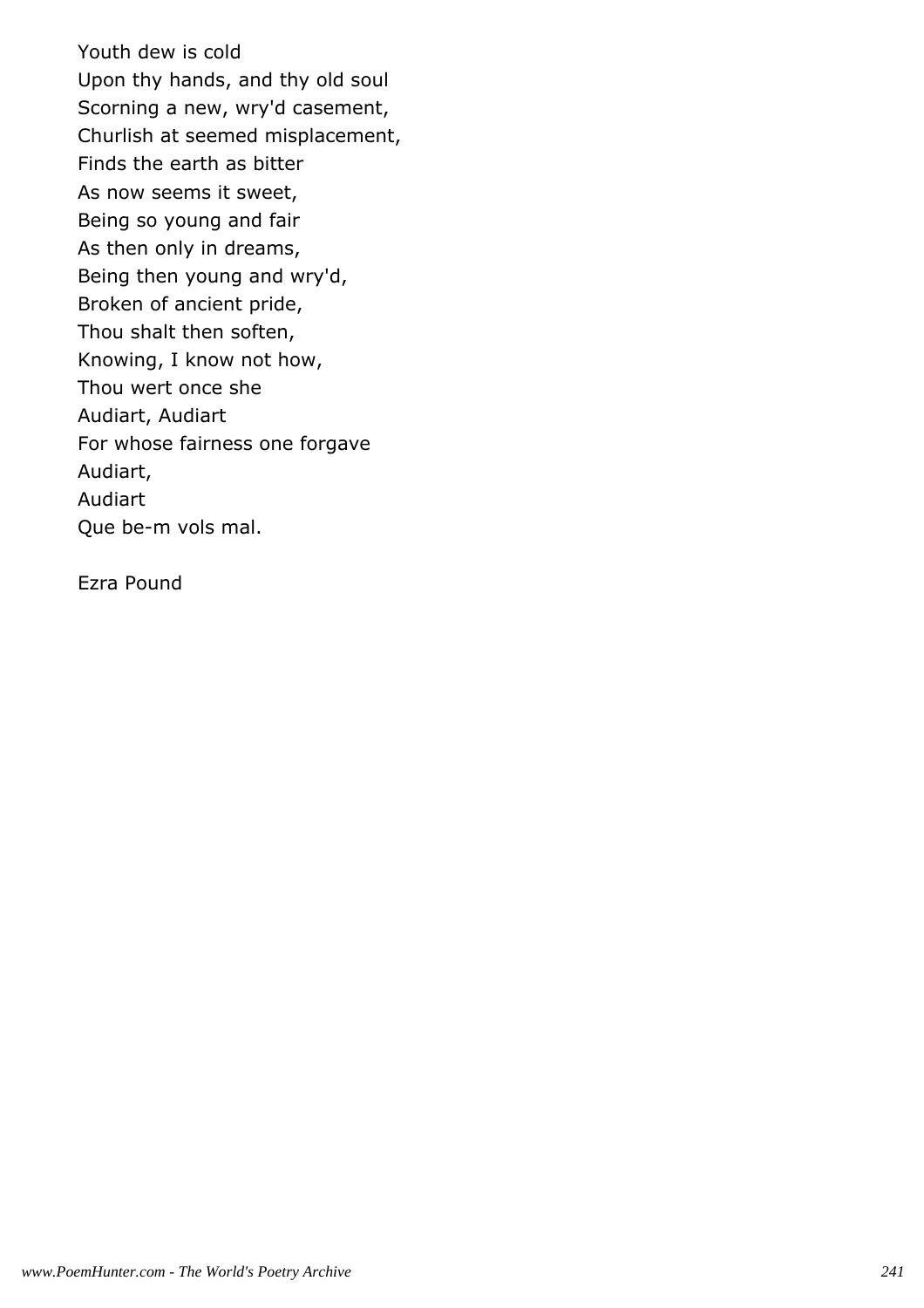## National Song (E.C.)

There is no land like England Where banks rise day by day, There are no banks like English banks To make the people pay.

There is no such land of castles Where an Englishman is free To read his smutty literature With muffins at his tea.

Chorus:

For the French have comic papers Not that nice Britons read 'em, But the bawdy little Britons Have bank sharks to bleed 'em

And to keep an eye on their readin' matter Lest they should overhear the distressing chatter Of the new economical theories And ask inconvenient queetfes.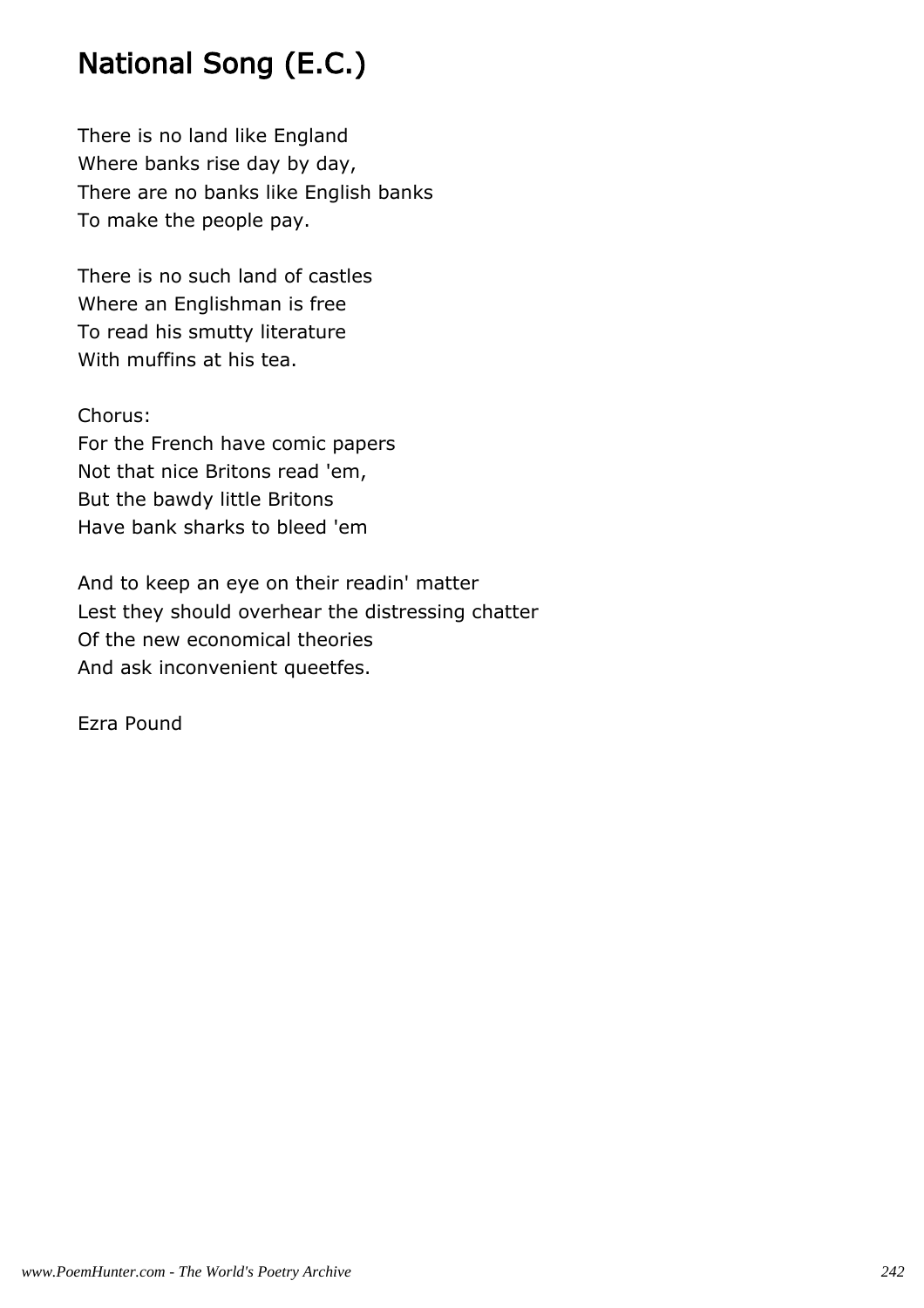## Near Perigord

I

You'd have men's hearts up from the dust And tell their secrets, Messire Cino, Rigkt enough? Then read between the lines of Uc St. Circ, Solve me the riddle, for you know the tale.

Bertrans, En Bertrans, left a fine canzone: 6Maent, I love you, you have turned me out. The voice at Montfort, Lady Agnes' hair, Bel Miral's stature, the viscountess' throat, Set all together, are not worthy of you. . . .' And all the while you sing out that canzone, Think you that Maent lived at Montaignac, One at Chalais, another at Malemort Hard over Brive for every lady a castle, Each place strong.

Oh, is it easy enough? Tairiran held hall in Montaignac, His brother-in-law was all there was of power In Perigord, and this good union Gobbled all the land, and held it later for some hundred years. And our En Bertrans was in Altafort, Hub of the wheel, the stirrer-up of strife, As caught by Dante in the last wallow of hell The headless trunk 'that made its head a lamp', For separation wrought out separation, And he who set the strife between brother and brother And had his way with the old English king,, Viced in such torture for the 'counterpass'. How would you live, with neighbours set about you Poictiers and Brive, untaken Rochecouart, Spread like the finger-tips of one frail hand; And you on that great mountain of a palm Not a neat ledge, not Foix between its streams, But one huge back half-covered up with pine, Worked for and snatched from the string-purse of Born The four round towers, four brothers mostly fools What could he do but play the desperate chess,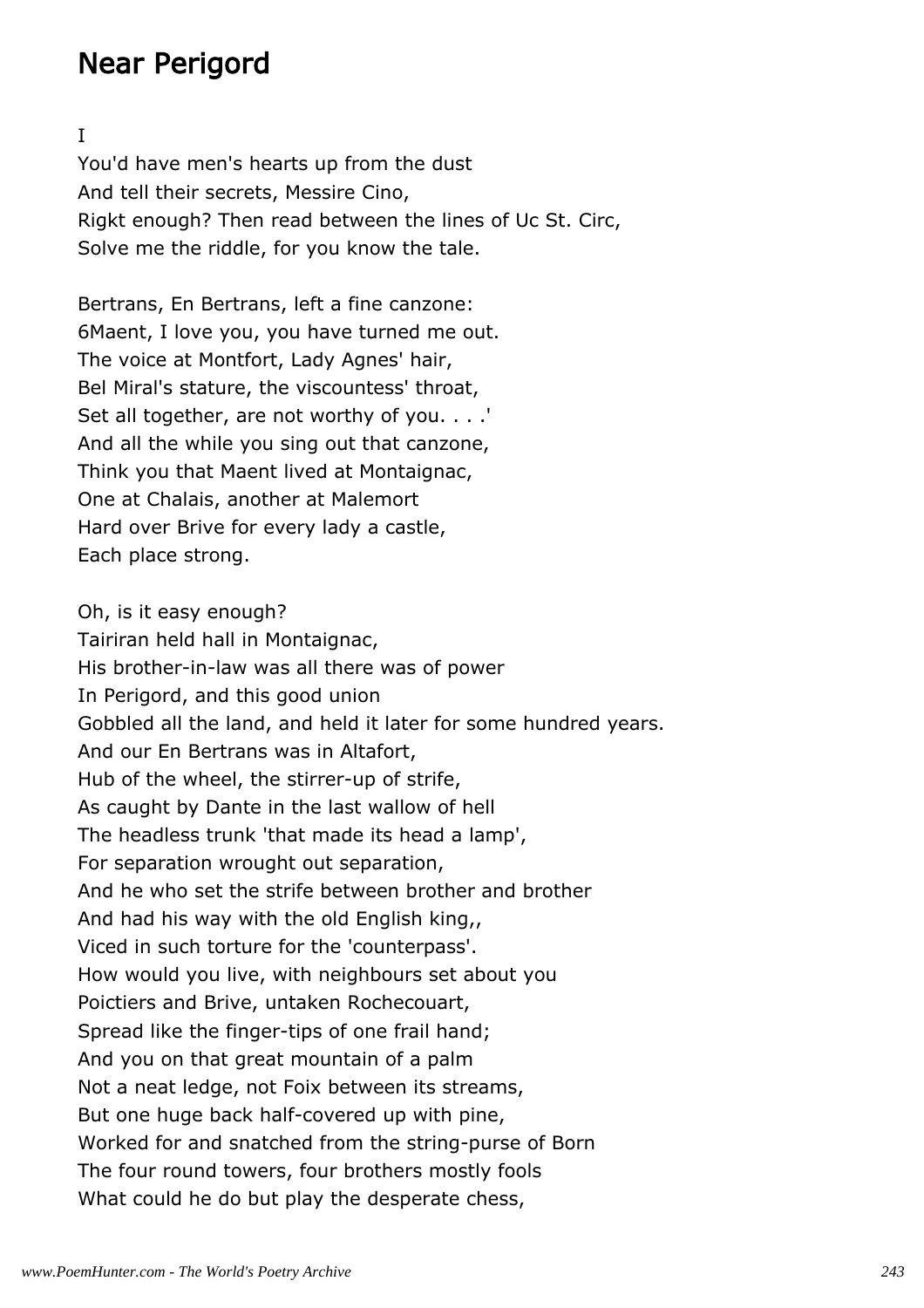And stir old grudges? 'Pawn your castles, lords! Let the Jews pay.' And the great scene (That, maybe, never happened!) Beaten at last, Before the hard old king: 'Your son, ah, since he died ''My wit and worth are cobwebs brushed aside 'In the full flare of grief. Do what you will.'

Take the whole man, and ravel out the story. He loved this lady in castle Montaignac ? The castle flanked him he had need of it. You read to-day, how long the overlords of Perigord, The Talleyrands, have held the place; it was no transient fiction. And Maent failed him? Or saw through the scheme?

And all his net-like thought of new alliance? Chalais is high, a-level with the poplars. Its lowest stones just meet the valley tips Where the low Dronne is filled with water-lilies. And Rochecouart can match it, stronger yet, The very spur's end, built on sheerest cliff, And Malemort keeps its close hold on Brive, While Born, his own close purse, his rabbit warren, His subterranean chamber with a dozen doors, A-bristle with antennae to feel roads, To sniff the traffic into Perigord. And that hard phalanx, that unbroken line, The ten good miles from there to Maent's castle, All of his flank how could he do without her? And all the road to Cahors, to Toulouse? would he do without her?

'Papiol,

Go forthright singing Anhes, Cembelins. There is a throat; ah, there are two white hands; There is a trellis full of early roses, And all my heart is bound about with love. Where am I come with compound flatteries What doors are open to fine compliment?'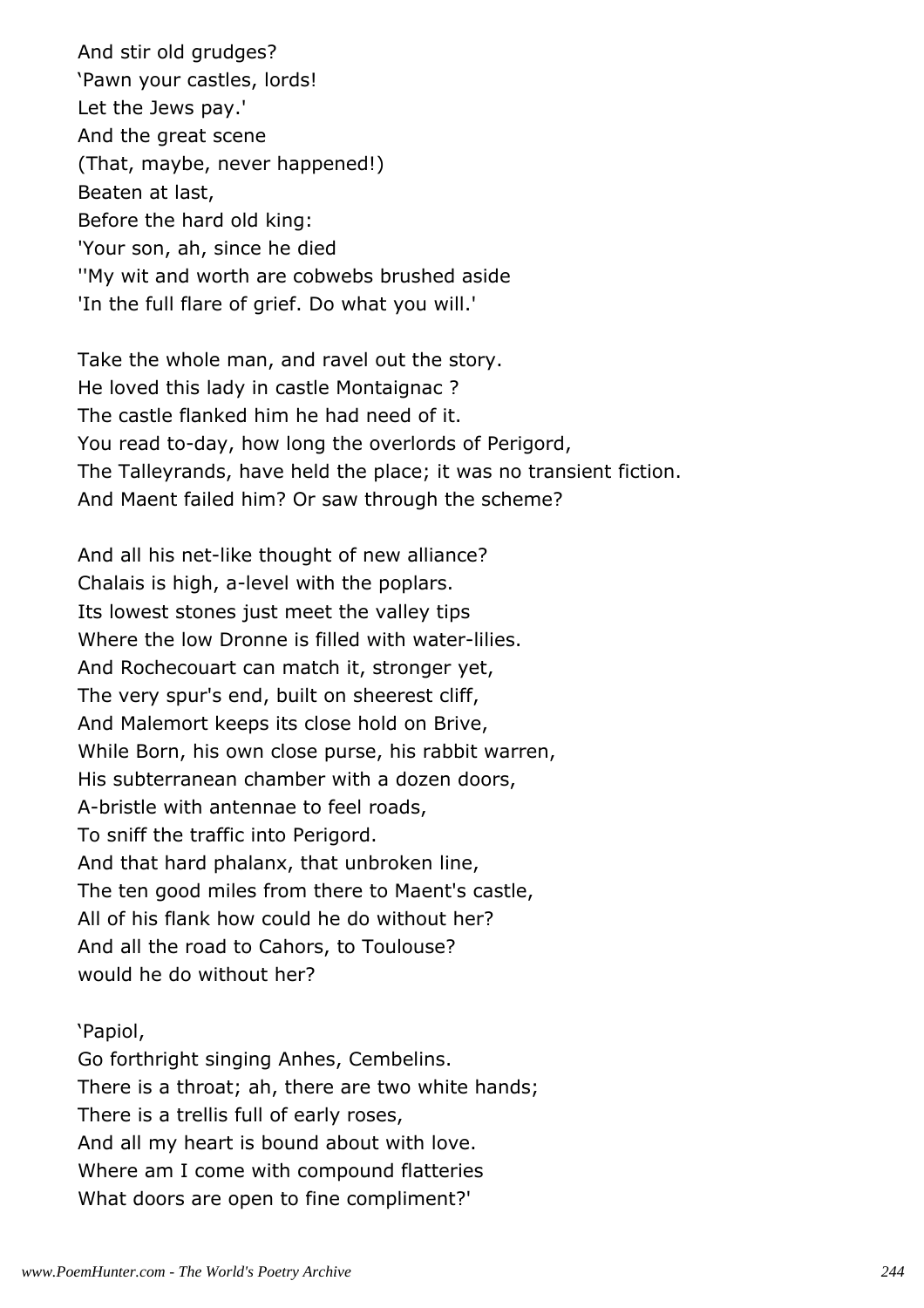And every one half jealous of Maent? He wrote the catch to pit their jealousies Against her; give her pride in them?

Take his own speech, make what you will of it And still the knot, the first knot, of Maent?

Is it a love poem? Did he sing of war? Is it an intrigue to run subtly out, Born of a jongleur's tongue, freely to pass Up and about and in and out the land, Mark him a craftsman and a strategist? (St. Leider had done as much as Polhonac, Singing a different stave, as closely hidden.) Oh, there is precedent, legal tradition, To sing one thing when your song means another, 'Et albirar ab lor bordon ' Foix' count knew that. What is Sir Bertrans' singing? Maent, Maent, and yet again Maent, Or war and broken heaumes and politics?

#### II

End fact. Try fiction. Let us say we see En Bertrans, a tower-room at Hautefort, Sunset, the ribbon-like road lies, in red cross-light, Southward toward Montaignac, and he bends at a table Scribbling, swearing between his teeth; by his left hand Lie little strips of parchment covered over, Scratched and erased with al and ochaisos. Testing his list of rhymes, a lean man? Bilious? With a red straggling beard? And the green cat's-eye lifts toward Montaignac.

Or take his 'magnet' singer setting out, Dodging his way past Aubeterre, singing at Chalais In the vaulted hall, Or, by a lichened tree at Rochecouart Aimlessly watching a hawk above the valleys, Waiting his turn in the mid-summer evening, Thinking of Aelis, whom he loved heart and soul . . . To find her half alone, Montfort away, And a brown, placid, hated woman visiting her,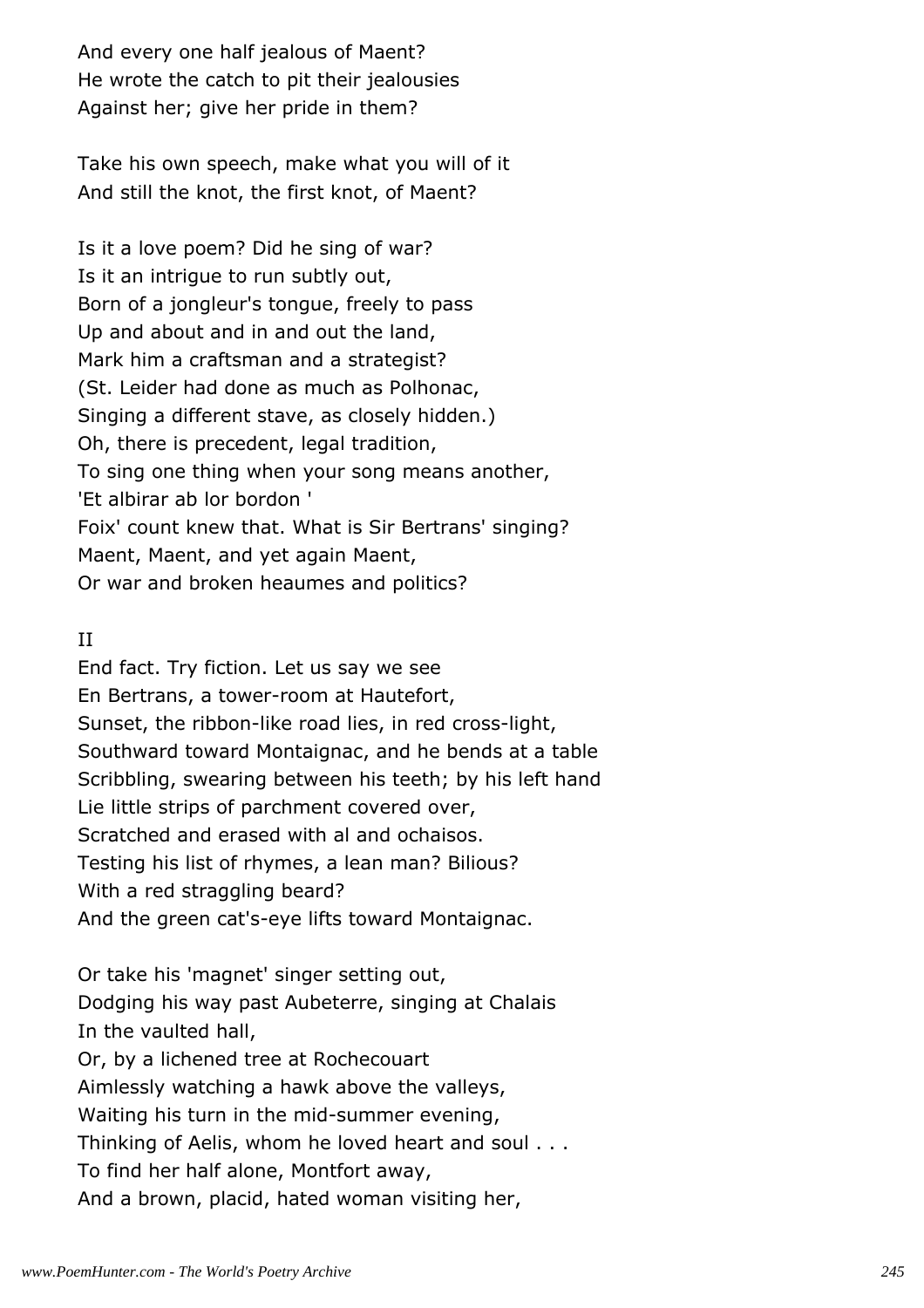Spoiling his visit, with a year before the next one. Little enough ? Or carry him forward. 'Go through all the courts, My Magnet,' Bertrans had said.

We came to Ventadour In the mid love court, he sings out the canzon, No one hears save Arrimon Luc D'Esparo No one hears aught save the gracious sound of compliments. Sir Arrimon counts on his fingers, Montfort, Rochecouart, Chalais, the rest, the tactic, Malemort, guesses beneath, sends wrord to Cceur-de-Lion: The compact, de Born smoked out, trees felled About his castle, cattle driven out! Or no one sees it, and En Bertrans prospered?

And ten years after, or twenty, as you will, Arnaut and Richard lodge beneath Chalus: The dull round towers encroaching on the field, The tents tight drawn, horses at tether Further and out of reach, the purple night, The crackling of small fires, the bannerets, The lazy leopards on the largest banner, Stray gleams on hanging mail, an armourer's torch-flare Melting on steel.

And in the quietest space They probe old scandals, say de Born is dead; And we've the gossip (skipped six hundred years). Richard shall die to-morrow leave him there Talking oftrobar clus with Daniel. And the 'best craftsman' sings out his friend's song, Envies its vigour . . . and deplores the technique, Dispraises his own skill? That's as you will. And they discuss the dead man, Plantagenet puts the riddle: 'Did he love her?' And Arnaut parries: 'Did he love your sister? True, he has praised her, but in some opinion He wrote that praise only to show he had The favour of your party; had been well received.'

'You knew the man.'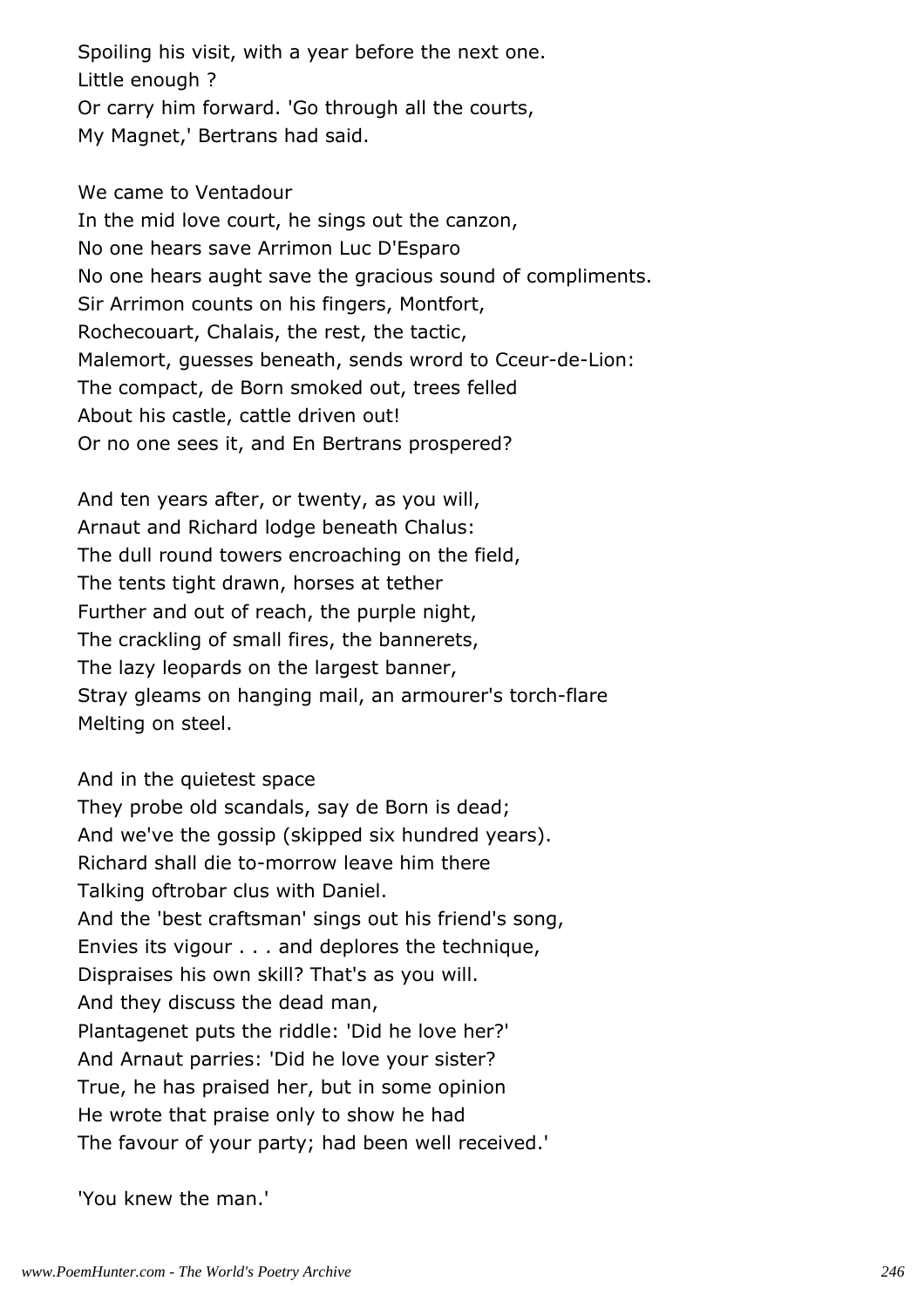'You knew the man.' 'I am an artist, you have tried both metiers.' 'You were born near him.' 'Do we know our friends?' 'Say that he saw the castles, say that he loved Maent!' 'Say that he loved her, does it solve the riddle?' End the discussion, Richard goes out next day And gets a quarrel-bolt shot through his vizard, Pardons the bowman, dies, ,

Ends our discussion. Arnaut ends 'In sacred odour' (that's apocryphal!) And we can leave the talk till Dante writes: Surely I saw, and still before my eyes Goes on that headless trunk, that bears for light Its own head swinging, gripped by the dead hair, And like a swinging lamp that says, 'Ah me! I severed men, my head and heart Ye see here severed, my life's counterpart.' Or take En Bertrans?

#### III

Bewildering spring, and by the Auvezere Poppies and day's eyes in the green 6mail Rose over us; and we knew all that stream, And our two horses had traced out the valleys; Knew the low flooded lands squared out with poplars, In the young days when the deep sky befriended. And great wings beat above us in the twilight, And the great wheels in heaven Bore us together . . . surging . . . and apart . . . Believing we should meet with lips and hands,

High, high and sure . . . and then the counter-thrust: 'Why do you love me? Will you always love me? But I am like the grass, I can not love you.' Or, 'Love, and I love and love you, And hate your mind, not you, your soul, your hands.'

So to this last estrangement, Tairiran!

There shut; up in his castle, Tairiran's,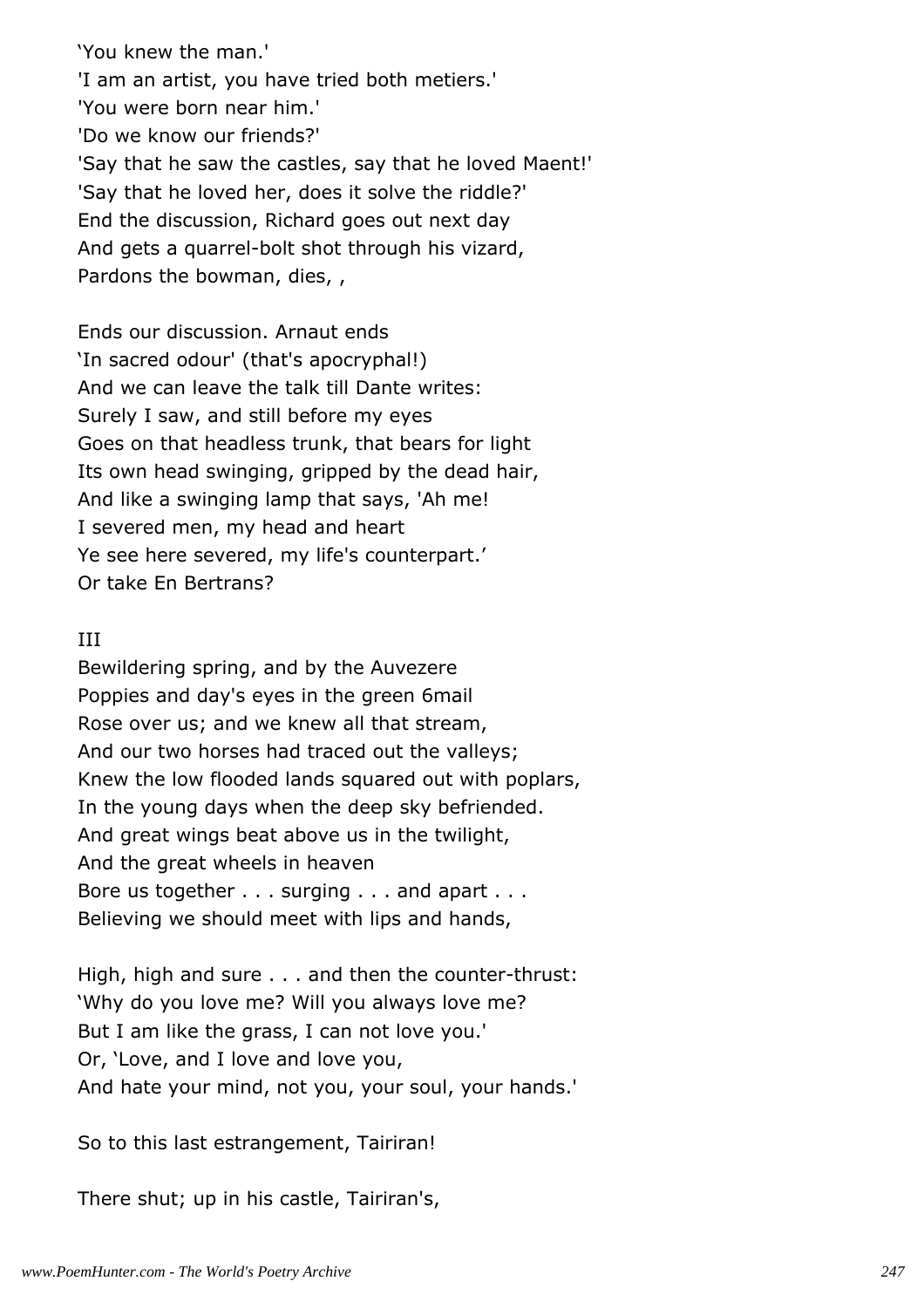She who had nor ears nor tongue save in her hands, Gone ah, gone untouched, unreachable ! She who could never live save through one person, She who could never speak save to one person, And all the rest of her a shifting change, A broken bundle of mirrors . . . !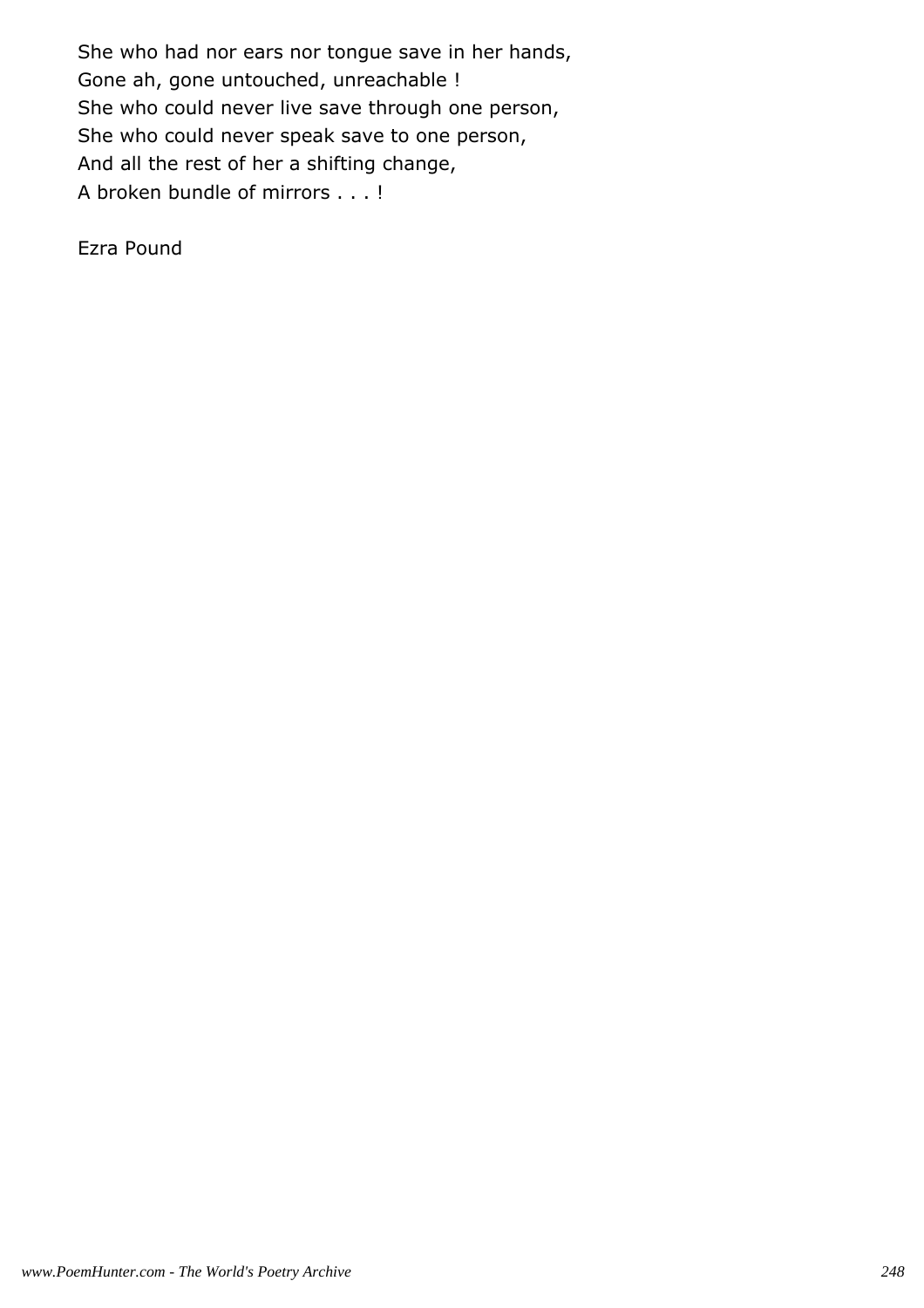### Nicotine

Hymn to the Dope

Goddess of the murmuring courts, Nicotine, my Nicotine, Houri of the mystic sports, trailing-robed in gabardine, Gliding where the breath hath glided, Hidden sylph of filmy veils, Truth behind the dream is veiléd E'en as thou art, smiling ever, ever gliding, Wraith of wraiths, dim lights dividing Purple, grey, and shadow green Goddess, Dream-grace, Nicotine.

Goddess of the shadow's lights, Nicotine, my Nicotine, Some would set old Earth to rights, Thou I none such ween. Veils of shade our dream dividing, Houris dancing, intergliding, Wraith of wraiths and dream of faces, Silent guardian of the old unhallowed places, Utter symbol of all old sweet druidings, Mem'ry of witched wold and green, Nicotine, my Nicotine:

Neath the shadows of thy weaving Dreams that need no undeceiving, Loves that longer hold me not, Dreams I dream not any more, Fragrance of old sweet forgotten places, Smiles of dream-lit, flit-by faces All as perfume Arab-sweet Deck the high road to thy feet

As were Godiva's coming fated And all the April's blush belated Were lain before her, carpeting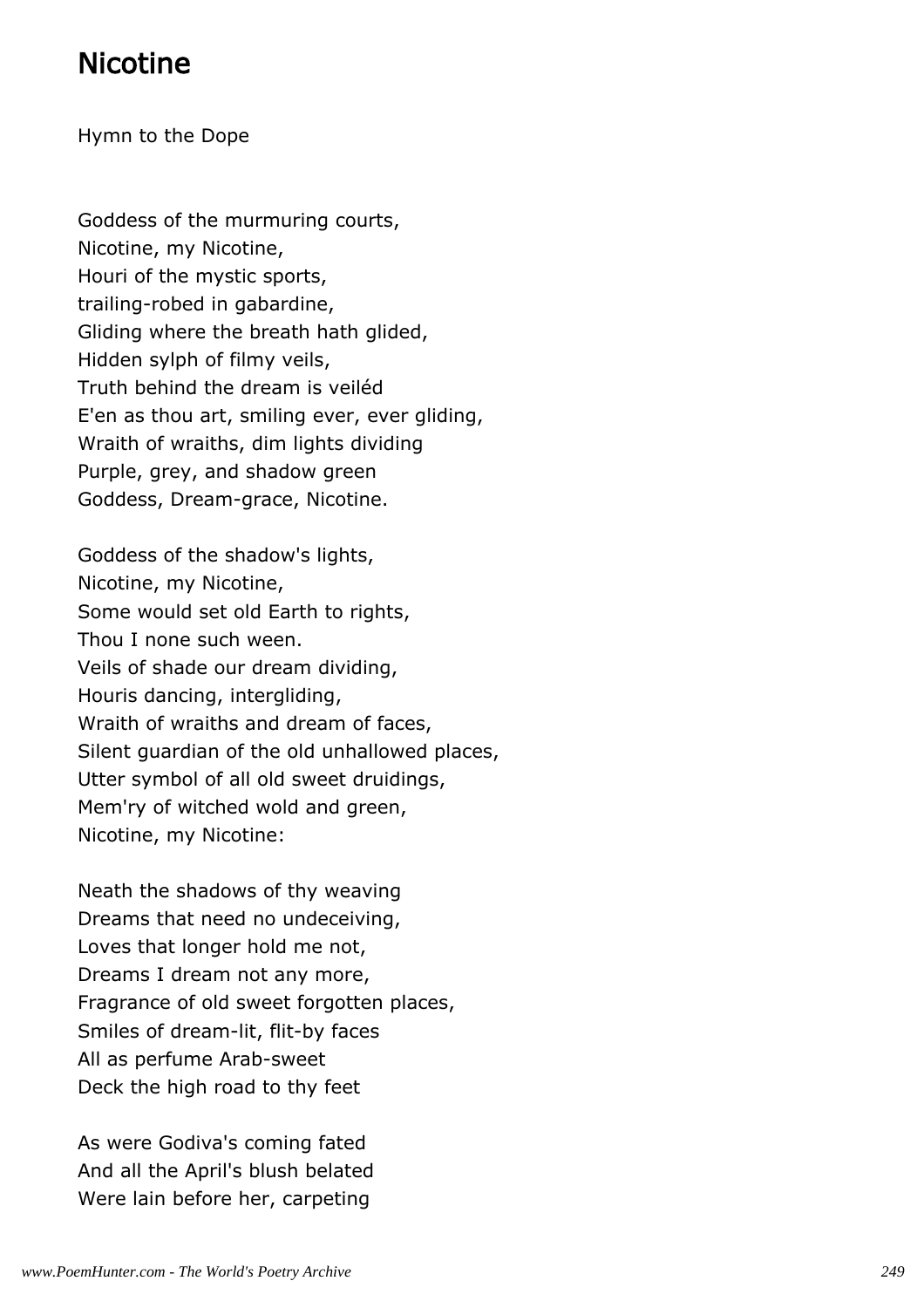The stones of Coventry with spring, So thou my mist-enwreathéd queen, Nicotine, white Nicotine, Riding engloried in they hair Mak'st by-road of our dreams Thy thorough-fare.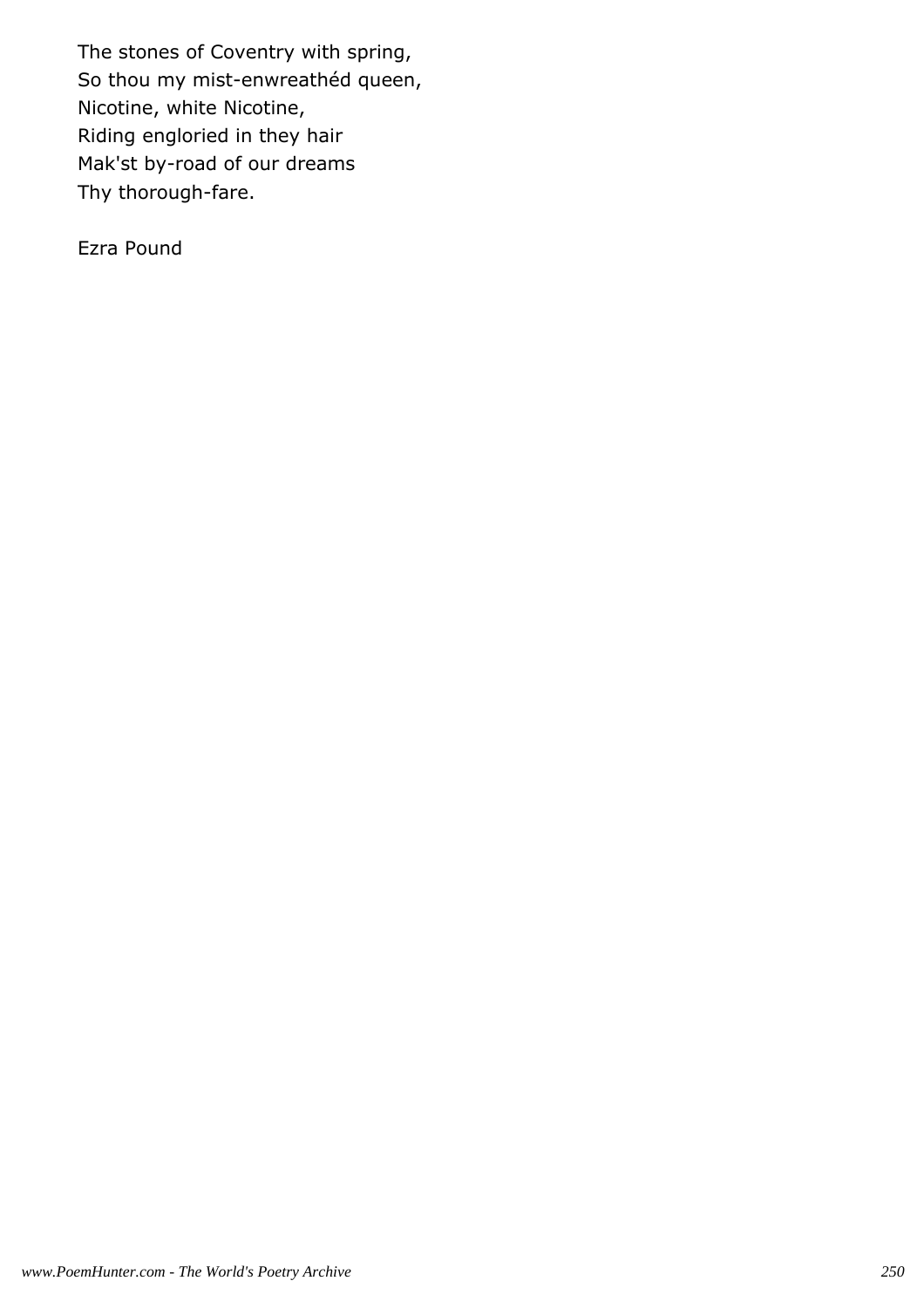### Night Litany

O Dieu, purifiez nos cceurs! Purifiez nos coeurs !

Yea the lines hast thou laid unto me in pleasant places, And the beauty of this thy Venice hast thou shown unto me Until is its loveliness become unto me a thing of tears.

O God, what great kindness have we done in times past and forgotten it, That thou givest this wonder unto us, O God of waters?

O God of the night, What great sorrow Cometh unto us, That thou thus repayest us Before the time of its coming?

O God of silence, Purifiez nos cœurs, Purifiez nos cœurs, For we have seen The glory of the shadow of the likeness of thine handmaid,

Yea, the glory of the shadow of thy Beauty hath walked Upon the shadow of the waters In this thy Venice. And before the holiness Of the shadow of thy handmaid Have I hidden mine eyes, O God of waters.

O God of silence,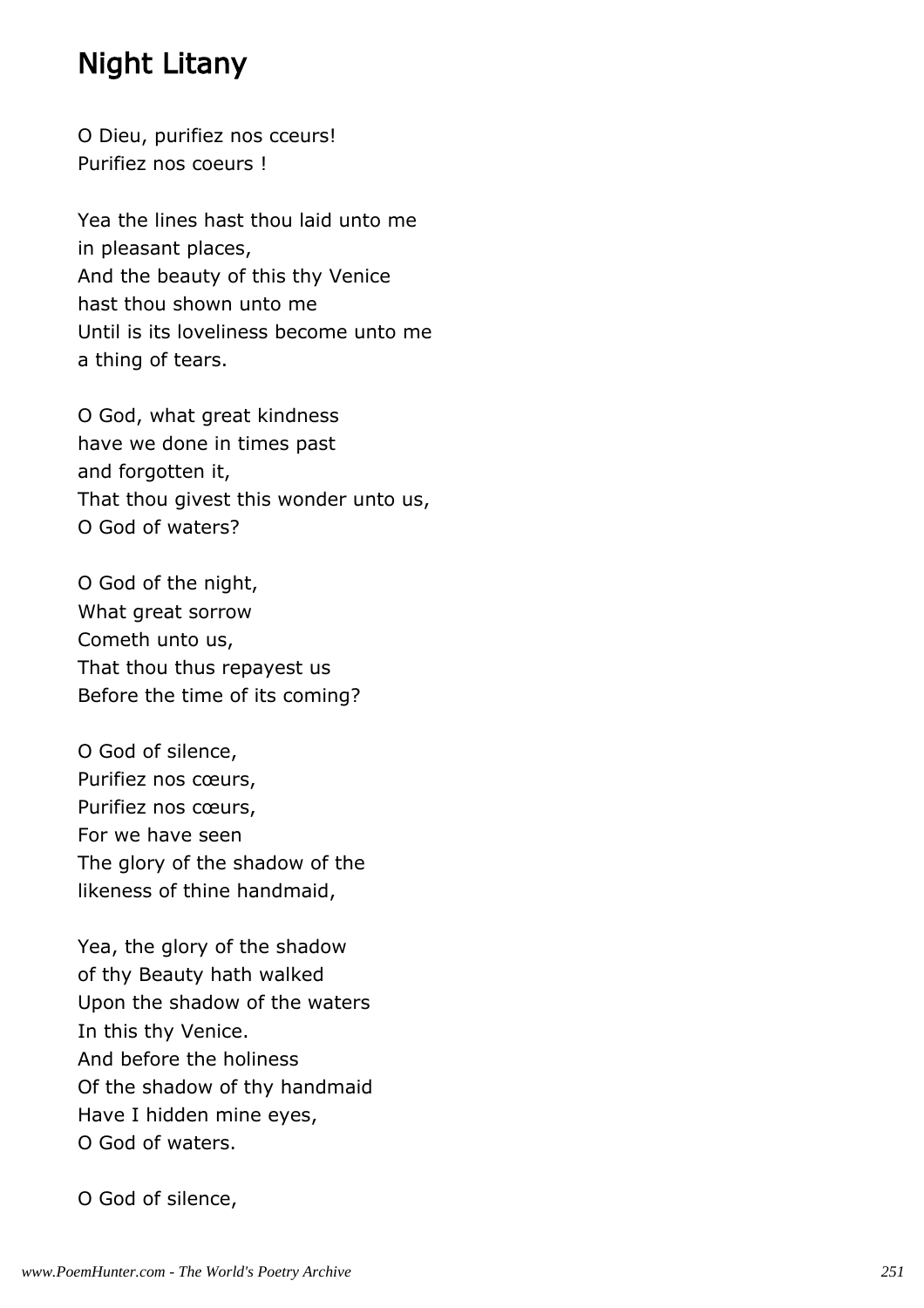Purifiez nos cœurs, Purifiez nos cœurs, O God of waters, make clean our hearts within us, For I have seen the Shadow of this thy Venice Floating upon the waters, And thy stars

Have seen this thing, out of their far courses Have they seen this thing, O God of waters, Even as are thy stars Silent unto us in their far-coursing, Even so is mine heart become silent within me.

Purifiez nos cœurs, O God of the silence, Purifiez nos cœurs, O God of waters.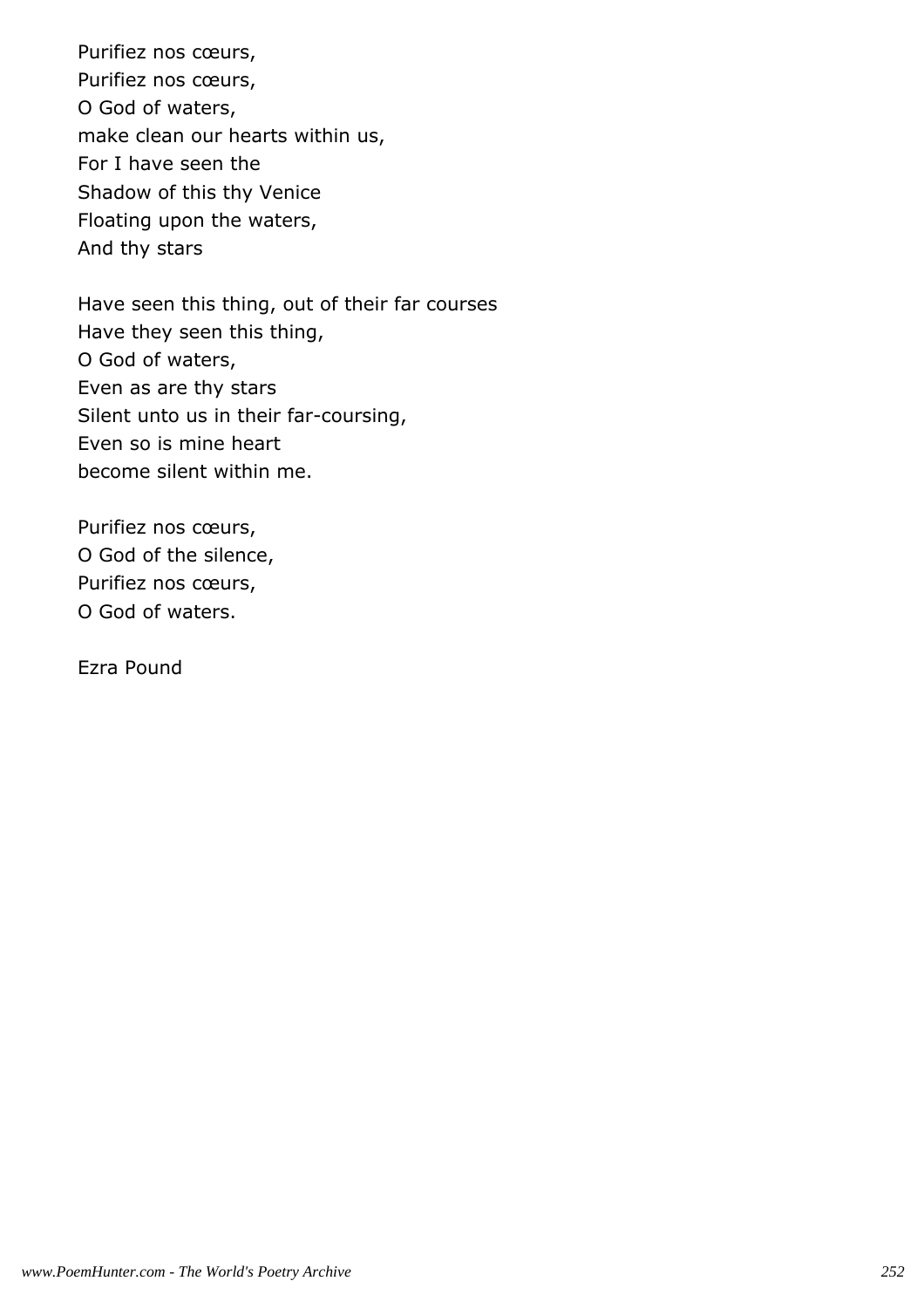### Notes For Canto Cxx

I have tried to write Paradise

Do not move Let the wind speak that is paradise.

Let the Gods forgive what I have made Let those I love try to forgive what I have made.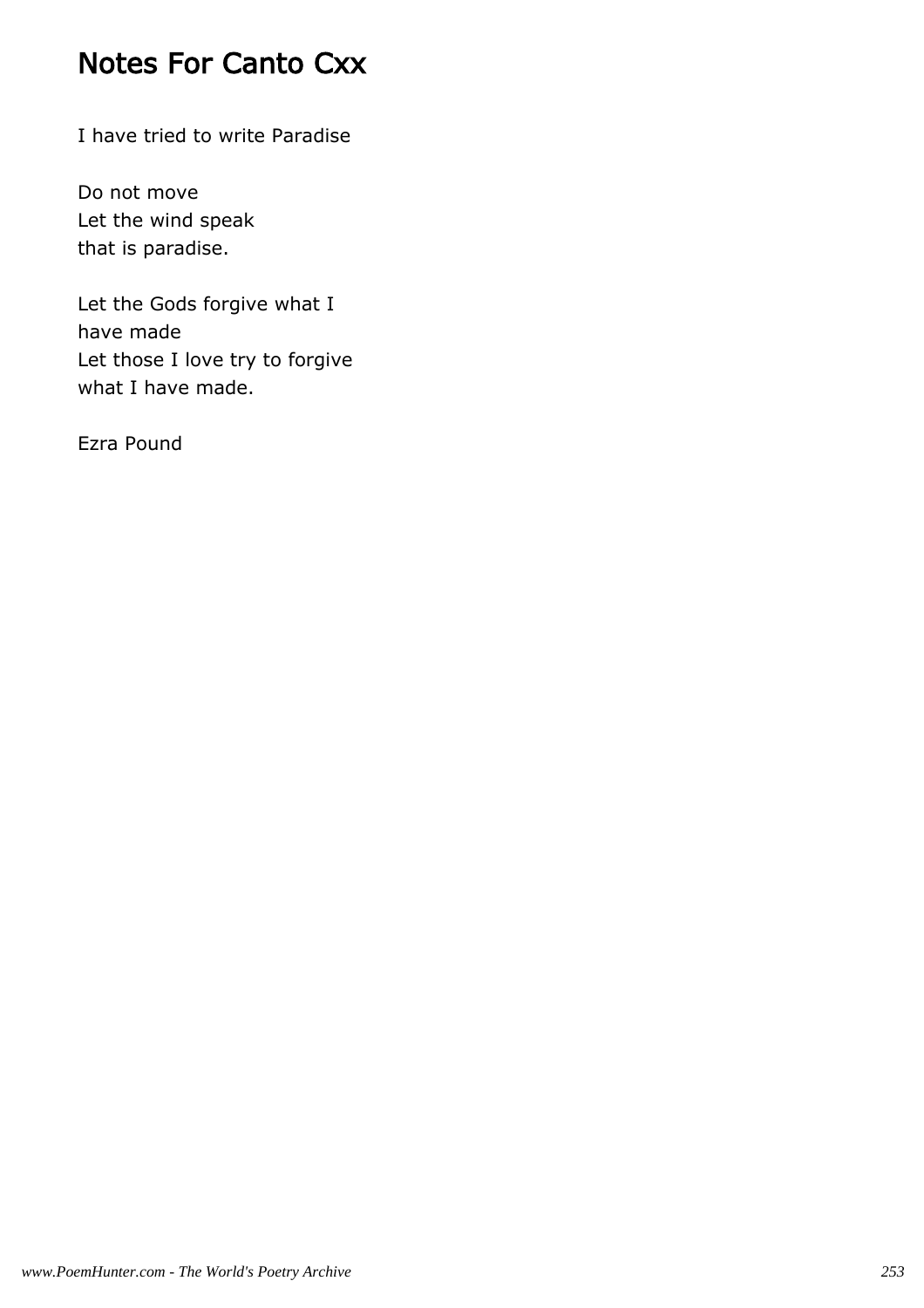## Of Jacopo Del Sellaio

This man knew out the secret ways of love, No man could paint such things who did not know. And now she's gone, who was his Cyprian, And you are here, who are 'The Isles' to me.

And here's the thing that lasts the whole thing out: The eyes of this dead lady speak to me.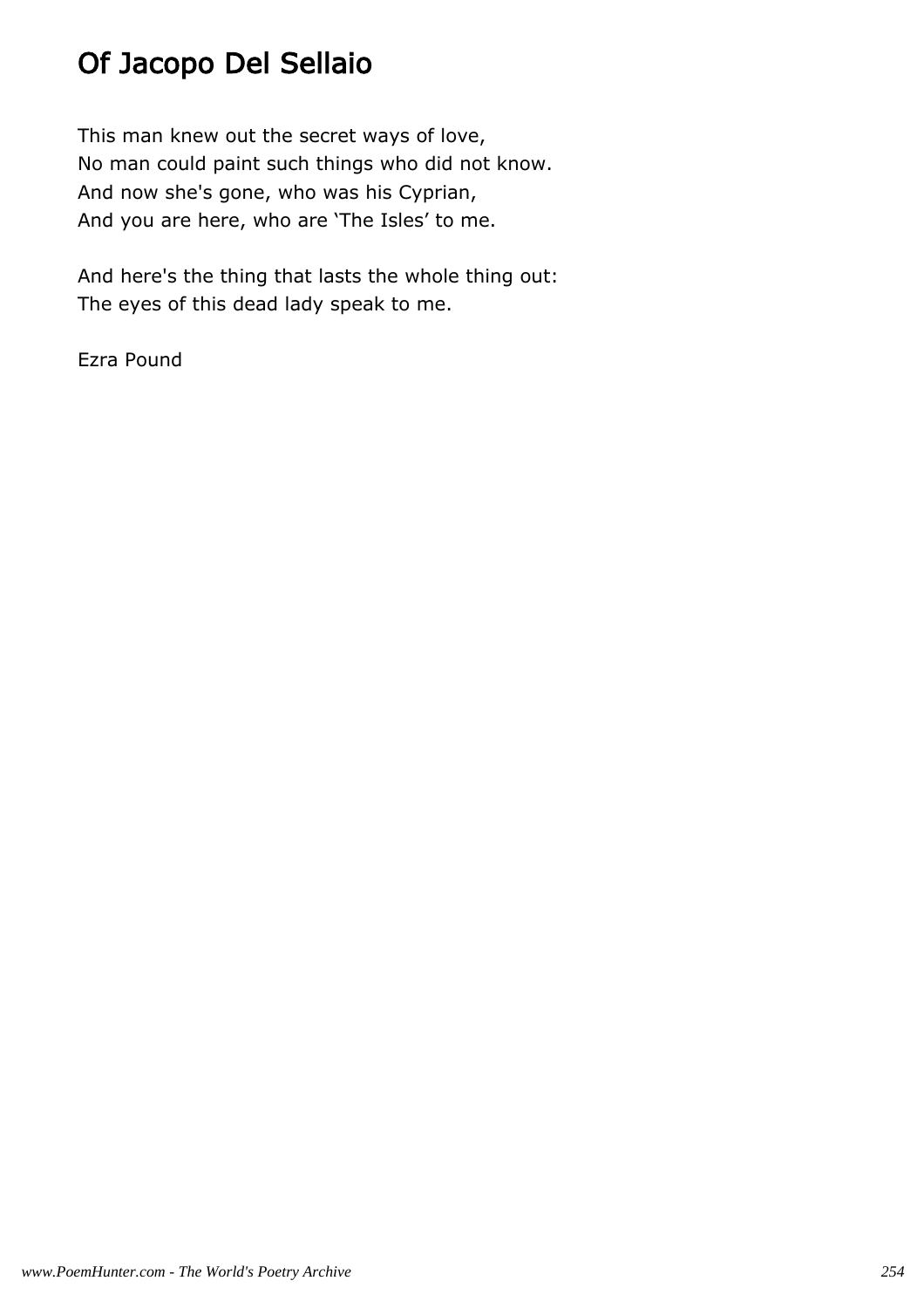# Old Idea Of Choan By Rosoriu

#### I

The narrow streets cut into the wide highway at Choan, Dark oxen, white horses, drag on the seven coaches with outriders. The coaches are perfumed wood, The jewelled chair is held up at the crossway, Before the royal lodge: A glitter of golden saddles, awaiting the princess; They eddy before the gate of the barons. The canopy embroidered with dragons drinks in and casts back the sun. Evening comes. The trappings are bordered with mist. The hundred cords of mist are spread through and double the trees, Night birds, and night women, Spread out their sounds through the gardens.

#### II

Birds with flowery wing, hovering butterflies crowd over the thousand gates, Trees that glitter like jade, terraces tinged with silver, The seed of a myriad hues, A net-work of arbours and passages and covered ways, Double towers, winged roofs, border the net-work of ways: A place of felicitous meeting. Riu's house stands out on the sky, with glitter of colour As Butei of Kan had made the high golden lotus to gather his dews, Before it another house which I do not know: How shall we know all the friends whom we meet on strange roadways?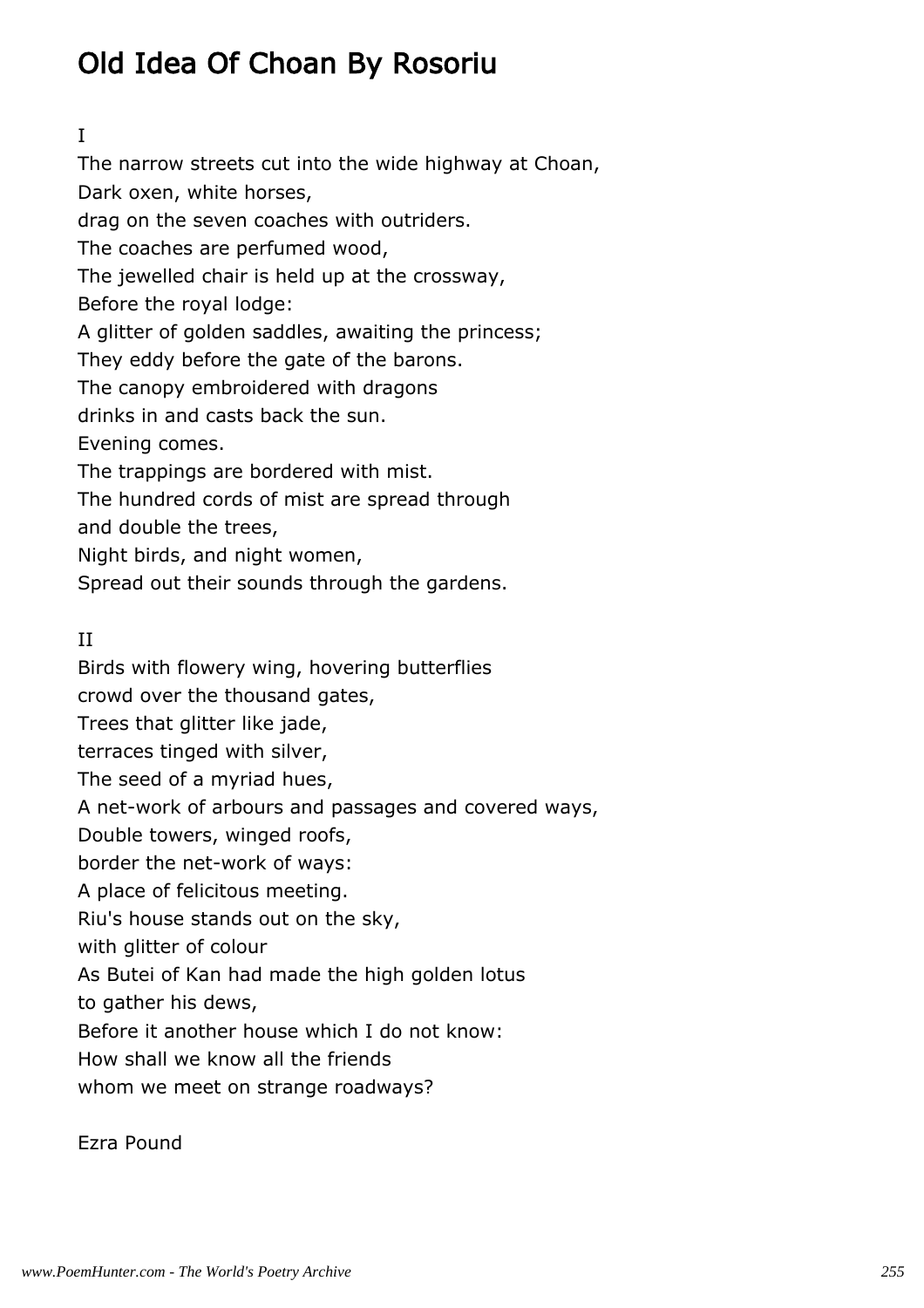## Ole Kate

When I was only a youngster, Sing: toodle doodlede ootl Ole Kate would git her 'arf a pint And wouldn't' giv' a damn hoot.

'Them stairs! them stairs, them gordam stairs Will be the death of me/ I never heerd her say nothin' About the priv'lege of liberty.

She'd come a sweatin' up with the coals An a-sloshin' round with 'er mop, Startin' in about 6 a.m. And didn't seem never to stop.

She died on the job they tells me, Fell plump into her pail. Never got properly tanked as I saw, And never got took to jail,

Just went on a sloshin' And totin' up scuttles of coal, And kissin9 her cat fer diversion, Cod rest her sloshin' soul.

'Gimme a kissy-cuddle' She'd say to her tibby-cat, But she never made no mention Of this here proletariat.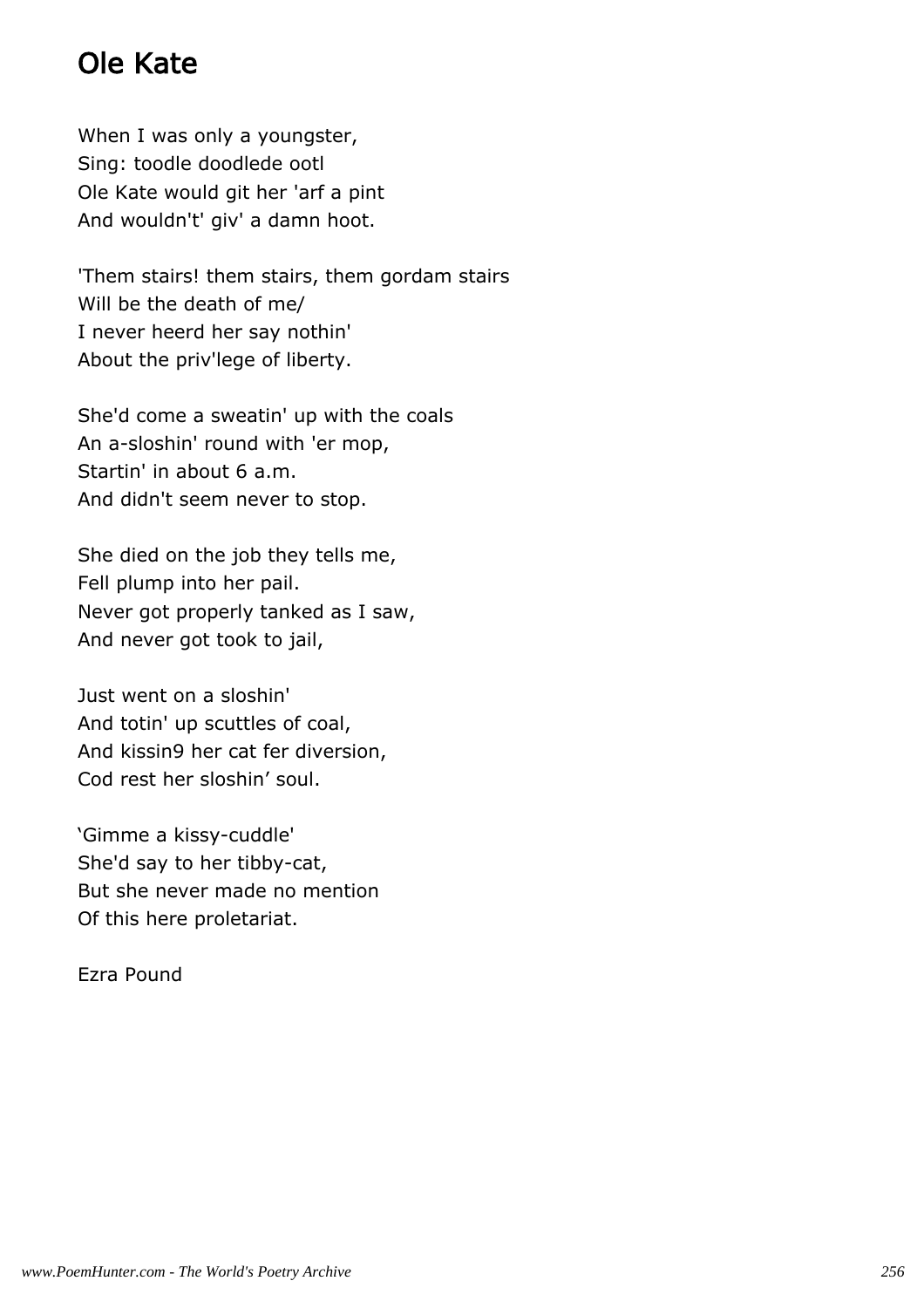## On His Own Face In A Glass

O strange face there in the glass! O ribald company, O saintly host, O sorrow-swept my fool, What answer? O ye myriad That strive? and play and pass, Jest, challenge, counterlie! I? I? I? And ye?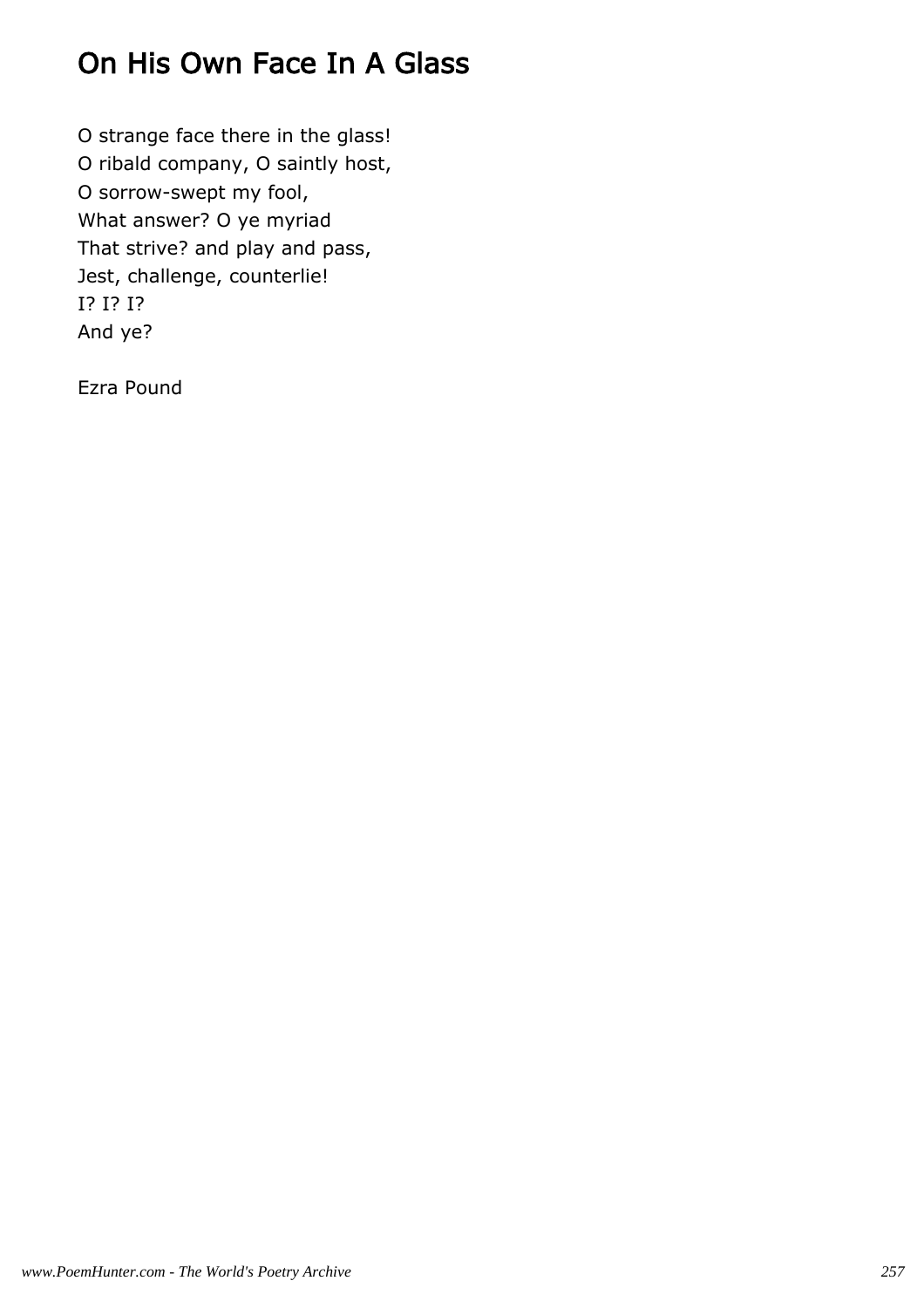## Ortus

How have I laboured? How have I not laboured To bring her soul to birth, To give these elements a name and a centre! She is beautiful as the sunlight, and as fluid. She has no name, and no place. How have I laboured to bring her soul into separation; To give her a name and her being!

Surely you are bound and entwined, You are mingled with the elements unborn; I have loved a stream and a shadow. I beseech you enter your life. I beseech you learn to say 'I' When I question you; For you are no part, but a whole, No portion, but a being.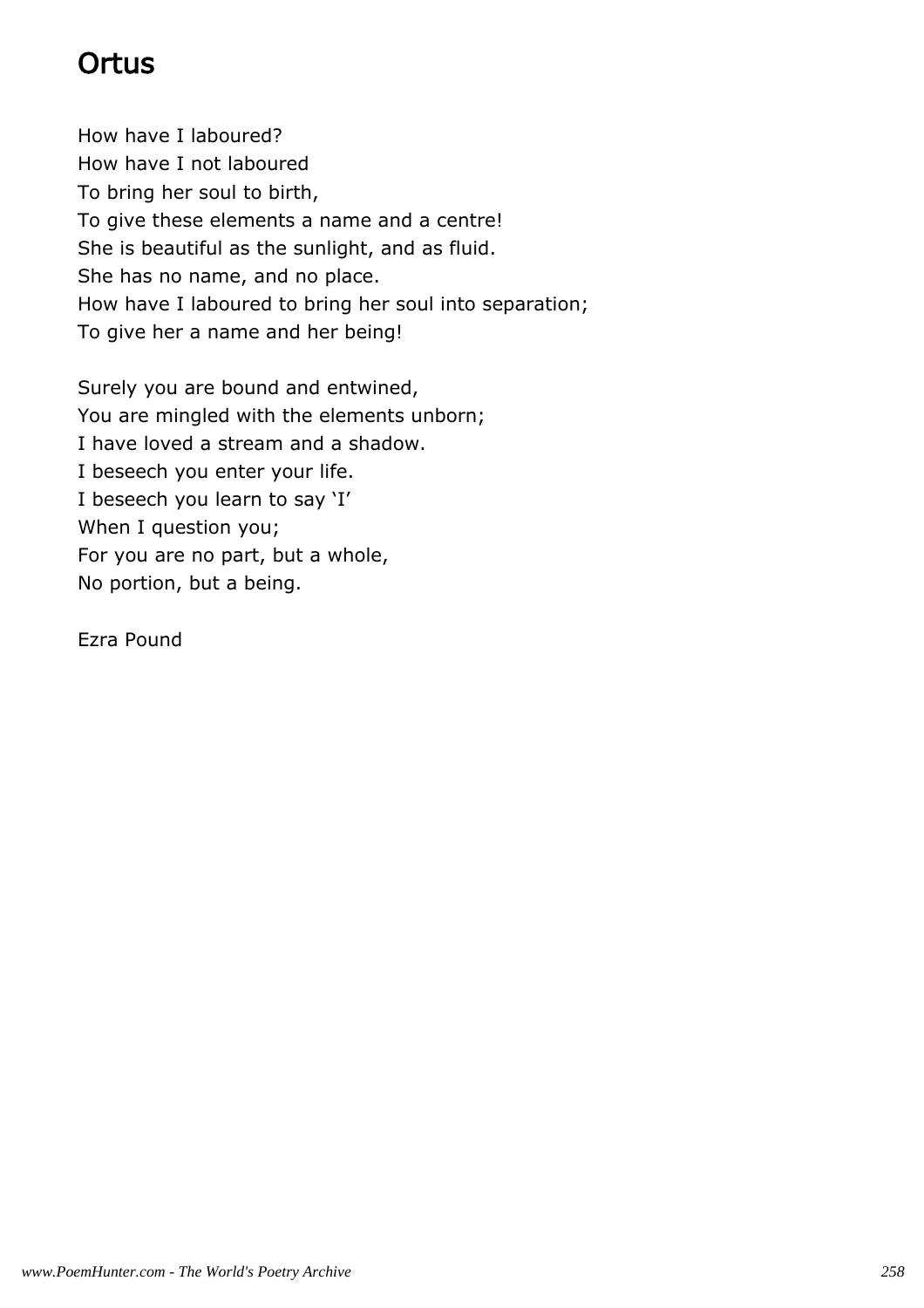## Our Contemporaries

When the Taihaitian princess Heard that he had decided, She rushed out into the sunlight and swarmed up a cocoanut palm tree,

But he returned to this island And wrote ninety Petrarchan sonnets.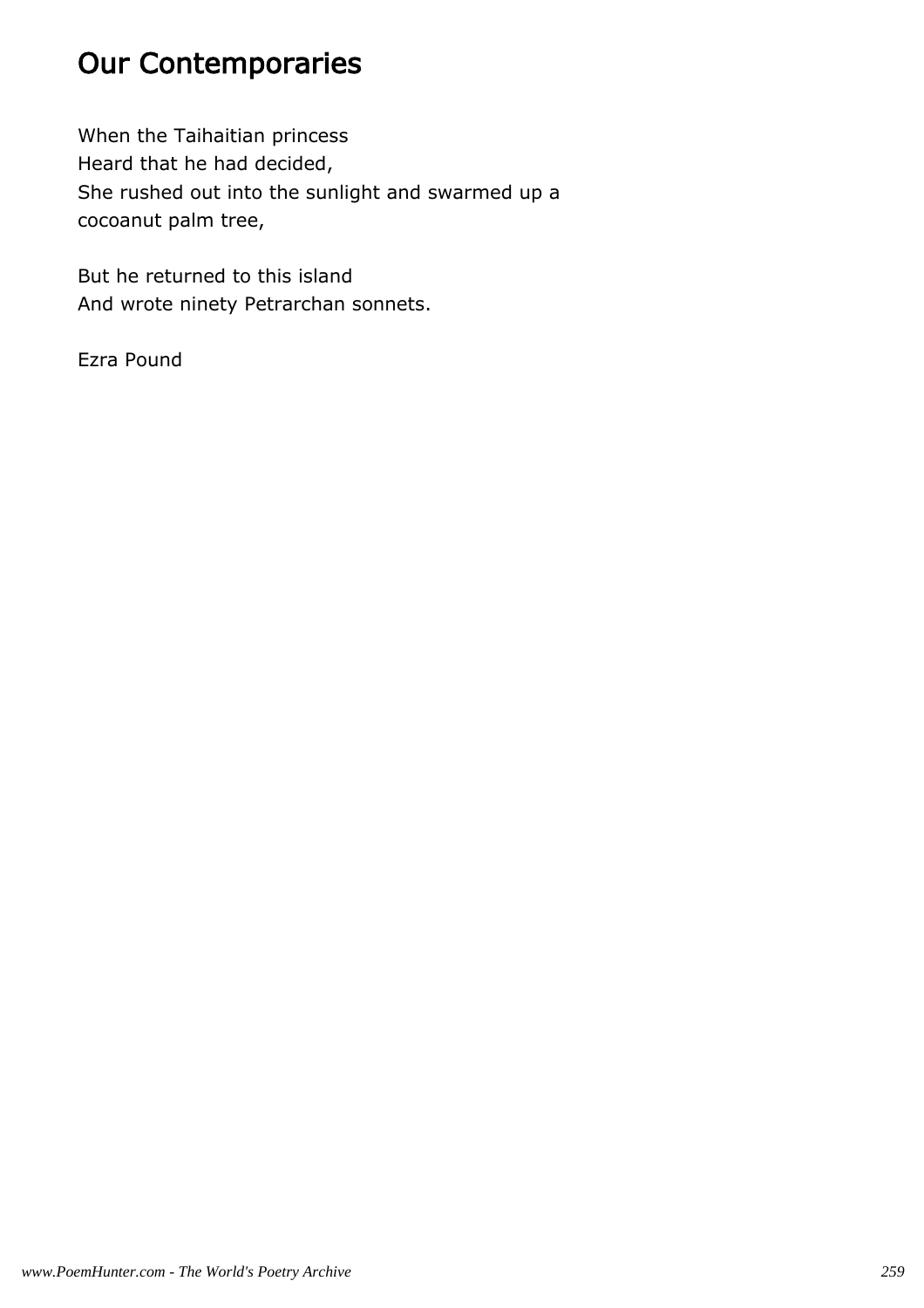## Pagani's, November 8

Suddenly discovering in the eyes of the very beautiful Normande cocotte The eyes of the very learned British Museum assistant.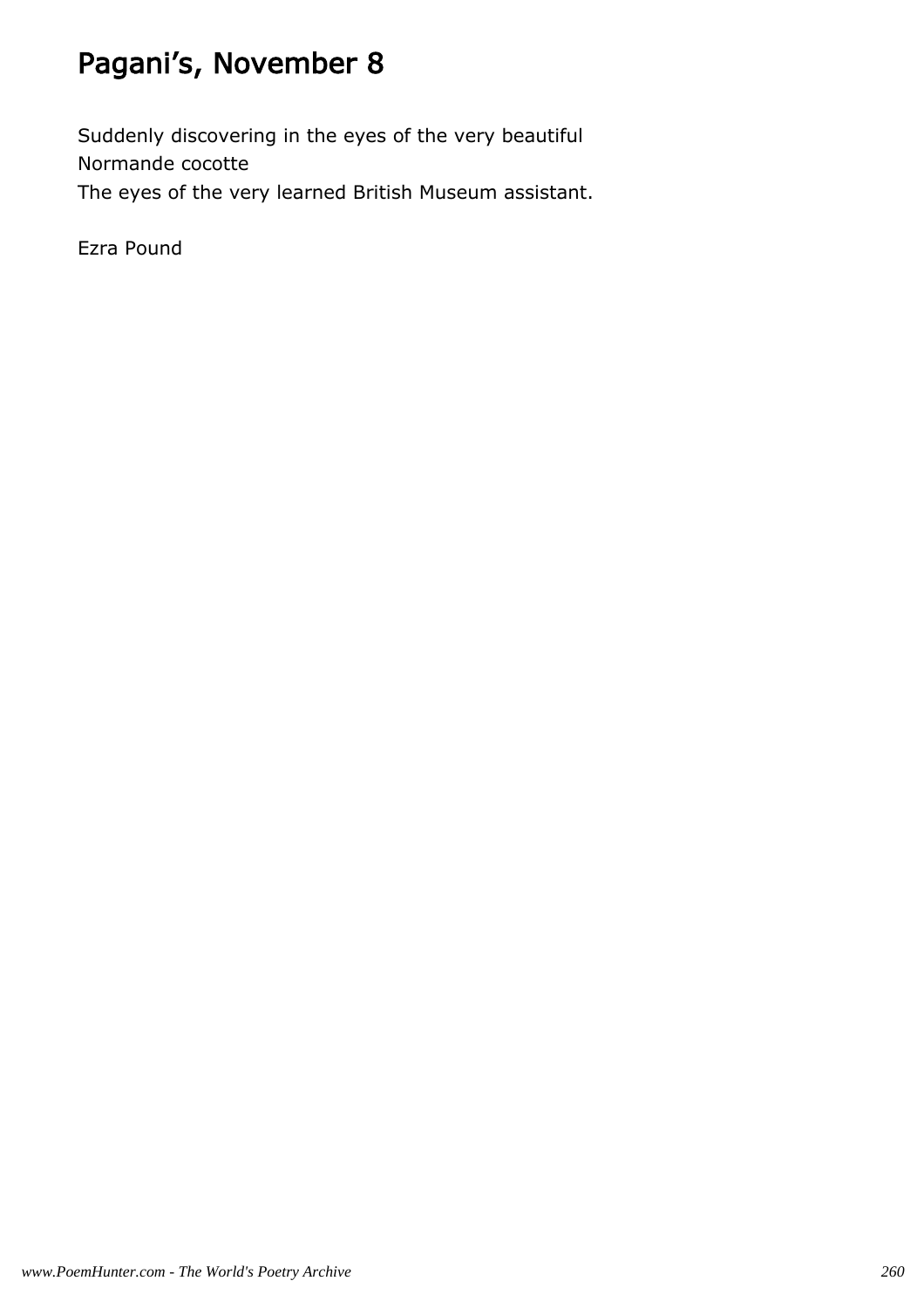### Pan Is Dead

'Pan is dead. Great Pan is dead. Ah! bow your heads, ye maidens all, And weave ye him his coronal.'

'There is no summer in the leaves, And withered are the sedges; How shall we weave a coronal, Or gather floral pledges?'

'That I may not say, Ladies. Death was ever a churl. That I may not say, Ladies. How should he show a reason, That he has taken our Lord away Upon such hollow season?'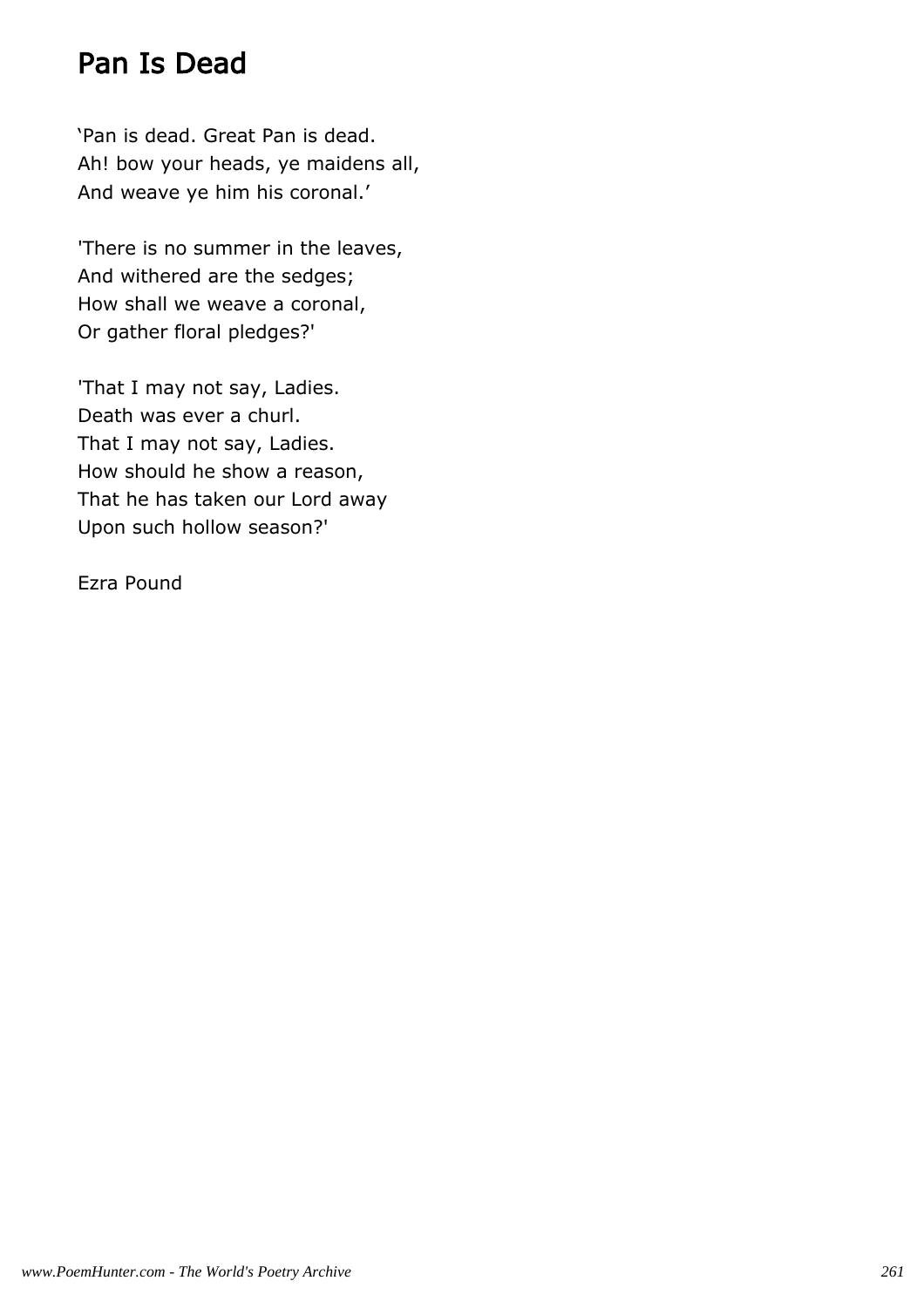### Paracelsus In Excelsis

'Being no longer human, why should I Pretend humanity or don the frail attire? Men have I known and men, but never one Was grown so free an essence, or become So simply element as what I am. The mist goes from the mirror and I see. Behold! the world of forms is swept beneath-Turmoil grown visible beneath our peace, And we that are grown formless, rise above-Fluids intangible that have been men, We seem as statues round whose high-risen base Some overflowing river is run mad, In us alone the element of calm.'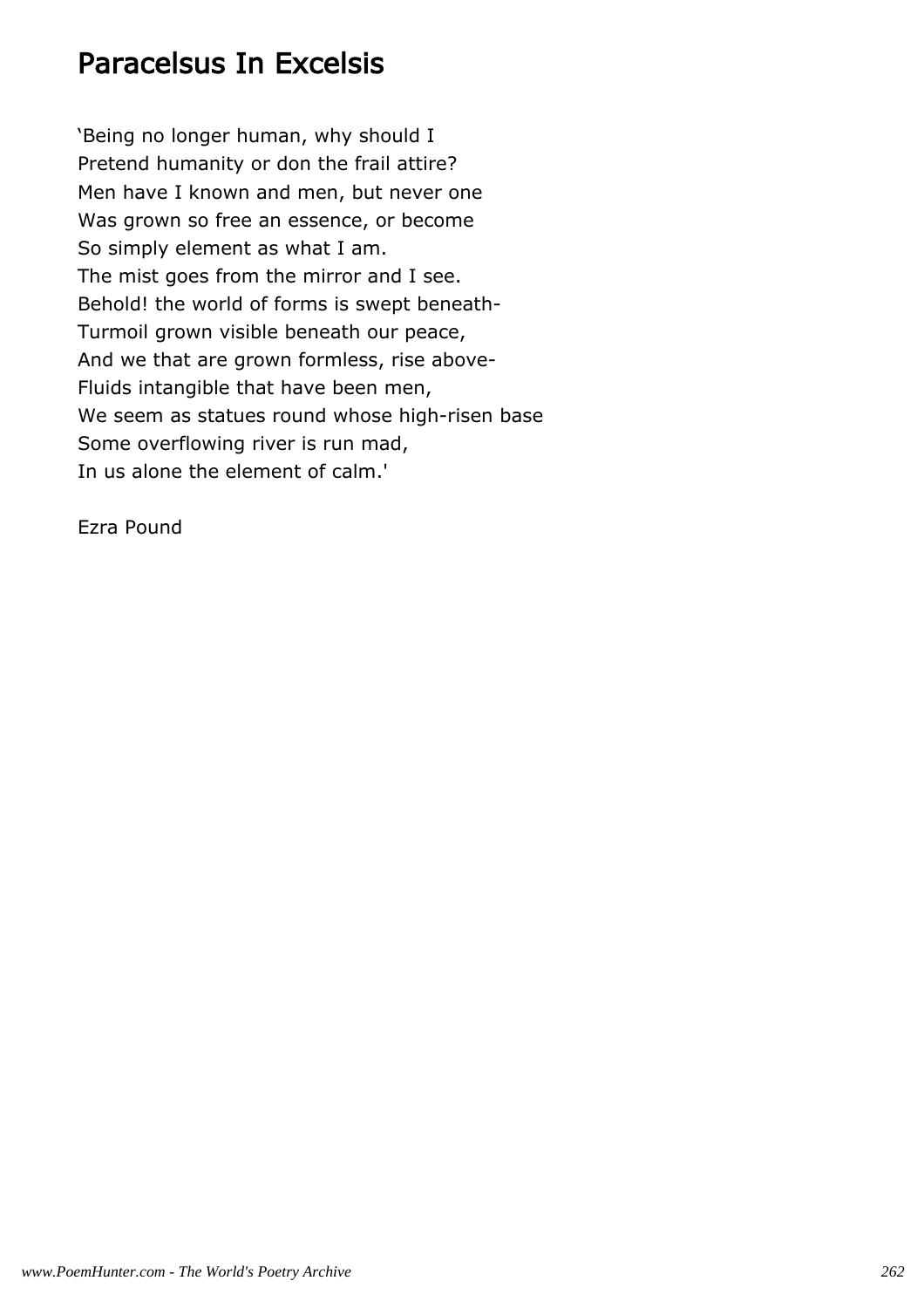## Phanopoeia

#### I

ROSE WHITE, YELLOW, SILVER

The swirl of light follows me through the square, The smoke of incense Mounts from the four horns of my bed-posts, The water-jet of gold light bears us up through the ceilings; Lapped in the gold-coloured flame I descend through the æther. The silver ball forms in my hand, It falls and rolls to your feet.

#### II

**SALTUS** The swirling sphere has opened and you are caught up to the skies, You are englobed in my sapphire. Io! Io!

You have perceived the blades of the flame The flutter of sharp-edged sandals.

The folding and lapping brightness Has held in the air before you. You have perceived the leaves of the flame.

#### III

#### CONCAVA VALLIS

The wire-like bands of colour involute mount from my fingers; I have wrapped the wind round your shoulders And the molten metal of your shoulders bends into the turn of the wind,

#### AOI!

The whirling tissue of light is woven and grows solid beneath us; The sea-clear sapphire of air, the sea-dark clarity, stretches both sea-cliff and ocean.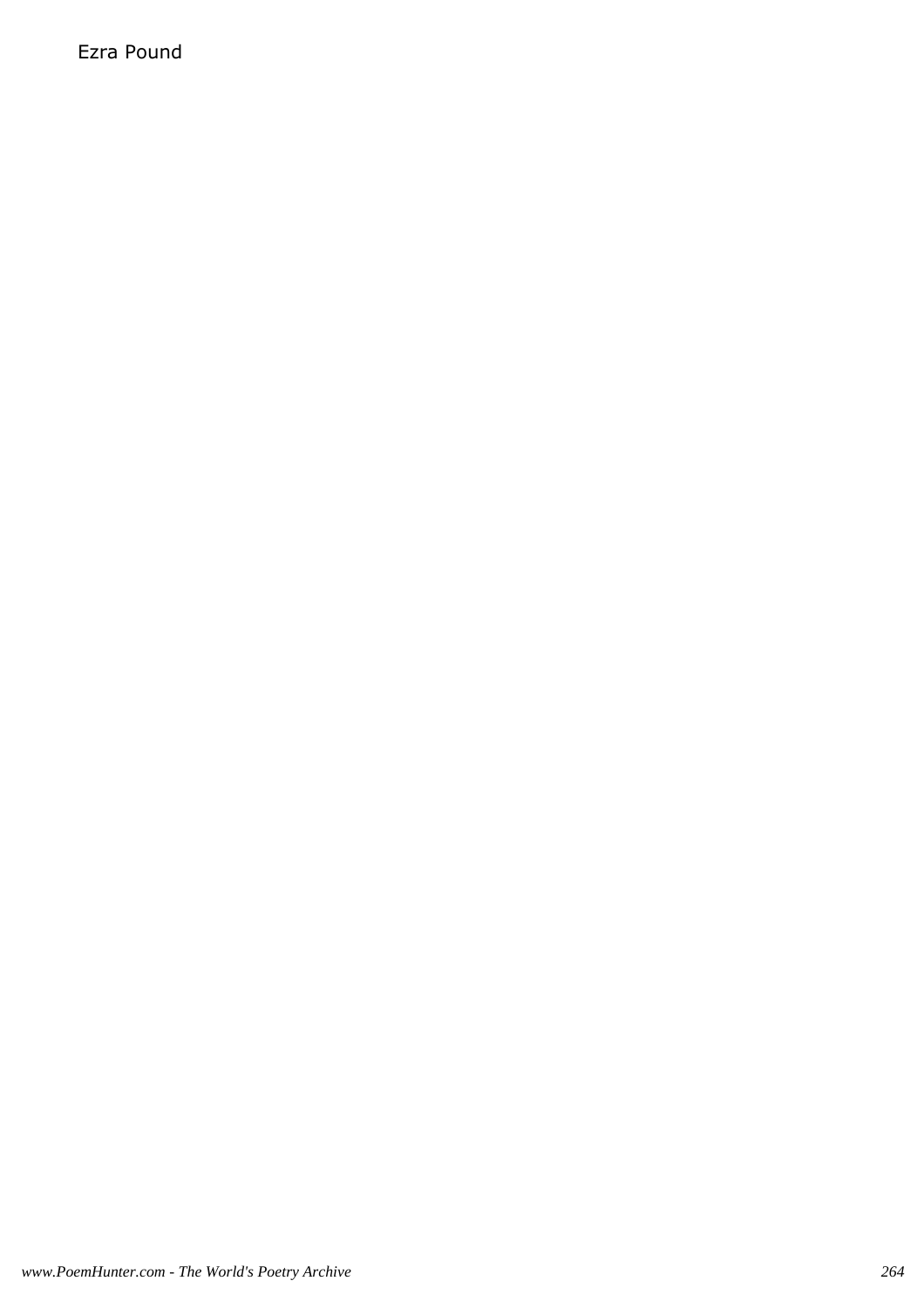# Phyllidula

Phyllidula is scrawny but amorous, Thus have the gods awarded her, That in pleasure she receives more than she can give; If she does not count this blessed Let her change her religion.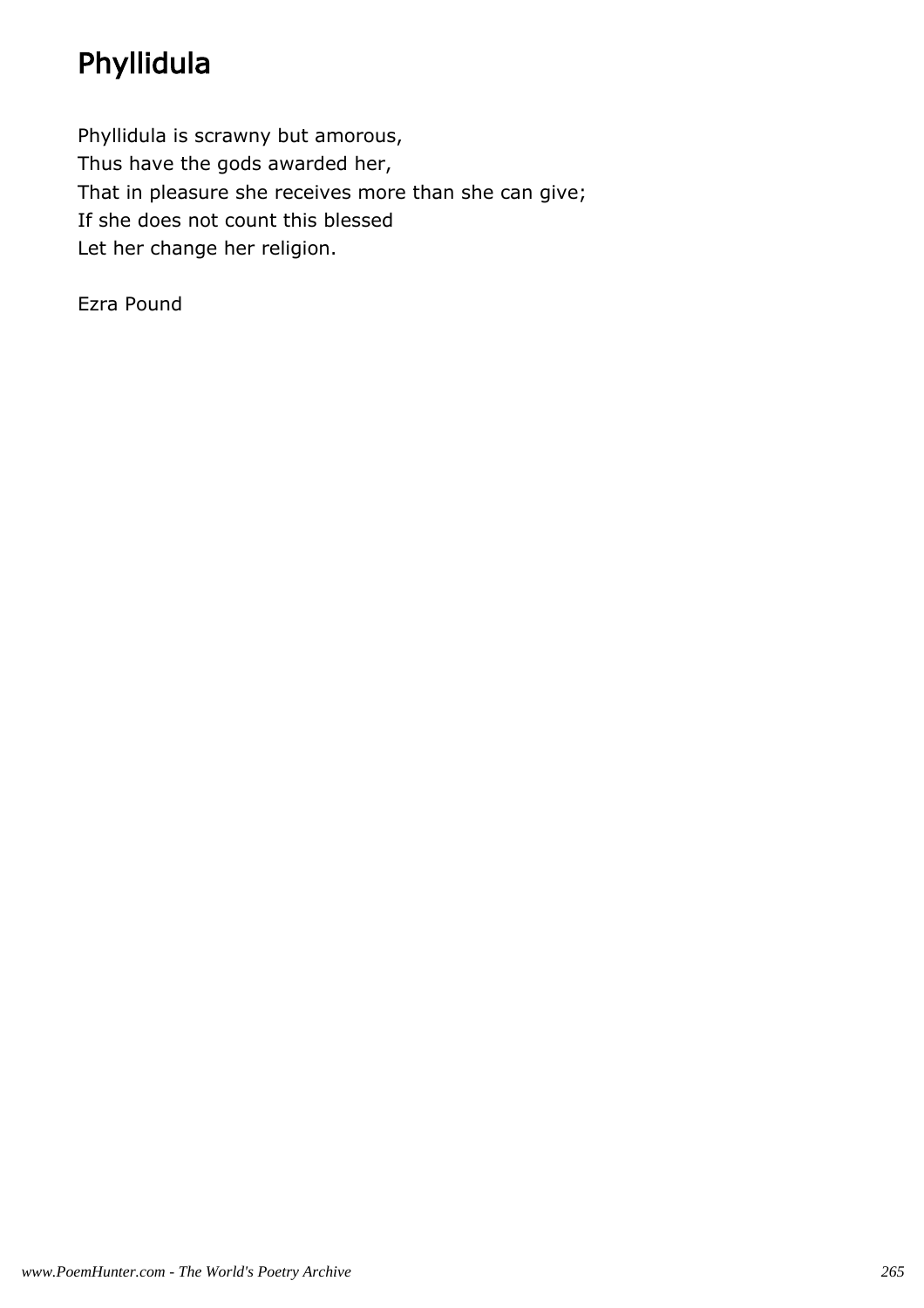## **Piccadilly**

Beautiful, tragical faces— Ye that were whole, and are so sunken; And, O ye vile, ye that might have been loved, That are so sodden and drunken, Who hath forgotten you?

O wistful, fragile faces, few out of many!

The crass, the coarse, the brazen, God knows I cannot pity them, perhaps, as I should do; But oh, ye delicate, wistful faces, Who hath forgotten you?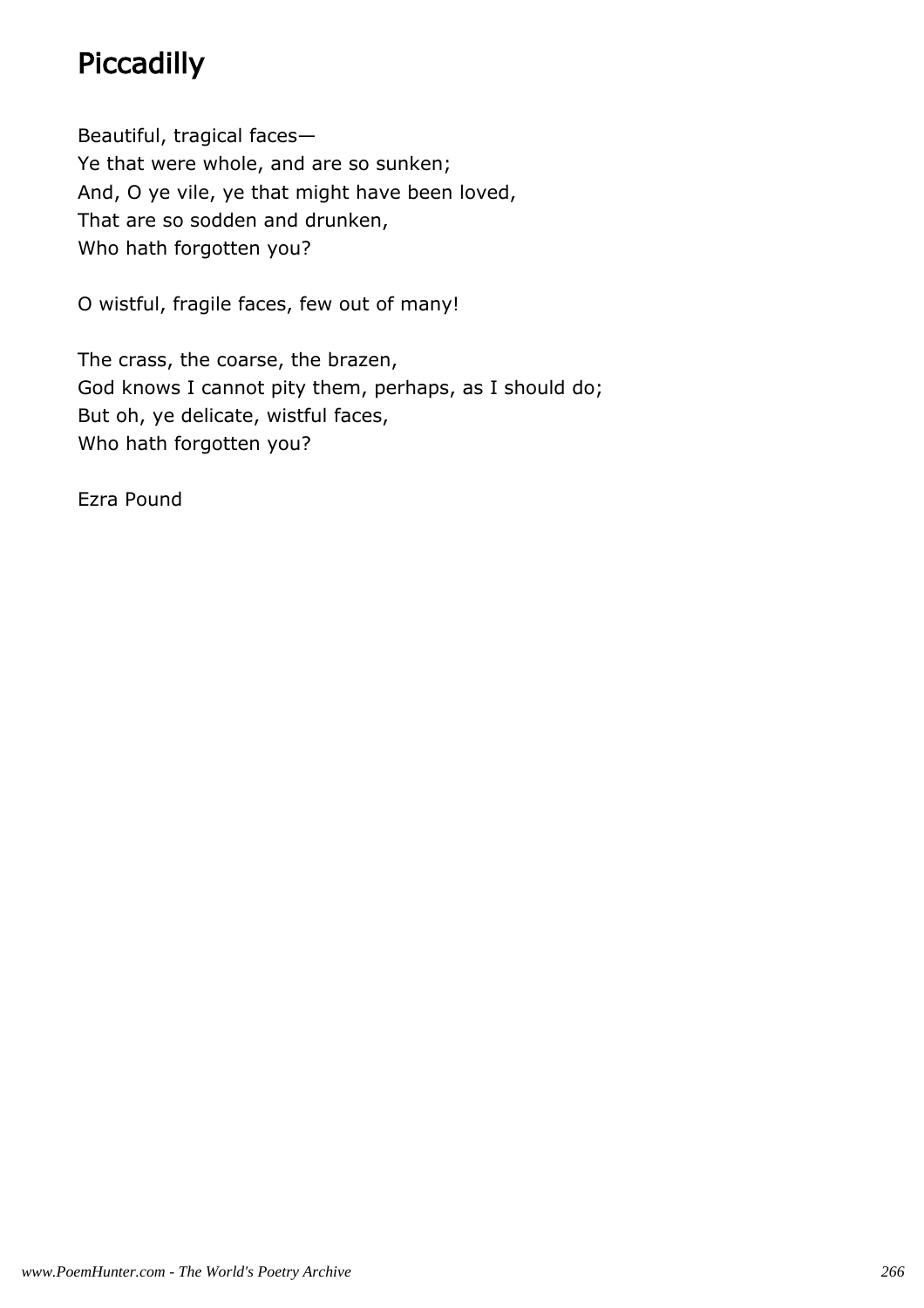### Piere Vidal Old

When I but think upon the great dead days And turn my mind upon that splendid madness, Lo! I do curse my strength And blame the sun his gladness; For that the one is dead And the red sun mocks my sadness.

Behold me, Vidal, that was fool of fools! Swift as the king wolf was I and as strong When tall stags fled me through the alder brakes, And every jongleur knew me in his song, And the hounds fled and the deer fled And none fled over long.

Even the grey pack knew me and knew fear. God! how the swiftest hind's blood spurted hot Over the sharpened teeth and purpling lips! Hot was that hind's blood yet it scorched me not As did first scorn, then lips of the Penautier! Aye ye are fools, if ye think time can blot

From Piere Vidal's remembrance that blue night. God! but the purple of the sky was deep! Clear, deep, translucent, so the stars me seemed Set deep in crystal; and because my sleep Rare visitor came not, the Saints I guerdon For that restlessness Piere set to keep

One more fool's vigil with the hollyhocks. Swift came the Loba, as a branch that's caught, Torn, green and silent in the swollen Rhone, Green was her mantle, close, and wrought Of some thin silk stuff that's scarce stuff at all, But like a mist wherethrough her white form fought,

And conquered! Ah God! conquered! Silent my mate came as the night was still. Speech? Words? Faugh! Who talks of words and love?! Hot is such love and silent,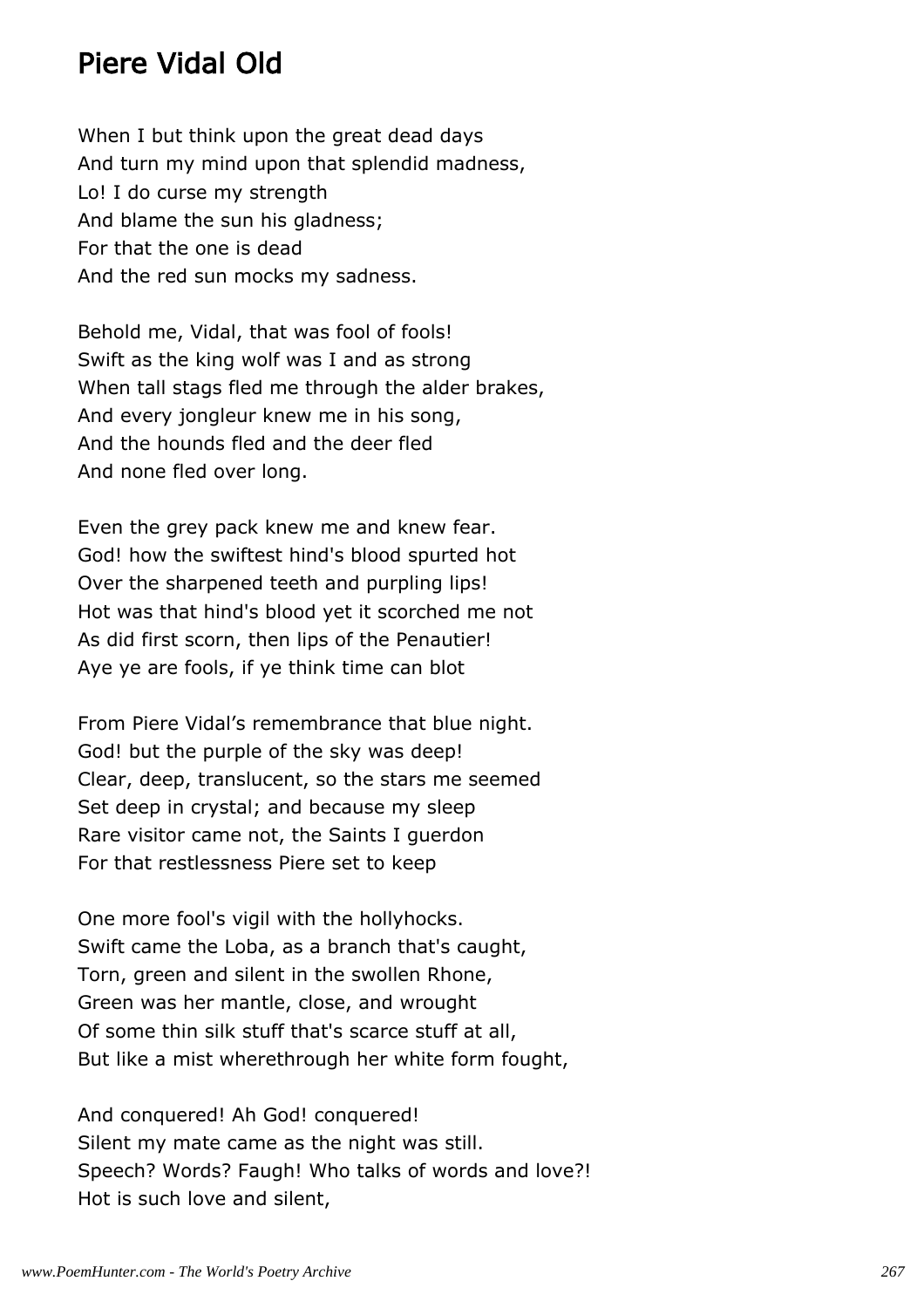Silent as fate is, and as strong until It faints in taking and in giving all.

Stark, keen, triumphant, till it plays at death. God! she was white then, splendid as some tomb High wrought of marble, and the panting breath Ceased utterly. Well, then I waited, drew, Half-sheathed, then naked from its saffron sheath Drew full this dagger that doth tremble here.

Just then she woke and mocked the less keen blade. Ah God, the Loba! and my only mate! Was there such flesh made ever and unmade! God curse the years that turn such women grey! Behold here Vidal, that was hunted, flayed, Shamed and yet bowed not and that won at last.

And yet I curse the sun for his red gladness, I that have known strath, garth, brake, dale, And every run-away of the wood through that great madness, Behold me shrivelled as an old oak's trunk

And made men's mock'ry in my rotten sadness!

No man hath heard the glory of my days: No man hath dared and won his dare as I: One night, one body and one welding flame! What do ye own, ye niggards! that can buy Such glory of the earth? Or who will win Such battle-guerdon with his 'prowesse high' ?

O age gone lax! O stunted followers, That mask at passions and desire desires, Behold me shrivelled, and your mock of mocks; And yet I mock you by the mighty fires That burnt me to this ash.

Ah! Cabaret! Ah Cabaret, thy hills again!

Take your hands off me! . . . [Sniffing the air. Ha! this scent is hot!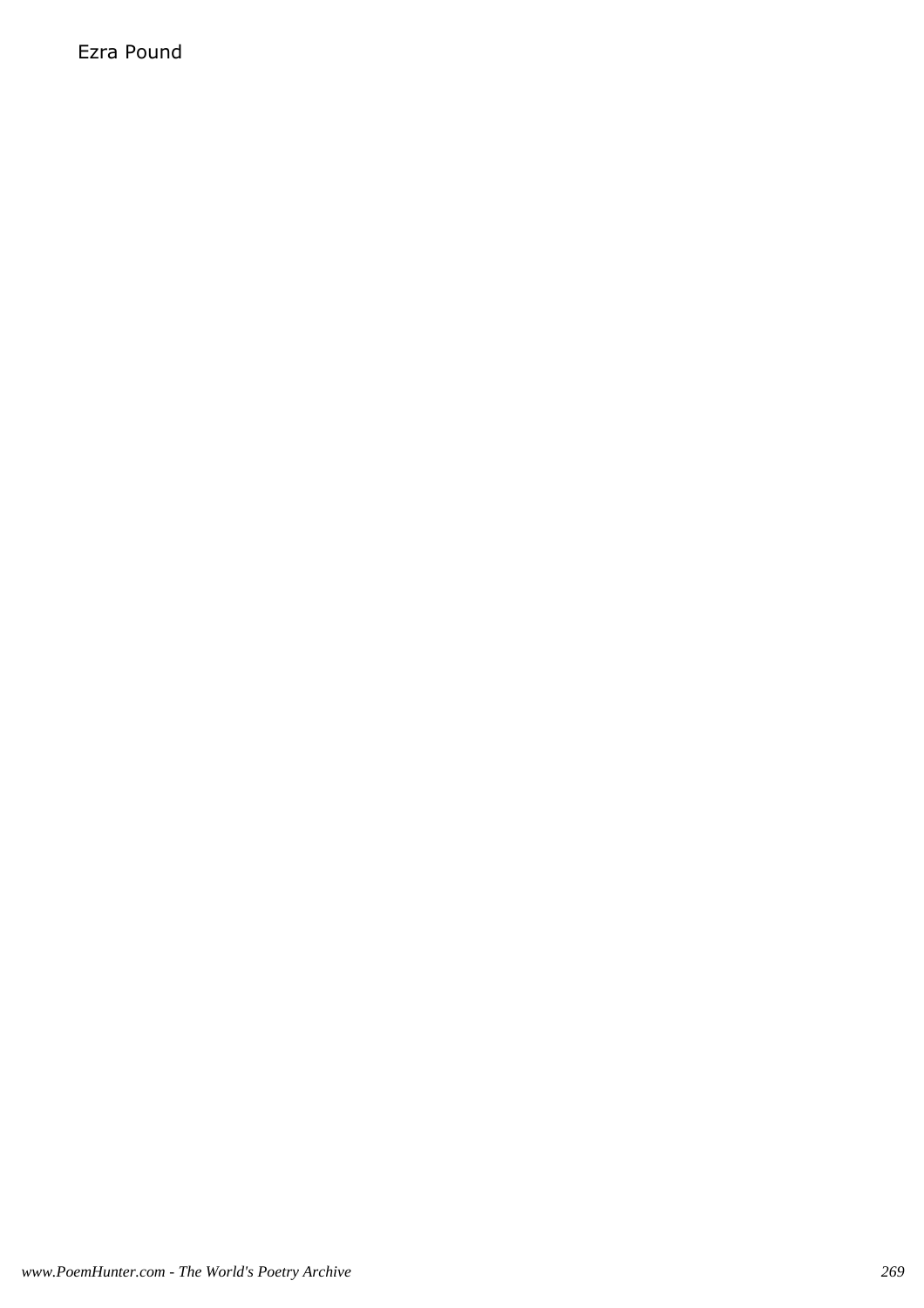### Planh For The Young English King

If all the grief and woe and bitterness, All dolour, ill and every evil chance That ever came upon this grieving world Were set together they would seem but light Against the death of the young English King. Worth lieth riven and Youth dolorous, The world overshadowed, soiled and overcast, Void of all joy and full of ire and sadness.

Grieving and sad and full of bitterness Are left in teen the liegemen courteous, The joglars supple and the troubadours. O'er much hath ta'en Sir Death that deadly warrior In taking from them the young English King, Who made the freest hand seem covetous. 'Las! Never was nor will be in this world The balance for this loss in ire and sadness!

O skilful Death and full of bitterness, Well mayst thou boast that thou the best chevalier That any folk e'er had, hast from us taken; Sith nothing is that unto worth pertaineth But had its life in the young English King And better were it, should God grant his pleasure, That he should live than many a living dastard That doth but wound the good with ire and sadness.

From this faint world, how full of bitterness Love takes his way and holds his joy deceitful Sith no thing is but turneth unto anguish And each to-day Vails less than yestere'en, Let each man visage this young English King That was most valiant 'mid all worthiest men! Gone is his body fine and amorous, Whence have we grief, discord and deepest sadness.

Him, whom it pleased for our great bitterness To come to earth to draw us from misventure, Who drank of death for our salvacioun,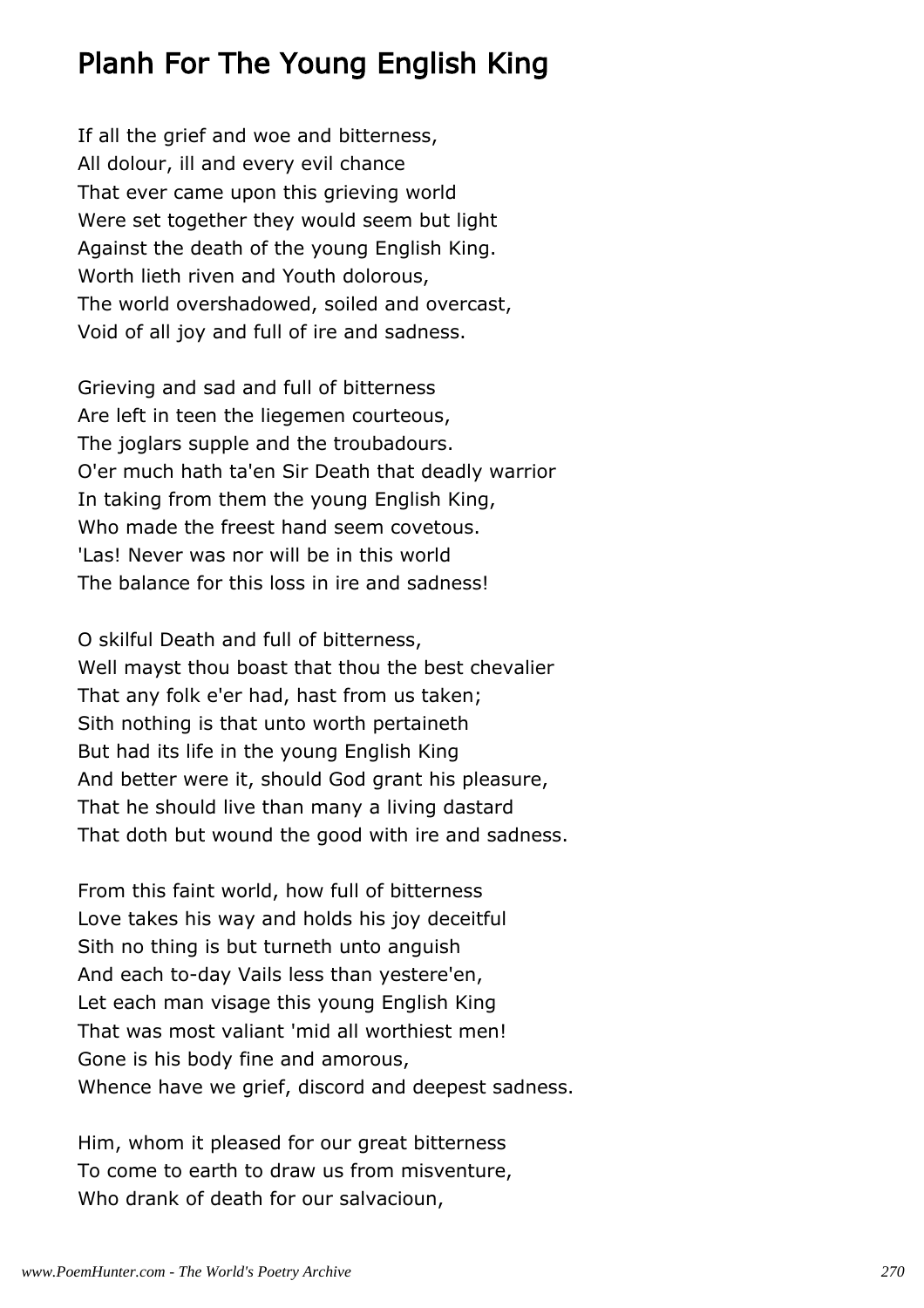Him do we pray as to a Lord most righteous And humble eke, that the young English King He please to pardon, as true pardon is, And bid go in with honoured companions There where there is no grief, nor shall be sadness.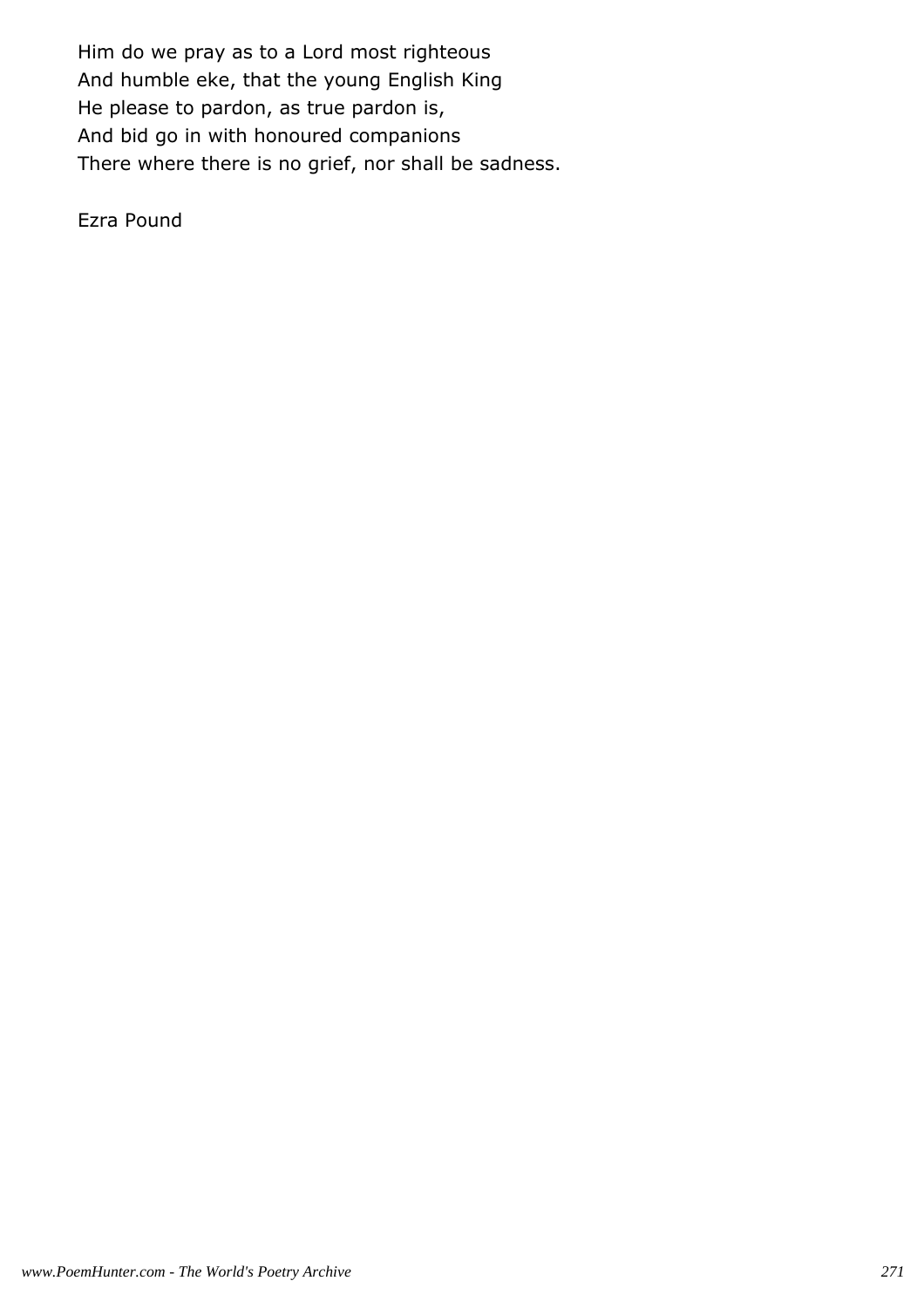#### Poem

(Abbreviated from the conversation with Mr. T E H.

Over the flat slope of St Eloi A wide wall of sandbags. Night, In the silence desultory men Pottering over small fires, cleaning their mess-tins: To and fro, from the lines, Men walk as on Piccadilly, Making paths in the dark, Through scattered dead horses, Over a dead Belgian's body.

The Germans have rockets. The English have no rockets, Behind the lines, cannon, hidden, lying back miles. Before the line, chaos.

My mind is a corridor. The minds about me are corridors. Nothing suggests itself. There is nothing to do but keep on.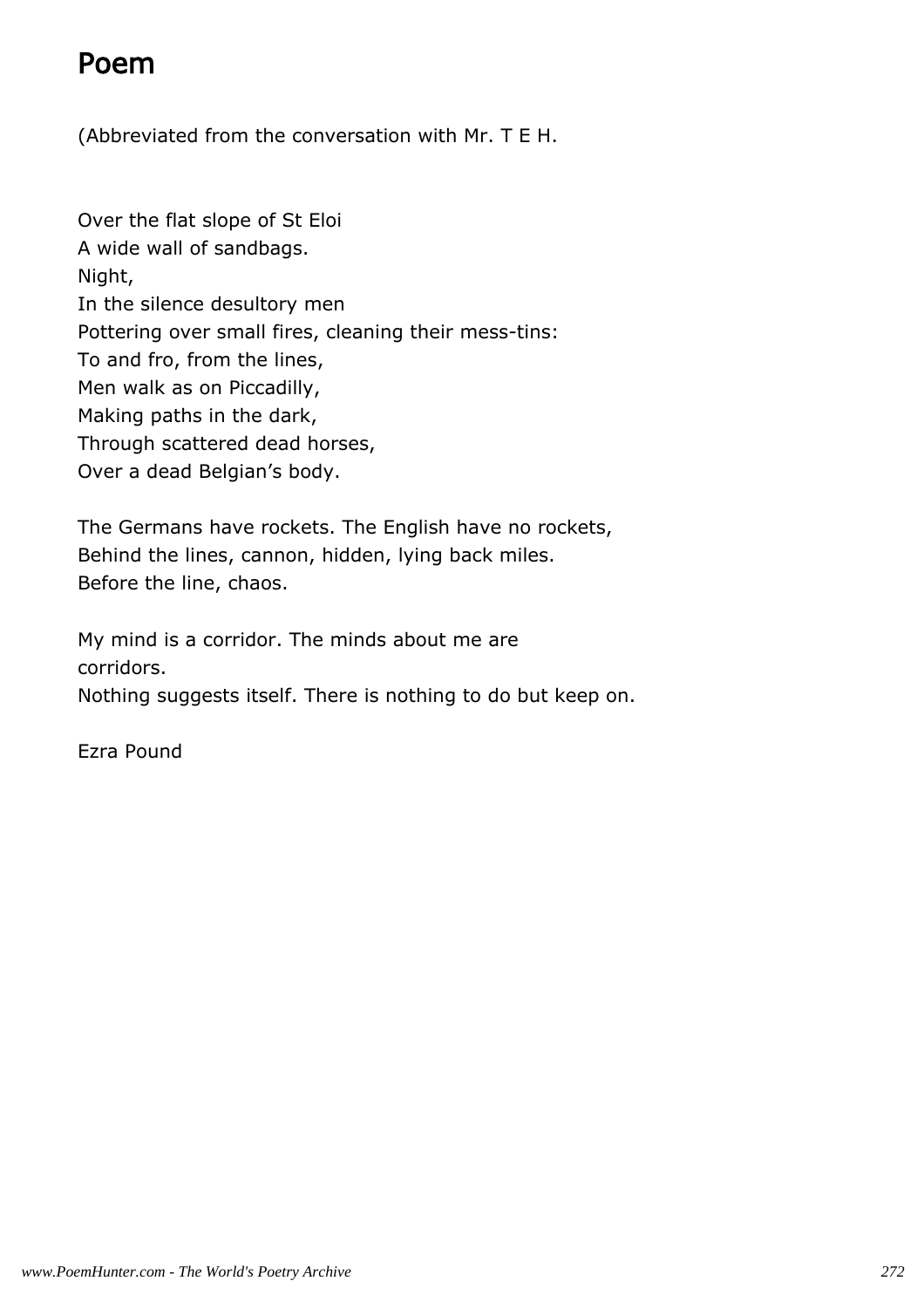## Poem By The Bridge At Ten-Shin

March has come to the bridge head, Peach boughs and apricot boughs hang over a thousand gates, At morning there are flowers to cut the heart, And evening drives them on the eastward-flowing waters. Petals are on the gone waters and on the going, And on the back-swirling eddies, But to-day's men are not the men of the old days, Though they hang in the same way over the bridge-rail. The sea's colour moves at the dawn And the princes still stand in rows, about the throne, And the moon falls over the portals of Sei-go-yo, And clings to the walls and the gate-top. With head gear glittering against the cloud and sun, The lords go forth from the court, and into far borders. They ride upon dragon-like horses, Upon horses with head-trappings of yellow metal, And the streets make way for their passage. Haughty their passing, Haughty their steps as they go in to great banquets, To high halls and curious food, To the perfumed air and girls dancing, To clear flutes and clear singing; To the dance of the seventy couples; To the mad chase through the gardens. Night and day are given over to pleasure And they think it will last a thousand autumns, Unwearying autumns. For them the yellow dogs howl portents in vain, And what are they compared to the lady Riokushu, That was cause of hate! Who among them is a man like Han-rei Who departed alone with his mistress, With her hair unbound, and he his own skiffsman!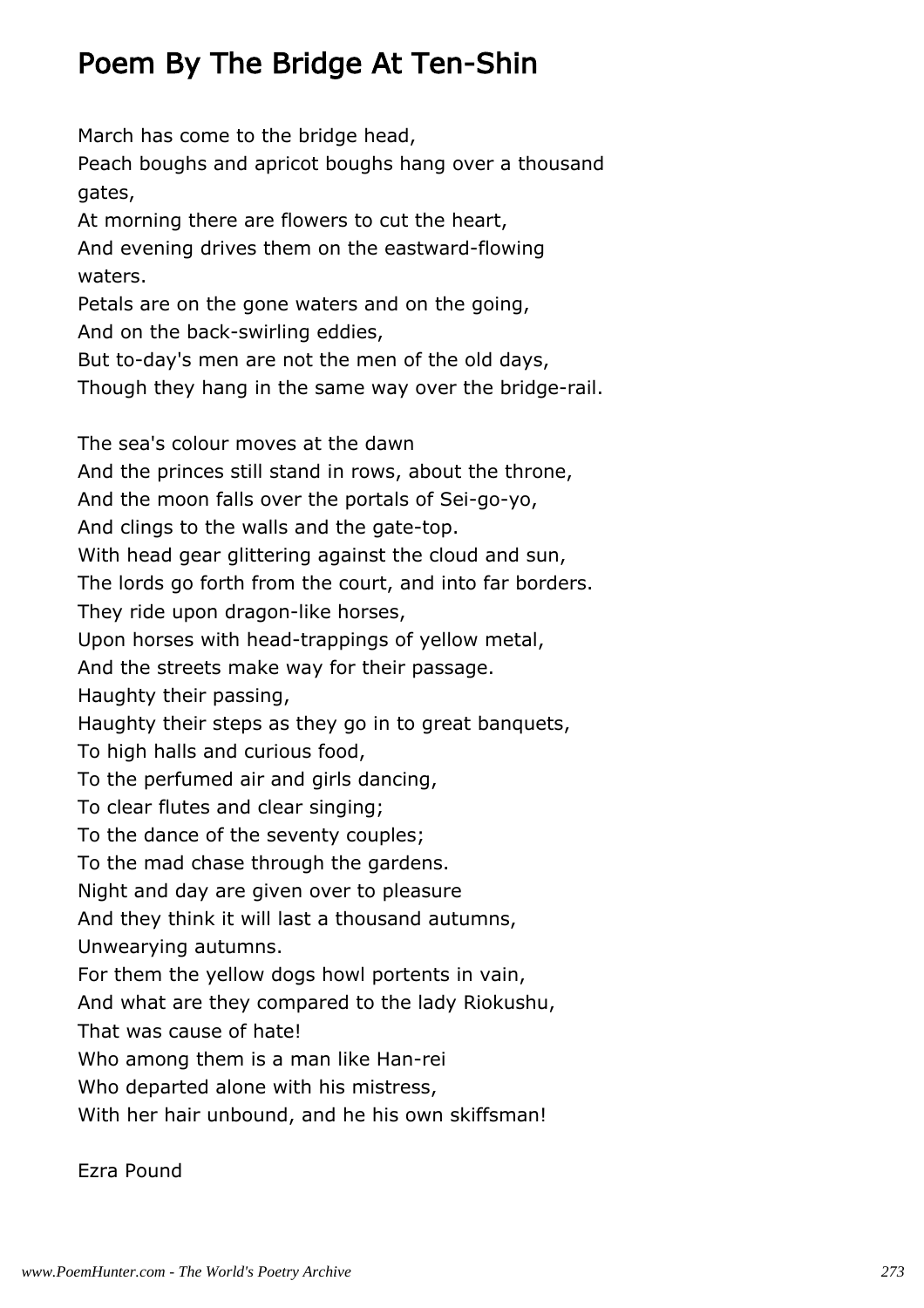## Poetic Eggs

I am a grave poetic hen That lays poetic eggs And to enhance my temperament A little quiet begs.

We make the yolk philosophy, True beauty the albumen. And then gum on a shell of form To make the screed sound human.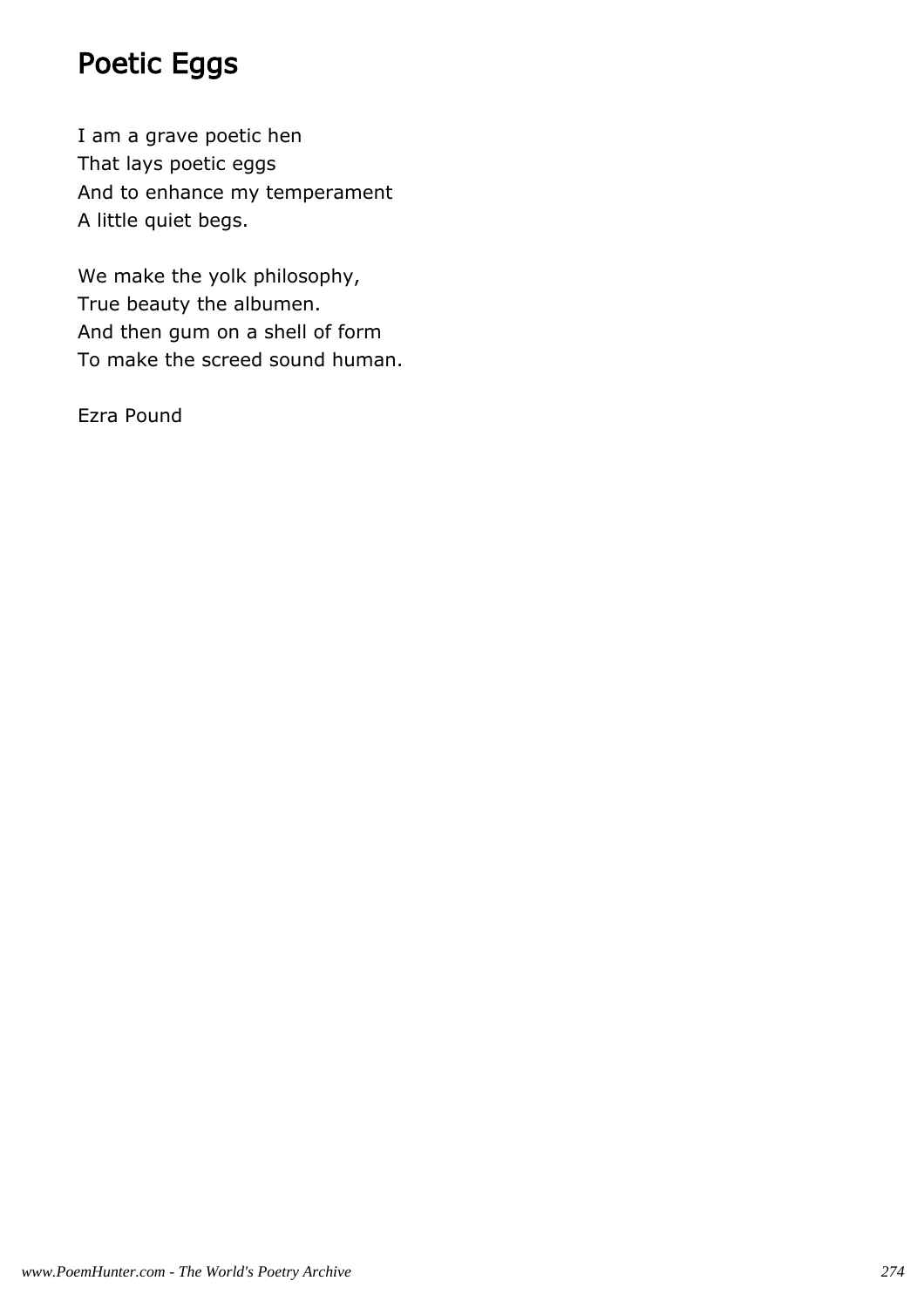### Portrait D'Une Femme

Your mind and you are our Sargasso Sea, London has swept about you this score years And bright ships left you this or that in fee: Ideas, old gossip, oddments of all things, Strange spars of knowledge and dimmed wares of price. Great minds have sought you -- lacking someone else. You have been second always. Tragical? No. You preferred it to the usual thing: One dull man, dulling and uxorious, One average mind -- with one thought less, each year. Oh, you are patient, I have seen you sit Hours, where something might have floated up. And now you pay one. Yes, you richly pay. You are a person of some interest, one comes to you And takes strange gain away: Trophies fished up; some curious suggestion; Fact that leads nowhere; and a tale for two, Pregnant with mandrakes, or with something else That might prove useful and yet never proves, That never fits a corner or shows use, Or finds its hour upon the loom of days: The tarnished, gaudy, wonderful old work; Idols and ambergris and rare inlays, These are your riches, your great store; and yet For all this sea-hoard of deciduous things, Strange woods half sodden, and new brighter stuff: In the slow float of differing light and deep, No! there is nothing! In the whole and all, Nothing that's quite your own. Yet this is you.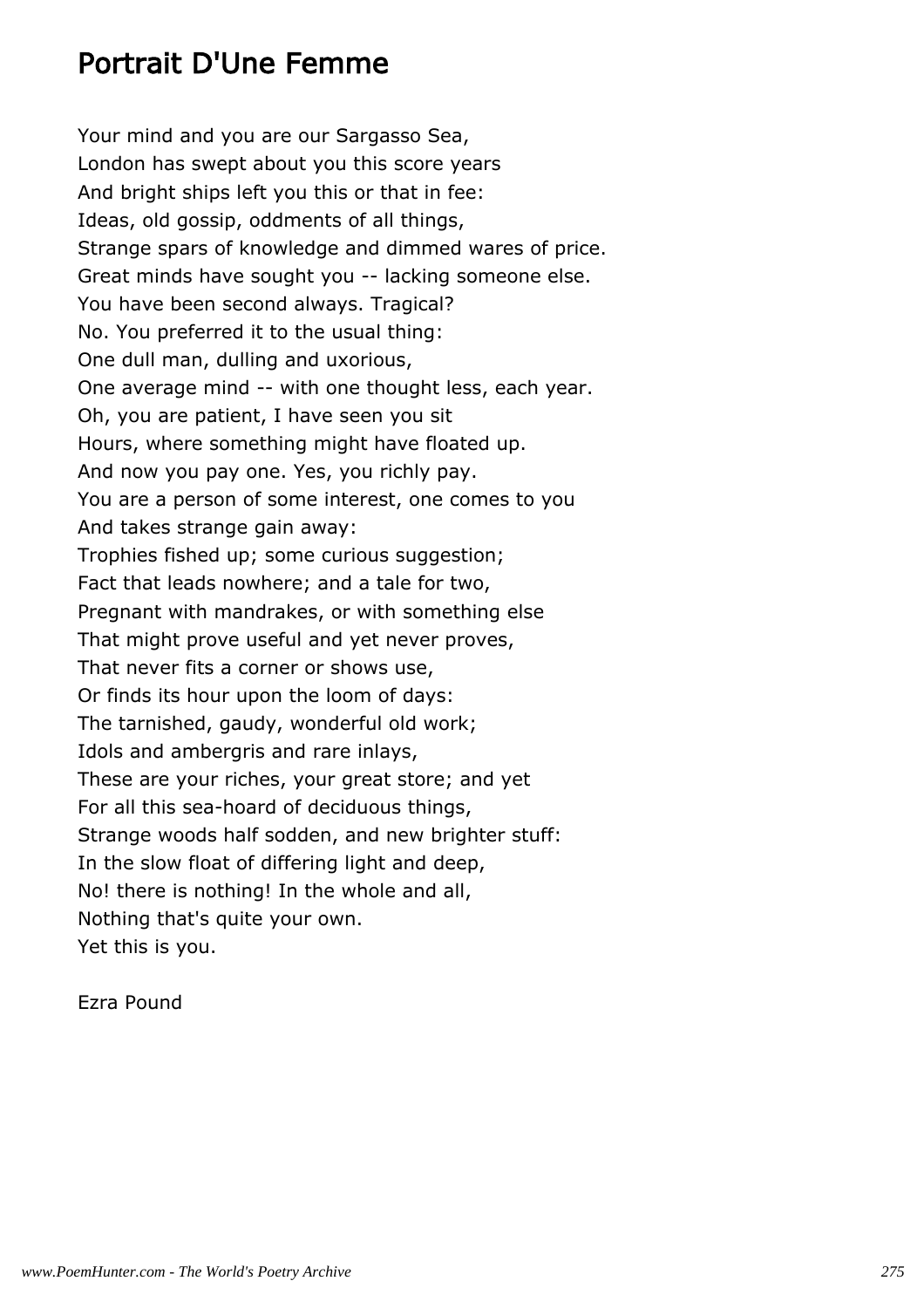## Post Mortem Conspectu

A brown, fat babe sitting in the lotus, And you were glad and laughing With a laughter not of this world. It is good to splash in the water And laughter is the end of all things.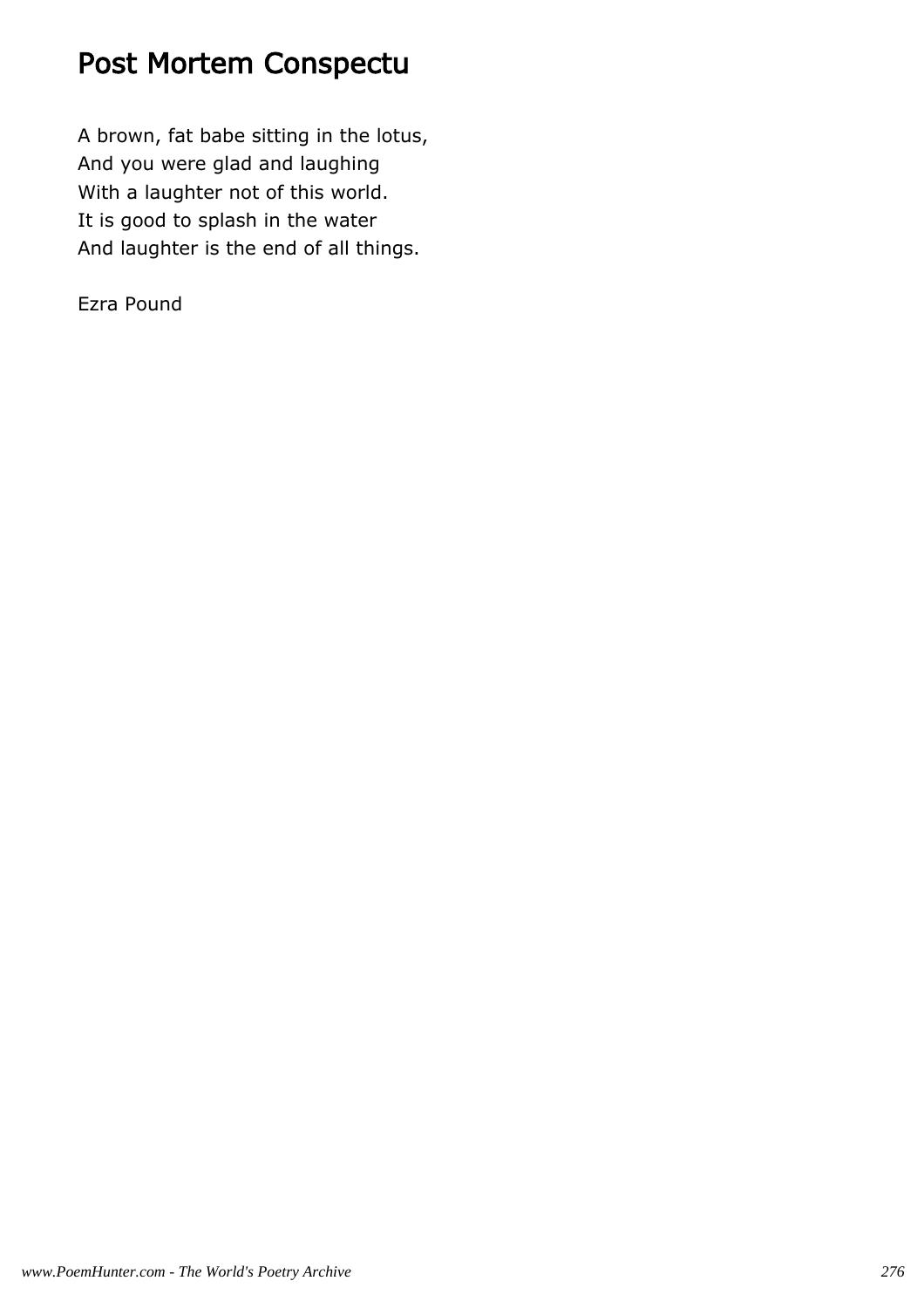#### Praise Of Ysolt

In vain have I striven, to teach my heart to bow; In vain have I said to him 'There be many singers greater than thou'. But his answer cometh, as winds and as lutany, As a vague crying upon the night That leaveth me no rest, saying ever, 'Song, a song.' Their echoes play upon each other in the twilight Seeking ever a song. Lo, I am worn with travail And the wandering of many roads hath made my eyes As dark red circles filled with dust. Yet there is a trembling upon me in the twilight, And little red elf words crying, 'A song', Little grey elf words crying for a song, Little brown leaf words crying, 'A song', Little green leaf words crying for a song. The words are as leaves, old brown leaves in the spring time Blowing they know not whither, seeking a song.

White words as snow flakes but they are cold, Moss words, lip words, words of slow streams.

In vain have I striven to teach my soul to bow, In vain have I pled with him: 'There be greater souls than thou.'

For in the morn of my years there came a woman As moonlight calling, As the moon calleth the tides, 'Song, a song.'

Wherefore I made her a song and she went from me As the moon doth from the sea, But still came the leaf words, little brown elf words Stying 'The soul sendeth us'.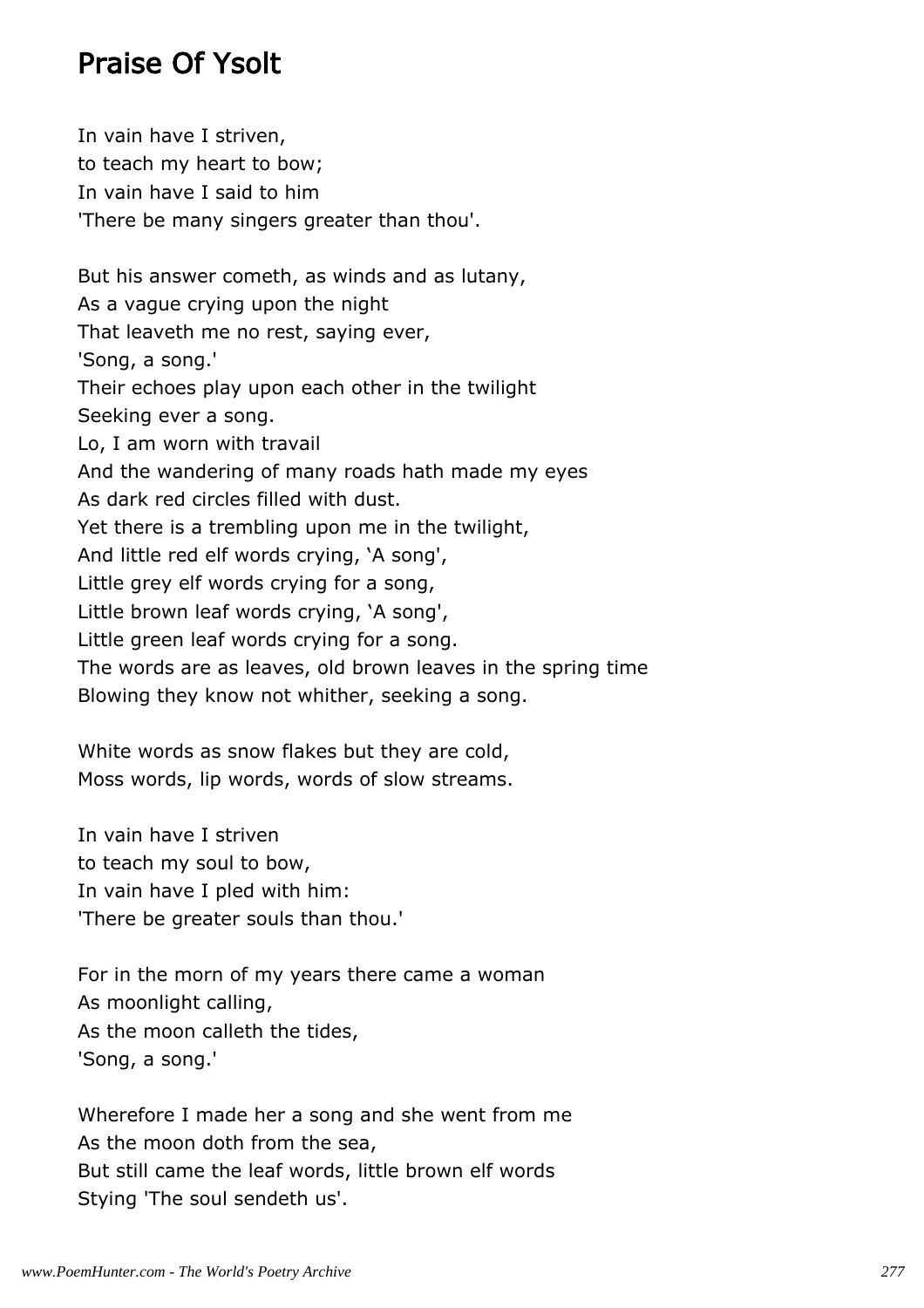'A song, a song!' And in vain I cried unto them 'I have no song For she I sang of hath gone from me'.

But my soul sent a woman, a woman of the wonder-folk, A woman as fire upon the pine woods crying 'Song, a song'. As the flame crieth unto the sap. My song was ablaze with her and she went from me As flame leaveth the embers so went she unto new forests ' And the words were with me crying ever. 'Song, a song'.

And I 'I have no song', Till my soul sent a woman as the sun: Yea as the sun calleth to the seed, As the spring upon the bough So is she that cometh, the mother of songs, She that holdeth the wonder words within her eyes The words, little elf words that call ever unto me, 'Song, a song'.

In vain have I striven with my soul to teach my soul to bow. What soul boweth while in his heart art thou?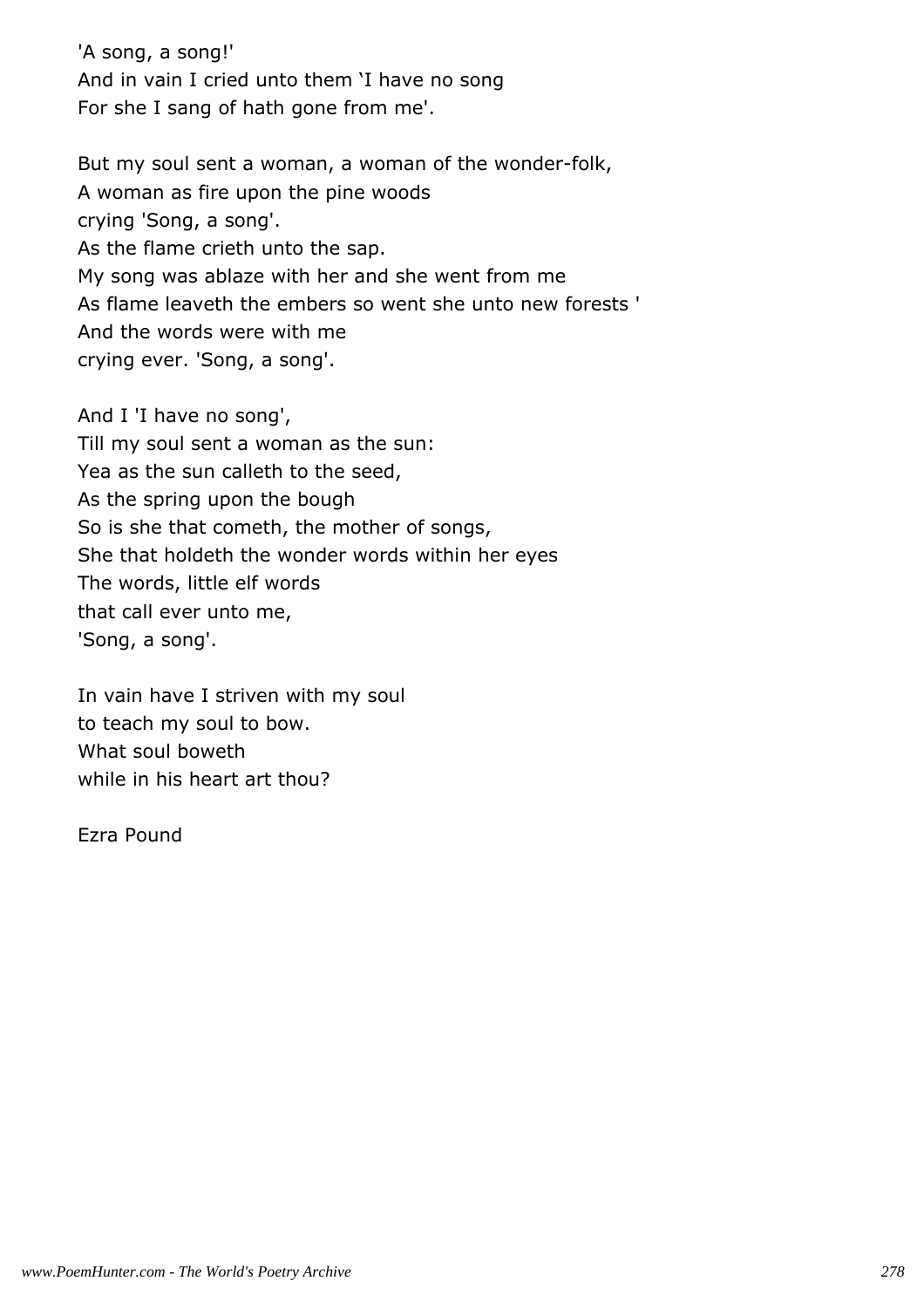### Prayer For His Lady's Life

FROM PROPERTIUS, ELEGIAE, LIB. III, 26 Here let thy clemency, Persephone, hold firm, Do thou, Pluto, bring here no greater harshness. So many thousand beauties are gone down to Avernus, Ye might let one remain above with us.

With you is lope, with you the white-gleaming Tyro, With you is Europa and the shameless Pasiphae, And all the fair from Troy and all from Achaia, From the sundered realms, of Thebes and of aged Priamus; And all the maidens of Rome, as many as they were, They died and the greed of your flame consumes them.

Here let thy clemency, Persephone, hold firm. Do thou, Pluto, bring here no greater harshness. So many thousandfair are gone down to Avernus, Ye might let one remain above with us.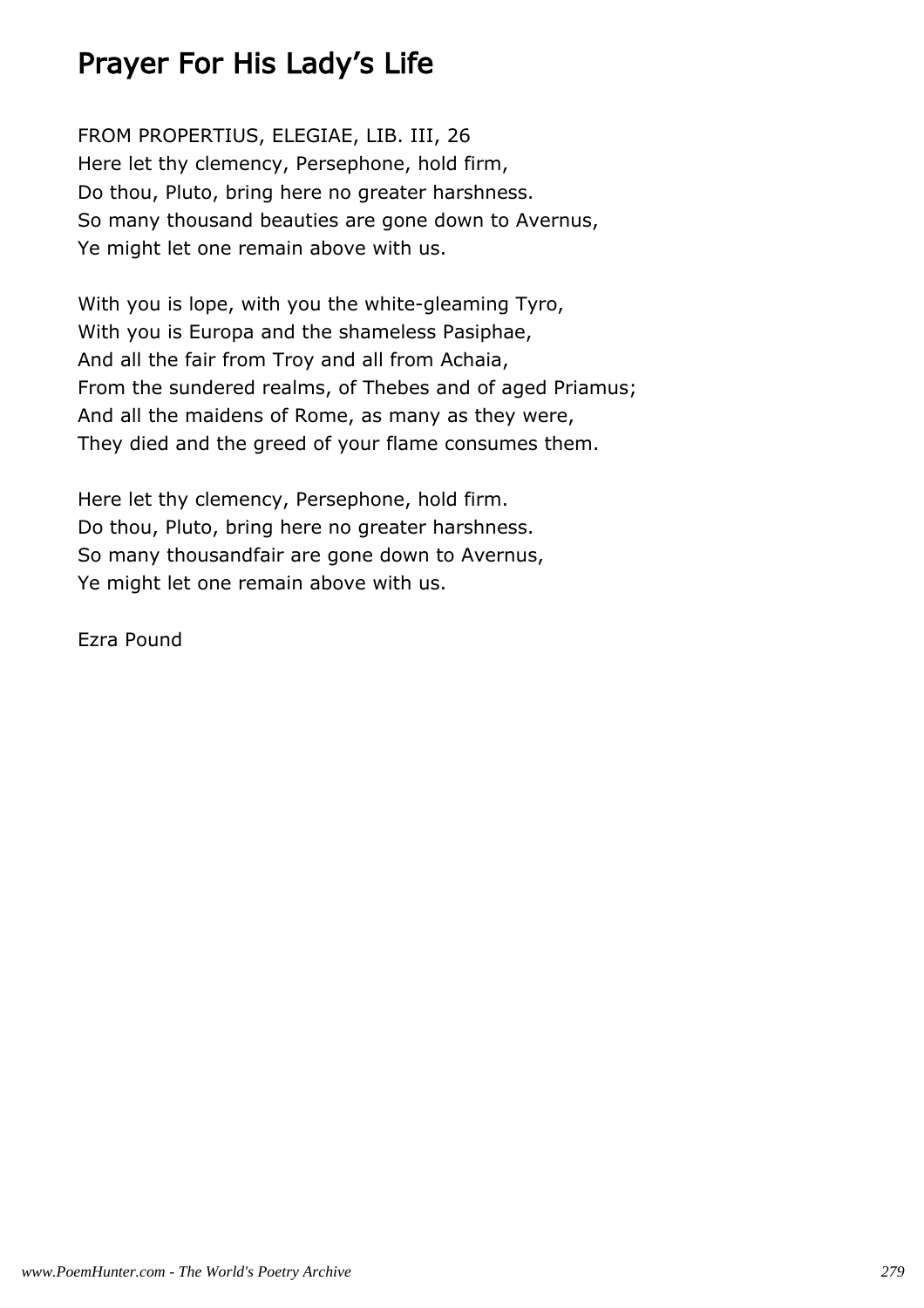#### Provincia Deserta

At Rochecoart, Where the hills part in three ways, And three valleys, full of winding roads, Fork out to south and north, There is a place of trees . . . gray with lichen. I have walked there thinking of old days. At Chalais is a pleached arbour; Old pensioners and old protected \vomen Have the right there it is charity. I have crept over old rafters, peering down Over the Dronne, over a stream full of lilies. Eastward the road lies, Aubeterre is eastward, With a garrulous old man at the inn. I know the roads in that place: Mareuil to the north-east, La Tour, There are three keeps near Mareuil, And an old woman, glad to hear Arnaut, Glad to lend one dry clothing. I have walked into Perigord, I have seen the torch-flames, high-leaping, Painting the front of that church; Heard, under the dark, whirling laughter. I have looked back over the stream and seen the high building, Seen the long minarets, the white shafts. I have gone in Ribeyrac and in Sarlat, I have climbed rickety stairs, heard talk of Croy,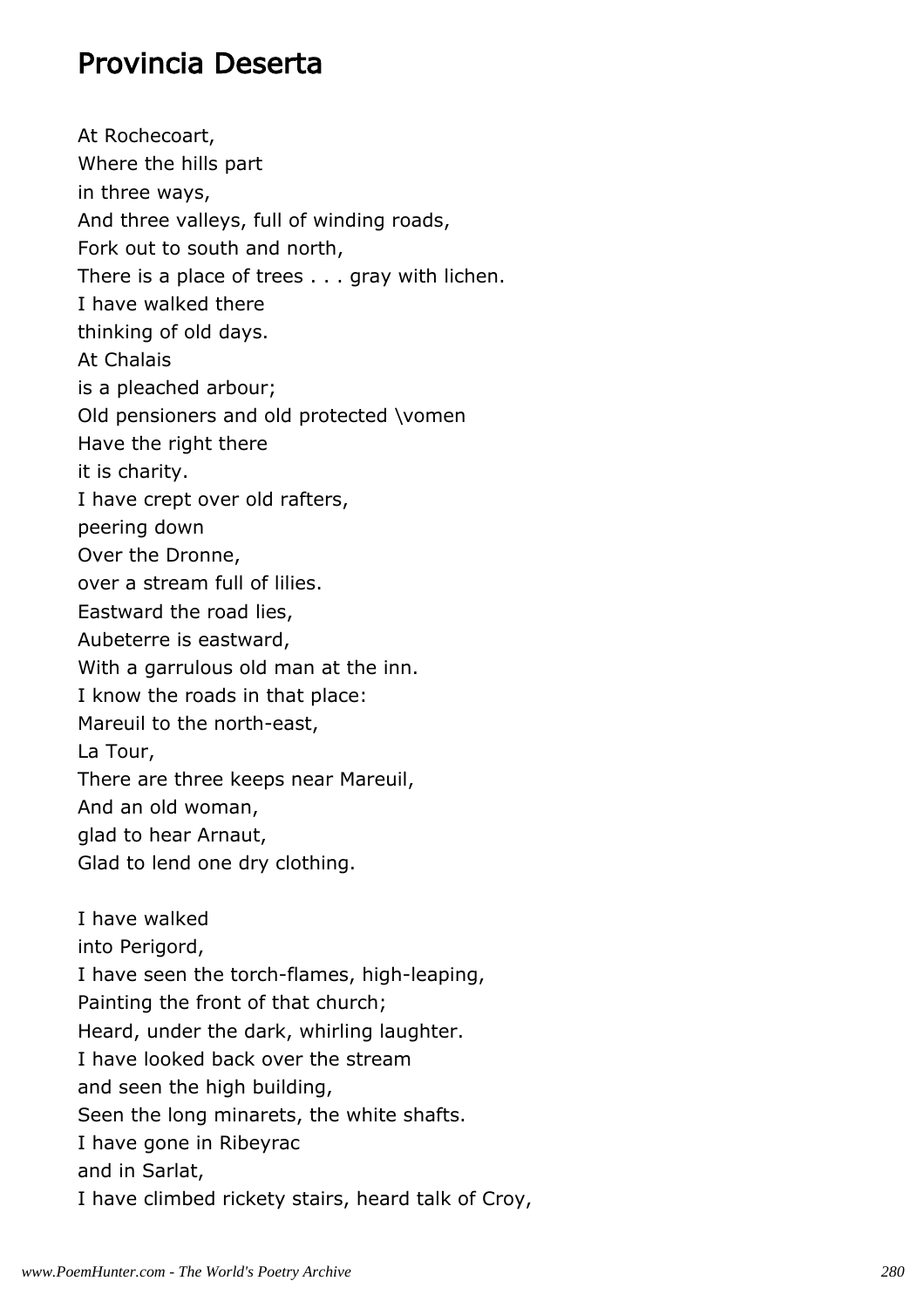Walked over En Bertran's old layout, Have seen Narbonne, and Cahors and Chalus, Have seen Excideuil, carefully fashioned.

I have said: 'Here such a one walked. 'Here Cceur-de-Lion was slain. 'Here was good singing. 'Here one man hastened his step. 'Here one lay panting.' I have looked south from Hautefort, thinking of Montaignac, southward. I have lain in Rocafixada, level with sunset, Have seen the copper come down tingeing the mountains, I have seen the fields, pale, clear as an emerald, Sharp peaks, high spurs, distant castles. I have said: The old roads have lain here. 'Men have gone by such valleys 'Where the great halls were closer together.' I have seen Foix on its rock, seen Toulouse, and Aries greatly altered, I have seen the ruined 'Dorata'. I have said: 'Riquier! Guido.' I have thought of the second Troy, Some little prized place in Auvergnat: Two men tossing a coin, one keeping a castle, One set on the highway to sing. He sang a woman, Auvergne rose to the song; The Dauphin backed him. 'The castle to Austors!' 'Pieire kept the singing 'A fair man and a pleasant.' He won the lady, Stole her away for himself, kept her against armed force: So ends that story. That age is gone; Pieire de Maensac is gone. I have walked over these roads;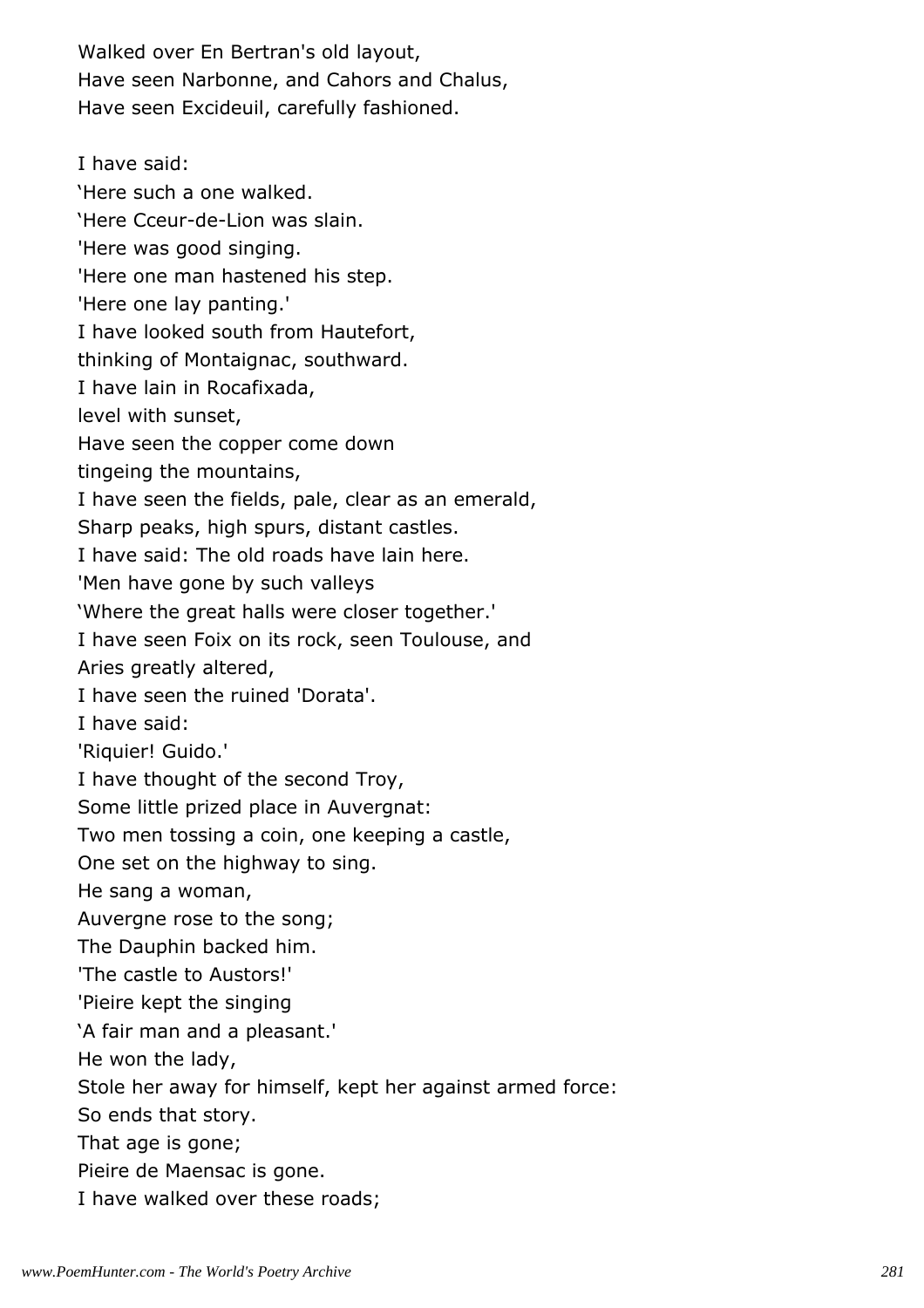I have thought of them living.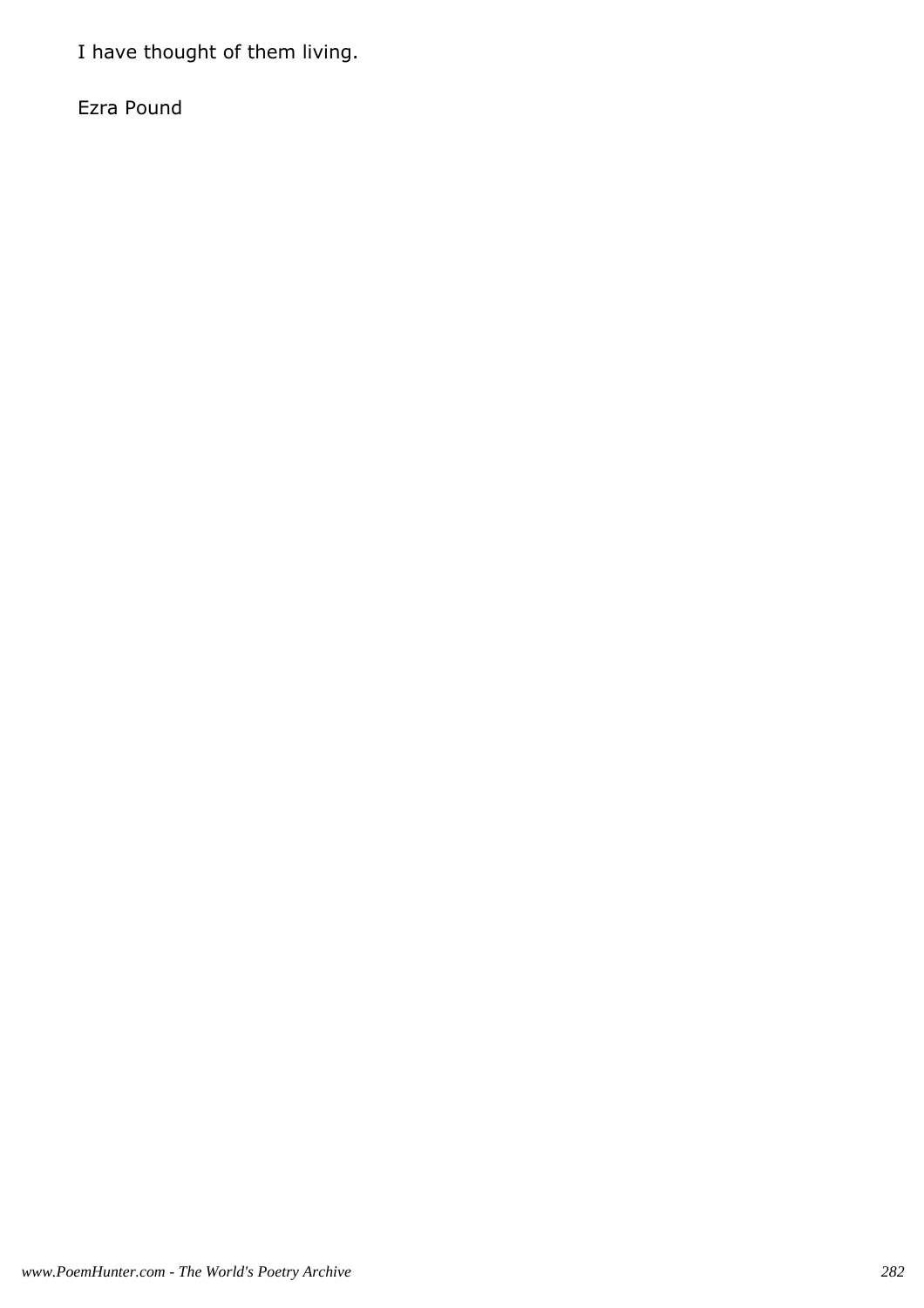# Quies

This is another of our ancient loves. Pass and be silent, Rullus, for the day Hath lacked a something since this lady passed; Hath lacked a something. 'Twas but marginal.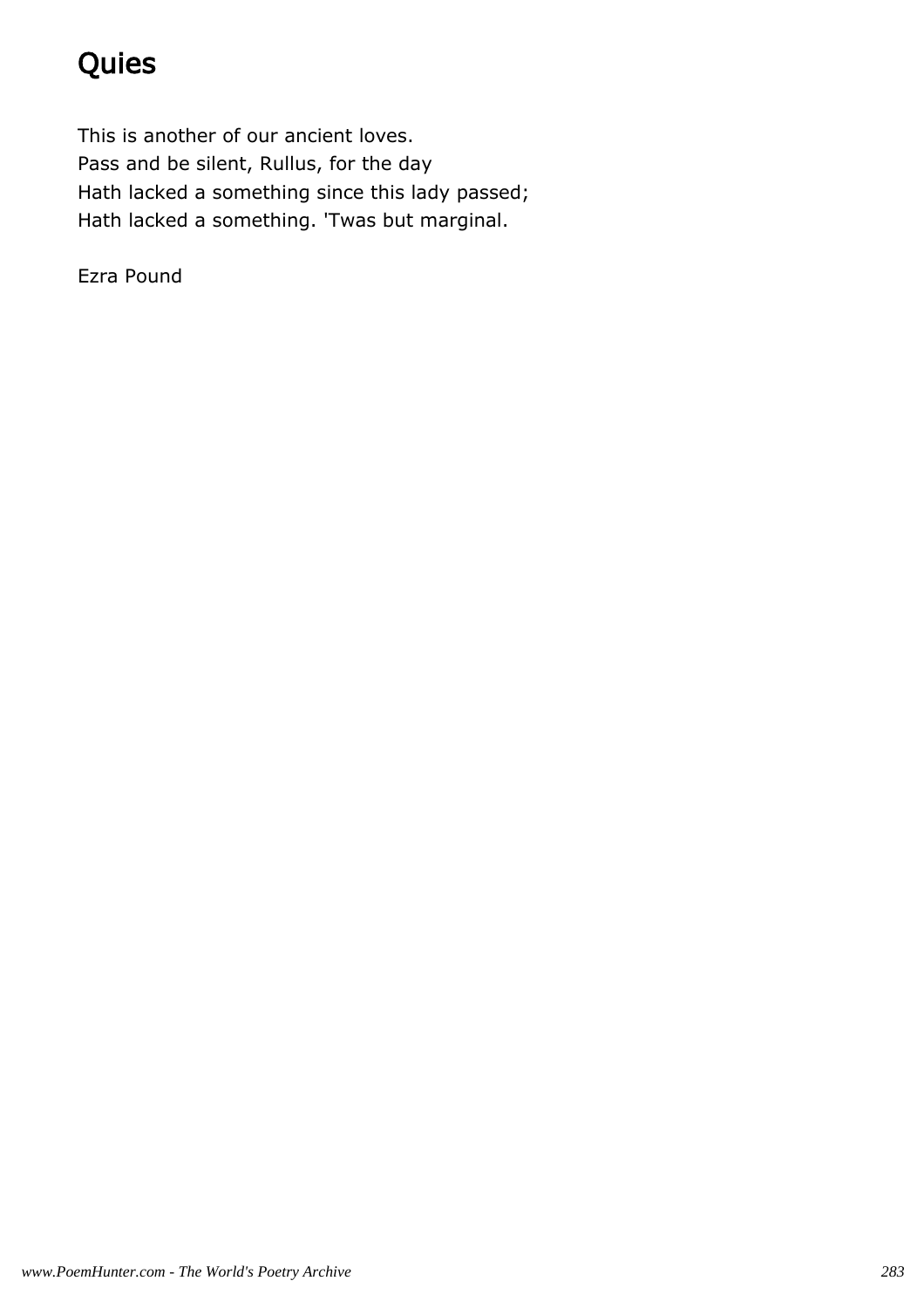### Rome

O thou newcomer who seek'st Rome in Rome And find'st in Rome no thing thou canst call Roman; Arches worn old and palaces made common Rome's name alone within these walls keeps home.

Behold how pride and ruin can befall One who hath set the whole world 'neath her laws, All-conquering, now conquered, because She is Time's prey, and Time conquereth all.

Rome that art Rome's one sole last monument, Rome that alone hast conquered Rome the town, Tiber alone, transient and seaward bent,

Remains of Rome. O world, thou unconstant mime! That which stands firm in thee Time batters down, And that which fleeteth doth outrun swift Time.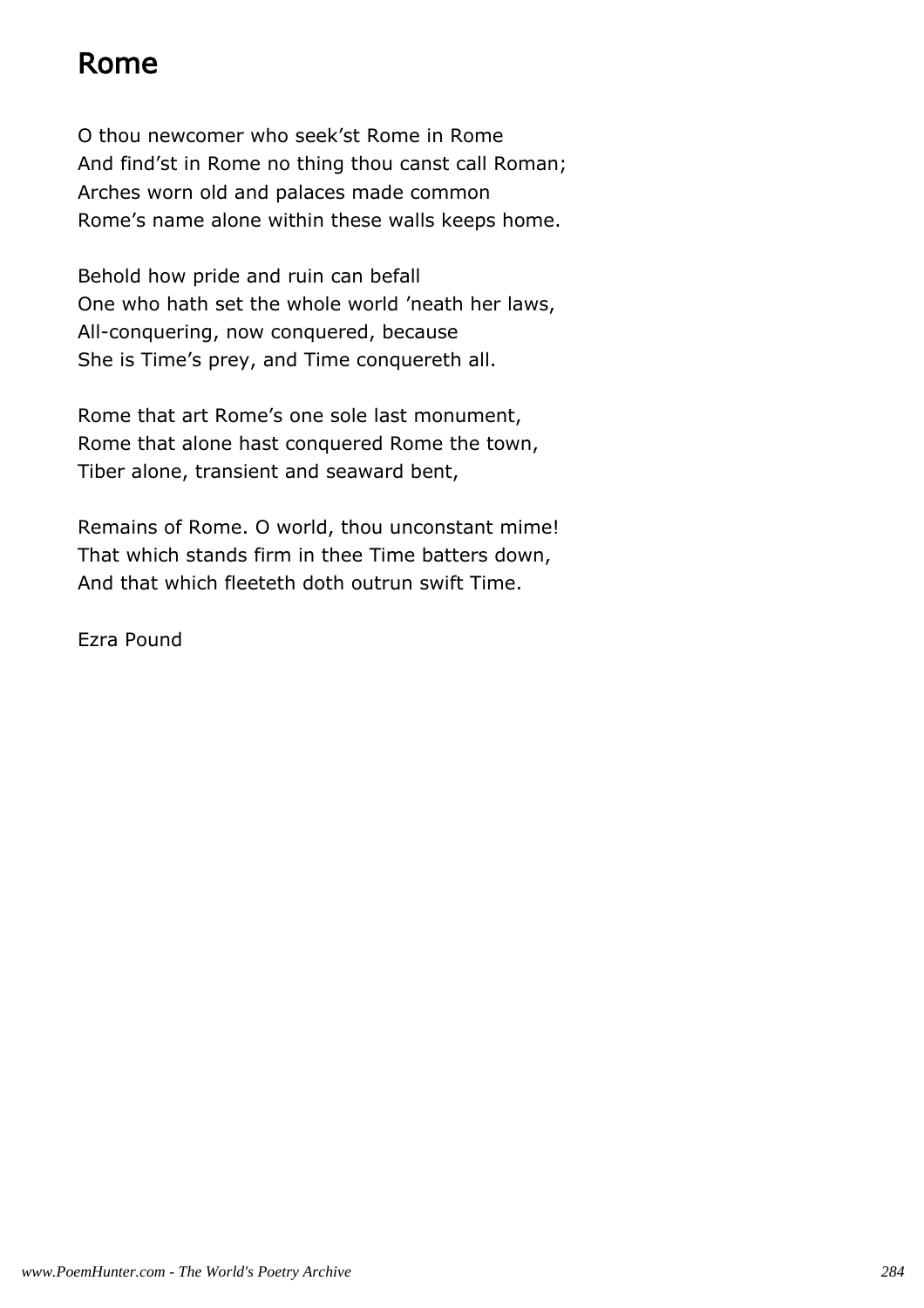#### Safe And Sound

My name is Nunty Cormorant And my finance is sound, I lend you Englishmen hot air At one and three the pound.

I lend you Englishmen hot air And I get all the beef While you stalwart sheep of freedom Are on the poor relief.

Wot oh! my buxom hearties, What ain't got work no more And don't know what bug is a-bitin' To keep your feelin's sore,

There is blokes in automobiles And their necks sunk into fur That keep on gettin' usury To make 'em cosier.

I read these fellers puts it Most tidily away And then lends out their printed slips To keep the wolf away

From the vaults and combination Safes in Thread and Needle street. I wouldn't 'ave the needle If I had more grub to eat.

Oh the needle is your portion, My sufferin' fellow men, Till the King shall take the notion To own his coin again.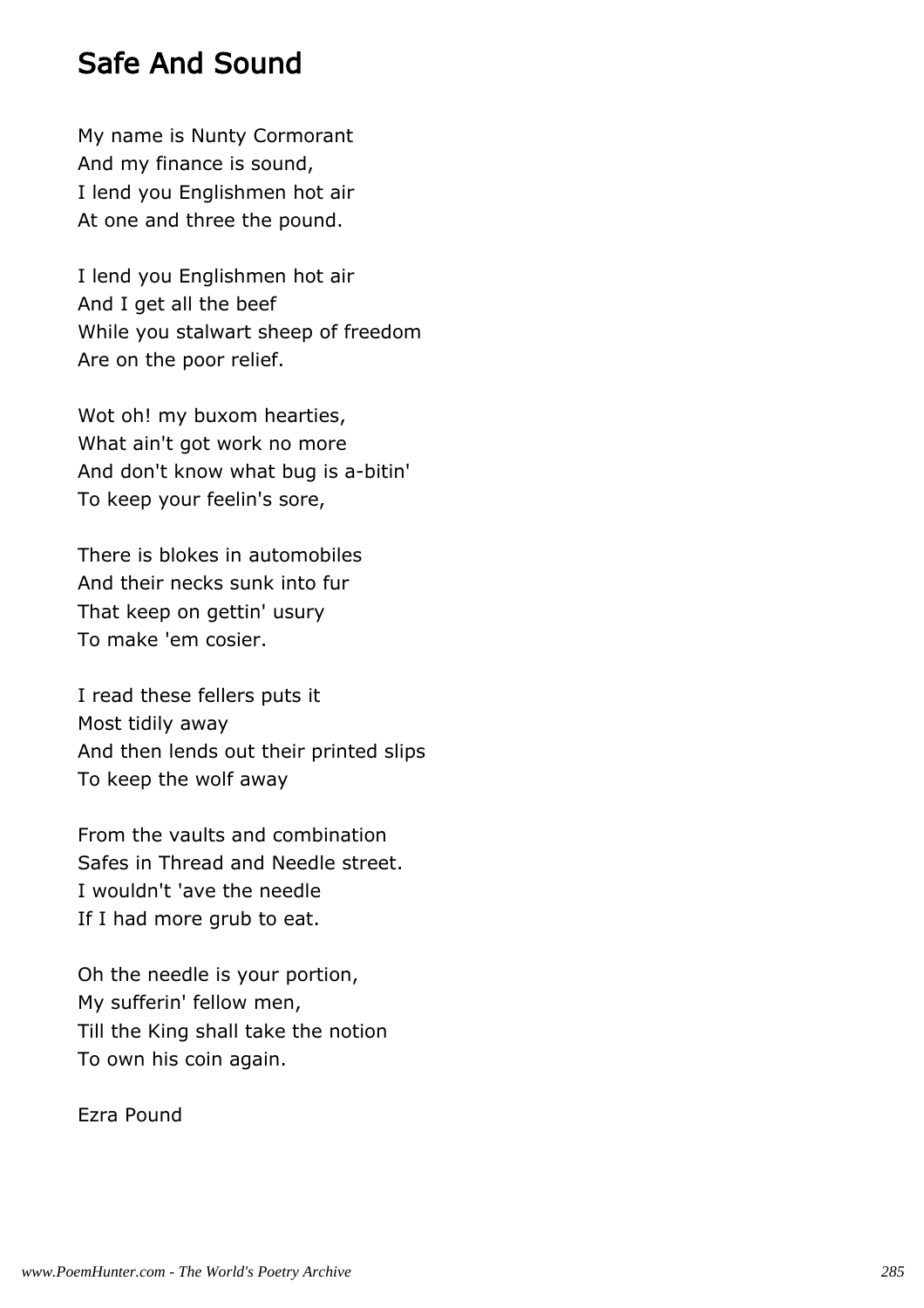## **Salutation**

O generation of the thoroughly smug and thoroughly uncomfortable, I have seen fishermen picnicking in the sun, I have seen them with untidy families, I have seen their smiles full of teeth and heard ungainly laughter. And I am happier than you are, And they were happier than I am; And the fish swim in the lake and do not even own clothing.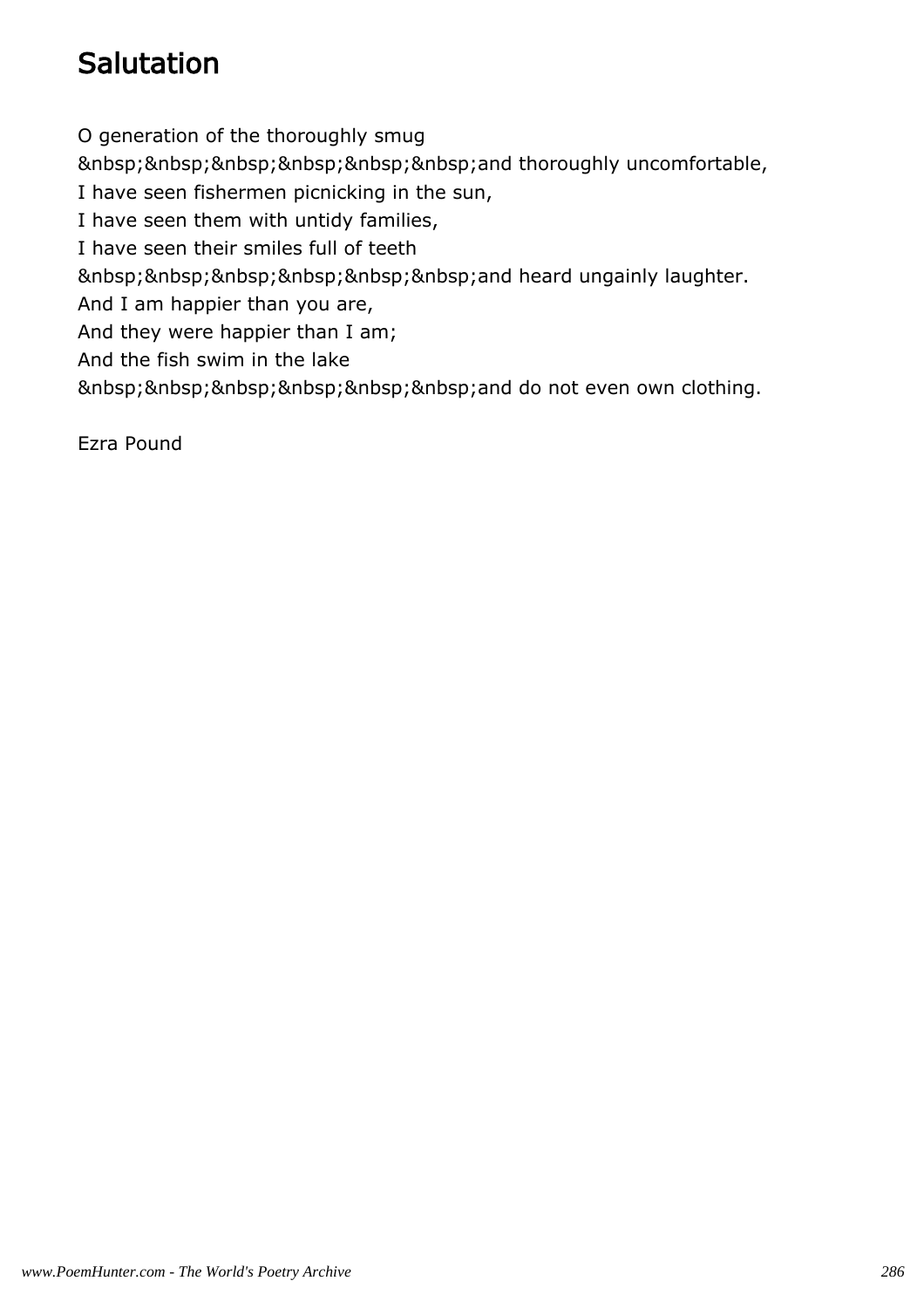### Salutation The Second

You were praised, my books, because I had just come from the country; I was twenty years behind the times so you found an audience ready. I do not disown you, do not you disown your progeny.

Here they stand without quaint devices, Here they are with nothing archaic about them. Observe the irritation in general:

'Is this' they say, 'the nonsense that we expect of poets?' 'Where is the Picturesque ?' 'Where is the vertigo of emotion?' 'No! his first work was the best.' 'Poor Dear! he has lost his illusions.'

Go, little naked and impudent songs, Go with a light foot! (Or with two light feet, if it please you!) Go and dance shamelessly! Go with an impertinent frolic!

Greet the grave and the stodgy, Salute them with your thumbs at your noses.

Here are your bells and confetti. Go! rejuvenate things! Rejuvenate even 'The Spectator.' Go! and make cat calls! Dance and make people blush, Dance the dance of the phallus and tell anecdotes of Cybele! Speak of the indecorous conduct of the Gods! (Tell it to Mr. Strachey)

Ruffle the skirts of prudes, speak of their knees and ankles.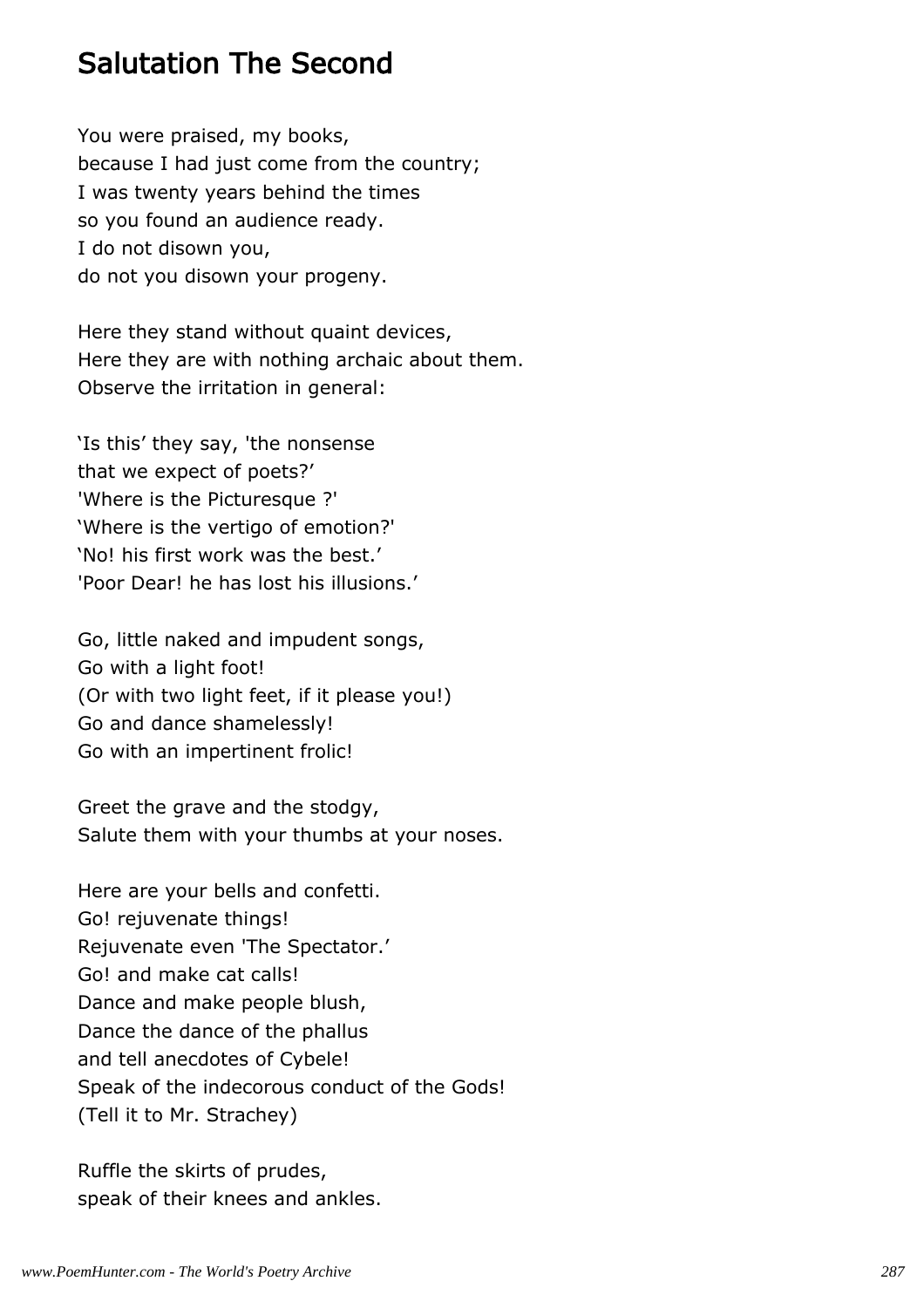But, above all, go to practical people go! jangle their door-bells! Say that you do no work and that you will live forever.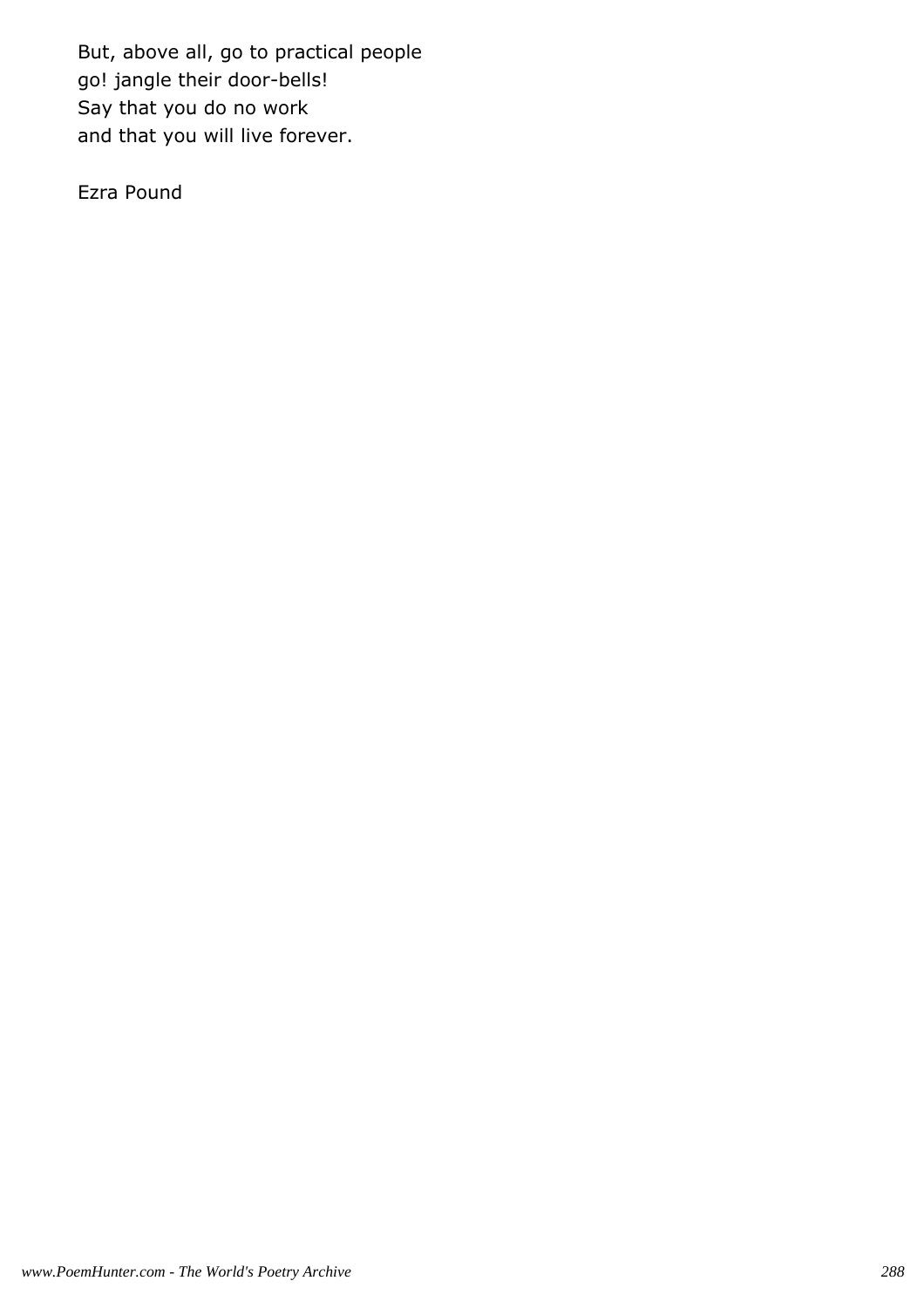# Salutation The Third

Let us deride the smugness of 'The Times': GUFFAW! So much for the gagged reviewers, It will pay them when the worms are wriggling in their vitals; These are they who objected to newness, Here are their tomb-stones. They supported the gag and the ring: A little BLACK Box contains them. So shall you be also, You slut-bellied obstructionist, You sworn foe to free speech and good letters, You fungus, you continuous gangrene. Come, let us on with the new deal, Let us be done with pandars and jobbery, Let us spit upon those who pat the big-bellies for profit, Let us go out in the air a bit. Or perhaps I will die at thirty? Perhaps you will have the pleasure of defiling my pauper's grave; I wish you joy, I proffer you all my assistance. It has been your habit for long to do away with good writers, You either drive them mad, or else you blink at their suicides, Or else you condone their drugs, and talk of insanity and genius, But I will not go mad to please you, I will not flatter you with an early death, Oh, no, I will stick it out, Feel your hates wriggling about my feet As a pleasant tickle,

to be observed with derision,

Though many move with suspicion,

Afraid to say that they hate you;

The taste of my boot ?

Here is the taste of my boot,

Caress it,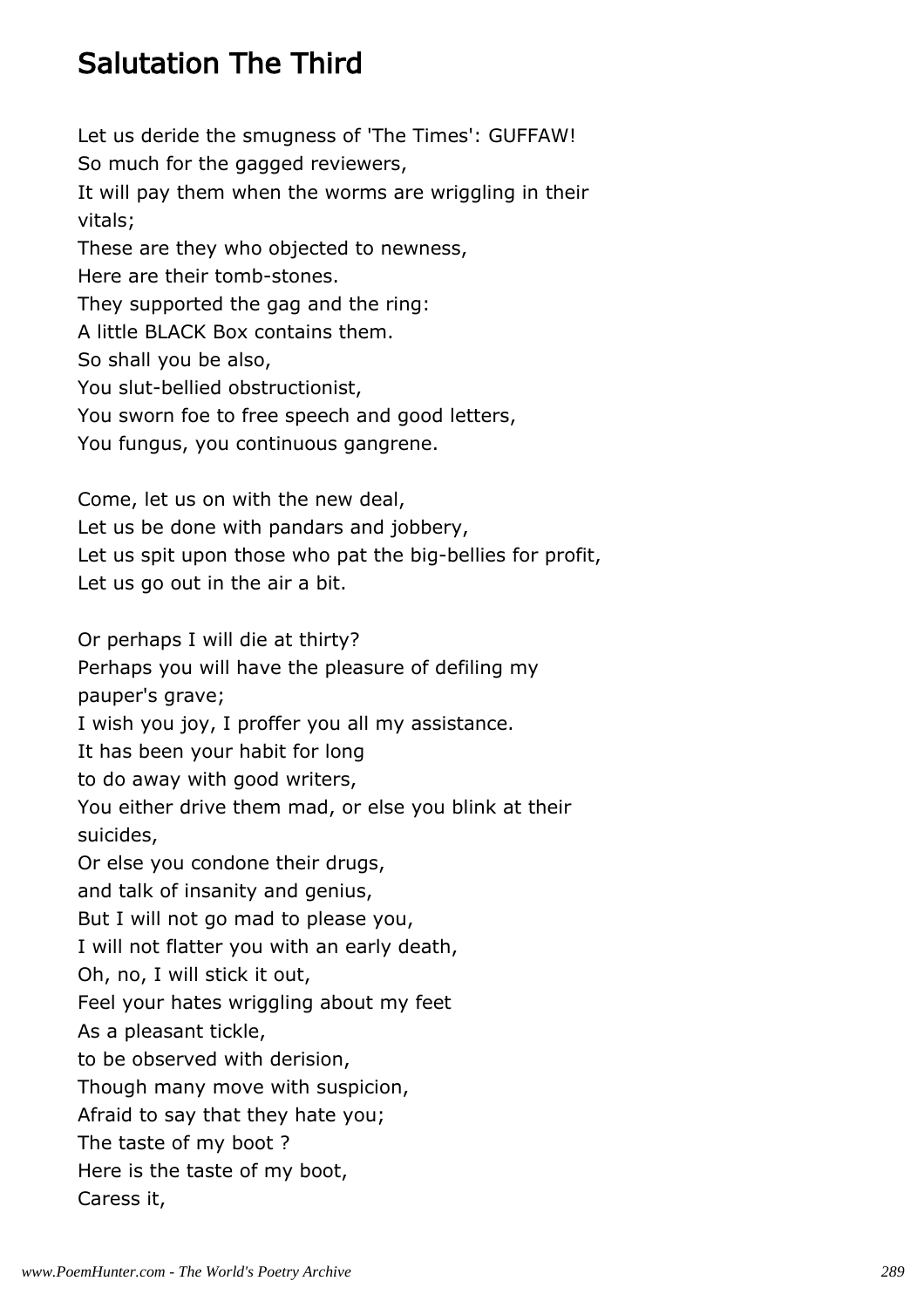lick off the blacking.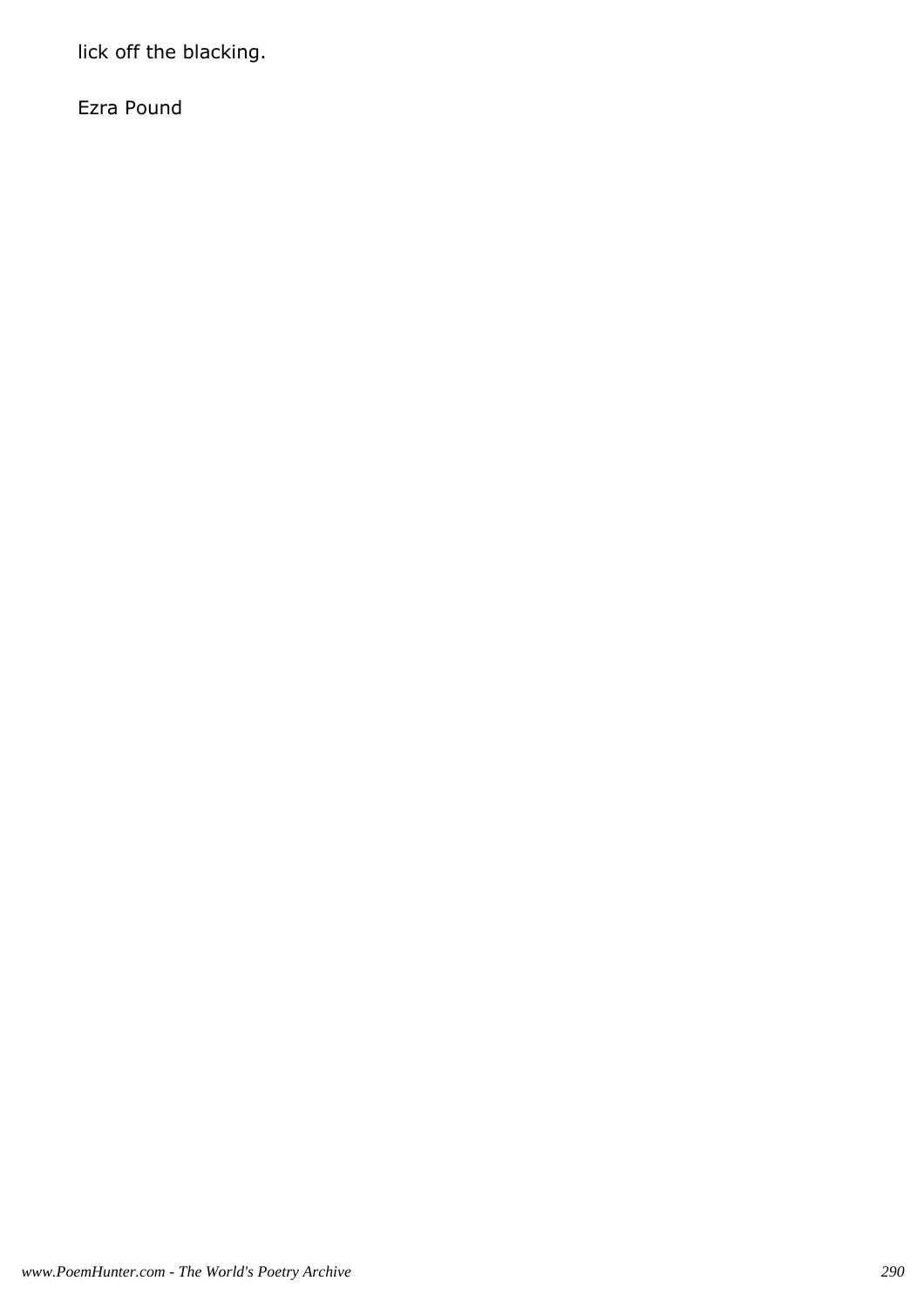# **Salvationists**

#### I

Come, my songs, let us speak of perfection We shall get ourselves rather disliked.

#### II

Ah yes, my songs, let us resurrect The very excellent term Rusticus. Let us apply it in all its opprobrium To those to whom it applies. And you may decline to make them immortal, For we shall consider them and their state In delicate Opulent silence.

#### III

Come, my songs, Let us take arms against this sea of stupidities-Beginning with Mumpodorus; And against this sea of vulgarities Beginning with Nimmim; And against this sea of imbeciles All the Bulmenian literati.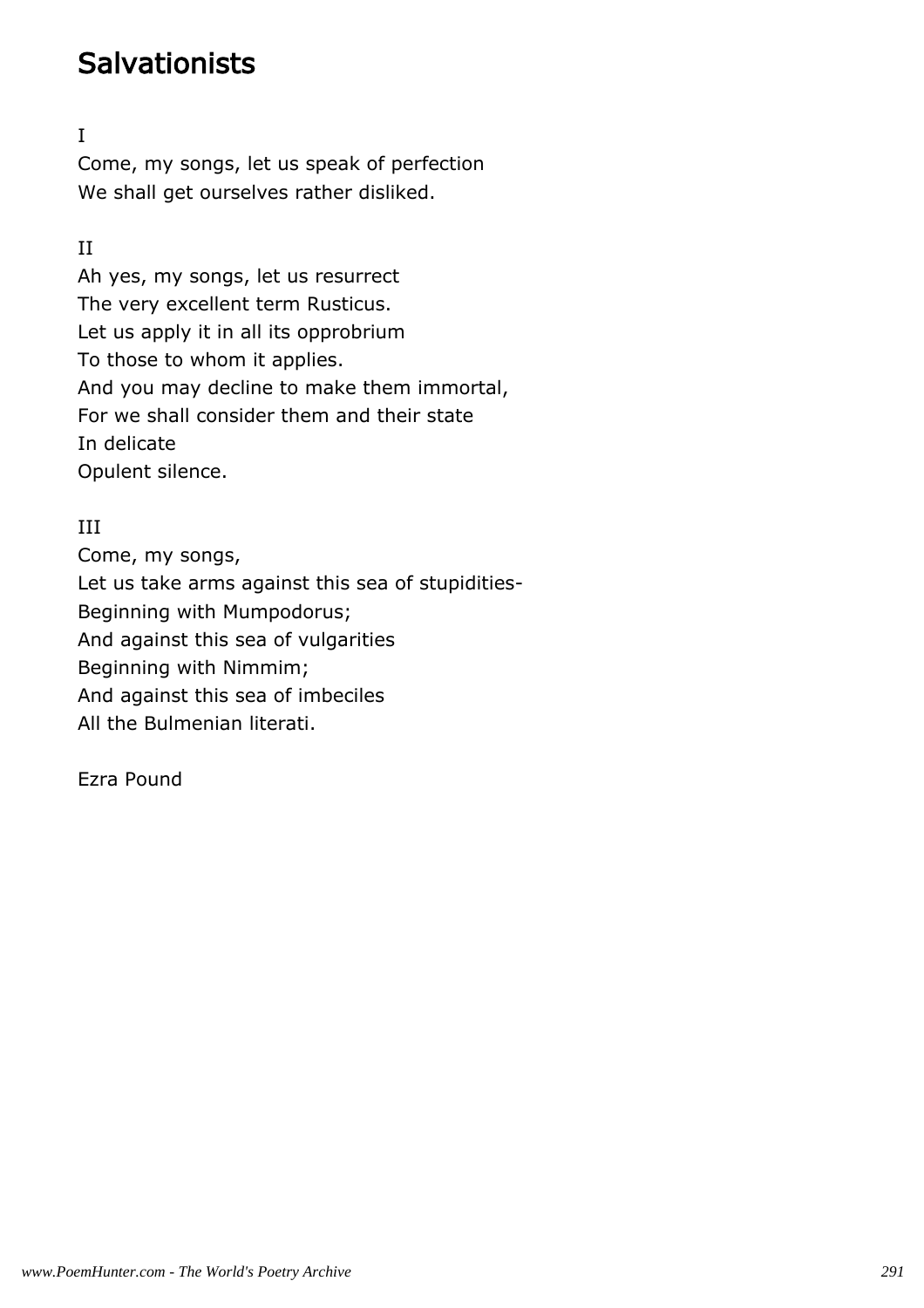### Satiemus

What if I know thy speeches word by word? And if thou knew'st I knew them wouldst thou speak? What if I know thy speeches word by word, And all the time thou sayest them o'er I said, 'Lo, one there was who bent her fair bright head, Sighing as thou dost through the golden speech.' Or, as our laughters mingle each with each, As crushed lips take their respite fitfully, What if my thoughts were turned in their mid reach Whispering among them, 'The fair dead Must know such moments, thinking on the grass; On how white dogwoods murmured overhead In the bright glad days!' How if the low dear sound within thy throat Hath as faint lute-strings in its dim accord Dim tales that blind me, running one by one With times told over as we tell by rote; What if I know thy laughter word by word Nor find aught novel in thy merriment ?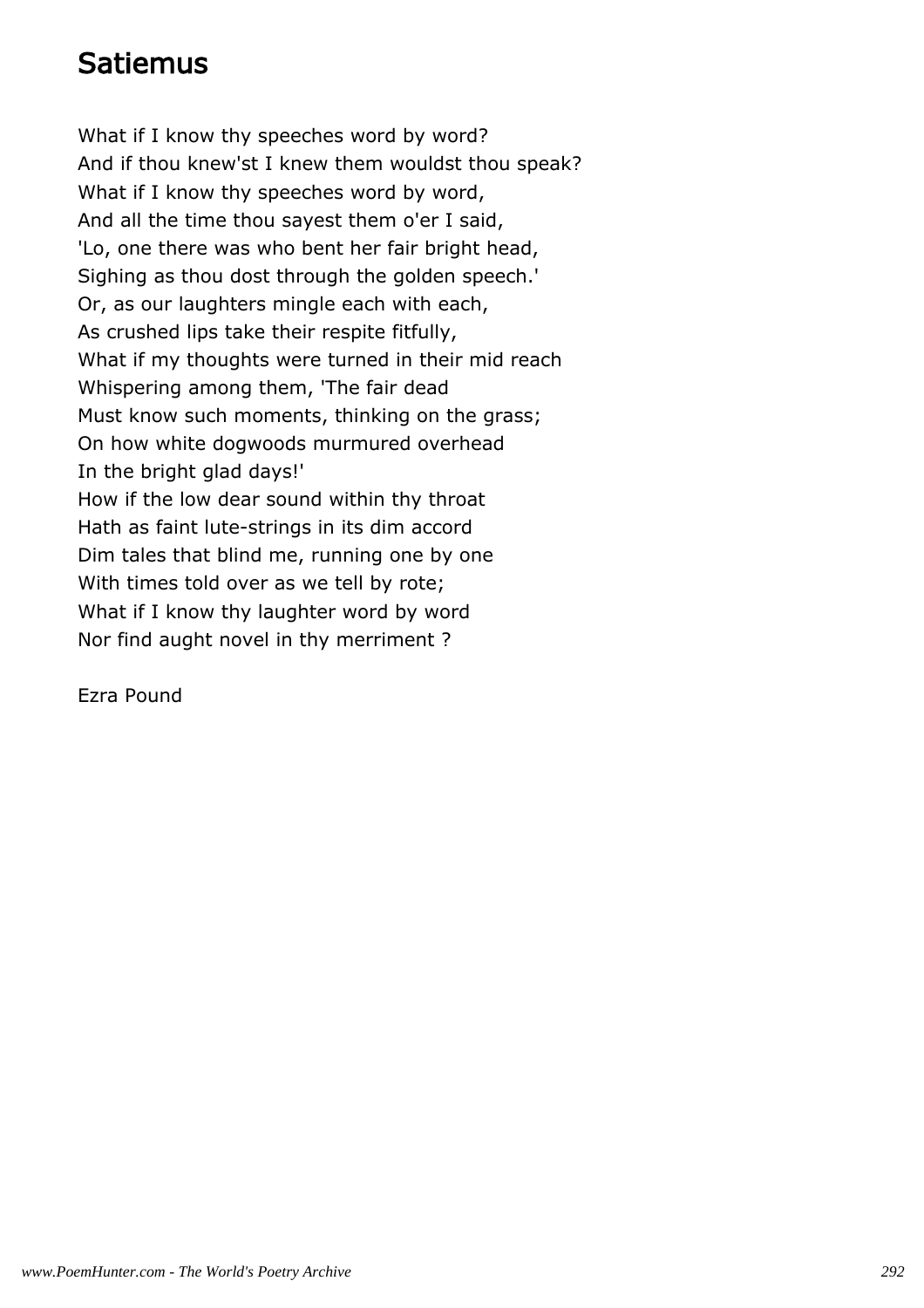### Sennin Poem By Kakuhaku

The red and green kingfishers flash between the orchids and clover, One bird casts its gleam on another. Green vines hang through the high forest, They weave a whole roof to the mountain, The lone man sits with shut speech, He purrs and pats the clear strings. He throws his heart up through the sky, He bites through the flower pistil and brings up a fine fountain. The red-pine-tree god looks at him and wonders. He rides through the purple smoke to visit the sennin, He takes 'Floating Hill' by the sleeve, He claps his hand on the back of the great water sennin.

But you, you dam'd crowd of gnats, Can you even tell the age of a turtle?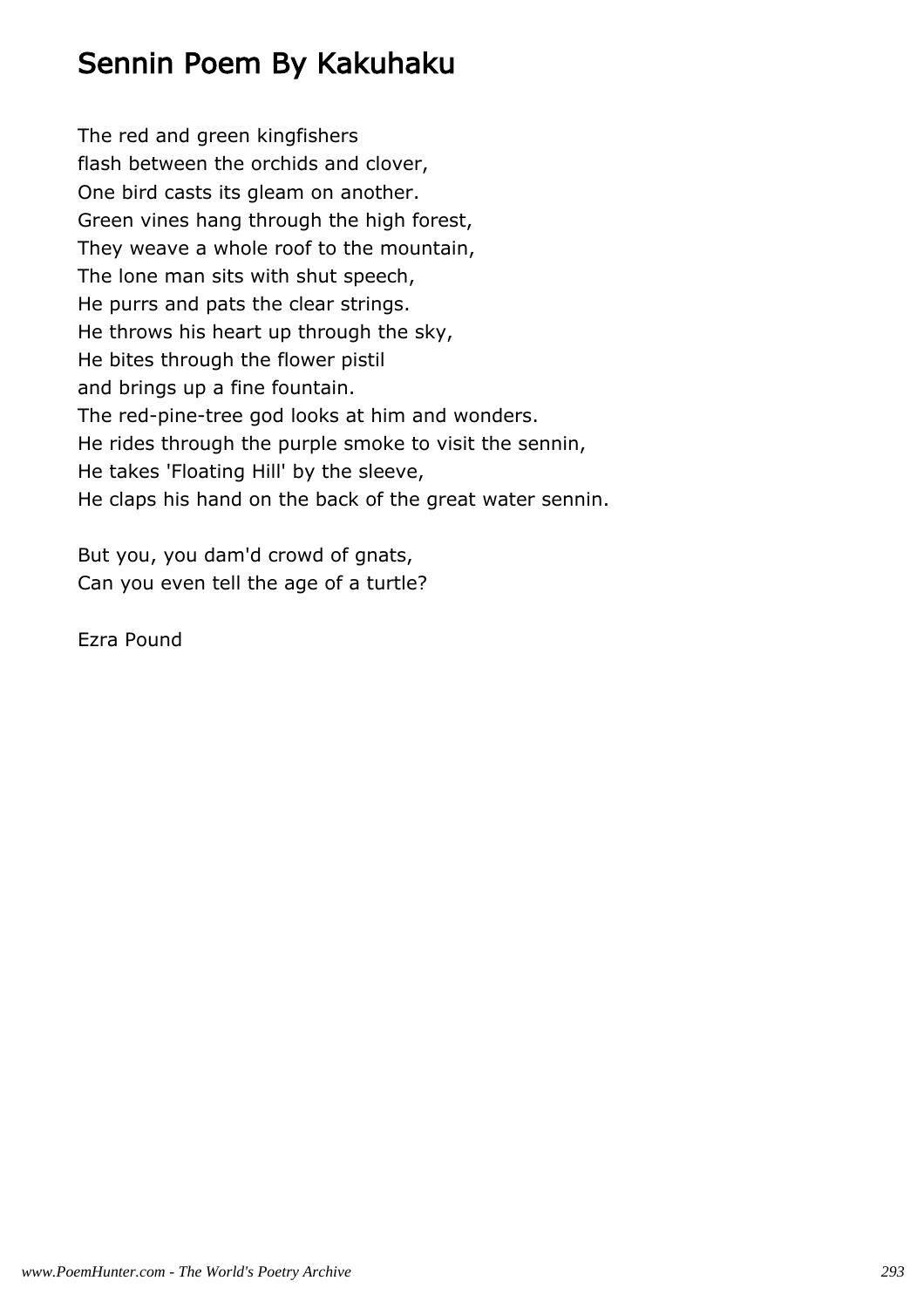# Separation On The River Kiang

Ko-Jin goes west from Ko-kaku-ro, The smoke-flowers are blurred over the river. His lone sail blots the far sky. And now I see only the river, The long Kiang, reaching heaven.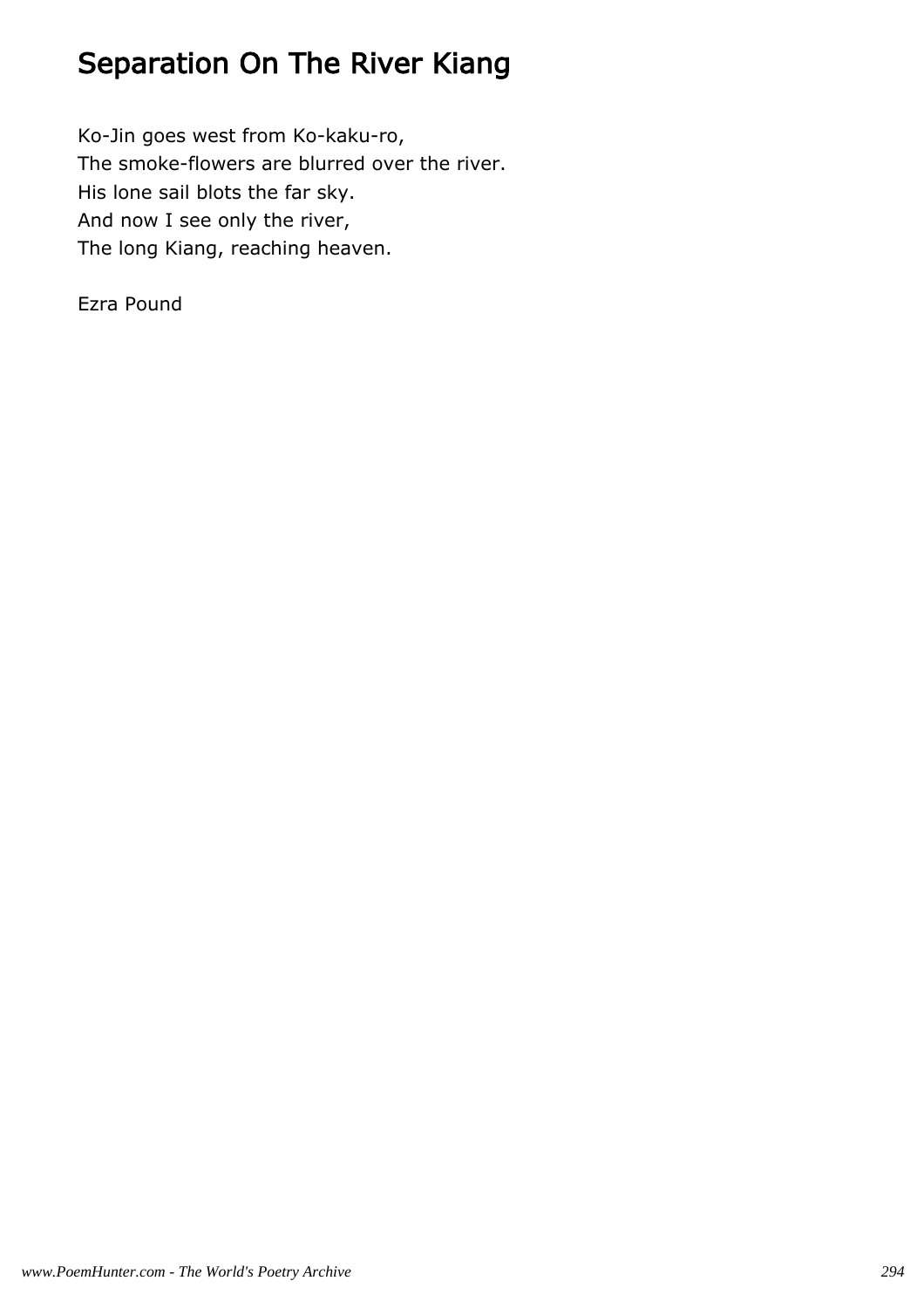#### Sestina: Altaforte

Loquitur: En Bertrans de Born. Dante Alighieri put this man in hell for that he was a stirrer-up of strife. Eccovi! Judge ye! Have I dug him up again? The scene in at his castle, Altaforte. "Papiols" is his jongleur. "The Leopard," the device of Richard (Cúur de Lion).

I

Damn it all! all this our South stinks peace. You whoreson dog, Papiols, come! Let's to music! I have no life save when the swords clash. But ah! when I see the standards gold, vair, purple, opposing And the broad fields beneath them turn crimson, Then howl I my heart nigh mad with rejoicing.

II

In hot summer have I great rejoicing When the tempests kill the earth's foul peace, And the lightnings from black heav'n flash crimson, And the fierce thunders roar me their music And the winds shriek through the clouds mad, opposing, And through all the riven skies God's swords clash.

III

Hell grant soon we hear again the swords clash! And the shrill neighs of destriers in battle rejoicing, Spiked breast to spiked breast opposing! Better one hour's stour than a year's peace With fat boards, bawds, wine and frail music! Bah! there's no wine like the blood's crimson!

IV

And I love to see the sun rise blood-crimson.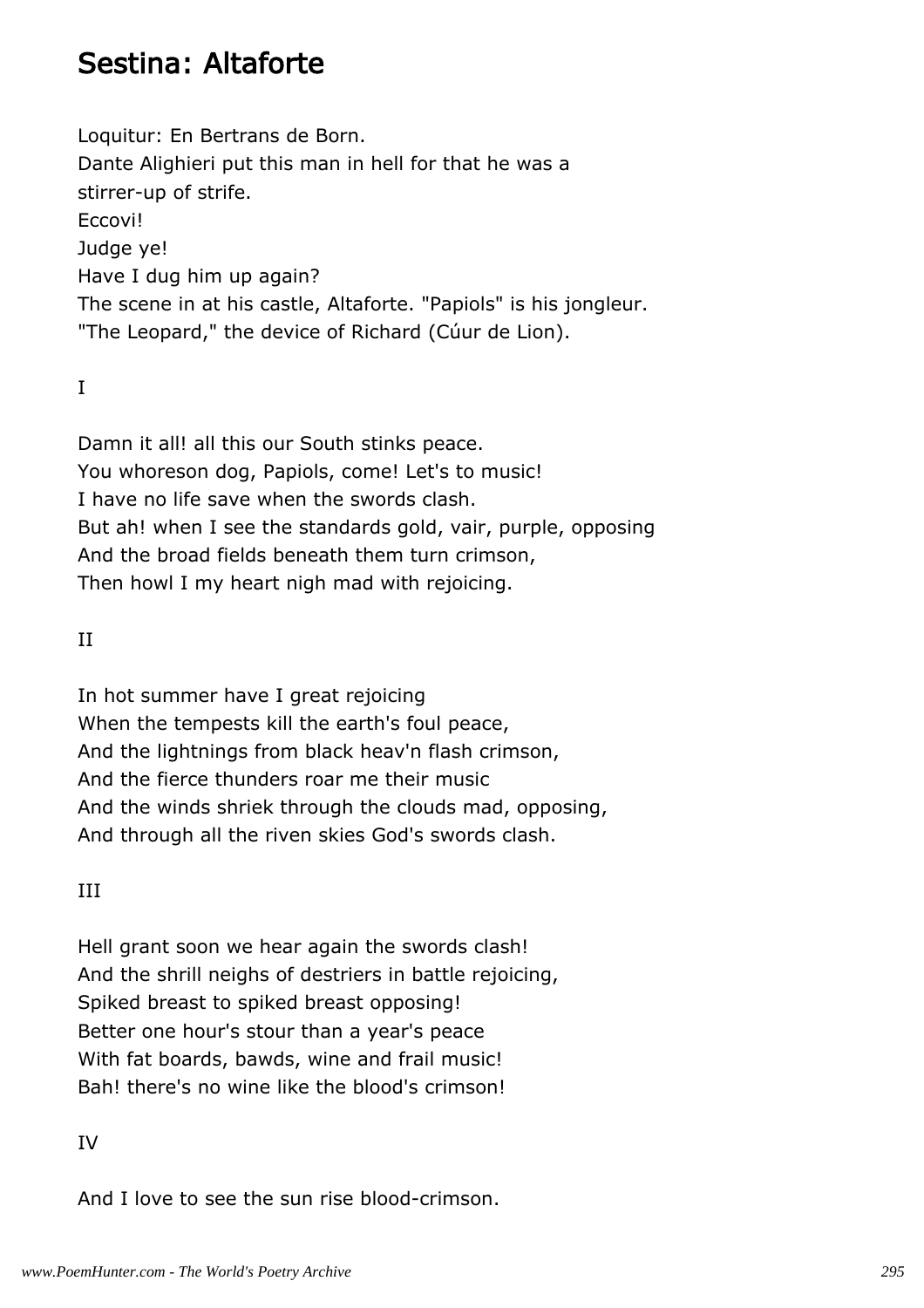And I watch his spears through the dark clash And it fills all my heart with rejoicing And pries wide my mouth with fast music When I see him so scorn and defy peace, His lone might 'gainst all darkness opposing.

#### V

The man who fears war and squats opposing My words for stour, hath no blood of crimson But is fit only to rot in womanish peace Far from where worth's won and the swords clash For the death of such sluts I go rejoicing; Yea, I fill all the air with my music.

#### VI

Papiols, Papiols, to the music! There's no sound like to swords swords opposing, No cry like the battle's rejoicing When our elbows and swords drip the crimson And our charges 'gainst "The Leopard's" rush clash. May God damn for ever all who cry "Peace!"

#### VII

And let the music of the swords make them crimson! Hell grant soon we hear again the swords clash! Hell blot black for always the thought "Peace!"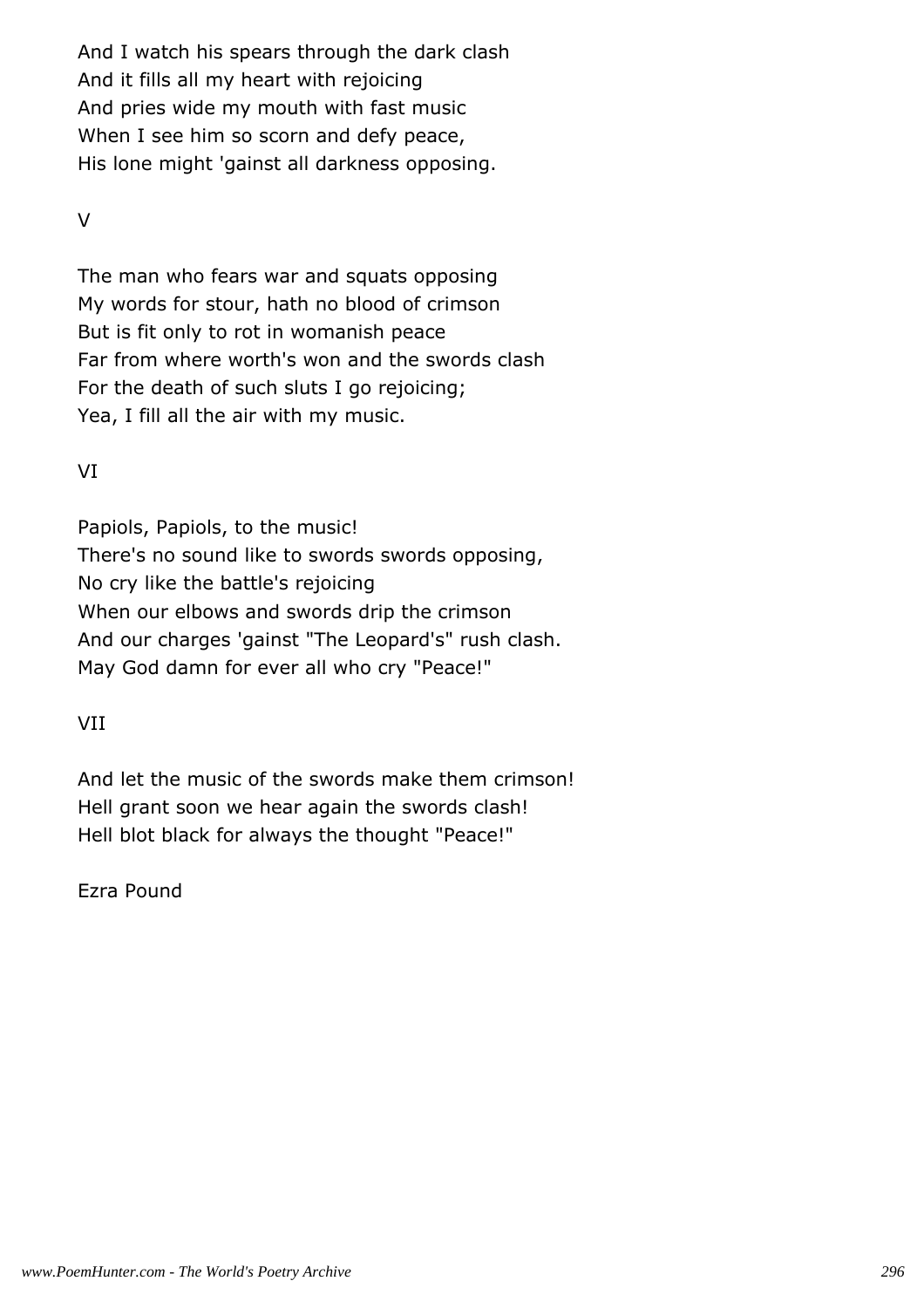# Shop Girl

For a moment she rested against me Like a swallow half blown to the wall, And they talk of Swinburne's women, And the shepherdess meeting with Guido. And the harlots of Baudelaire.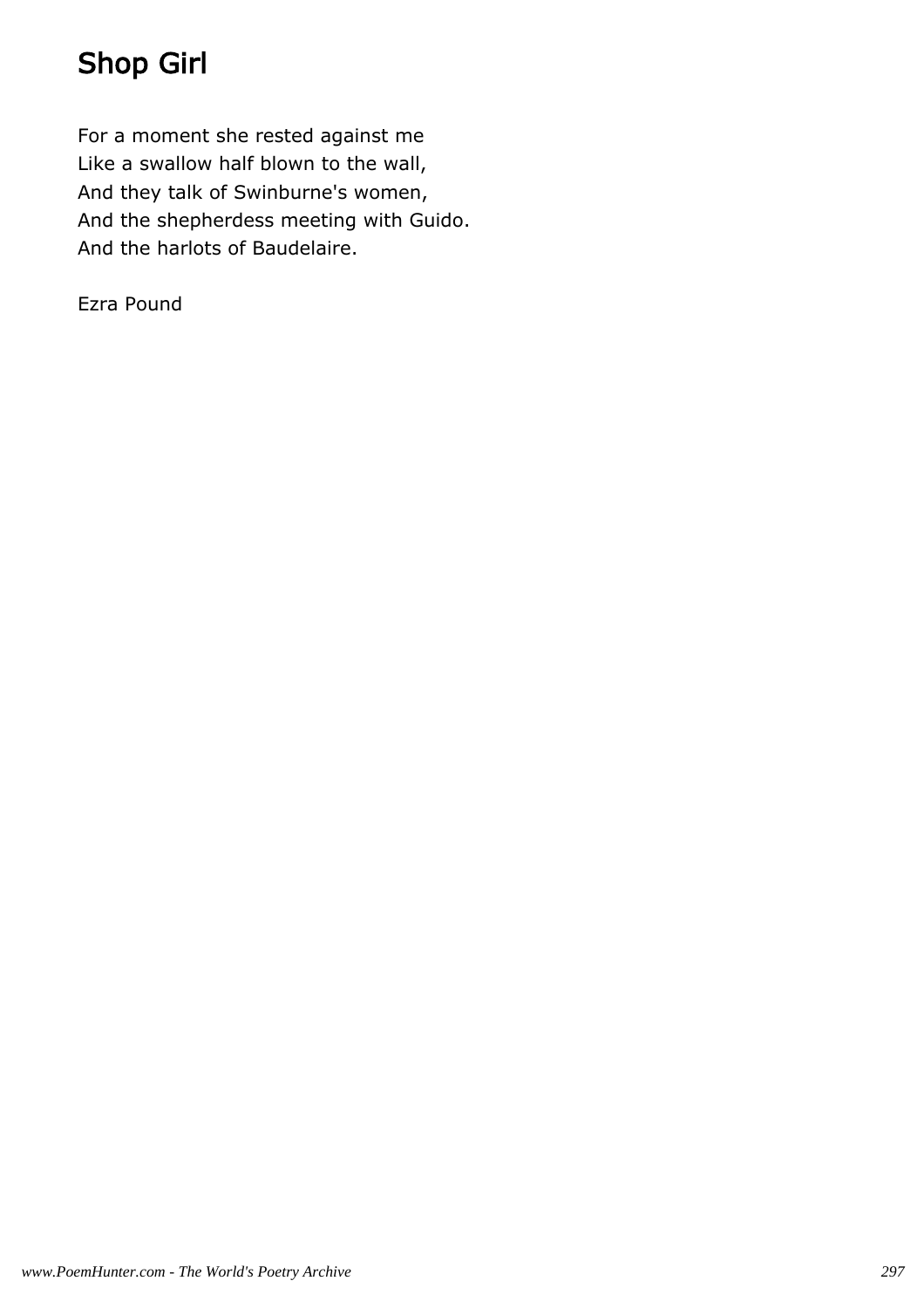# Silet

When I behold how black, immortal ink Drips from my deathless pen - ah, well-away! Why should we stop at all for what I think? There is enough in what I chance to say.

It is enough that we once came together; What is the use of setting it to rime? When it is autumn do we get spring weather, Or gather may of harsh northwindish time?

It is enough that we once came together; What if the wind have turned against the rain? It is enough that we once came together; Time has seen this, and will not turn again;

And who are we, who know that last intent, To plague to-morrow with a testament!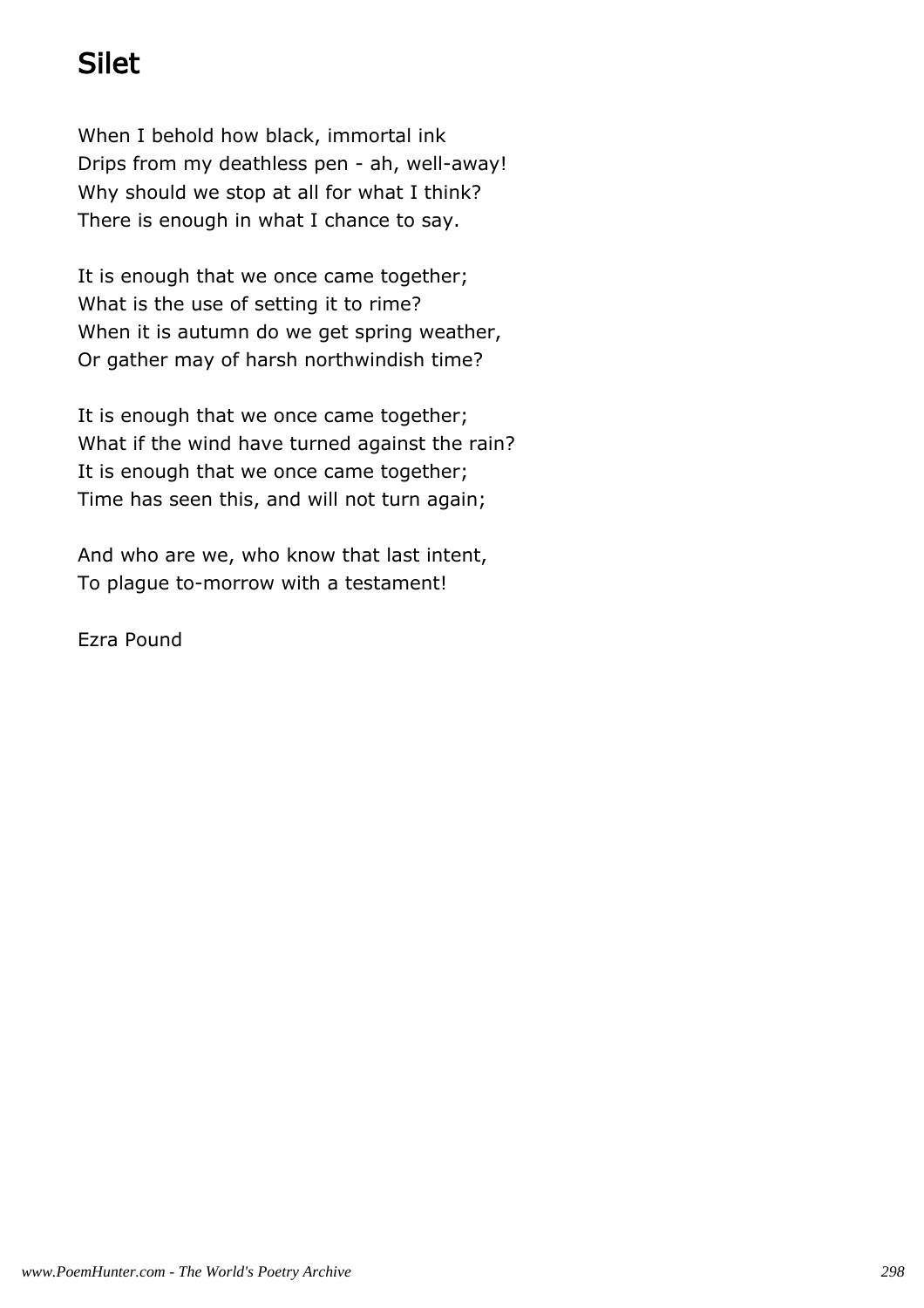# Simulacra

Why does the horse-faced lady of just the unmentionable age Walk down Longacre reciting Swinburne to herself, inaudibly? Why does the small child in the soiled-white imitation fur coat Crawl in the very black gutter beneath the grape stand? Why does the really handsome young woman approach me in Sackville Street Undeterred by the manifest age of my trappings?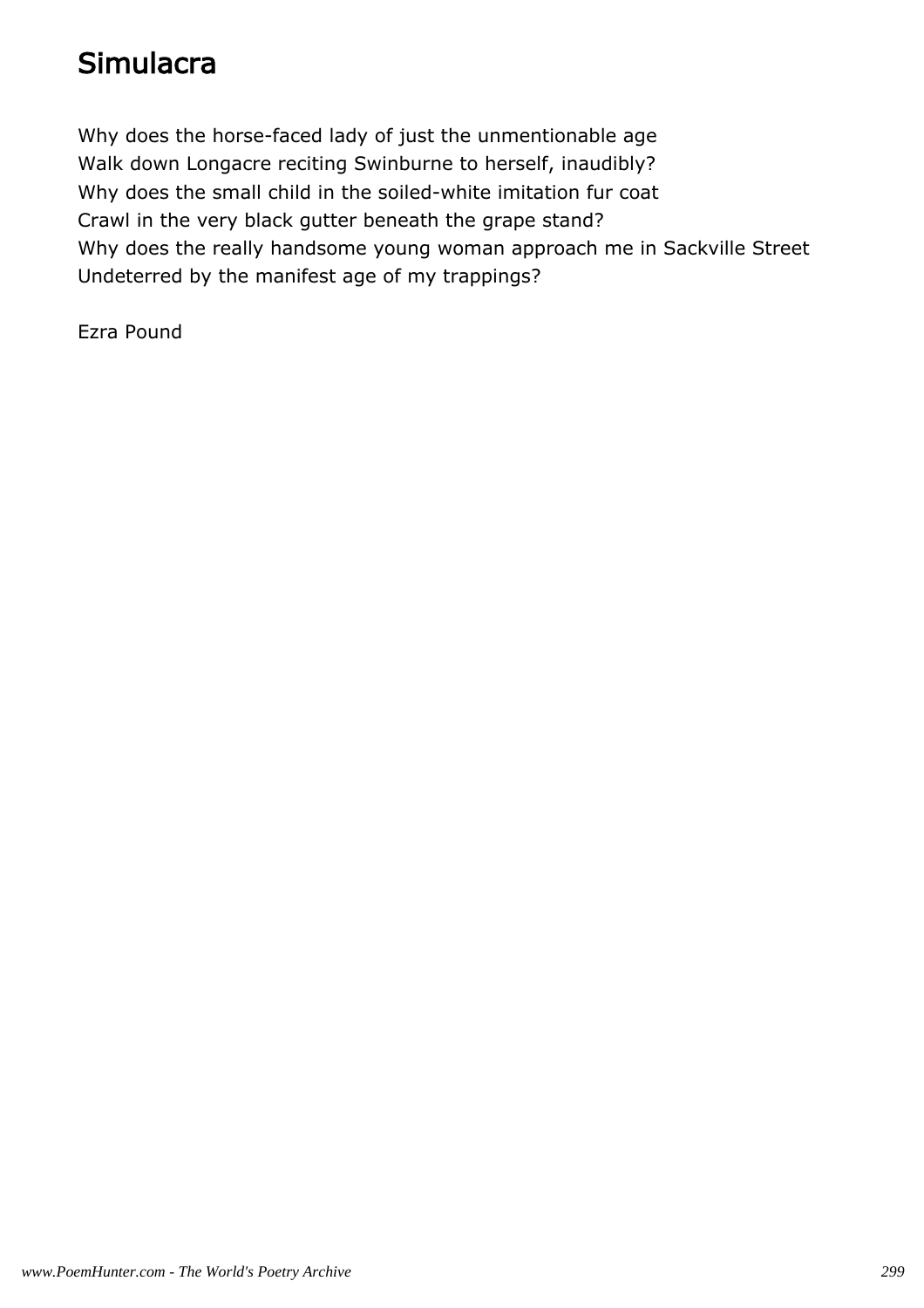### **Society**

The family position was waning, And on this account the little Aurelia, Who had laughed on eighteen summers, Now bears the palsied contact of Phidippus.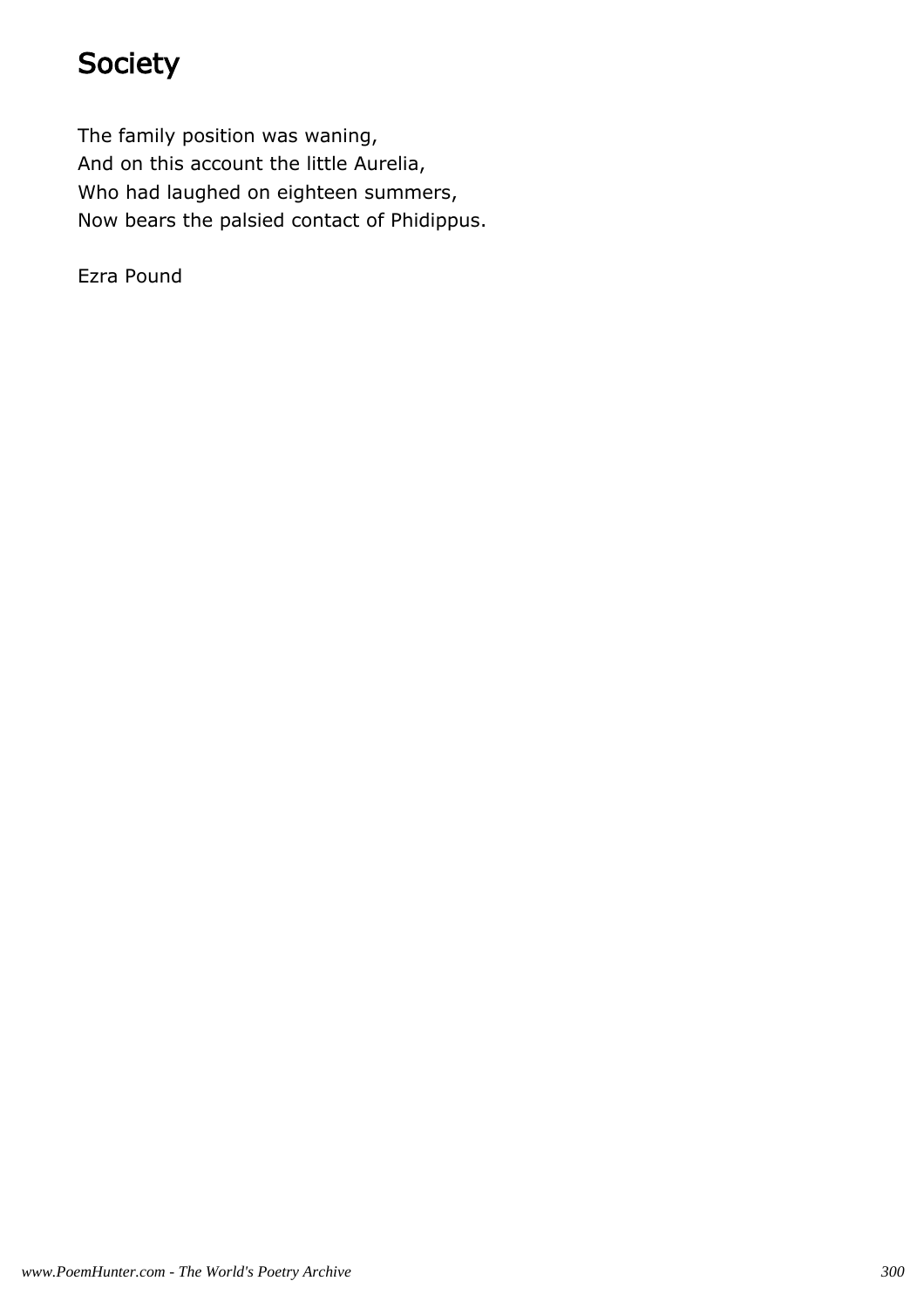# Song

Winter is icummen in, Lhude sing Goddamm, Raineth drop and staineth slop, and how the wind doth ramm, Sing: Goddamm. Skiddeth bus and sloppeth us, An ague hath my ham. Freezeth river, turneth liver, Damn you, sing: Goddamm. Goddamm, Goddamm, 'tis why I am, Goddamm, So 'gainst the winter's balm. Sing goddamm, damm, sing Goddamm,

Sing goddamm, sing goddamm, DAMM.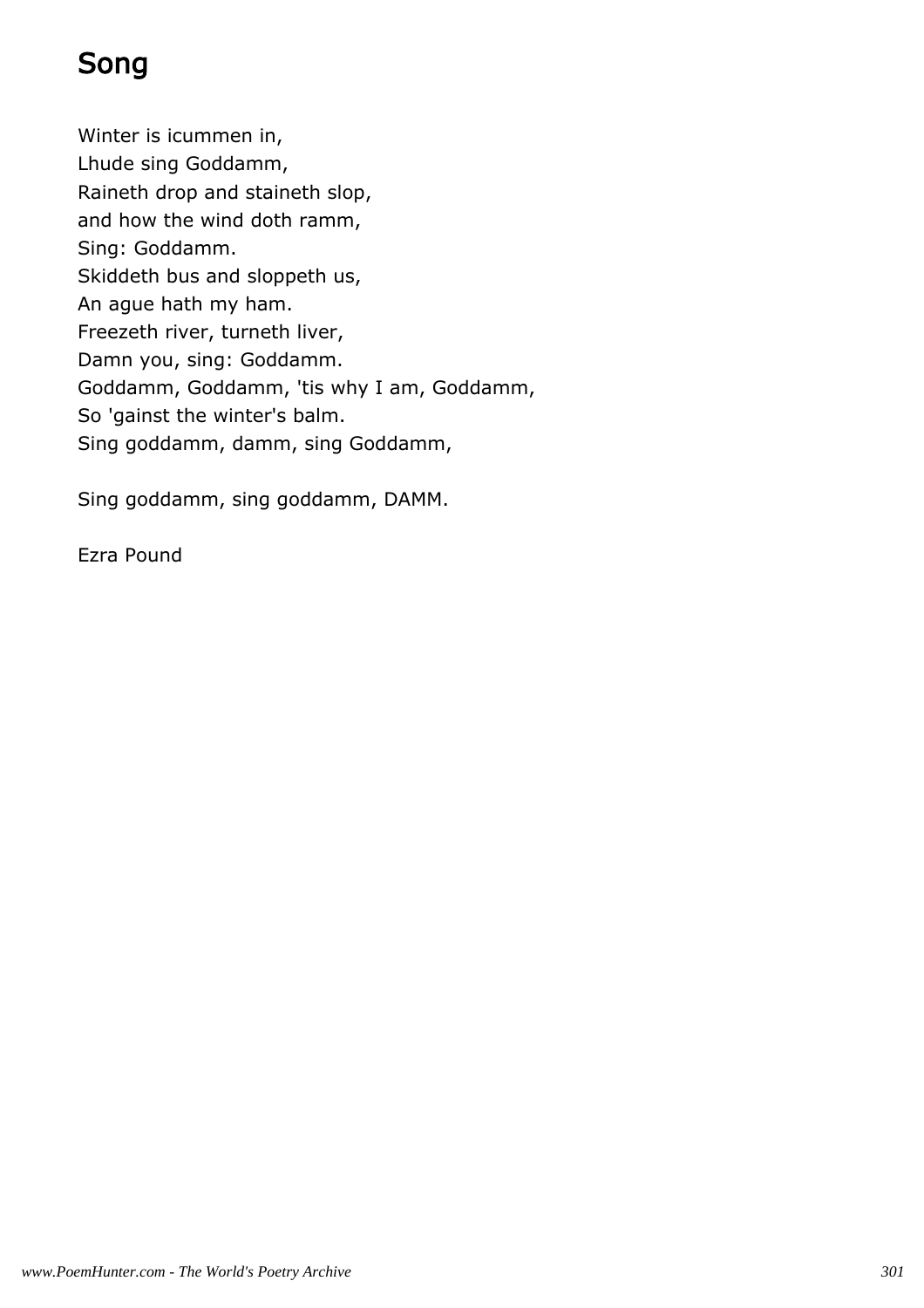### Song In The Manner Of Housman

O woe, woe, People are born and die, We also shall be dead pretty soon Therefore let us act as if we were dead already.

The bird sits on the hawthorn tree But he dies also, presently. Some lads get hung, and some get shot. Woeful is this human lot. <i>Woe! woe, etcetera . . . .</i>

London is a woeful place, Shropshire is much pleasanter. Then let us smile a little space Upon fond nature's morbid grace. <i>Oh, Woe, woe, woe, etcetera . . . </i>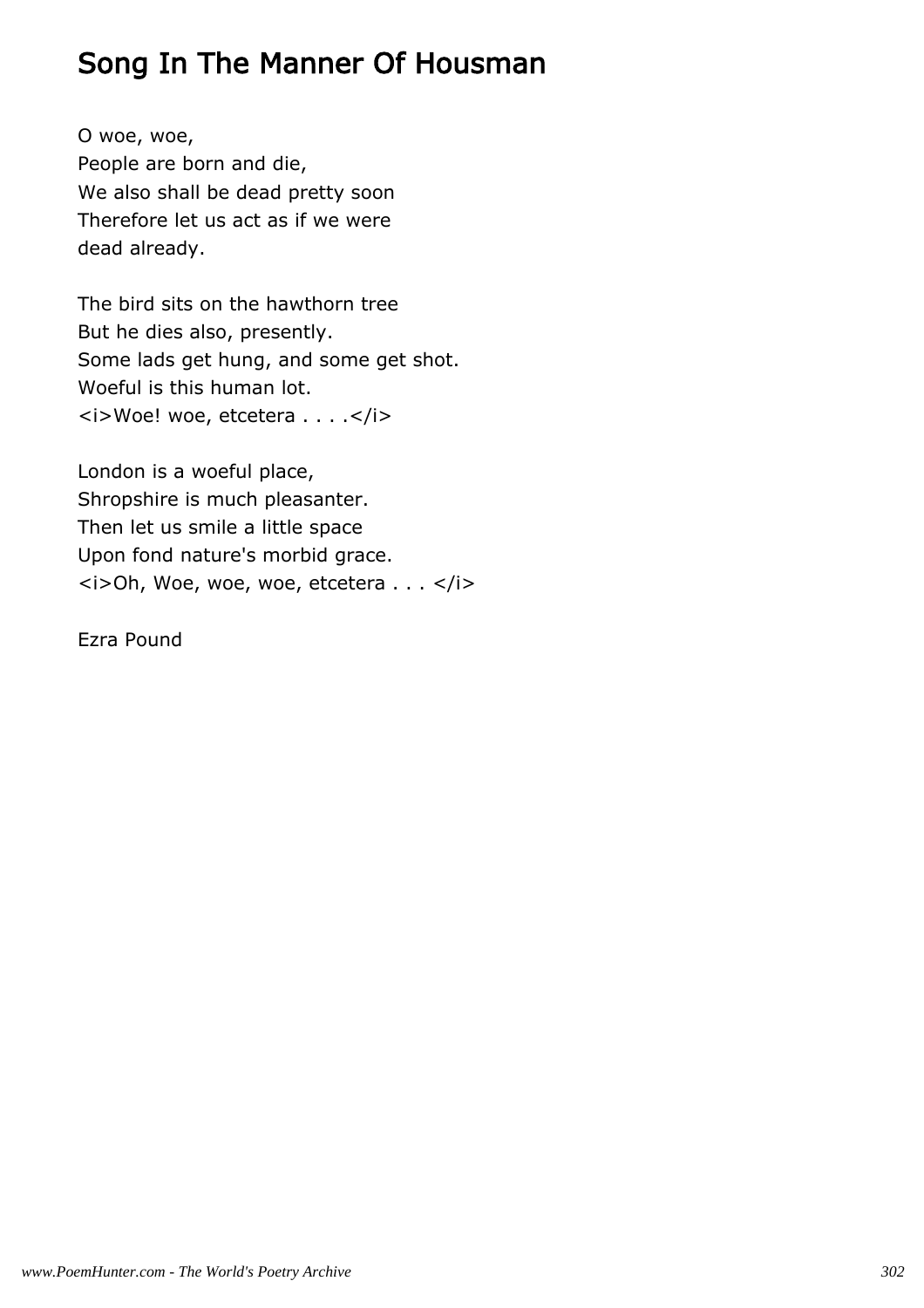# Song Of The Bowmen Of Shu

Here we are, picking the first fern-shoots And saying: When shall we get back to our country? Here we are because we have the Ken-nin for our foemen, We have no comfort because of these Mongols. We grub the soft fern-shoots, When anyone says "Return," the others are full of sorrow. Sorrowful minds, sorrow is strong, we are hungry and thirsty. Our defence is not yet made sure, no one can let his friend return. We grub the old fern-stalks. We say: Will we be let to go back in October? There is no ease in royal affairs, we have no comfort. Our sorrow is bitter, but we would not return to our country. What flower has come into blossom? Whose chariot? The General's. Horses, his horses even, are tired. They were strong. We have no rest, trhee battles a month. By heavn, his horses are tired. The generals are on them, the soldiers are by them. The horses are well trained, the generals have ivory arrows and quivers ornamented with fish-skin. The enemy is swift, we must be careful. When we set out, the willows were drooping with spring, We come back in the snow, We go slowly, we are hungry and thirsty, Our mind is full of sorrow, who will know of our grief?

<i>By Bunno, reputedly 1100 B. C.</i>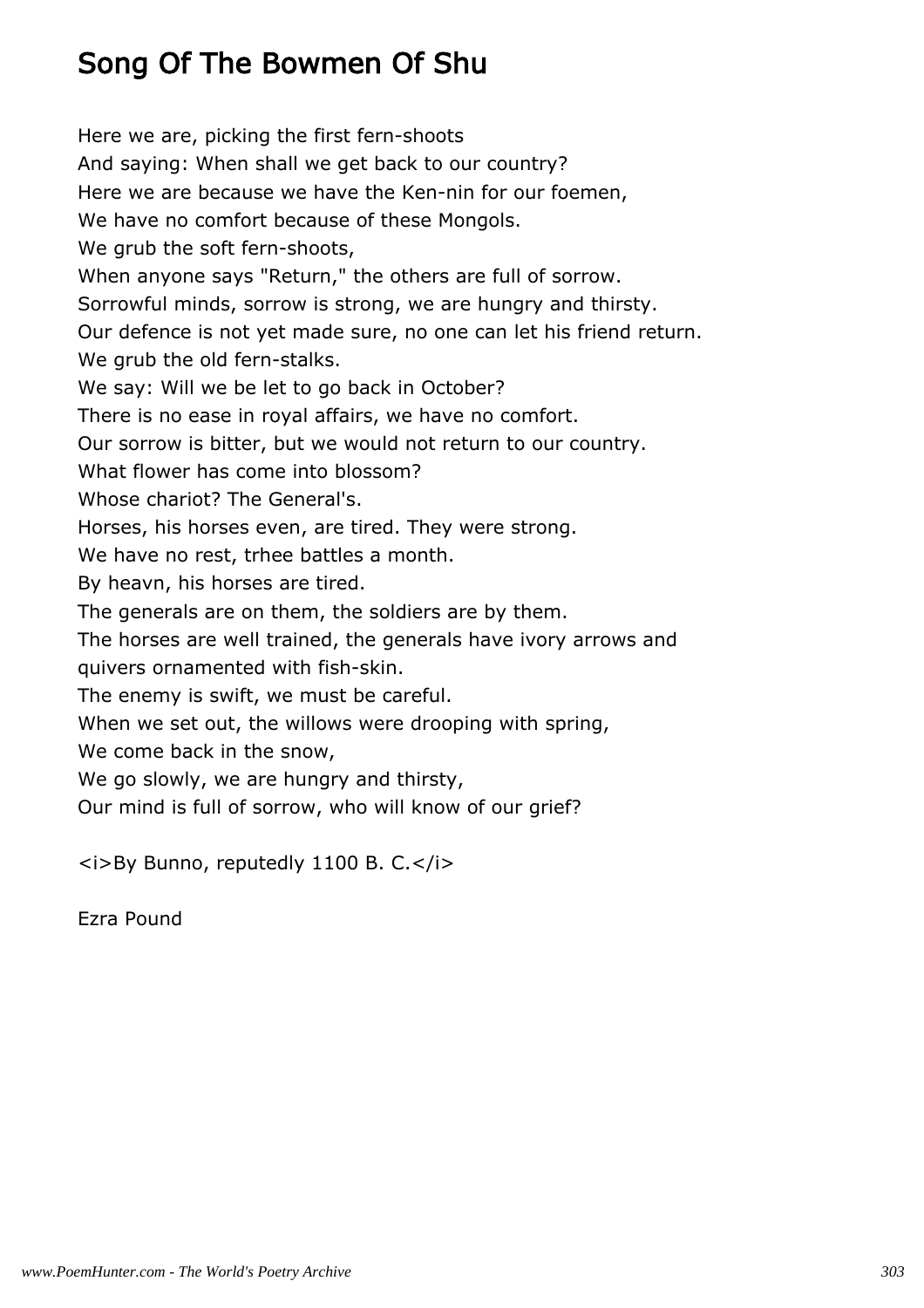# Song Of The Six Hundred M.P.'s

'We are 'ere met together in this momentous hower, Ter lick th' bankers' dirty boots an' keep the Bank in power.'

We are 'ere met together ter grind the same old axes And keep the people in its place a'payin' us the taxes.

We are six hundred beefy men (but mostly gas and suet) An' every year we meet to let some other feller do it.'

I see their 'igh 'ats on the seats an' them sprawling on the benches And thinks about a Rowton 'ouse and a lot of small street stenches.

'O Britain, muvver of parliaments, 'ave you seen yer larst sweet litter? Could yeh swap th' brains of orl this lot fer 'arft a pint o' bitter?'

'I couldn't,' she sez, 'an' I aint tried, They're me own,' she sez to me, 'As footlin' a lot as was ever spawned to defend democracy.'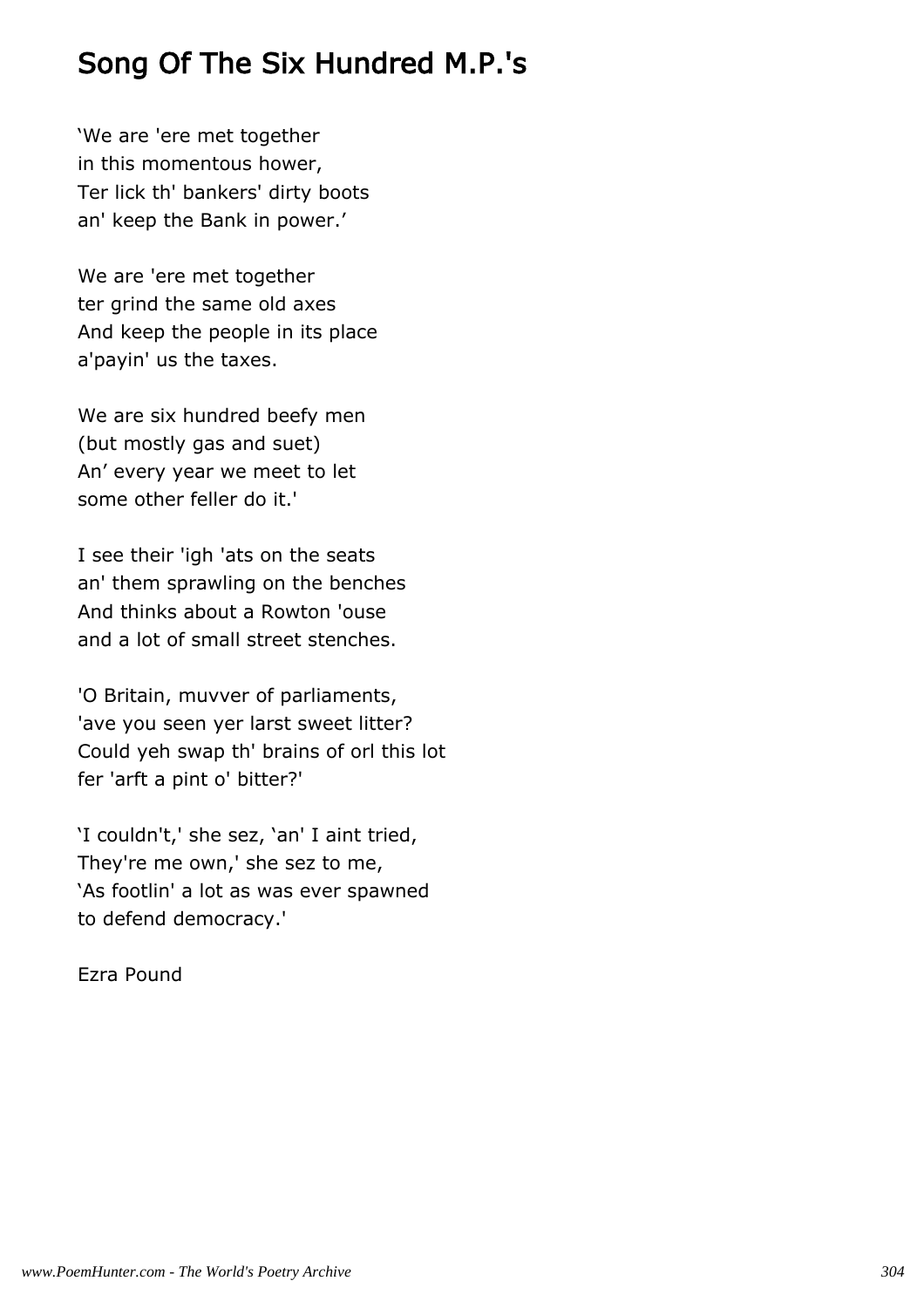# South-Folk In Cold Country

The Dai horse neighs against the bleak wind of Etsu, The birds of Etsu have no love for En, in the north, Emotion is born out of habit. Yesterday we went out of the Wild-Goose gate, To-day from the Dragon-Pen. Surprised. Desert turmoil. Sea sun. Flying snow bewilders the barbarian heaven. Lice swarm like ants over our accoutrements. Mind and spirit drive on the feathery banners. Hard fight gets no reward. Loyalty is hard to explain. Who will be sorry for General Rishogu, the swift moving, Whose white head is lost for this province?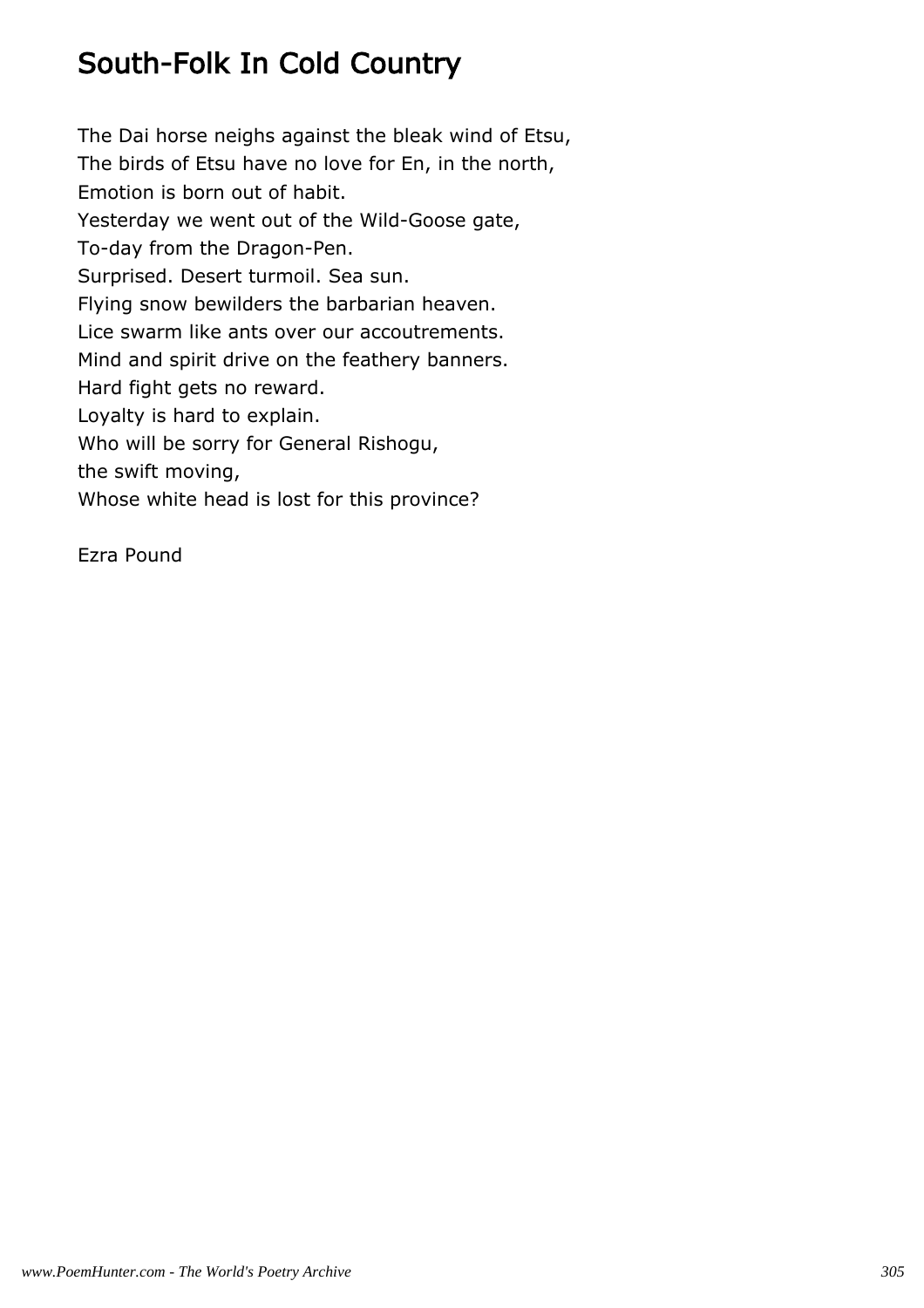## Speech For Psyche In The Golden Book Of Apuleius

All night, and as the wind lieth among The cypress trees, he lay, Nor held me save as air that brusheth by one Close, and as the petals of flowers in falling Waver and seem not drawn to earth, so he Seemed over me to hover light as leaves And closer me than air, And music flowing through me seemed to open Mine eyes upon new colours. O winds, what wind can match the weight of him!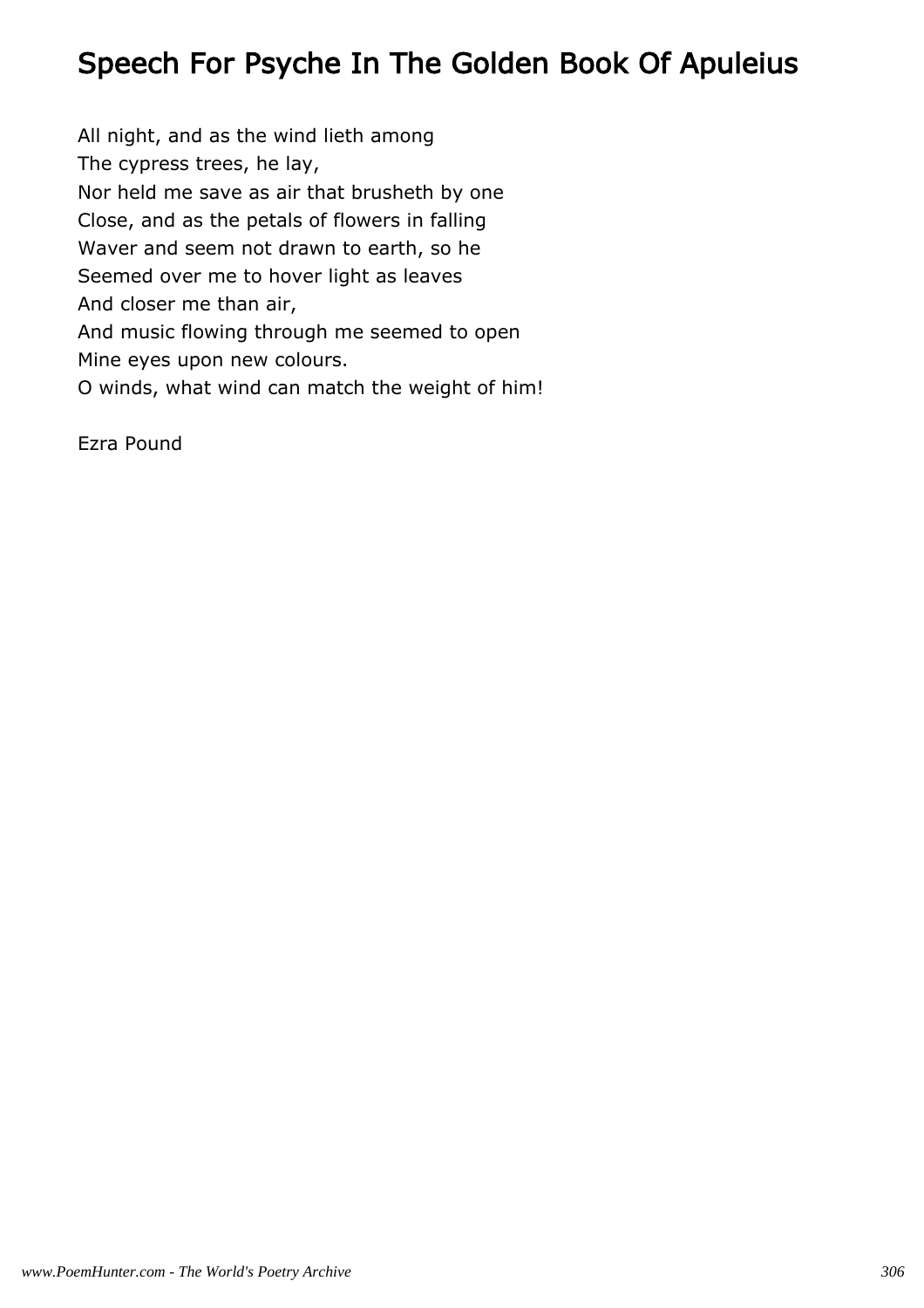# ßìyñññù (Greek Title)

Thy soul Grown delicate with satieties, Atthis. O Atthis, I long for thy lips. I long for thy narrow breasts, Thou restless, ungathered.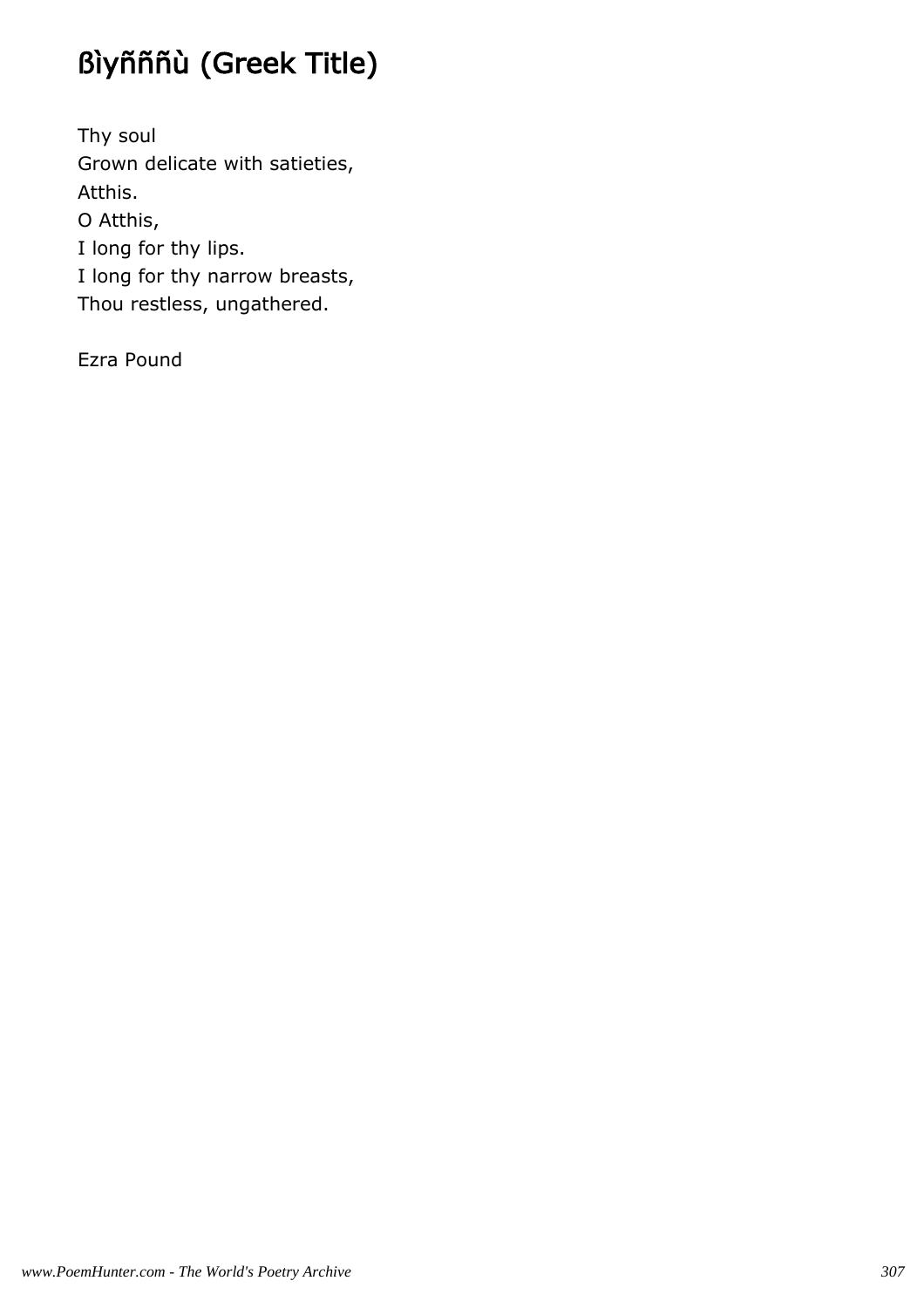# Statement Of Being

I am a grave poetic hen That lays poetic eggs And to enhance my temperament A little quiet begs.

We make the yolk philosophy, True beauty the albumen. And then gum on a shell of form To make the screed sound human.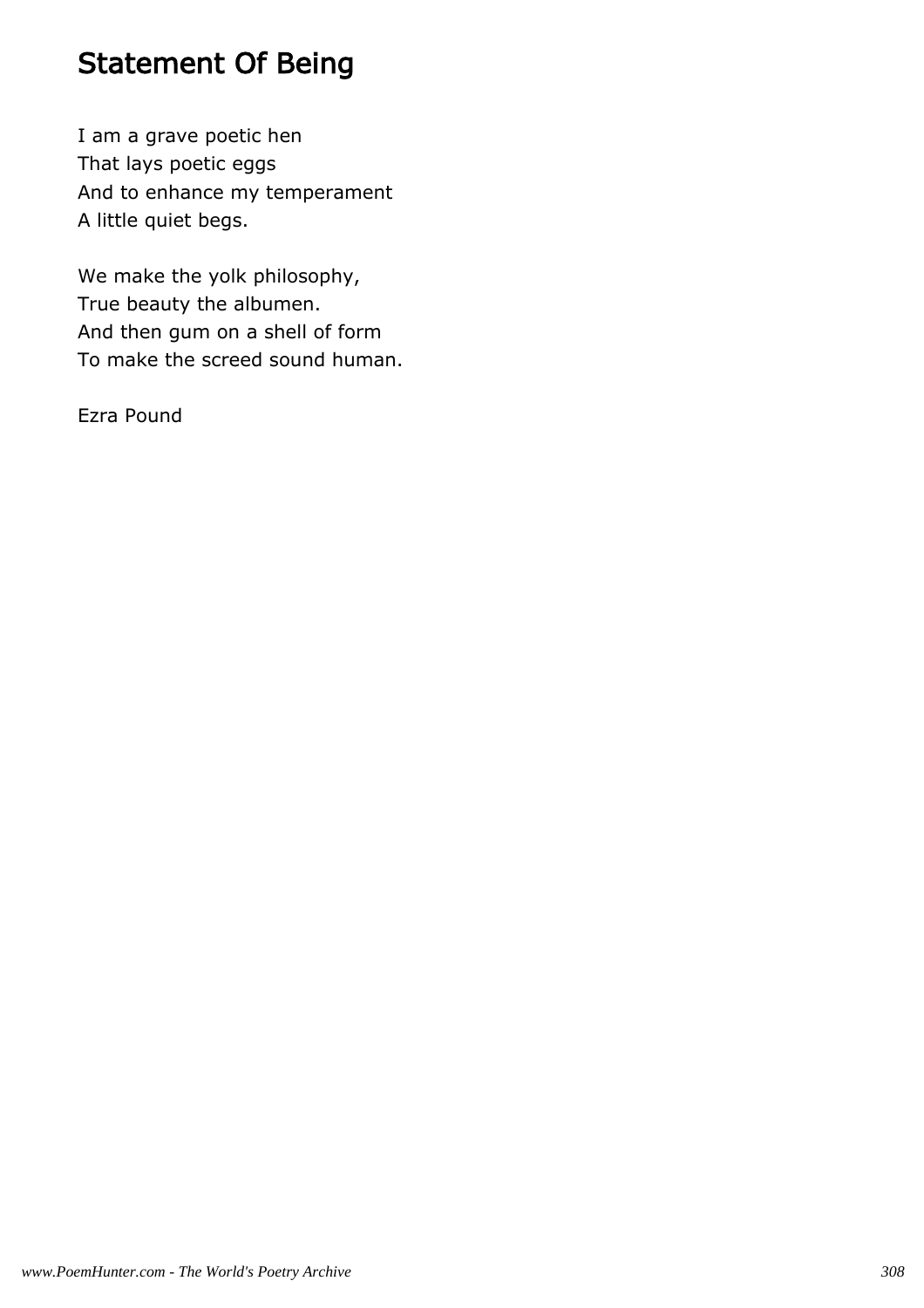# Sub Mare

It is, and is not, I am sane enough, Since you have come this place has hovered round me, This fabrication built of autumn roses, Then there's a goldish colour, different.

And one gropes in these things as delicate Algæ reach up and out, beneath Pale slow green surgings of the underwave, 'Mid these things older than the names they have, These things that are familiears of the god.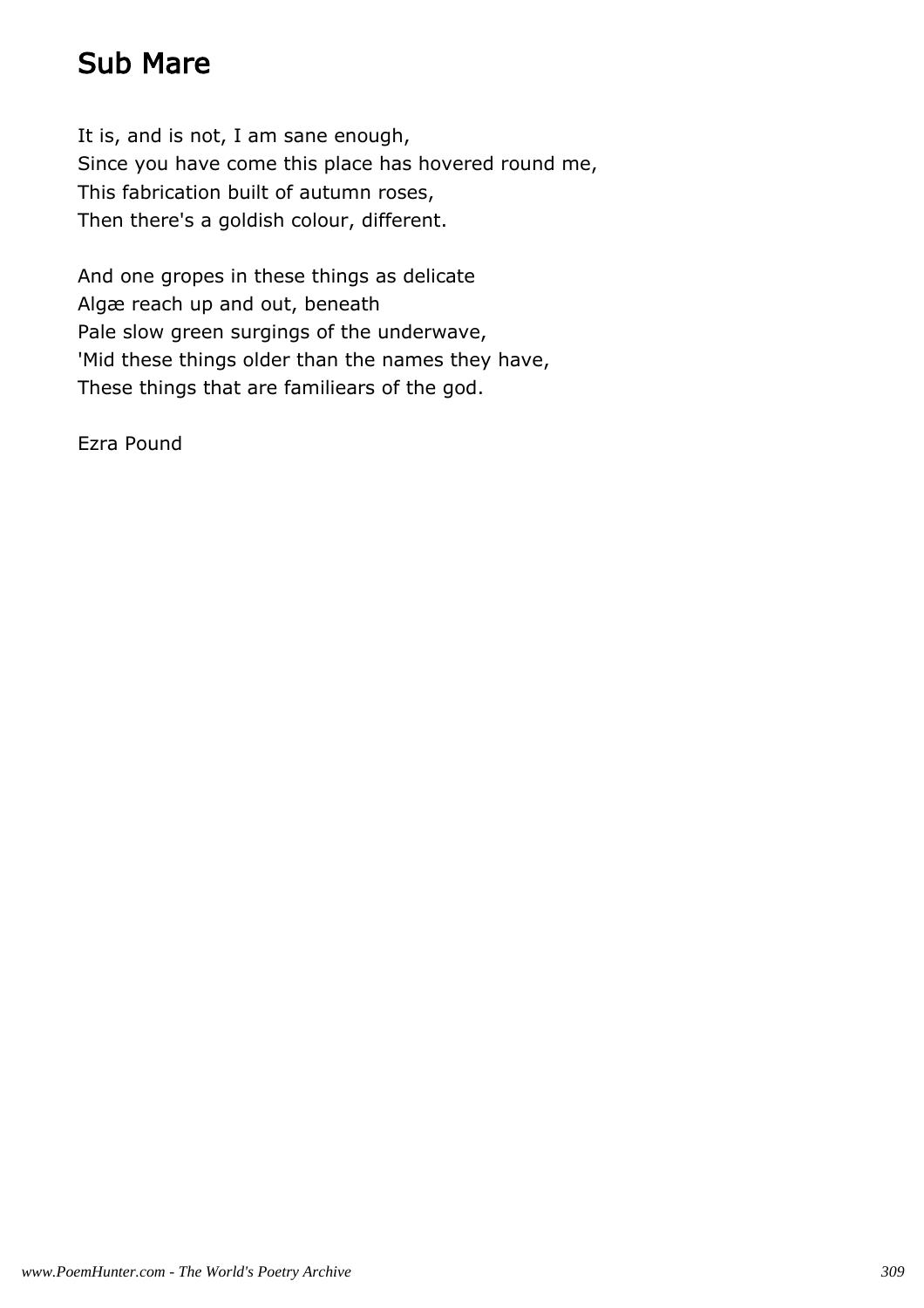### Surgit Fama

There is a truce among the gods, Kore is seen in the North Skirting the blue-gray sea In gilded and russet mantle. The corn has again it's mother and she, Leuconoe, That failed never women, Fails not the earth now.

The tricksome Hermes is here; He moves behind me Eager to catch my words, Eager to spread them with rumour; To set upon them his change Crafty and subtle; To alter them to his purpose; But do thou speak true, even to the letter:

'Once more in Delos, once more is the altar a-quiver. Once more is the chant heard. Once more are the never abandoned gardens Full of gossip and old tales.'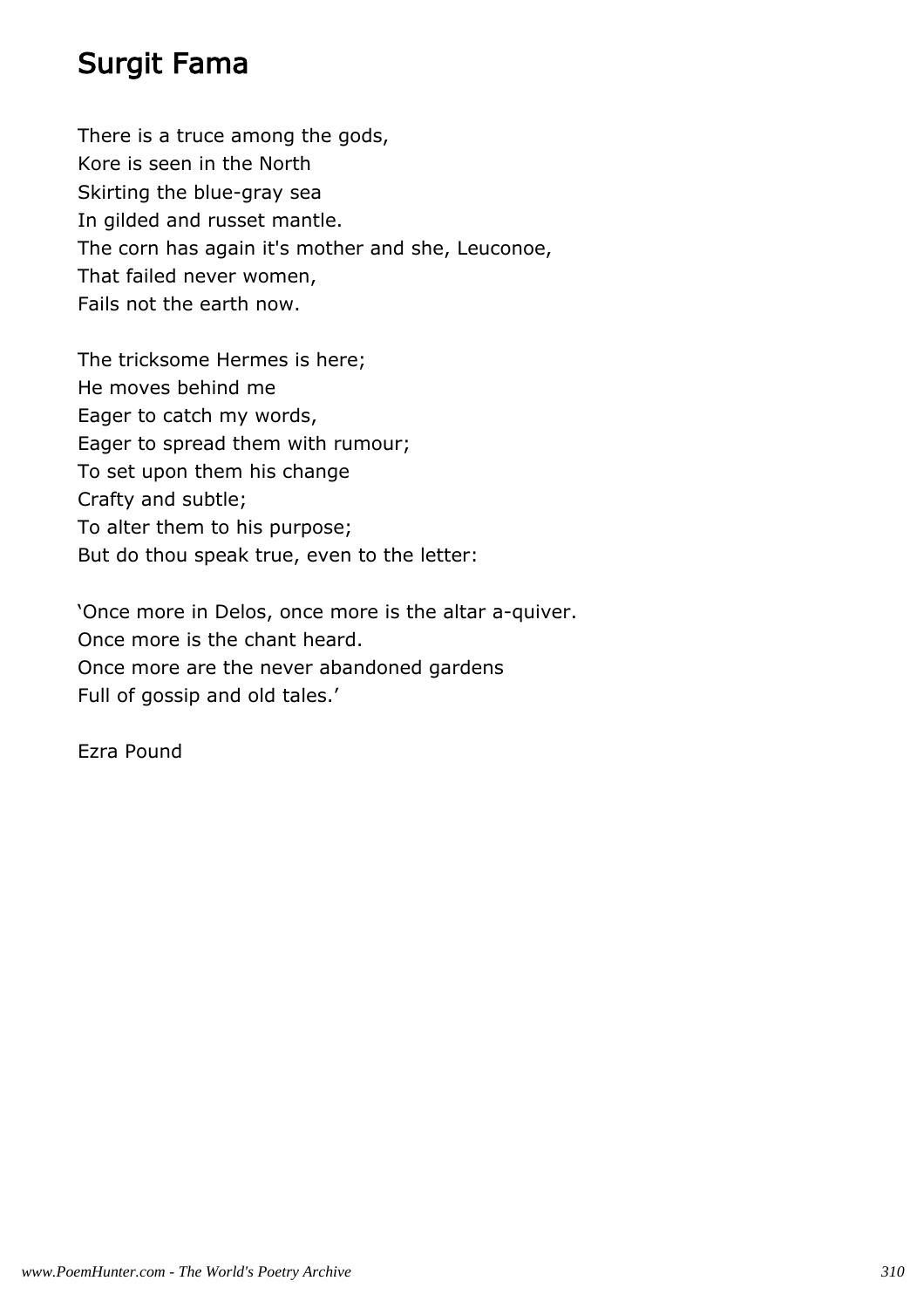# Taking Leave Of A Friend

Blue mountains to the north of the walls, White river winding about them; Here we must make separation And go out through a thousand miles of dead grass.

Mind like a floating wide cloud, Sunset like the parting of old acquaintances Who bow over their clasped hands at a distance. Our horses neigh to each others as we are departing.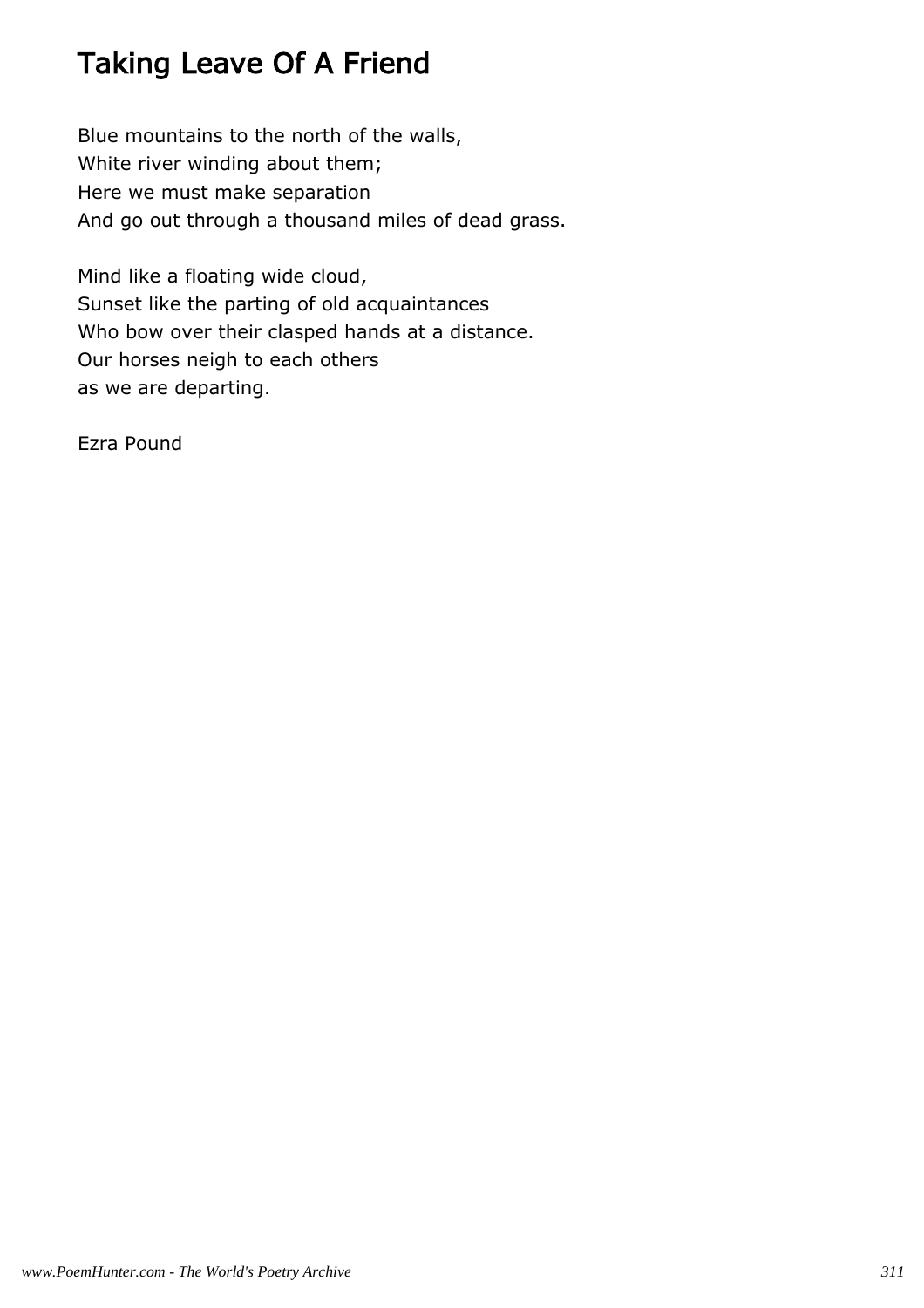# Tame Cat

It rests me to be among beautiful women Why should one always lie about such matters? I repeat:

It rests me to converse with beautiful women Even though we talk nothing but nonsense,

The purring of the invisible antennae Is both stimulating and delightful.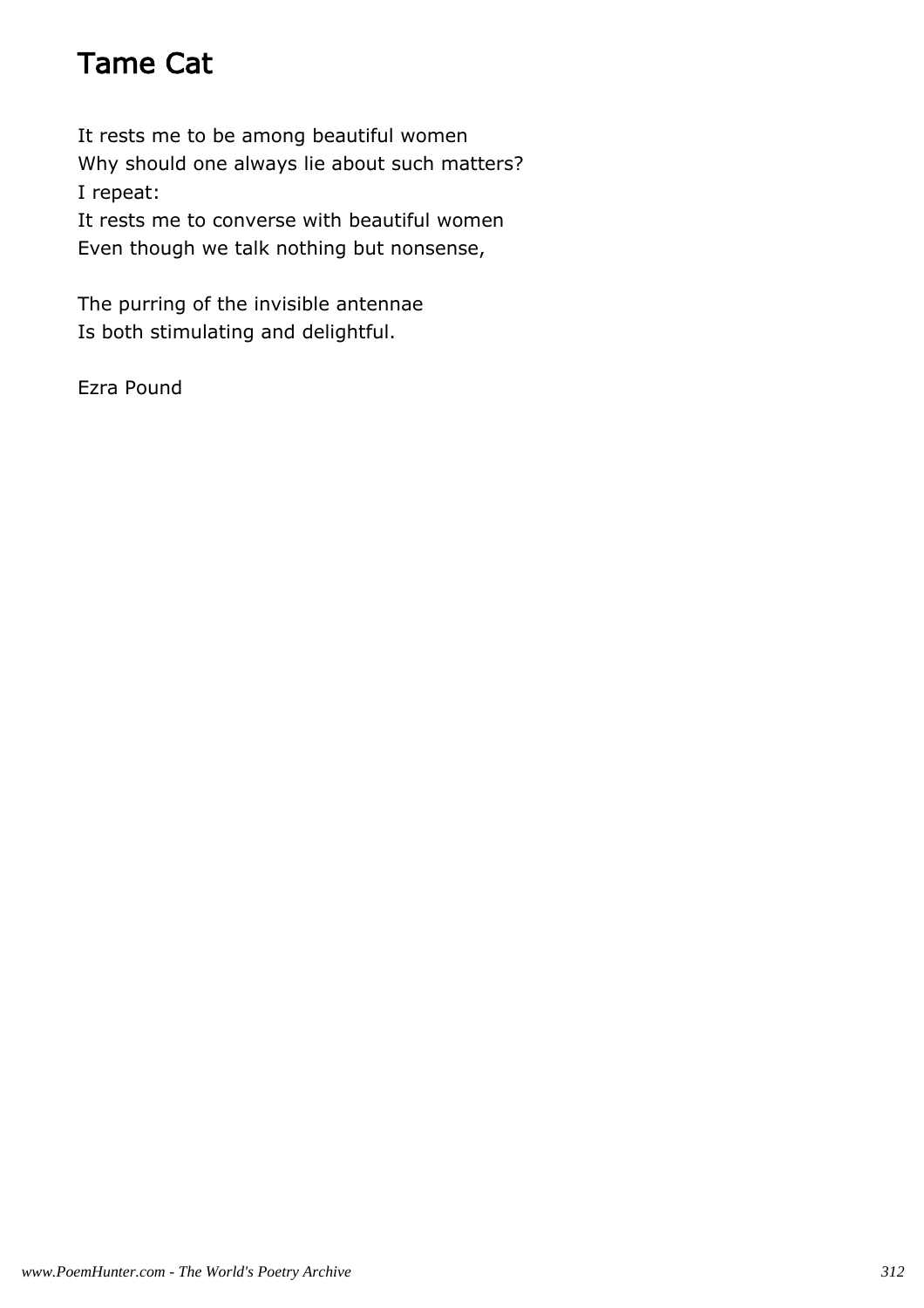# **Tempora**

Io! Io! Tamuz! The Dryad staiids in my court-yard With plaintive, querulous crying. (Tamuz. Io! Tamuz!) Oh, no, she is not crying: 'Tamuz.' She says, 'May my poems be printed this week? The god Pan is afraid to ask you, May my poems be printed this week?'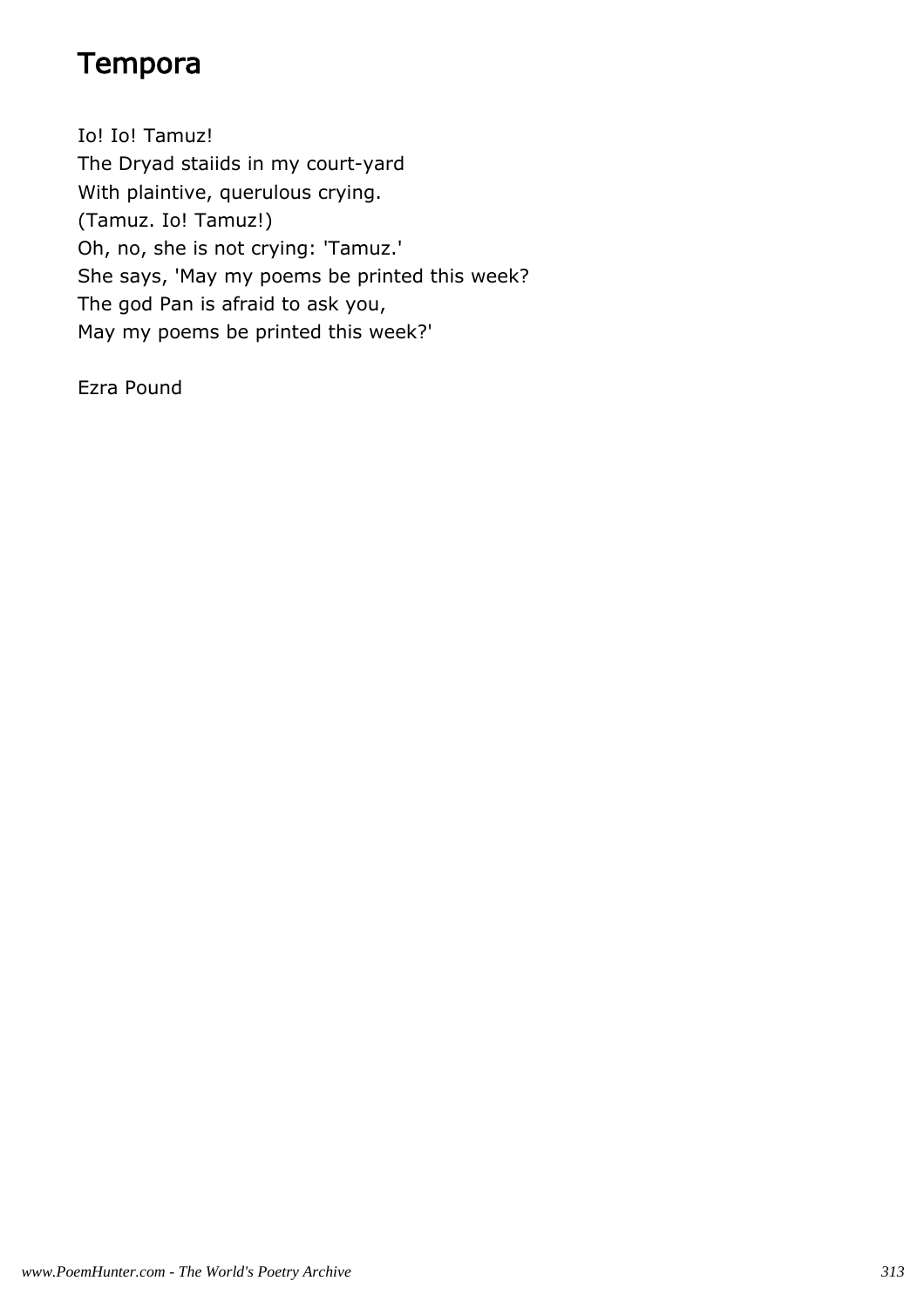### Tenzone

Will people accept them? (i.e. these songs). As a timorous wench from a centaur (or a centurion), Already they flee, howling in terror.

Will they be touched with the verisimilitudes? Their virgin stupidity is untemptable. I beg you, my friendly critics, Do not set about to procure me an audience.

I mate with my free kind upon the crags; the hidden recesses Have heard the echo ofmy heels, in the cool light, in the darkness.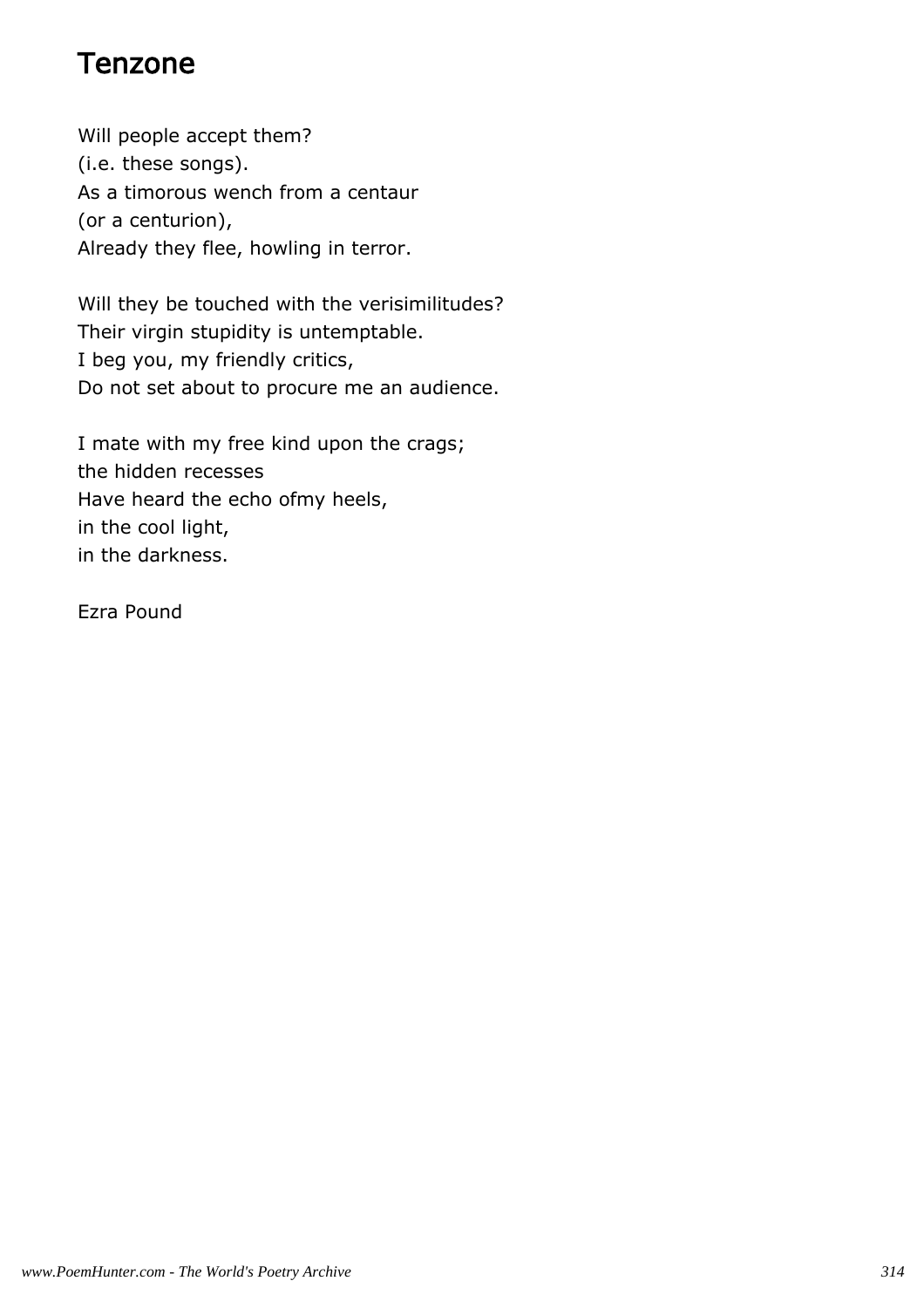# The Alchemist

Chant for the Transmutation of Metals

Sail of Claustra, Aelis, Azalais, As you move among the bright trees; As your voices, under the larches of Paradise Make a clear sound, Sail of Claustra, Aelis, Azalais, Raimona, Tibors, Berangere, 'Neath the dark gleam of the sky; Under night, the peacock-throated, Bring the saffron-coloured shell, Bring the red gold of the maple, Bring the light of the birch tree in autumn Mirals, Cembelins, Audiarda, Remember this fire. Elain, Tireis, Alcmena 'Mid the silver rustling of wheat, Agradiva, Anhes, Ardenca, From the plum-coloured lake, in stillness, From the molten dyes of the water Bring the burnished nature of fire; Briseis, Lianor, Loica, From the wide earth and the olive, From the poplars weeping their amber, By the bright flame of the fishing torch Remember this fire. Midonz, with the gold of the sun, the leaf of the poplar, by the light of the amber, Midonz, daughter of the sun, shaft of the tree, silver of the leaf, light of the yellow of the amber, Midonz, gift of the God, gift of the light, gift of the amber of the sun, Give light to the metal. Anhes of Rocacoart, Ardenca, Aemelis, From the power of grass, From the white, alive in the seed, From the heat of the bud, From the copper .of the leaf in autumn, From the bronze of the maple, from the sap in the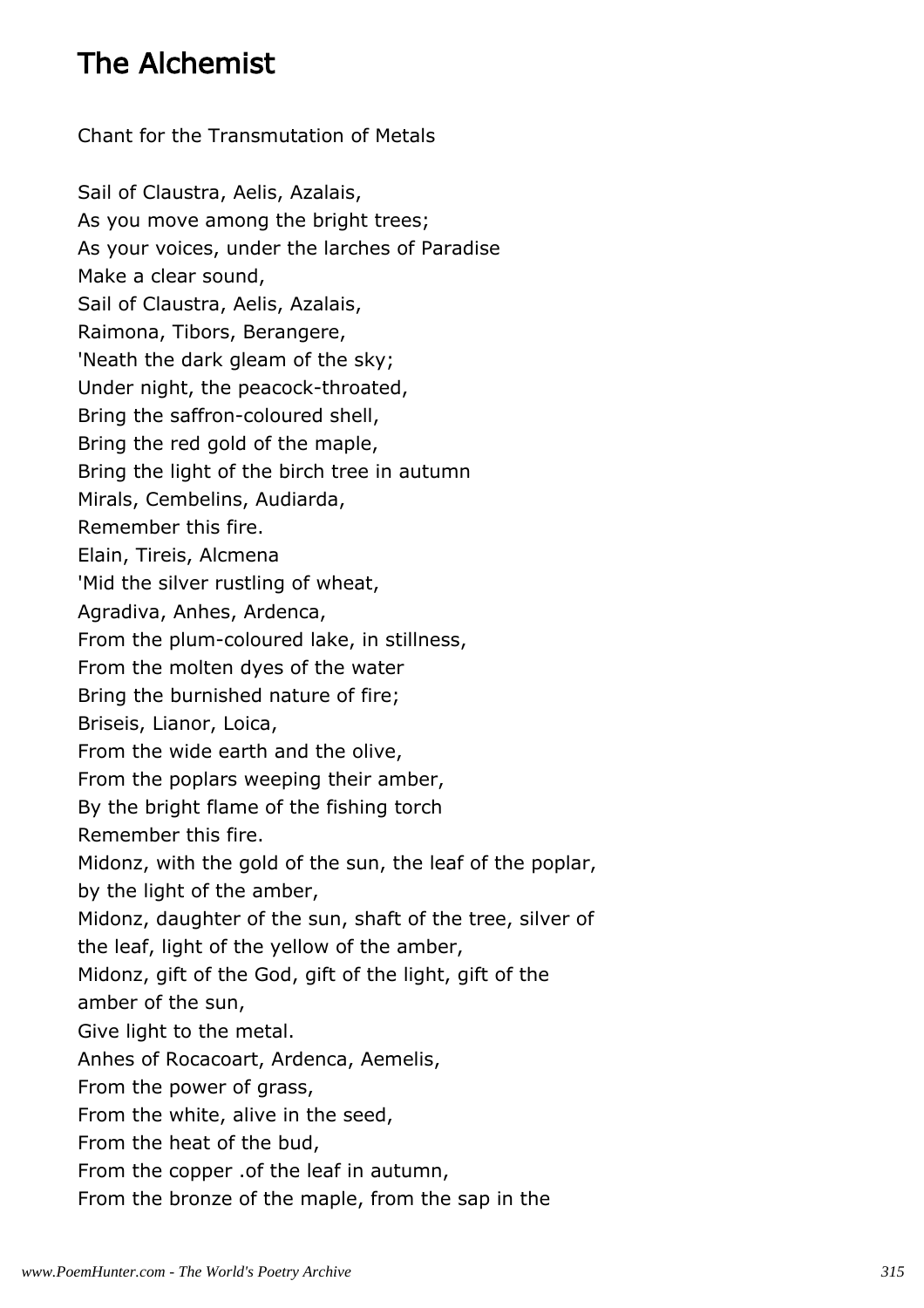bough; Lianor, loanna, Loica, By the stir of the fin, By the trout asleep in the gray-green of water; Vanna, Mandetta, Viera, Alodetta, Picarda, Manuela From the red gleam of copper, Ysaut, Ydone, slight rustling of leaves, Vierna, Jocelynn, daring of spirits, By the mirror of burnished copper, O Queen of Cypress, Out of Erebus, the flat-lying breadth, Breath that is stretched out beneath the world: Out of Erebus, out of the flat waste of air, lying beneath the world; Out of the brown leaf-brown colourless Bring the imperceptible cool. Elain, Tireis, Alcmena, Quiet this metal! Let the manes put off their terror, let them put off their aqueous bodies with fire. Let them assume the milk-white bodies of agate. Let them draw together the bones of the metal. Selvaggia, Guiscarda, Mandetta, Rain flakes of gold on the water Azure and flaking silver of water, Alcyon, Phaetona, Alcmena, Pallor of silver, pale lustre of Latona, By these, from the malevolence of the dew Guard this alembic. Elain, Tireis, Allodetta Quiet this metal.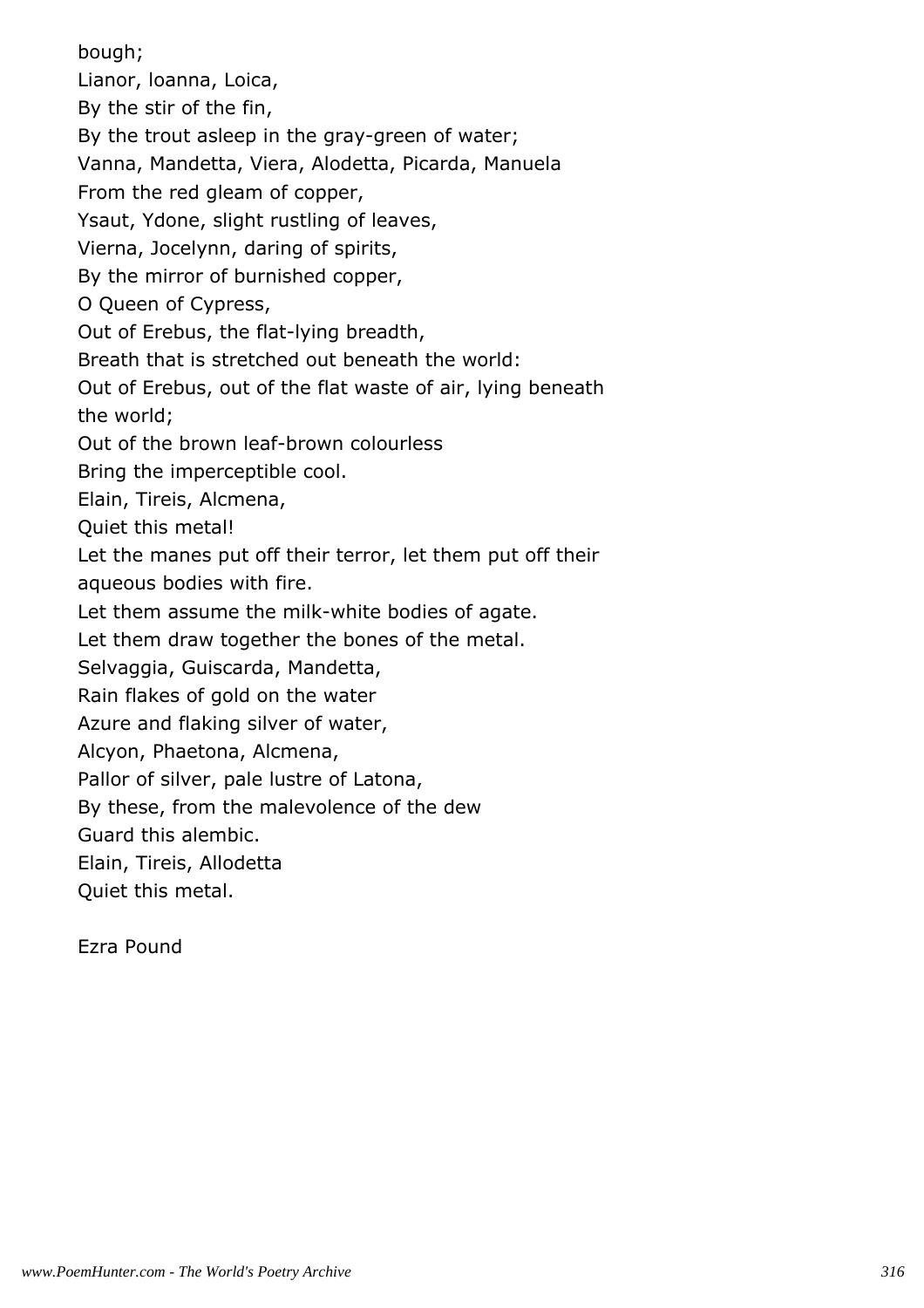# The Altar

Let us build here an exquisite friendship, The flame, the autumn, and the green rose of love Fought out their strife here, 'tis a place of wonder; Where these have been, meet 'tis, the ground is holy.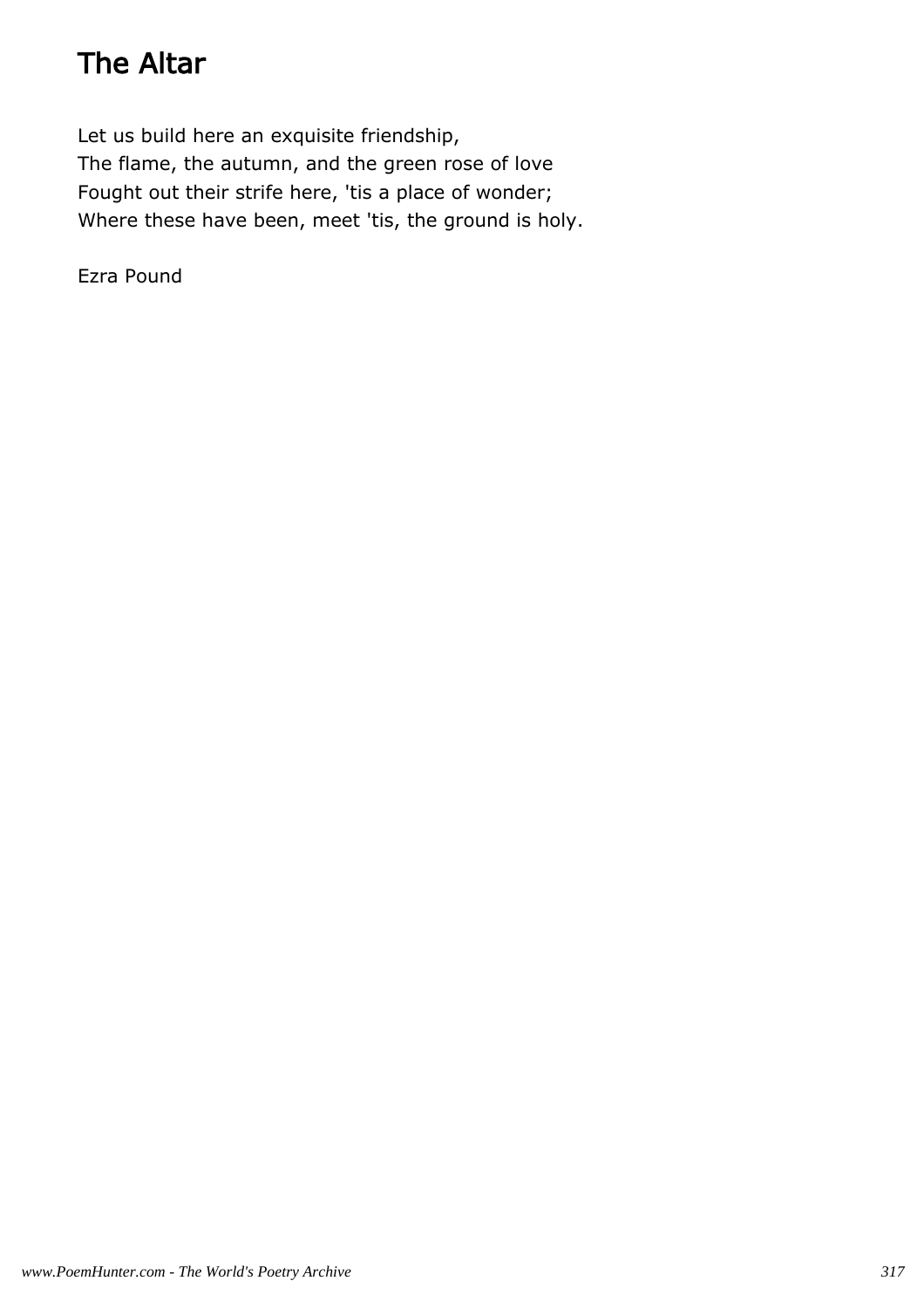# The Baby

The baby new to earth and sky Has never until now Unto himself the question put Or asked us if the cow

Is higher in the mental scale Than men like me and you, Or if the cow refrains from food Till she finds work to do.

'The baby new to earth and sky,' As Tennyson has written, Just goes ahead and sucks a teat Like to-day's great men in Britain.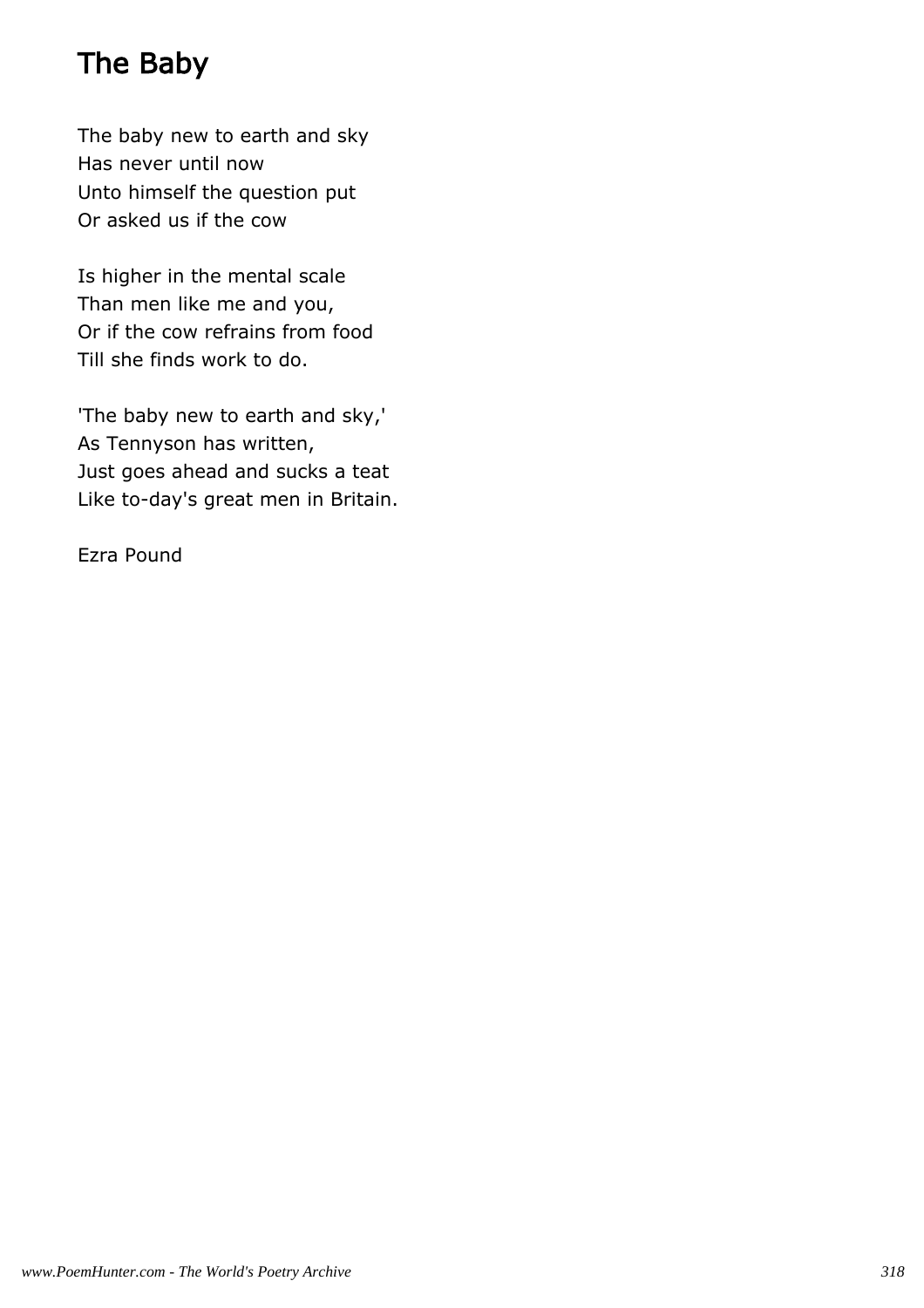# The Bath-Tub

As a bathtub lined with white porcelain, When the hot water gives out or goes tepid, So is the slow cooling of our chivalrous passion, O my much praised but-not-altogether-satisfactory lady.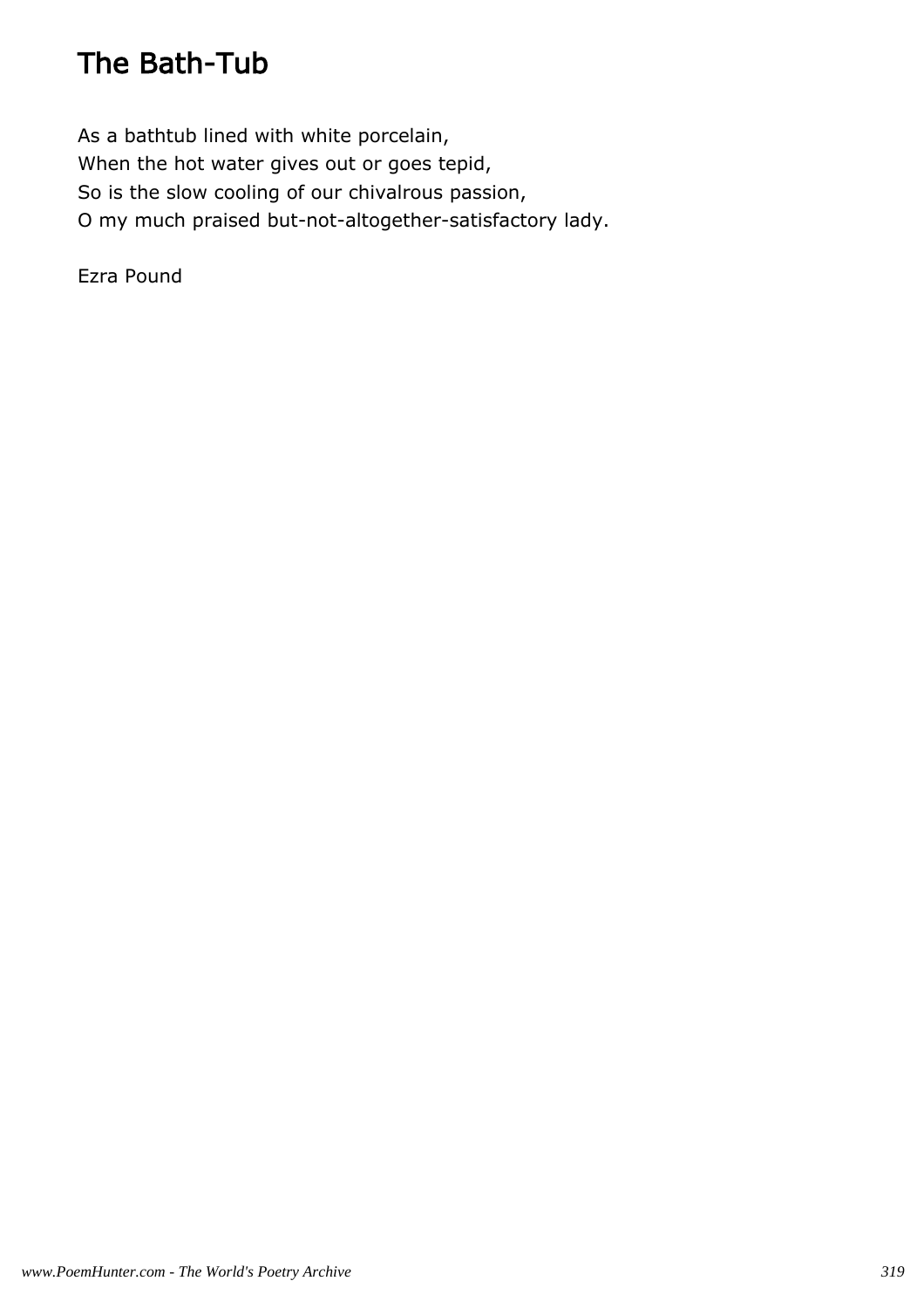# The Beautiful Toilet

Blue, blue is the grass about the river And the willows have overfilled the close garden. And within, the mistress, in the midmost of her youth. White, white of face, hesitates, passing the door. Slender, she puts forth a slender hand;

And she was a courtezan in the old days, And she has married a sot, Who now goes drunkenly out And leaves her too much alone.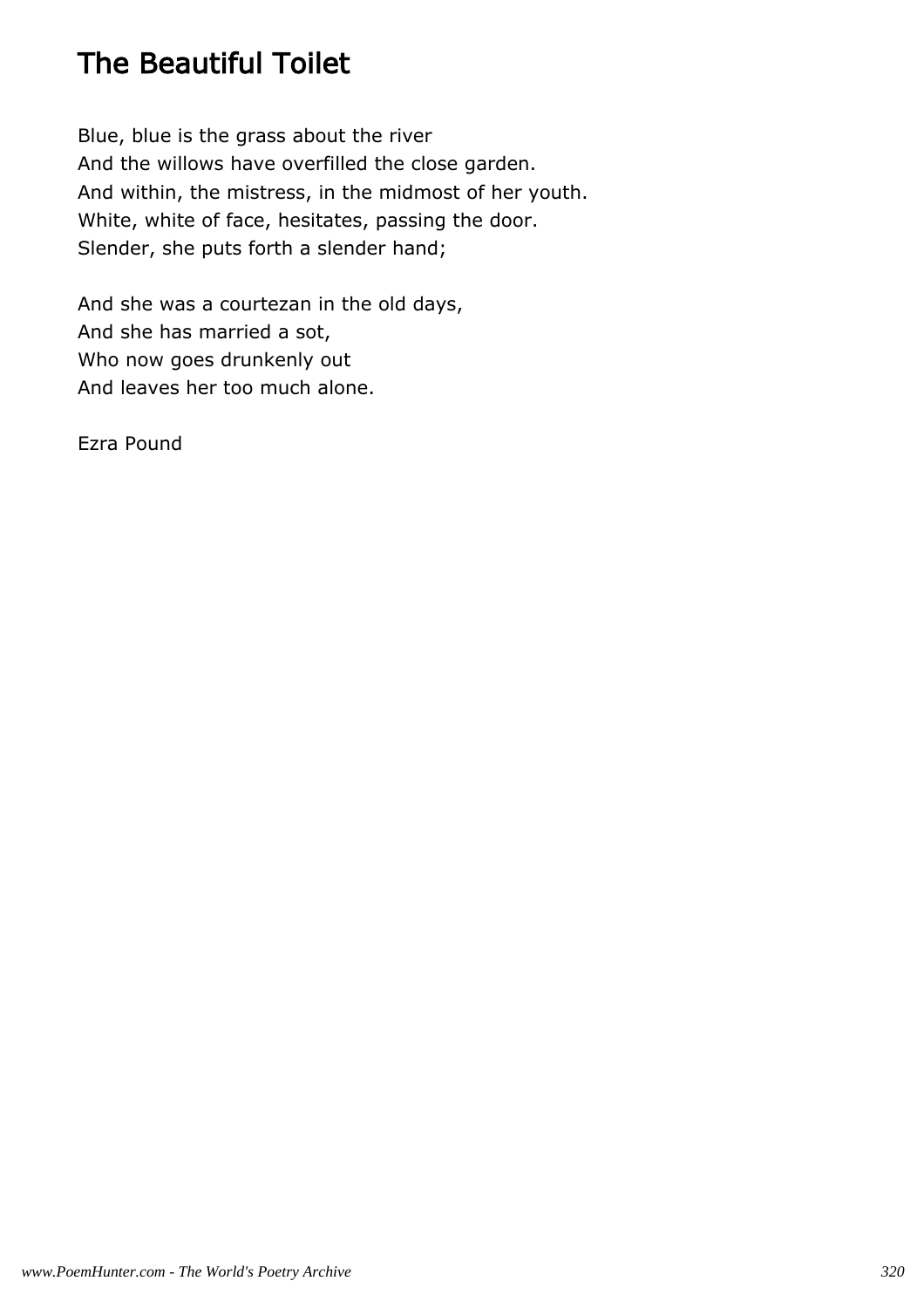# The Bellaires

The good Bellaires Do not understand the conduct of this world's affairs. In fact they understood them so badly That they have had to cross the Channel. Nine lawyers, four counsels, five judges and three proctors of the King, Together with the respective wives, husbands, sisters and heterogeneous connections of the good Bellaires, Met to discuss their affairs; But the good Bellaires have so little understood their affairs That now there is no one at all Who can understand any affair of theirs. Yet Fourteen hunters still eat in the stables of The good Squire Bellaire; But these may not suffer attainder, For they may not belong to the good Squire Bellaire But to his wife. On the contrary, if they do not belong to his wife, He will plead A 'freedom from attainder' For twelve horses and also for twelve boarhounds From Charles the Fourth; And a further freedom for the remainder Of horses, from Henry the Fourth. But the judges, Being free of mediaeval scholarship, Will pay no attention to this, And there will be only the more confusion, Replevin, estoppel, espavin and what not. Nine lawyers, four counsels, etc., Met to discuss their affairs, But the sole result was bills From lawyers to whom no one was indebted, And even the lawyers

Were uncertain who was supposed to be indebted to them.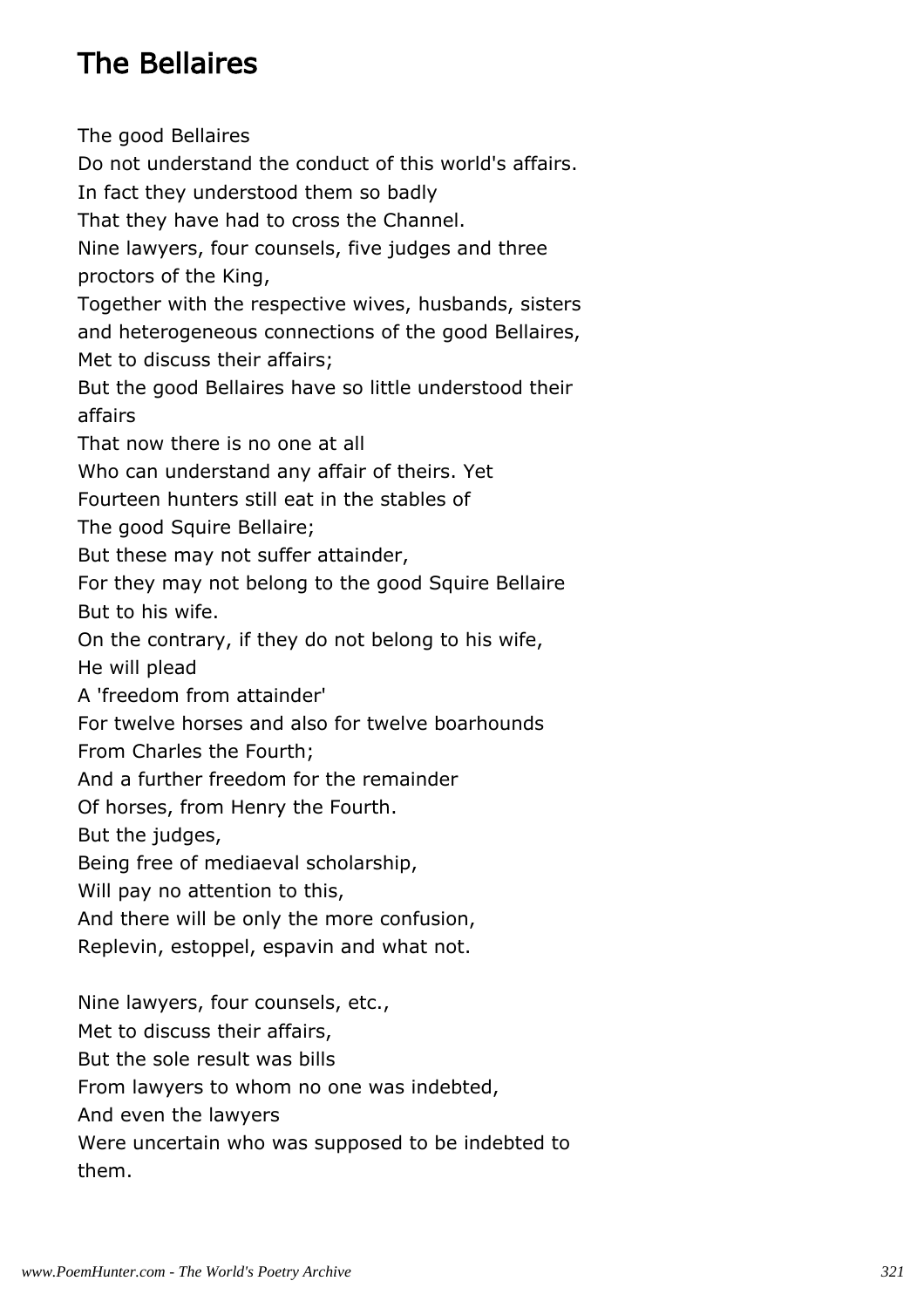Wherefore the good Squire Bellaire Resides now at Agde and Biaucaire, To Carcassonne, Pui, and Alais He fareth from day to day, Or takes the sea air Between Marseilles And Beziers. And for all this I have considerable regret, For the good Bellaires Are very charming people.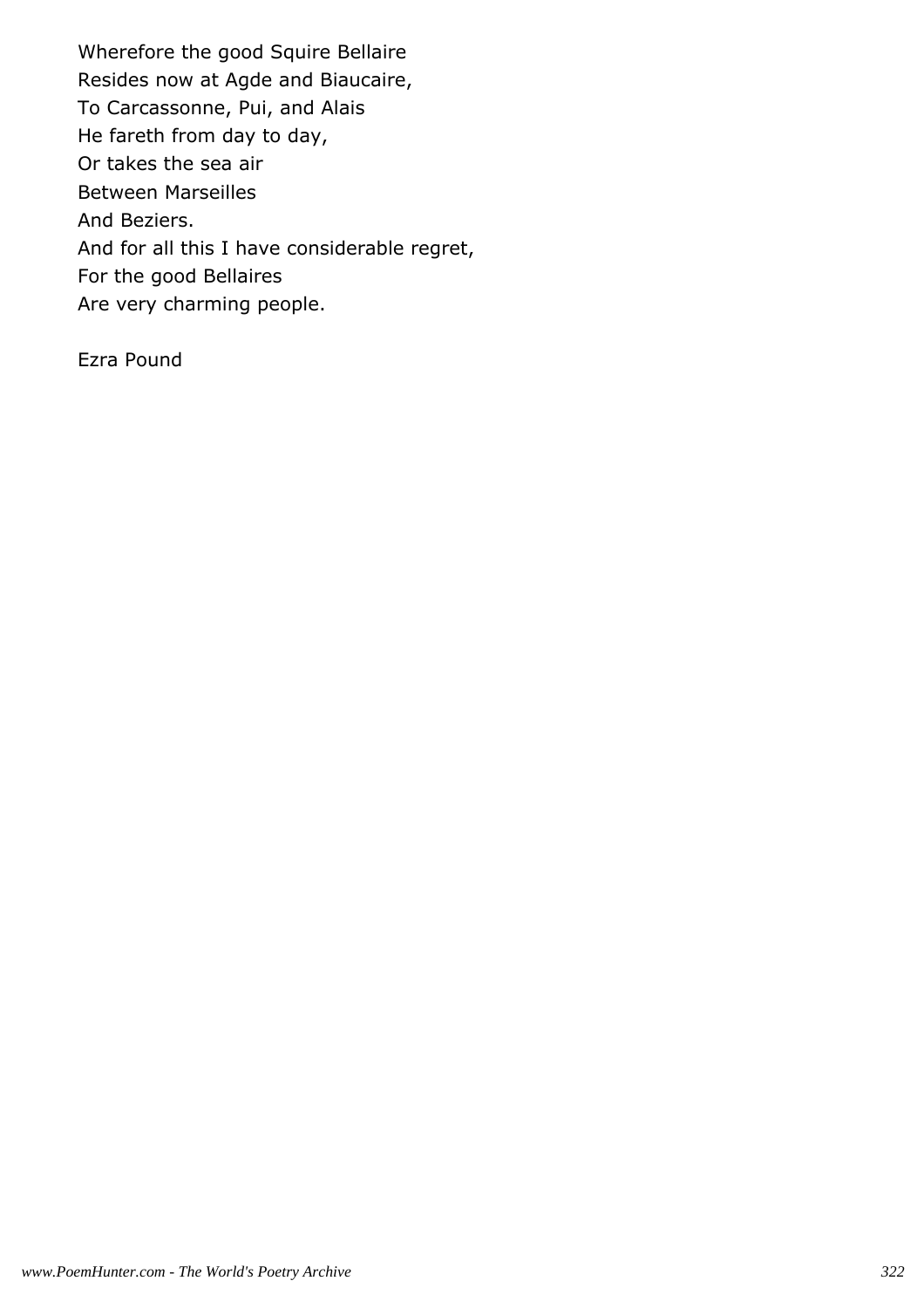# The Charge Of The Bread Brigade

Half a loaf, half a loaf, Half a loaf? Urn-hum? Down through the vale of gloom Slouched the ten million, Onward th' 'ungry blokes, Crackin' their smutty jokes! We'll send 'em mouchin' 'ome, Damn the ten million!

There goes the night brigade, They got no steady trade, Several old so'jers know Monty has blunder'd. Theirs not to reason why, Theirs but to buy the pie, Slouching and mouching, Lousy ten million!

Plenty to right of 'em, Plenty to left of 'em, Yes, wot is left of 'em, Damn the ten million. Stormed at by press and all, How shall we dress 'em all? Glooming and mouching!

See 'em go slouching there, With cowed and crouching air Dundering dullards! How the whole nation shook While Milord Beaverbrook Fed 'em with hogwash!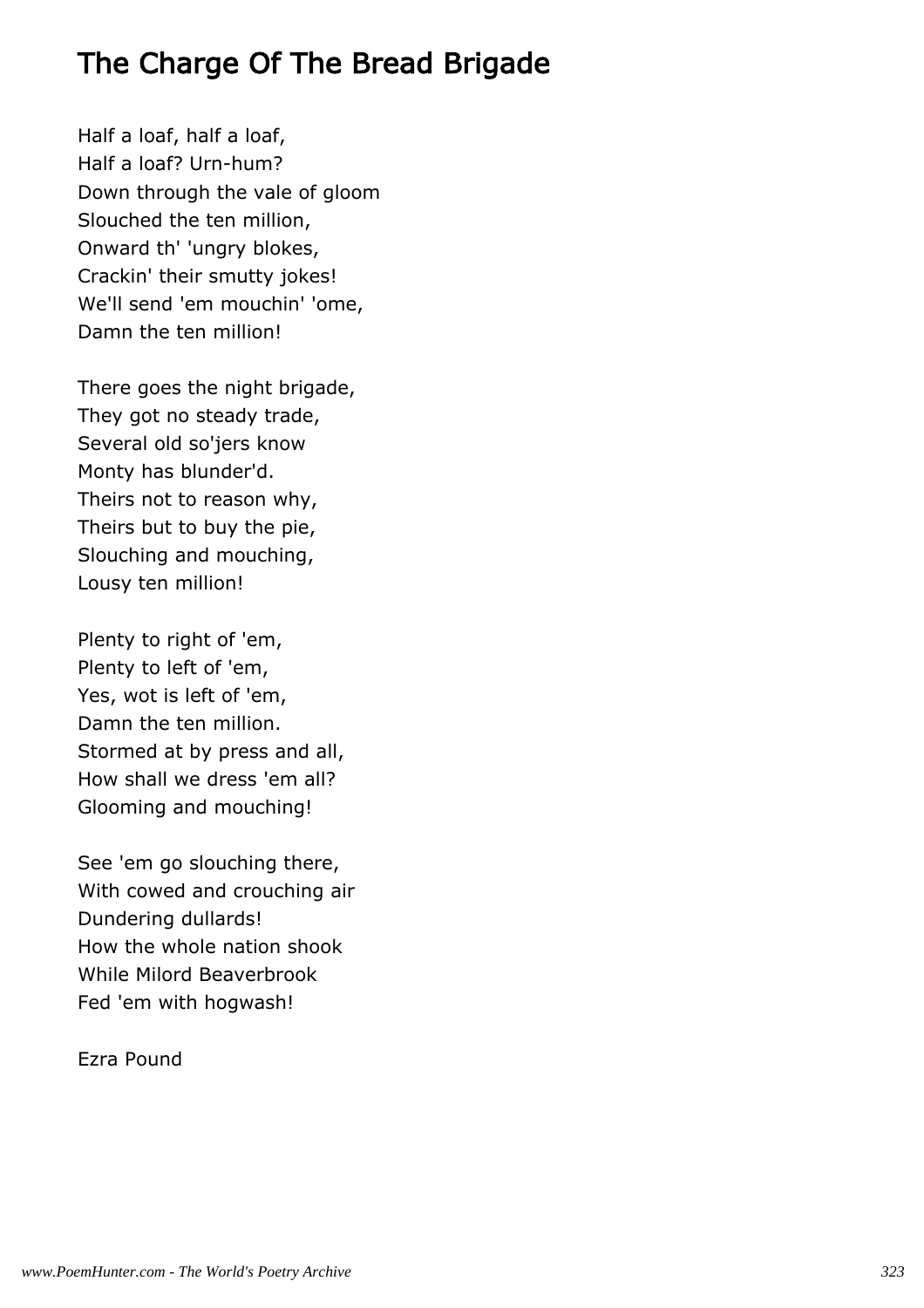# The City Of Choan

The phoenix are at play on their terrace. The phoenix are gone, the river Hows on alone. Flowers and grass Cover over the dark path where lay the dynastic house of the Go. The bright cloths and bright caps of Shin Are now the base of old hills.

The Three Mountains fall through the far heaven, The isle of White Heron splits the two streams apart. Now the high clouds cover the sun And I can not see Choan afar And I am sad.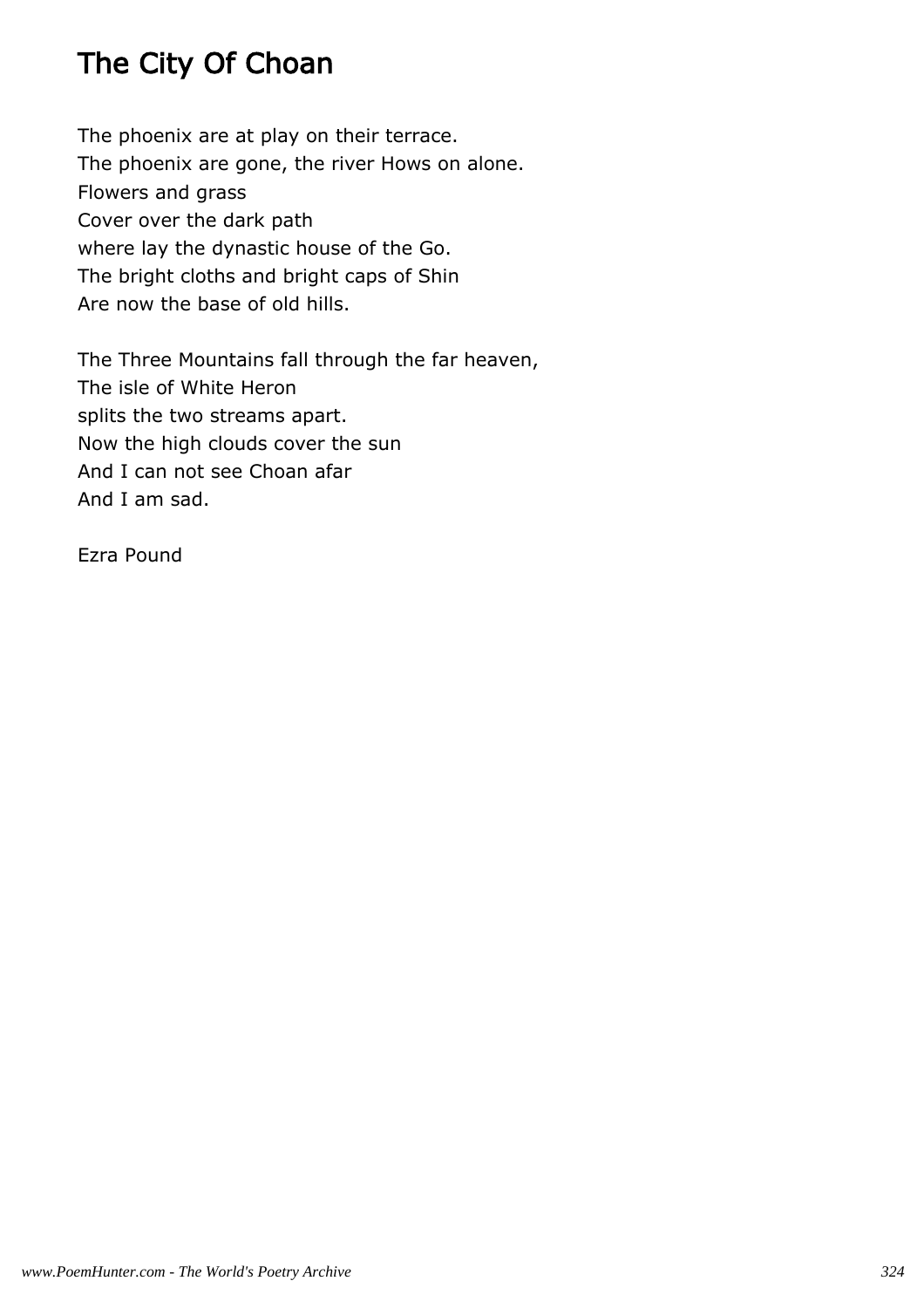# The Cloak

Thou keep'st thy rose-leaf Till the rose-time will be over, Think'st thou that Death will kiss thee? Think'st thou that the Dark House Will find thee such a lover As I? Will the new roses miss thee?

Prefer my cloak unto the cloak of dust 'Neath which the last year lies, For thou shouldst more mistrust Time than my eyes.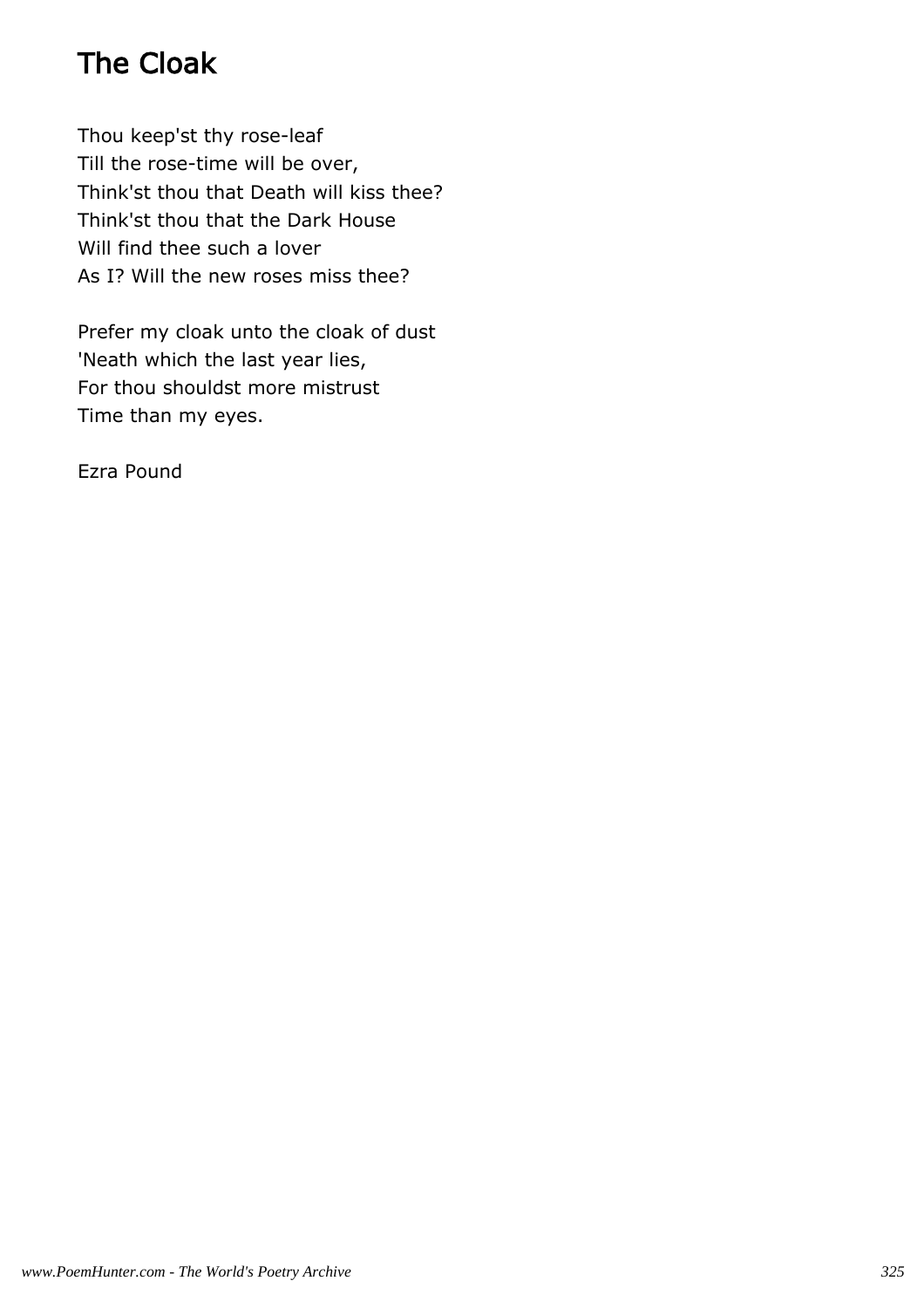### The Coming Of War: Actaeon

An image of Lethe, and the fields Full of faint light but golden, Gray cliffs, and beneath them

A sea Harsher than granite, unstill, never ceasing; High forms with the movement of gods, Perilous aspect; And one said: 'This is Actaeon.' Actaeon of golden greaves! Over fair meadows, Over the cool face of that field, Unstill, ever moving Hosts of an ancient people, The silent cortège.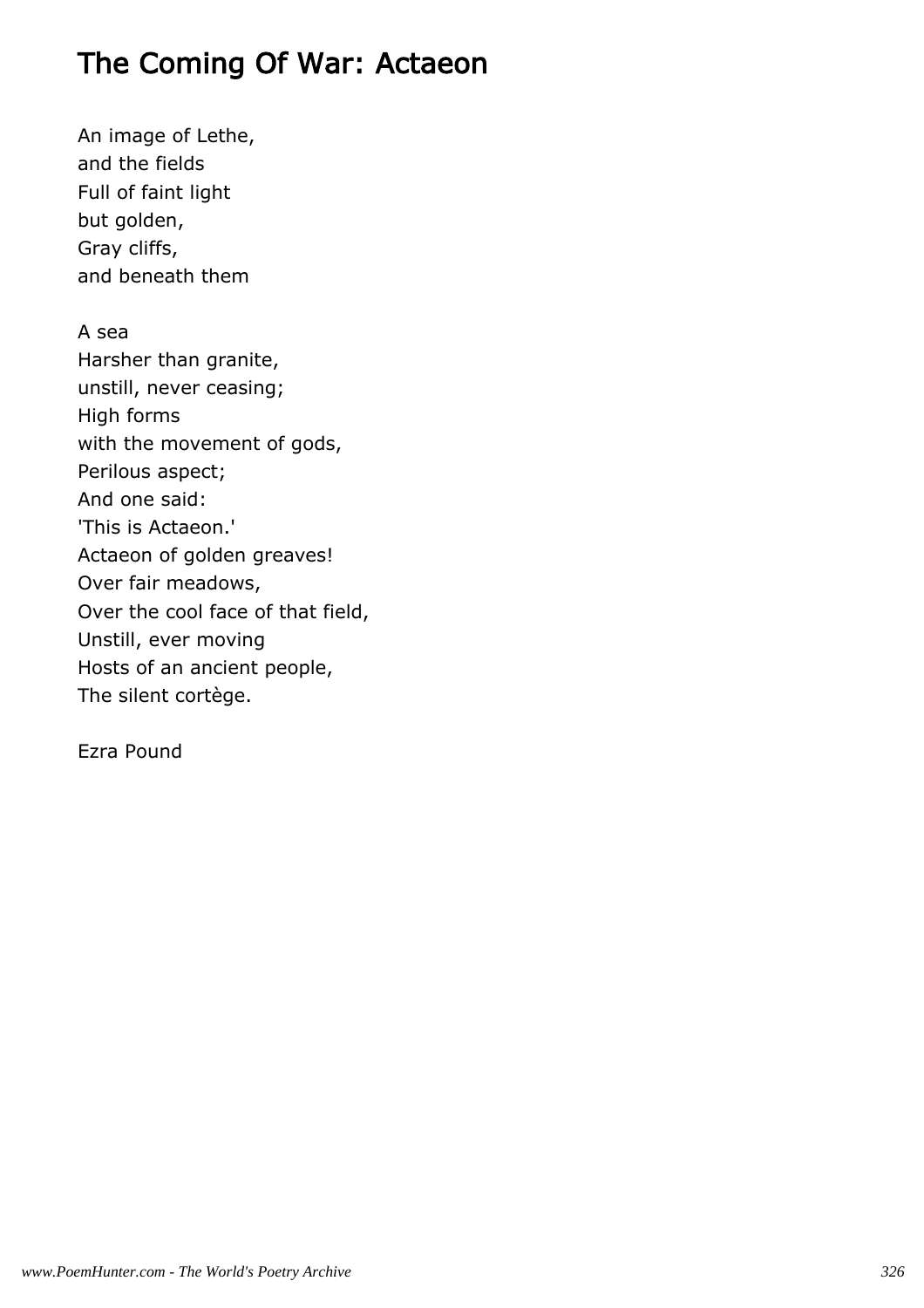#### The Condolence

O my fellow sufferers, songs of my youth, A lot of asses praise you because you are 'virile', We, you, I! We are 'Red Bloods'! Imagine it, my fellow sufferers Our maleness lifts us out of the ruck, Who'd have foreseen it?

O my fellow sufferers, we went out under the trees, We were in especial bored with male stupidity. We went forth gathering delicate thoughts, Our 'fantastikon' delighted to serve us. We were not exasperated with women, for the female is ductile.

And now you hear what is said to us: We are compared to that sort of person Who wanders about announcing his sex As if he had just discovered it. Let us leave this matter, my songs, and return to that which concerns us.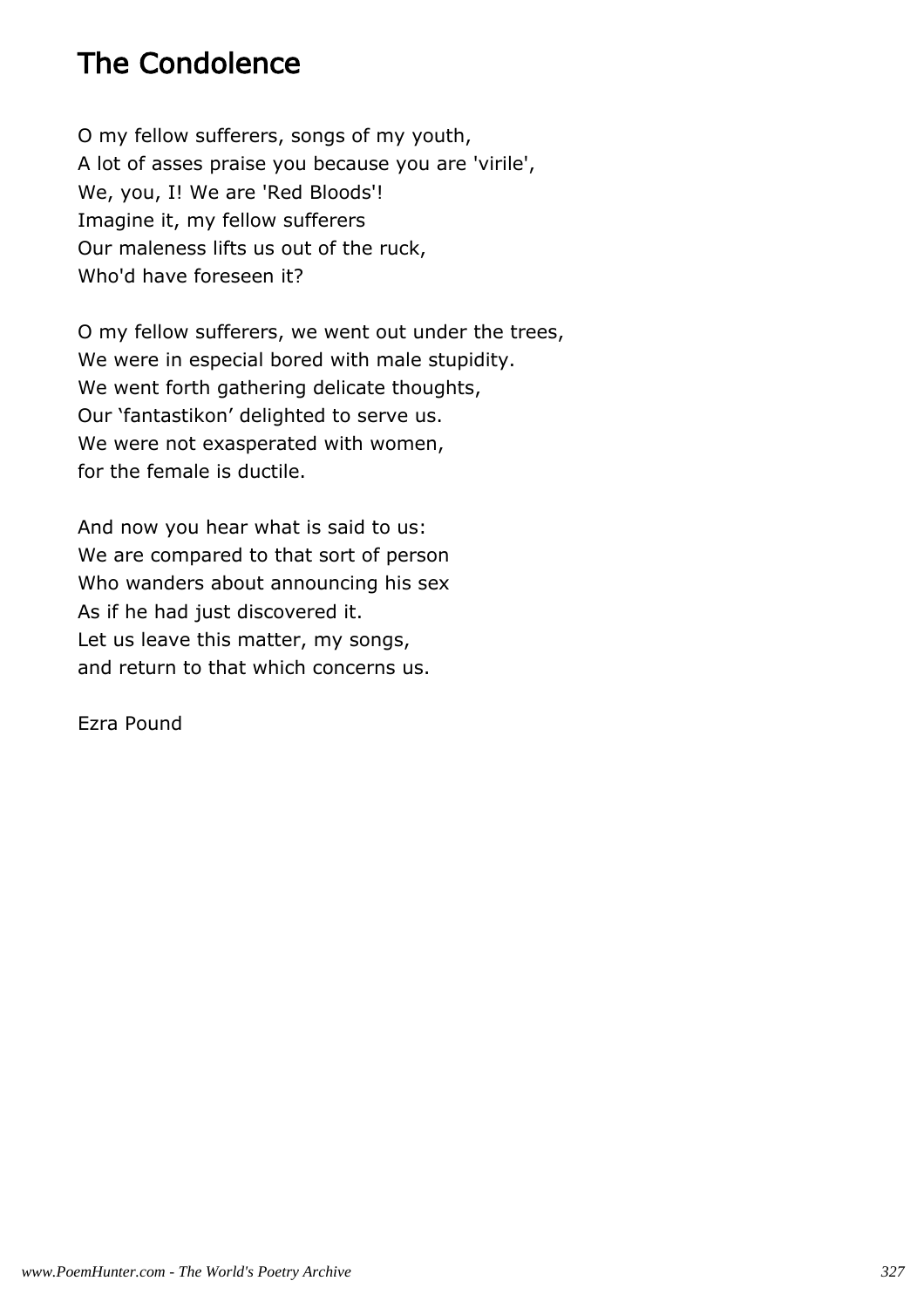# The Encounter

All the while they were talking the new morality Her eyes explored me. And when I rose to go Her fingers were like the tissue Of a Japanese paper napkin.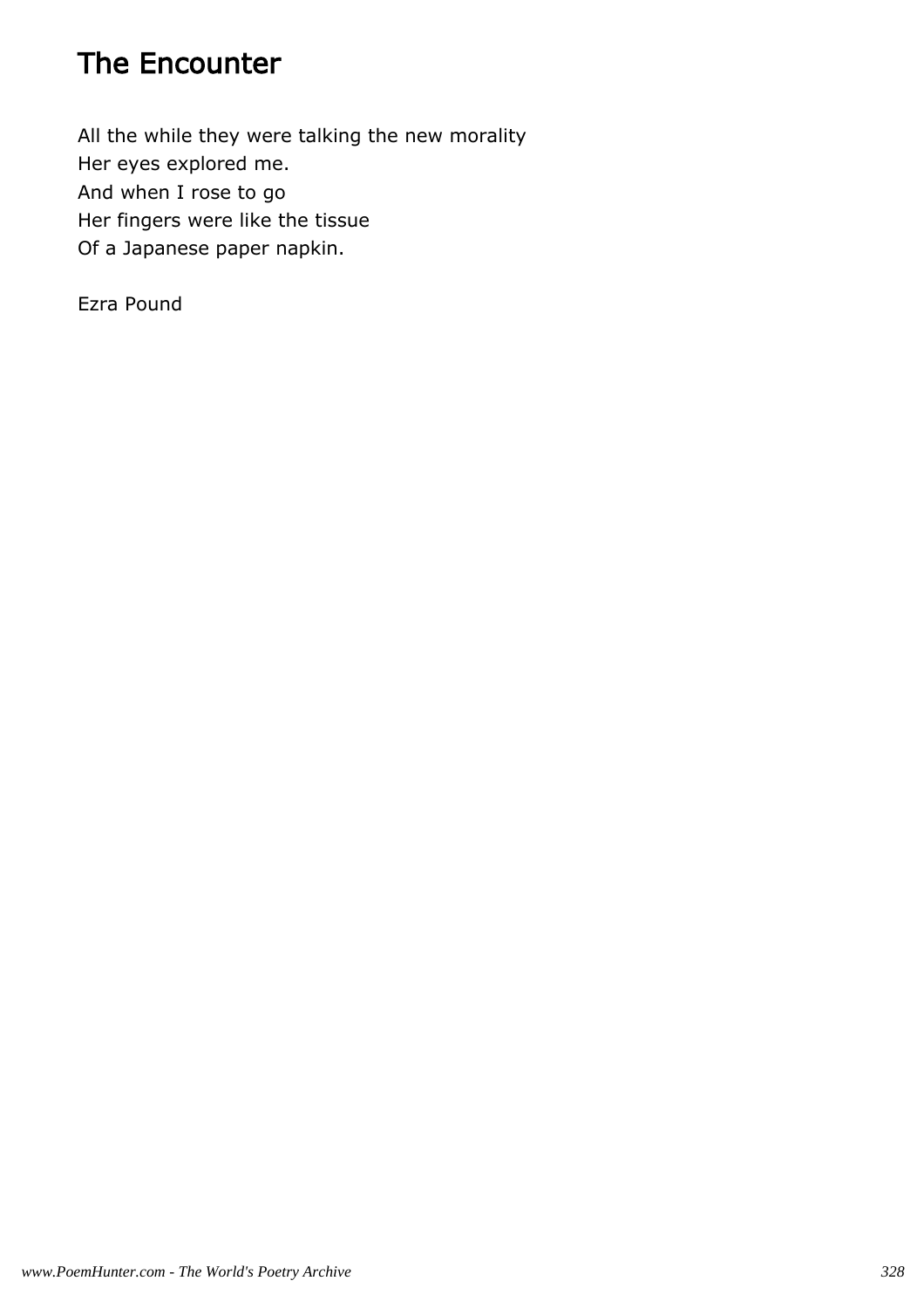# The Eyes

Rest Master, for we be a-weary, weary And would feel the fingers of the wind Upon these lids that lie over us Sodden and lead-heavy.

Rest brother, for lo ! the dawn is without ! The yellow flame paleth And the wax runs low.

Free us, for without be goodly colours, Green of the wood-moss and flower colours, And coolness beneath the trees.

Free us, for we perish In this ever-flowing monotony Of ugly print marks, black Upon white parchment.

Free us, for there is one Whose smile more availeth Than all the age-old knowledge of thy books: And we would look thereon.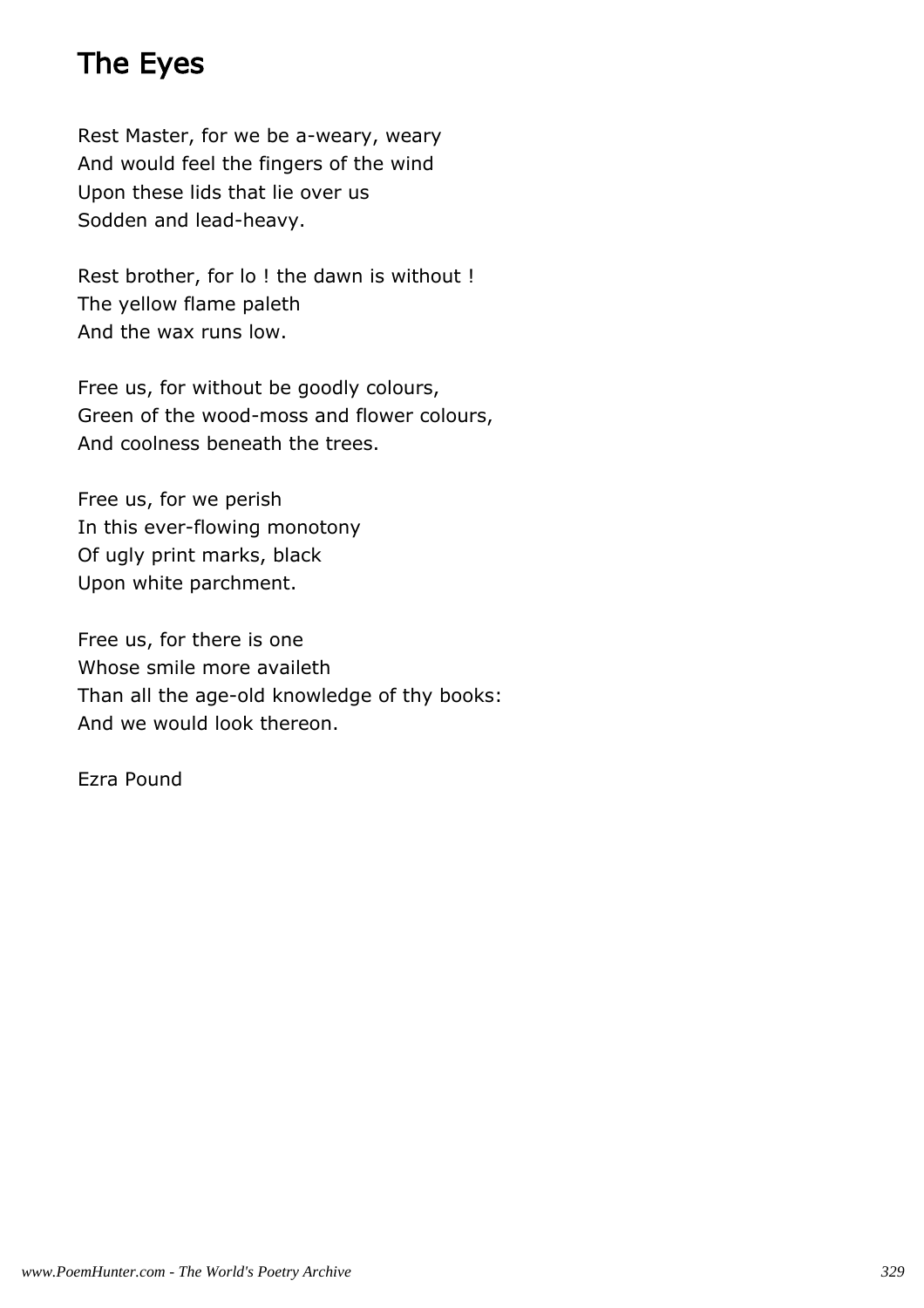# The Fault Of It

Some may have blamed us that we cease to speak Of things we spoke of in our verses early, Saying: a lovely voice is such as such; Saying: that lady's eyes were sad last week, Wherein the world's whole joy is born and dies; Saying: she hath this way or that, this much Of grace, this way or that, this much Of grace, this little misericorde; Ask us no further word; If we were proud, then proud to be so wise Ask us no more of all the things ye heard; We may not speak of them, they touch us nearly.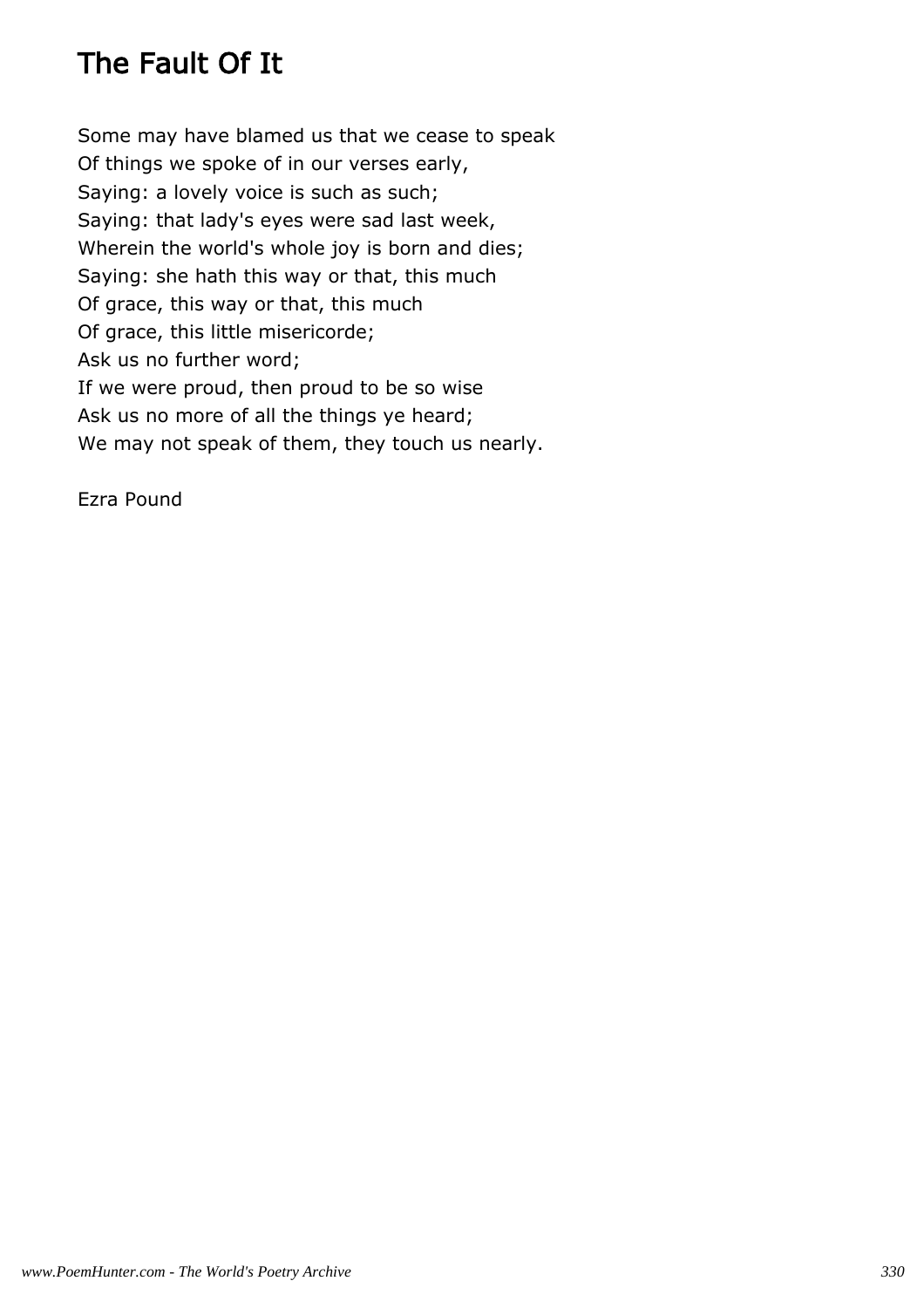# The Faun

Ha! sir, I have seen you sniffing and snoozling about among my flowers. And what, pray, do you know about horticulture, you capriped? 'Come, Auster, come Apeliota, And see the faun in our garden. But if you move or speak This thing will run at you And scare itself to spasms.'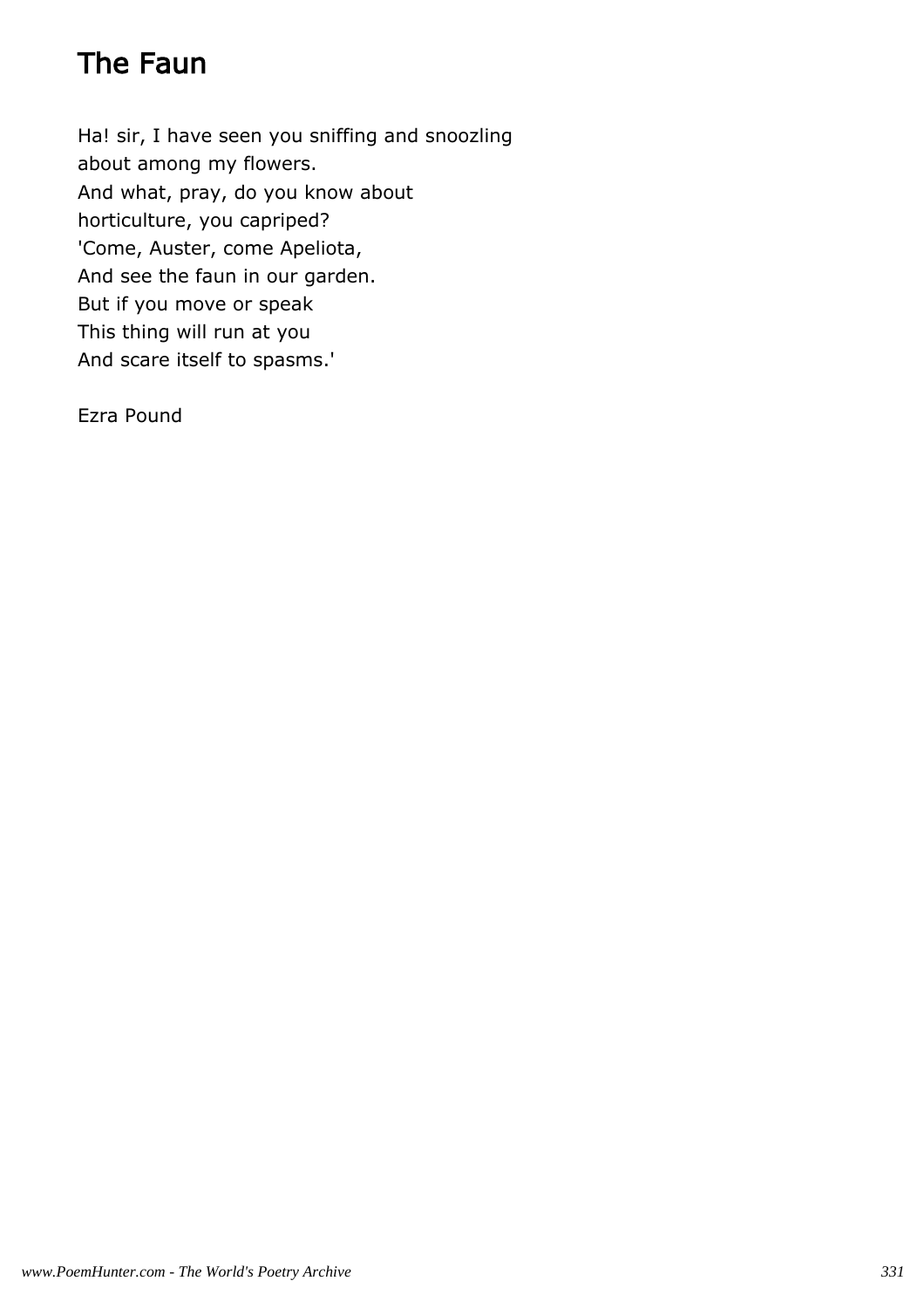# The Flame

'Tis not a game that plays at mates and mating, Provençe knew; 'Tis not a game of barter, lands and houses, Provençe knew. We who are wise beyond your dream of wisdom, Drink our immortal moments; we 'pass through'. We have gone forth beyond your bonds and borders, Provençe knew; And all the tales of Oisin say but this: That man doth pass the net of days and hours. Where time is shrivelled down to time's seed corn We of the Ever-living, in that light Meet through our veils and whisper, and of love.

O smoke and shadow of a darkling world, These, and the rest, and all the rest we knew. 'Tis not a game that plays at mates and mating, 'Tis not a game of barter, lands and houses, 'Tis not 4of days and nights' and troubling years, Of cheeks grown sunken and glad hair gone gray; There is the subtler music, the clear light Where time burns back about th' eternal embers. We are not shut from all the thousand heavens: Lo, there are many gods whom we have seen, Folk of unearthly fashion, places splendid, Bulwarks of beryl and of chrysoprase.

Sapphire Benacus, in thy mists and thee Nature herself's turned metaphysical, Who can look on that blue and not believe?

Thou hooded opal, thou eternal pearl, O thou dark secret with a shimmering floor, Through all thy various mood I know thee mine; If I have merged my soul, or utterly Am solved and bound in, through aught here on earth, There canst thou find me, O thou anxious thou, Who call'st about my gates for some lost me; I say my soul flowed back, became translucent.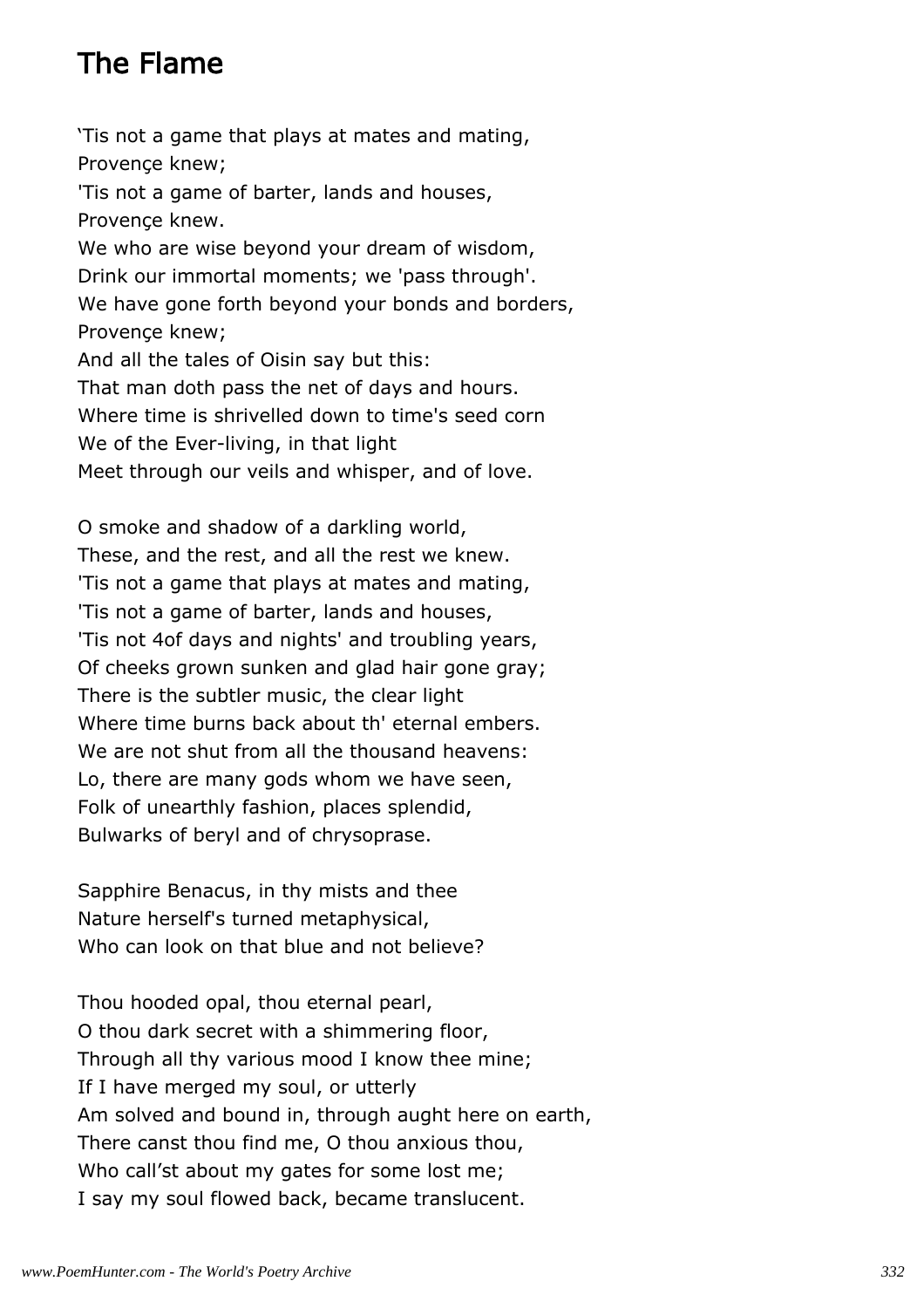Search not my lips, O Love, let go my hands, This thing that moves as man is no more mortal. If thou hast seen my shade sans character, If thou hast seen that mirror of all moments, That glass to all things that o'ershadow it, Call not that mirror me, for I have slipped Your grasp, I have eluded.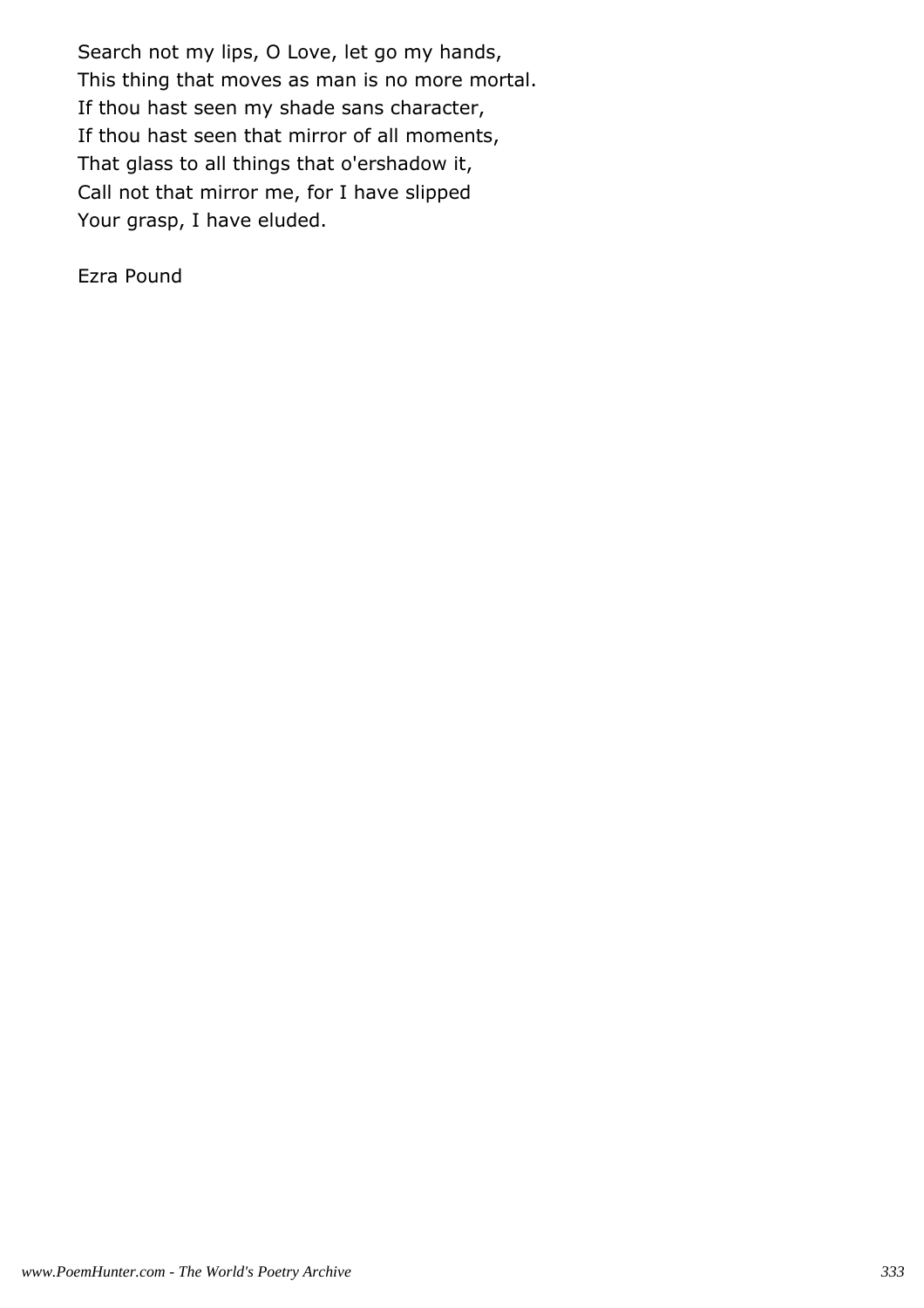# The Game Of Chess

Red knights, brown bishops, bright queens, Striking the board, falling in strong 'L's of colour. Reaching and striking in angles, holding lines in one colour. This board is alive with light; these pieces are living in form, Their moves break and reform the pattern: luminous green from the rooks, Clashing with 'X's of queens, looped with the knight-leaps.

'Y' pawns, cleaving, embanking! Whirl ! Centripetal ! Mate ! King down in the vortex, Clash, leaping of bands, straight strips of hard colour, Blocked lights working in. Escapes. Renewal of

contest.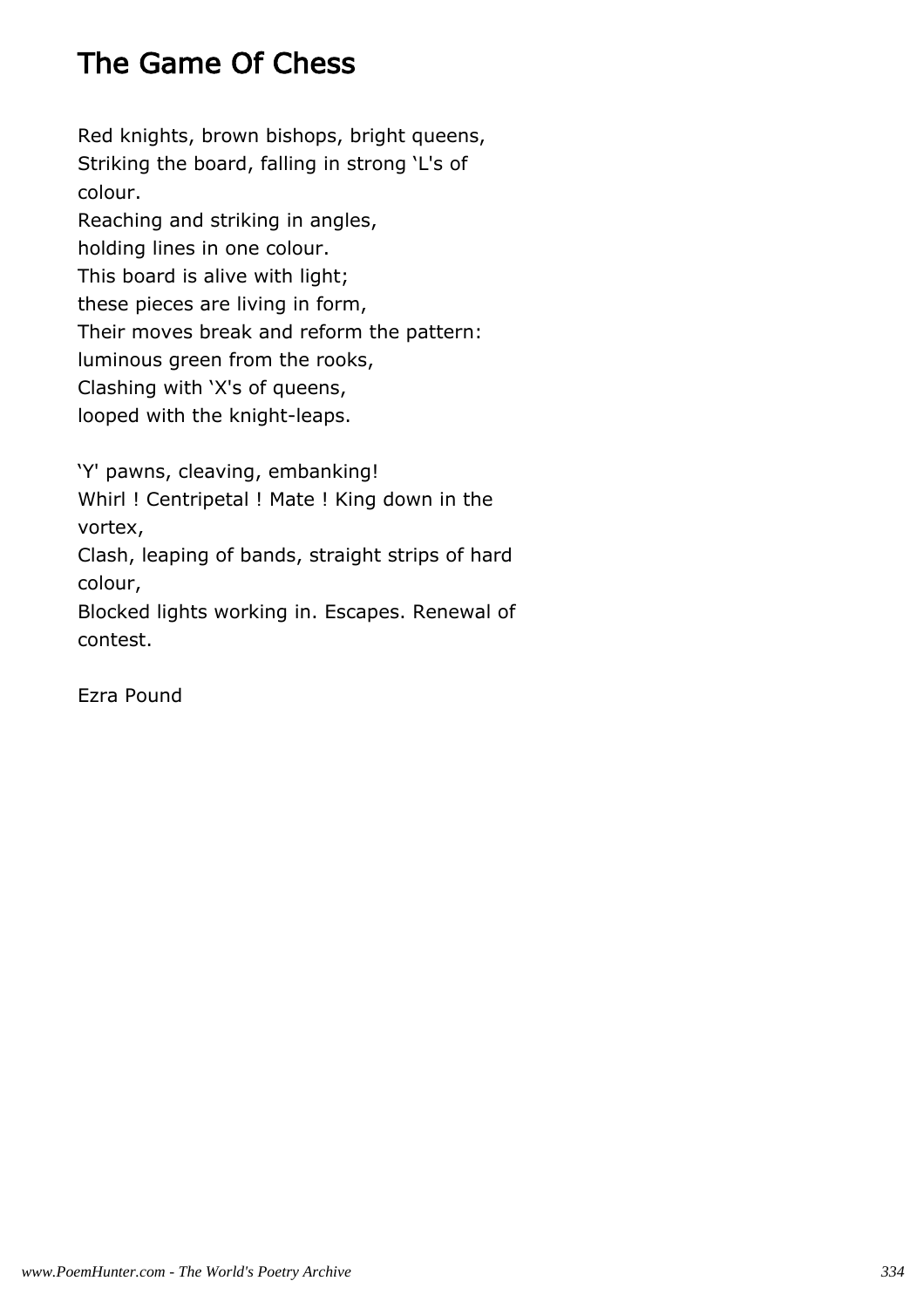# The Garden

En robe de parade. Samain

Like a skein of loose silk blown against a wall She walks by the railing of a path in Kensington Gardens, And she is dying piece-meal Tof a sort of emotional anaemia.

And round about there is a rabble Of the filthy, sturdy, unkillable infants of the very poor. They shall inherit the earth.

In her is the end of breeding. Her boredom is exquisite and excessive. She would like some one to speak to her, And is almost afraid that I Twill commit that indiscretion.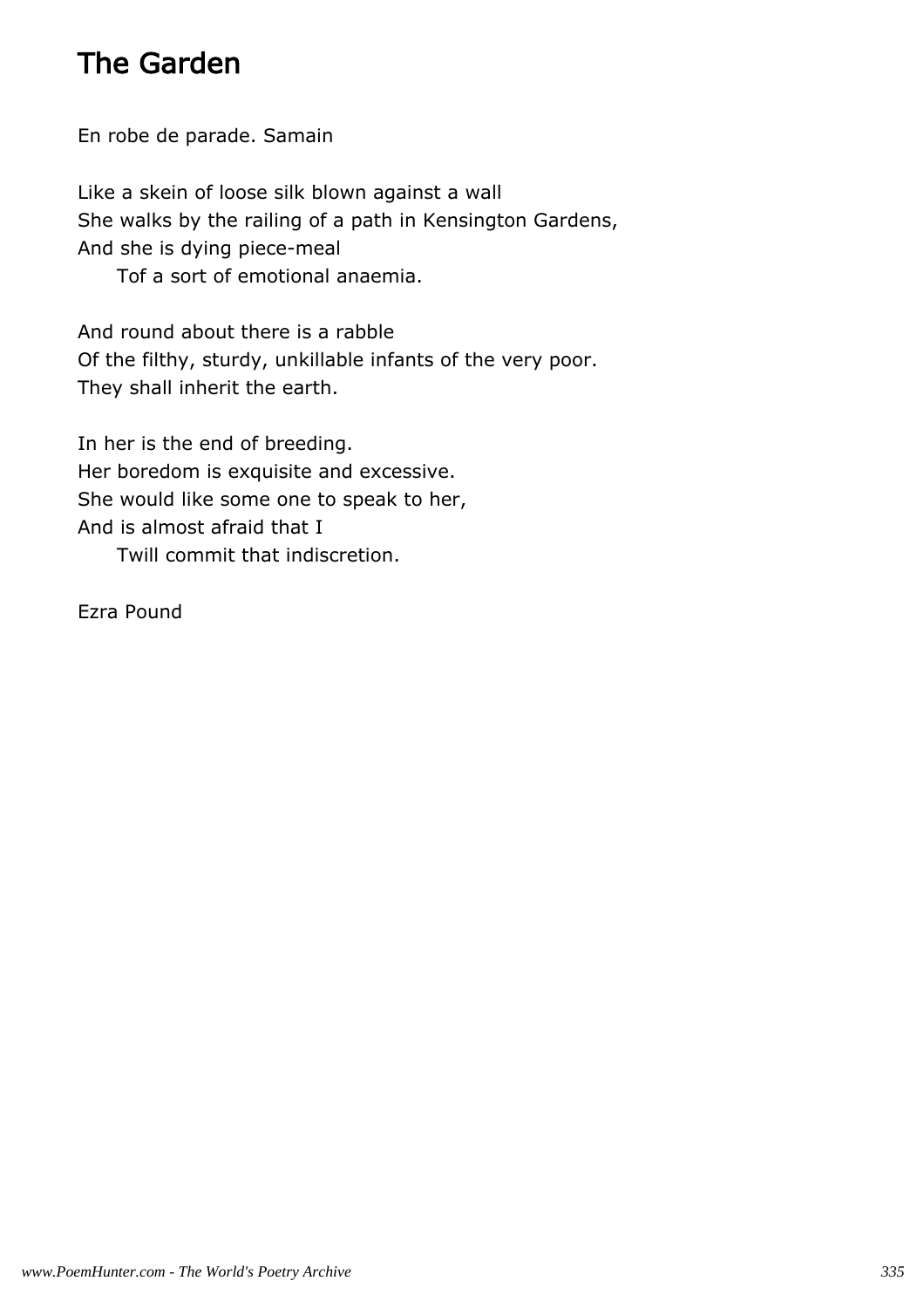# The Garrett

Come, let us pity those who are better off than we are. Come, my friend, and remember that the rich have butlers and no friends, And we have friends and no butlers.

Come, let us pity the married and the unmarried.

Dawn enters with little feet

like a gilded Pavlova

And I am near my desire.

Nor has life in it aught better

Than this hour of clear coolness

the hour of waking together.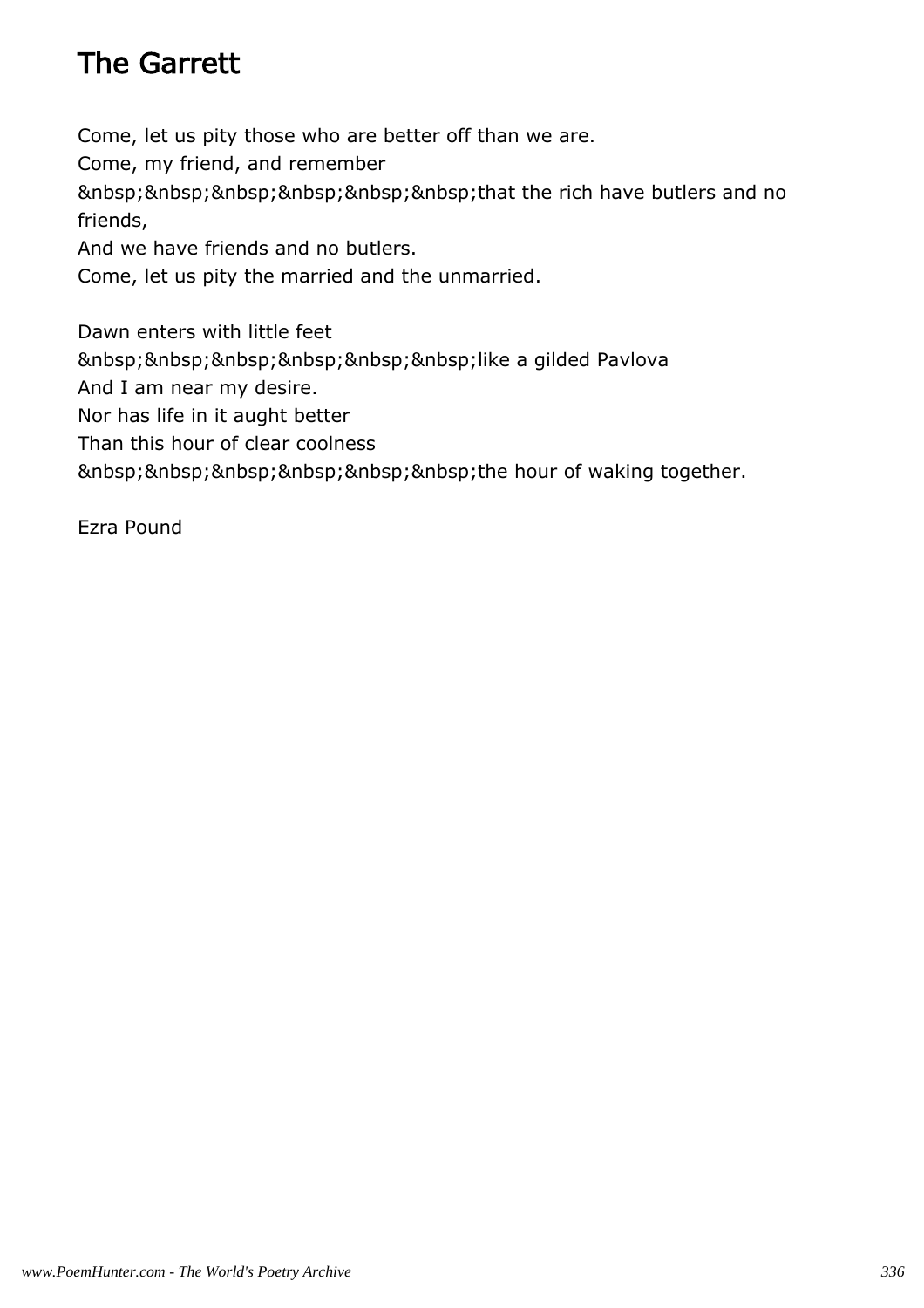# The Gypsy

That was the top of the walk, when he said: 'Have you seen any others, any of our lot, With apes or bears?' A brown upstanding fellow Not like the half-castes, up on the wet road near Clermont. The wind came, and the rain, And mist clotted about the trees in the valley, And I'd the long ways behind me, gray Aries and Biaucaire, And he said, 'Have you seen any of our lot?' I'd seen a lot of his lot . . . ever since Rhodez, Coming down from the fair of St. John, With caravans, but never an ape or a bear.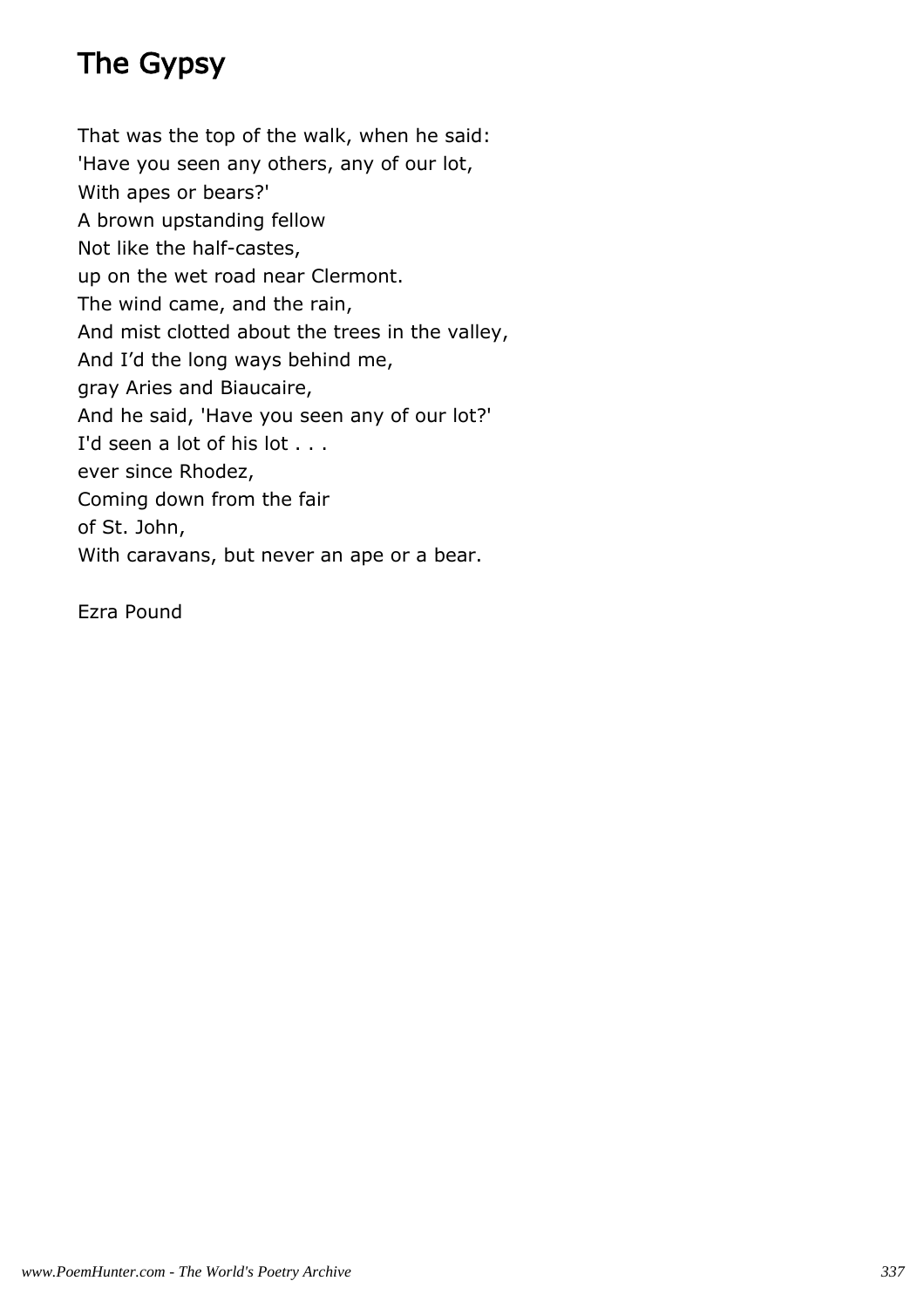# The House Of Splendour

'Tis Evanoe's,

A house not made with hands, But out somewhere beyond the worldly ways Her gold is spread, above, around, inwoven; Strange ways and walls are fashioned out of it.

And I have seen my Lady in the sun, Her hair was spread about, a sheaf of wings, And red the sunlight was, behind it all.

And I have seen her there within her house, With six great sapphires hung along the wall, Low, panel-shaped, a-level with her knees, All her robe was woven of pale gold.

There are there many rooms and all of gold, Of woven walls deep patterned, of email, Of beaten work; and through the claret stone, Set to some weaving, comes the aureate light.

Here am I come perforce my love of her, Behold mine adoration Maketh me clear, and there are powers in this Which, played on by the virtues of her soul, Break down the four-square walls of standing time.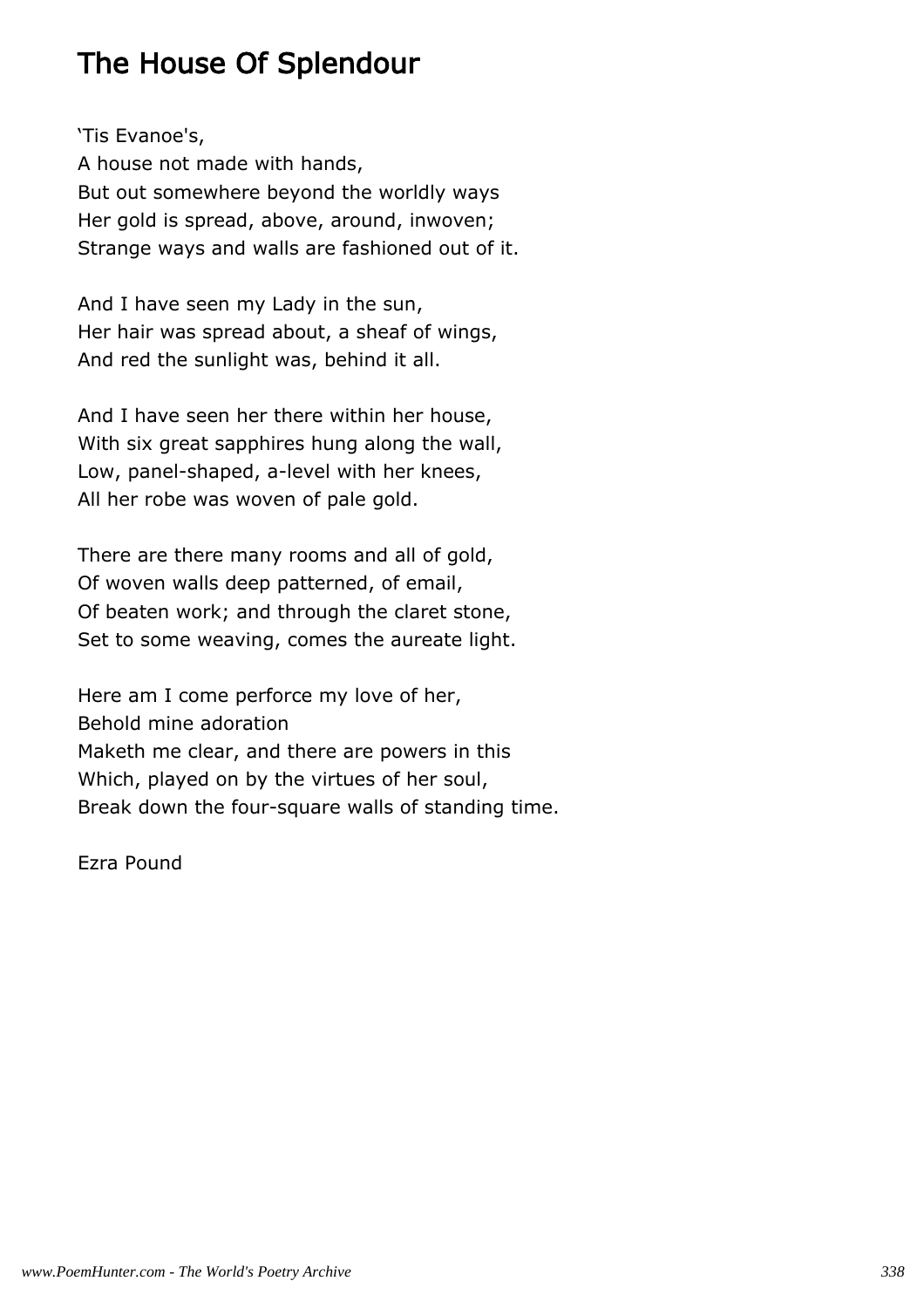#### The Jewel Stairs' Grievance

The jewelled steps are already quite white with dew, It is so late that the dew soaks my gauze stockings, And I let down the crystal curtain And watch the moon through the clear autumn.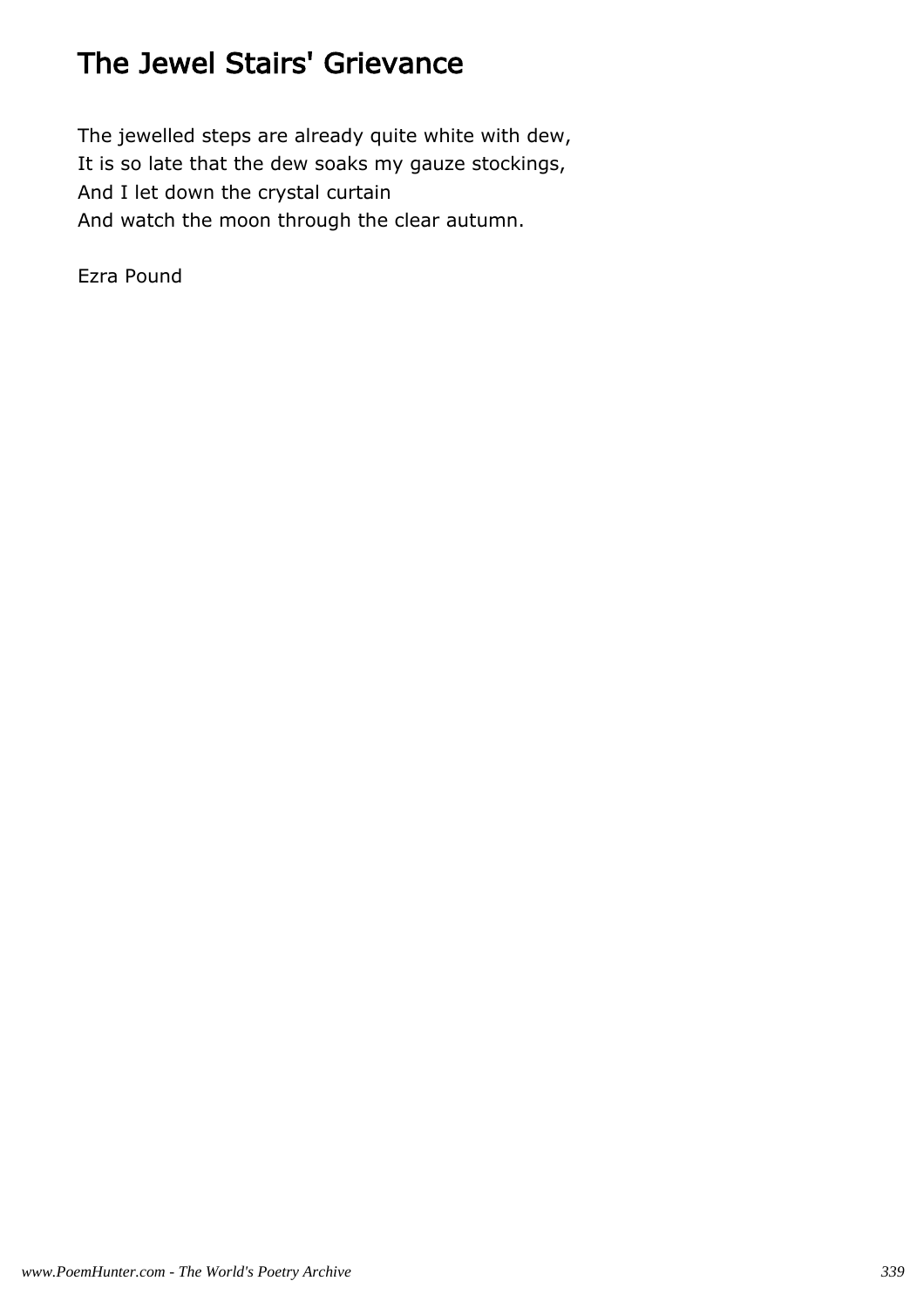### The Lake Isle

O God, O Venus, O Mercury, patron of thieves, Give me in due time, I beseech you, a little tobacco-shop, With the little bright boxes piled up neatly upon the shelves And the loose fragment cavendish and the shag, And the bright Virginia loose under the bright glass cases, And a pair of scales not too greasy, And the votailles dropping in for a word or two in passing, For a flip word, and to tidy their hair a bit.

O God, O Venus, O Mercury, patron of thieves, Lend me a little tobacco-shop, or install me in any profession Save this damn'd profession of writing, where one needs one's brains all the time.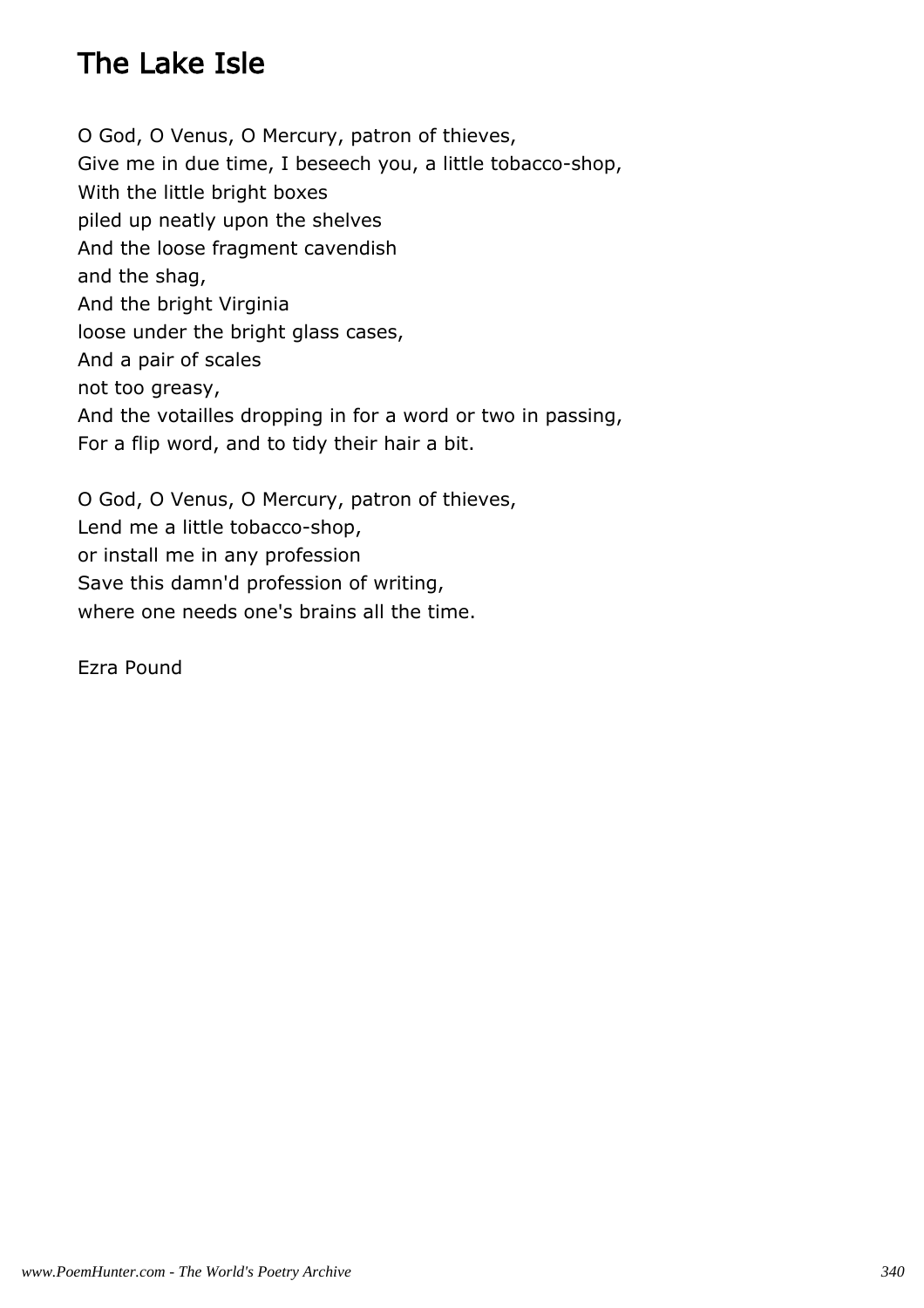# The Logical Conclusion

When earth's last thesis is copied From the theses that went before, When idea from fact has departed And bare-boned factlets shall bore, When all joy shall have fled from study And scholarship reign supreme; When truth shall 'baaa' on the hill crests And no one shall dare to dream;

When all the good poems have been buried With comment annoted in full And art shall bow down in homage To scholarship's zinc-plated bull, When there shall be nothing to research But the notes of annoted notes, And Baalam's ass shall inquire The price of imported oats;

Then no one shall tell him the answer For each shall know the one fact That lies in the special ass-ignment From which he is making his tract. So the ass shall sigh uninstructed While each in his separate book Shall grind for the love of grinding And only the devil shall look.

Against the 'germanic' system of graduate study and insane specialization in the Inanities.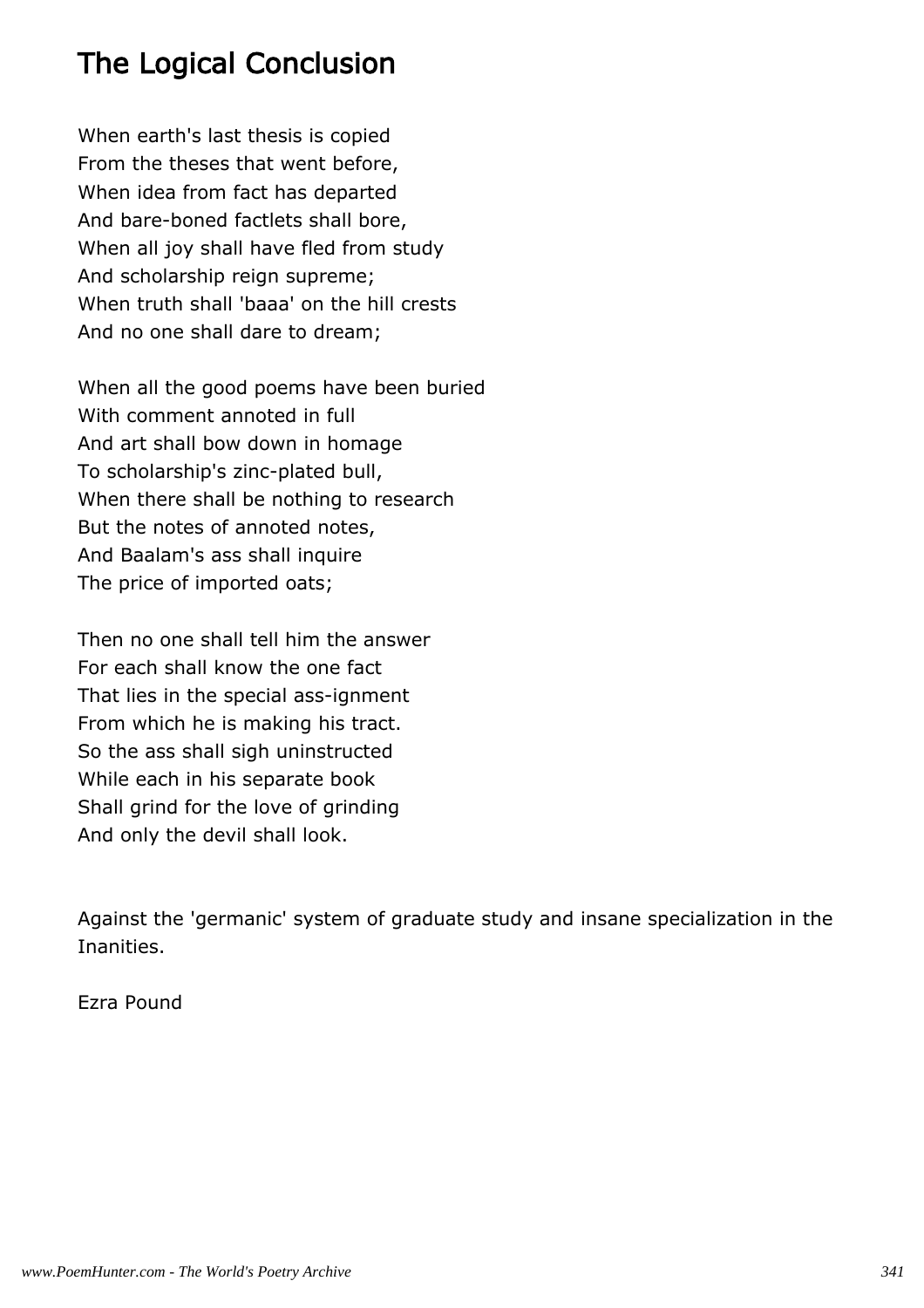## The Needle

Come, or the stellar tide will slip away. Eastward avoid the hour of its decline, Now! for the needle trembles in my soul!

Here have we had the vantage, the good hour. Here we have had our day, your day and mine. Come now, before this power That bears us up, shall turn against the pole. Mock not the flood of stars, the thing's to be. O Love, come now, this land turns evil slowly. The waves bore in, soon will they bear away.

The treasure is ours, make we fast land with it. Move we and take the tide, with its next favour, Abide Under some neutral force Until this course turneth aside.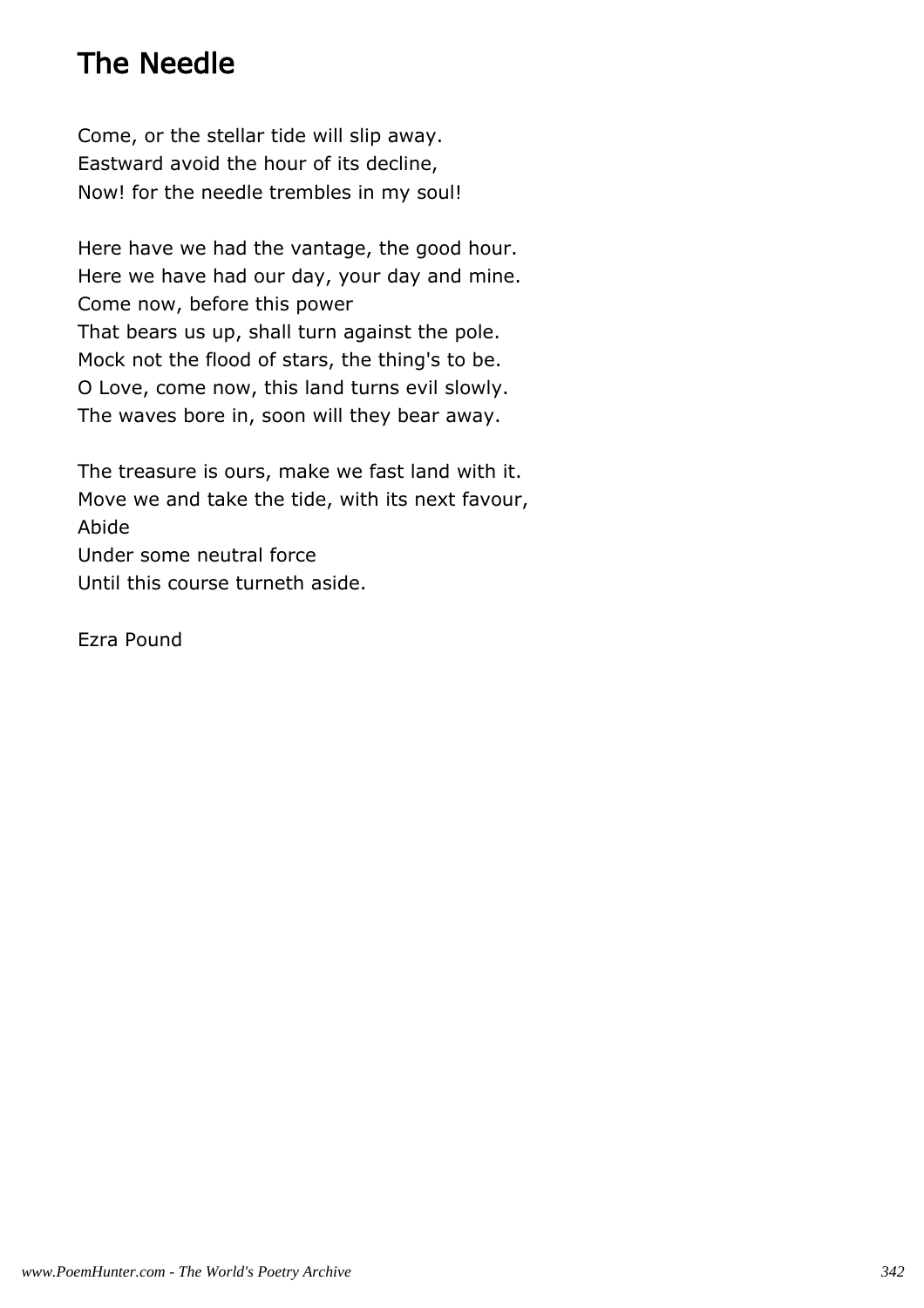# The New Cake Of Soap

Lo, how it gleams and glistens in the sun Like the cheek of a Chesterton.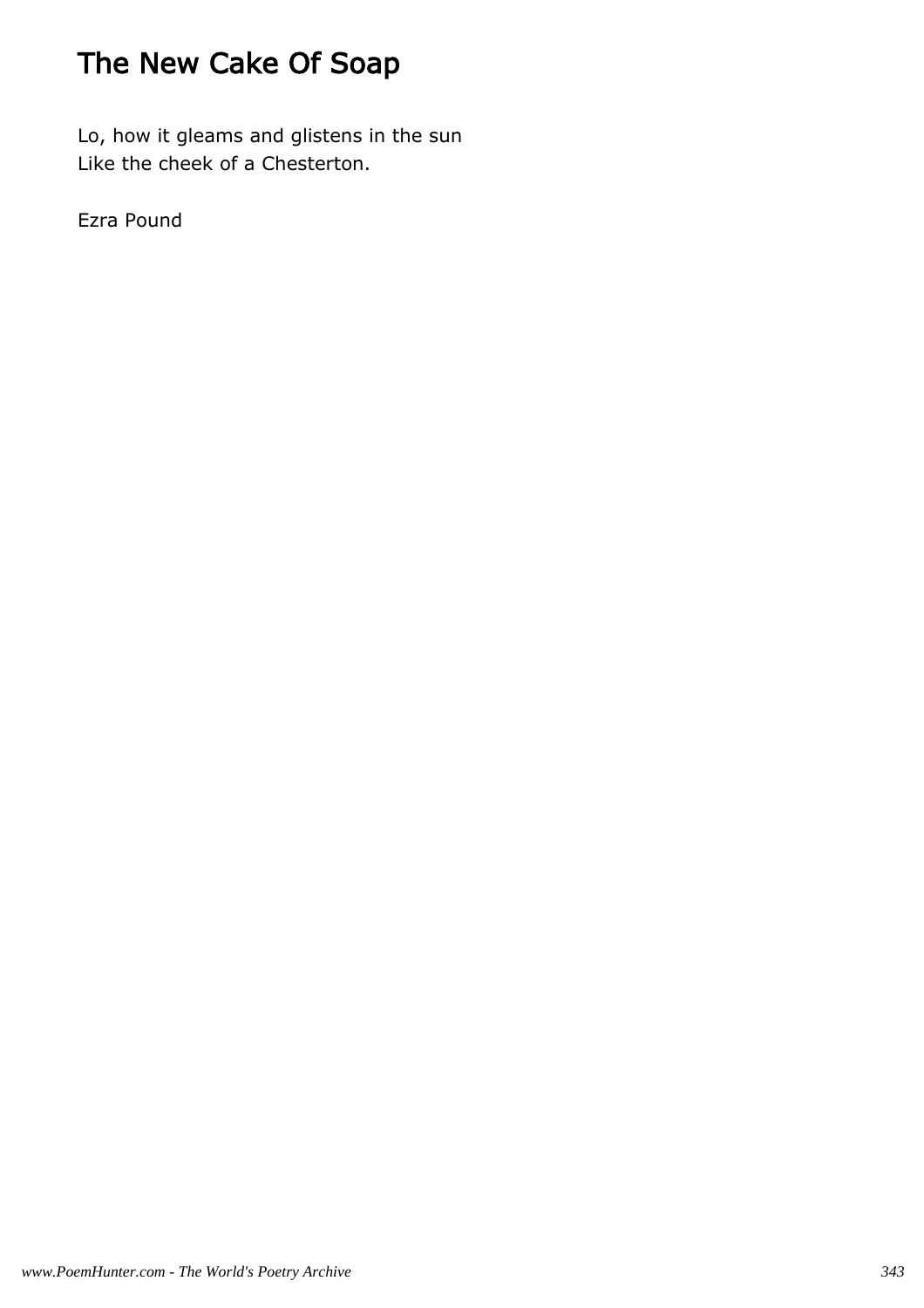# The Patterns

Erinna is a model parent, Her children have never discovered her adulteries. Lalage is also a model parent, Her offspring are fat and happy.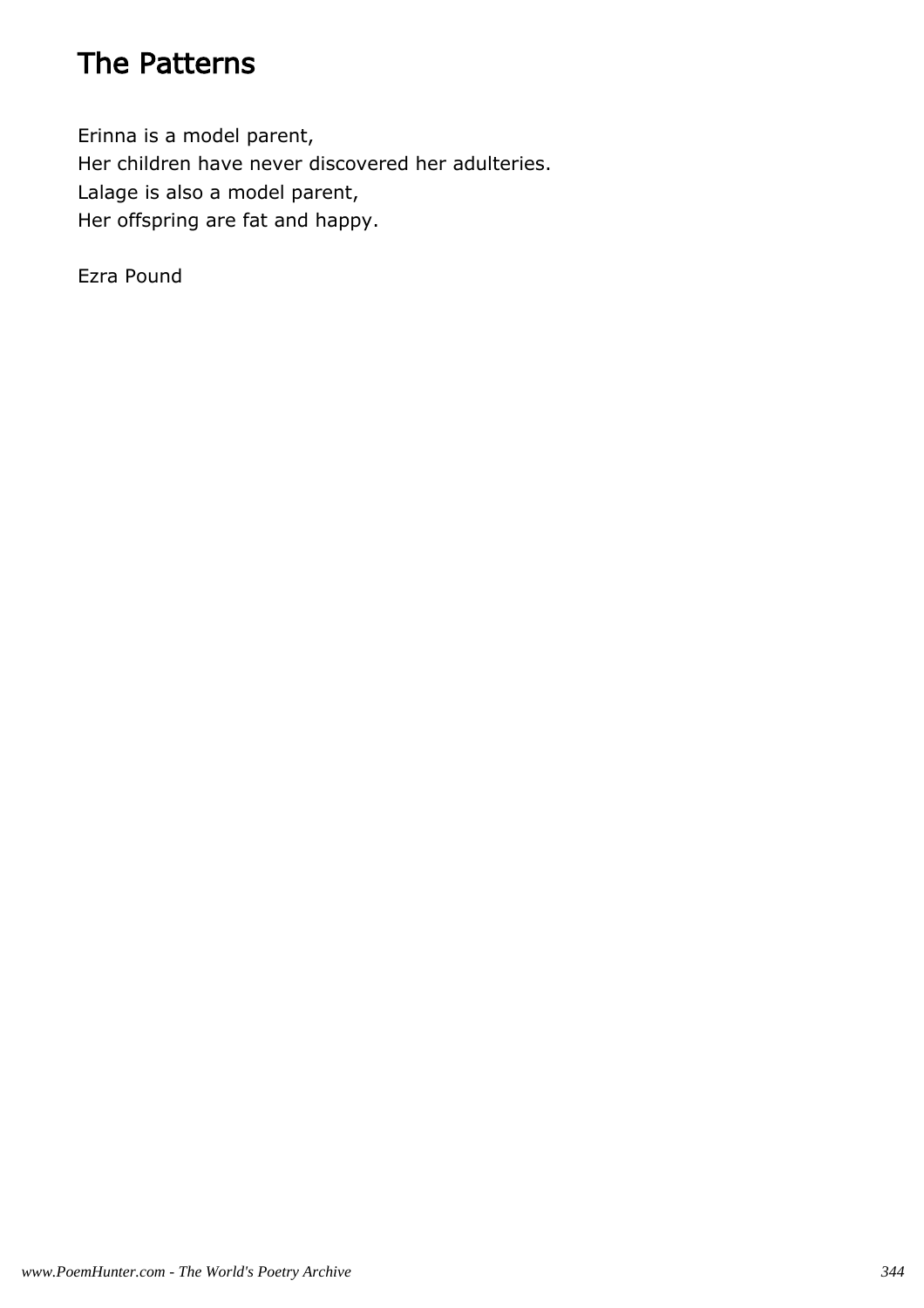# The Picture

The eyes of this dead lady speak to me, For here was love, was not to be drowned out. And here desire, not to be kissed away. The eyes of this dead lady speak to me.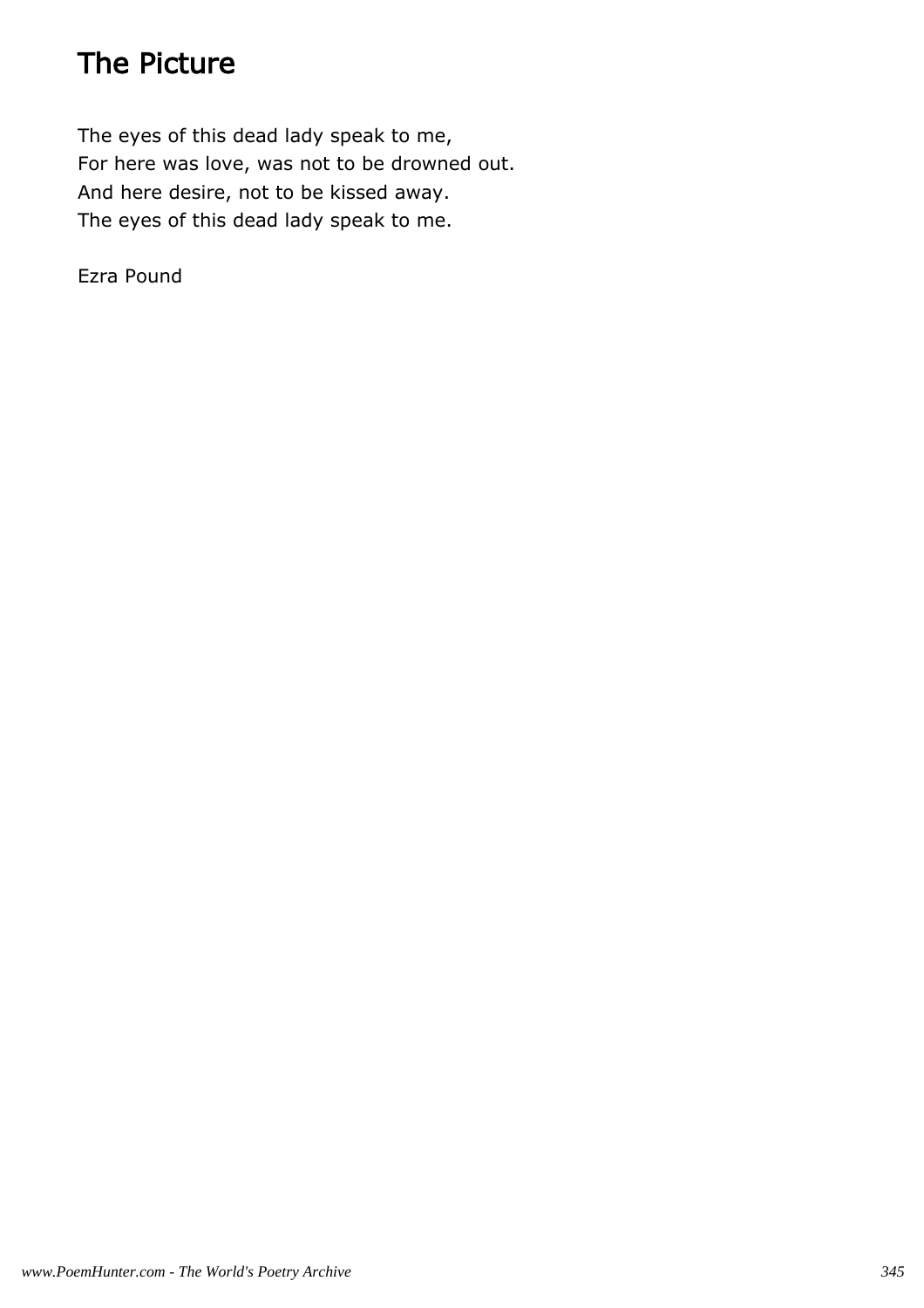# The Plunge

I would bathe myself in strangeness: These comforts heaped upon me, smother me! I burn, I scald so for the new, New friends, new faces, Places! Oh to be out of this, This that is all I wanted - save the new.

And you, Love, you the much, the more desired! Do I not loathe all walls, streets, stones, All mire, mist, all fog, All ways of traffic? You, I wold have flow over me like water, Oh, but far out of this! Grass, and low fields, and hills, And sun, Oh, sun enough! Out, and alone, among some Alien people!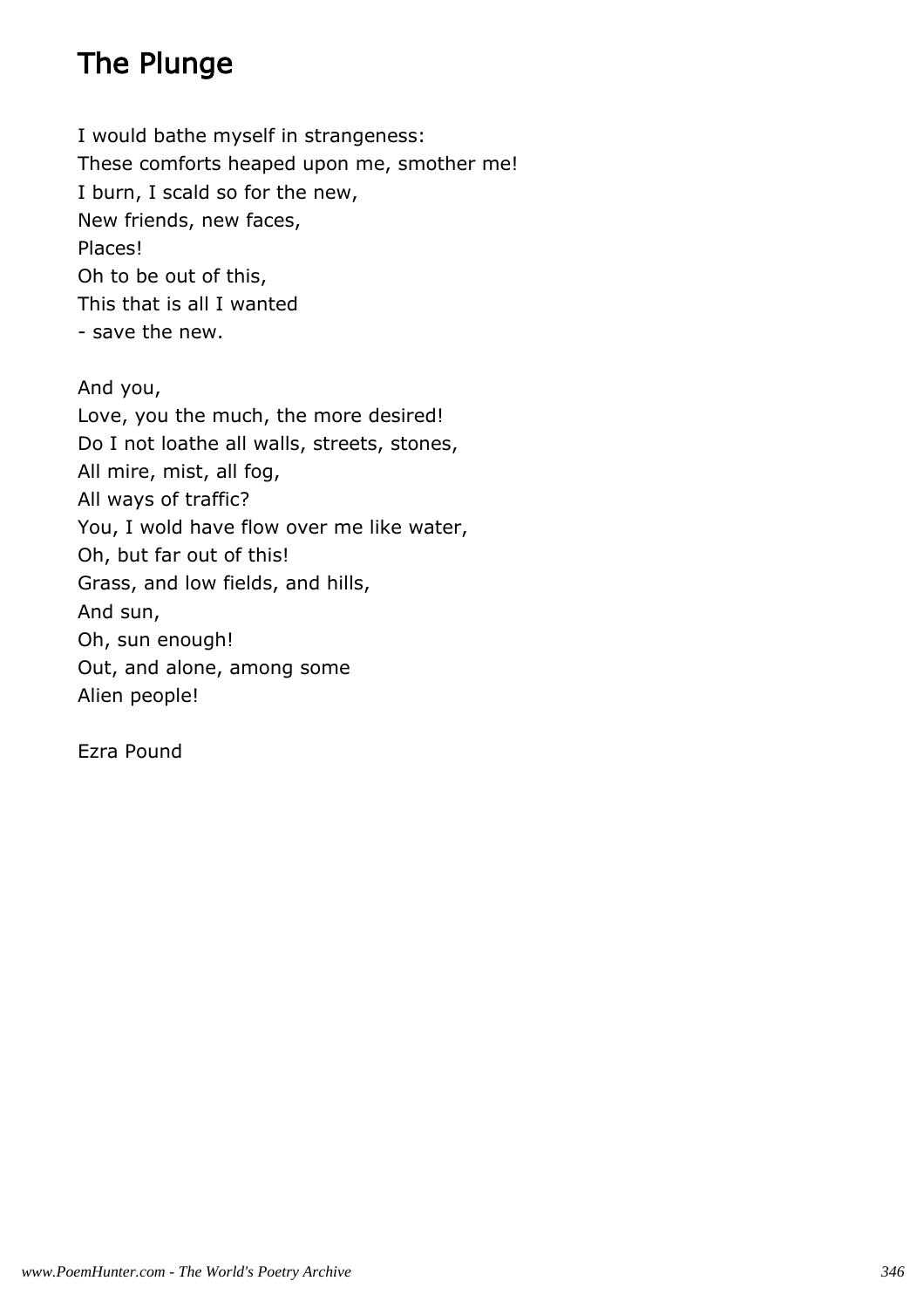# The Rest

O helpless few in my country, remnant enslaved!

Artists broken against her, A-stray, lost in the villages, Mistrusted, spoken-against,

Lovers of beauty, starved, Thwarted with systems, Helpless against the control;

You who can not wear yourselves out By persisting to successes, You who can only speak, Who can not steel yourselves into reiteration;

You of the finer sense, Broken against false knowledge, You who can know at first hand, Hated, shut in, mistrusted:

Take thought: I have weathered the storm, I have beaten out my exile.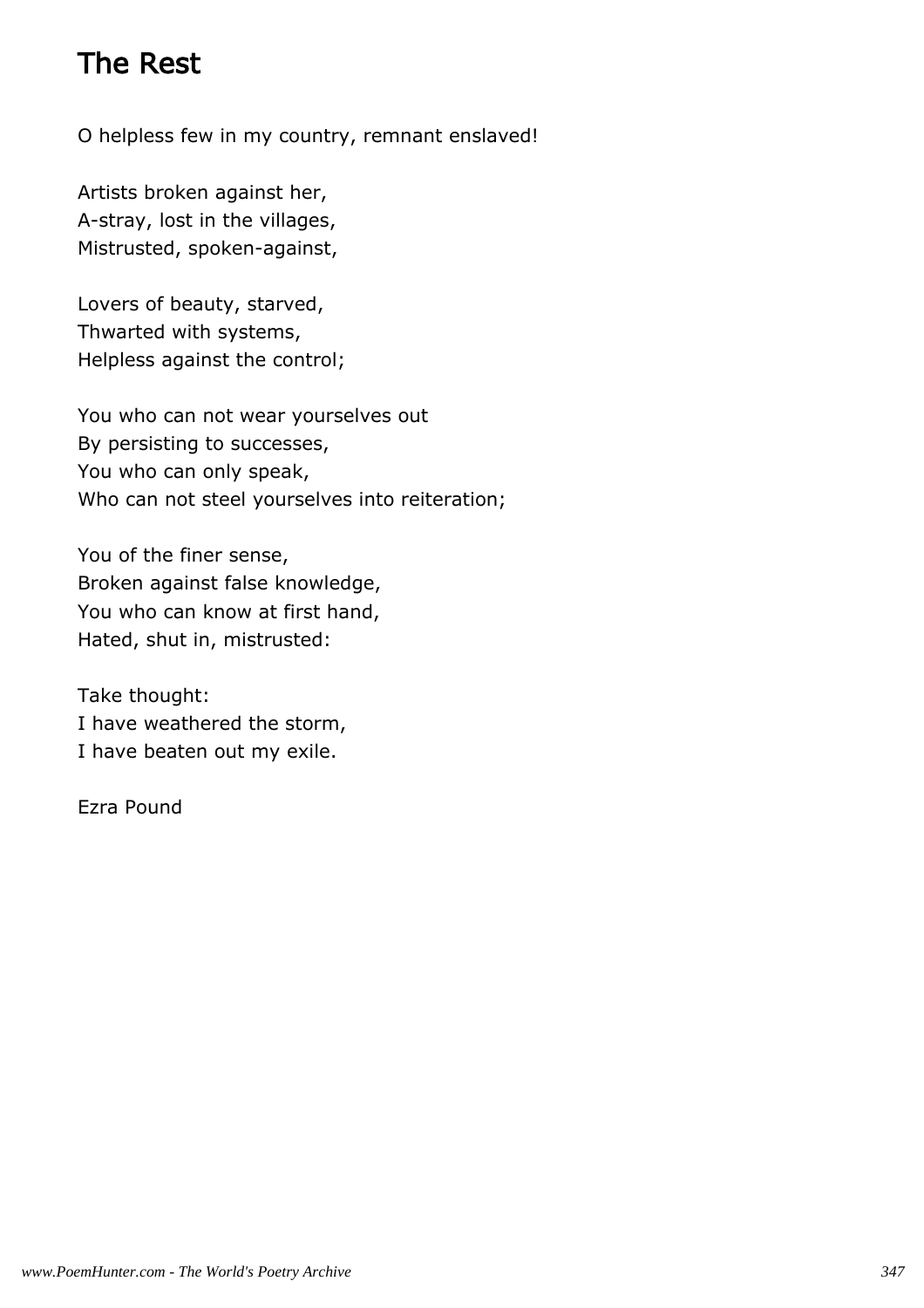#### The Return

See, they return; ah, see the tentative Movements, and the slow feet, The trouble in the pace and the uncertain Wavering!

See, they return, one by one, With fear, as half-awakened; As if the snow should hesitate And murmur in the wind, and half turn back; These were the "Wing'd-with-Awe," Inviolable.

Gods of the Wingèd shoe! With them the silver hounds, sniffing the trace of air!

Haie! Haie! These were the swift to harry; These the keen-scented; These were the souls of blood.

Slow on the leash, pallid the leash-men!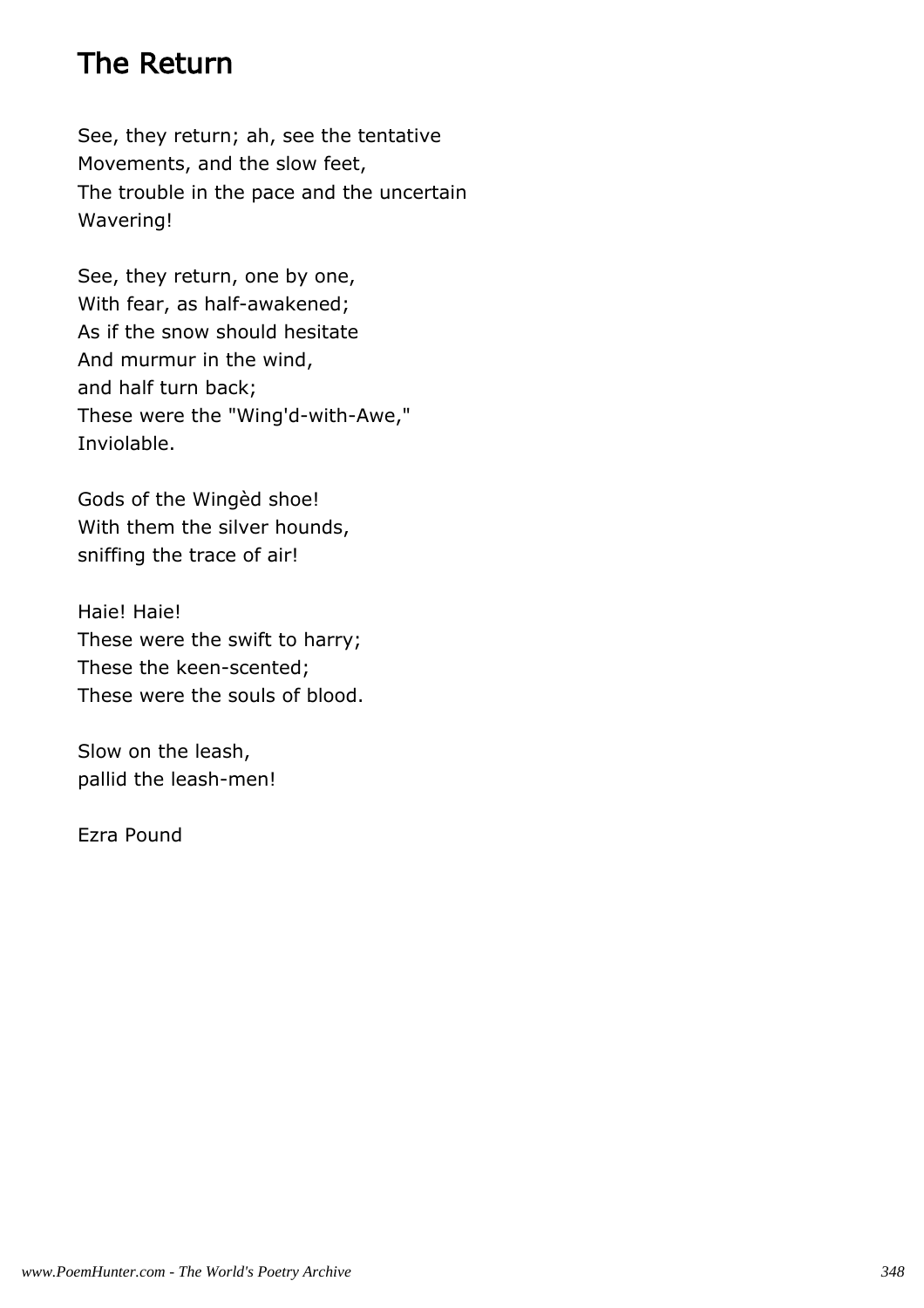# The River Song

This boat is of shato-wood, and its gunwales are cut magnolia, Musicians with jewelled flutes and with pipes of gold Fill full the sides in rows, and our wine Is rich for a thousand cups. We carry singing girls, drift with the drifting water, Yet Sennin needs A yellow stork for a charger, and all our seamen Would follow the white gulls or ride them. Kutsu's prose song Hangs with the sun and moon.

King So's terraced palace is now but barren hill, But I draw pen on this barge Causing the five peaks to tremble, And I have joy in these words like the joy of blue islands. (If glory could last forever Then the waters of Han would flow northward.)

And I have moped in the Emperor's garden, awaiting an order-to-write !

I looked at the dragon-pond, with its willow-coloured water

Just reflecting the sky's tinge,

And heard the five-score nightingales aimlessly singing.

The eastern wind brings the green colour into the island grasses at Yei-shu,

The purple house and the crimson are full of Spring softness.

South of the pond the willow-tips are half-blue and bluer,

Their cords tangle in mist, against the brocade-like palace.

Vine-strings a hundred feet long hang down from carved railings,

And high over the willows, the fine birds sing to each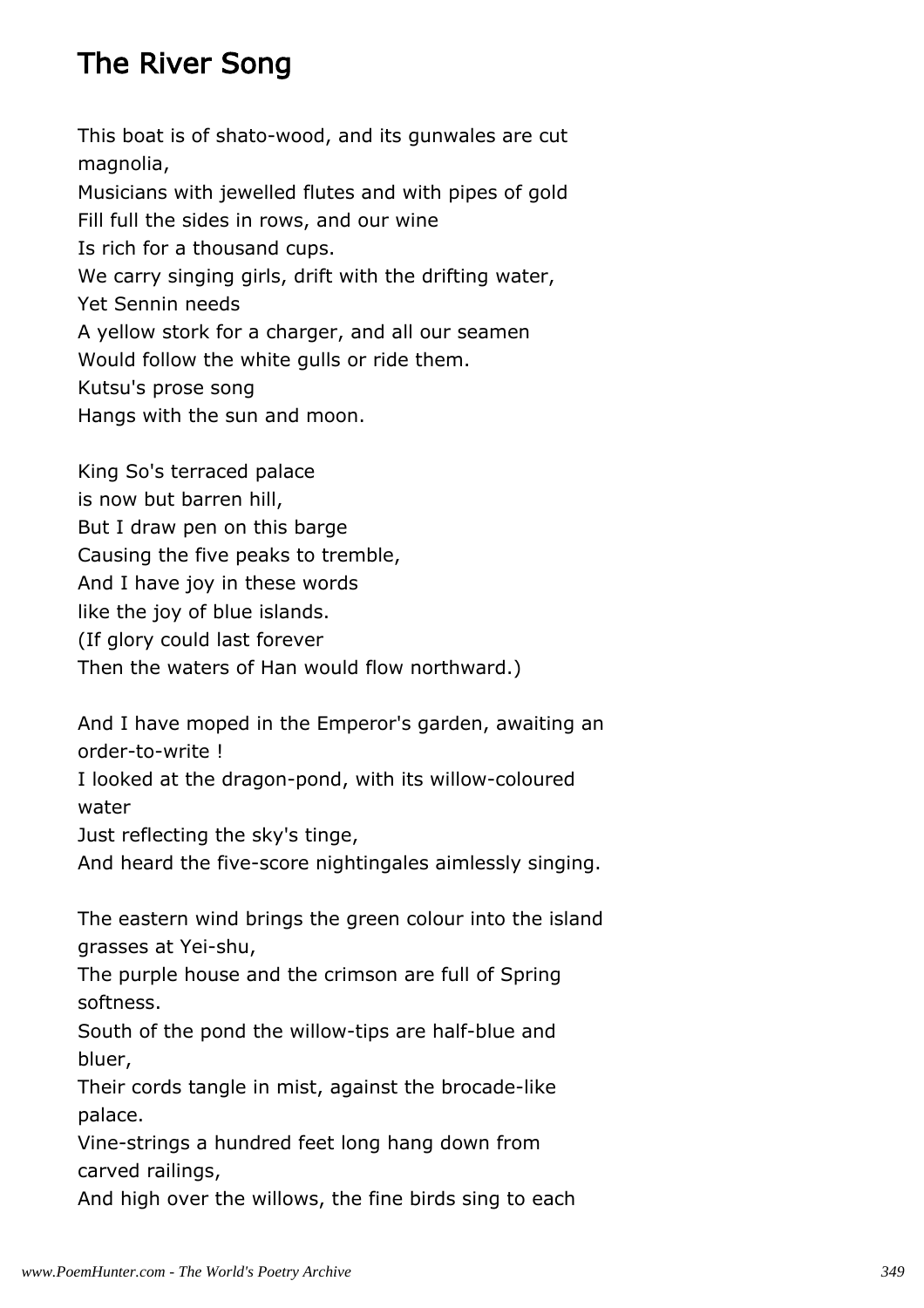other, and listen,

Crying—'Kwan, Kuan,' for the early wind, and the feel of it.

The wind bundles itself into a bluish cloud and wanders off.

Over a thousand gates, over a thousand doors are the sounds of spring singing,

And the Emperor is at Ko.

Five clouds hang aloft, bright on the purple sky,

The imperial guards come forth from the golden house with their armour a-gleaming.

The Emperor in his jewelled car goes out to inspect his flowers,

He goes out to Hori, to look at the wing-flapping storks,

He returns by way of Sei rock, to hear the new nightingales,

For the gardens at Jo-run are full of new nightingales,

Their sound is mixed in this flute,

Their voice is in the twelve pipes here.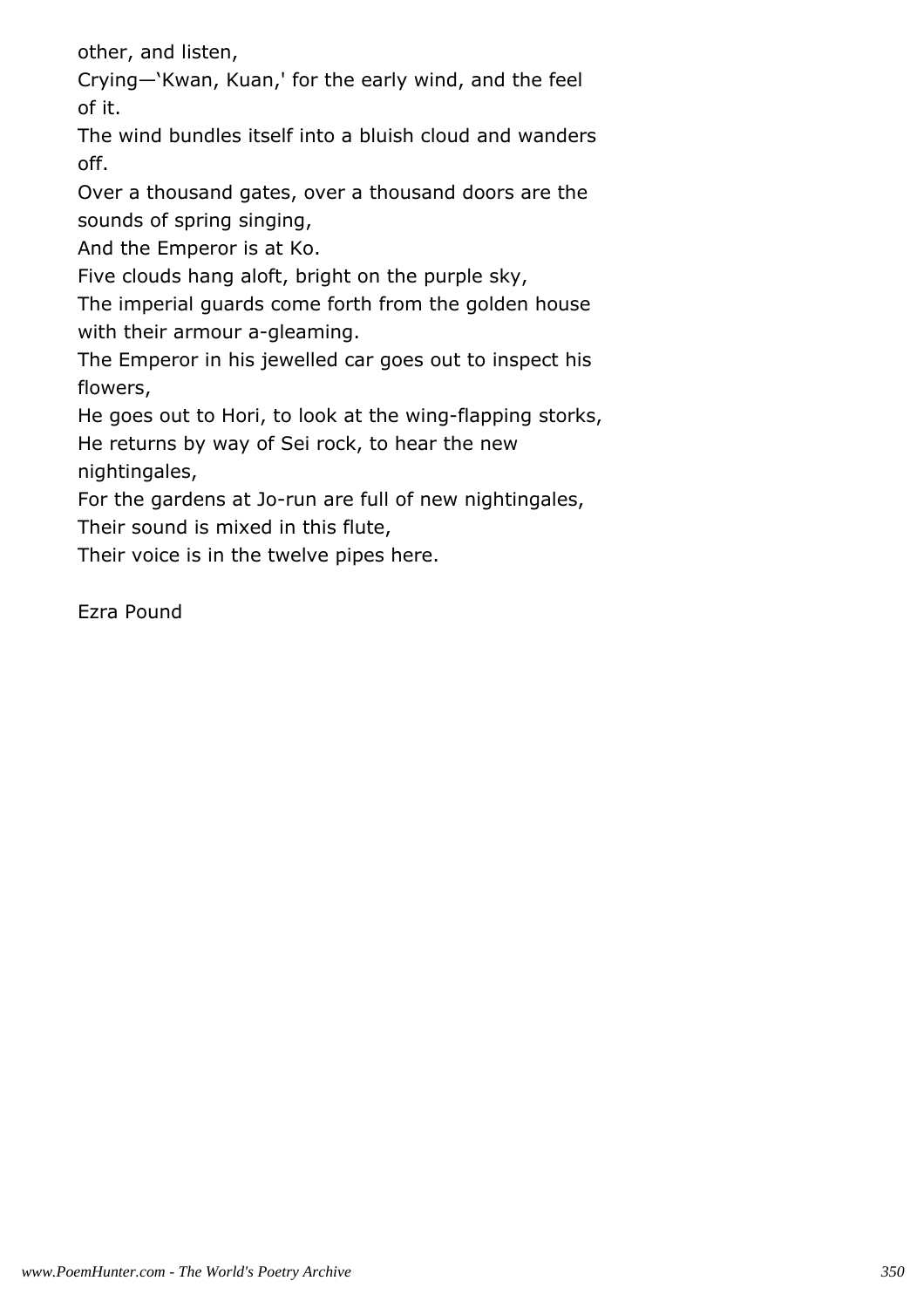#### The River-Merchant's Wife: A Letter

#### After Li Po

While my hair was still cut straight across my forehead I played at the front gate, pulling flowers. You came by on bamboo stilts, playing horse, You walked about my seat, playing with blue plums. And we went on living in the village of Chokan: Two small people, without dislike or suspicion. At fourteen I married My Lord you. I never laughed, being bashful. Lowering my head, I looked at the wall. Called to, a thousand times, I never looked back. At fifteen I stopped scowling, I desired my dust to be mingled with yours Forever and forever and forever. Why should I climb the lookout? At sixteen you departed, You went into far Ku-to-en, by the river of swirling eddies, And you have been gone five months. The monkeys make sorrowful noise overhead. You dragged your feet when you went out, By the gate now, the moss is grown, the different mosses, Too deep to clear them away!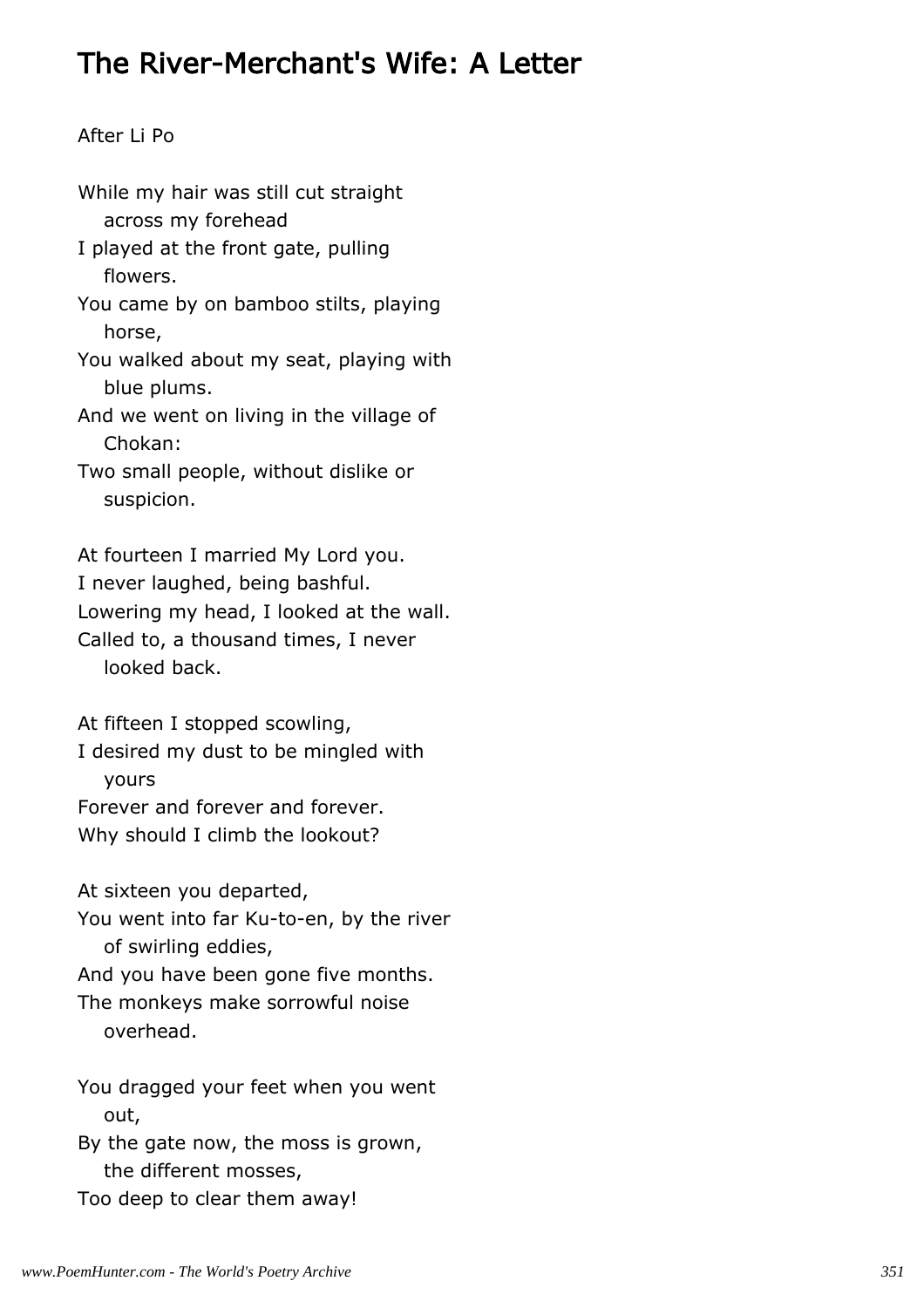The leaves fall early this autumn, in wind. The paired butterflies are already yellow with August Over the grass in the West garden; They hurt me. I grow older. If you are coming down through the narrows of the river Kiang, Please let me know beforehand, And I will come out to meet you As far as Cho-fu-sa.

Translated by Ezra Pound

Anonymous submission.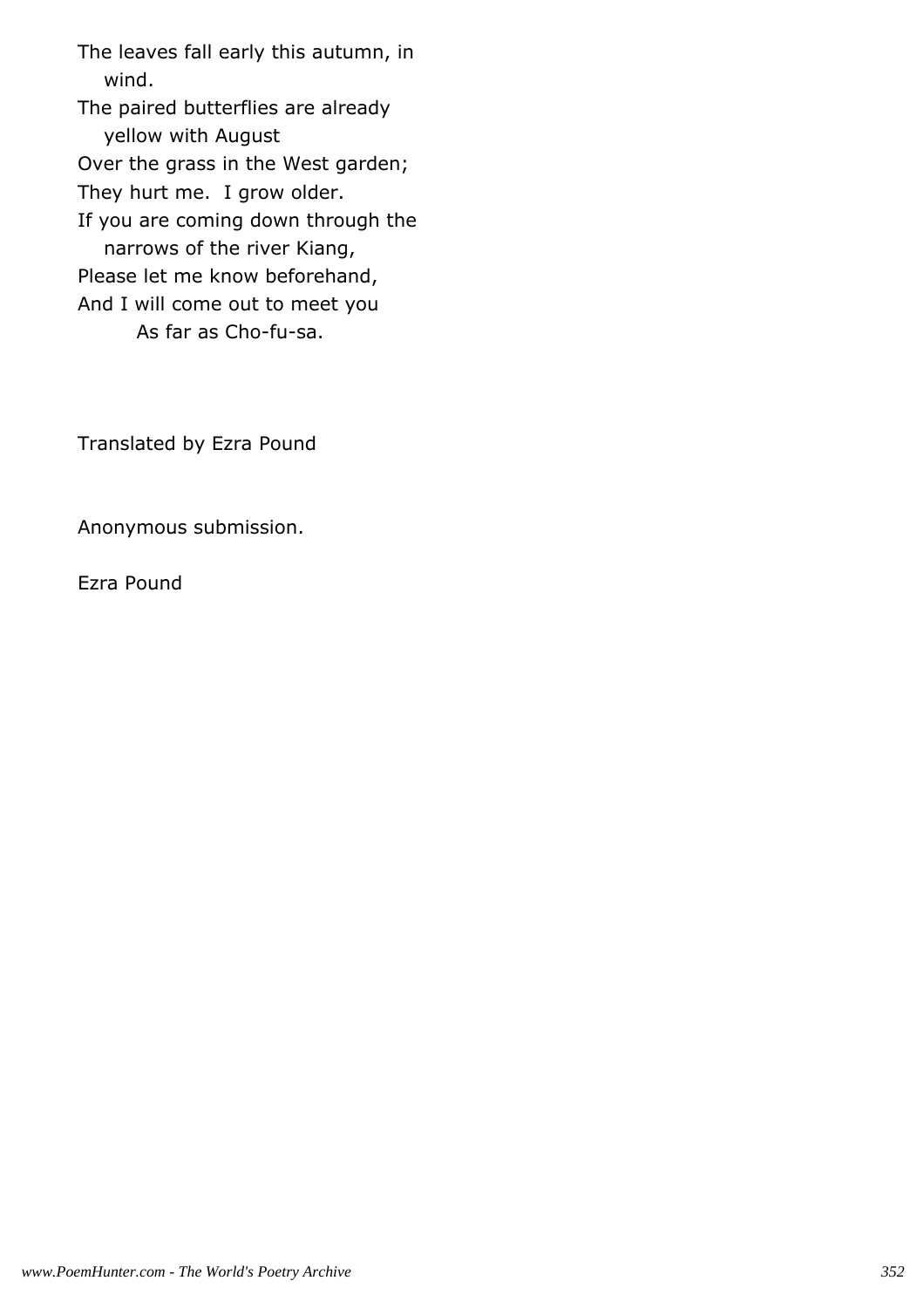## The Seafarer

(From the early Anglo-Saxon text)

May I for my own self song's truth reckon, Journey's jargon, how I in harsh days Hardship endured oft. Bitter breast-cares have I abided, Known on my keel many a care's hold, And dire sea-surge, and there I oft spent Narrow nightwatch nigh the ship's head While she tossed close to cliffs. Coldly afflicted, My feet were by frost benumbed. Chill its chains are; chafing sighs Hew my heart round and hunger begot Mere-weary mood. Lest man know not That he on dry land loveliest liveth, List how I, care-wretched, on ice-cold sea, Weathered the winter, wretched outcast Deprived of my kinsmen; Hung with hard ice-flakes, where hail-scur flew, There I heard naught save the harsh sea And ice-cold wave, at whiles the swan cries, Did for my games the gannet's clamour, Sea-fowls, loudness was for me laughter, The mews' singing all my mead-drink. Storms, on the stone-cliffs beaten, fell on the stern In icy feathers; full oft the eagle screamed With spray on his pinion. Not any protector May make merry man faring needy. This he little believes, who aye in winsome life Abides 'mid burghers some heavy business, Wealthy and wine-flushed, how I weary oft Must bide above brine. Neareth nightshade, snoweth from north, Frost froze the land, hail fell on earth then Corn of the coldest. Nathless there knocketh now The heart's thought that I on high streams The salt-wavy tumult traverse alone. Moaneth alway my mind's lust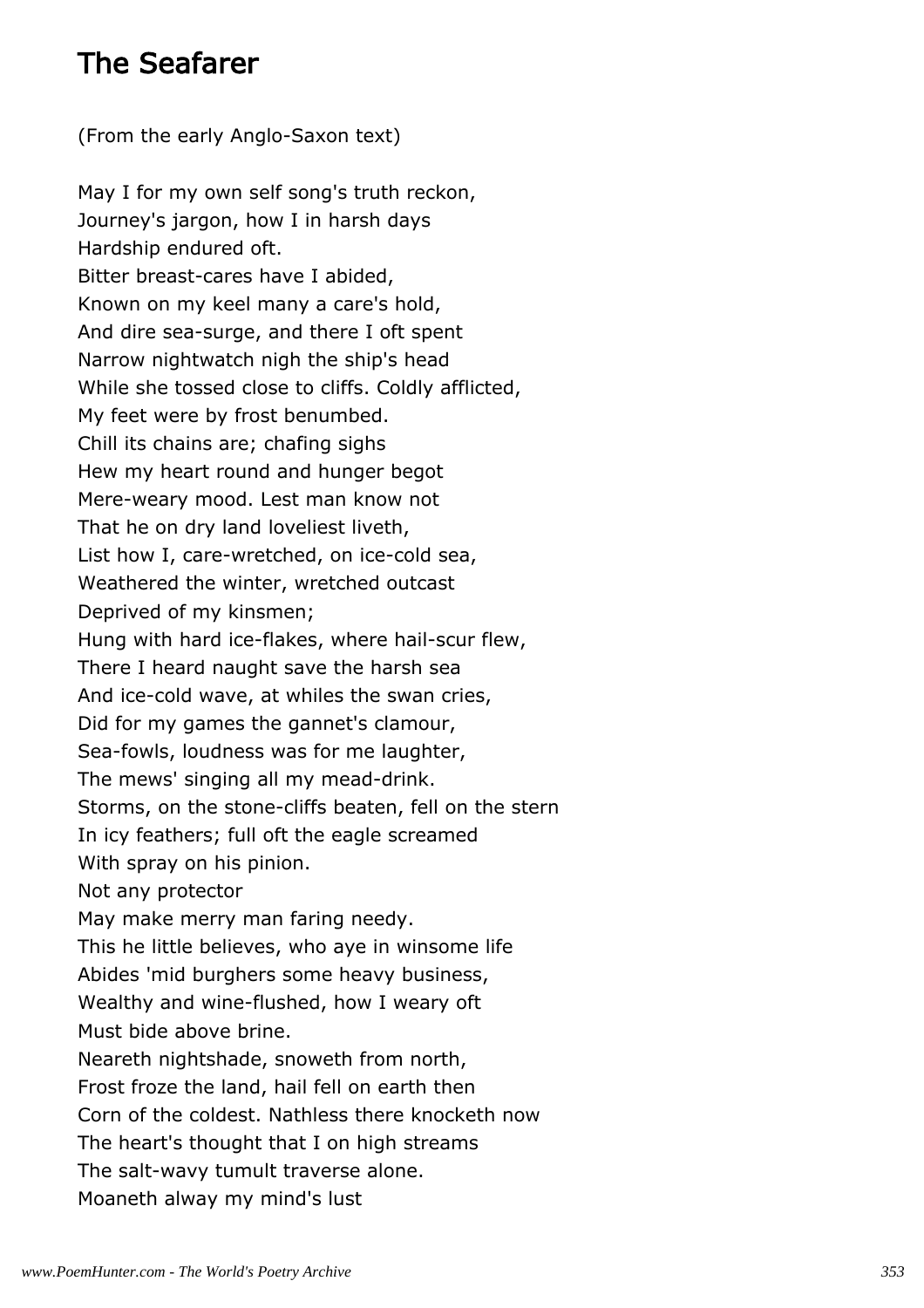That I fare forth, that I afar hence Seek out a foreign fastness. For this there's no mood-lofty man over earth's midst, Not though he be given his good, but will have in his youth greed; Nor his deed to the daring, nor his king to the faithful But shall have his sorrow for sea-fare Whatever his lord will. He hath not heart for harping, nor in ring-having Nor winsomeness to wife, nor world's delight Nor any whit else save the wave's slash, Yet longing comes upon him to fare forth on the water. Bosque taketh blossom, cometh beauty of berries, Fields to fairness, land fares brisker, All this admonisheth man eager of mood, The heart turns to travel so that he then thinks On flood-ways to be far departing. Cuckoo calleth with gloomy crying, He singeth summerward, bodeth sorrow, The bitter heart's blood. Burgher knows not -- He the prosperous man -- what some perform Where wandering them widest draweth. So that but now my heart burst from my breast-lock, My mood 'mid the mere-flood, Over the whale's acre, would wander wide. On earth's shelter cometh oft to me, Eager and ready, the crying lone-flyer, Whets for the whale-path the heart irresistibly, O'er tracks of ocean; seeing that anyhow My lord deems to me this dead life On loan and on land, I believe not That any earth-weal eternal standeth Save there be somewhat calamitous That, ere a man's tide go, turn it to twain. Disease or oldness or sword-hate Beats out the breath from doom-gripped body. And for this, every earl whatever, for those speaking after -- Laud of the living, boasteth some last word, That he will work ere he pass onward, Frame on the fair earth 'gainst foes his malice, Daring ado, ... So that all men shall honour him after And his laud beyond them remain 'mid the English,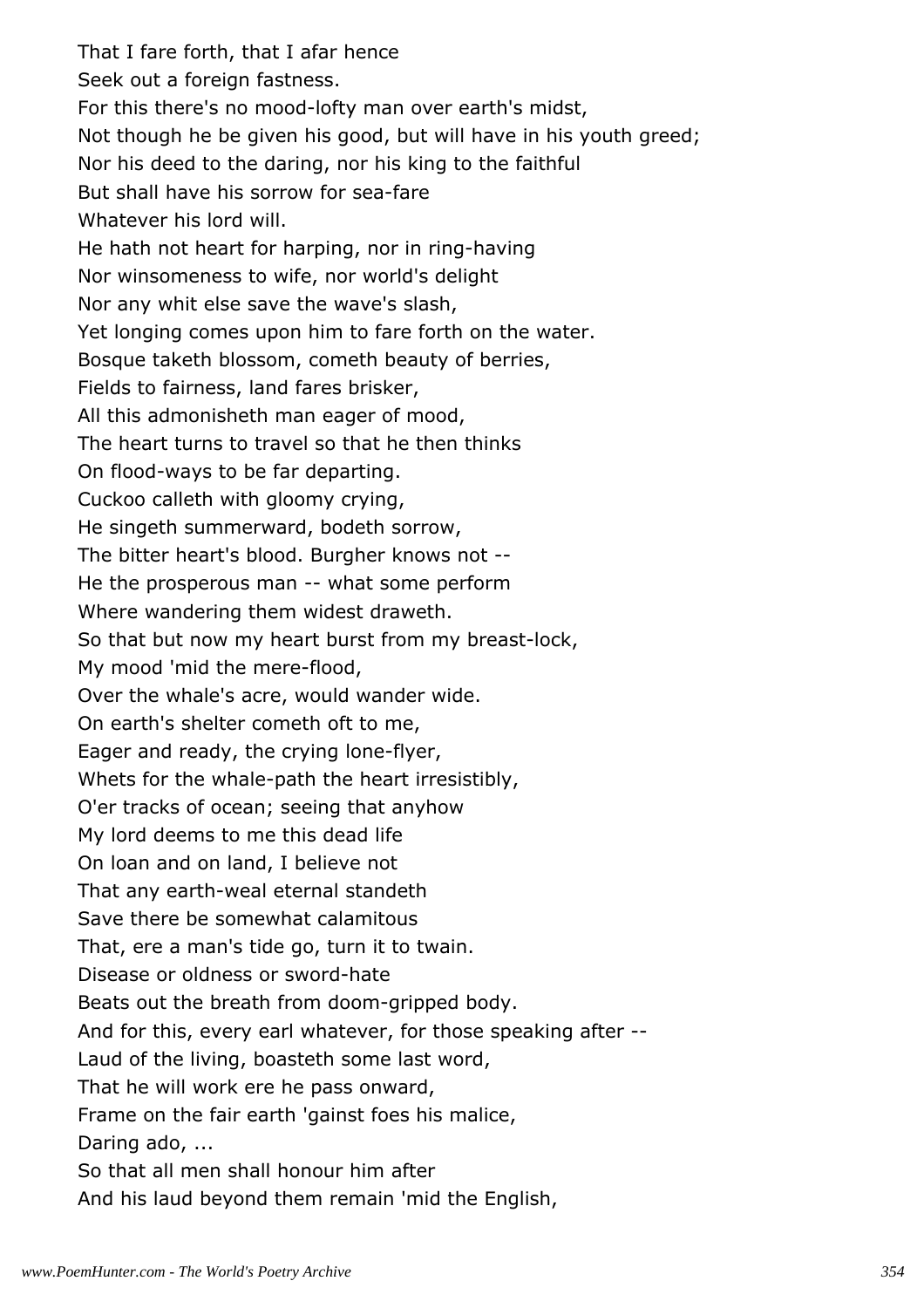Aye, for ever, a lasting life's-blast, Delight mid the doughty. Days little durable, And all arrogance of earthen riches, There come now no kings nor Cæsars Nor gold-giving lords like those gone. Howe'er in mirth most magnified, Whoe'er lived in life most lordliest, Drear all this excellence, delights undurable! Waneth the watch, but the world holdeth. Tomb hideth trouble. The blade is layed low. Earthly glory ageth and seareth. No man at all going the earth's gait, But age fares against him, his face paleth, Grey-haired he groaneth, knows gone companions, Lordly men are to earth o'ergiven, Nor may he then the flesh-cover, whose life ceaseth, Nor eat the sweet nor feel the sorry, Nor stir hand nor think in mid heart, And though he strew the grave with gold, His born brothers, their buried bodies Be an unlikely treasure hoard.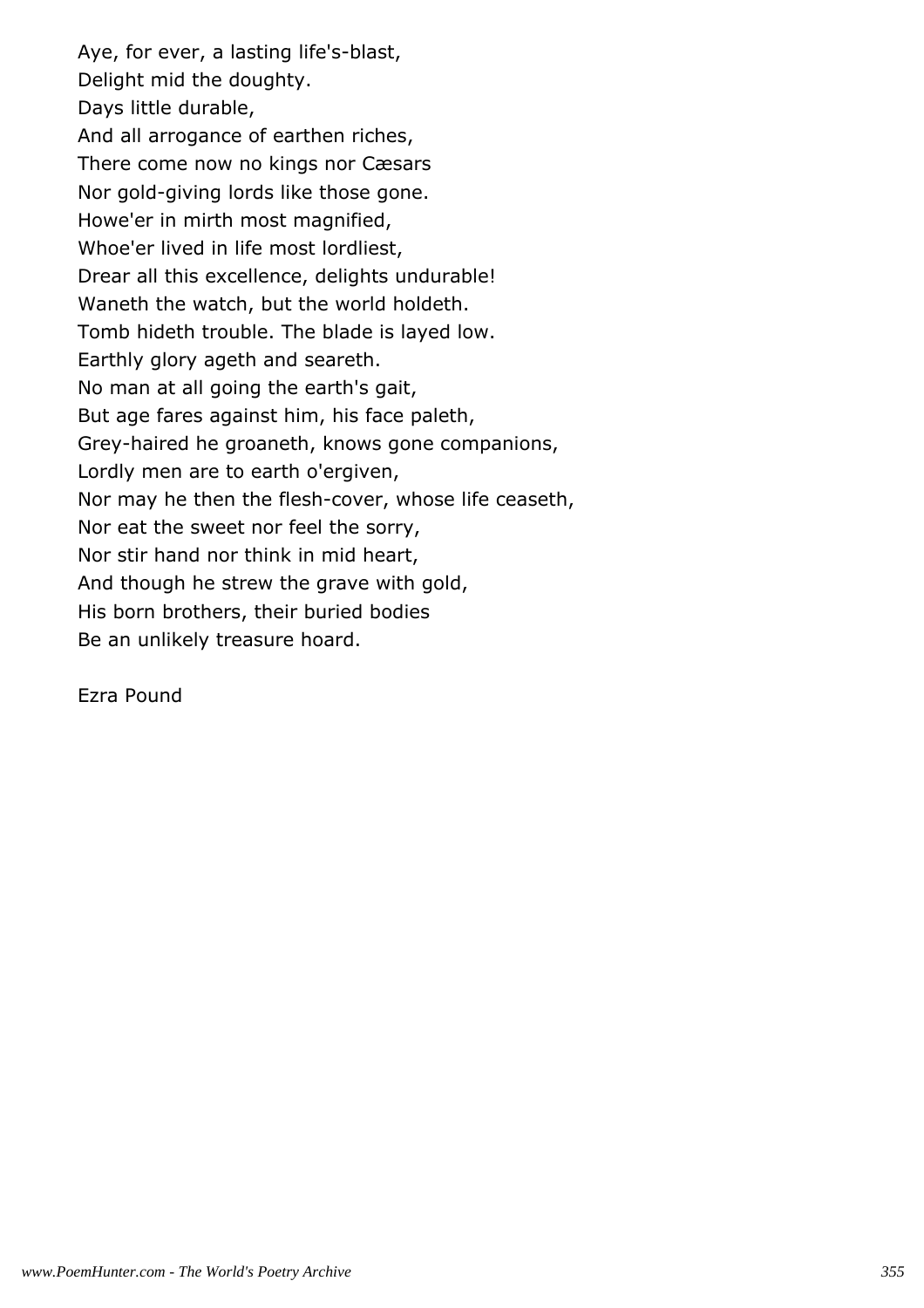# The Seeing Eye

The small dogs look at the big dogs; They observe unwieldy dimensions And curious imperfections of odor. Here is the formal male group: The young men look upon their seniors, They consider the elderly mind And observe its inexplicable correlations.

Said Tsin-Tsu: It is only in small dogs and the young That we find minute observation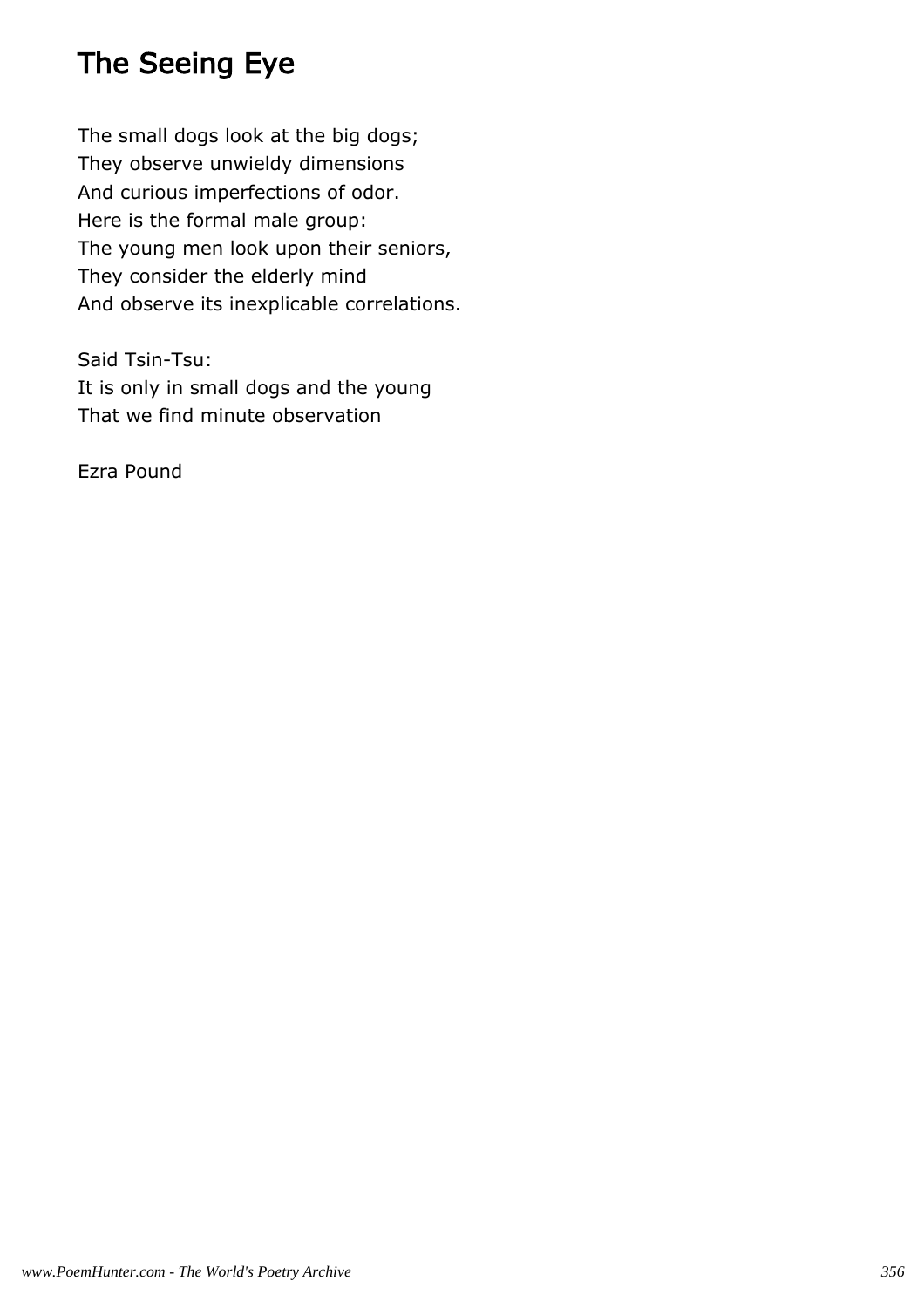# The Social Order

I

This government official Whose wife is several years his senior, Has such a caressing air When he shakes hands with young ladies.

II

(Pompes Funèbres)

This old lady,

Who was fcso old that she was an atheist',

Is now surrounded

By six candles and a crucifix,

While the second wife of a nephew

Makes hay with the things in her house.

Her two cats

Go before her into Avernus;

A sort of chloroformed suttee,

And it is to be hoped that their spirits will walk

With their tails up,

And with a plaintive, gentle mewing,

For it is certain that she has left on this earth

No sound

Save a squabble of female connections,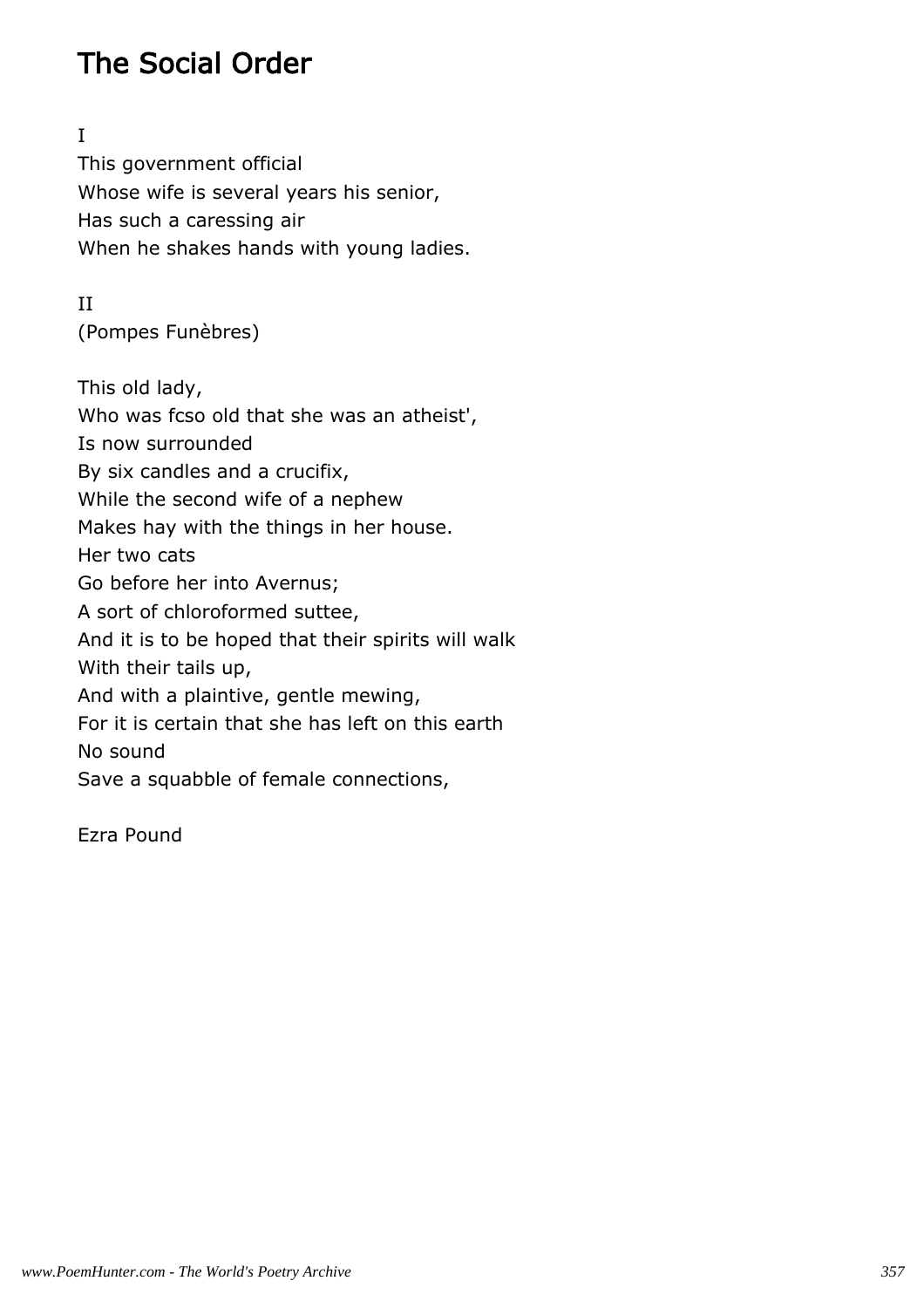# The Spring

Cydonian Spring with her attendant train, Maelids and water-girls, Stepping beneath a boisterous wind from Thrace, Throughout this sylvan place Spreads the bright tips, And every vine-stock is Clad in new brilliancies. And wild desire Falls like black lightning. bewildered heart, Though every branch have back what last year lost, She, who moved here amid the cyclamen, Moves only now a clinging tenuous ghost.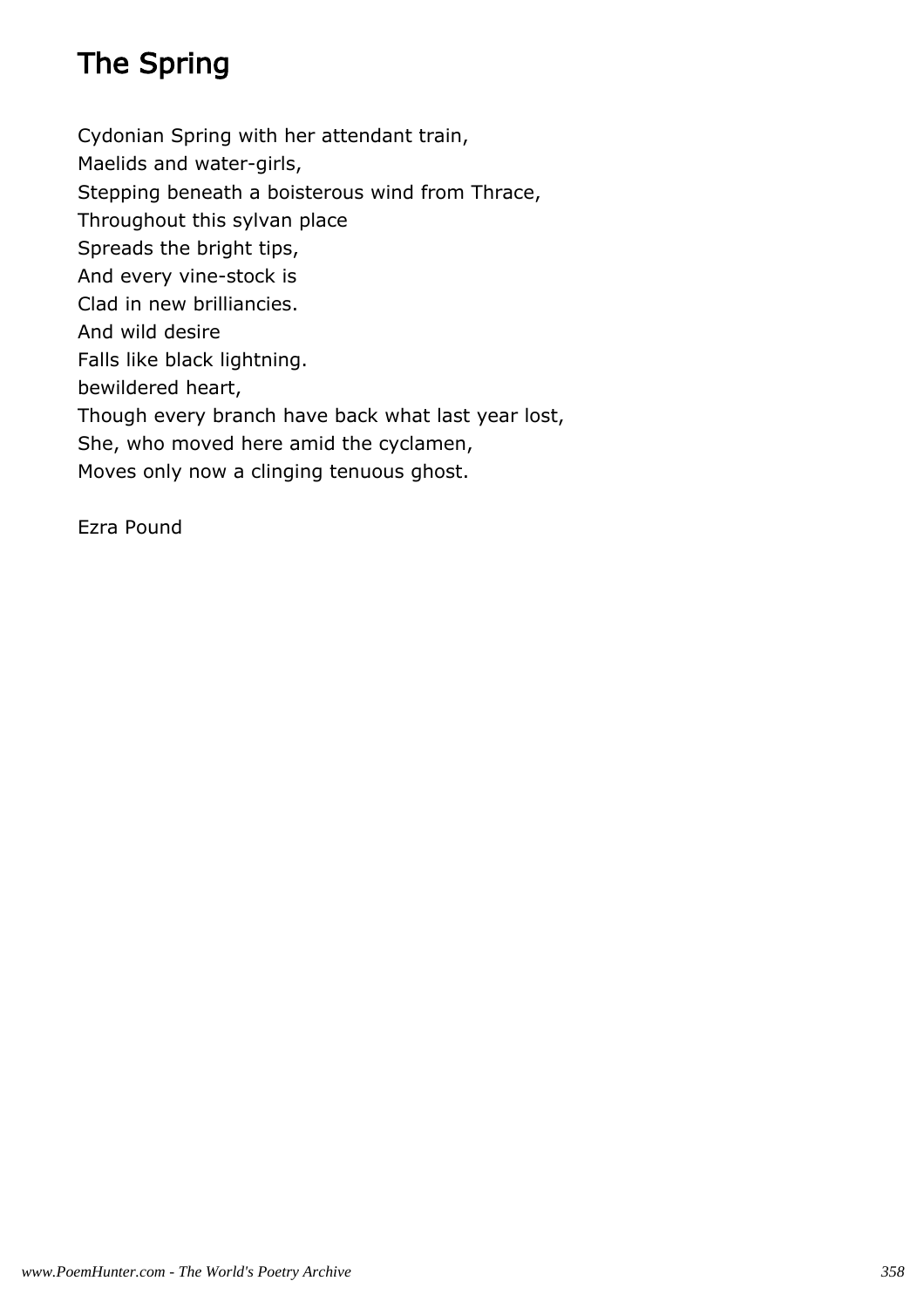# The Study In Aesthetics

The very small children in patched clothing, Being smitten with an unusual wisdom, Stopped in their play as she passed them And cried up from their cobbles:

Guarda! Ahi, guarda! Ch' è be' a!

But three years after this I heard the young Dante, whose last name I do not know-- For there are, in Sirmione, twenty-eight young Dantes and thirty-four Catulli; And there had been a great catch of sardines, And his elders Were packing them in the great wooden boxes For the market in Brescia, and he Leapt about, snatching at the bright fish And getting in both of their ways; And in vain they commanded him to stafermo! And when they would not let him arrange The fish in the boxes He stroked those which were already arranged, Murmuring for his own satisfaction This identical phrase:

Ch' è be' a

And at this I was mildly abashed.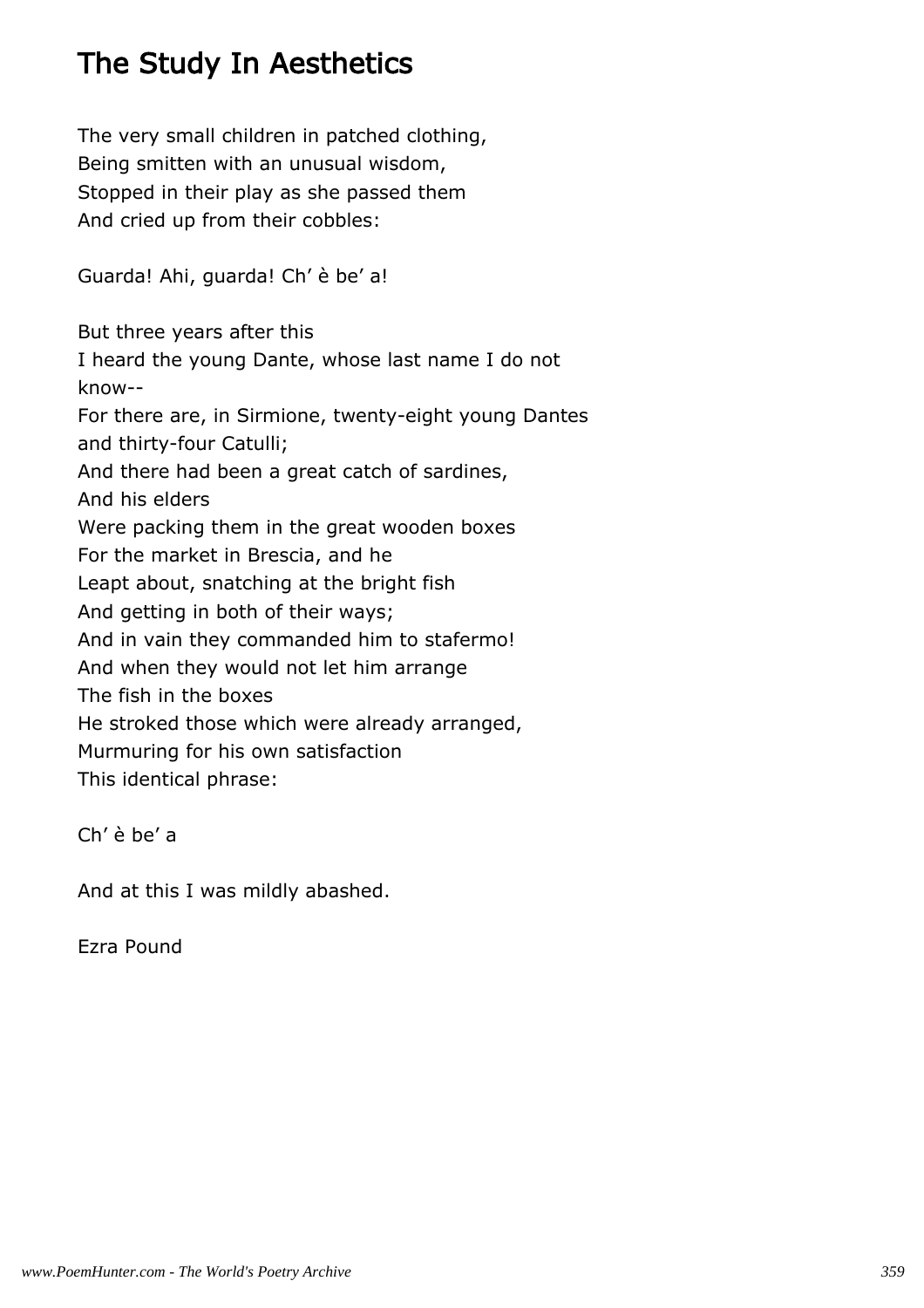### The Summons

I can not bow to woo thee With honey words and flower kisses And the dew of sweet half-truths Fallen on the grass of old quaint love-tales Of broidered days foredone. Nor in the murmurous twilight May I sit below thee, Worshiping in whispers Tremulous as far-heard bells. All these things have I known once And passed In that gay youth I had but yester-year. And that is gone As the shadow of wind. Nay, I can not woo thee thus; But as I am ever swept upward To the centre of all truth So must I bear thee with me Rapt into this great involving flame, Calling ever from the midst thereof, "Follow! Follow!" And in the glory of our meeting Shall the power be reborn. And together in the midst of this power Must we, each outstriving each, Cry eternally: "I come, go thou yet further." And again, "Follow," For we may not tarry.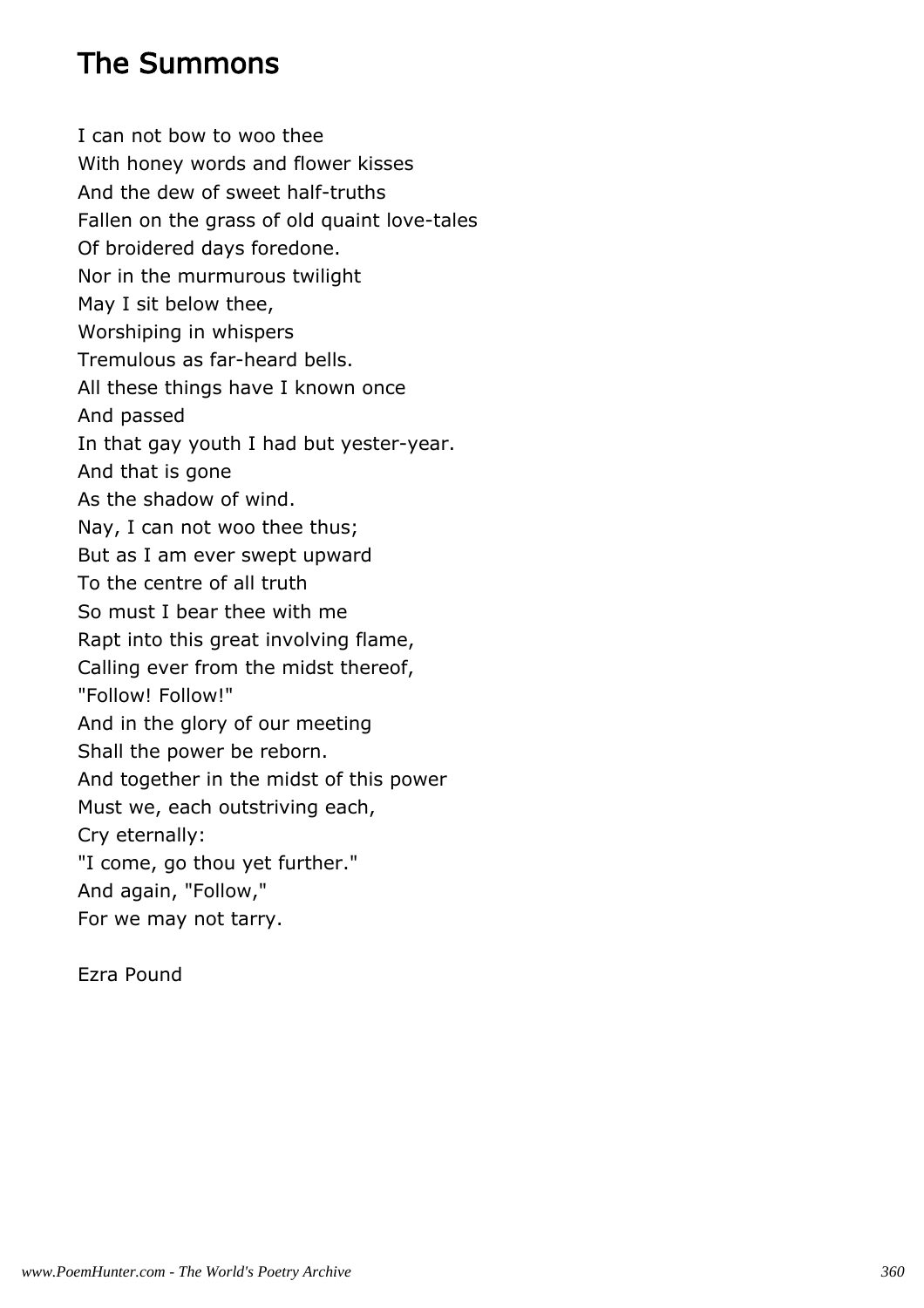### The Tea Shop

The girl in the tea shop Is not so beautiful as she was, The August has worn against her. She does not get up the stairs so eagerly; Yes, she also will turn middle-aged, And the glow of youth that she spread about us As she brought us our muffins Will be spread about us no longer. She also will turn middle-aged.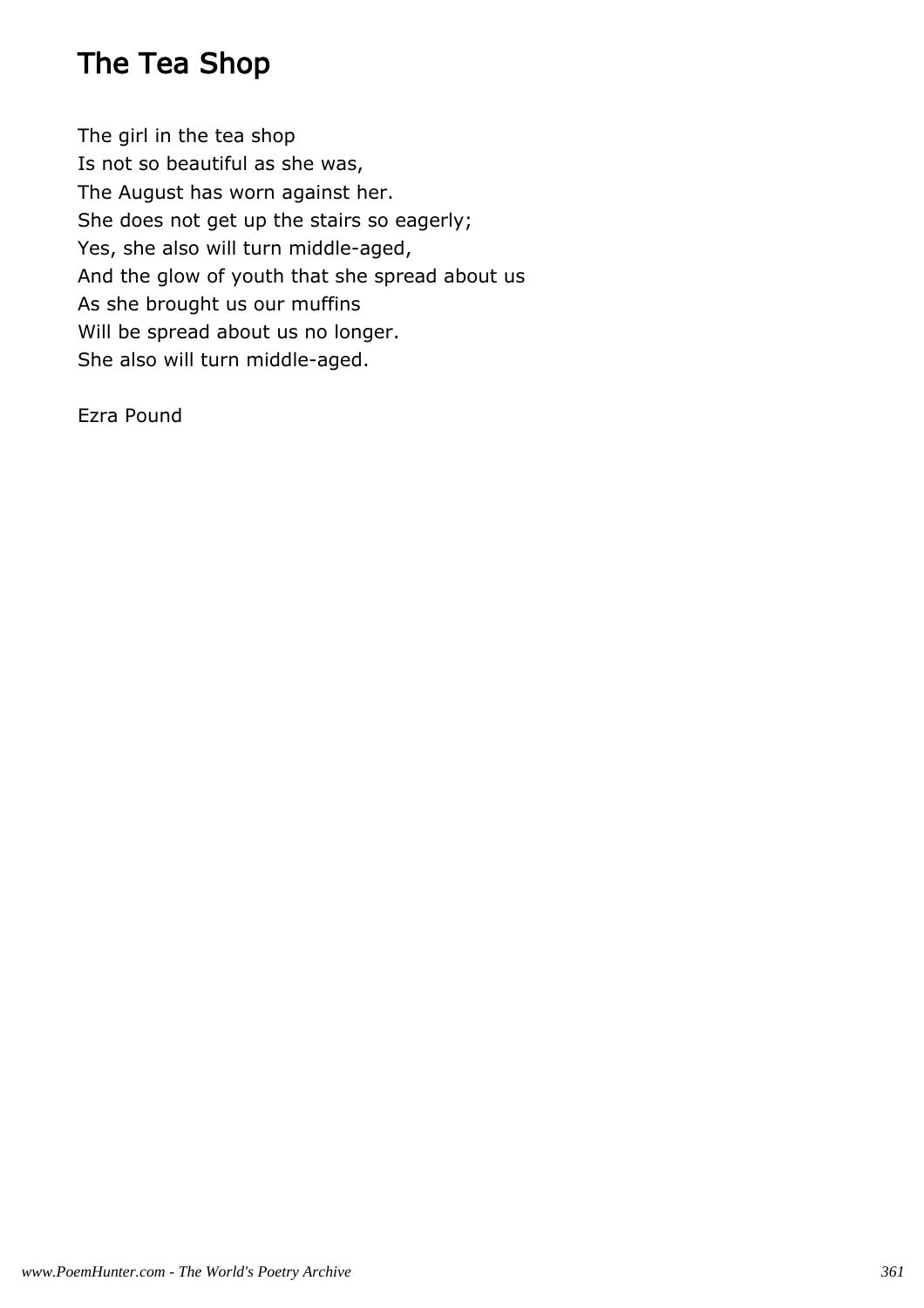# The Temperaments

Nine adulteries, 12 liaisons, 64 fornications and something approaching a rape Rest nightly upon the soul of our delicate friend Florialis, And yet the man is so quiet and reserved in demeanour That he passes for both bloodless and sexless. Bastidides, on the contrary, who both talks and writes of nothing save copulation, Has become the father of twins, But he accomplished this feat at some cost; He had to be four times cuckold.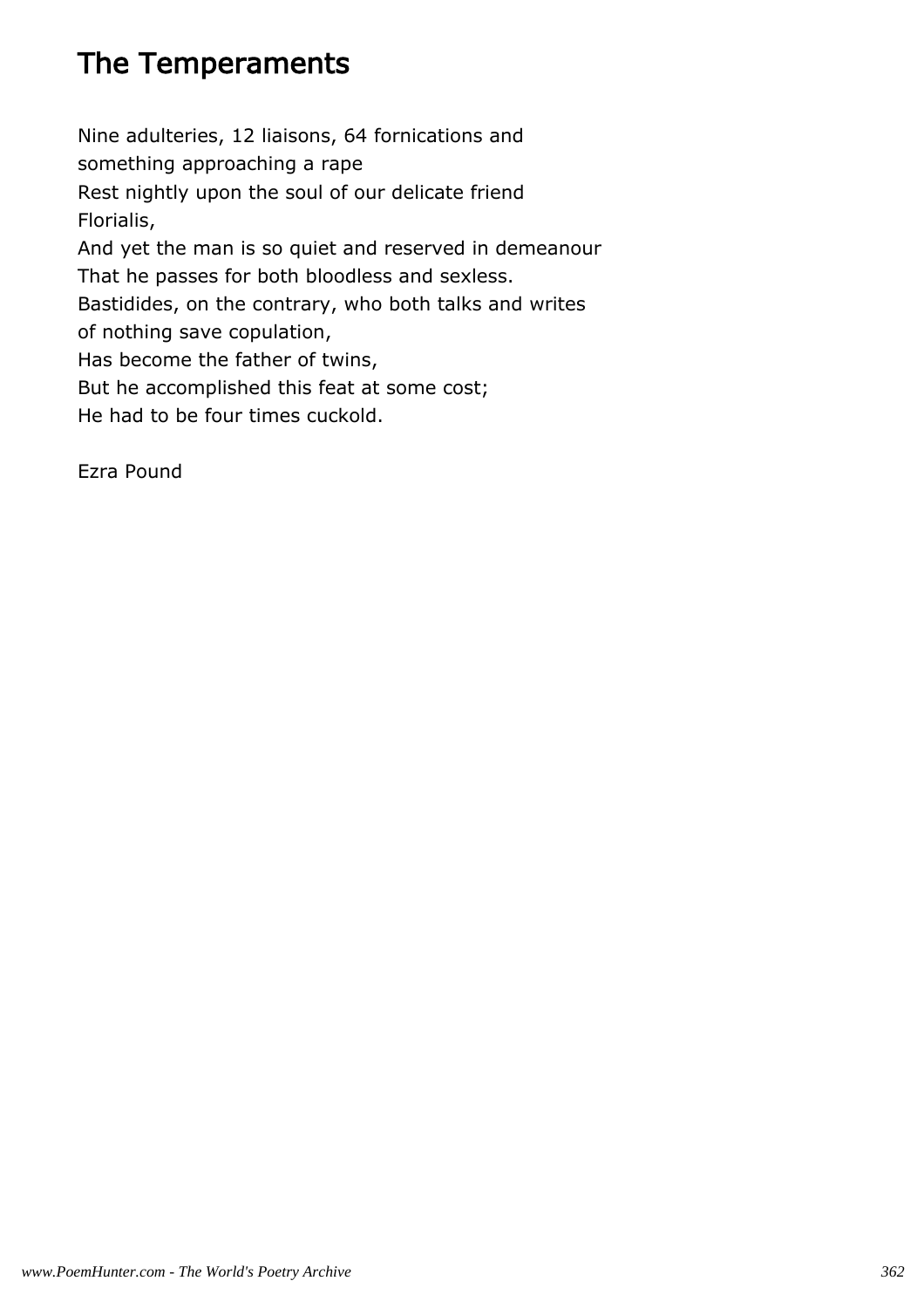### The Three Poets

Candidia has taken a new lover And three poets are gone into mourning. The first has written a long elegy to 'Chloris', To 'Chloris chaste and cold,' his 'only Chloris'. The second has written a sonnet upon the mutability of woman, And the third writes an epigram to Candidia.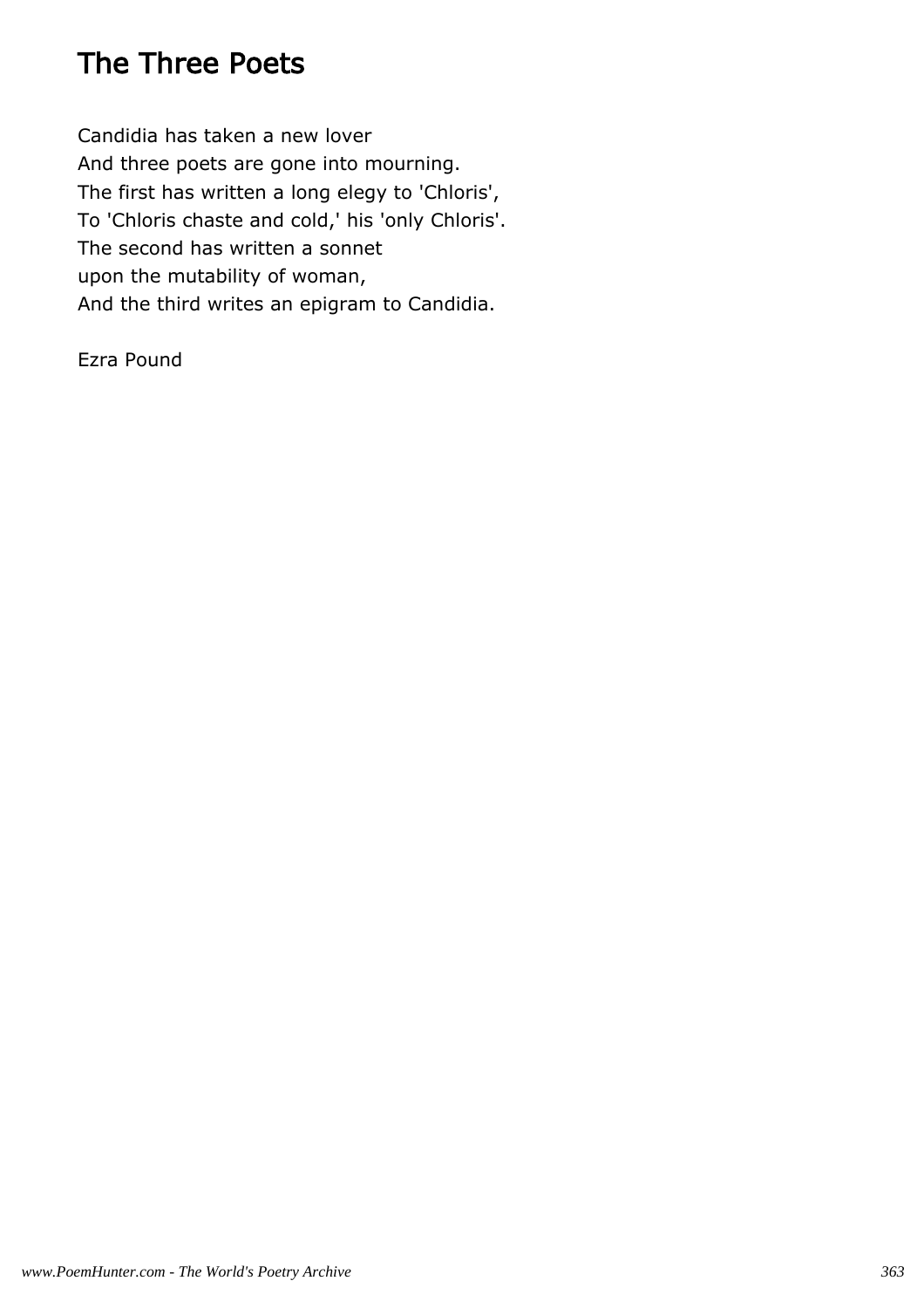### The Tomb At Akr Çaar

'I am thy soul, Nikoptis. I have watched These five millennia, and thy dead eyes Moved not, nor ever answer my desire, And thy light limbs, wherethrough I leapt aflame, Burn not with me nor any saffron thing.

See, the light grass sprang up to pillow thee, And kissed thee with a myriad grassy tongues; But not thou me.

I have read out the gold upon the wall, And wearied out my thought upon the signs. And there is no new thing in all this place.

I have been kind. See, I have left the jars sealed, Lest thou shouldst wake and whimper for thy wine. And all thy robes I have kept smooth on thee.

O thou unmindful ! How should I forget! -Even the river many days ago, The river? thou wast over young. And three souls came upon Thee-And I came. And I flowed in upon thee, beat them off; 1 have been intimate with thee, known thy ways. Have I not touched thy palms and finger-tips, Flowed in, and through thee and about thy heels? How 'came I in'? Was I not thee and Thee?

And no sun comes to rest me in this place, And I am torn against the jagged dark, And no light beats upon me, and you say No word, day after day.

Oh! I could get me out, despite the marks And all their crafty work upon the door, Out through the glass-green fields. . . .

Yet it is quiet here: I do not go.'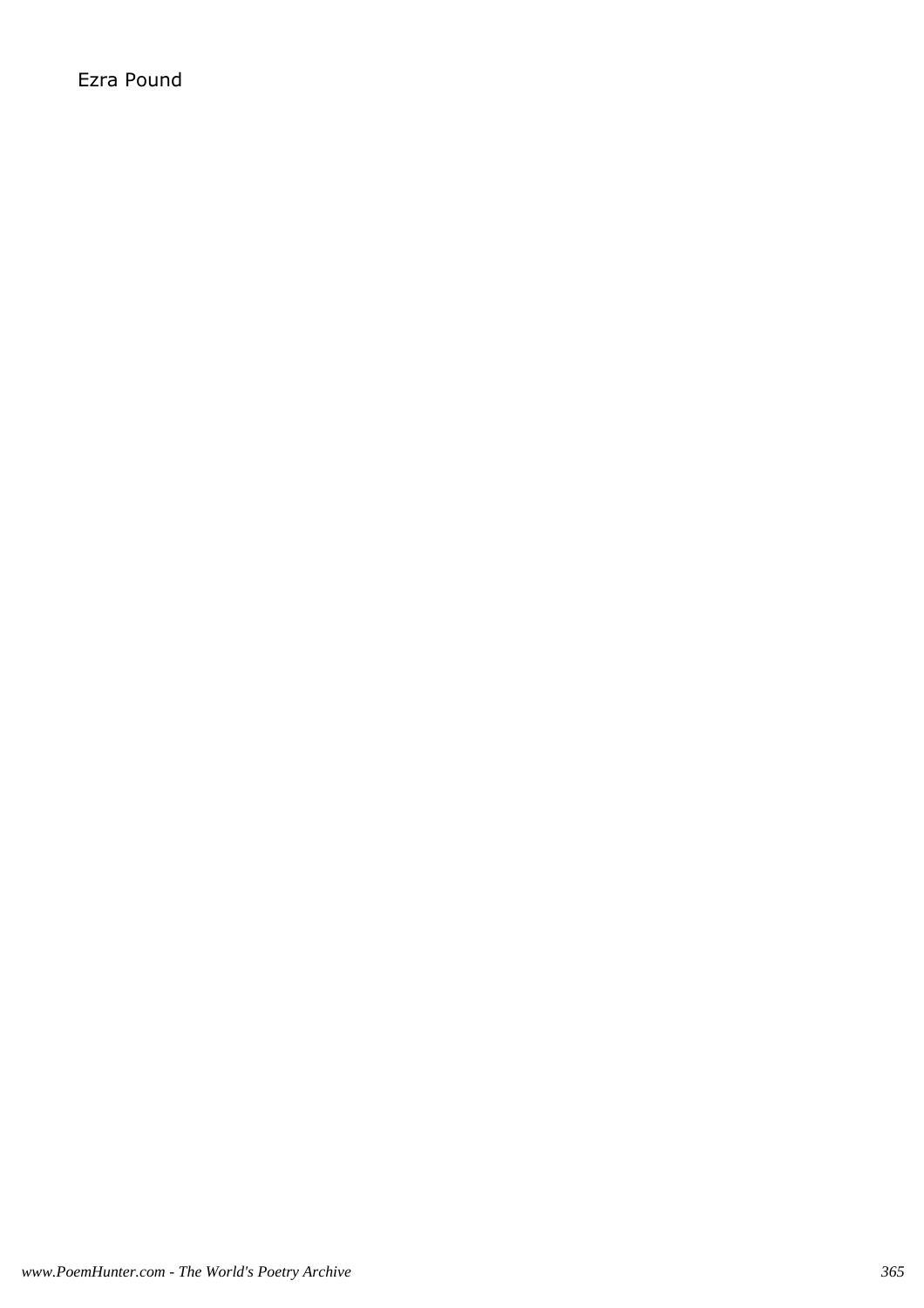# The Tree

I stood still and was a tree amid the wood, Knowing the truth of things unseen before; Of Daphne and the laurel bow And that god-feasting couple old that grew elm-oak amid the wold. 'Twas not until the gods had been Kindly entreated, and been brought within Unto the hearth of their heart's home That they might do this wonder thing; Nathless I have been a tree amid the wood And many a new thing understood That was rank folly to my head before.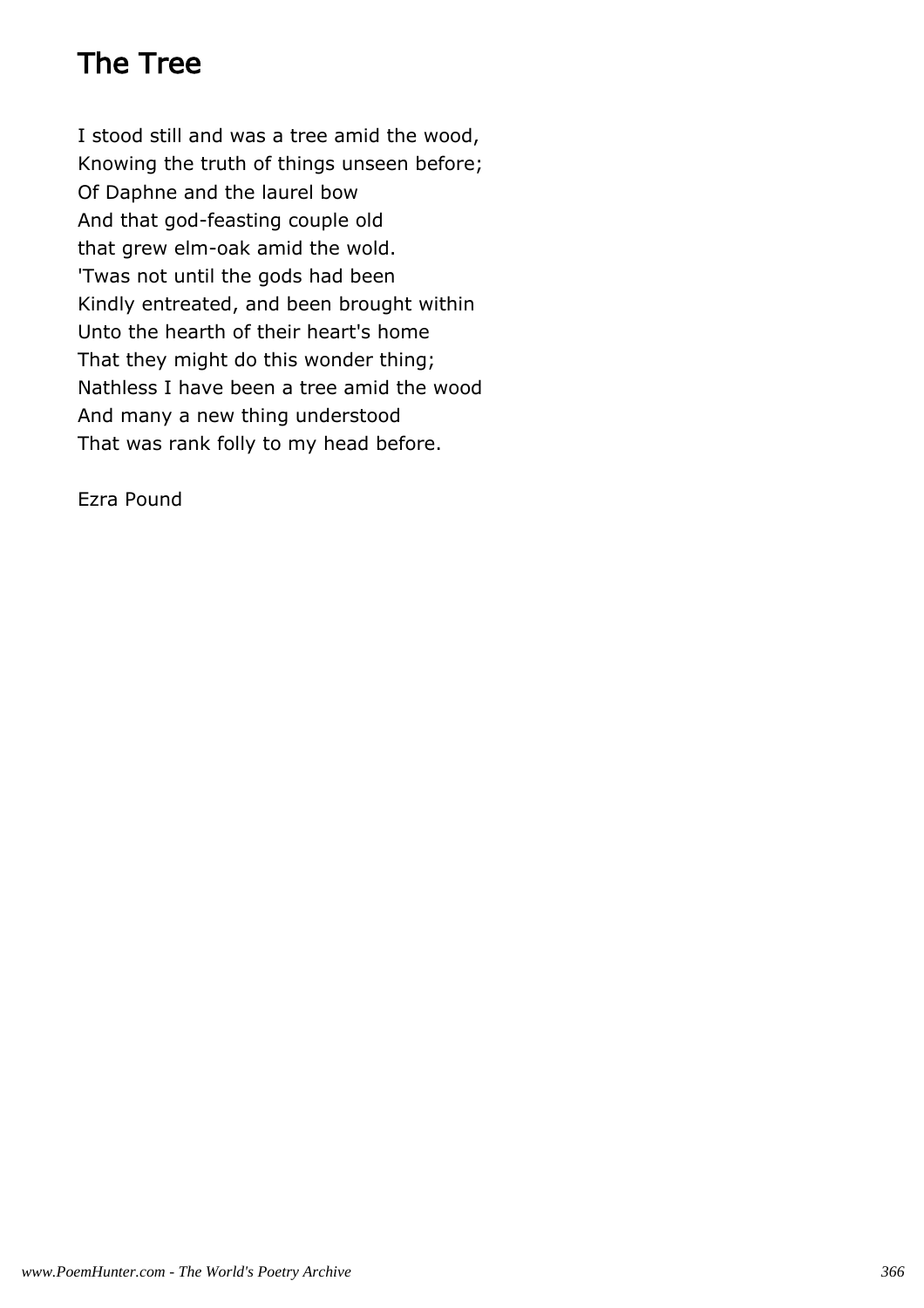### The White Stag

I ha' seen them 'mid the clouds on the heather. Lo! they pause not for love nor for sorrow, Yet their eyes are as the eyes of a maid to her lover, When the white hart breaks his cover And the white wind breaks the morn.

''Tis the white stag, Fame, we're a-hunting, Bid the world's hounds come to horn!'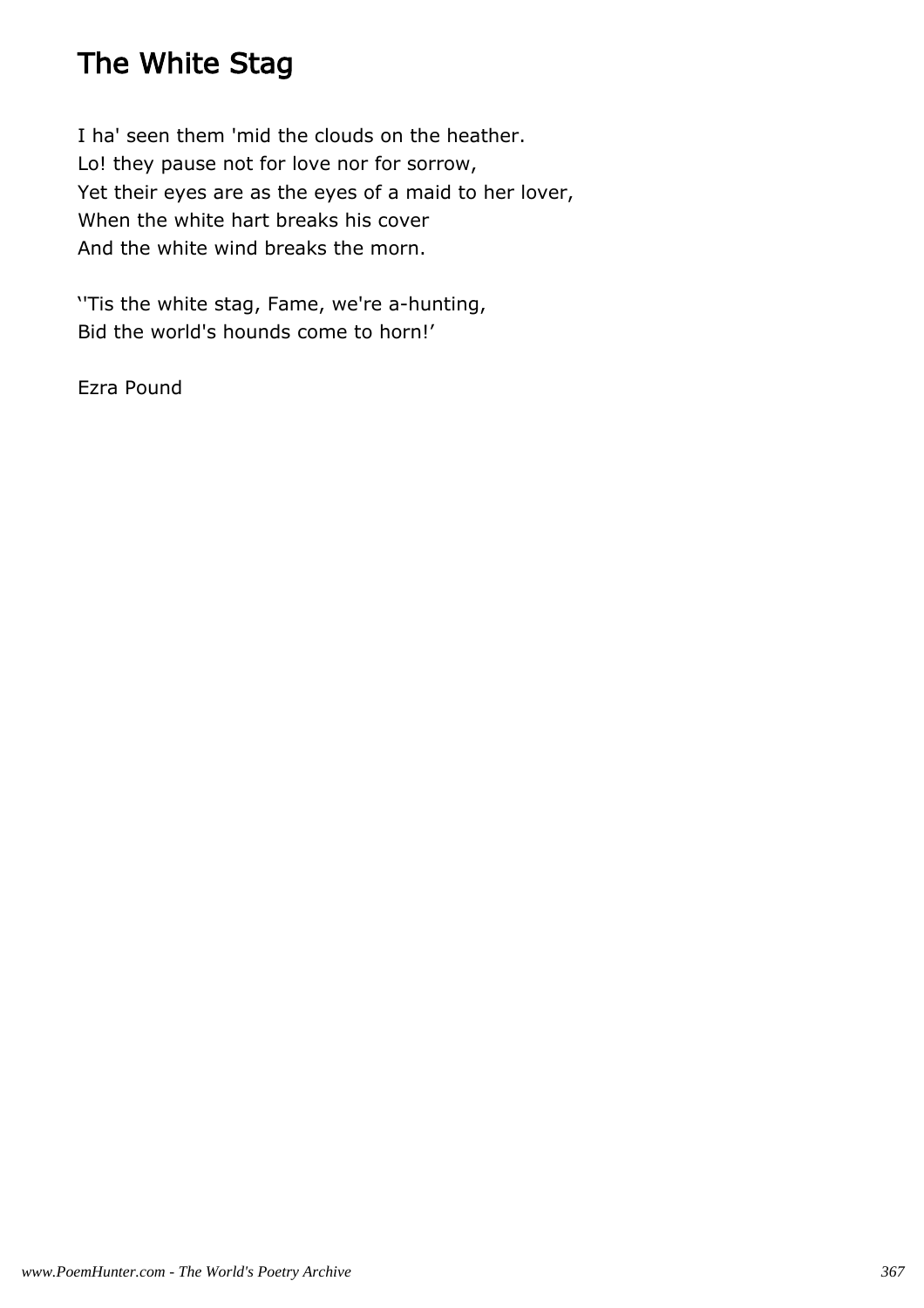### These Fought In Any Case

These fought in any case, and some believing pro domo, in any case .....

Died some, pro patria, walked eye-deep in hell believing in old men's lies, then unbelieving came home, home to a lie, home to many deceits, home to old lies and new infamy; usury age-old and age-thick and liars in public places.

Daring as never before, wastage as never before. Young blood and high blood, fair cheeks, and fine bodies;

fortitude as never before

frankness as never before, disillusions as never told in the old days, hysterias, trench confessions, laughter out of dead bellies.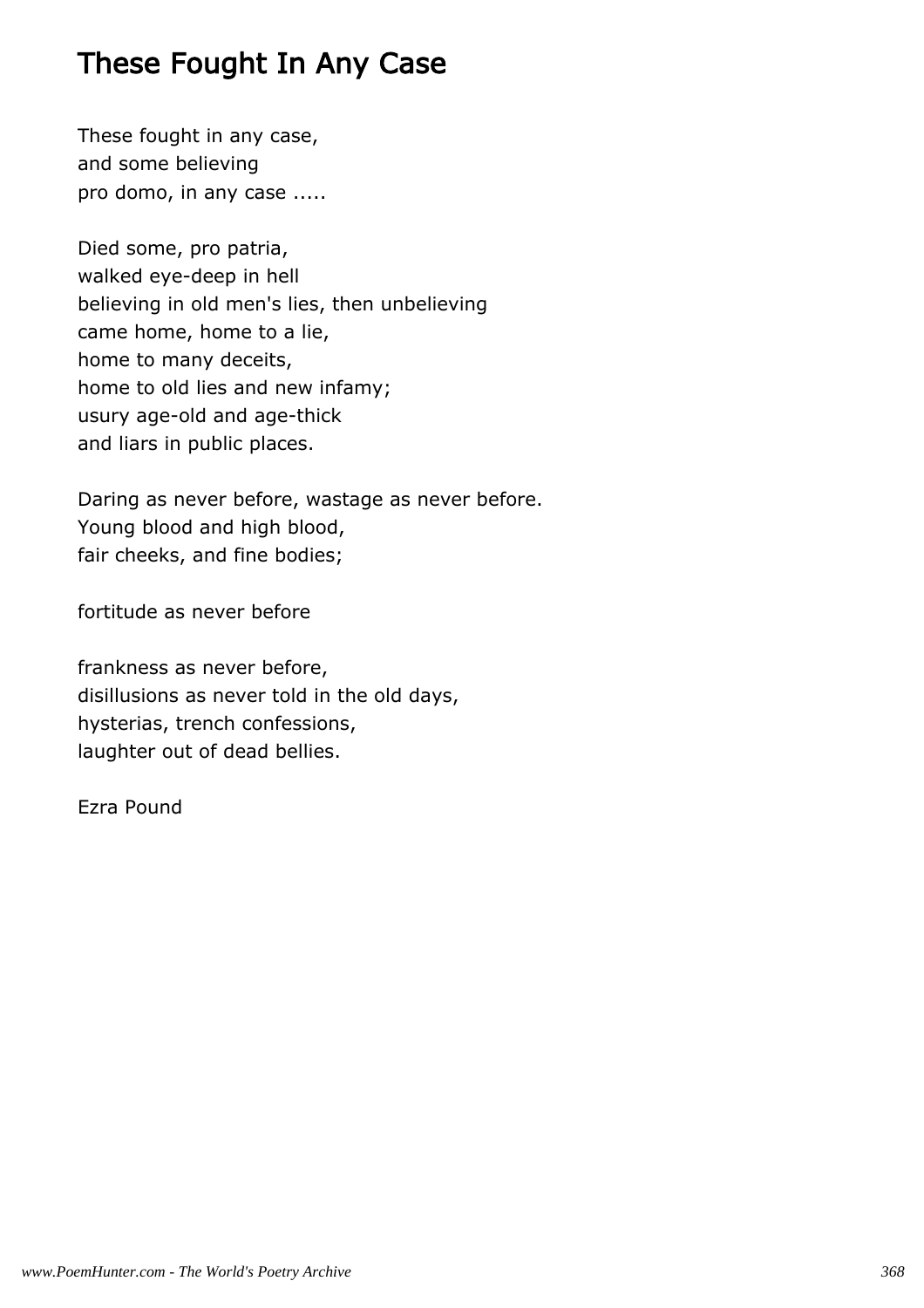### Threnos

IN o more for us the little sighing. No more the winds at twilight trouble us.

Lo the fair dead!

No more do I burn.

No more for us the fluttering of wings That whirred in the air above us.

Lo the fair dead!

No more desire flayeth me, No more for us the trembling At the meeting of hands.

Lo the fair dead!

No more for us the wine of the lips, No more for us the knowledge. Lo the fair dead!

No more the torrent, No more for us the meeting-place (Lo the fair dead!) Tintagoel.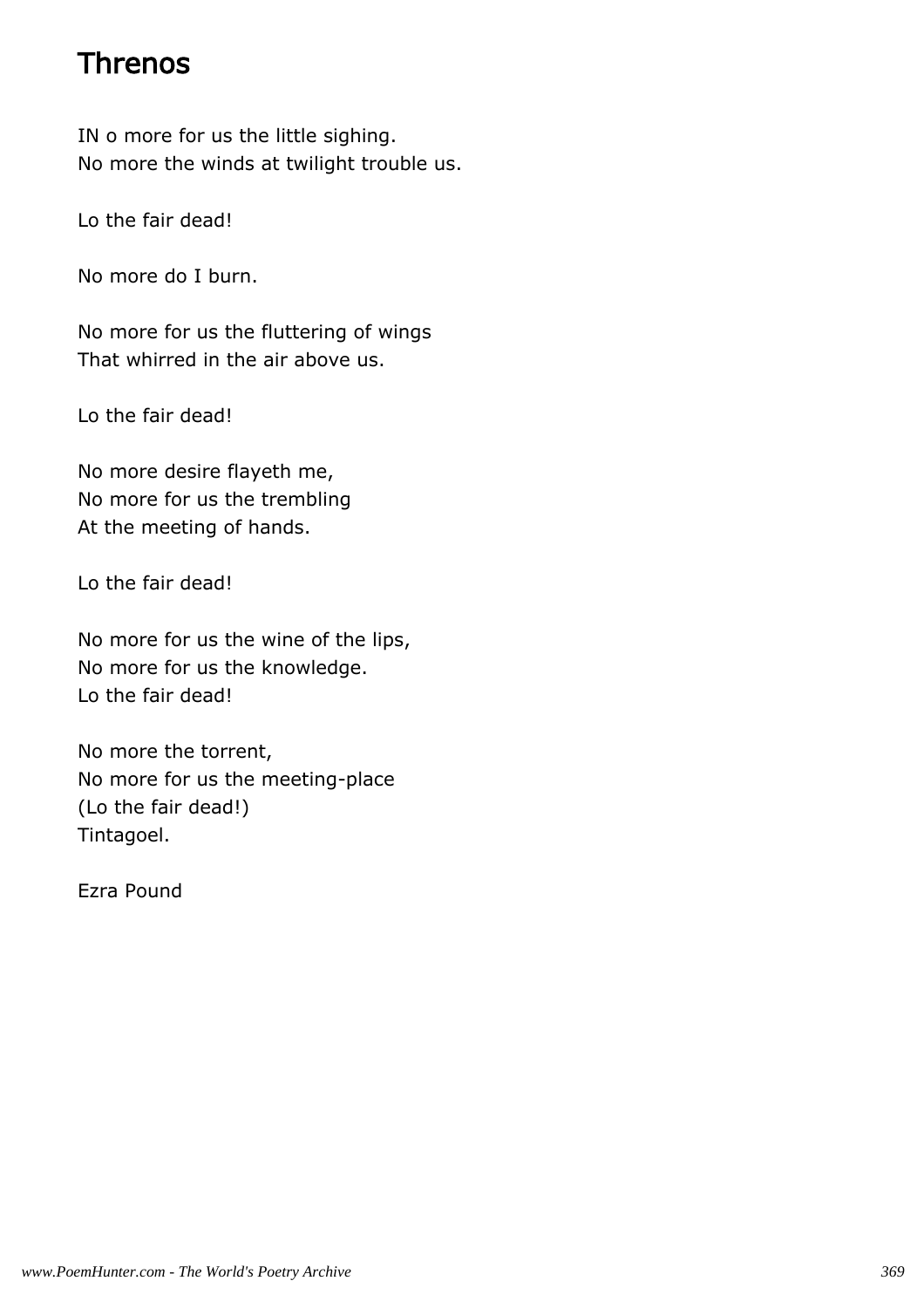# To Dives

Who am I to condemn you, O Dives, I who am as much embittered With poverty As you are with useless riches ?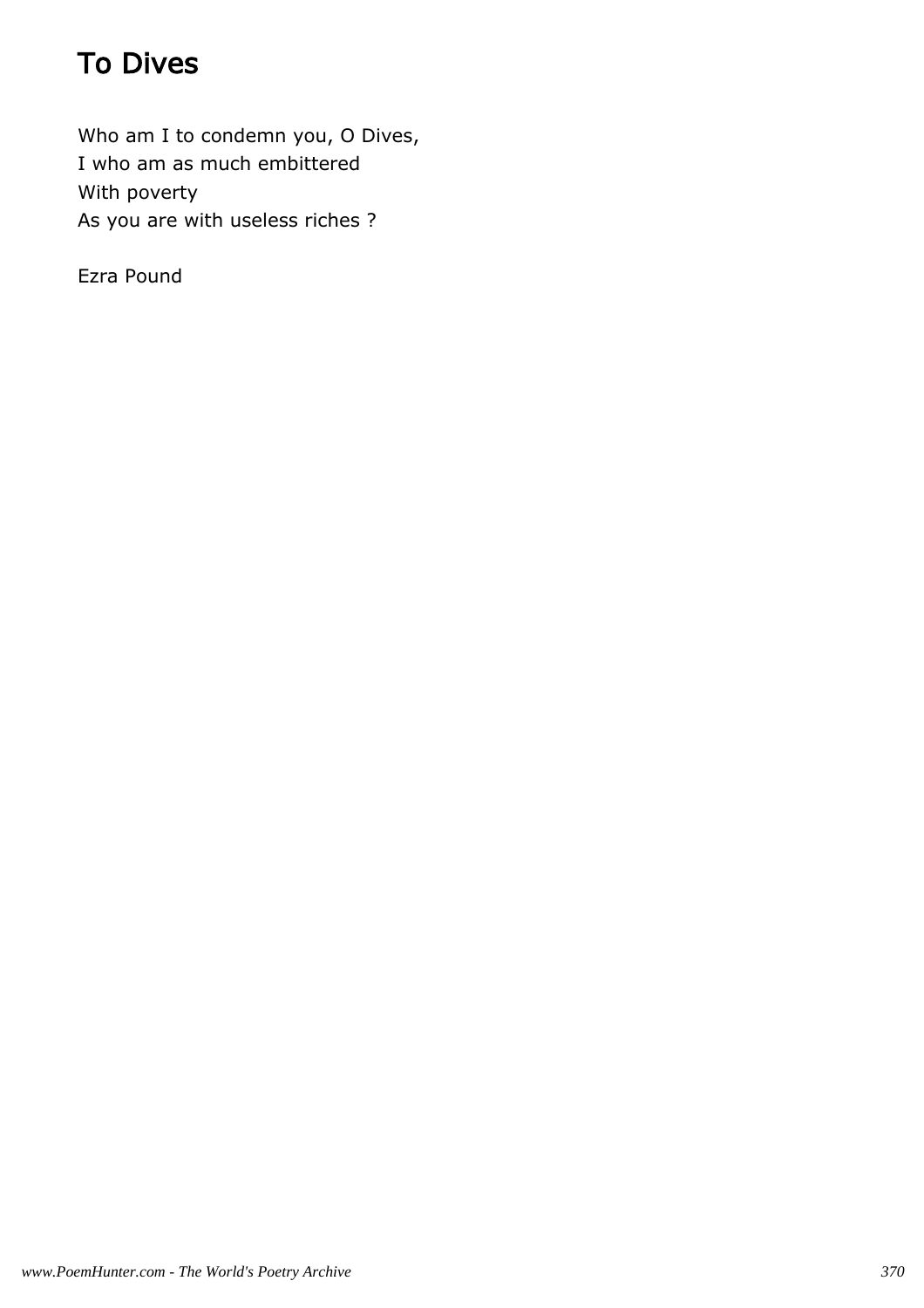# To Êáëüí (Greek Title)

Even in my dreams you have denied yourself to me And sent me only your handmaids.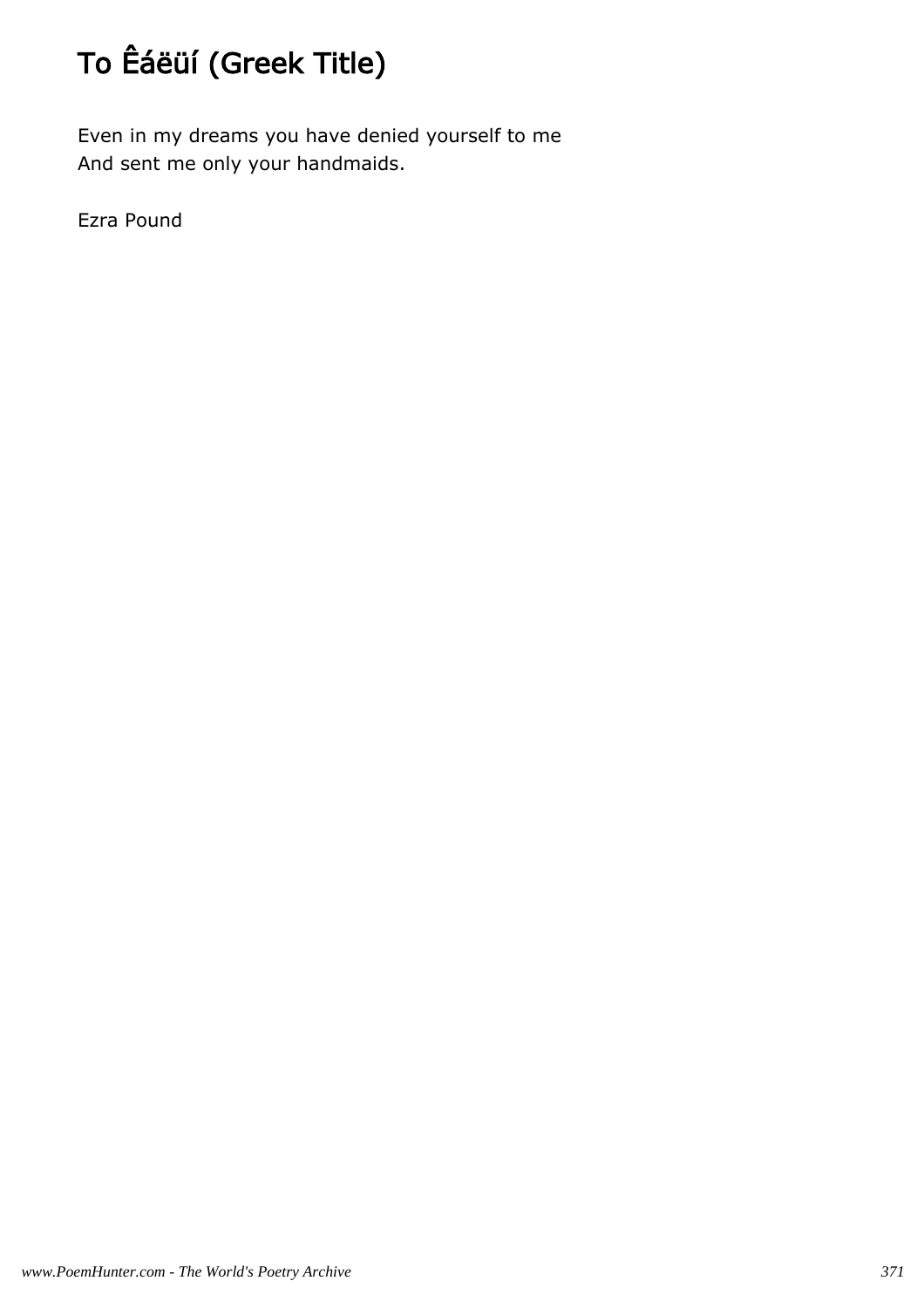### To Whistler, American

On the loan exhibit of his paintings at the Tate Gallery.

You also, our first great, Had tried all ways; Tested and pried and worked in many fashions, And this much gives me heart to play the game.

Here is part that's slight, and part gone wrong, And much of little moment, and some few Perfect as Diirer! 'In the Studio' and these two portraits, if I had my choice! And then these sketches in the mood of Greece?

You had your searches, your uncertainties, And this is good to know for us, I mean, Who bear the brunt of our America And try to wrench her impulse into art.

You were not always sure, not always set To hiding night or tuning ^symphonies'; Had not one style from birth, but tried and pried And stretched and tampered with the media.

You and Abe Lincoln from that mass of dolts Show us there's chance at least of winning through.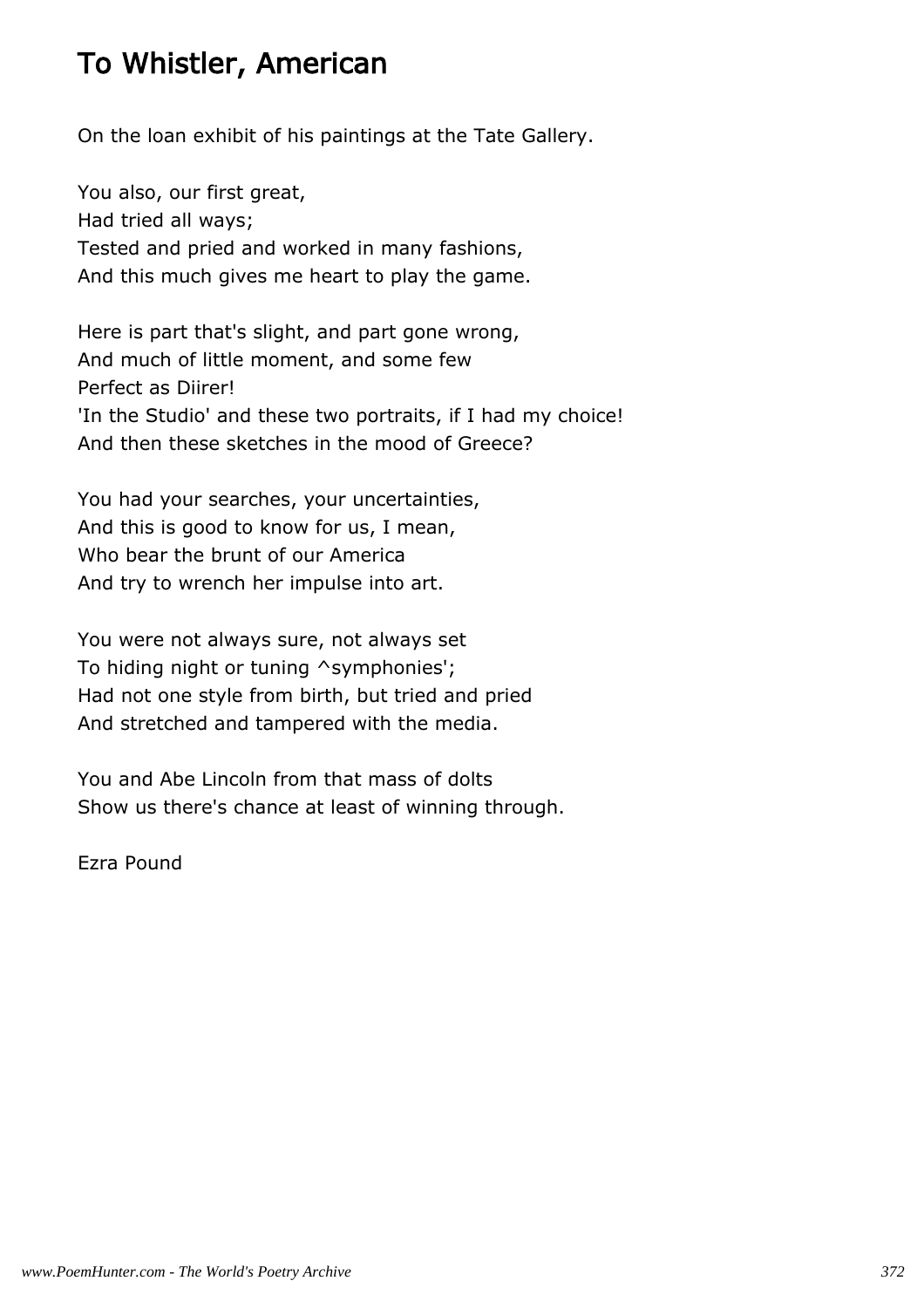# To-Em-Meps 'the Unmoving Cloud'

#### I

The clouds have gathered, and gathered, and the rain falls and falls, The eight ply of the heavens are all folded into one darkness, And the wide, flat road stretches out. I stop in my room toward the East, quiet, quiet, I pat my new cask of wine. My friends are estranged, or far distant, I bow my head and stand still.

#### II

Rain, rain, and the clouds have gathered, The eight ply of the heavens are darkness, The flat land is turned into river. 'Wine, wine, here is wine!' I drink by my eastern window. I think of talking and man, And no boat, no carriage, approaches.

#### III

The trees in my east-looking garden are bursting out with new twigs, They try to stir new affection, And men say the sun and moon keep on moving because they can't find a soft seat. The birds flutter to rest in my tree, and I think I have heard them saying, 'It is not that there are no other men But we like this fellow the best, But however we long to speak He can not know of our sorrow.'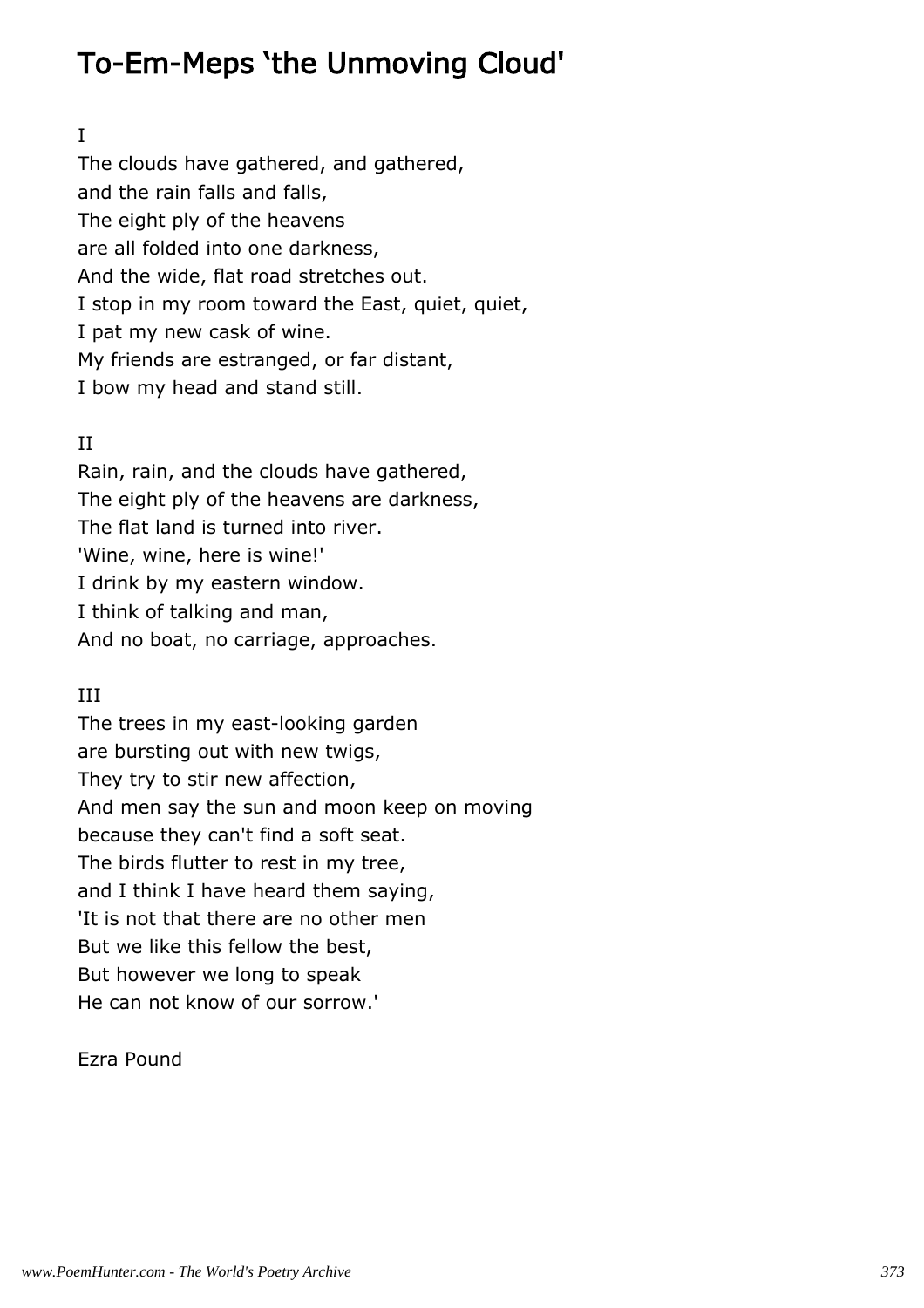### Translations And Adaptations From Heine

#### FROM 'DIE HEIMKEHR'

#### I

Is your hate, then, of such measure? Do you, truly, so detest me? Through all the world will I complain Of how you have addressed me.

O ye lips that are ungrateful, Hath it never once distressed you, That you can say such awful things Of any one who ever kissed you?

II

So thou hast forgotten fully That I so long held thy heart wholly, Thy little heart, so sweet and false and small That there's no thing more sweet or false at all.

Love and lay thou hast forgotten fully, And my heart worked at them unduly. I know not if the love or if the lay were better stuff, But I know now, they both were good enough.

III

Tell me where thy lovely love is, Whom thou once did sing so sweetly, When the fairy flames enshrouded Thee, and held thy heart completely.

All the flames are dead and sped now And my heart is cold and sere; Behold this book, the urn of ashes, Tis my true love's sepulchre.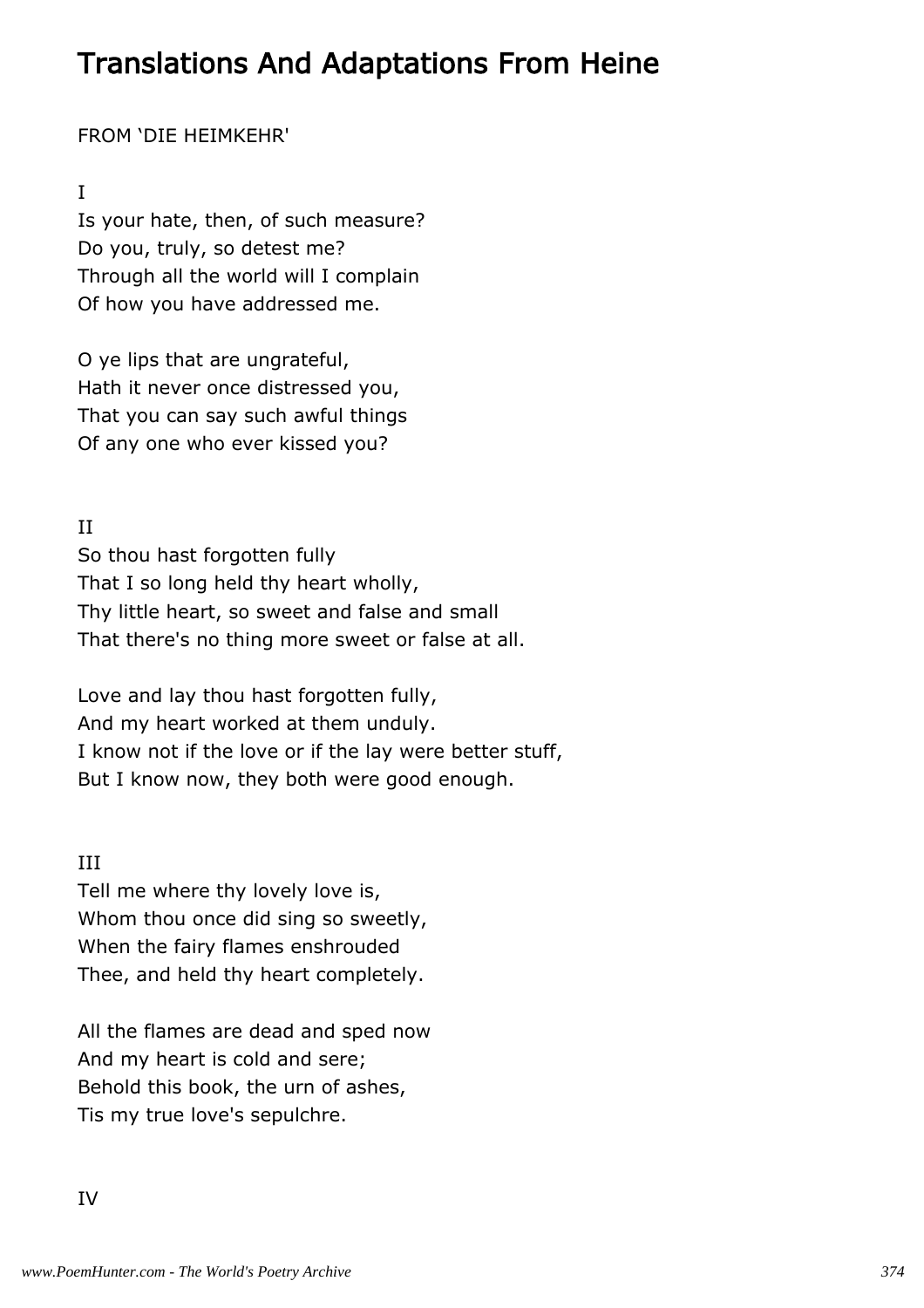I dreamt that I was God Himself Whom heavenly joy immerses, And all the angels sat about And praised my verses.

#### V

The mutilated choir boys When I begin to sing Complain about the awful noise And call my voice too thick a thing.

When light their voices lift them up, Bright notes against the ear, Through trills and runs like crystal, Ring delicate and clear.

They sing of Love that's grown desirous, Of Love, and joy that is Love's inmost part, And all the ladies swim through tears Toward such a work of art.

#### VI

This delightful young man Should not lack for honourers, He propitiates me with oysters, With Rhine wine and liqueurs.

How his coat and pants adorn him! Yet his ties are more adorning, In these he daily comes to ask me: 'Are you feeling well this morning?'

He speaks of my extended fame, My wit, charm, definitions, And is diligent to serve me, Is detailed in his provisions.

In evening company he sets his face In most spirituel positions, And declaims before the ladies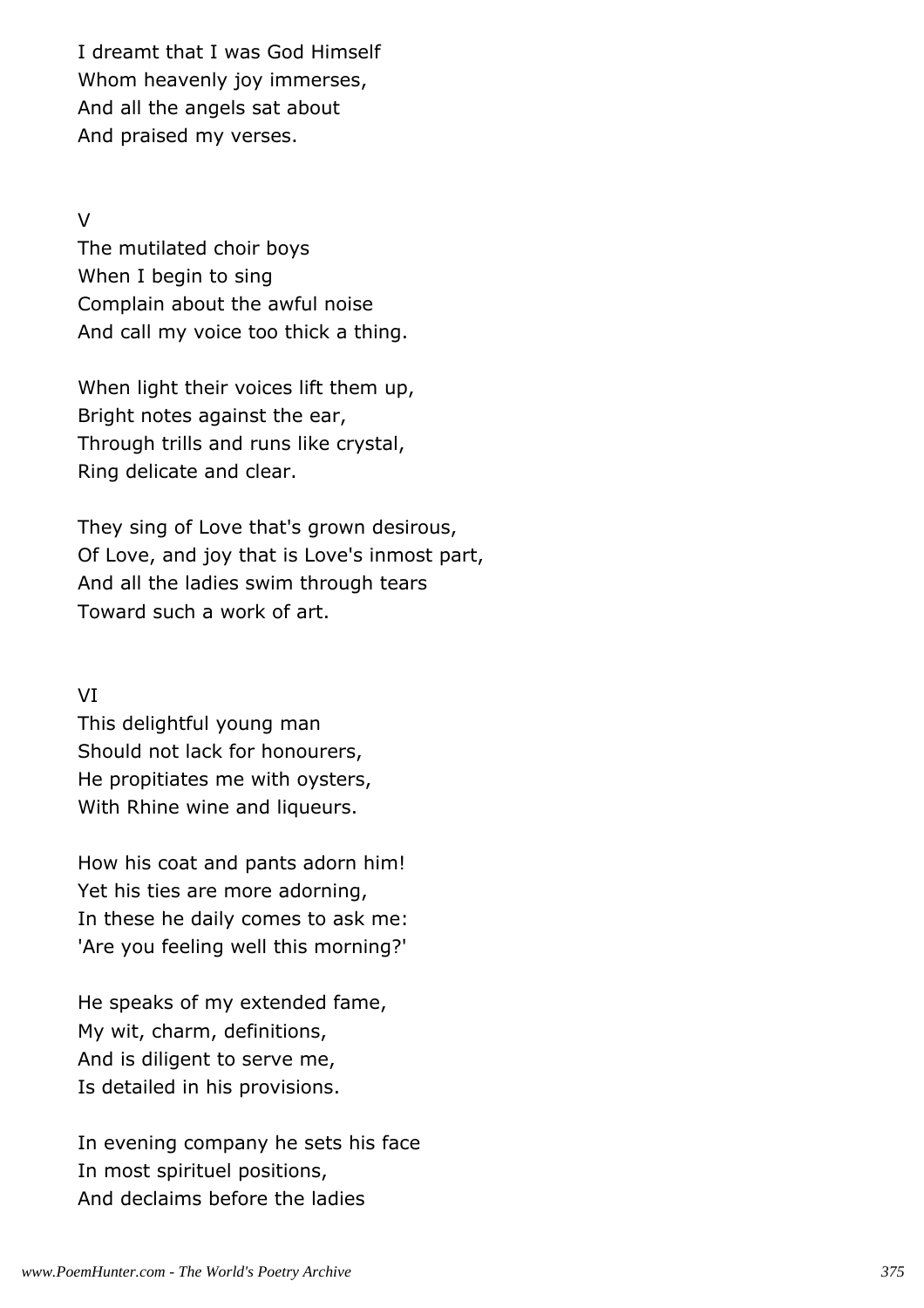My god-like compositions.

what comfort is it for me To find him such, when the days bring No comfort, at my time of life when All good things go vanishing.

TRANSLATOR TO TRANSLATED O Harry Heine, curses be, I live too late to sup with thee! Who can demolish at such polished ease Philistia's pomp and Art's pomposities!

#### VII

SONG FROM 'DIE HARZREISE' I am the Princess Ilza In Ilsenstein I fare, Come with me to that castle And we'll be happy there.

Thy head will I cover over With my waves' clarity Till thou forget thy sorrow, wounded sorrowfully.

Thou wilt in my white arms then Nay, on my breast thou must Forget and rest and dream there For thine old legend-lust.

My lips and my heart are thine there As they were his and mine. His? Why the good King Harry's, And he is dead lang syne.

Dead men stay alway dead men. Life is the live man's part, And I am fair and golden With joy breathless at heart.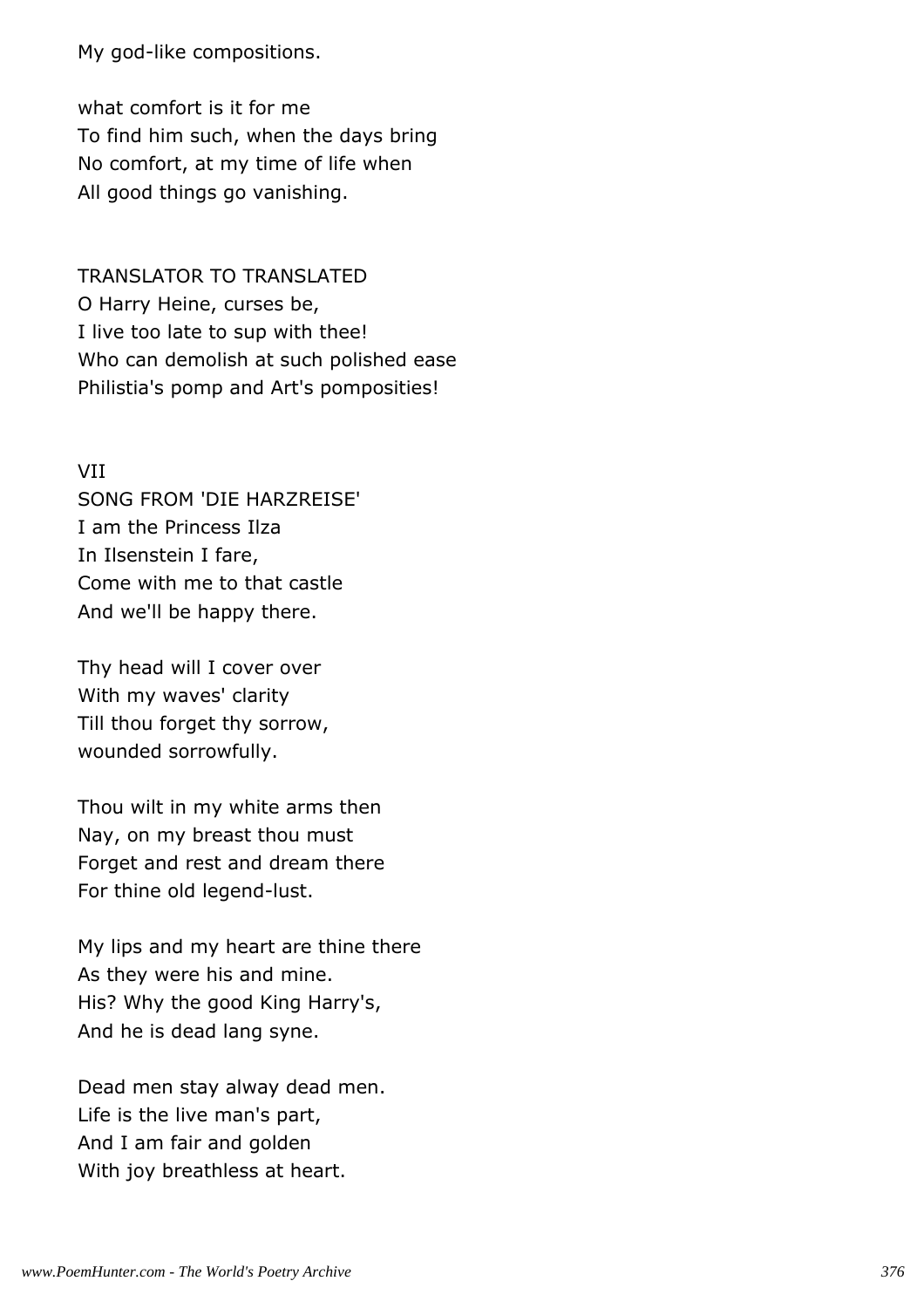If my heart stay below there, My crystal halls ring clear To the dance of lords and ladies In all their splendid gear.

The silken trains go rustling, The spur-clinks sound between, The dark dwarfs blow and bow there Small horn and violin.

Yet shall my white arms hold thee, That bound King Harry about. Ah, I covered his ears with them When the trumpet rang out.

#### VIII

NIGHT SONG And have you thoroughly kissed my lips; There was no particular haste, And are you not ready when evening's come? There's no particular haste.

You've got the whole night before you, Heart's-all-beloved-my-own; In an uninterrupted night one can Get a good deal of kissing done.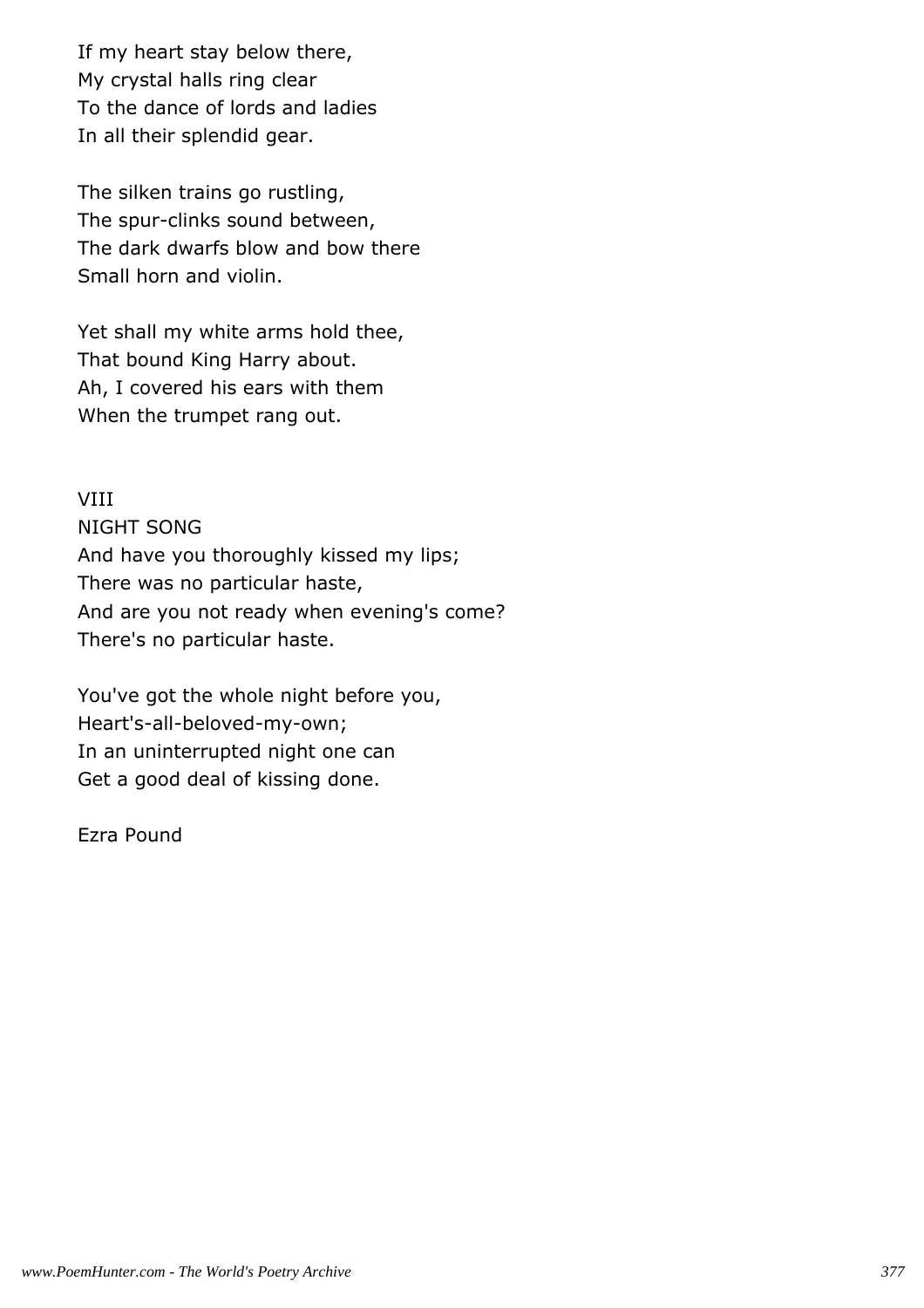# Ts'Ai Chi'H

The petals fall in the fountain, the orange-coloured rose-leaves, Their ochre clings to the stone.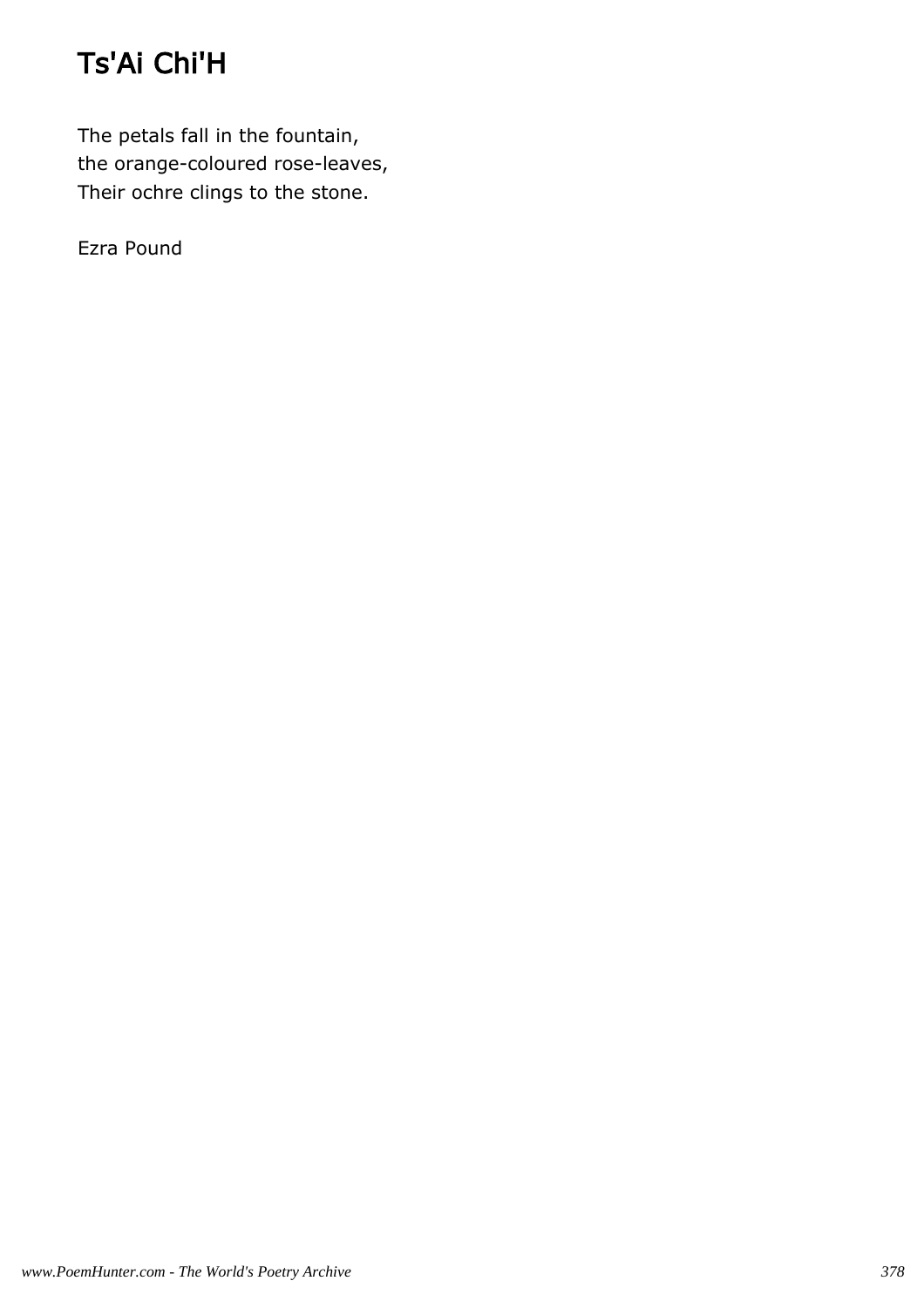### Villanelle: The Psychological Hour

I had over prepared the event, that much was ominous. With middle-ageing care I had laid out just the right books. I had almost turned down the pages.

Beauty is so rare a thing. So few drink of my fountain.

So much barren regret, So many hours wasted! And now I watch, from the window, the rain, the wandering busses.

"Their little cosmos is shaken" the air is alive with that fact. In their parts of the city they are played on by diverse forces. How do I know? Oh, I know well enough. For them there is something afoot. As for me; I had over-prepared the event -

Beauty is so rare a thing. So few drink of my fountain.

Two friends: a breath of the forest. . . Friends? Are people less friends because one has just, at last, found them? Twice they promised to come.

"Between the night and the morning?" Beauty would drink of my mind. Youth would awhile forget my youth is gone from me.

(Speak up! You have danced so stiffly?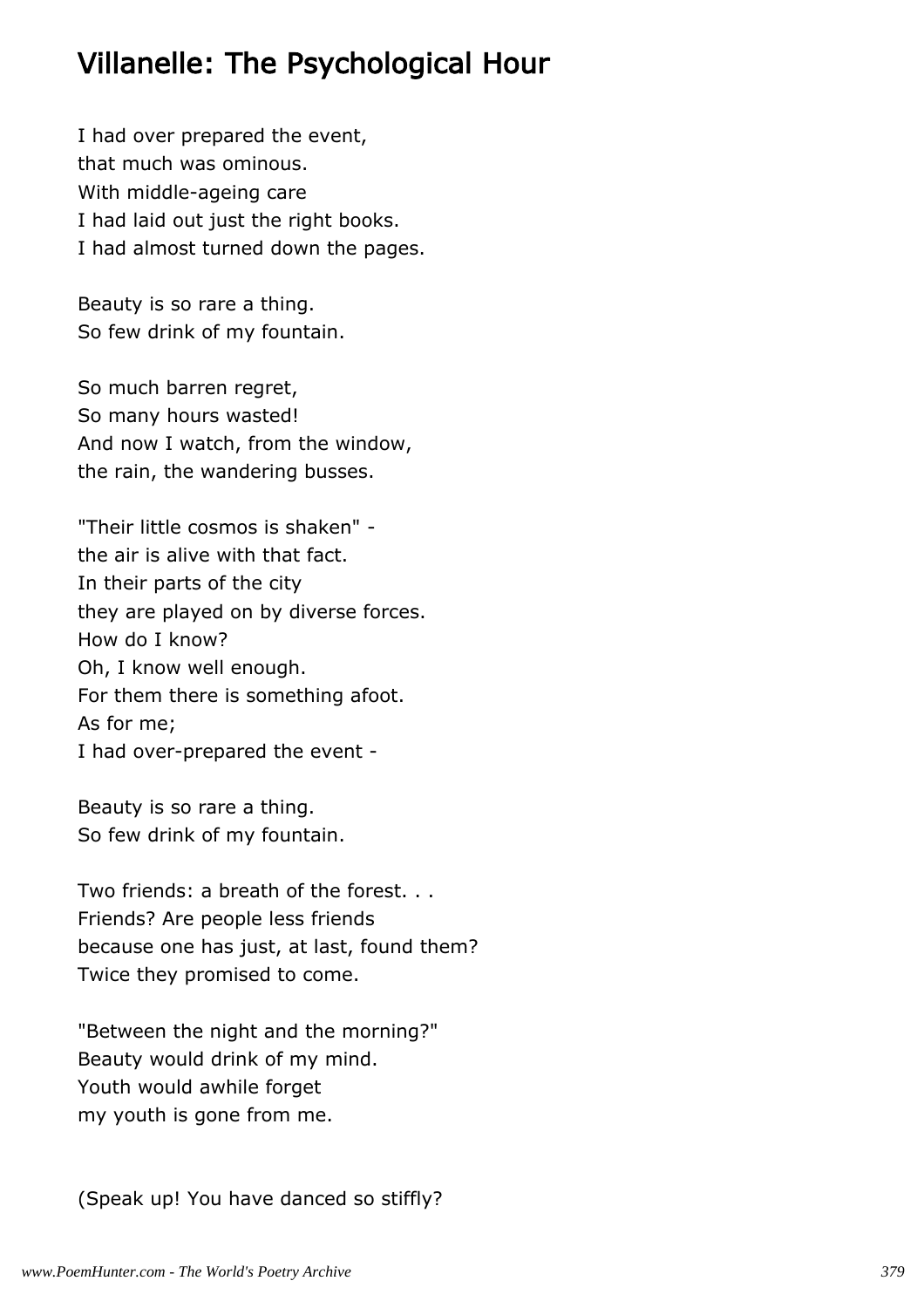Someone admired your works, And said so frankly.

"Did you talk like a fool, The first night? The second evening?"

"But they promised again: 'To-morrow at tea-time'.")

Now the third day is here no word from either; No word from her nor him, Only another man's note: "Dear Pound, I am leaving England."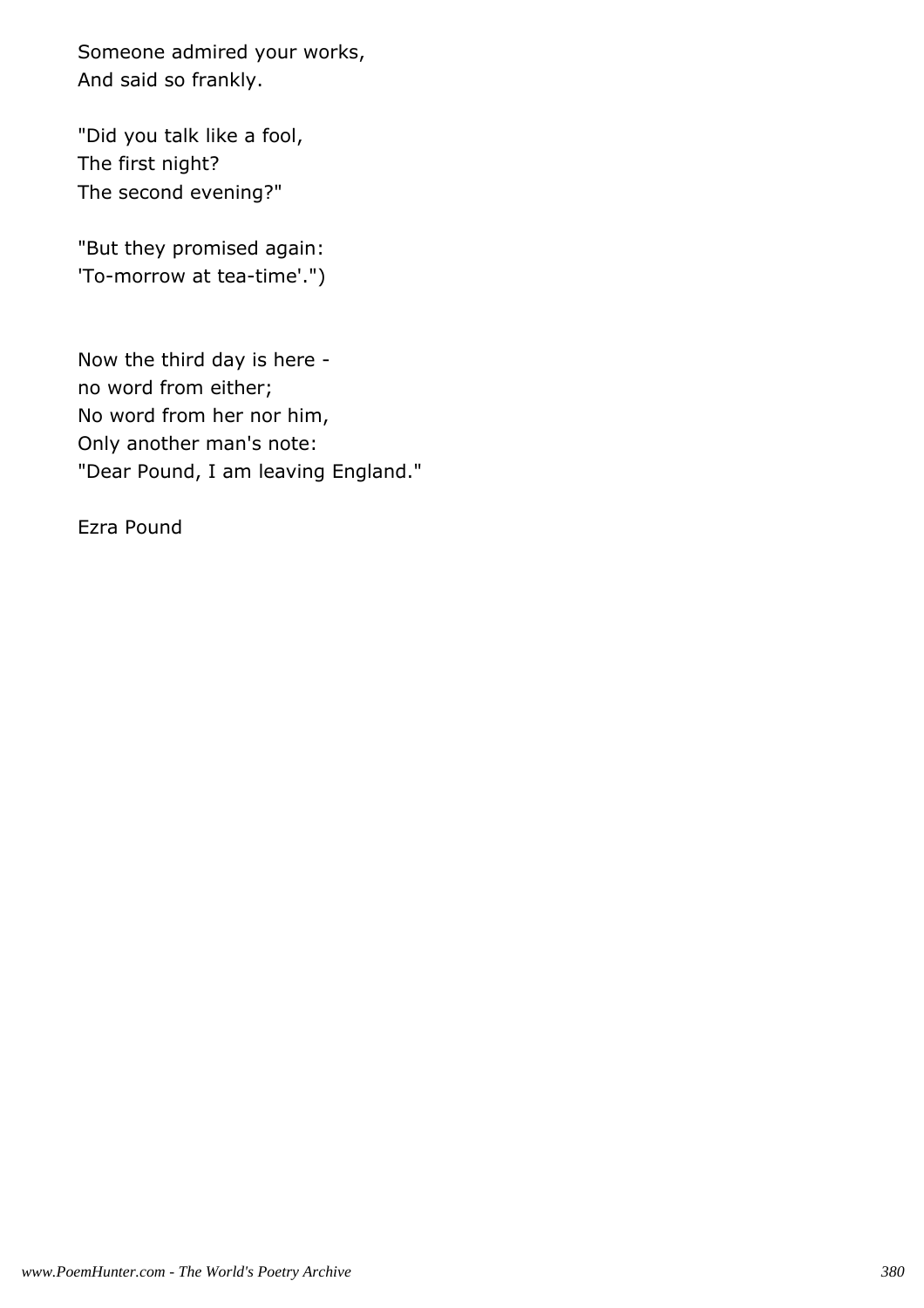### Villonaud For This Yule

Towards the Noel that morte saison <i>(Christ make the shepherds' homage dear!)</i> Then when the grey wolves everychone Drink of the winds their chill small-beer And lap o' the snows food's gueredon Then makyth my heart his yule-tide cheer <i>(Skoal! with the dregs if the clear be gone!)</i> Wineing the ghosts of yester-year.

Ask ye what ghost I dream upon? <i>(What of the magians' scented gear?)</i> The ghosts of dead loves everyone That make the stark winds reek with fear Lest love return with the foison sun And slay the memories that me cheer <i>(Such as I drink to mine fashion)</i> Wineing the ghosts of yester-year.

Where are the joys my heart had won? <i>(Saturn and Mars to Zeus drawn near!)</i> Where are athe lips mine lay upon, Aye! where are the glances feat and clear That bade my heart his valor don?

I skoal to the eyes as grey-blown meer <i>(Who knows whose was that paragon?)</i> Wineing the ghosts of yester-year.

Prince: ask me not what I have done Nor what God hath that can me cheer But ye ask first where the winds are gone Wineing the ghosts of yester-year.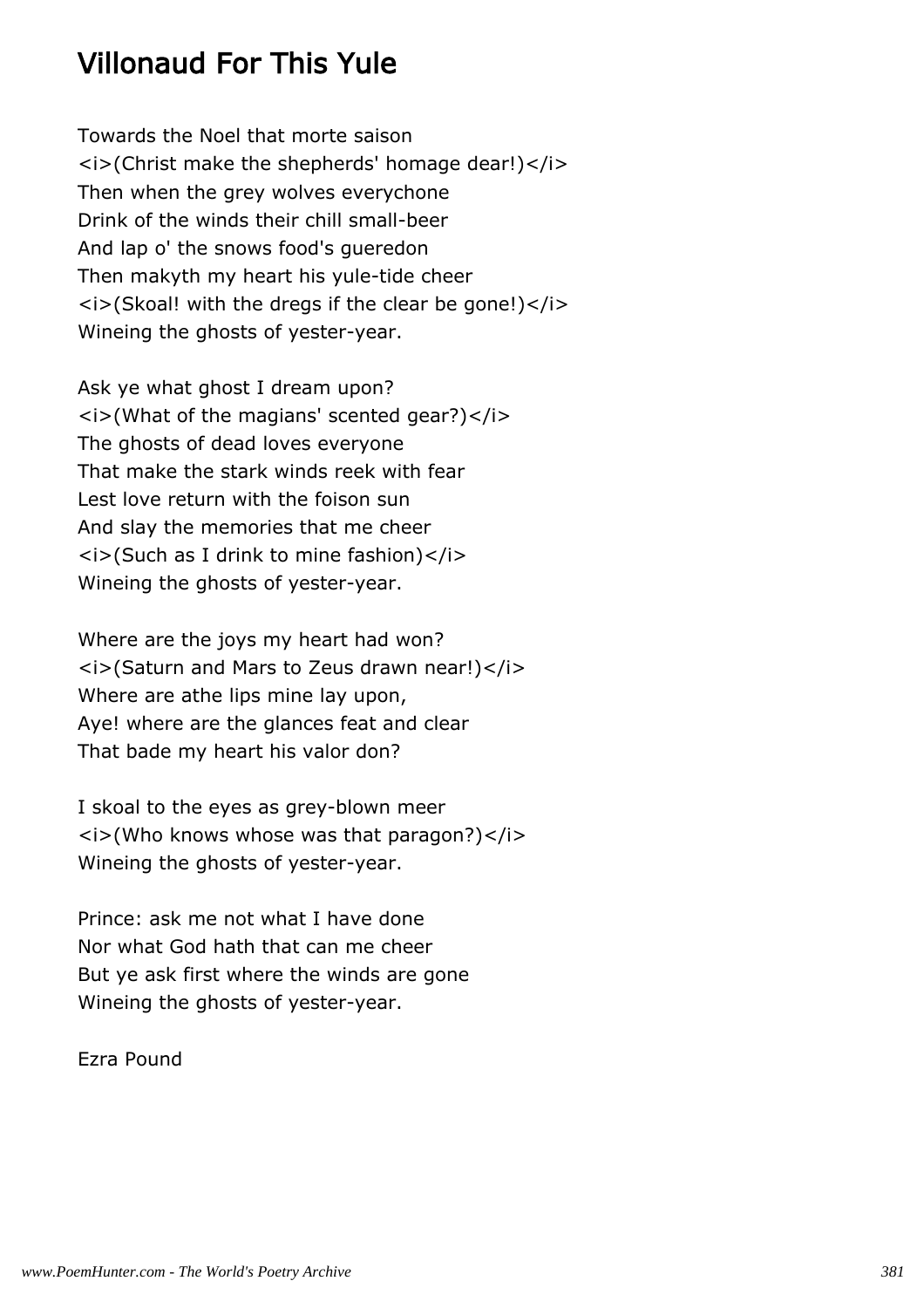# Women Before A Shop

The gew-gaws of false amber and false turquoise attract them. 'Like to like nature': these agglutinous yellows!